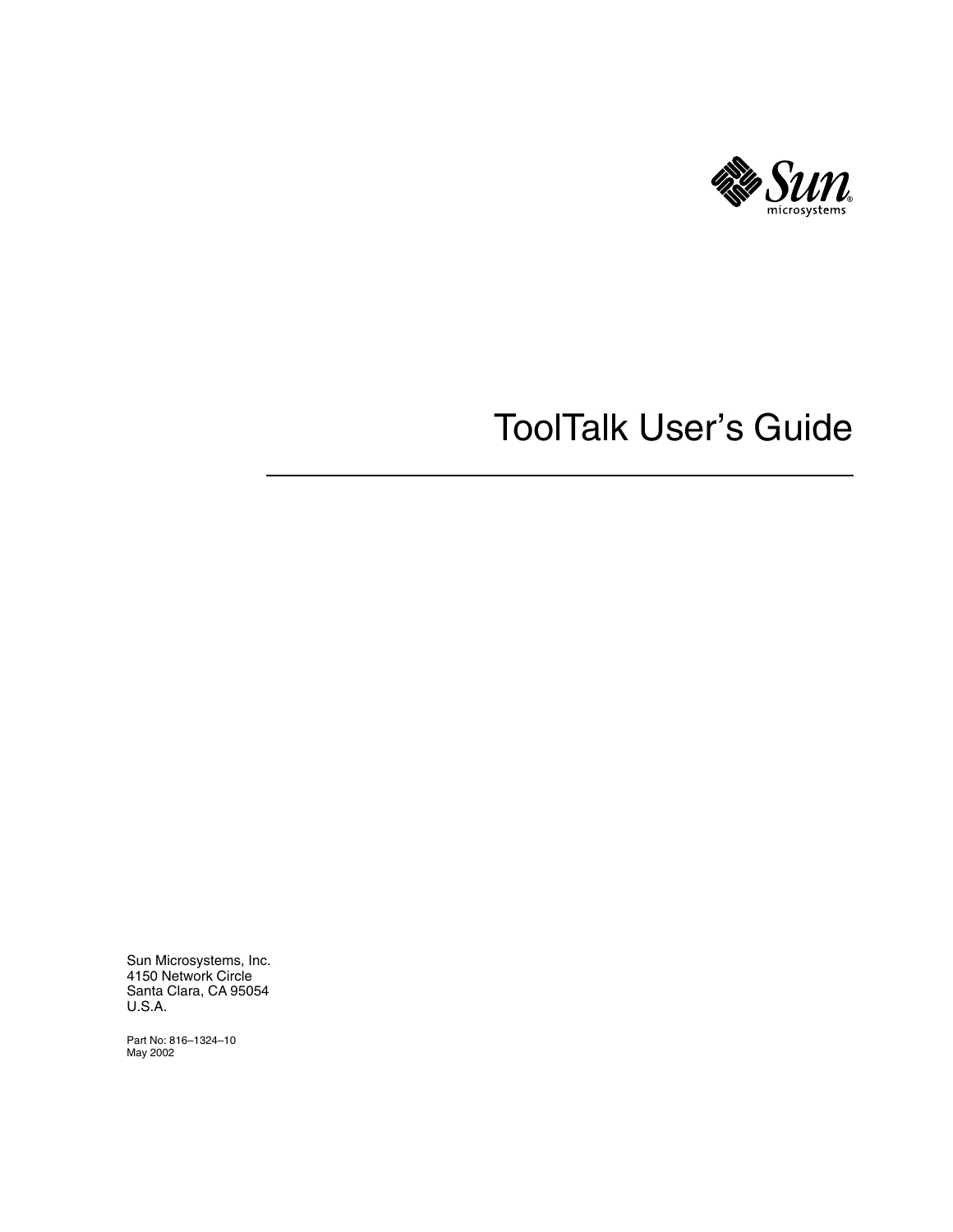Copyright 2002 Sun Microsystems, Inc. 4150 Network Circle, Santa Clara, CA 95054 U.S.A. All rights reserved.

This product or document is protected by copyright and distributed under licenses restricting its use, copying, distribution, and decompilation. No part of this product or document may be reproduced in any form by any means without prior written authorization of Sun and its licensors, if any.<br>Third-party software, including font technology, is copyrighted and licensed

Parts of the product may be derived from Berkeley BSD systems, licensed from the University of California. UNIX is a registered trademark in the U.S. and other countries, exclusively licensed through X/Open Company, Ltd.

Sun, Sun Microsystems, the Sun logo, docs.sun.com, AnswerBook, AnswerBook2, ToolTalk and Solaris are trademarks, registered trademarks, or<br>service marks of Sun Microsystems, Inc. in the U.S. and other countries. All SPARC architecture developed by Sun Microsystems, Inc.

The OPEN LOOK and Sun™ Graphical User Interface was developed by Sun Microsystems, Inc. for its users and licensees. Sun acknowledges the pioneering efforts of Xerox in researching and developing the concept of visual or graphical user interfaces for the computer industry. Sun holds a<br>non-exclusive license from Xerox to the Xerox Graphical User Interface, wh and otherwise comply with Sun's written license agreements.

Federal Acquisitions: Commercial Software–Government Users Subject to Standard License Terms and Conditions.

DOCUMENTATION IS PROVIDED "AS IS" AND ALL EXPRESS OR IMPLIED CONDITIONS, REPRESENTATIONS AND WARRANTIES,<br>INCLUDING ANY IMPLIED WARRANTY OF MERCHANTABILITY, FITNESS FOR A PARTICULAR PURPOSE OR NON-INFRINGEMENT, ARE<br>DISCLAIM

Copyright 2002 Sun Microsystems, Inc. 4150 Network Circle, Santa Clara, CA 95054 U.S.A. Tous droits réservés

Ce produit ou document est protégé par un copyright et distribué avec des licences qui en restreignent l'utilisation, la copie, la distribution, et la décompilation. Aucune partie de ce produit ou document ne peut être reproduite sous aucune forme, par quelque moyen que ce soit, sans<br>l'autorisation préalable et écrite de Sun et de ses bailleurs de licence, s'il y en a. L aux polices de caractères, est protégé par un copyright et licencié par des fournisseurs de Sun.

Des parties de ce produit pourront être dérivées du système Berkeley BSD licenciés par l'Université de Californie. UNIX est une marque déposée aux Etats-Unis et dans d'autres pays et licenciée exclusivement par X/Open Company, Ltd.

Sun, Sun Microsystems, le logo Sun, docs.sun.com, AnswerBook, AnswerBook2, ToolTalk et Solaris sont des marques de fabrique ou des marques<br>déposées, ou marques de service, de Sun Microsystems, Inc. aux Etats-Unis et dans d

L'interface d'utilisation graphique OPEN LOOK et Sun™ a été développée par Sun Microsystems, Inc. pour ses utilisateurs et licenciés. Sun reconnaît les efforts de pionniers de Xerox pour la recherche et le développement du concept des interfaces d'utilisation visuelle ou graphique pour l'industrie de l'informatique. Sun détient une licence non exclusive de Xerox sur l'interface d'utilisation graphique Xerox, cette licence couvrant également les<br>licenciés de Sun qui mettent en place l'interface d'utilisation graphiqu

CETTE PUBLICATION EST FOURNIE "EN L'ETAT" ET AUCUNE GARANTIE, EXPRESSE OU IMPLICITE, N'EST ACCORDEE, Y COMPRIS DES GARANTIES CONCERNANT LA VALEUR MARCHANDE, L'APTITUDE DE LA PUBLICATION A REPONDRE A UNE UTILISATION PARTICULIERE, OU LE FAIT QU'ELLE NE SOIT PAS CONTREFAISANTE DE PRODUIT DE TIERS. CE DENI DE GARANTIE NE S'APPLIQUERAIT PAS, DANS LA MESURE OU IL SERAIT TENU JURIDIQUEMENT NUL ET NON AVENU.





020115@3062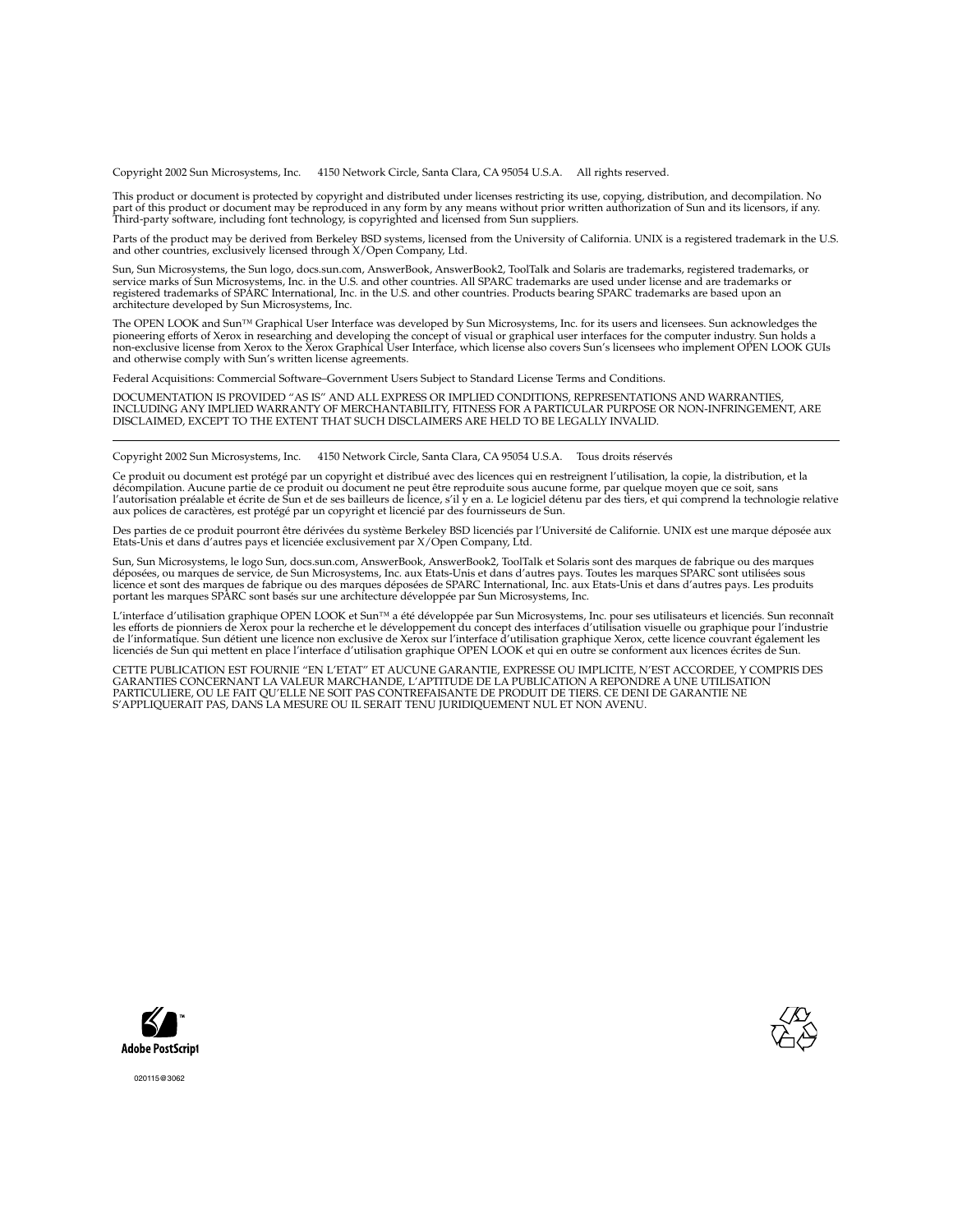# **Contents**

#### **Preface 13**

| <b>Introducing the ToolTalk Service</b><br>1<br>17 |                                                            |    |
|----------------------------------------------------|------------------------------------------------------------|----|
|                                                    | Overview<br>17                                             |    |
|                                                    | <b>ToolTalk Scenarios</b><br>18                            |    |
|                                                    | Using the ToolTalk Desktop Services Message Set<br>18      |    |
|                                                    | Using the ToolTalk Document and Media Exchange Message Set | 20 |
|                                                    | Using the CASE Interoperability Message Sets<br>21         |    |
|                                                    | Using the ToolTalk Filename Mapping Functions<br>22        |    |
|                                                    | Using ToolTalk in a Multi-Threaded Environment<br>23       |    |
|                                                    | How Applications Use ToolTalk Messages<br>-23              |    |
|                                                    | Sending ToolTalk Messages<br>23                            |    |
|                                                    | Message Patterns<br>24                                     |    |
|                                                    | Receiving ToolTalk Messages<br>24                          |    |
|                                                    | ToolTalk Message Distribution<br>25                        |    |
|                                                    | Process-Oriented Messages<br>25                            |    |
|                                                    | Object-Oriented Messages<br>25                             |    |
|                                                    | Determining Message Delivery<br>25                         |    |
|                                                    | Modifying Applications to Use the ToolTalk Service<br>26   |    |
|                                                    |                                                            |    |
| 2                                                  | An Overview of the ToolTalk Service<br>27                  |    |
|                                                    | <b>ToolTalk Architecture</b><br>27                         |    |
|                                                    | Starting a ToolTalk Session<br>28                          |    |
|                                                    | Background and Batch Sessions<br>30                        |    |
|                                                    |                                                            |    |

X Window System 30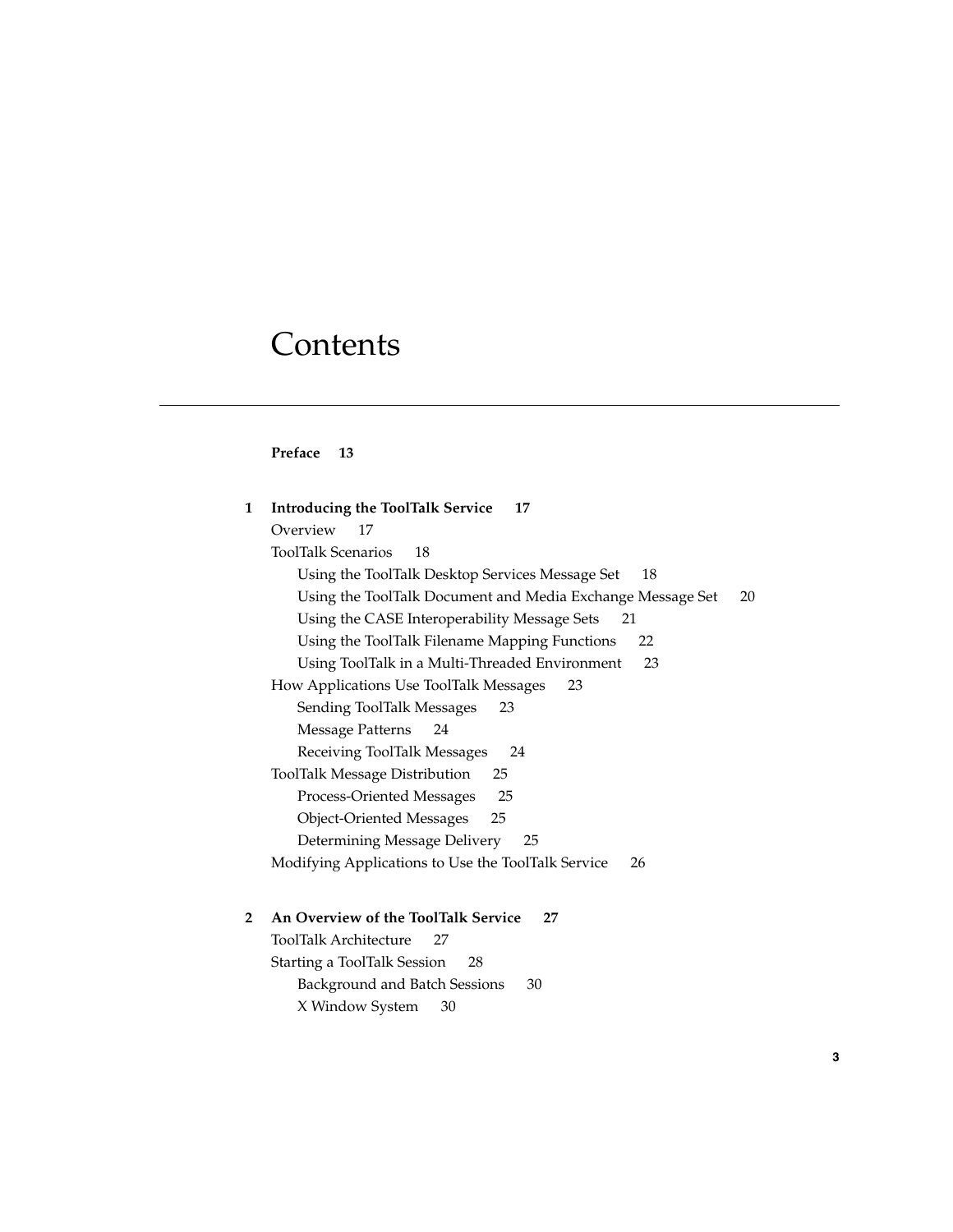Locating ttsession 30 Maintaining ToolTalk Files and Databases 30 Demonstration Programs 31

#### **3 Message Patterns 33**

Message Pattern Attributes 33 Scope Attributes 36 Scoping to a Session Only 36 Scoping to a File Only 37 Scoping to a File in a Session 37 Scoping to a File and/or a Session 38 Adding Files to Scoped Patterns 39 Context Attributes 40 Pattern Argument Attributes 40 Disposition Attributes 41

#### **4 Setting Up and Maintaining the ToolTalk Processes 43** Location of the ToolTalk Service Files 43

Version 45 Requirements 45 Environment Variables 45 ToolTalk Environment Variables 45 Other Environment Variables 47 Environment Variables Required to Start Programs on Remote Hosts 47 Using Context Slots to Create Environment Variables 48 Installing the ToolTalk Database Server 48 Confirming that the rpc.ttdbserverd is installed on a system. 49 Confirming that the rpc.ttdbserverd is running on a system. 50 From the Solaris Distribution CD-Rom 50 Running the New ToolTalk Database Server 50 Redirecting the ToolTalk Database Server 51 Redirecting the Host Machine 51 Redirecting the File System Partition 52

**5 Maintaining Application Information 53** Installing Application Types 53 Examining ToolTalk Type Information 55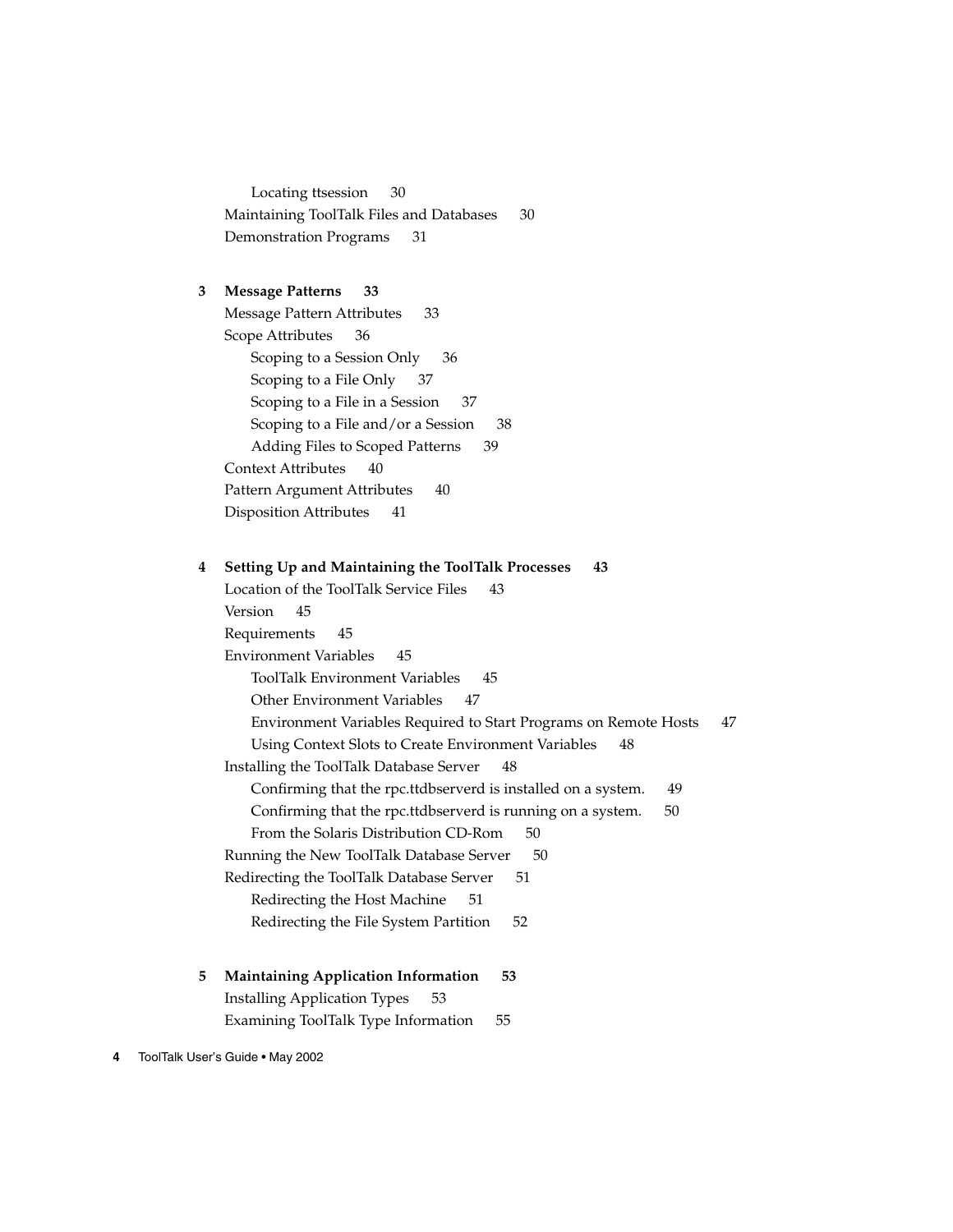Removing ToolTalk Type Information 55 Updating the ToolTalk Service 56 ▼ To send the ttsession process a SIGUSR2: 56 Process Type Errors 56 Using ttsnoop to Debug Messages and Patterns 57 Composing and Sending Messages 58 Composing and Registering Patterns 60 Displaying Message Components 62 Sending Pre-Created Messages 63 Receiving Messages 63 Stop Receiving Messages 64 **6 Maintaining Files and Objects Referenced in ToolTalk Messages 65** ToolTalk-Enhanced Shell Commands 65 Maintaining and Updating ToolTalk Databases 66 Displaying, Checking, and Repairing Databases 67 **7 Participating in ToolTalk Sessions 69** Including the ToolTalk API Header File 69 Registering with the ToolTalk Service 70 Registering in the Initial Session 70 Registering in a Specified Session 71 Registering in Multiple Sessions 72 Setting Up to Receive Messages 73 Sending and Receiving Messages in the Same Process 74 Sending and Receiving Messages in a Networked Environment 74 Unregistering from the ToolTalk Service 75 Using ToolTalk in a Multi-Threaded Environment 75 Initialization 75 ToolTalk procids and sessions 76 ToolTalk storage 77 Common Problems 77 **8 Sending Messages 79**

How the ToolTalk Service Routes Messages 79 Sending Notices 79 Sending Requests 80

Contents **5**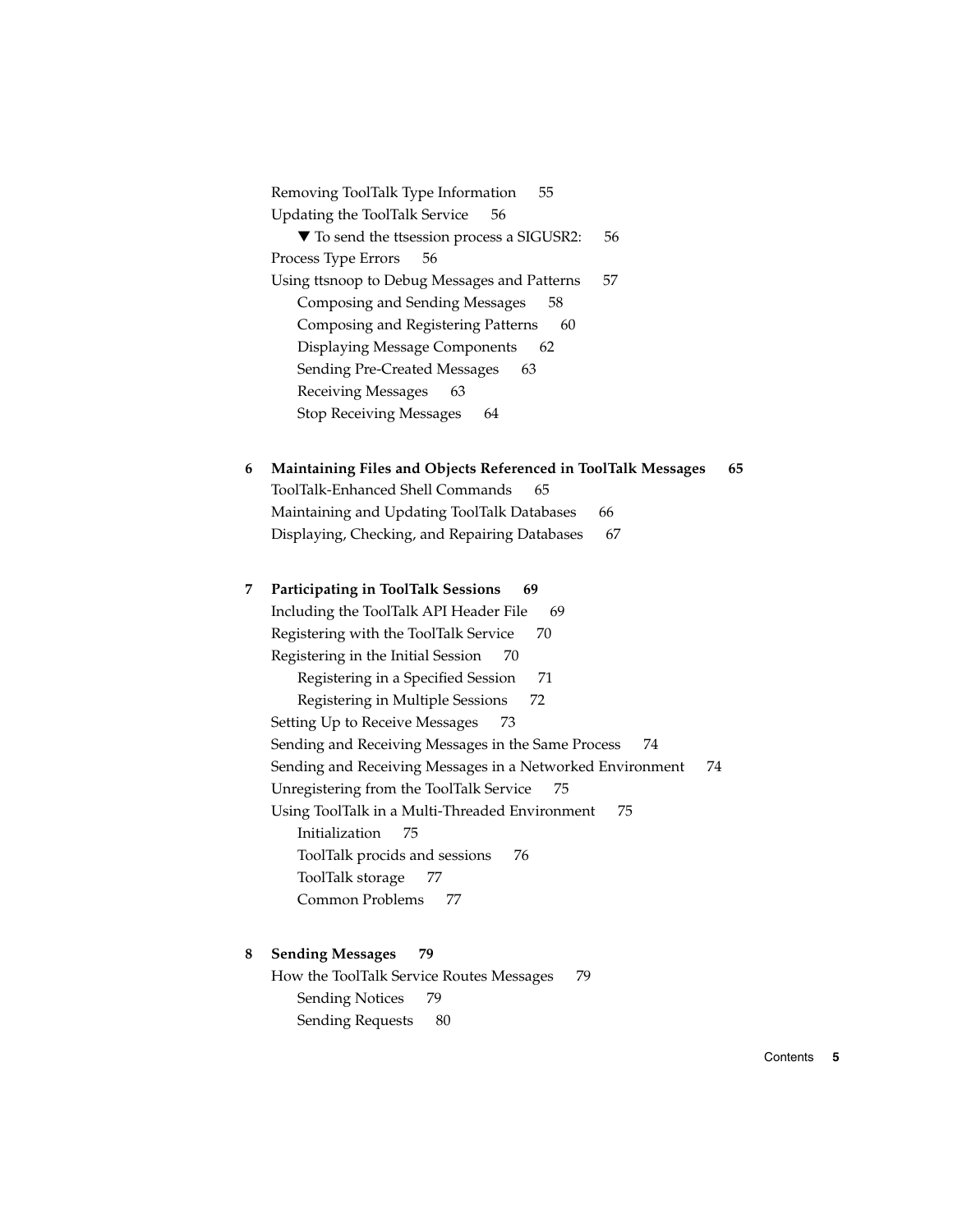Sending Offers 81 Changes in State of Sent Message 81 Message Attributes 81 Address Attribute 82 Scope Attributes 82 Serialization of Structured Data 85 ToolTalk Message Delivery Algorithm 85 Process-Oriented Message Delivery 86 Object-Oriented Message Delivery 87 Otype Addressing 90 Modifying Applications to Send ToolTalk Messages 90 Creating Messages 90 Adding Message Callbacks 97 Sending a Message 99 Examples 99

#### **9 Dynamic Message Patterns 101**

Defining Dynamic Messages 101 Creating a Message Pattern 103 Adding a Message Pattern Callback 103 Registering a Message Pattern 104 Deleting and Unregistering a Message Pattern 104 Updating Message Patterns with the Current Session or File 105 Joining the Default Session 105 Joining Multiple Sessions 106 Joining Files of Interest 107

#### **10 Static Message Patterns 109**

Defining Static Messages 109 Defining Process Types 109 Signatures 110 Creating a Ptype File 111 Automatically Starting a Tool 114 Defining Object Types 114 Signatures 115 Creating Otype Files 116 Installing Type Information 118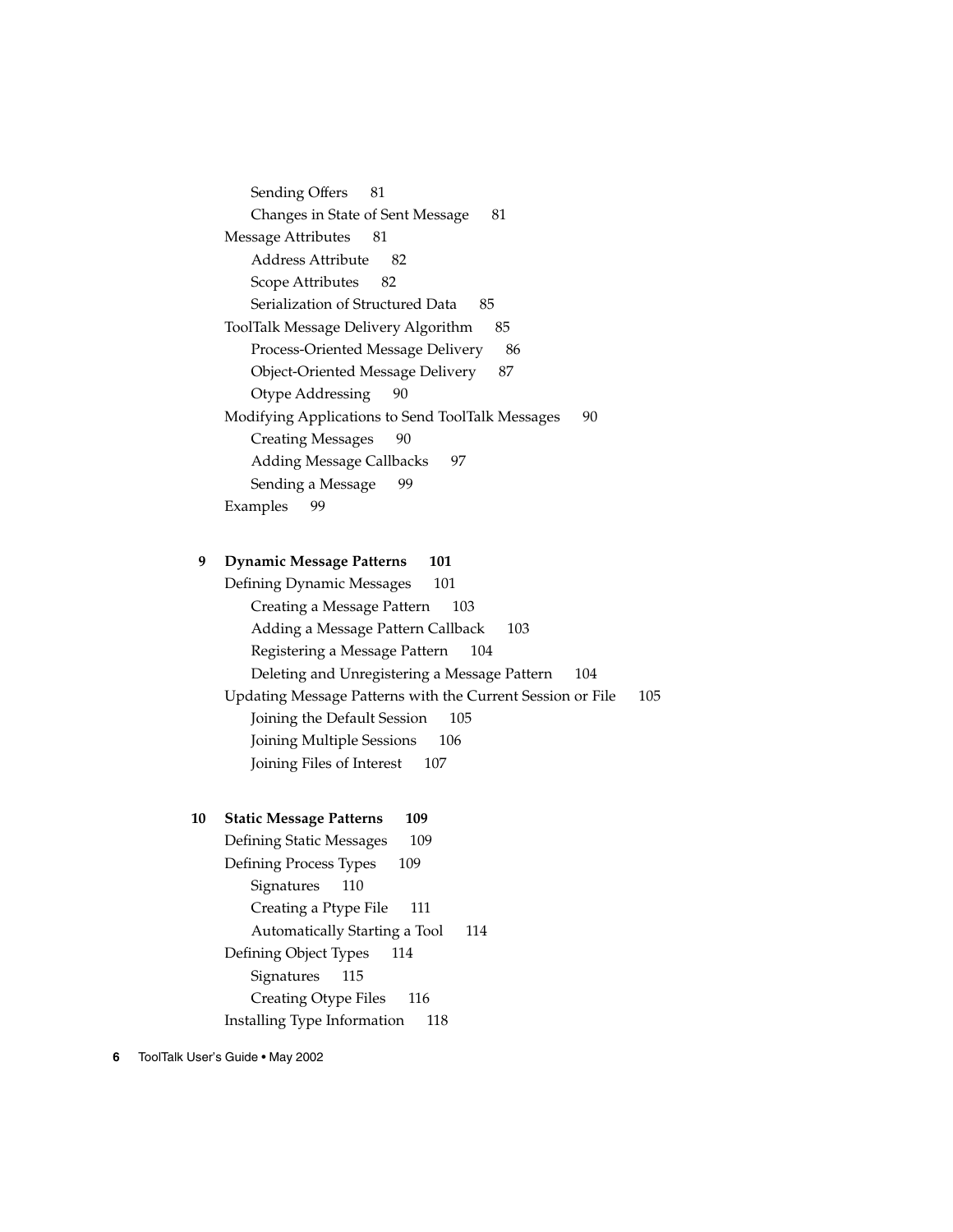Checking for Existing Process Types 119 Declaring Process Type 119 Undeclaring Process Types 120

#### **11 Receiving Messages 123**

Retrieving Messages 123 Identifying and Processing Messages Easily 125 Recognizing and Handling Replies Easily 125 Checking Message Status 125 Examining Messages 126 Callback Routines 128 Callbacks for Messages Addressed to Handlers 129 Attaching Callbacks to Static Patterns 129 Handling Requests 130 Replying to Requests 130 Rejecting or Failing a Request 131 Observing Offers 132 Destroying Messages 133

#### **12 Objects 135**

Object-Oriented Messaging 135 Object Data 135 Creating Object Specs 136 Assigning Otypes 137 Determining Object Specification Properties 137 Storing Spec Properties 138 Adding Values to Properties 138 Writing Object Specs 138 Updating Object Specs 138 Maintaining Object Specs 139 Examining Spec Information 139 Comparing Object Specs 140 Querying for Specific Specs in a File 140 Moving Object Specs 142 Destroying Object Specs 143 Managing Object and File Information 143 Managing Files that Contain Object Data 143

Contents **7**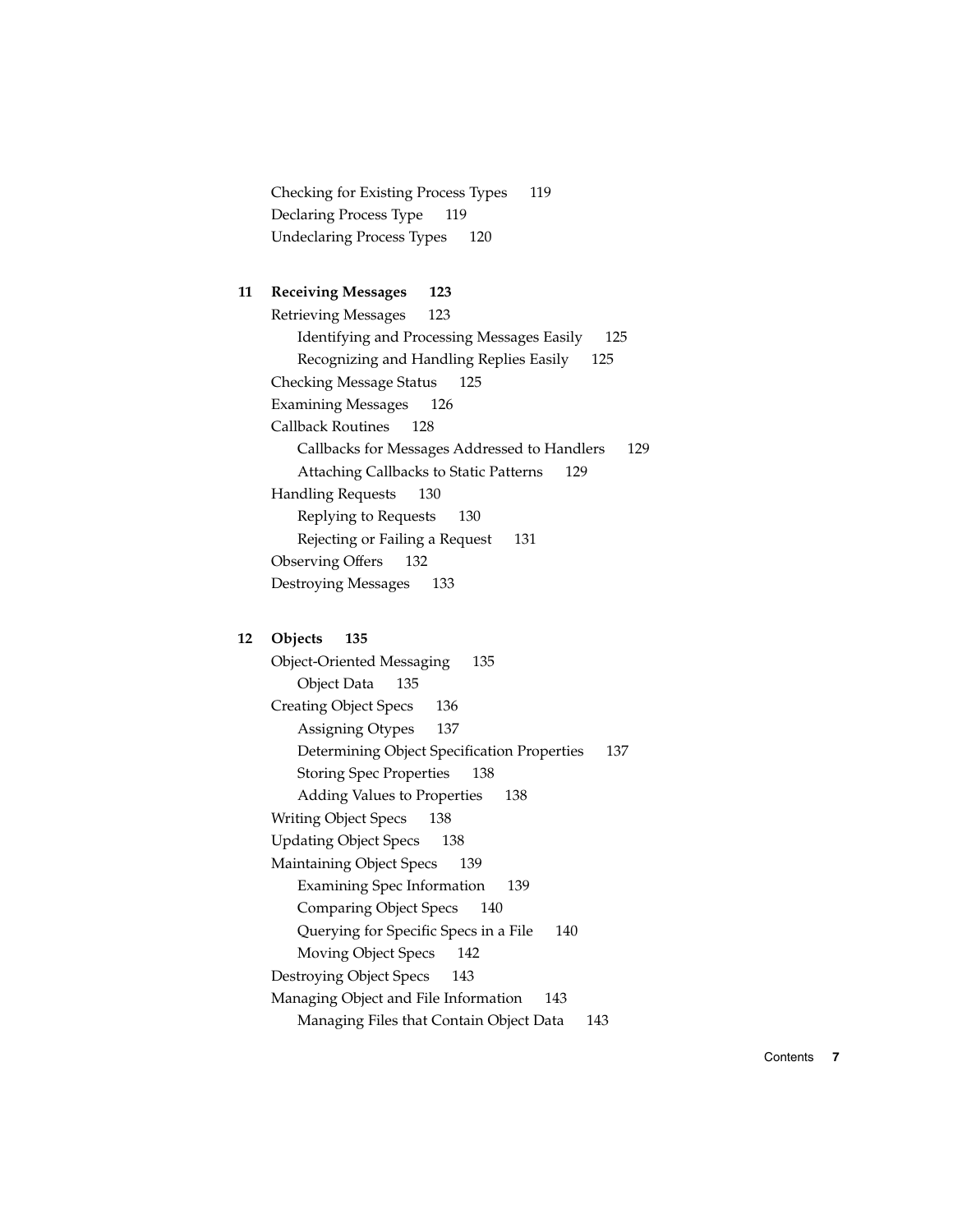Managing Files that Contain ToolTalk Information 144 An Example of Object-Oriented Messaging 144

#### **13 Managing Information Storage 147**

Information Provided to the ToolTalk Service 147 Information Provided by the ToolTalk Service 147 Calls Provided to Manage the Storage of Information 148 Marking and Releasing Information 148 Allocating and Freeing Storage Space 149 Special Case: Callback and Filter Routines 150 Callback Routines 150 Filter Routines 151

#### **14 Handling Errors 153**

Retrieving ToolTalk Error Status 153 Checking ToolTalk Error Status 154 Returned Value Status 154 Functions with Natural Return Values 154 Functions with No Natural Return Values 154 Returned Pointer Status 155 Returned Integer Status 156 Broken Connections 157 Error Propagation 157

- **A Migrating from the Classing Engine to the ToolTalk Types Database 159** The ttce2xdr Script 159 Converting the User Database 159 Converting the System Database 160 Converting the Network Database 161
- **B A Simple Demonstration of How the ToolTalk Service Works 163** Inter-Application Communication Made Easy 163 Adding Inter-Operability Functionality 164 Modifying the Xedit Application 164 Modifying the Xfontsel Application 165 We Have Tool Communication! 166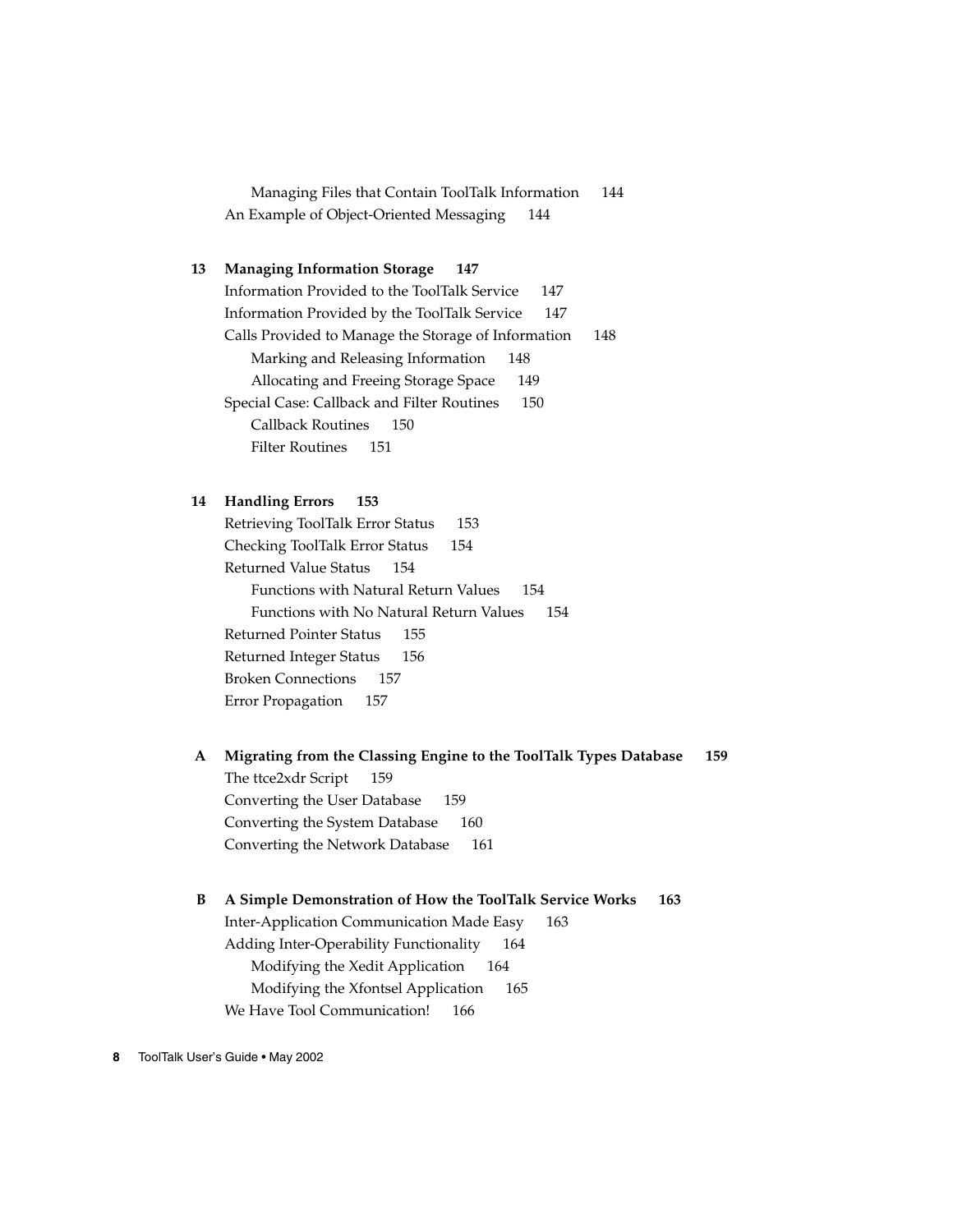|   | Adding ToolTalk Code to the Demonstration Applications<br>167               |
|---|-----------------------------------------------------------------------------|
|   | Adding ToolTalk Code to the Xedit Files<br>167                              |
|   | Adding ToolTalk Code to the Xfontsel Files<br>174                           |
|   |                                                                             |
| C | The ToolTalk Standard Message Sets<br>181                                   |
|   | The ToolTalk Desktop Services Message Set<br>181                            |
|   | Why the ToolTalk Desktop Services Message Set was Developed<br>182          |
|   | Key Benefits of the ToolTalk Desktop Services Message Set<br>182            |
|   | The ToolTalk Document and Media Exchange Message Set<br>182                 |
|   | ToolTalk Document and Media Exchange Message Set Development History<br>183 |
|   | Key Benefits of the ToolTalk Document and Media Exchange Message Set<br>183 |
|   | General ToolTalk Message Definitions and Conventions<br>184                 |
|   | 186<br>Errors                                                               |
|   | General ToolTalk Development Guidelines and Conventions<br>187              |
|   | Always Make Anonymous Requests<br>187                                       |
|   | Let Tools Be Started as Needed<br>188                                       |
|   | Reply When Operation has been Completed<br>188                              |
|   | Avoid Statefulness Whenever Possible<br>188                                 |
|   | Declare One Process Type per Role<br>189                                    |
|   | Developing ToolTalk Applications<br>189                                     |
|   | Messaging Alliances<br>191                                                  |
|   |                                                                             |
| D | <b>Frequently Asked Questions</b><br>193                                    |
|   | Questions<br>195                                                            |
|   | What is the ToolTalk service?<br>-195                                       |

What is the ToolTalk service? 195 Is the ToolTalk Service the Sun implementation of the Common Object Request Broker Architecture (CORBA)? 195 What files are part of the ToolTalk service? 196 Where is the initial X-based ttsession started? 197 Where is rpc.ttdbserverd started? 197 Where are the ToolTalk type databases stored? 197 Do I need X Windows to use the ToolTalk service? 198 Can I use the ToolTalk service with MIT X? 198 Where is the session id of the X-session? 198 How does tt\_open connect to a ttsession? 199 After calling tt\_open, when does a session actually begin? 199

Contents **9**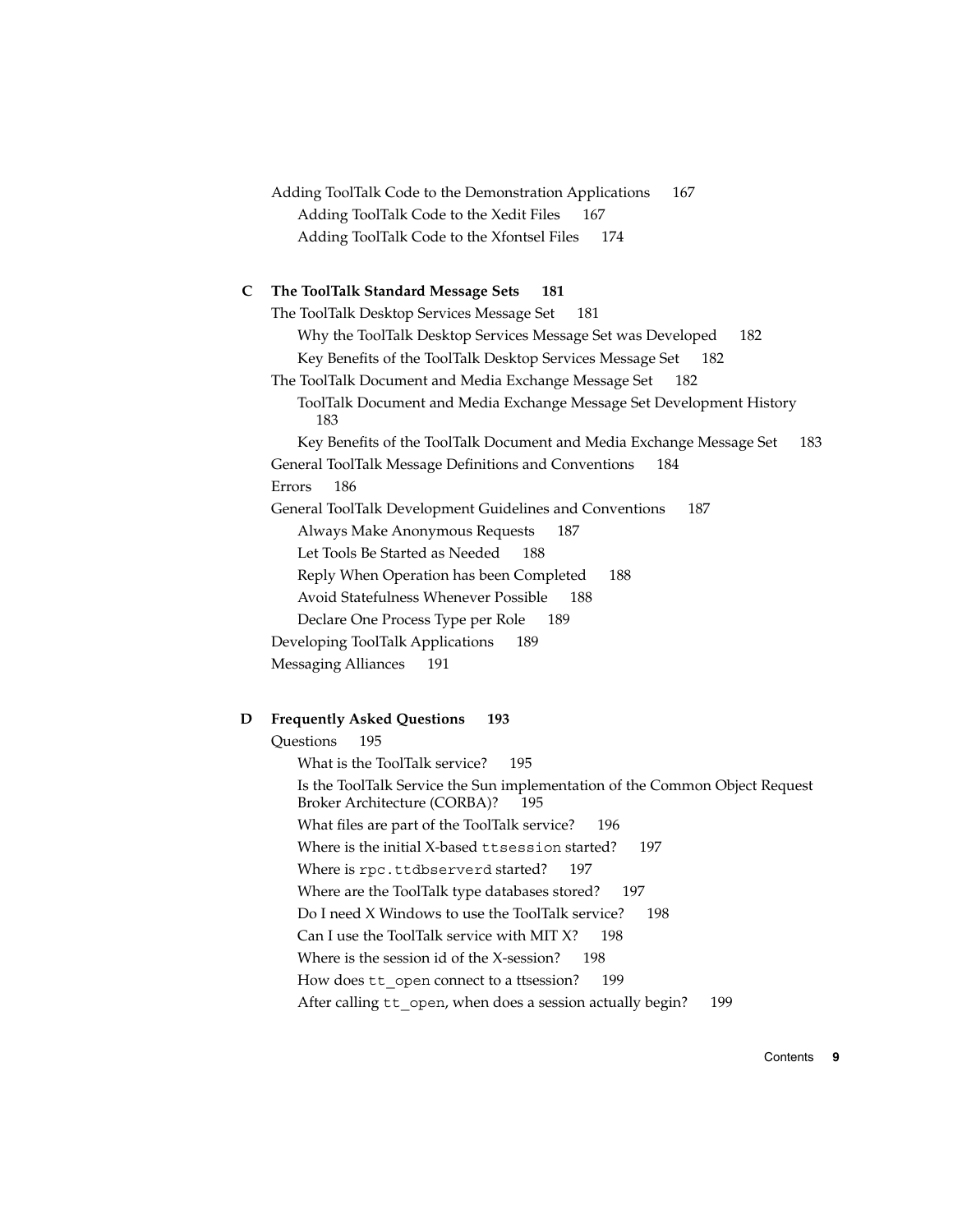If another session is attached, does the first session get killed? 200 How can processes on different machines communicate using the ToolTalk service? 200 What is the purpose of  $tt$  default session set? 202 How can a process connect to more than one session? 202 Can you start a ttsession with a known session id? 202 What information does a session id contain? 203 Is there a standard way to announce that a new program has joined a session? 203 Where is my message going? 203 What is the basic flow of a message? 204 What happens when a message arrives to my application? 205 How can I differentiate between messages? 206 Can a process send a request to itself? 207 Can I pass my own data to a function registered by tt message callback add? 208 How can I send arbitrary data in a message? 208 Can I transfer files with the ToolTalk service? 208 How are memory (byte) ordering issues handled by the ToolTalk service? 209 Can I re-use messages? 209 What happens when I destroy a message? 209 Can I have more than one handler per message? 209 Can I run more than one handler of a given ptype? 210 What value is disposition in a message? 211 What are the message status elements? 211 When should I use tt free? 211 What does the ptype represent? 211 Why are my new types not recognized? 212 Is ptype information used if a process of that ptype already exists? 212 Can the ptype definition be modified to always start an instance (whether or not one is already running)? 212 What does tt\_ptype\_declare do? 212 What is TT\_TOKEN? 213 When are my patterns active? 213 Must I register patterns to get replies? 213 How can I observe requests? 213 How do I match to attribute values in static patterns? 213 Why am I unable to wildcard a pattern for TT\_HANDLER? 214 Can I set a pattern to watch for any file scoped message? 214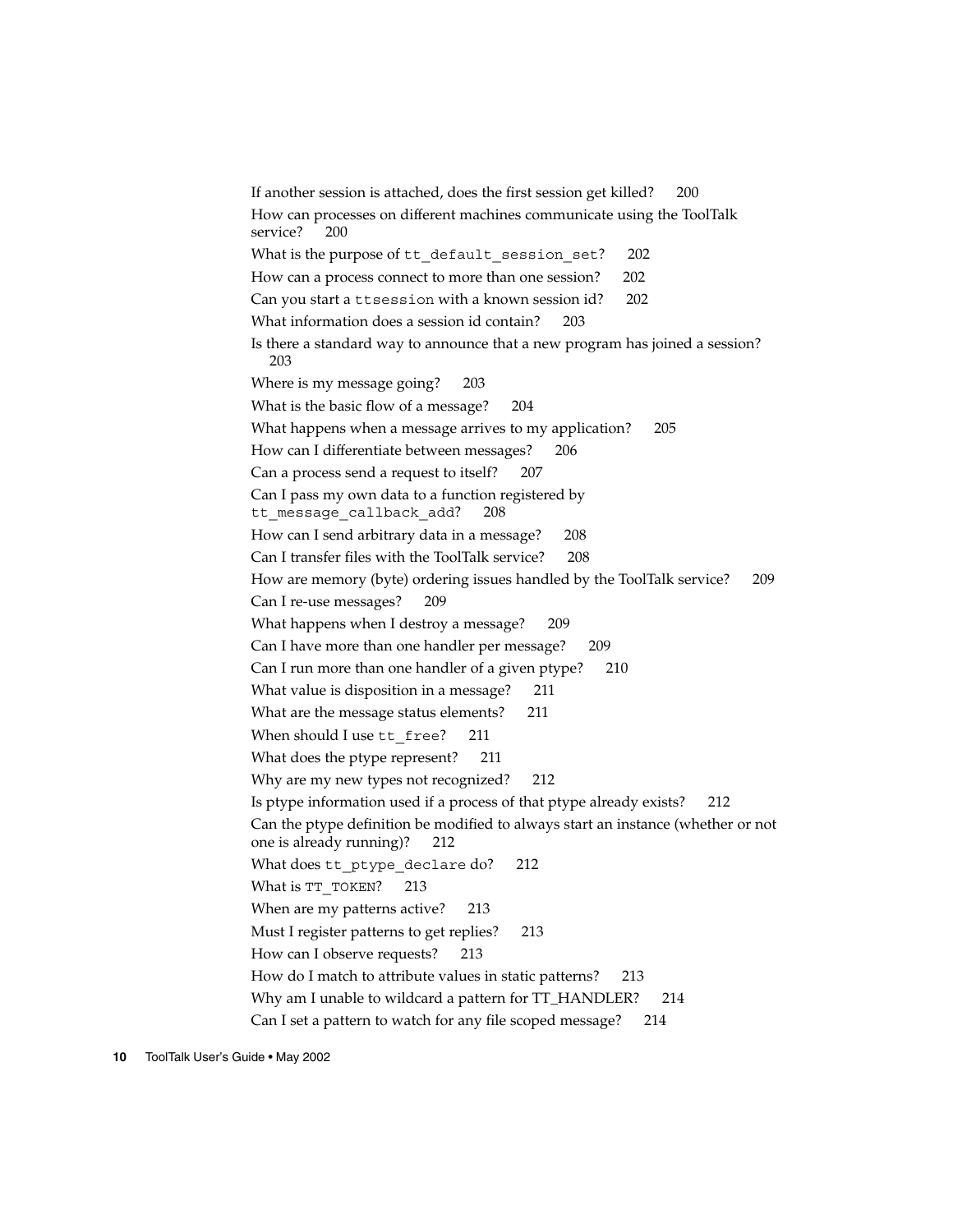Is file scope in static patterns the same as file\_in\_session scope? 214 What is the difference between arg add, barg add, and iarg add? 215 What is the type or vtype in a message argument? 215 How do I use contexts? 215 How does ttsession check for matches? 215 How many kinds of scope does the ToolTalk service have? 216 What are the TT\_DB directories, and what is the difference between the types database and the TT\_DB directories? 217 What should the tt\_db databases contain? 217 What does rpc.ttdbserverd do? 217 Do ttsession and rpc.ttdbserverd ever communicate? 218 What message bandwidth can be supported? 218 Is there a limit to the message size or the number of arguments? 218 What is the most time efficient method to send a message? 218 What network overhead is involved? 218 Does the ToolTalk service use load balancing to handle requests? 219 What resources are required by a ToolTalk application? 219 What happens if the ttsession exits unexpectedly? 219 What happens if rpc.ttdbserverd exits unexpectedly? 220 What happens if a host or a link is down? 220 What does tt close do? 220 Is message delivery guaranteed on a network? 221 Is there a temporal sequence of message delivery? 221 What is unix, xauth, and des? 221 Can my applications hide messages from each other? 221 Is there protection against interception or imitation? 222 Where are queued messages stored and how secure is the storage? 222 Is the ToolTalk service C2 qualified? 222 How can I trace my message's progress? 222 How can I isolate my debugging tool from all the other tools using the ToolTalk service? 222 Can I use the ToolTalk service with C++? 223 Should I qualify my filenames? 223 Can you tell me about ToolTalk objects? 224 Is there a ToolTalk news group? 224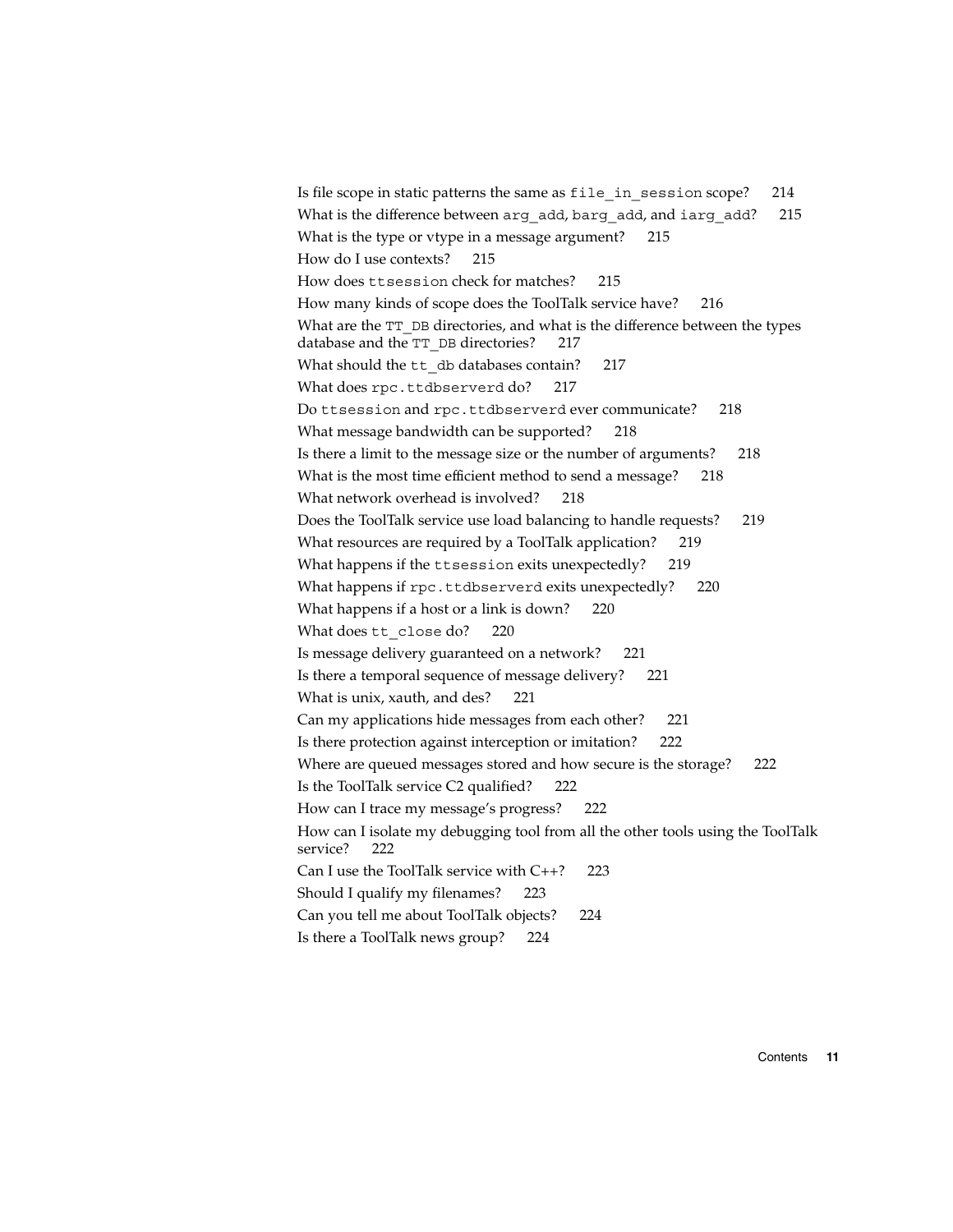**Glossary 225**

**Index 229**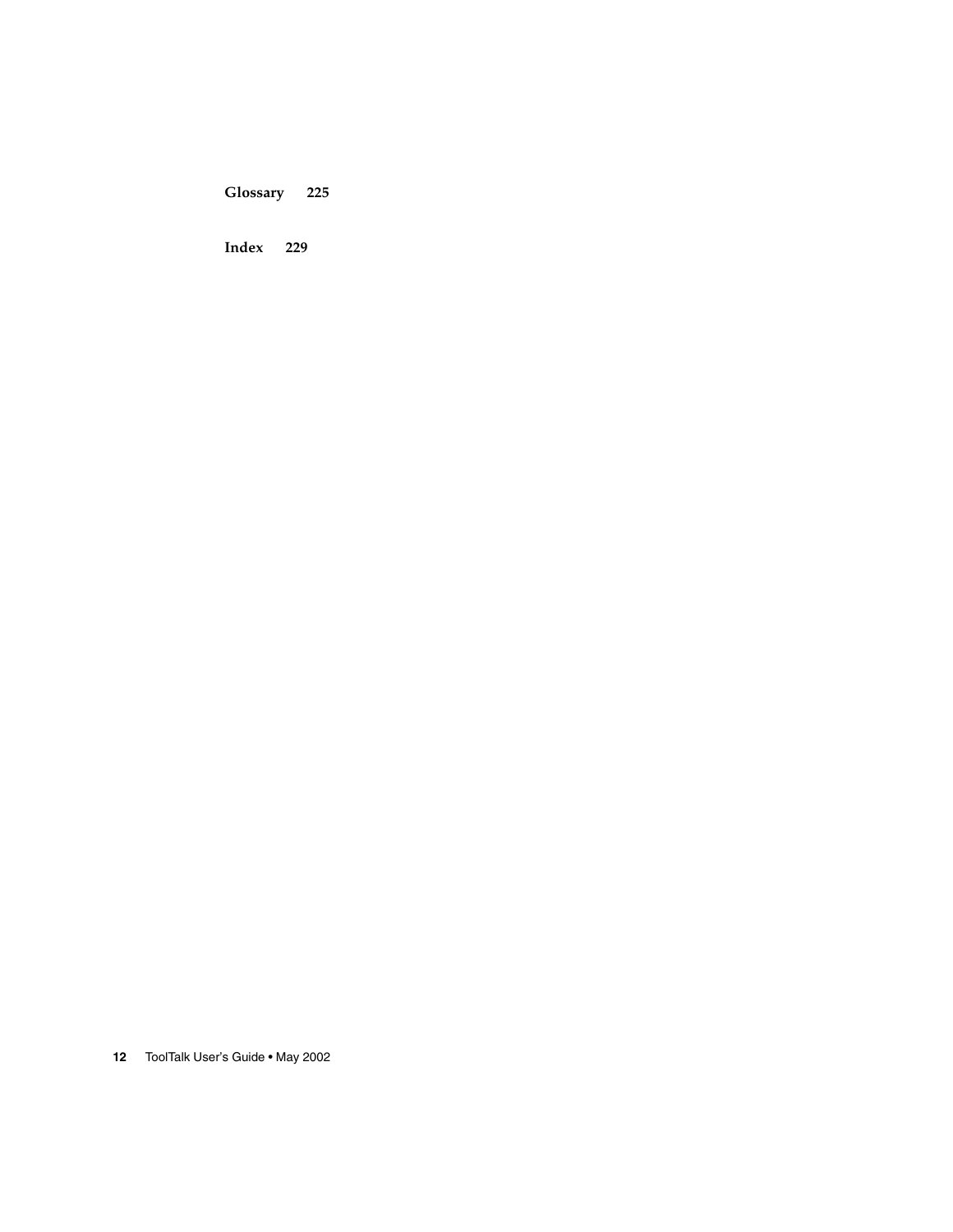## Preface

This manual describes the ToolTalk® service and how you modify your application to send and receive ToolTalk messages. Topics in this manual include:

- General concepts of the ToolTalk service
- What the ToolTalk service is and how it works
- Requirements to set up and maintain the ToolTalk service
- What is required to integrate your application with the ToolTalk service
- How to modify your application to send messages addressed to processes or ToolTalk objects
- How to register message pattern information for the messages your application wants to receive
- How to receive and handle messages delivered to your application by the ToolTalk service
- How to create and manage ToolTalk objects in your application data
- How to maintain ToolTalk objects at the system administrator level and what users must do to maintain these objects and the files in which they are stored
- How the ToolTalk service enables an application to communicate with other applications

## Who Should Use this Book

This guide is for developers who create or maintain applications that use the ToolTalk service to inter-operate with other applications; it is also useful for system administrators who set up workstations. This guide assumes familiarity with Solaris operating environment commands, system administrator commands, and system terminology.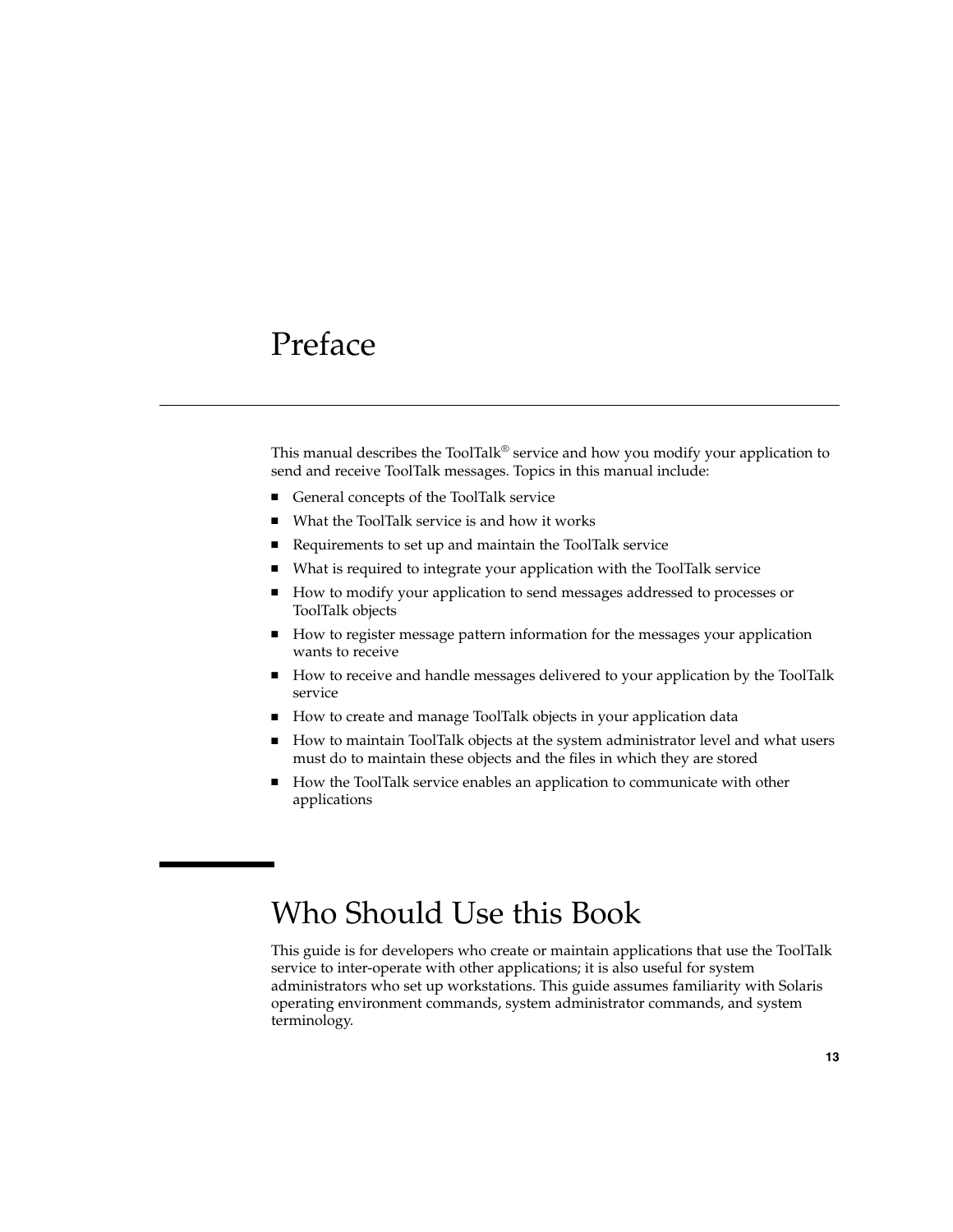# How This Manual Is Organized

This manual is organized as follows:

Chapter 1 describes how the ToolTalk service works and how it uses information that your application supplies to deliver messages; and how applications use the ToolTalk service.

Chapter 2 describes new and changed features of this release; and application and ToolTalk components.

Chapter 3 describes message pattern attributes.

Chapter 4 describes ToolTalk file locations, hardware and software requirements, how to find ToolTalk version information, and installation instructions for the ToolTalk database server.

Chapter 5 describes how to maintain application information.

Chapter 6 describes how to maintain files references in ToolTalk messages; how system administrators and users maintain ToolTalk objects; and how to perform maintenance on ToolTalk databases.

Chapter 7 describes the location of the ToolTalk API header file; how you initialize your application and start a session with the ToolTalk service; how you provide file and session information to the ToolTalk service; how to manage storage and handle errors; and how to unregister your message patterns and close your communication with the ToolTalk service when your process is ready to quit.

Chapter 8 explains how messages are routed, and describes the ToolTalk message attributes and algorithm. It also describes how to create messages, fill in message contents, attach callbacks to requests, and send messages.

Chapter 9 describes how to create a dynamic message pattern and register it with the ToolTalk service; and how to add callbacks to your dynamic message patterns.

Chapter 10 describes how to provide process and object type information at installation time; how to make a static message pattern available to the ToolTalk Service; how to declare a ptype; and register it with the Sun Vendor Type Registration program.

Chapter 11 describes how to retrieve messages delivered to your application; how to handle the message once you have examined it; how to send replies; and when to destroy messages.

Chapter 12 describes how to create ToolTalk specification objects for the objects your process creates and manages.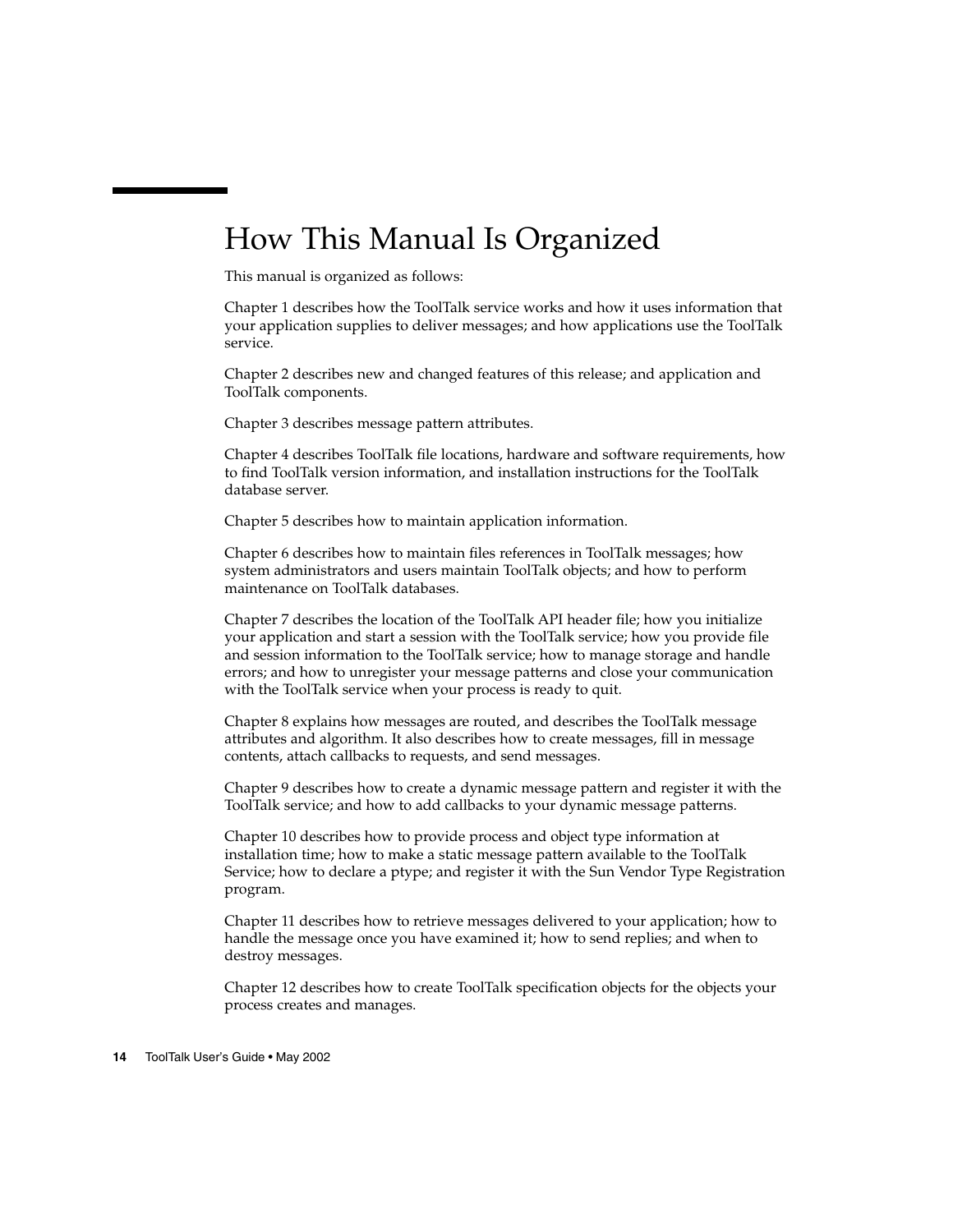Chapter 13 describes how to manage and remove objects.

Chapter 14 describes how to handle error conditions.

Appendix A describes how to convert the Classing Engine databases to the ToolTalk Types database.

Appendix B presents how the ToolTalk service can enable an application to communicate with other applications.

Appendix C describes the ToolTalk message sets that have been developed to help you develop applications that follow the same protocol as other applications with which your application wants to inter-operate.

Appendix D provides the answers to some frequently asked questions about the ToolTalk service.

## Related Documentation

The following is a list of related ToolTalk documentation:

- *ToolTalk Reference Guide*
- *ToolTalk Message Sets*
- *CASE Inter-Operability Message Sets*
- *ToolTalk and Open Protocols*, ISBN 013-031055-7 Published by Prentice Hall

# Accessing Sun Documentation Online

The docs.sun.com<sup>SM</sup> Web site enables you to access Sun technical documentation online. You can browse the docs.sun.com archive or search for a specific book title or subject. The URL is http://docs.sun.com.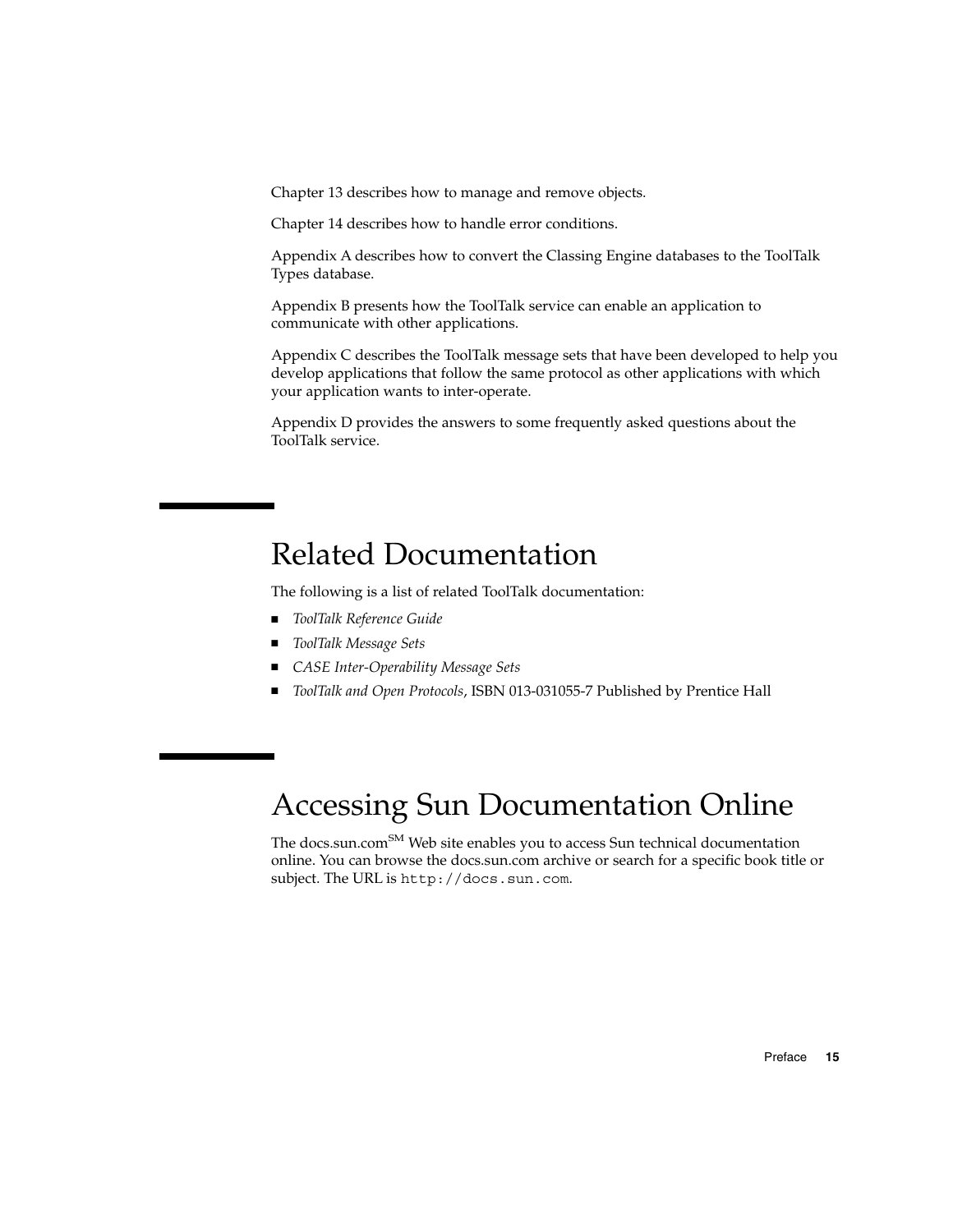# Typographic Conventions

The following table describes the typographic changes used in this book.

|  | TABLE P-1 Typographic Conventions |  |  |
|--|-----------------------------------|--|--|
|--|-----------------------------------|--|--|

| <b>Typeface or Symbol</b> | <b>Meaning</b>                                                 | Example                                       |
|---------------------------|----------------------------------------------------------------|-----------------------------------------------|
| AaBbCc123                 | The names of commands, files, and                              | Edit your . login file.                       |
|                           | directories; on-screen computer output                         | Use $1s$ -a to list all files.                |
|                           |                                                                | machine name% you have<br>mail.               |
| AaBbCc123                 | What you type, contrasted with                                 | machine name% su                              |
|                           | on-screen computer output                                      | Password:                                     |
| AaBbCc123                 | Command-line placeholder: replace with<br>a real name or value | To delete a file, type <b>rm</b><br>filename. |
| AaBbCc123                 | Book titles, new words, or terms, or                           | Read Chapter 6 in <i>User's Guide</i> .       |
|                           | words to be emphasized.                                        | These are called <i>class</i> options.        |
|                           |                                                                | You must be <i>root</i> to do this.           |

# Shell Prompts in Command Examples

The following table shows the default system prompt and superuser prompt for the C shell, Bourne shell, and Korn shell.

#### **TABLE P–2** Shell Prompts

| Shell                                            | Prompt        |
|--------------------------------------------------|---------------|
| C shell prompt                                   | machine name% |
| C shell superuser prompt                         | machine name# |
| Bourne shell and Korn shell prompt               | \$            |
| Bourne shell and Korn shell superuser prompt   # |               |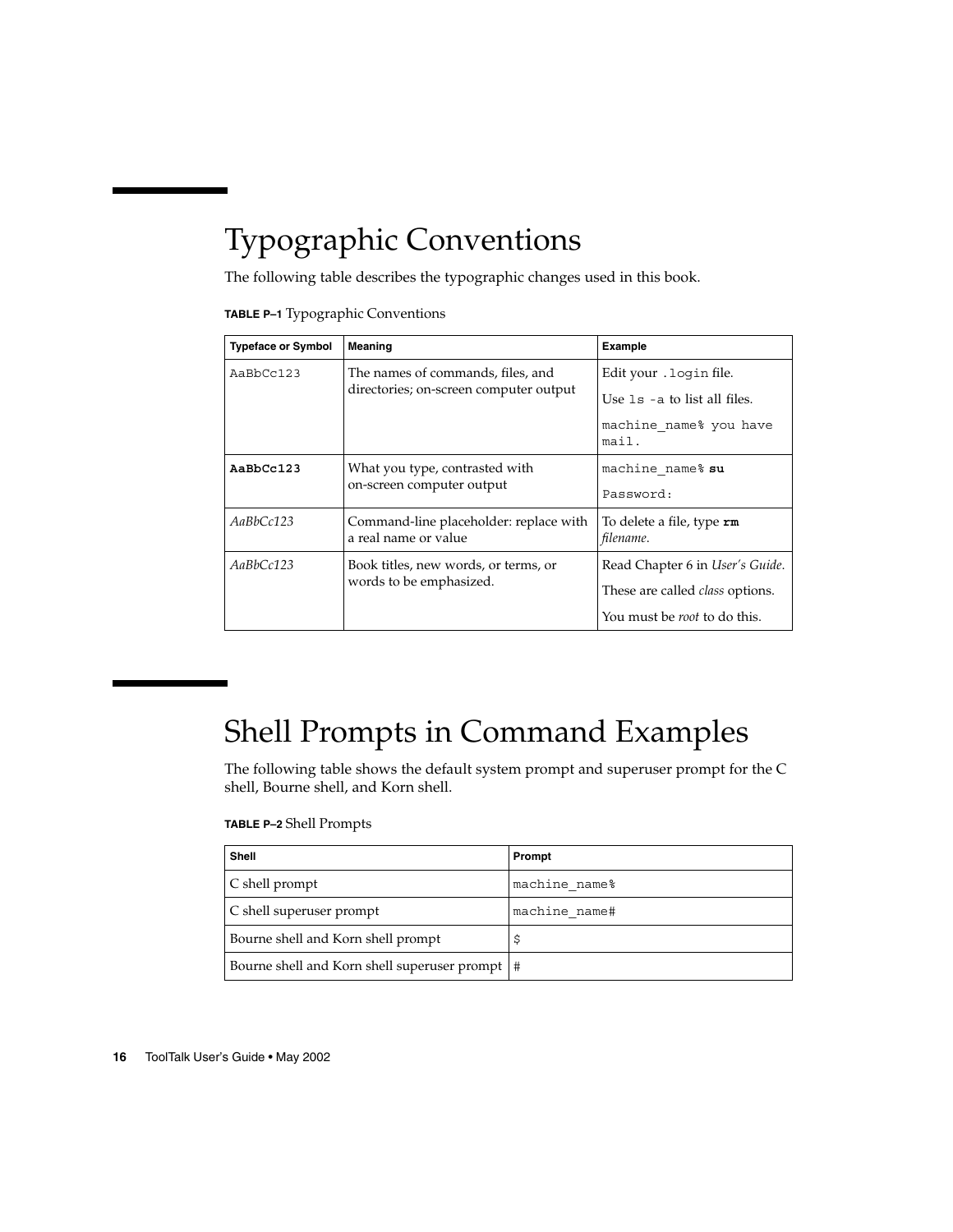### CHAPTER **1**

# Introducing the ToolTalk Service

This chapter describes the basic concepts of the ToolTalk Service.

## **Overview**

The ToolTalk service enables independent applications to communicate with each other without having direct knowledge of each other. Applications create and send ToolTalk messages to communicate with each other. The ToolTalk service receives these messages, determines the recipients, and then delivers the messages to the appropriate applications, as shown in Figure 1–1.



**FIGURE 1–1** Applications Using the ToolTalk Service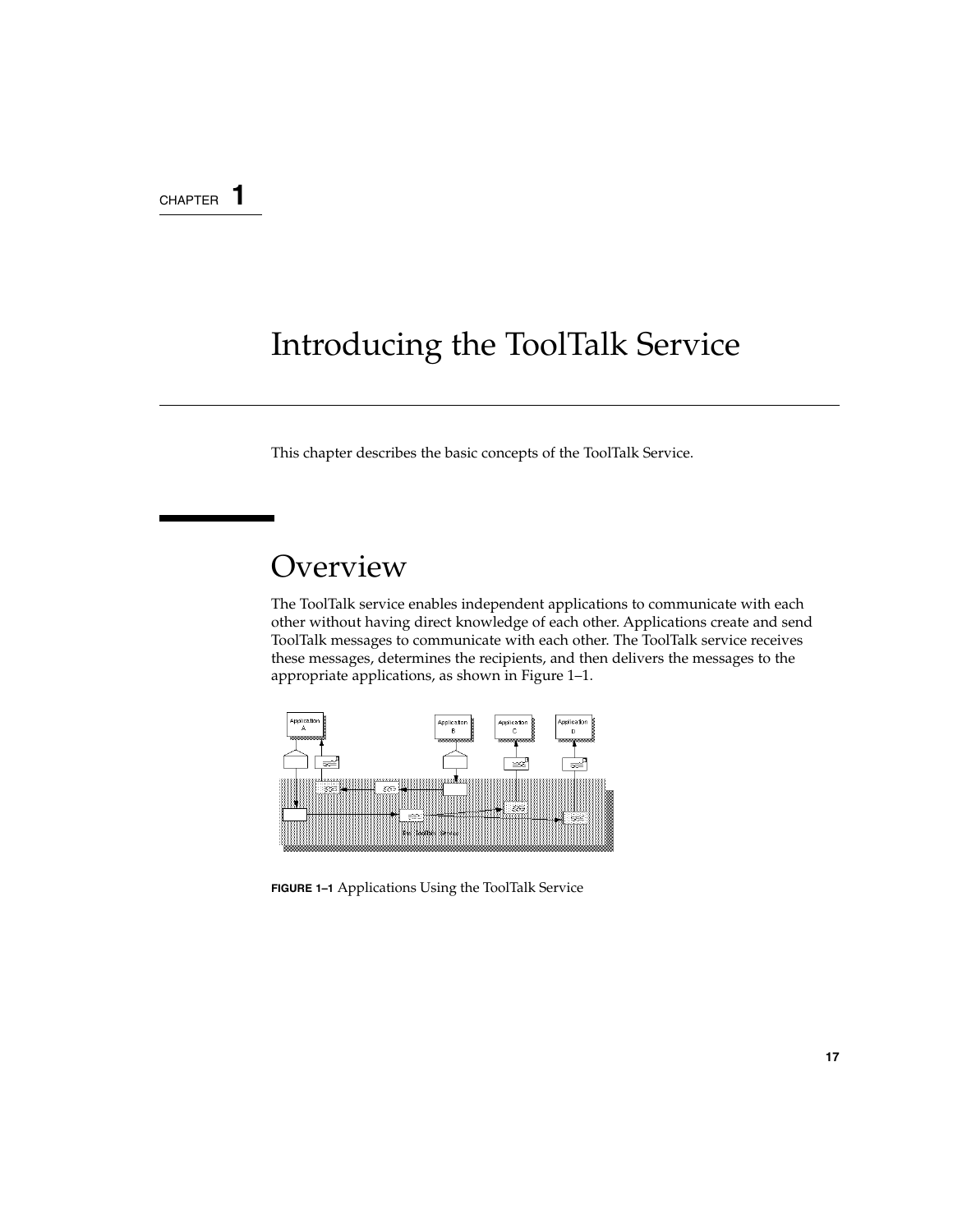# ToolTalk Scenarios

The scenarios in this section illustrate how the ToolTalk service helps users solve their work problems. The message protocols used in these scenarios are hypothetical.

### Using the ToolTalk Desktop Services Message Set

The ToolTalk Desktop Services Message Set allows an application to integrate and control other applications without user intervention. This section illustrates two scenarios that show how the Desktop Services Message Set might be implemented.

#### The Smart Desktop

A common user requirement for a graphic user interface (GUI) front-end is the ability to have data files be aware (or "know") of their applications. To do this, an application-level program is needed to interpret the user's requests. Examples of this application-level program (known as *smart desktops*) are the Apple Macintosh finder, Microsoft Windows File Manager, and the Solaris File Manager. The key common requirements for smart desktops are:

- 1. Takes a file
- 2. Determines its application
- 3. Invokes the application

The ToolTalk Service encompasses additional flexibility by allowing classes of tools to edit a specific data type. The following scenario illustrates how the Desktop Services Message Set might be implemented as a smart desktop transparent to the end-user.

- 1. Diane double clicks on the File Manager icon.
	- The File Manager opens and displays the files in Diane's current directory.
- 2. Diane double clicks on an icon for a data file.
	- a. The File Manager requests that the file represented by the icon be displayed. The File Manager encodes the file type in the *display* message.
	- b. The ToolTalk session manager matches the pattern in the *display* message to a registered application (in this case, the Icon Editor), and finds an instance of the application running on Diane's desktop.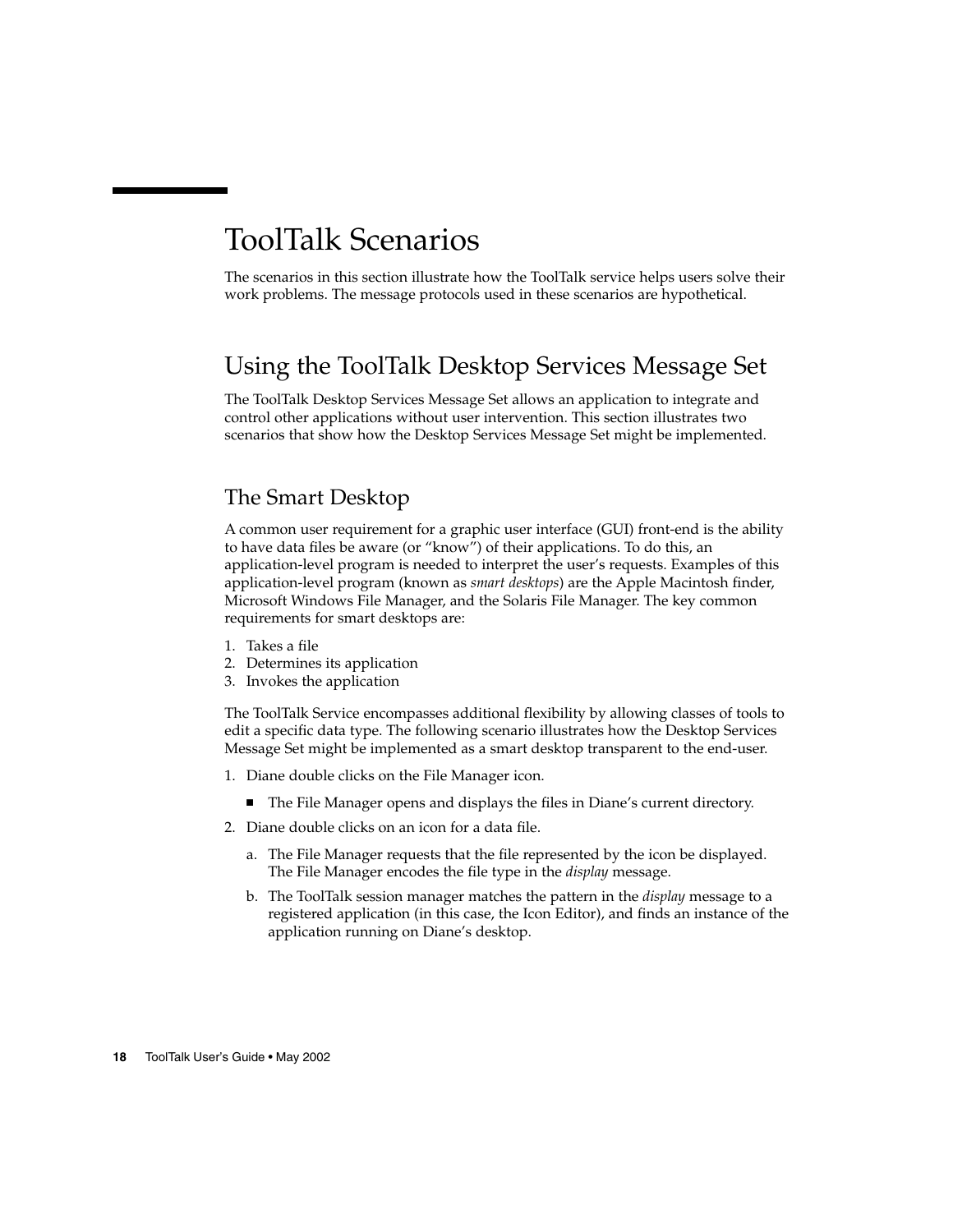**Note –** If the ToolTalk session manager does not find a running instance of the application, it checks the statically-defined ptypes and starts an application that best matches the pattern in the message. If none of the ptypes match, it returns failure to the File Manager application.

- c. The Icon Editor accepts the *display* message, de-iconifies itself, and raises itself to the top of the display.
- 3. Diane manually edits the file.

#### Integrated Toolsets

Another significant application for which the Desktop Services Message Set can be implemented is *integrated toolsets*. These environments can be applied in vertical applications (such as a CASE software developer toolset) or in horizontal environments (such as compound documents). Common to both of these applications is the premise that the overall solution is built out of specialized applications designed to perform one particular task well. Examples of integrated toolset applications are text editors, drawing packages, video or audio display tools, compiler front-ends, and debuggers. The integrated toolset environment requires applications to interact by calling on each other to handle user requests. For example, to display video, an editor calls a video display program; or to check a block of completed code, an editor calls a compiler. The following scenario illustrates how Desktop Services Message Set might be implemented as an integrated toolset:

1. George is working on a compound document using his favorite editor.

He decides to change some of the source code text.

- 2. George double clicks on the source code text.
	- a. The Document Editor first determines the text represents source code and then determines what file contains the source code.
	- b. The Document Editor sends an *edit* message request, using the file name as a parameter for the message.
	- c. The ToolTalk session manager matches the pattern in the *edit* message to a registered application (in this case, the Source Code Editor), and finds an instance of the application running on George's desktop.

**Note –** If the ToolTalk session manager does not find a running instance of the application, it checks the statically-defined ptypes and starts an application that best matches the pattern in the message. If none of the ptypes match, it returns failure to the Document Editor application.

d. The Source Code Editor accepts the *edit* message request.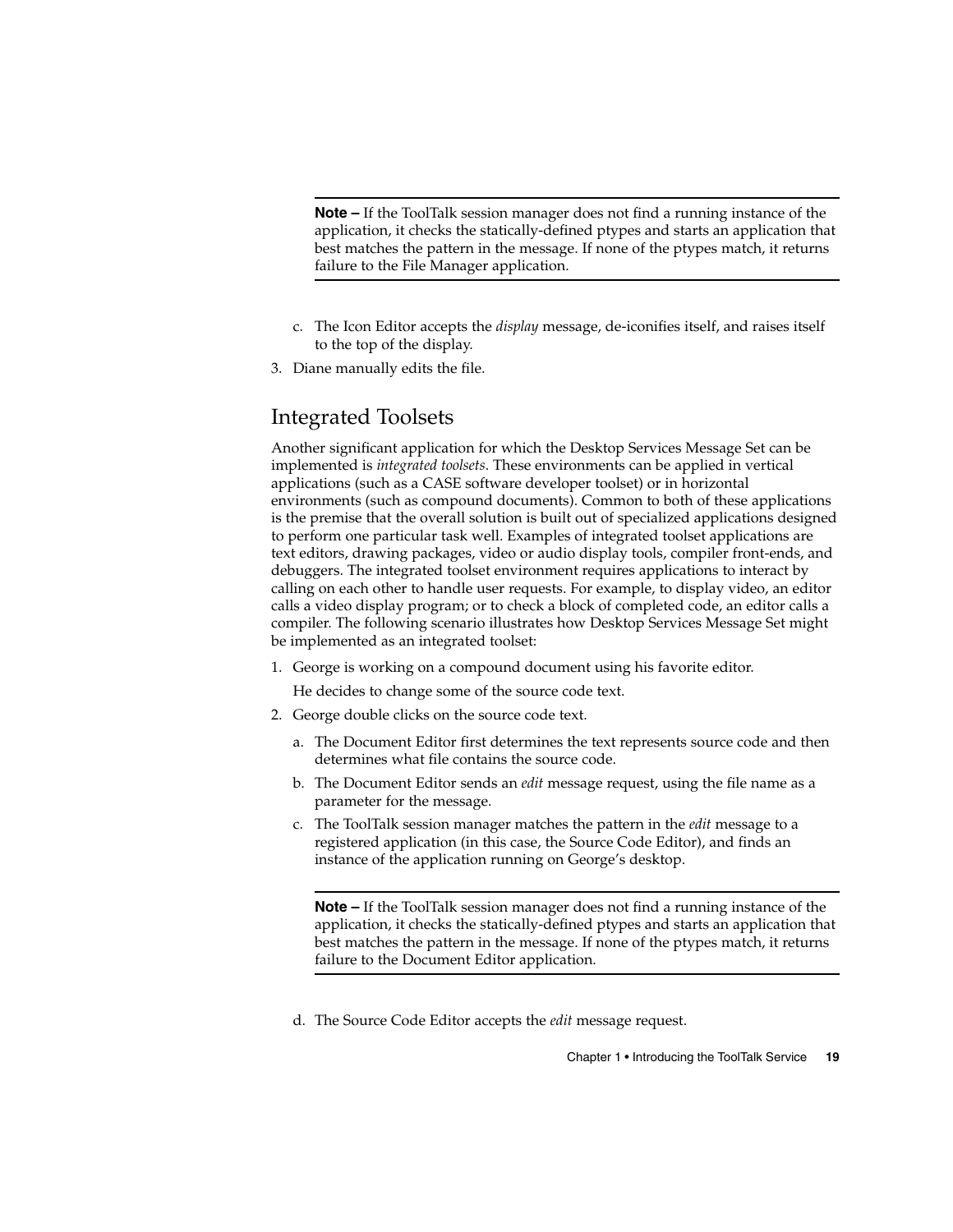- e. The Source Code editor determines that the source code file is under configuration control, and sends a message to check out the file.
- f. The Source Code Control application accepts the message and creates a read/write copy of the requested file. It then passes the name of the file back to the Source Code Editor.
- g. The Source Code Editor opens a window that contains the source file.
- 3. George edits the source code text.

### Using the ToolTalk Document and Media Exchange Message Set

The ToolTalk Document and Media Exchange Message Set is very flexible and robust. This section illustrates three applications of the ToolTalk Document and Media Exchange Message Set:

- Integrating multimedia into an authoring application
- Adding multimedia extensions to an existing application
- Extending the *cut and paste* facility of *X* with a media translation facility

#### Integrating Multimedia Functionality

Integrating multimedia functionality into an application allows end-users of the application to embed various media types in their documents.

Typically, an icon that represents the media object is embedded in the document. Upon selection of an embedded object, the ToolTalk service automatically invokes an appropriate external media application and the object is played as illustrated in the following scenario.

- 1. Daniel opens a document that contains multimedia objects.
- 2. The window shows the document with several icons representing various media types (such as sound, video, and graphics).
- 3. Daniel double-clicks on the sound icon.

A sound application (called a *player*) is launched and the embedded recording is played.

4. To edit the recording, Daniel clicks once on the icon to select it and uses the third mouse button to bring up an Edit menu.

An editing application is launched and Daniel edits the media object.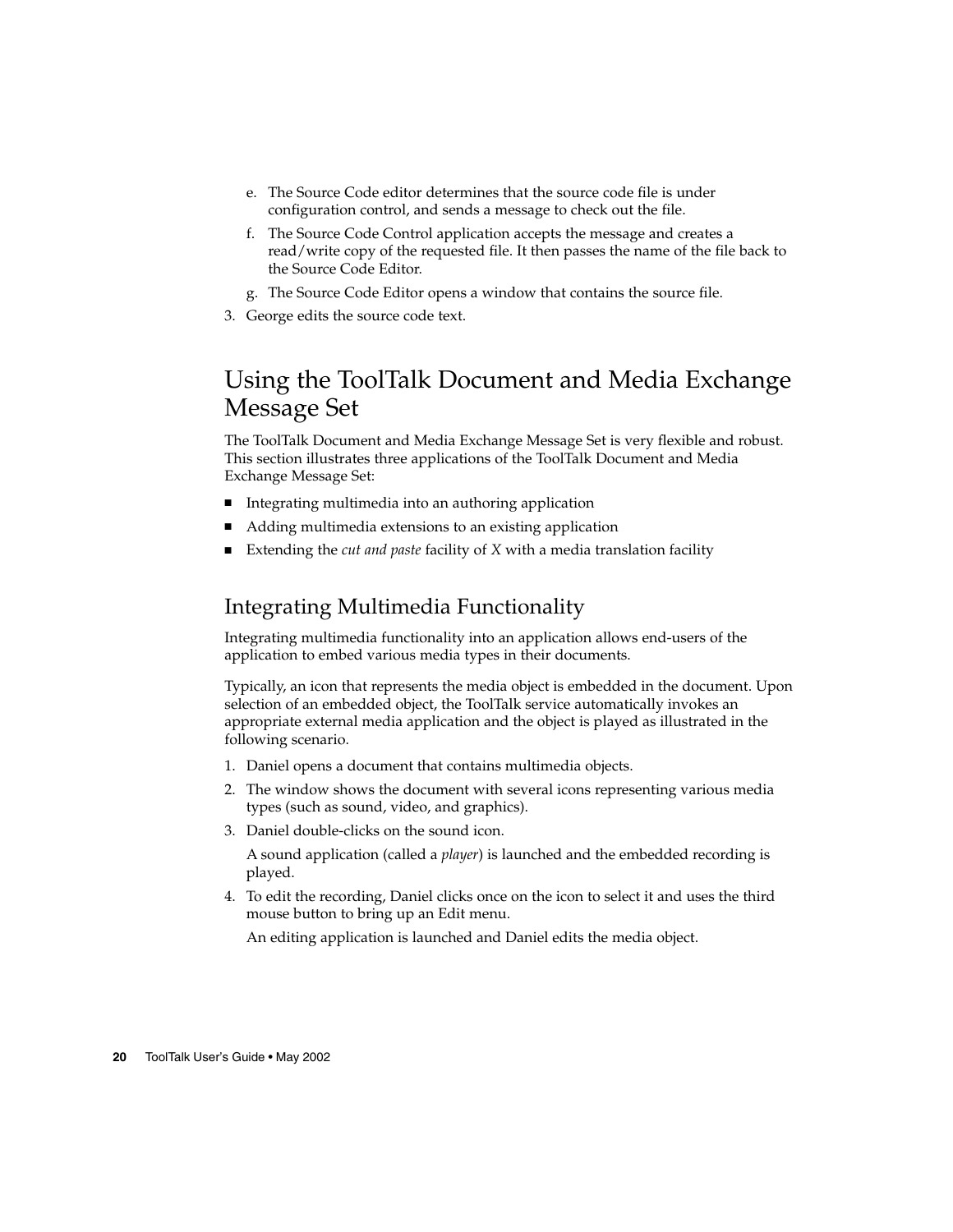#### Adding Multimedia Extensions to Existing Applications

The ToolTalk Document and Media Exchange Message Set also allows an application to use other multimedia applications to extend its features or capabilities. For example, a calendar manager can be extended to use the audiotool to play a sound file as a reminder of an appointment, as illustrated in the following scenario:

- 1. Karin opens her calendar manager and sets an appointment.
- 2. Karin clicks on an audio response button, which causes the soundtool to pop up.
- 3. Karin records her message; for example, "Bring the report."

When Karin's appointment reminder is executed, the calendar manager will start the audiotool and play Karin's recorded reminder.

#### Extending the X Cut and Paste Facility

The ToolTalk Document and Media Exchange Message Set can support an extensible, open-ended translation facility. The following scenario illustrates how an extensible multimedia *cut and paste* facility could work:

- 1. Maria opens two documents that are different media types.
- 2. Maria selects a portion of *Document A* and cuts the portion using the standard *X*-windowing *cut* facility.
- 3. Maria then pastes the cut portion into *Document B*.
	- a. *Document B* negotiates the transfer of the cut data with *Document A*.
	- b. If *Document B* does not understand any of the types offered by *Document B*, it requests a *tagged media type*. *Document B* uses the tagged media type to broadcast a ToolTalk message requesting a translation of the media type to a media type it understands.
	- c. A registered translation utility accepts the request and returns the translated version of the media type to *Document B*.
	- d. The paste of the translated data into *Document B* is performed.

### Using the CASE Interoperability Message Sets

The CASE Interoperability Message Sets allow an application to integrate and control other applications without user intervention. This section illustrates several scenarios that show how the CASE Interoperability Message Sets might be used.

#### User Scenario: Fixing Bugs

This scenario steps through a complete cycle of how to fix a bug for a released application. It begins with receiving the bug report and describes the process required to fix the problem.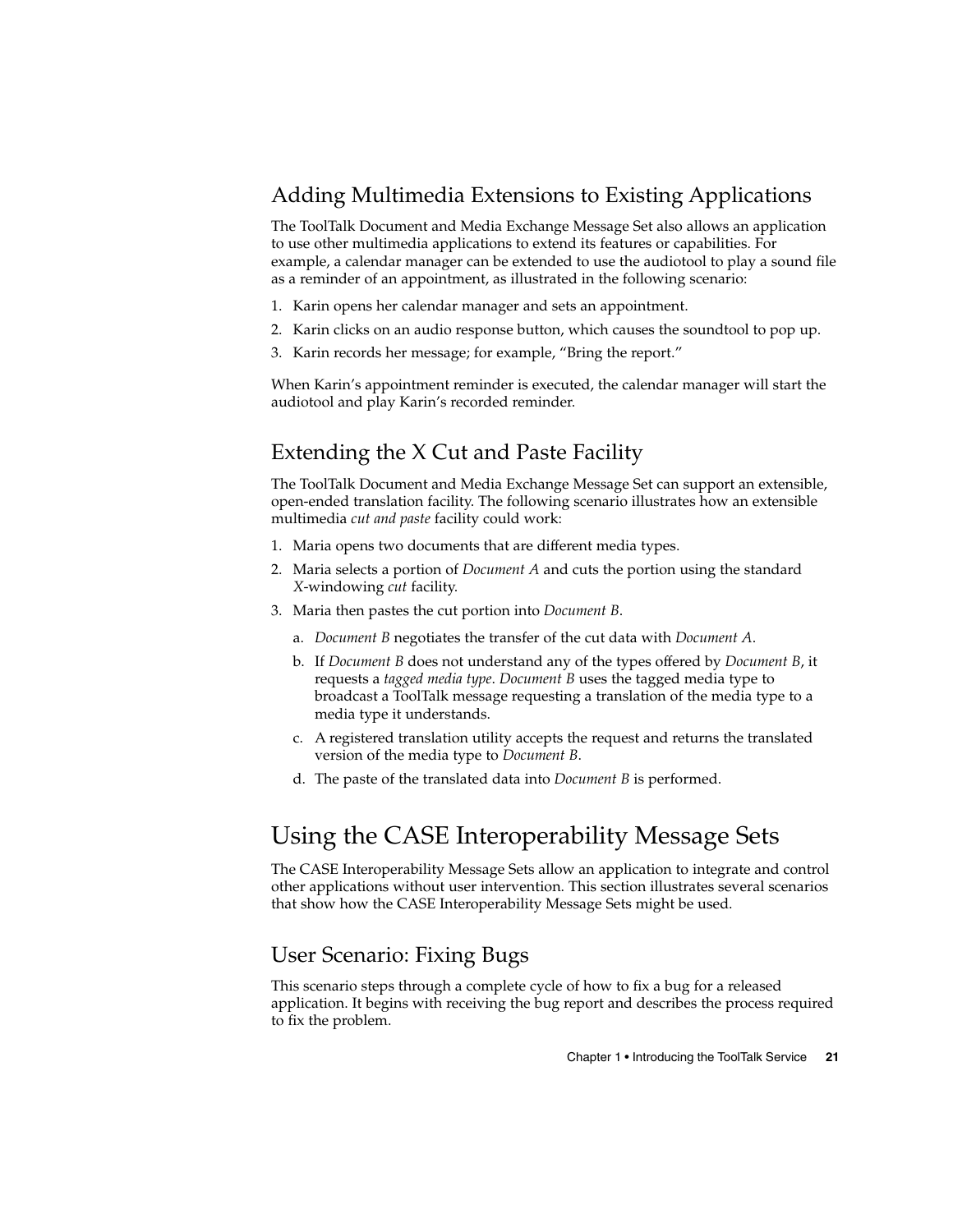- 1. Larry receives a bug report that indicates his application has a problem.
- 2. Larry invokes his CASE environment.

A CASE user interface is displayed. The functions Larry wants to perform are available in this CASE user interface.

- 3. Larry writes a test case that duplicates the failure stated in the bug report.
- 4. Larry selects the debug function to run the application against the test case.
	- a. A Debug request is sent.
	- b. The messaging environment selects the debugging application. It does not find an instance of the application running in Larry's CASE environment, so it automatically starts a debugger.
	- c. The debugging application receives the request and loads the binary.
- 5. Larry tests the code and reviews the debugging state in the debugging window. He finds a function call that appears to be passing incorrect arguments.
- 6. Larry selects the edit function to edit this code.
	- a. The debugging tool sends an edit request.
	- b. The source editor receives a message to edit the specified source file.
- 7. Larry wants to modify the source code, so he selects the checkout function.
	- a. The source code editor sends a checkout request.
	- b. The source code editor receives the checkout notification, and changes the buffer state to modifiable.
- 8. Larry edits the source code to fix the bug and selects the Build function to build the application.
	- a. The build request is sent.
	- b. The build application receives the build request, and performs the build.
	- c. When the build completes, the build application sends the BuildFinished notice.
	- d. The debugger receives the BuildFinished notice and reloads the newly built application binary.
- 9. Larry retests the application to confirm the bug fix works.
- 10. Larry exits the CASE environment.
	- a. Quit requests are sent to the source code editor, debugger, version manager, and builder applications.

### Using the ToolTalk Filename Mapping Functions

The Filename Mapping functions are a part of the ToolTalk API. You can use them independently of ToolTalk message passing to encode and decode canonical forms of network-visible filenames. You can pass these canonical forms among applications that need to access a common file. This file could have different pathnames depending on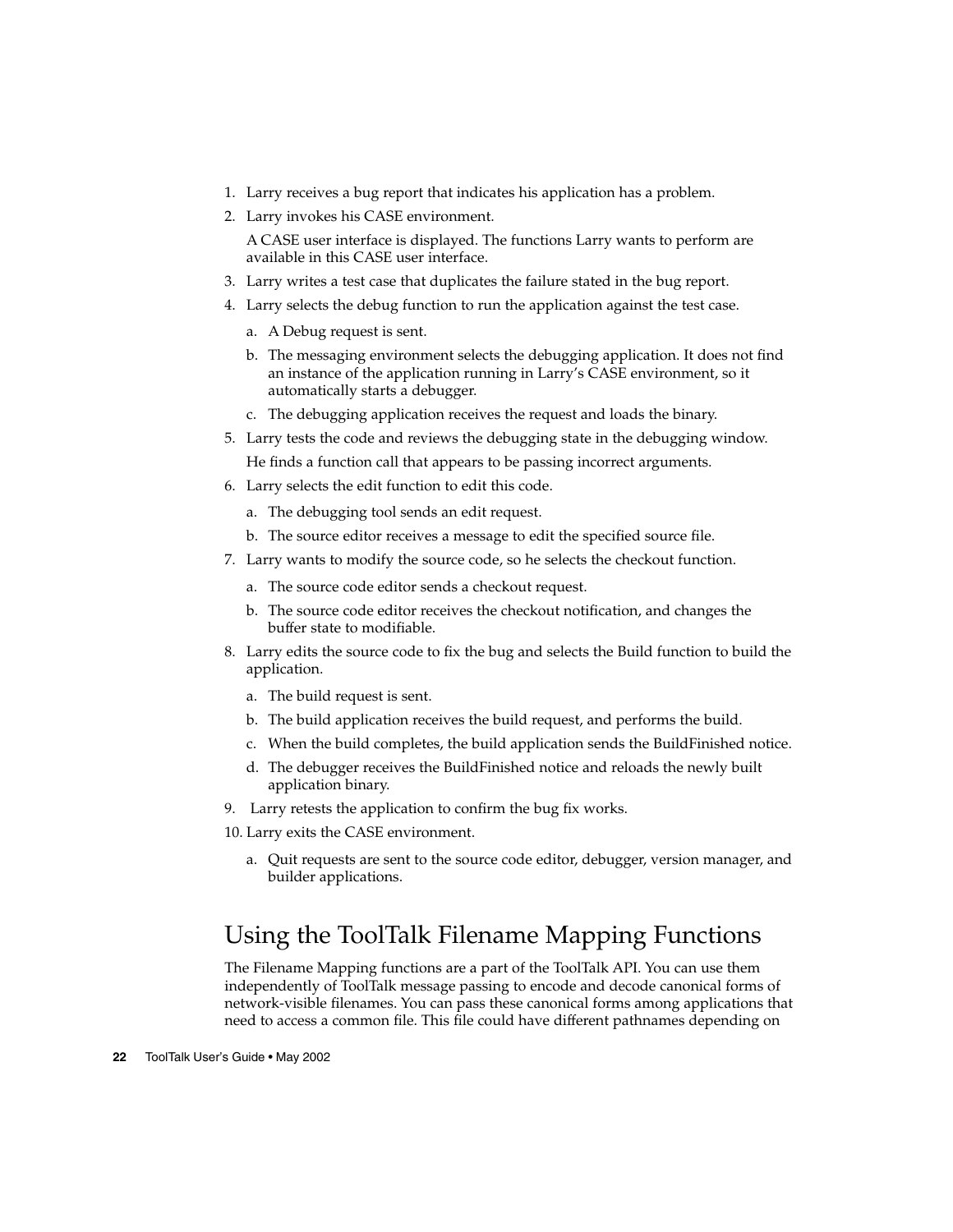the host from which the file is referenced. For example a file may be known as /home/fred/test.c on host A, but as /net/A/export/home/fred/test.c on another host. The filename mapping API converts an NFS-visible filename to a canonical name (via tt\_host\_file\_netfile()) which may be passed among applications on different hosts. Another host may then pass that canonical pathname into the API (tt\_host\_netfile\_file()) to have the canonical name converted back to a UNIX pathname which will be correct for the invoking program.

#### Using ToolTalk in a Multi-Threaded Environment

For the Solaris™ 2.6 release and compatible versions, the ToolTalk library is Multi-threaded safe. Users who wish to run ToolTalk in an Multi-threaded environment can either use it as is in a single thread, or use several new API calls designed to provide thread-private data where necessary (for example, procids and session IDs).

# How Applications Use ToolTalk Messages

Applications create, send, and receive ToolTalk messages to communicate with other applications. Senders create, fill in, and send a message; the ToolTalk service determines the recipients and delivers the message to the recipients. Recipients retrieve messages, examine the information in the message, and then either discard the message or perform an operation and reply with the results.

### Sending ToolTalk Messages

ToolTalk messages are simple structures that contain fields for address, subject, and delivery information. To send a ToolTalk message, an application obtains an empty message, fills in the message attributes, and sends the message. The sending application needs to provide the following information:

- Is the message a notice, a request, or an offer? (that is, should the recipient respond to the message?)
- What interest does the recipient share with the sender? (for example, is the recipient running in a specific user session or interested in a specific file?)

To narrow the focus of the message delivery, the sending application can provide more information in the message.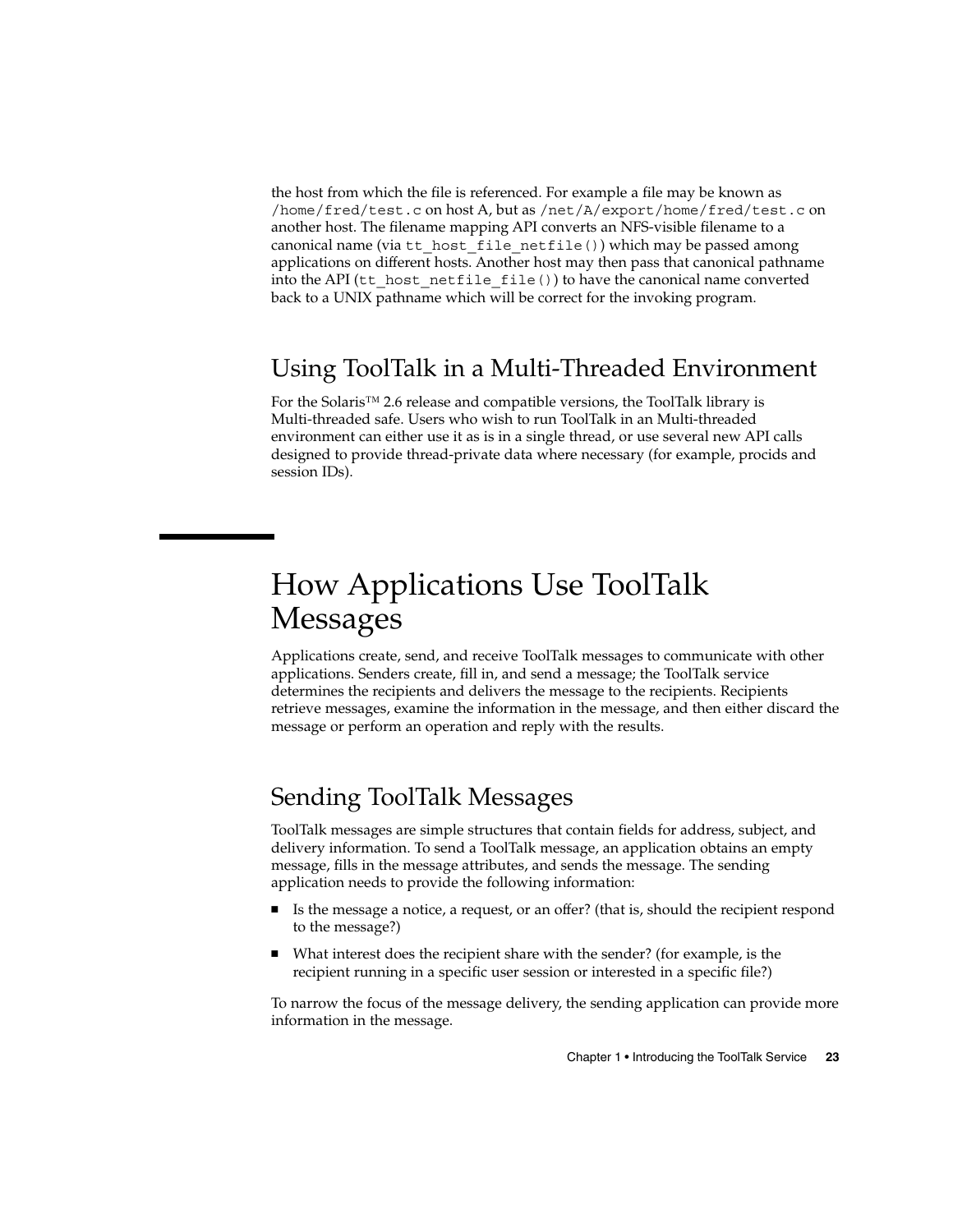## Message Patterns

An important ToolTalk feature is that senders need to know little about the recipients because applications that want to receive messages explicitly state what message they want to receive. This information is registered with the ToolTalk service in the form of *message patterns*.

Applications can provide message patterns to the ToolTalk service at installation time and while the application is running. Message patterns are created similarly to the way a message is created; both use the same type of information. For each type of message an application wants to receive, it obtains an empty message pattern, fills in the attributes, and registers the pattern with the ToolTalk service. These message patterns usually match the message protocols that applications have agreed to use. Applications can add more patterns for individual use.

When the ToolTalk service receives a message from a sending application, it compares the information in the message to the register patterns. Once matches have been found, the ToolTalk service delivers copies of the message to all recipients.

For each pattern that describes a message an application wants to receive, the application declares whether it can *handle* or *observe* the message. Although many applications can observe a message, only one application can handle the message to ensure that a requested operation is performed only once. If the ToolTalk service cannot find a handler for a request, it returns the message to the sending application indicating that delivery failed.

### Receiving ToolTalk Messages

When the ToolTalk service determines that a message needs to be delivered to a specific process, it creates a copy of the message and notifies the process that a message is waiting. If a receiving application is not running, the ToolTalk service looks for instructions (provided by the application at installation time) on how to start the application.

The process retrieves the message and examines its contents.

- If the message contains a notice that an operation has been performed, the process reads the information and then discards the message.
- If the message contains a request to perform an operation, the process performs the operation and returns the result of the operation in a reply to the original message. Once the reply has been sent, the process discards the original message.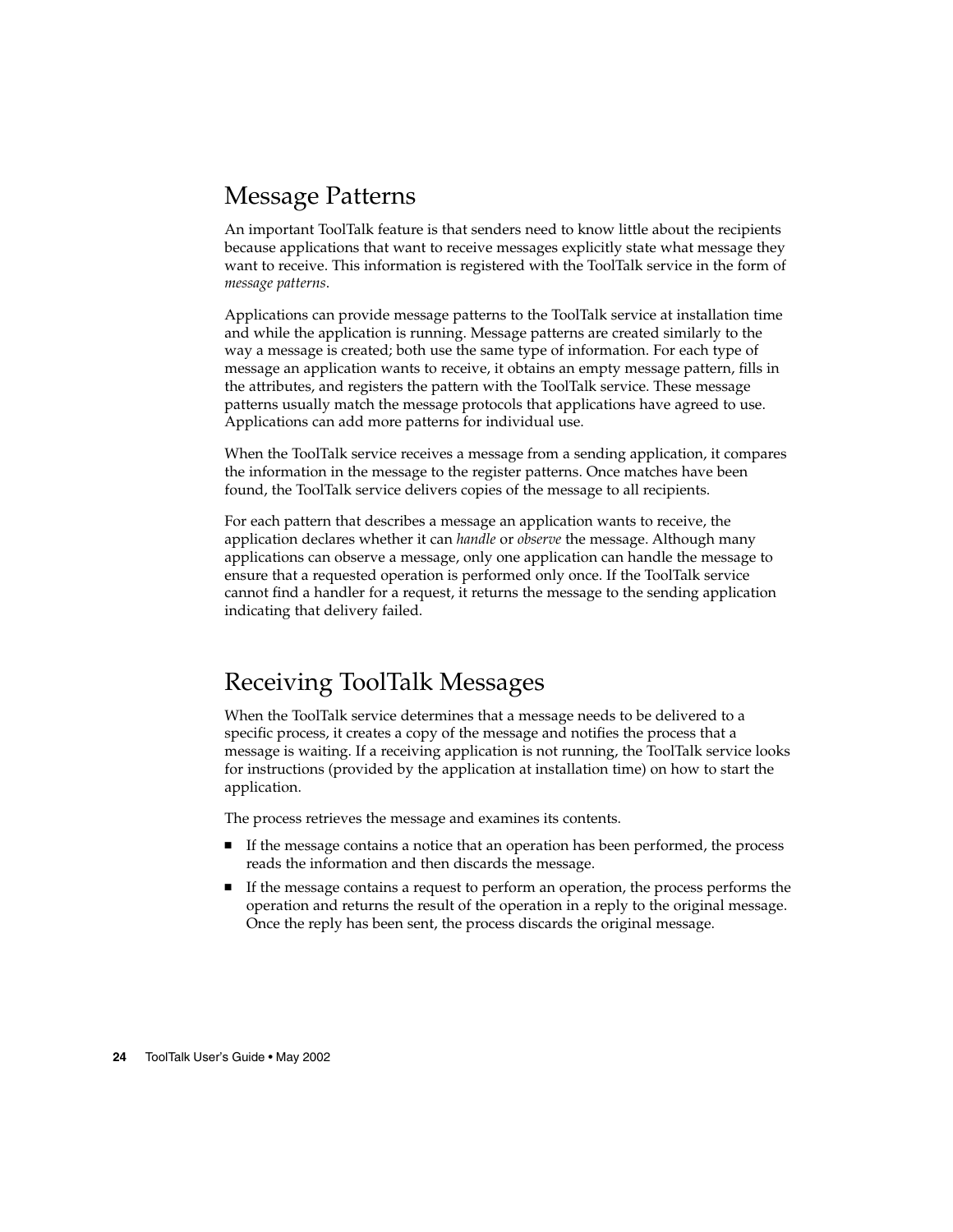# ToolTalk Message Distribution

The ToolTalk service provides two methods of addressing messages: *process-oriented messages* and *object-oriented messages*.

### Process-Oriented Messages

*Process-oriented* messages are addressed to processes. Applications that create a process-oriented message address the message to either a specific process or to a particular type of process. Process-oriented messages are a good way for existing applications to begin communication with other applications. Modifications to support process-oriented messages are straightforward and usually take a short time to implement.

### Object-Oriented Messages

*Object-oriented* messages are addressed to objects managed by applications. Applications that create an object-oriented message address the message to either a specific object or to a particular type of object. Object-oriented messages are particularly useful for applications that currently use objects or that are to be designed around objects. If an existing application is not object-oriented, the ToolTalk service allows applications to identify portions of application data as objects so that applications can begin to communicate about these objects.

**Note –** Programs coded to the ToolTalk object-oriented messaging interface are not portable to CORBA-compliant systems without source changes.

### Determining Message Delivery

To determine which groups receive messages, you *scope* your messages. Scoping limits the delivery of messages to a particular session or file.

#### **Sessions**

A *session* is a group of processes that have an instance of the ToolTalk message server in common. When a process opens communication with the ToolTalk service, a default session is located (or created if a session does not already exist) and a *process identifier* (*procid*) is assigned to the process. Default sessions are located either through an environment variable (called process tree sessions) or through the X display (called X sessions).

Chapter 1 • Introducing the ToolTalk Service **25**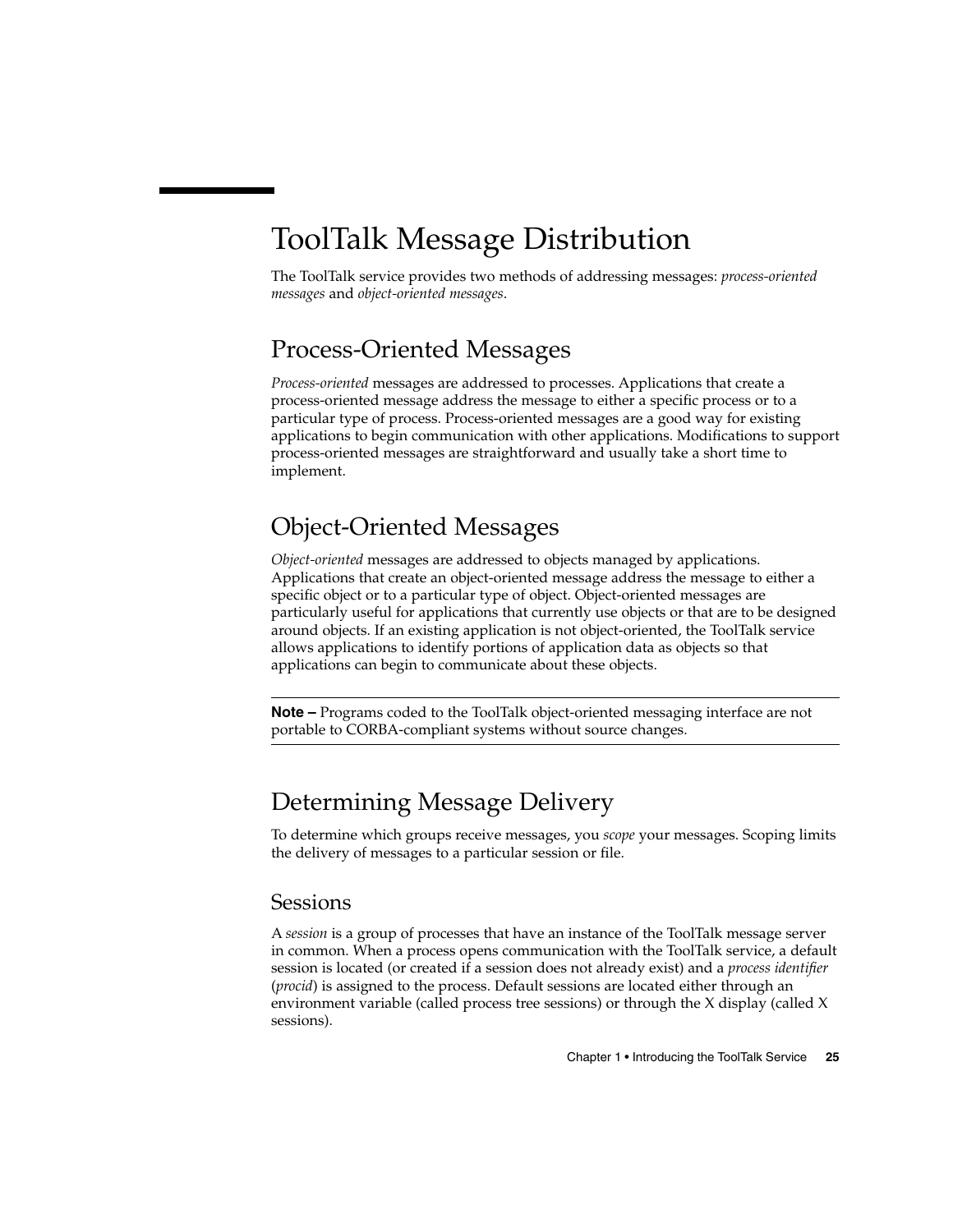The concept of a session is important in the delivery of messages. Senders can scope a message to a session and the ToolTalk service will deliver it to all processes that have message patterns that reference the current session. To update message patterns with the current *session identifier* (*sessid*), applications join the session.

#### Files

A container for data that is of interest to applications is called a *file* in this book.

The concept of a file is important in the delivery of messages. Senders can scope a message to a file and the ToolTalk service will deliver it to all processes that have message patterns that reference the file without regard to the process's default session. To update message patterns with the current file path name, applications join the file.

You can also scope a message to a file within a session. The ToolTalk service will deliver the message to all processes that reference both the file and session in their message patterns.

**Note –** The file scoping feature is restricted to NFS and UFS file systems; it does not work, for example, across tmpfs filesystems.

## Modifying Applications to Use the ToolTalk Service

Before you modify your application to use the ToolTalk service you must define (or locate) a ToolTalk *message protocol*: a set of ToolTalk messages that describe operations applications agree to perform. The message protocol specification includes the set of messages and how applications should behave when they receive the messages.

To use the ToolTalk service, an application calls ToolTalk functions from the ToolTalk application programming interface (API). The ToolTalk API provides functions to register with the ToolTalk service, to create message patterns, to send messages, to receive messages, to examine message information, and so on. To modify your application to use the ToolTalk service, you must first include the ToolTalk API header file in your program. You also need to modify your application to:

- Initialize the ToolTalk service and join a session.
- Register message patterns with the ToolTalk service.
- Send and receive messages.
- Unregister message patterns and leave your ToolTalk session.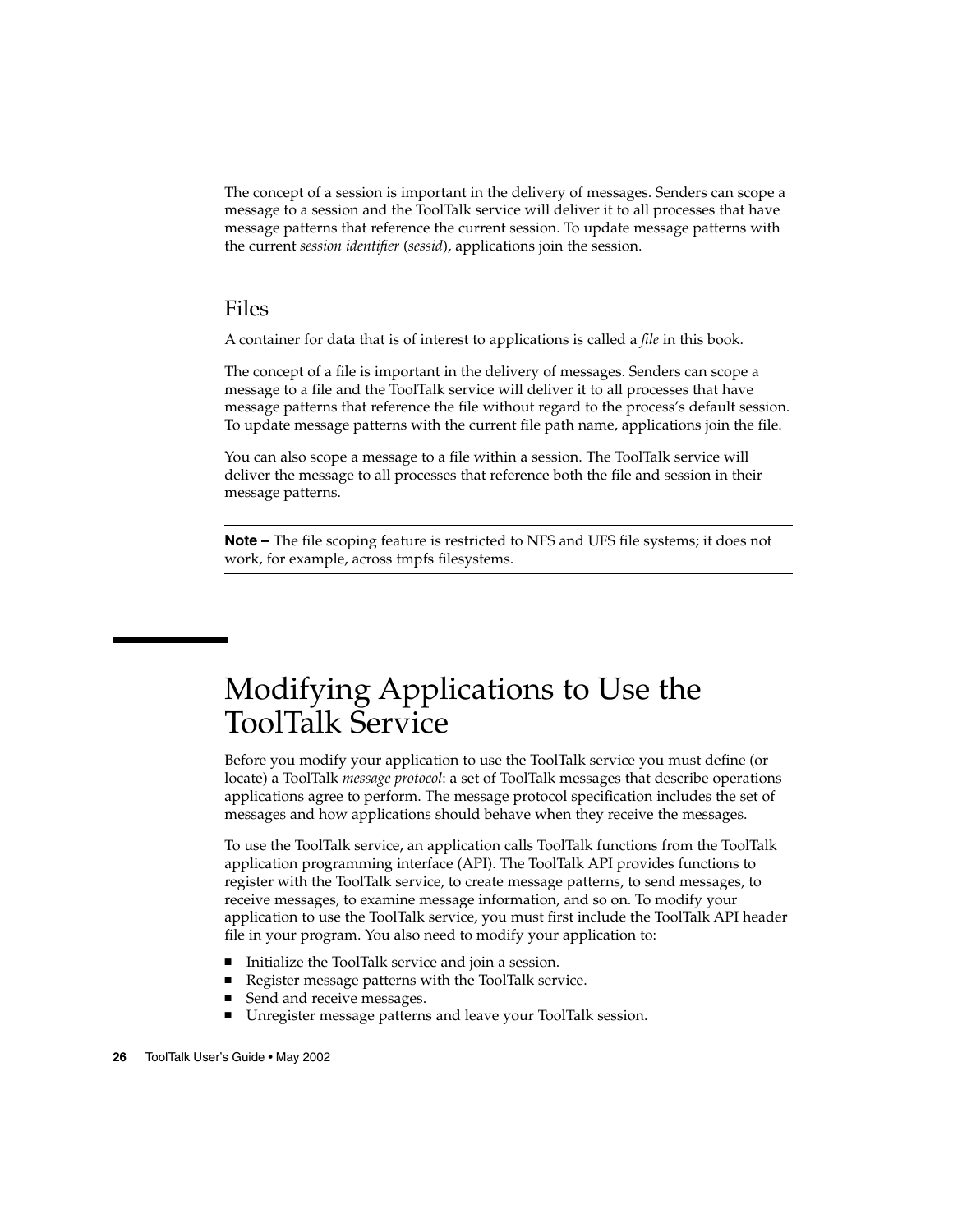#### CHAPTER **2**

# An Overview of the ToolTalk Service

As computer users increasingly demand that independently developed applications work together, inter-operability is becoming an important theme for software developers. By cooperatively using each other's facilities, inter-operating applications offer users capabilities that would be difficult to provide in a single application. The ToolTalk service is designed to facilitate the development of inter-operating applications that serve individuals and work groups.

## ToolTalk Architecture

The following ToolTalk service components work together to provide inter-application communication and object information management:

■ ttsession is the ToolTalk communication process.

This process joins together senders and receivers that are either using the same X server or interested in the same file. One ttsession communicates with other ttsessions when a message needs to be delivered to an application in another session.

■ rpc.ttdbserverd is the ToolTalk database server process.

One rpc.ttdbserverd is installed on each machine which contains a disk partition that stores files of interest to ToolTalk clients or files that contain ToolTalk objects.

File and ToolTalk object information is stored in a records database managed by rpc.ttdbserverd.

libtt is the ToolTalk application programming interface (API) library.

Applications include the API library in their program and call the ToolTalk functions in the library.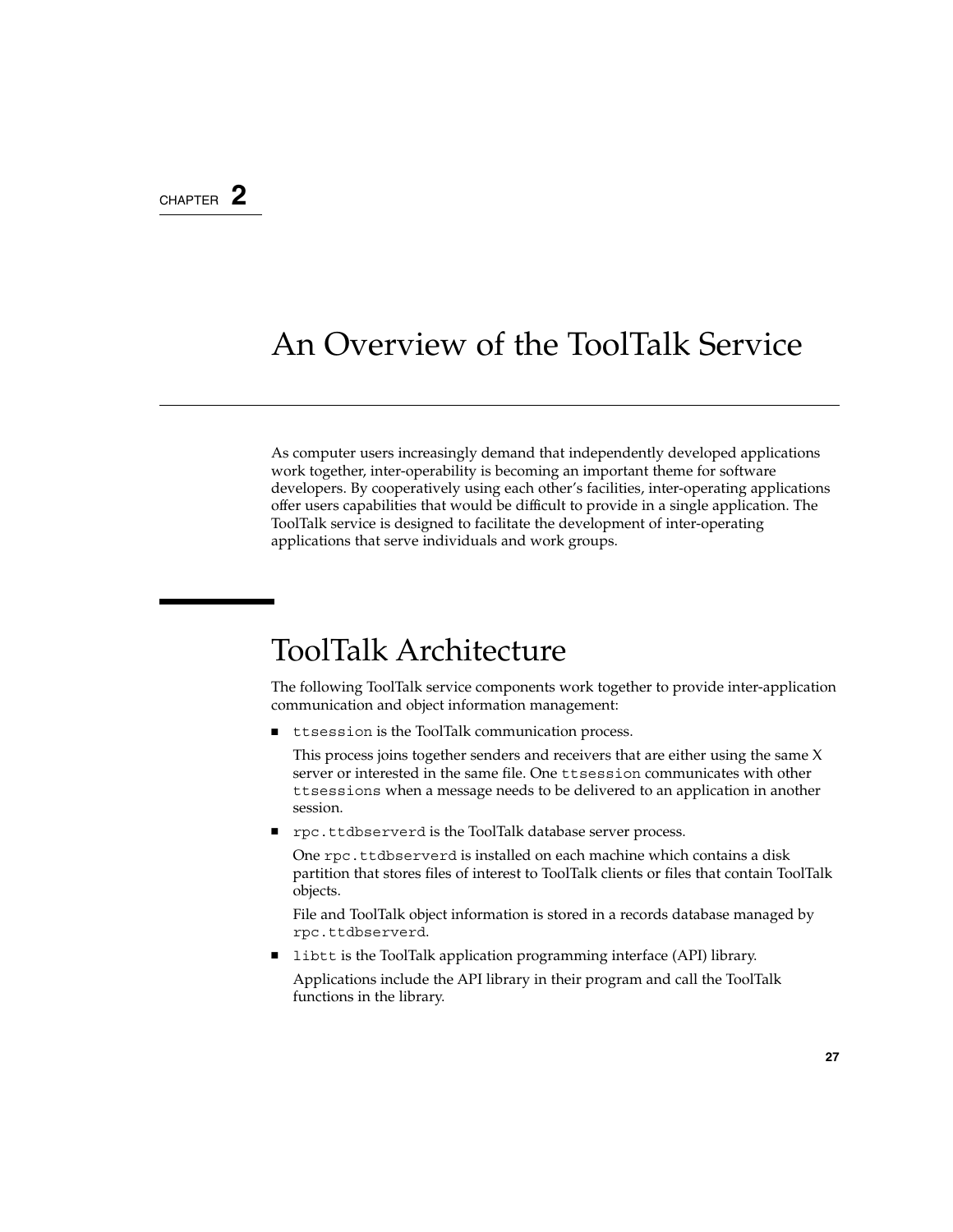The ToolTalk service uses the Remote Procedure Call (RPC) to communicate between these ToolTalk components.

Applications provide the ToolTalk service with process and object type information. This information is stored in an XDR format file, which is referred to as the ToolTalk Types Database in this manual.

# Starting a ToolTalk Session

The ToolTalk message server ttsession automatically starts when you open communication with the ToolTalk server. This background process must be running before any messages can be sent or received. Each message server defines a session.

**Note –** A session can have more than one session identifier.

To manually start a session, enter the following command on the command line:

ttsession [-a *level*][-d *display*][-spStvh][-{-E|X}][-c *command*]

See Table 2–1 for a description of the ttsession command line options.

**TABLE 2–1** ttsession Command Line Options

| Argument                                       | <b>Description</b>                                                                                                                                                                                                                                                                                                                              |
|------------------------------------------------|-------------------------------------------------------------------------------------------------------------------------------------------------------------------------------------------------------------------------------------------------------------------------------------------------------------------------------------------------|
| -a level                                       | Sets the server authentication level.                                                                                                                                                                                                                                                                                                           |
|                                                | The level must be <i>unix</i> , <i>gss</i> , or <i>des</i> .                                                                                                                                                                                                                                                                                    |
| -d display                                     | Directs t t session to start an X session for the given display.                                                                                                                                                                                                                                                                                |
|                                                | Normally, ttsession uses the \$DISPLAY environment variable.                                                                                                                                                                                                                                                                                    |
| $-h$                                           | Prints help on how to invoke ttsession and exits.                                                                                                                                                                                                                                                                                               |
| $-p$                                           | Starts a new ttsession and prints out its session id.                                                                                                                                                                                                                                                                                           |
| $-S$                                           | Directs ttsession not to fork a background instance to manage its session.                                                                                                                                                                                                                                                                      |
| -o allow_unaut_types_<br>$load = <$ yes $ no>$ | By default calls to tt_session_types_load(3) in the ToolTalk API will fail with<br>TT_ERR_ACCESS. The system-wide default may be changed using<br>ttsession file(4). The behavior for a particular ttsession may be changed using<br>this option, if and only if, the ttsession_file(4) has not "locked" per-session<br>changes to this option. |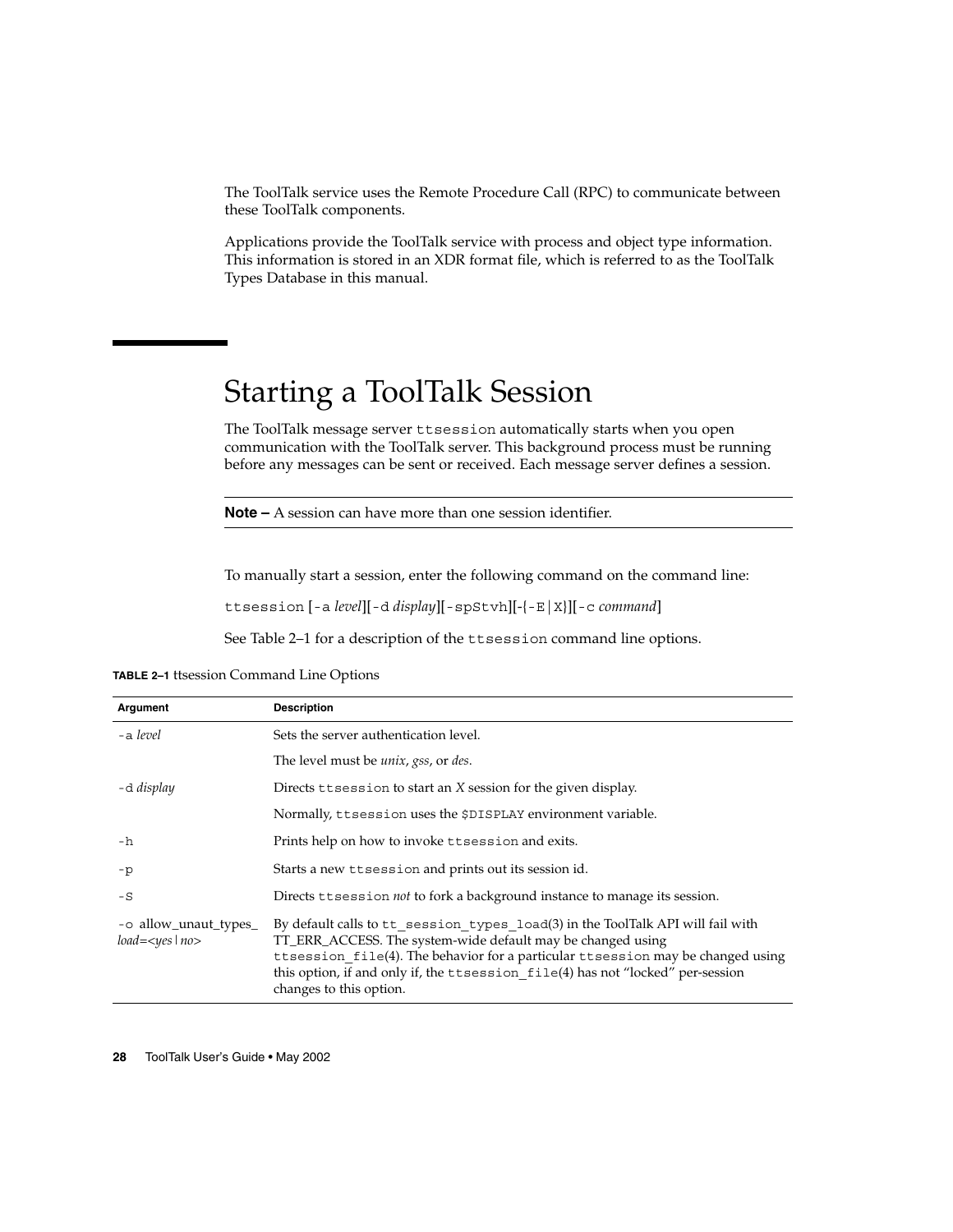**TABLE 2–1** ttsession Command Line Options *(Continued)*

| Argument   | <b>Description</b>                                                                                                                                                                                                                                                                                                                            |
|------------|-----------------------------------------------------------------------------------------------------------------------------------------------------------------------------------------------------------------------------------------------------------------------------------------------------------------------------------------------|
| $-S$       | Enables silent operation; warning messages are not printed.                                                                                                                                                                                                                                                                                   |
| - N        | Maximize the number of clients allowed to connect to this session by attempting to<br>raise the limit of open file descriptors. The precise number of file descriptors allowed is<br>system dependent. On Solaris 2.6 and compatible versions ttsession always<br>maximizes the number of clients so there is no need to specify this option. |
| -t         | Turns on trace mode. If trace mode is turned on while ttsession is running,<br>messages appear on the console.                                                                                                                                                                                                                                |
|            | Use this mode to see how messages are dispatched and delivered. Trace mode displays<br>the state of a message when it is first seen by ttsession. It also displays any attempt<br>to send the message to a given process with the success of that attempt.                                                                                    |
|            | To toggle the trace mode on or off, use the USR1 signal.                                                                                                                                                                                                                                                                                      |
| $-\nabla$  | Prints the version number and exits.                                                                                                                                                                                                                                                                                                          |
| – E        | Reads in the types from the Classing Engine database. This option is disabled. (The<br>ToolTalk service now uses the XDR format databases.)                                                                                                                                                                                                   |
| $-X$       | Reads in the types from the XDR format database in $\frac{2T}{100}$ . tt/types.xdr and<br>/etc/tt/types.xdr. This option is the default.                                                                                                                                                                                                      |
| -c command | Starts a process tree session and runs the given command.                                                                                                                                                                                                                                                                                     |
|            | The special environment variable TT_SESSION will be set to the name of this session.<br>Any process that was started with this environment variable will default to be in this<br>session.                                                                                                                                                    |
|            | This option must be the last option on the command line; any characters placed after<br>the -c option on the command line are taken as the command to be executed.                                                                                                                                                                            |
|            | If command is omitted, the value of $$SHELL$ is used instead.                                                                                                                                                                                                                                                                                 |

**Note –** If neither the -c, -d, or -p options are specified, ttsession starts an X session for the display specified in the \$DISPLAY environment variable.

ttsession responds to two signals.

- If it receives the SIGUSR1 signal, it toggles the trace mode on or off.
- If it receives the SIGUSR2 signal, it rereads the types file.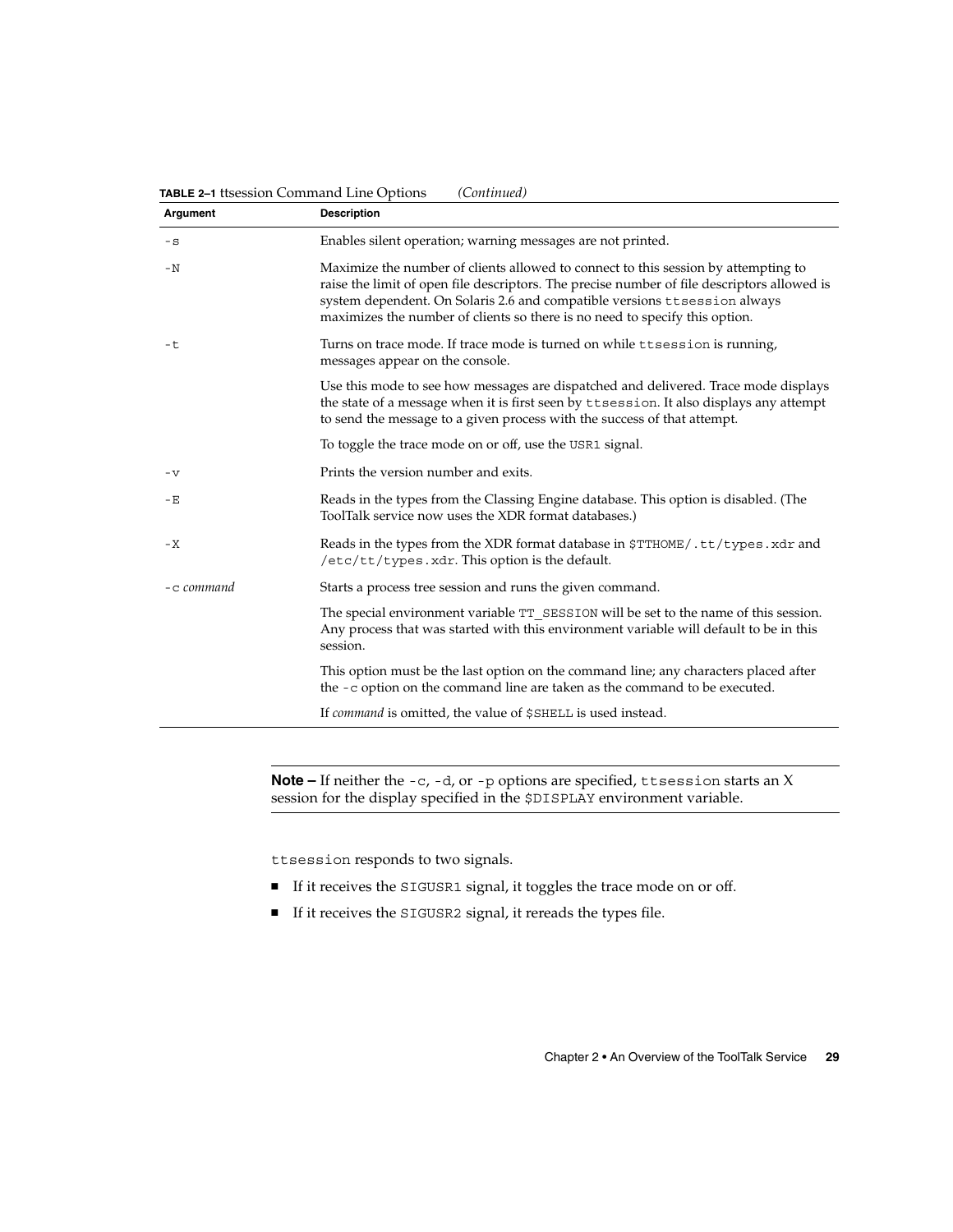### Background and Batch Sessions

Run your application as its own session if it runs as a background job, in a batch session, or in a session bound to a character terminal. To run your application in its own session, use the -c parameter with the ttsession command, as follows:

ttsession -c [ *command-to-non-in-batch* ]

This command will fork off a shell from which you can run your application.

**Note** – The  $-c$  parameter must be the last option on the command line; any characters placed after the -c parameter on the command line are taken as the command to be executed.

### X Window System

To establish a session under the X Window System, execute ttsession either without arguments (which takes the display from the \$DISPLAY environment variable) or specify the display with the -d parameter as follows:

```
ttsession -d :0
```
When ttsession is invoked, it immediately forks and the parent copy exits; the process managing the session executes in the background. The session is registered as a property, named by TT\_SESSION on the root window of screen 0; the host and port number is given for communication with the process managing the session.

#### Locating ttsession

To display the sessid of the session for the Xdisplay:

xprop -root | grep TT\_SESSION

# Maintaining ToolTalk Files and Databases

The ToolTalk package contains a special set of shell commands you can use to copy, move, and remove ToolTalk files (that is, files mentioned in messages and files that contain ToolTalk objects). After a standard shell command (such as cp, mv, or rm) is performed, the ToolTalk service is notified that a file location has changed.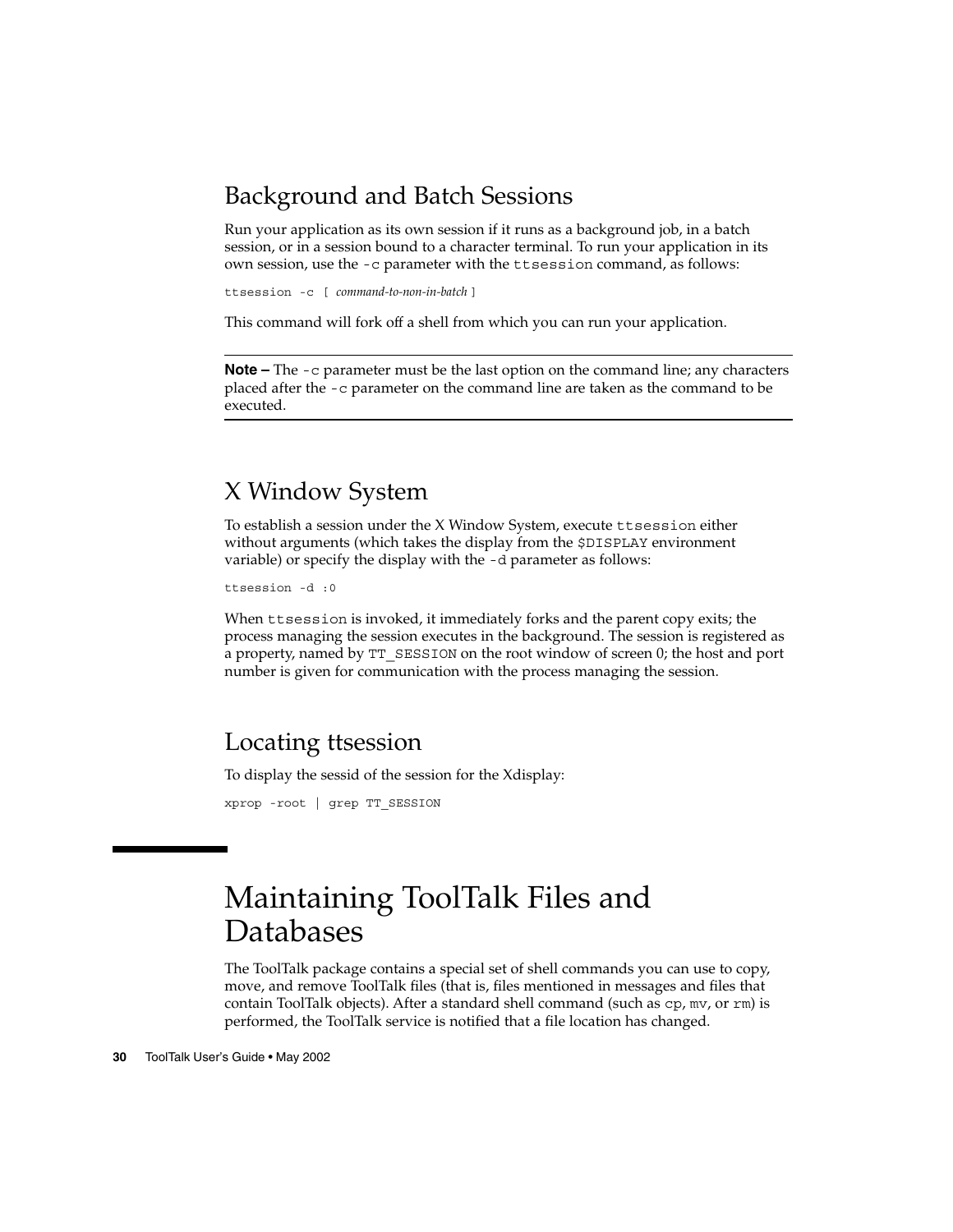The ToolTalk package also contains a database check and repair utility for the ToolTalk database, ttdbck, that you can use to check and repair your ToolTalk databases.

# Demonstration Programs

The ToolTalk service source files contain two Motif-based demonstration programs:

- ttsample1—A simple demonstration of the ToolTalk service sending and receiving messages.
- edit\_demo—Two programs, cntl and edit, that demonstrate ToolTalk object-oriented messaging.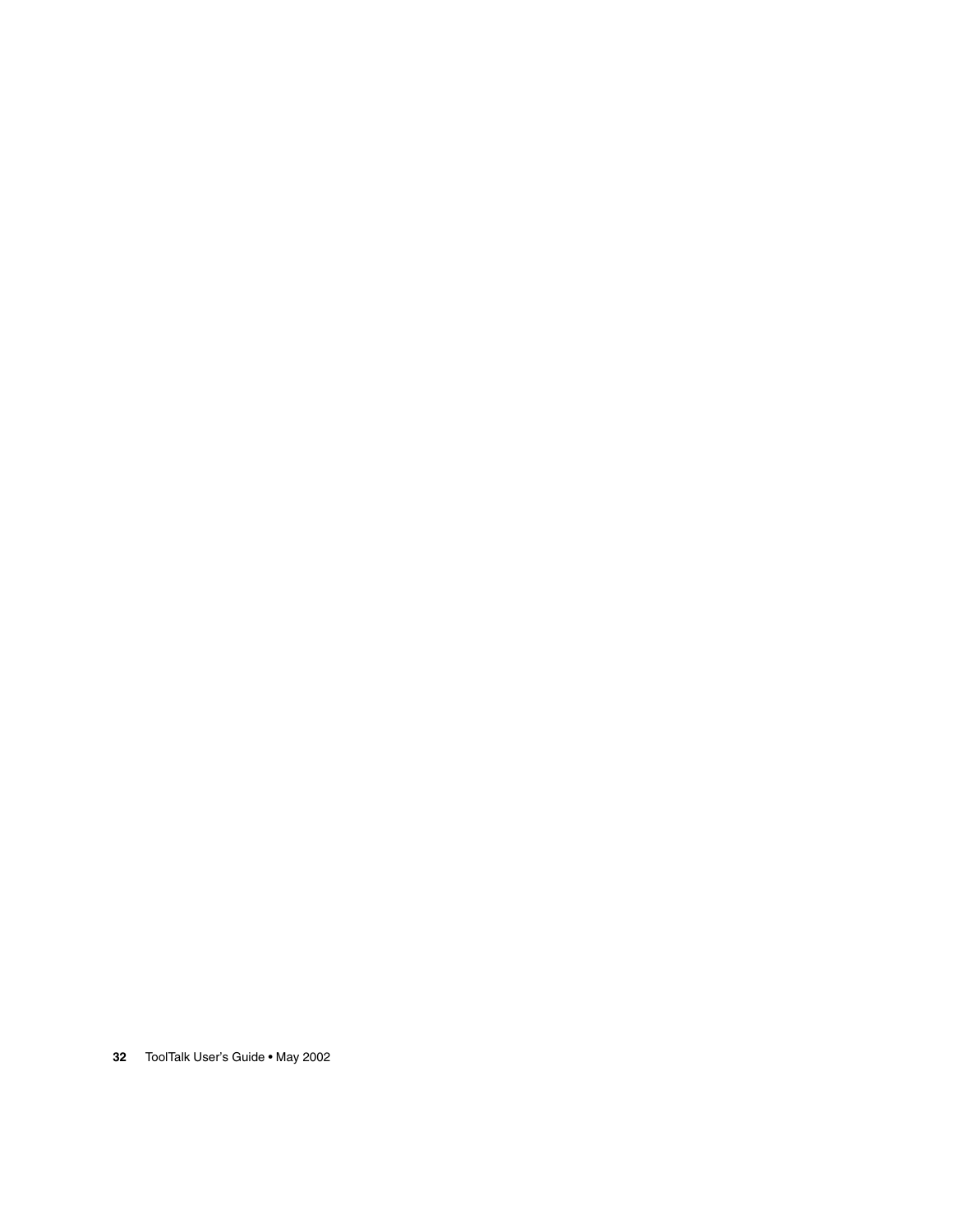#### CHAPTER **3**

## Message Patterns

This chapter describes how to provide message pattern information to the ToolTalk service. The ToolTalk service uses message patterns to determine message recipients. After receiving a message, the ToolTalk service compares the message to all current message patterns to find a matching pattern. Once a match is made, the message is delivered to the application that registered the message pattern.

You can provide message pattern information to the ToolTalk service using either dynamic or static methods, or both. The method you choose depends on the type of messages you want to receive.

- If the types of messages you want to receive will vary while your application is running, the *dynamic method* allows you to add, change, or remove message pattern information after your application has started.
- If you want a message to start your application or to be queued if your application is not running, the *static method* provides an easy way to specify these instructions. The static method also provides an easy way to specify the message pattern information if you want to receive a defined set of messages. For more information, see Chapter 10.

Regardless of the method you choose to provide message patterns to the ToolTalk service, you will want to update these patterns with each current session and file information so that you receive all messages that reference the session or file in which you are interested.

## Message Pattern Attributes

The attributes in your message pattern specify the type of messages you want to receive. Although some attributes are set and have only one value, you can supply multiple values for most of the attributes you add to a pattern.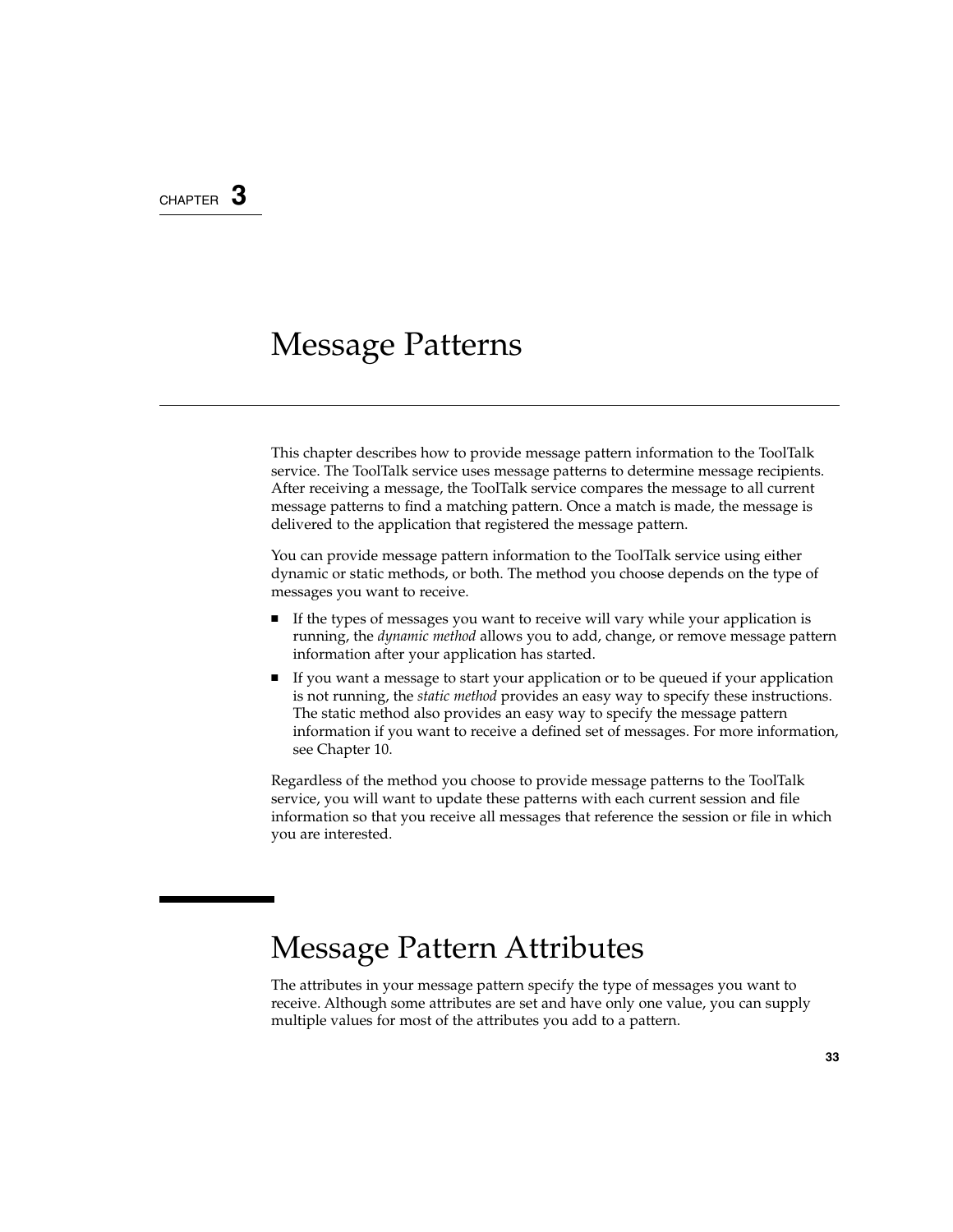Table 3–1 provides a complete list of attributes you can put in your message patterns.

**TABLE 3–1** ToolTalk Message Pattern Attributes

| <b>Pattern Attribute</b> | Value                                                                                                                     | <b>Description</b>                                                                                                                                                        |
|--------------------------|---------------------------------------------------------------------------------------------------------------------------|---------------------------------------------------------------------------------------------------------------------------------------------------------------------------|
| Category                 | TT_OBSERVE TT_HANDLE<br>TT HANDLE PUSH<br>TT HANDLE ROTATE                                                                | Declares whether you want to perform the operation<br>listed in a message or only observe a message.                                                                      |
| Scope                    | TT SESSION TT_FILE<br>TT FILE IN SESSION TT BOTH                                                                          | Declares interest in messages about a session or a file,<br>or both; Join a session or file after the message pattern is<br>registered to update the sessid and filename. |
| Arguments                | arguments or results                                                                                                      | Declares the positional arguments for the operation in<br>which you are interested.                                                                                       |
| Context                  | <name, value=""></name,>                                                                                                  | Declares the keyword or non-positional arguments for<br>the operation in which you are interested                                                                         |
| Class                    | TT NOTICE TT REQUEST<br>TT OFFER                                                                                          | Declares whether you want to receive notices, requests,<br>offers, or all.                                                                                                |
| File                     | char *pathname                                                                                                            | Declares the files in which you are interested. If the<br>scope of the pattern does not require a file, the file is an<br>attribute only.                                 |
| Object                   | char *objid                                                                                                               | Declares what objects in which you are interested.                                                                                                                        |
| Operation                | char *opname                                                                                                              | Declares the operations in which you are interested.                                                                                                                      |
| Otype                    | char *otype                                                                                                               | Declares the type of objects in which you are interested.                                                                                                                 |
| address                  | TT PROCEDURE TT OBJECT<br>TT HANDLER TT_OTYPE                                                                             | Declares the type of address in which you are<br>interested.                                                                                                              |
| disposition              | TT DISCARD TT QUEUE<br>TT_START_TT_START+TT_QUEUE                                                                         | Instructs the ToolTalk service how to handle messages<br>to your application if an instance is not currently<br>running.                                                  |
| sender                   | char *procid                                                                                                              | Declares the sender in which you are interested.                                                                                                                          |
| sender_ptype             | char *ptype                                                                                                               | Declares the type of sending process in which you are<br>interested.                                                                                                      |
| session                  | char *sessid                                                                                                              | Declares the session in which you are interested.                                                                                                                         |
| state                    | TT CREATED TT SENT<br>TT_HANDLED TT_FAILED<br>TT_QUEUED TT_STARTED<br>TT REJECTED TT RETURNED<br>TT ACCEPTED TT ABSTAINED | Declares the state of the message in which you are<br>interested.                                                                                                         |

All your message patterns must at least specify: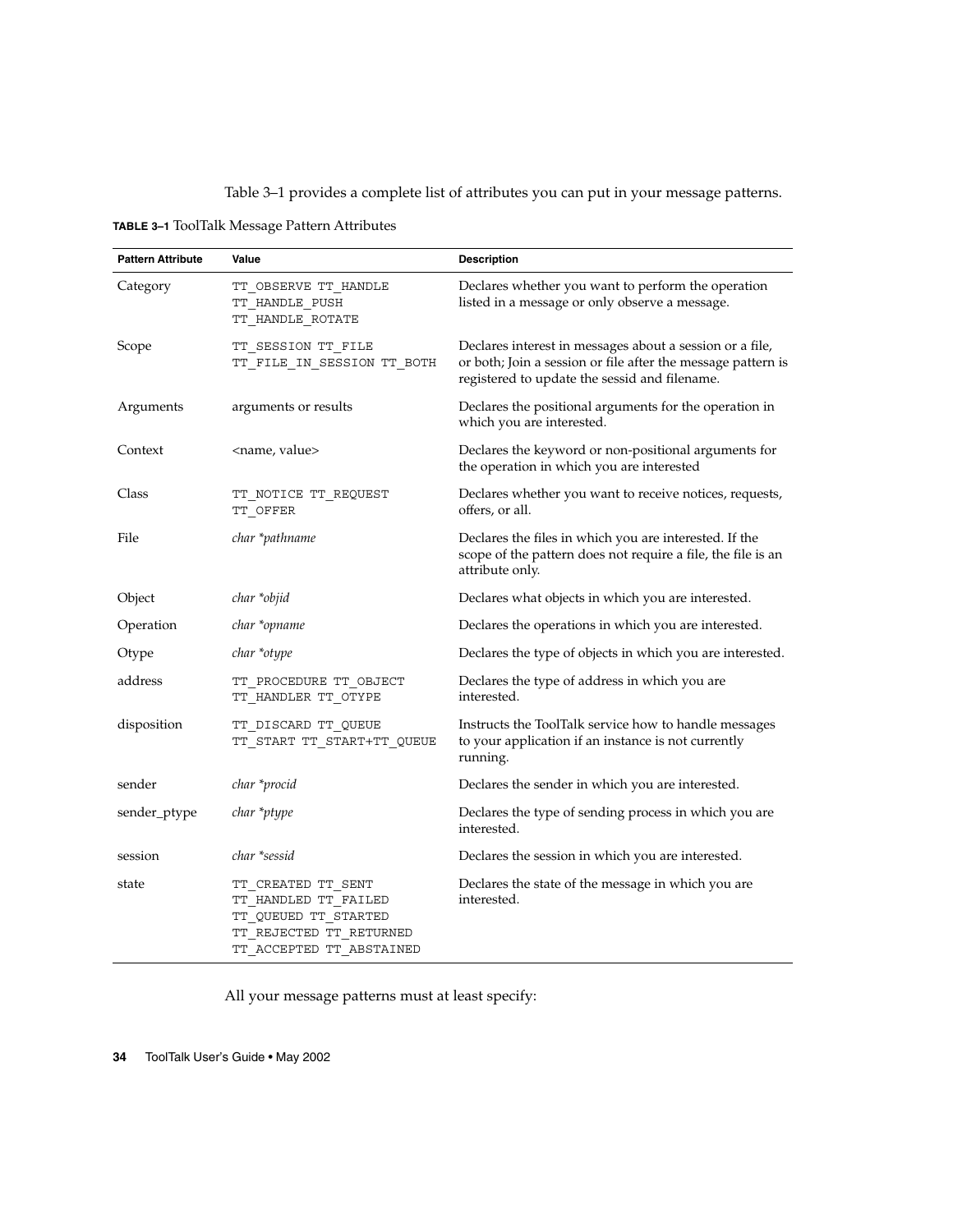- Category Whether the application wants to perform operations listed in messages or only view messages.
	- Use TT\_OBSERVE if you only want to observe messages.
	- Use TT\_HANDLE if you want to perform operations requested by the messages.
	- Use TT\_HANDLE\_PUSH if you want to use the most recently registered pattern of this category (if any) before using any pattern of another HANDLE category
	- Use TT\_HANDLE\_ROTATE if you want to use TT\_HANDLE. If no eligible TT\_HANDLE\_PUSH patterns are found, use the TT\_HANDLE\_ROTATE pattern that was least recently used to deliver a message before using any TT\_HANDLE patterns.
- Scope Whether the application is interested in messages about a particular session or file.
	- Use TT\_SESSION to receive messages from other processes in your session.
	- Use TT\_FILE to receive messages about the file you have joined.
	- Use TT\_FILE\_IN\_SESSION to receive messages for the file you have joined while in this session.
	- Use TT\_BOTH to receive both messages for the file, the session, or the file and the session you have joined.

The ToolTalk service compares message attributes to pattern attributes as follows:

- The ToolTalk service counts the message attribute as matched if:
	- No pattern attribute is specified.
	- The pattern does not name a context slot.
	- The pattern has an empty context slot.

**Note –** The fewer pattern attributes you specify, the more messages you become eligible to receive.

- If there are multiple values specified for a pattern attribute, one of the values must match the message attribute value. If no value matches, the ToolTalk service will not consider your application as a receiver.
- If context slots are contained in the message, the ToolTalk service will not consider your application as a receiver unless:
	- A value specified in a context slot of a pattern matches the value specified in the message context slot.
	- When multiple context slots are specified in a message, each context slot value in the message matches a corresponding context slot value in the pattern.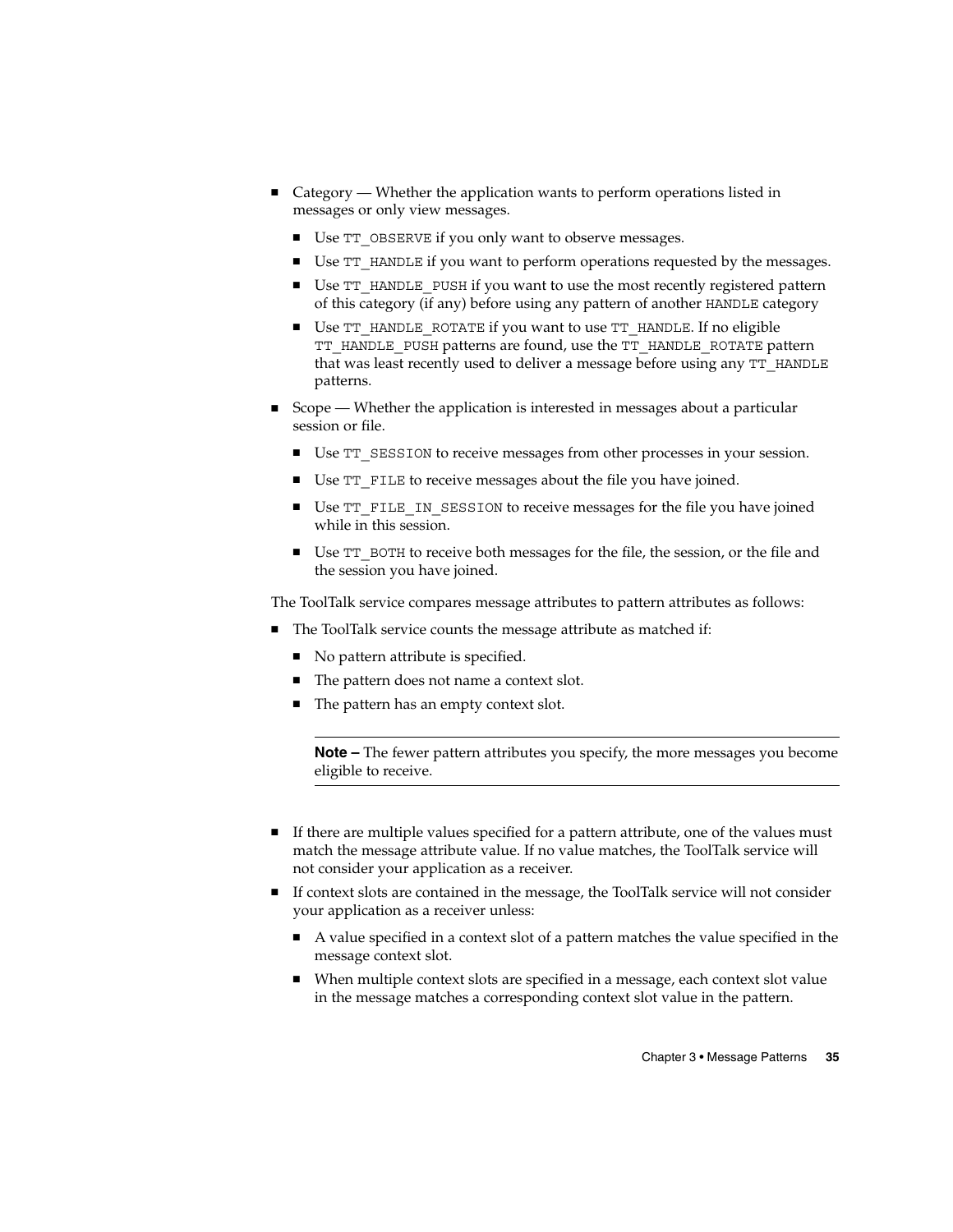## Scope Attributes

You can specify the following types of scopes in your message patterns:

- 1. Scope to a session only.
- 2. Scope to a file only.
- 3. Scope only to a file in a particular session.
- 4. Scope to either or both a file and a session.

**Note –** File scopes are restricted to NFS and UFS file systems; you cannot scope a file across other types of file systems (for example, a tmpfs file system).

## Scoping to a Session Only

The type TT\_SESSION scopes to a session only. Static session-scoped patterns require an explicit tt session join call to set the scope value; dynamic session-scoped patterns can be set with either the tt\_session\_join call or the tt\_pattern\_session\_add call.

**Note –** The session specified by these calls must be the default session.

Example 3–1 shows a static session-scoped pattern; Example 3–2 shows a dynamic session-scoped pattern.

**EXAMPLE 3–1** Static Session-Scoped Pattern

| Obtain procid              | $tt\_open()$ ;                         |
|----------------------------|----------------------------------------|
| Ptype is scoped to session | tt_ptype_declare(ptype);               |
| Join session               | tt_session_join(tt_default_session()); |

**EXAMPLE 3–2** Dynamic Session-Scoped Pattern with a File Attribute

| Obtain procid  | tt_open();                            |
|----------------|---------------------------------------|
| Create pattern | Tt_pattern pat = tt_create_pattern(); |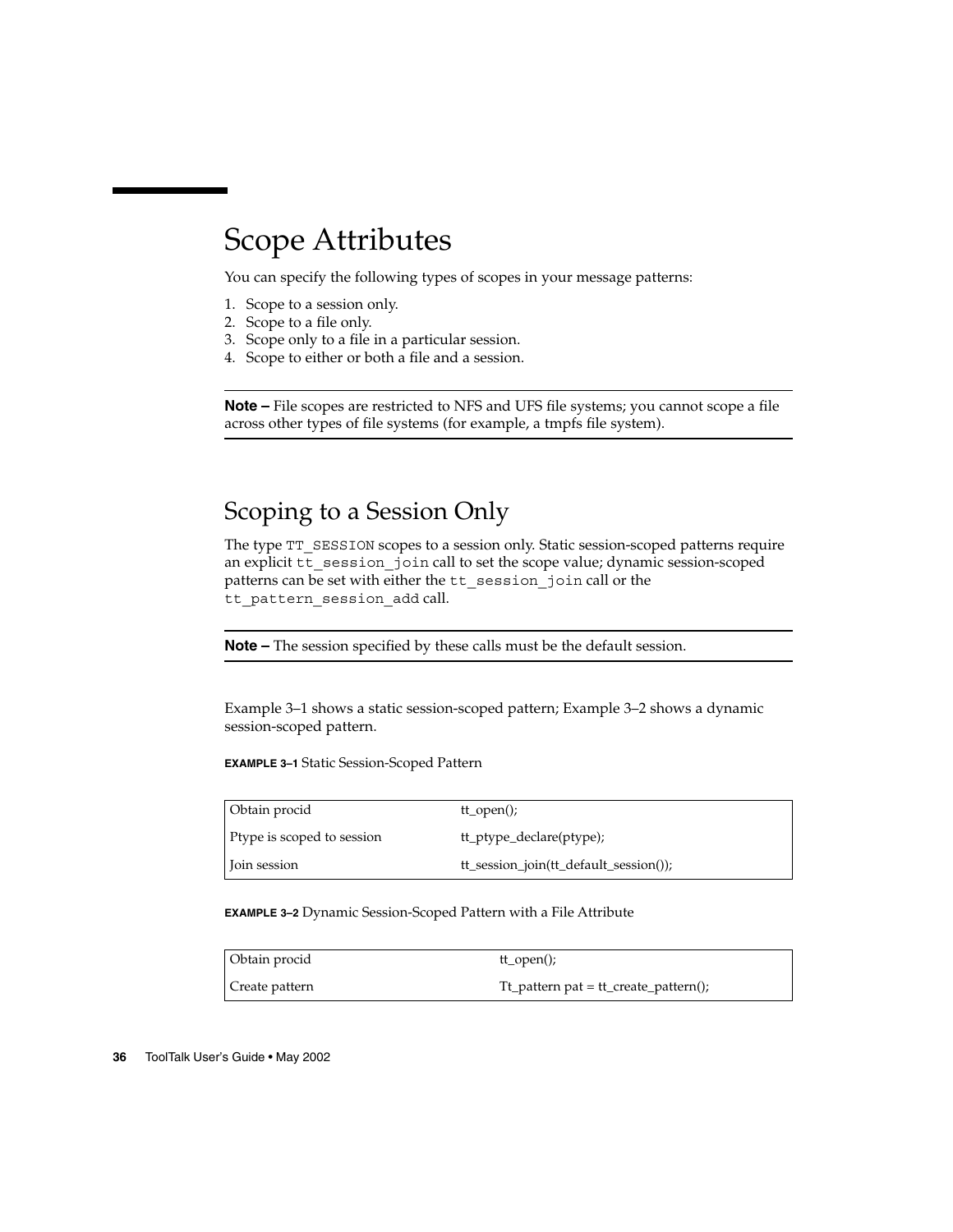**EXAMPLE 3–2** Dynamic Session-Scoped Pattern with a File Attribute *(Continued)*

| Add scope to pattern   | tt_pattern_scope_add(pat, TT_SESSION);         |
|------------------------|------------------------------------------------|
| Add session to pattern | tt_pattern_session_add (tt_default_session()); |
| Register pattern       | tt_pattern_register(pat);                      |

## Scoping to a File Only

The type TT\_FILE scopes to a file only. Example 3–3 shows a static file-scoped pattern; Example 3–4 shows a dynamic file-scoped pattern.

**EXAMPLE 3–3** Static File-Scoped Pattern

| Obtain procid           | $tt\_open()$ ;           |
|-------------------------|--------------------------|
| Ptype is scoped to file | tt_ptype_declare(ptype); |
| Join file               | tt_file_join(file);      |

**EXAMPLE 3–4** Dynamic File-Scoped Pattern

| Obtain procid        | $tt\_open()$ ;                              |
|----------------------|---------------------------------------------|
| Create pattern       | $Tt$ _pattern pat = $tt$ _create_pattern(); |
| Add scope to pattern | tt_pattern_scope_add(pat, TT_FILE);         |
| Add file to pattern  | tt_pattern_file_add (pat, file);            |
| Register pattern     | tt_pattern_register(pat);                   |

## Scoping to a File in a Session

The type TT\_FILE\_IN\_SESSION scopes to the specified file in the specified session only. A pattern with this scope set will only match messages that are scoped to both the file and the session. Example 3–5 adds the session and then registers the pattern.

**EXAMPLE 3–5** Adding a Session to the TT\_FILE\_IN\_SESSION-Scoped Pattern

| Obtain procid  | tt_open();                                  |
|----------------|---------------------------------------------|
| Create pattern | $Tt$ _pattern pat = $tt$ _create_pattern(); |

Chapter 3 • Message Patterns **37**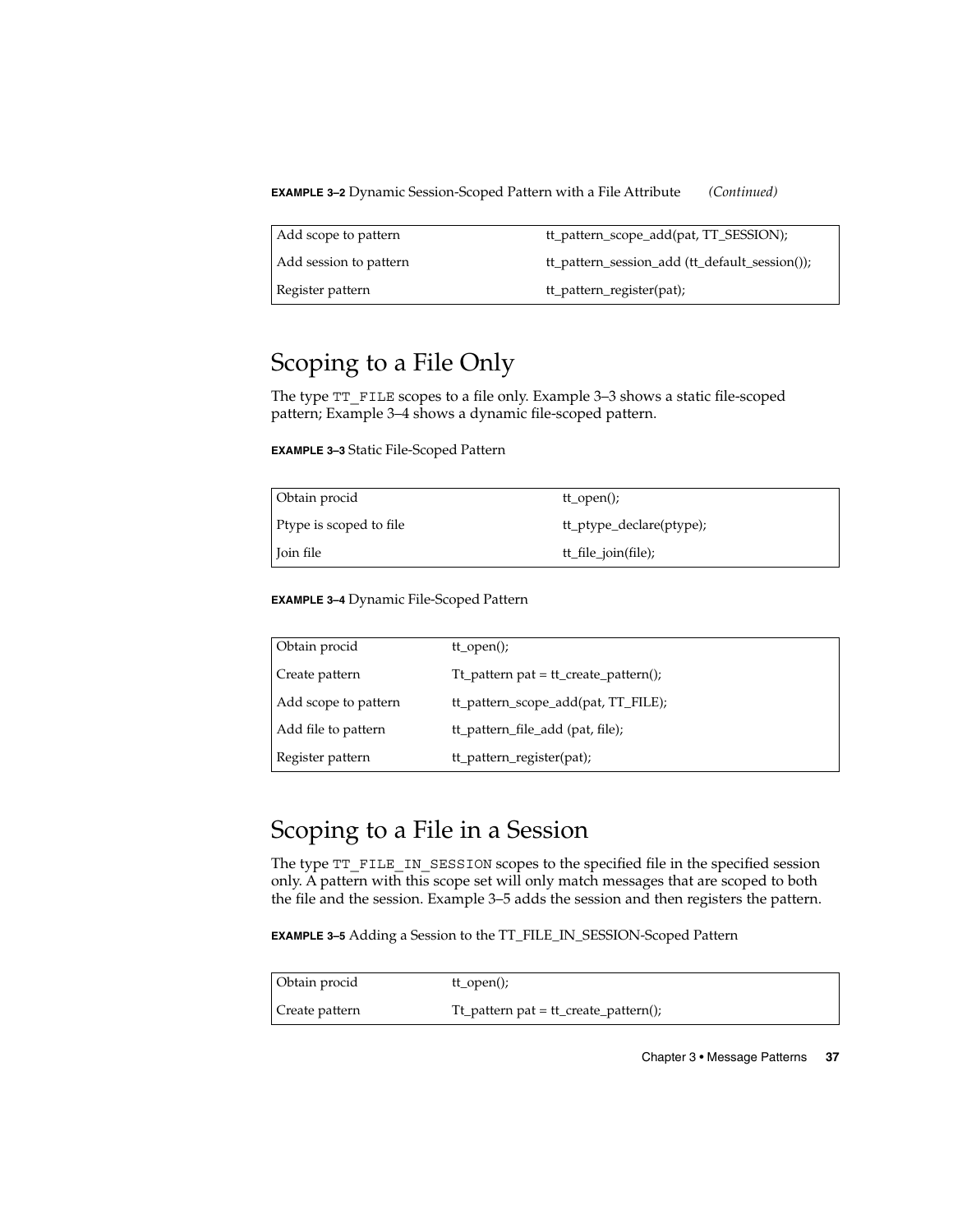**EXAMPLE 3–5** Adding a Session to the TT\_FILE\_IN\_SESSION-Scoped Pattern *(Continued)*

| Add scope to pattern   | tt_pattern_scope_add(pat,TT_FILE_IN_SESSION);      |
|------------------------|----------------------------------------------------|
| Add file to pattern    | tt_pattern_file_add(pat, file);                    |
| Add session to pattern | tt_pattern_session_add(pat, tt_default_session()); |
| Register pattern       | tt_pattern_register(pat);                          |

Example 3–6 registers the pattern and then joins a session.

**EXAMPLE 3–6** Joining a Session to Set the Session of a TT\_FILE\_IN\_SESSION-Scoped Pattern

| Obtain procid        | $tt\_open()$ ;                                 |
|----------------------|------------------------------------------------|
| Create pattern       | $Tt$ pattern pat = tt_create_pattern();        |
| Add scope to pattern | tt_pattern_scope_add(pat, TT_FILE_IN_SESSION); |
| Add file to pattern  | tt_pattern_file_add(pat, file);                |
| Register pattern     | tt_pattern_register(pat);                      |
| Join session         | tt_session_join(tt_default_session());         |

Example 3–7 sets the scope value for a static pattern.

**EXAMPLE 3–7** Setting the Scope Value for a TT\_FILE\_IN\_SESSION Static Pattern

| Obtain procid | $tt\_open()$ ;                         |
|---------------|----------------------------------------|
| Declare Ptype | Tt_ptype_declare(ptype);               |
| Join File     | tt_file_join(file);                    |
| Join session  | tt_session_join(tt_default_session()); |

### Scoping to a File and/or a Session

A TT\_BOTH-scoped pattern will match messages that are scoped to the file, the session, or the file and the session. However, when you use this scope, you must explicitly make a tt\_file\_join call; otherwise, the ToolTalk service will only match messages that are scoped to both the file and session of the registered pattern. Example 3–8 and Example 3–9 show examples of how to use this scope.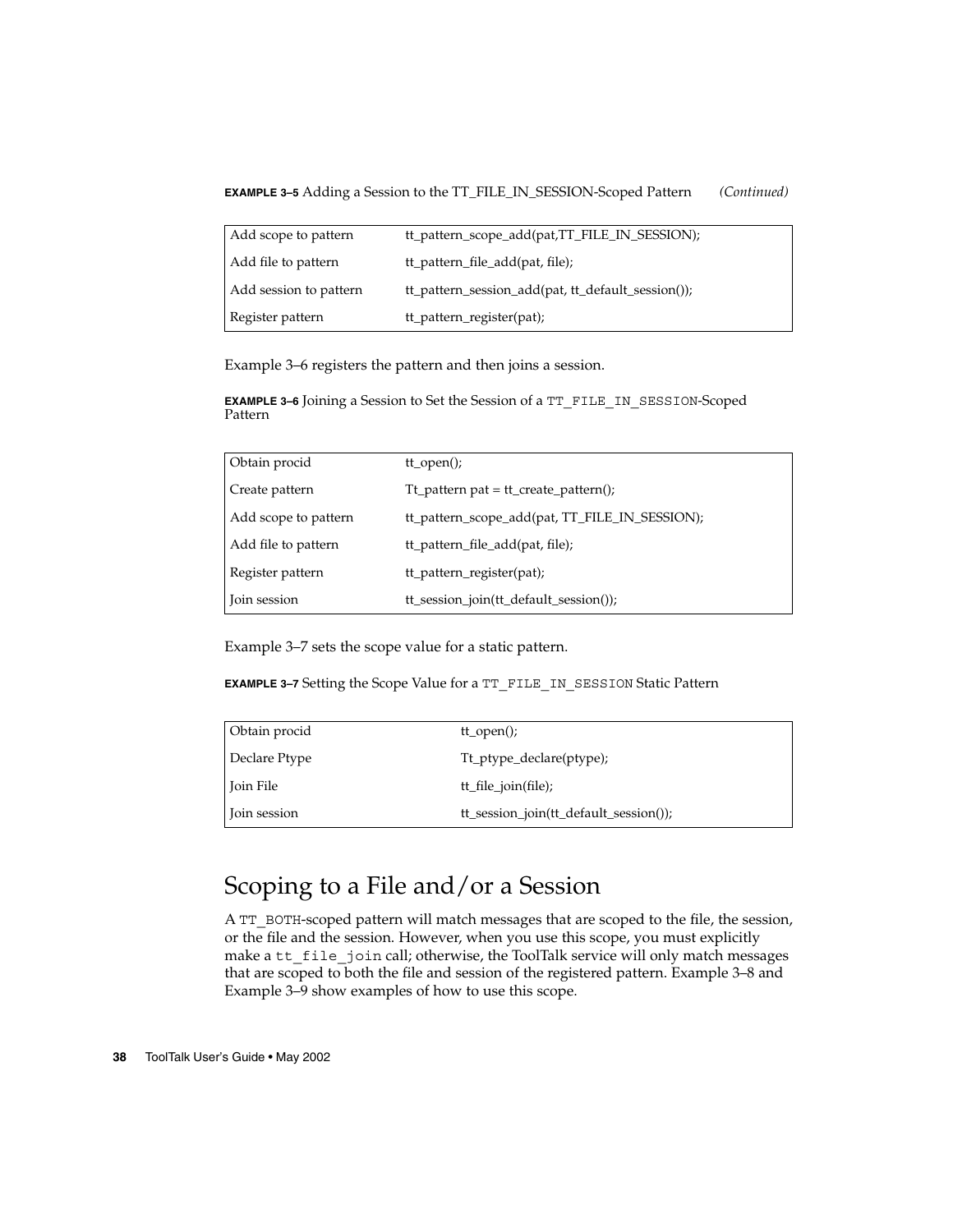**EXAMPLE 3–8** A Dynamic Pattern that Uses the TT\_BOTH Scope

| Obtain procid          | $tt\_open()$ ;                                    |
|------------------------|---------------------------------------------------|
| Create pattern         | Tt_pattern pat = tt_create_pattern();             |
| Add scope to pattern   | tt_pattern_scope_add(pat, TT_BOTH);               |
| Add session to pattern | tt_pattern_session_add(pat,tt_default_session()); |
| Add file to pattern    | tt_pattern_file_add (pat, file);                  |
| Register pattern       | tt_pattern_register(pat);                         |

**EXAMPLE 3–9** A Static Pattern that Uses the TT\_BOTH Scope

| Obtain procid | tt_open();                             |
|---------------|----------------------------------------|
| Declare Ptype | Tt_ptype_declare(ptype);               |
| Join file     | tt_file_join(file);                    |
| Join session  | tt_session_join(tt_default_session()); |

## Adding Files to Scoped Patterns

To match TT\_SESSION-scoped messages and TT\_SESSION-scoped patterns that have the same file attributes, you can add file attributes to TT\_SESSION-scoped patterns with the tt\_pattern\_file\_add call, as shown in Example 3–10.

**Note –** The file attribute values do not affect the scope of the pattern.

**EXAMPLE 3–10** Adding Two File Attributes to a Session-Scoped Pattern

| Obtain procid                          | $tt\_open()$ ;                                |
|----------------------------------------|-----------------------------------------------|
| Create pattern                         | Tt_pattern pat = tt_create_pattern();         |
| Add scope to pattern                   | tt_pattern_scope_add(pat, TT_SESSION);        |
| Add session to pattern                 | tt_pattern_session_add(tt_default_session()); |
| Add first file attribute to<br>pattern | tt_pattern_file_add(pat, file1);              |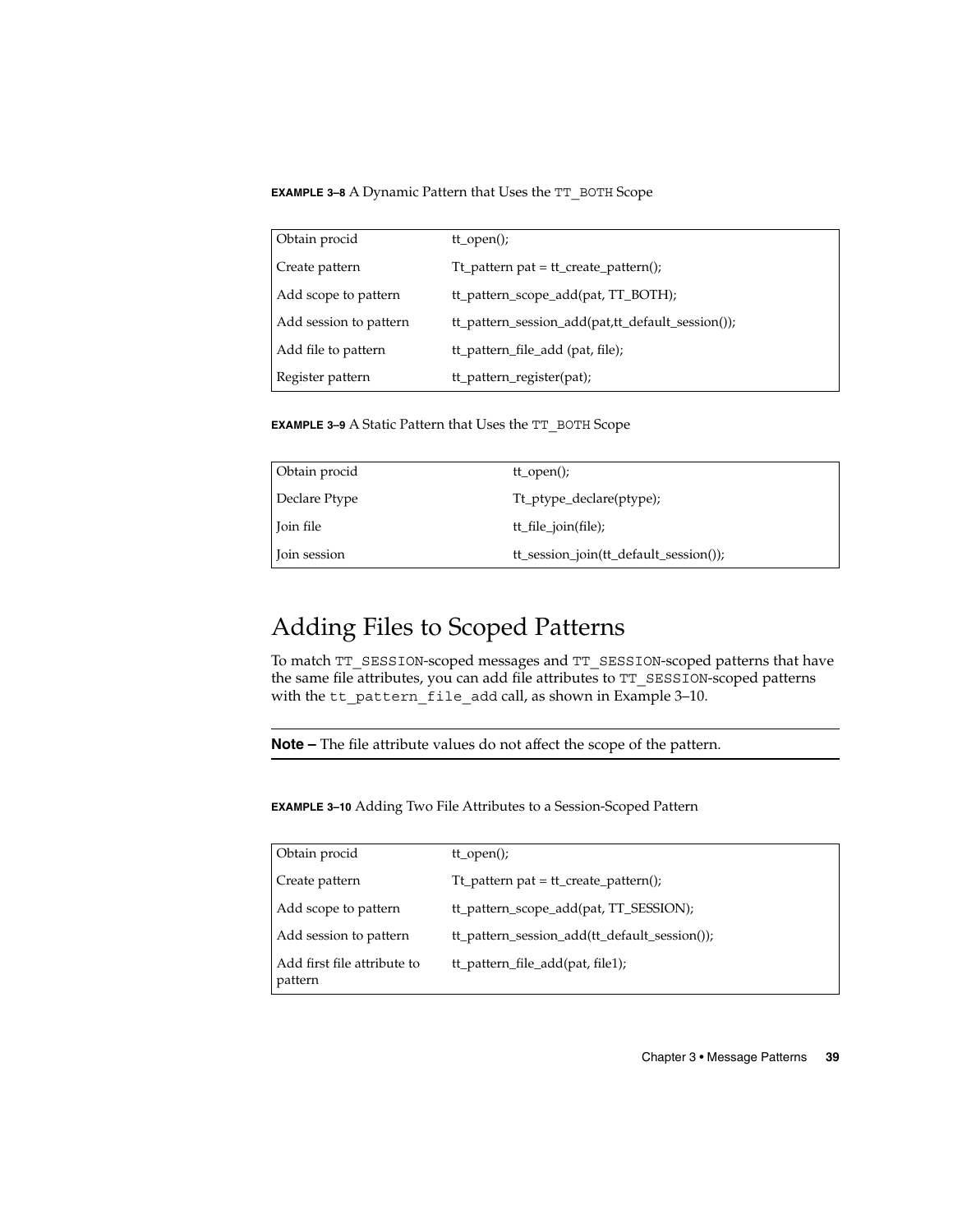**EXAMPLE 3–10** Adding Two File Attributes to a Session-Scoped Pattern *(Continued)*

Add second file attribute to tt\_pattern\_file\_add(pat, file2); pattern Register pattern tt\_pattern\_register(pat);

# Context Attributes

ToolTalk *contexts* are sets of <name, value> pairs explicitly included in both messages and patterns. ToolTalk contexts allow fine-grain matching.

You can use contexts to associate arbitrary pairs with ToolTalk messages and patterns, and to restrict the set of possible recipients of a message. One common use of the restricted pattern matching provided by ToolTalk context attributes is to create sub-sessions. For example, two different programs could be debugged simultaneously with tools such as a browser, an editor, a debugger, and a configuration manager active for each program. The message and pattern context slots for each set of tools contain different values; the normal ToolTalk pattern matching of these values keep the two sub-sessions separate.

Another use for the restricted pattern matching provided by ToolTalk context attributes is to provide information in environment variables and command line arguments to tools started by the ToolTalk service.

# Pattern Argument Attributes

ToolTalk pattern arguments may be strings, binary data, or integer values which Tooltalk service uses to match against incoming messages.

Arguments differ from contexts in that arguments are positional paramaters while contexts are named paramaters. The order of arguments, set in a message, determines the order in which they are present in the sent and received message. That is, they must agree with the order and types of arguments set in a pattern. Since arguments are positional, you must add a "wildcard" argument for intermidiate arguments in a pattern if you wish to match an argument that is not the first argument in the incoming message. Wildcard arguments should have the vtype of "ALL" and the value of NULL.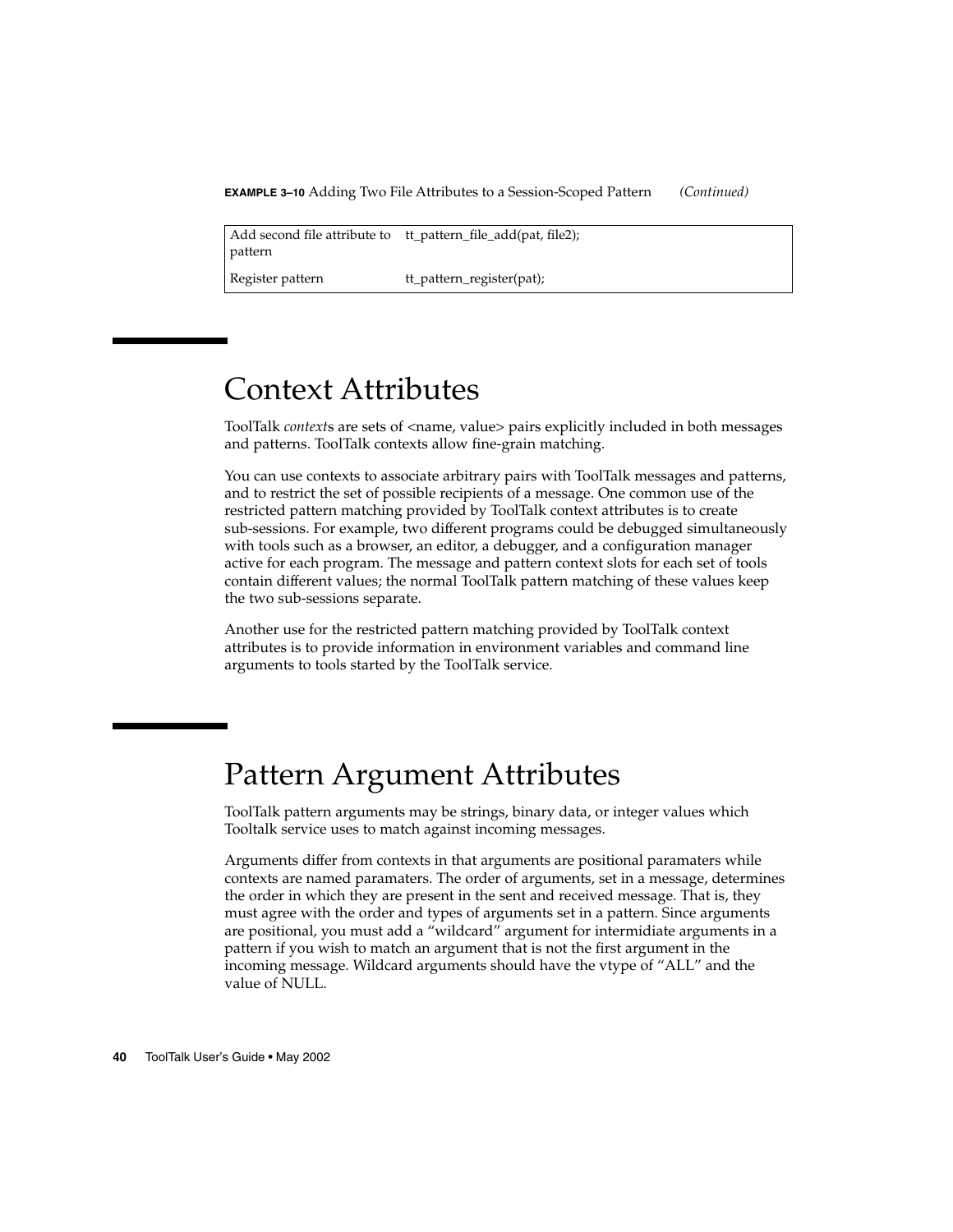You must use the pattern argument adding API call that matches the type of your argument (integer, binary data, or ASCII string). In particular, you should note that it is not possible to add a pattern argument with a wildcard value of NULL with tt pattern iarg add(), since NULL, or 0 is a valid integer argument value. To add wildcard arguments, use tt pattern arg add().

# Disposition Attributes

Disposition attributes instruct the ToolTalk service how to handle messages to your application if an instance of the application is not currently running.

The disposition value specified in the static type definition of a pattern is the default disposition; however, if the message deposition specifies the handler ptype the default disposition value is over-ridden. For example, a message disposition specifies a static type definition for the ptype *UWriteIt* which includes the message signature *Display*. This message signature does not match any of the static signatures in the pattern. The ToolTalk service will follow the instructions for the disposition set in the message; for example, if the message disposition is TT\_START and the *UWriteIt* ptype specifies a start string, the ToolTalk service will start an instance of the application if one is not running.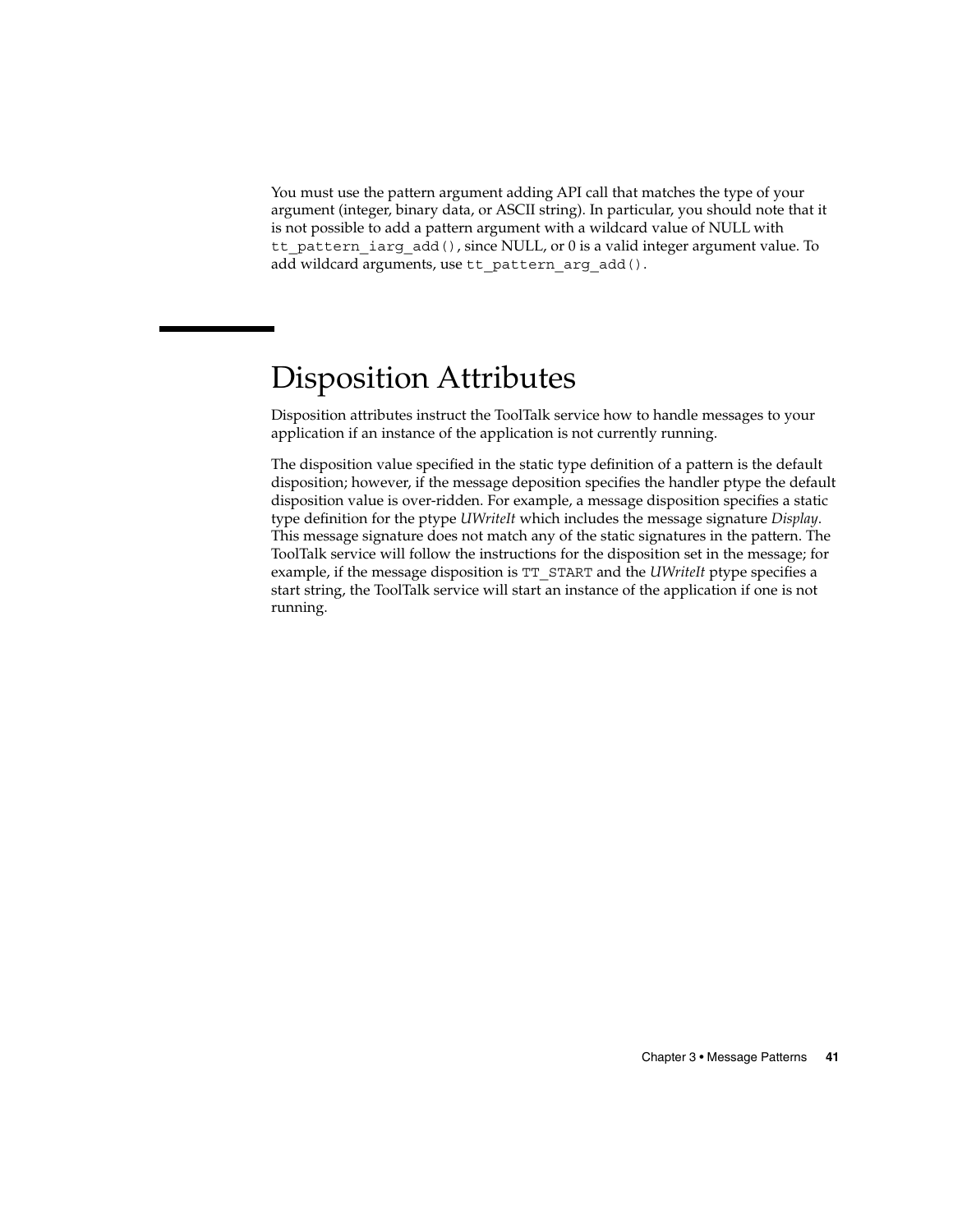ToolTalk User's Guide • May 2002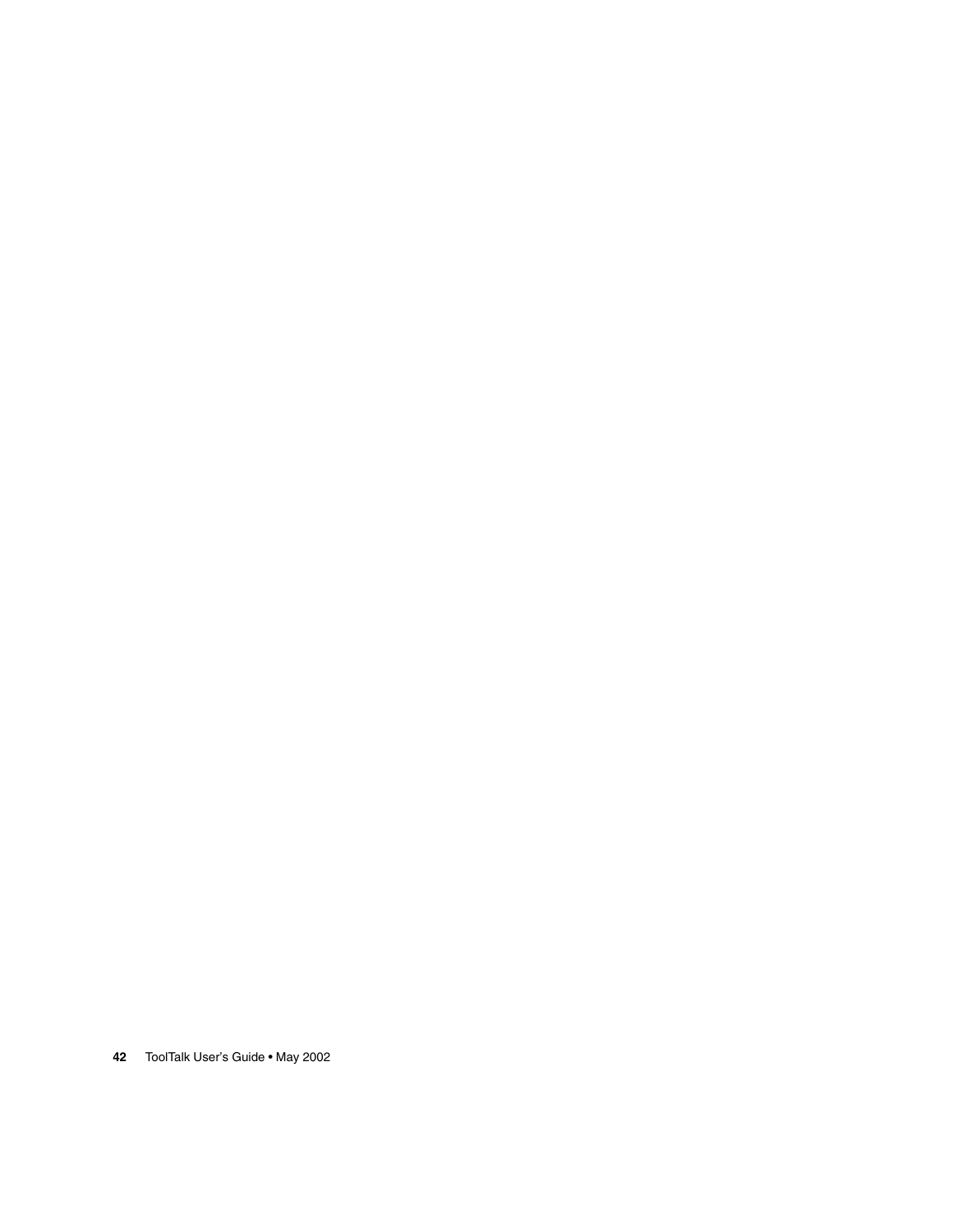### CHAPTER **4**

# Setting Up and Maintaining the ToolTalk Processes

**Note –** The ToolTalk database server program must be installed on all machines which store files that contain ToolTalk objects or files that are the subject of ToolTalk messages.

# Location of the ToolTalk Service Files

The ToolTalk binaries and library are located in /usr/openwin with symbolic links located in /usr/dt. This ensures that users of either Common Desktop Environment (CDE) or OpenWindows™ (OW) get the same version of ToolTalk. Online man pages and ToolTalk demo program source are located in /usr/openwin.

Table 4–1 describes the ToolTalk Service files.

| <b>TABLE 4-1 ToolTalk Service Files</b> |
|-----------------------------------------|
|-----------------------------------------|

| <b>File/location</b>            | <b>Description</b>                                                                                                                                                                                                               |
|---------------------------------|----------------------------------------------------------------------------------------------------------------------------------------------------------------------------------------------------------------------------------|
| ttsession                       | Communicates with other ttsessions on the network to deliver<br>messages.                                                                                                                                                        |
| rpc.ttdbserverd                 | Stores and manages ToolTalk object specs and information on<br>files referenced in ToolTalk messages.                                                                                                                            |
| ttcp ttmv ttrm ttrmdir<br>tttar | These commands are standard operating system shell<br>commands that inform the ToolTalk service when files that<br>contain ToolTalk objects or files that are the subject of ToolTalk<br>messages are copied, moved, or removed. |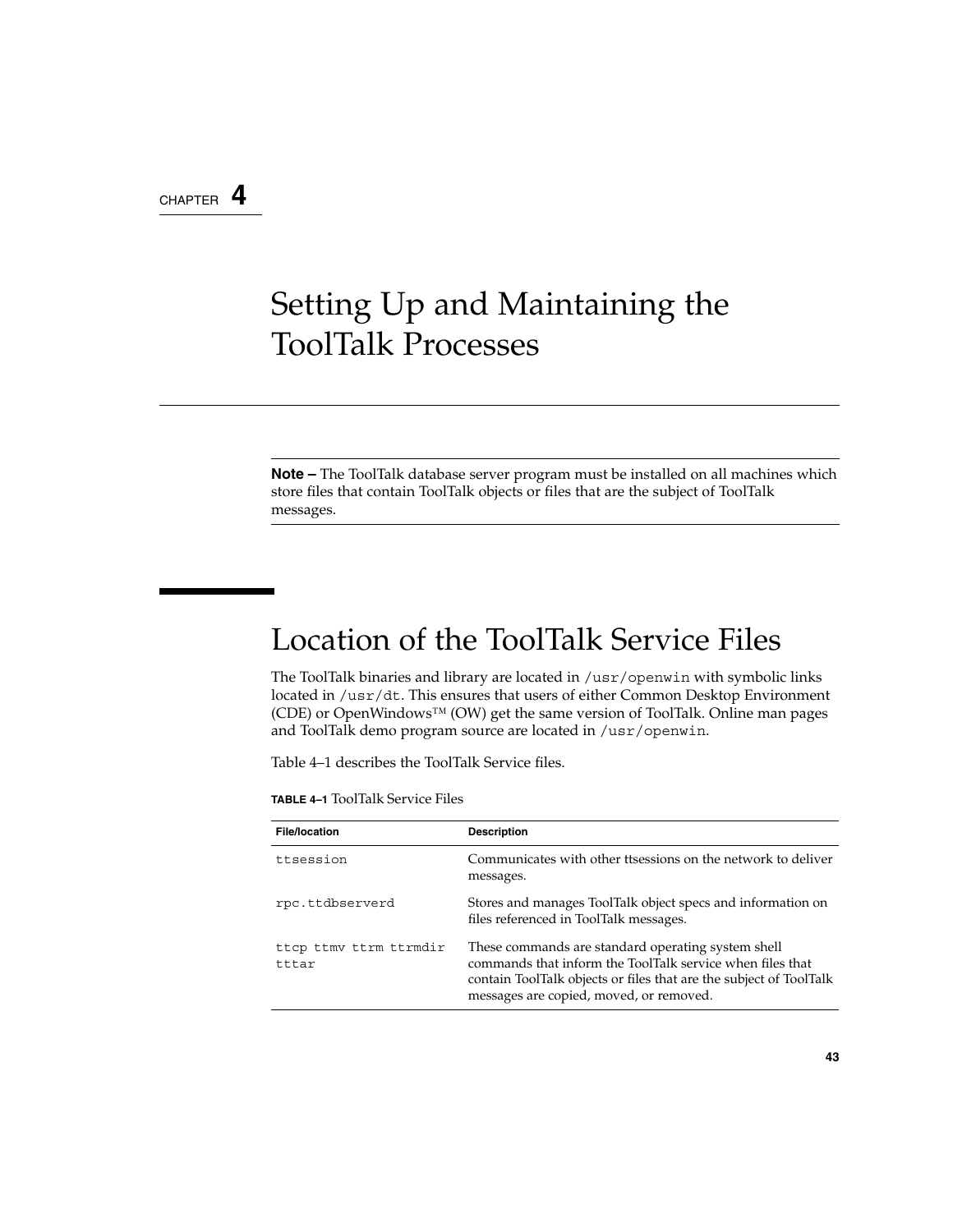| <b>File/location</b>                                                                      | <b>Description</b>                                                                                                                                                                                                                                                                                                           |  |  |  |
|-------------------------------------------------------------------------------------------|------------------------------------------------------------------------------------------------------------------------------------------------------------------------------------------------------------------------------------------------------------------------------------------------------------------------------|--|--|--|
| ttdbck                                                                                    | A database check and recovery tool for the ToolTalk<br>databases.                                                                                                                                                                                                                                                            |  |  |  |
| tt_type_comp                                                                              | This is a compiler for ptypes and otypes. It compiles the ptype<br>and otype files and automatically installs them in the ToolTalk<br>Types database.                                                                                                                                                                        |  |  |  |
| ttce2xdr                                                                                  | Converts ToolTalk type data from the Classing Engine<br>database format to the XDR-database format.                                                                                                                                                                                                                          |  |  |  |
| ttsnoop                                                                                   | This is a Motif application that enables you to register<br>ToolTalk patterns and/or send ToolTalk messages, and to<br>generally observe ToolTalk message traffic. It is useful both for<br>debugging existing applications and as a tutor in<br>understanding how different parts of a pattern filter incoming<br>messages. |  |  |  |
| tttrace                                                                                   | tttrace is analogous to truss(1). It is an application that<br>can be used in two ways. It enables you to trace either the<br>message-passing and pattern-matching occurring in a given<br>ttsession, or it can be used to provide a per-program trace<br>of all calls into the ToolTalk API.                                |  |  |  |
| libtt.so.2                                                                                | This is the application programming interface (API) library.                                                                                                                                                                                                                                                                 |  |  |  |
| tttk.h and tt_c.h (located<br>in/usr/dt/include/Tt)                                       | Header files that contain the ToolTalk functions used by<br>applications to send and receive messages.                                                                                                                                                                                                                       |  |  |  |
| /usr/openwin/man/man1                                                                     | ToolTalk man pages for the user commands such as<br>ttsession, ttdbck, tt type comp, and so on.                                                                                                                                                                                                                              |  |  |  |
| /usr/openwin/man/man1m                                                                    | ToolTalk man pages for the ToolTalk administrative<br>commands suc such as rpc.ttdbserverd, ttdbck, and so<br>on.                                                                                                                                                                                                            |  |  |  |
| /usr/openwin/man/man3                                                                     | ToolTalk man pages for the ToolTalk API calls.                                                                                                                                                                                                                                                                               |  |  |  |
| /usr/openwin/man/man4                                                                     | ToolTalk man pages for the ToolTalk message sets, and for<br>configuration files used for by ttsession(1) and<br>rpc.ttdbserverd(1m)                                                                                                                                                                                         |  |  |  |
| /usr/openwin/man/man5                                                                     | ToolTalk man pages for the ToolTalk include files.                                                                                                                                                                                                                                                                           |  |  |  |
| ttsample, edit demo, and<br>Makefile (located in<br>/usr/openwin/share/src/tooltalk/demo) | Source code for simple ToolTalk demo programs.                                                                                                                                                                                                                                                                               |  |  |  |

**TABLE 4–1** ToolTalk Service Files *(Continued)*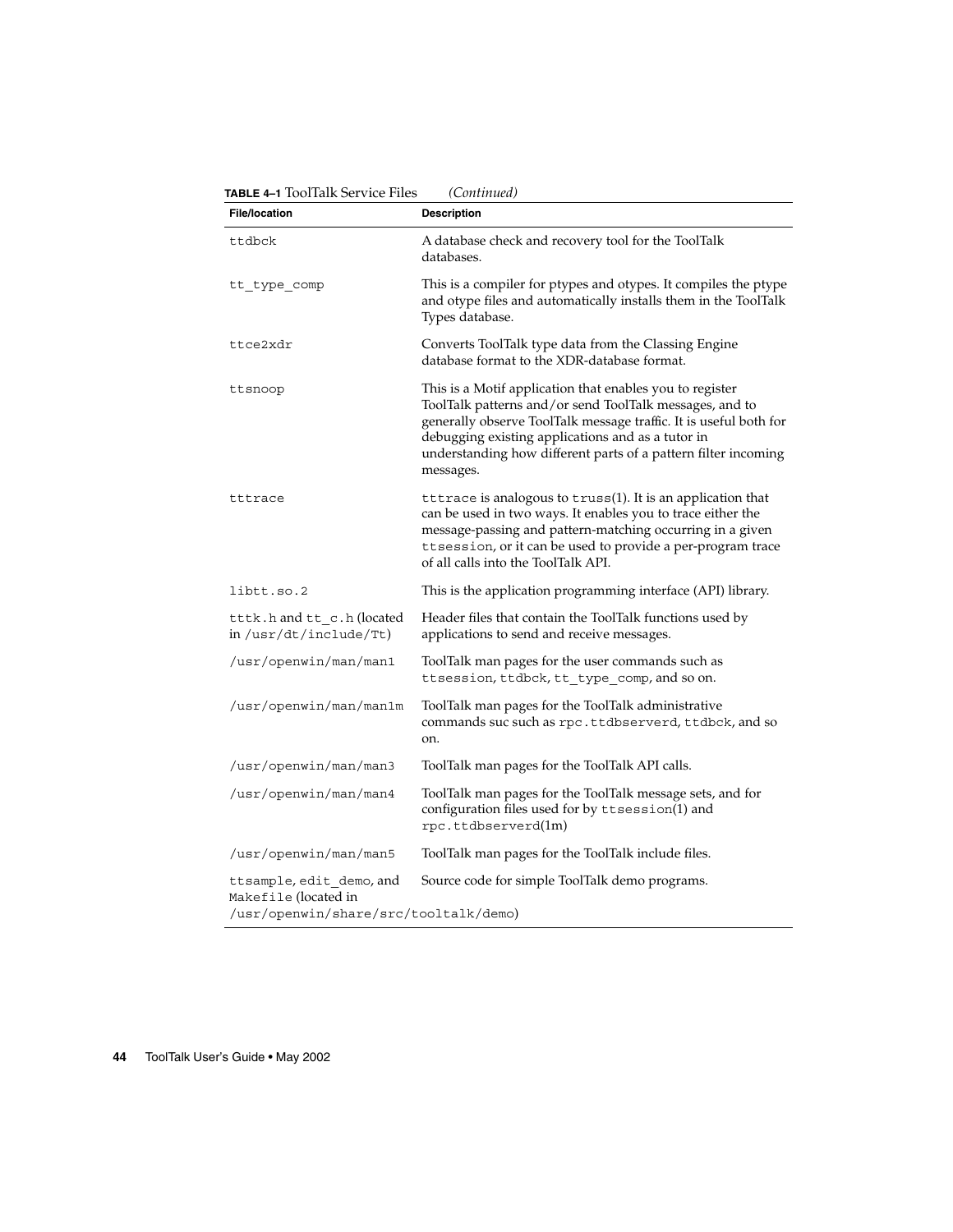# Version

All ToolTalk commands support a -v option that prints the version string.

# Requirements

The software required by the ToolTalk service includes ONC RPC.

# Environment Variables

This section addresss ToolTalk and related environment variables.

## ToolTalk Environment Variables

There are several ToolTalk environment variables that may be set. Table 4–2 describes these variables.

| Variable           | <b>Description</b>                                                                                                                                                                               |
|--------------------|--------------------------------------------------------------------------------------------------------------------------------------------------------------------------------------------------|
| TTSESSION CMD      | Overrides the standard options specified when tools automatically start<br>ttsession. If this variable is set, all ToolTalk clients use this command to<br>automatically start their X sessions. |
| TT ARG TRACE WIDTH | Defines the number of characters of argument and context values to print<br>when in trace mode. The default is to print the first 40 characters.                                                 |
| TT FILE            | ttsession places a pathname in this variable when a tool is invoked by a<br>message scoped to the defined file.                                                                                  |
| TT HOSTNAME MAP    | Points to a map file. The defined map file is read into the ToolTalk client for<br>redirecting host machines.                                                                                    |
| TT PARTITION MAP   | Points to a map file. The defined map file is read into the ToolTalk client for<br>redirecting file partitions.                                                                                  |

**TABLE 4–2** Environment Variables

Chapter 4 • Setting Up and Maintaining the ToolTalk Processes **45**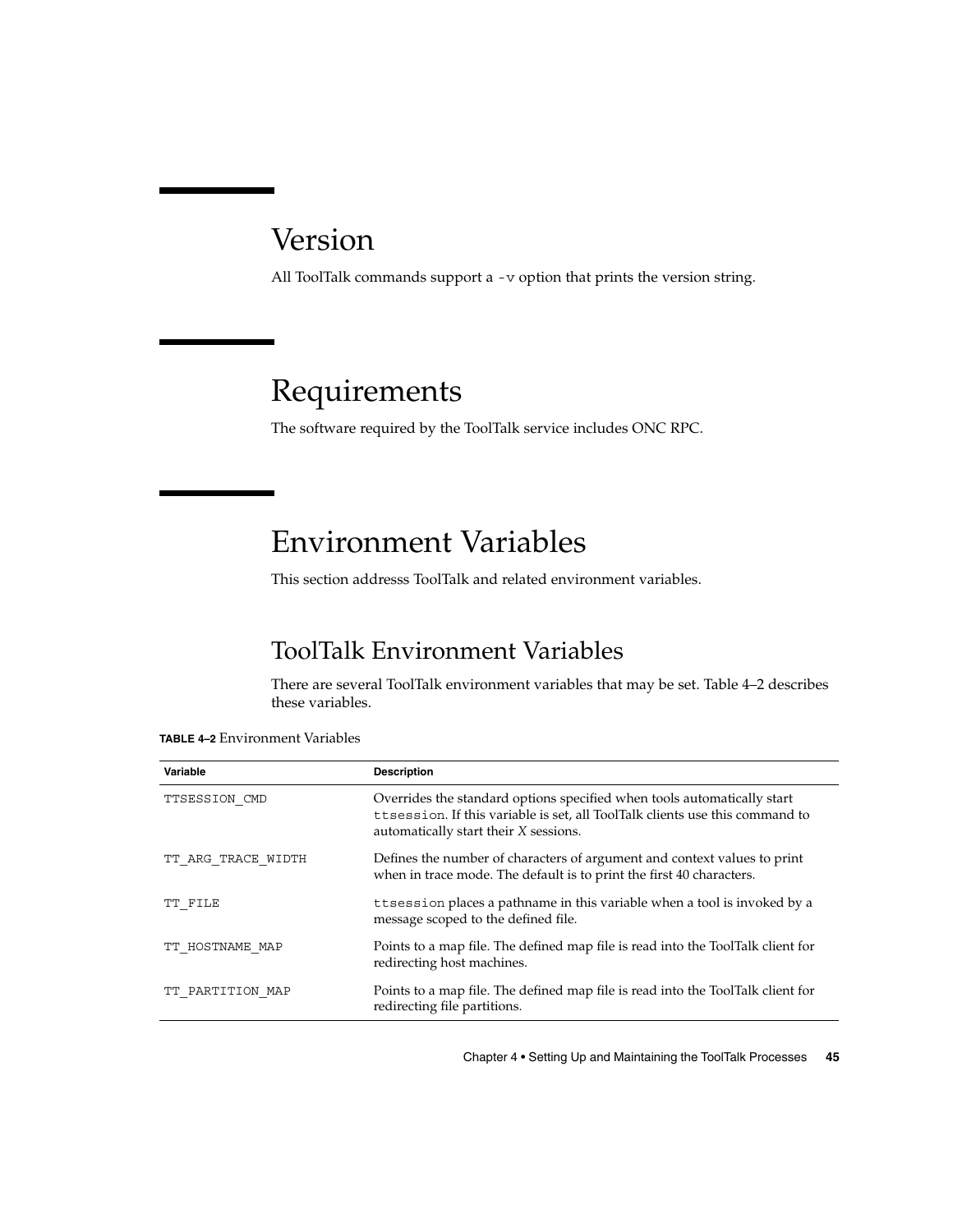| <b>IABLE +-2</b> EITVILUITEIN VALIADIES | $\cup$ unnucu                                                                                                                                                                                                                                                                                                                                                                                                   |  |  |
|-----------------------------------------|-----------------------------------------------------------------------------------------------------------------------------------------------------------------------------------------------------------------------------------------------------------------------------------------------------------------------------------------------------------------------------------------------------------------|--|--|
| Variable                                | <b>Description</b>                                                                                                                                                                                                                                                                                                                                                                                              |  |  |
| TT SESSION                              | ttsession communicates its session identifier to the tools that it starts. If<br>this variable is set, the ToolTalk client library uses its value as the default<br>session identifier. The string stored in this variable can be passed to<br>tt default session set.                                                                                                                                          |  |  |
| TT TOKEN                                | Notifies the ToolTalk client library that it has been started by ttsession; the<br>client can then confirm to ttsession that the start was successful.                                                                                                                                                                                                                                                          |  |  |
| TT TRACE SCRIPT                         | Tells libtt to turn on client-side tracing as specified in the trace script for<br>tttrace(1).                                                                                                                                                                                                                                                                                                                  |  |  |
| TTPATH                                  | Tells the ToolTalk service where the ToolTalk Types databases used by<br>tt type comp(1) and rpc.ttdbserverd(1M) reside.                                                                                                                                                                                                                                                                                        |  |  |
| <b>CEPATH</b>                           | Tells the Classing Engine where the ToolTalk Types databases reside.                                                                                                                                                                                                                                                                                                                                            |  |  |
| <b>DISPLAY</b>                          | Causes ttsession to communicate its session identifier to the tools that it<br>starts if the TT SESSION variable is not set.                                                                                                                                                                                                                                                                                    |  |  |
|                                         | If the DISPLAY variable is set, the ToolTalk client library uses its value as the<br>default session identifier. This variable is typically set when ttsession is<br>auto-started while running under OpenWindows.                                                                                                                                                                                              |  |  |
|                                         | NOTE: Under the Solaris operating environment, this variable may not be<br>passed across to some accounts. That is, if you are logged on the console as<br>User A and switch-user to User B, ttsession may not autostart when you<br>attempt to run a ToolTalk program that normally autostarts ttsession. To<br>avoid this problem, either manually set the this variable or include it in your<br>.loginfile. |  |  |
| DTMOUNTPOINT                            | If set, the value of this environment variable will be used in place of /net in<br>pathnames constructed to answer tt host netfile file ()(3) queries, by<br>rpc.ttdbserverd(1M).                                                                                                                                                                                                                               |  |  |

**TABLE 4–2** Environment Variables *(Continued)*

A process is given a modified environment when it is automatically started by the ToolTalk service. The modified environment includes the environment variables \$TT\_SESSION, \$TT\_TOKEN, and any contexts in the start-message whose keyword begins with the dollar sign symbol (\$). Optionally, the environment variable \$TT\_FILE may also be included in the modified environment if it is a file-scoped message.

**Note** – If the tt\_open call will be invoked by a child process, the parent process must propagate the modified environment to that child process.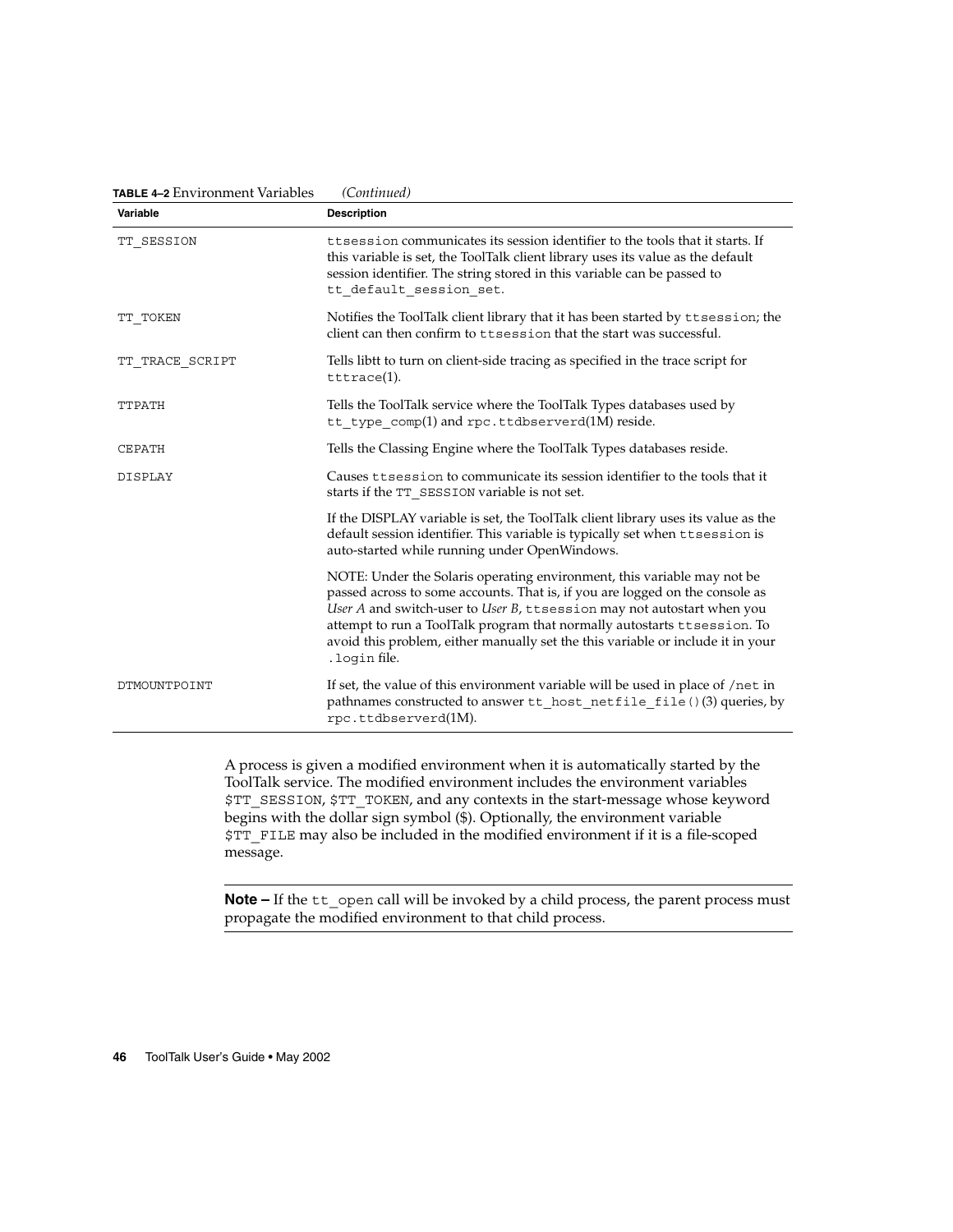### Other Environment Variables

The TMPDIR environment variable is another environment variable that you can set to manipulate the ToolTalk development environment. For example, the following line redirects files to the /var/tmp directory.

TMPDIR=/var/tmp

### Environment Variables Required to Start Programs on Remote Hosts

The start string is always executed on the host on which ttsession is running; however, the executed process can start another process on another host.

To do this, first make your start string be similar to the following:

# rsh farhost myprog

Next, to make sure *myprog* is placed in the right session and receives its initial message, you need to propagate the important ToolTalk environment variables. The ttrsh shell script shown in Example 4–1 propagates these environment variables.

**EXAMPLE 4–1** Propagating ToolTalk Environment Variables

```
#! /bin/sh
# Runs a command remotely in background, by pointing stdout and stderr
# at /dev/null. By running this through the Bourne shell at the other end,
# we get rid of the rsh and rshd.
#set -x
user=
debug=
HOST=${HOST-'hostname'}
if [ "$1" = "-debug" ]; then
    debug=1
    shift
fi
if [ $# -lt 2 -o "$1" = "-h" -o "$1" = "-help" ];
then
   echo "Usage: ttrsh [-debug] remotehost [-l username] \
remotecommand"
   echo "Usage: ttrsh [-h | -help]"
    exit 1
else
    host=$1
    shift
    if test "\$1" = "-1"; then
        shift
        user=$1
        shift
    fi
fi
```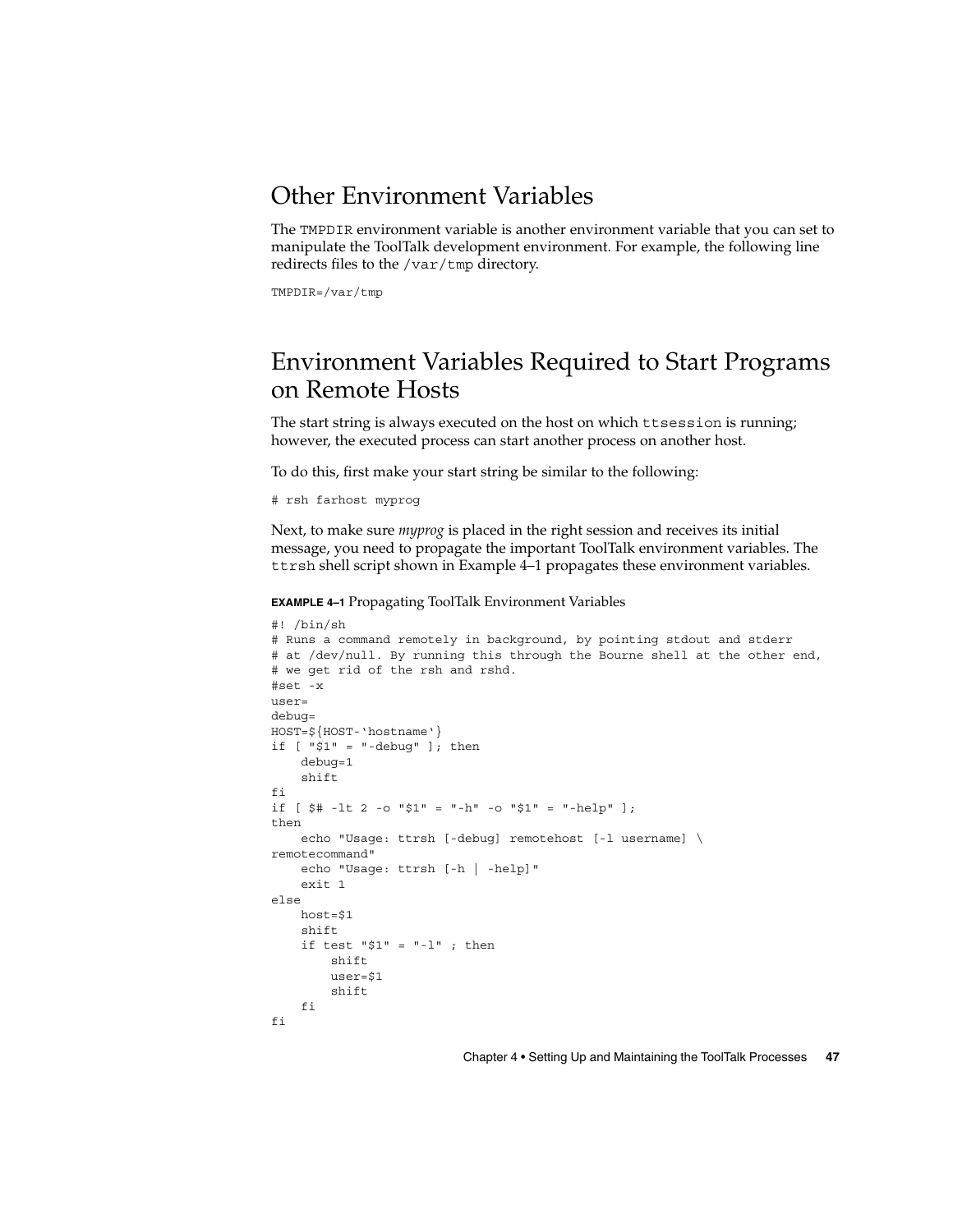```
EXAMPLE 4–1 Propagating ToolTalk Environment Variables (Continued)
```

```
xhostname='expr "$DISPLAY" : "\([^:]*\).*"'
xscreen='expr "$DISPLAY" : "[^:]*\(.*\)"'
if test x$xscreen = x; then
   xscreen=":0.0"
fi
if test x$xhostname = x -o x$xhostname = x"unix";
then
    DISPLAY=$HOST$xscreen
f_iif [ "$user" = "" ]; then
   userOption=""
else
    userOption="-l $user"
fi
if [ $debug ]; then
   outputRedirect=
else
    outputRedirect='> /dev/null 2>&1 &'
fi
\left(echo "OPENWINHOME=$OPENWINHOME; export OPENWINHOME;\
TT_SESSION=$TT_SESSION;export TT_SESSION;\
TT_TOKEN=$TT_TOKEN;export TT_TOKEN;TT_FILE=$TT_FILE;\
export TT FILE; DISPLAY=$DISPLAY; export DISPLAY; ($*)" \
$outputRedirect | rsh $host $userOption /bin/sh &
) &
```
### Using Context Slots to Create Environment Variables

Message contexts have a special meaning when the ToolTalk service starts an application. If the name of a context slot begins with a dollar sign (\$), the ToolTalk service interprets the value as an environment variable. For example, the following uses the value of context slot \$CON1.

```
start "my_application $CON1"
```
# Installing the ToolTalk Database Server

The ToolTalk Database server is used to store three types of information:

- 1. ToolTalk objects specs.
- 2. ToolTalk session IDs of sessions with clients that have joined a file using the tt file join call.

**48** ToolTalk User's Guide • May 2002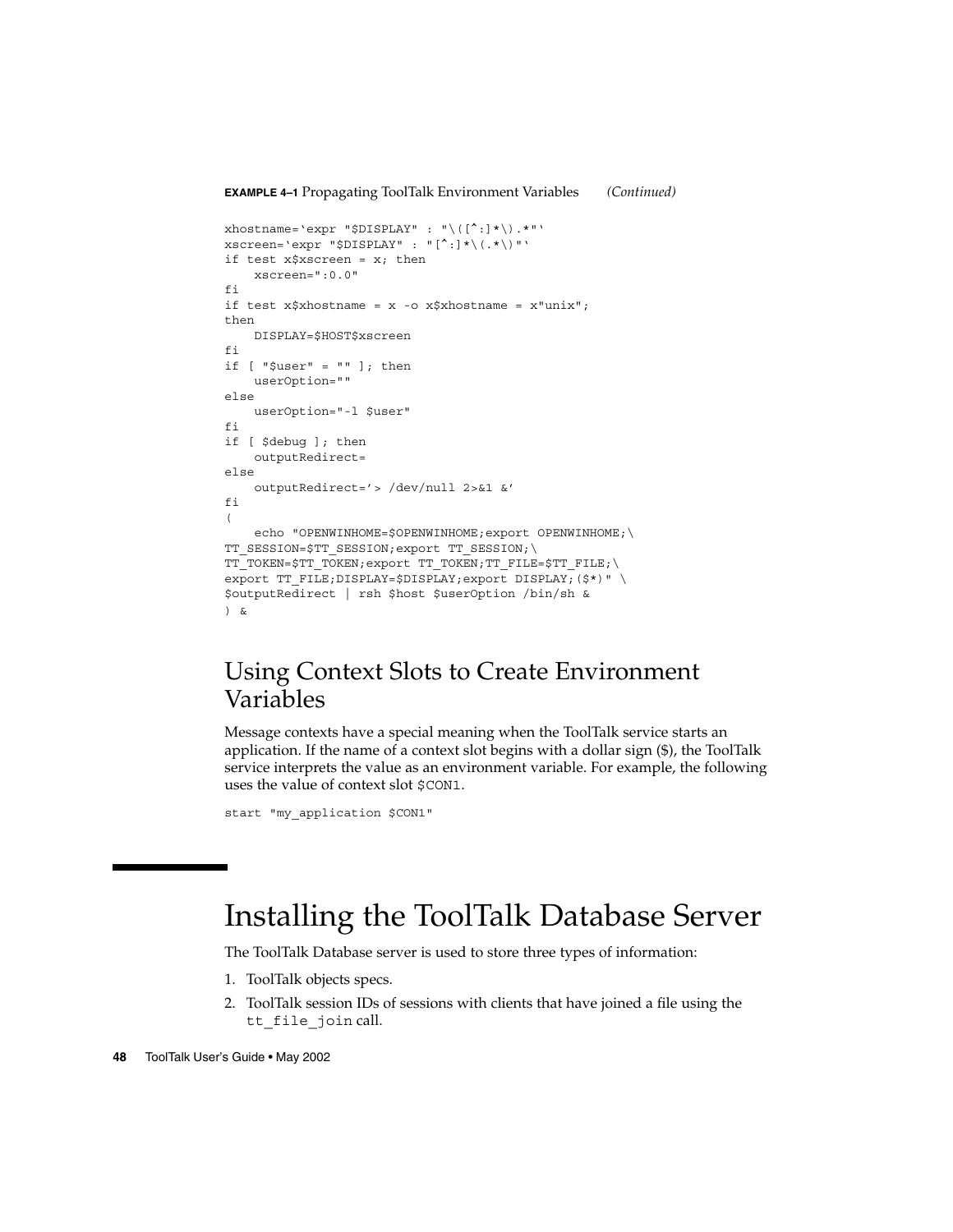3. File-scoped messages that are queued because the message disposition is TT\_QUEUED and a handler that can handle the message has not yet been started.

In addition, the ToolTalk Database server answers queries for the ToolTalk filename mapping API calls (tt host file netfile() and tt host netfile file()).

**Note –** The ToolTalk database server does *not* store messages that are scoped to file-in-session.

The ToolTalk service requires that a database server run on each machine that stores files that contain ToolTalk objects or files that are the subject of ToolTalk messages. When an application attempts to reference a file on a machine that does not contain a database server, an error similar to the following message is displayed:

% Error: Tool Talk database server on integral is not running: tcp

where *integral* is the hostname and *tcp* is the application protocol. This error message indicates that the connection failed. A failed connection can also be caused by network problems.

### Confirming that the rpc.ttdbserverd is installed on a system.

All machines should have the SUNWtltk and SUNWdtcor packages installed if they contain files referenced in ToolTalk messages. To confirm that rpc.ttdbserverd is installed on a system:

- **1. Login to the system.**
- **2. Use** pkginfo**(1) to determine that the SUNWtltk and SUNWdtcor packages are installed.**



**Caution –** The /etc/inetd.conf config line below is installed by the SUNWdtcor Solaris package. If a system does not have SUNWtltk installed, you should make sure that SUNWdtcor is present before installing SUNWtltk. Do *not* copy a Solaris 7 (SunOS 5.7 or compatible) server onto a machine running the Solaris 1.0 (SunOS 4.0/4.1 or compatible) operating environment.

**3. Check that the** /etc/inetd.conf **file contains the following line.**

100083/1 tli rpc/tcp wait root /usr/openwin/bin/rpc.ttdbserverd If you find that rpc.ttdbserverd is not present, then you can install it by adding the SUNWtltlk and SUNWdtcor packages using pkgadd(1M). After adding the packages have inetd reread its configuration file:

Chapter 4 • Setting Up and Maintaining the ToolTalk Processes **49**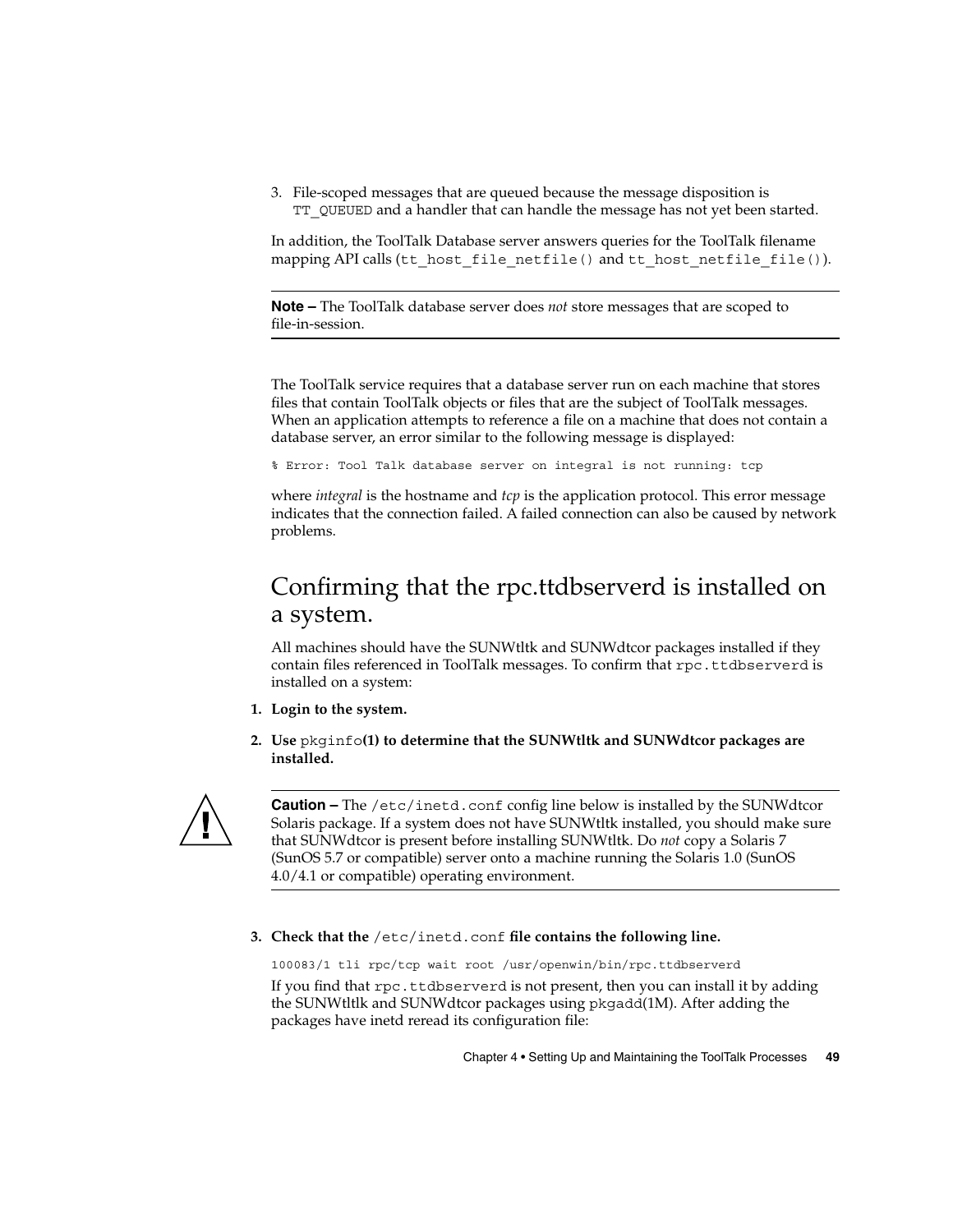# ps -ef | grep inetd # kill -HUP *inetd-pid*

**Note –** *inetd-pid* is from the ps listing.

### Confirming that the rpc.ttdbserverd is running on a system.

To determine if the ToolTalk database server is actually running on a specific system, you can use the rpcinfo(1M) command:

% rpcinfo -T tcp -t <hostname> 100083 program 100083 version 1 ready and waiting  $\approx$ 

**Note –** *hostname* is from hostname(1).

#### From the Solaris Distribution CD-Rom

To install the ToolTalk software package from the Solaris distribution cd-rom, use the pkgadd command. The package name for the ToolTalk software is SUNWt/tk; the developer's package name is SUNWt/tkd; and the manpage package name is SUNWt/tkm.

# Running the New ToolTalk Database Server

Once a newer version of the ToolTalk database server has been run on a machine, you cannot revert to a previous version of the ToolTalk database server. Any attempt to run a previous version of the ToolTalk database server displays the following error message:

```
rpc.ttdbserverd[pid #: rpc.ttdbserverd version (1.0.x)
does not match the version (1.1) of the database tables.
Please install an rpc.ttdbserverd version 1.1 (or greater).
```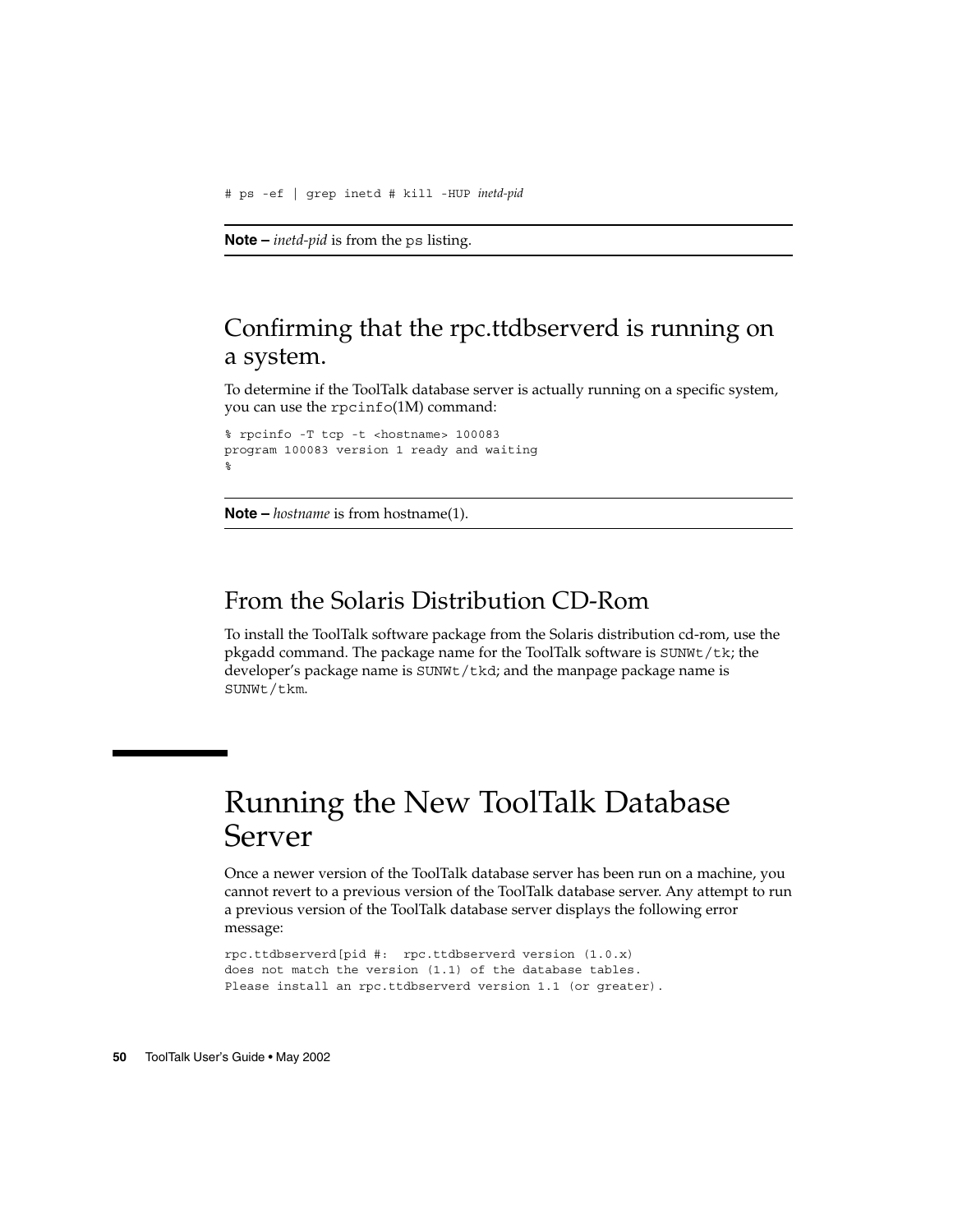# Redirecting the ToolTalk Database Server

You can redirect both database host machines and the file system partitions.

- Redirecting a database host machine allows a ToolTalk client to physically access ToolTalk data from a machine that is not running a ToolTalk database server.
- Redirecting a file system partition allows a ToolTalk database to logically read and write ToolTalk data from and to a read-only file system partition (for example, a CD-Rom) by physically accessing a different file system partition. Redirecting a file system partition also is done if a system administrator wants all ToolTalk databases to reside on a single local partition instead of one per local partition, which is the default.

### Redirecting the Host Machine

When you redirect a database host machine, a ToolTalk client can physically access ToolTalk data from a machine that is not running a ToolTalk database server. To redirect the host machine, you need to map the hostnames of the machines the ToolTalk client is to access. On the machine running the ToolTalk client that is making the database query:

**1. Create a** hostname\_map **file.**

For example:

```
# Map first host machine
oldhostname1 newhostname1
# Map second host machine
oldhostname2 newhostname2
```
where *oldhostname* is the name of the machine the ToolTalk client needs to access and *newhostname* is the name of a machine that is running the ToolTalk database server.

**2. Store the file in the same location at which the ToolTalk Types databases are stored.**

The map files have the same order of precedence as the ToolTalk Types databases (see tt\_type\_comp(1).

**Note** – A file defined in the TT\_HOSTNAME\_MAP environment variable has a higher precedence than the map in the *user* database.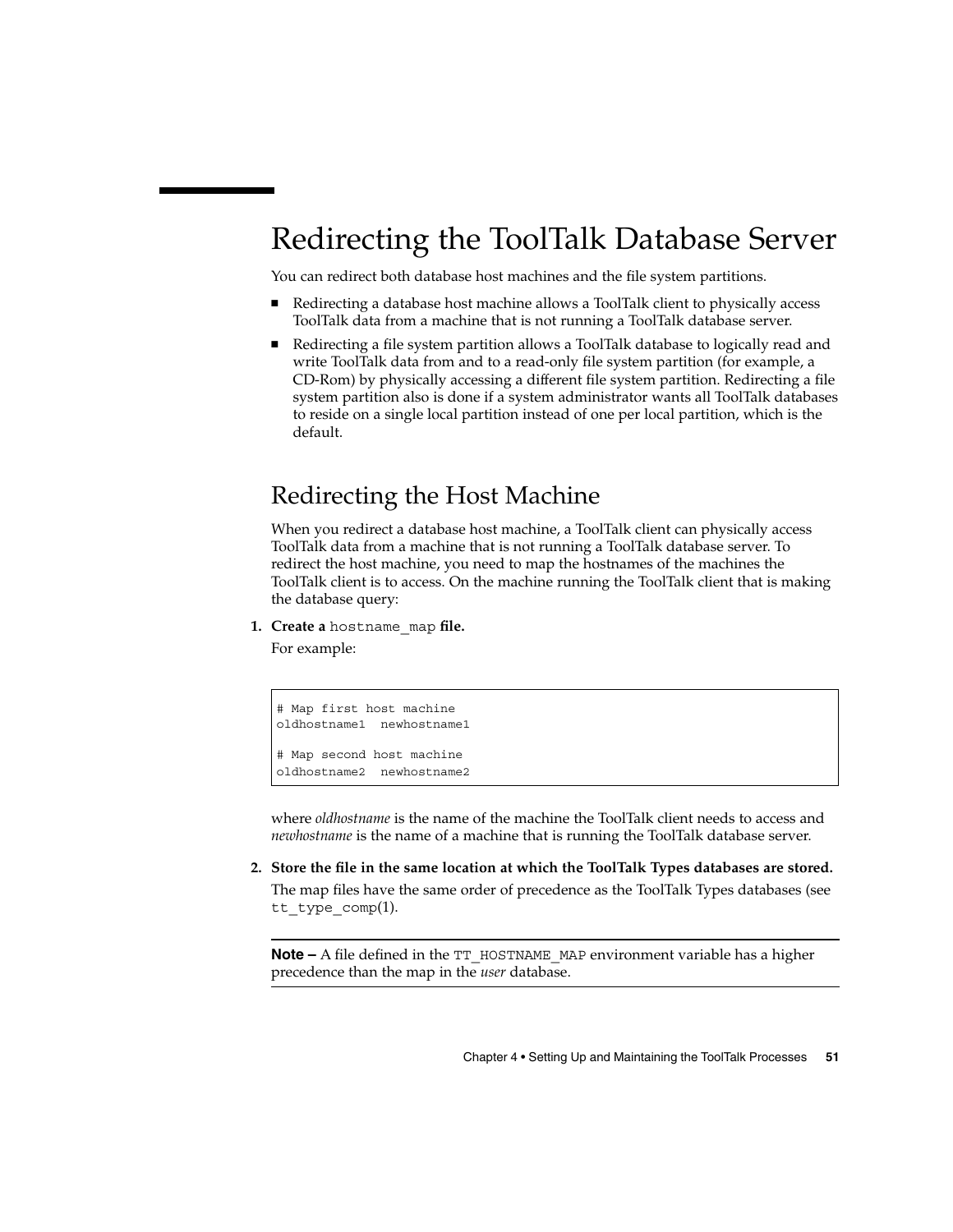The map file is read into a ToolTalk client when the client makes a tt open call. For detailed information on host redirection see hostname\_map(4).

### Redirecting the File System Partition

When you redirect a file system partition, a ToolTalk database can logically read and write ToolTalk data from and to a read-only file system partition by physically accessing a different file system partition. To redirect a file partition, you need to map the partitions to where the ToolTalk database will write. On the machine running the ToolTalk database server:

**1. Create a** partition\_map **file.**

For example:

```
# Map first partition
/cdrom /usr
# Map second partition
/sr0/export/home /export/home
```
maps the read-only partition /cdrom to /usr, a read-write partition; and maps the read-only partition /sr0/export/home to /export/home, a read-write partition.

**2. Store the map file in the same location at which the system ToolTalk Types databases are stored.**

**Note** – A file partition defined in the TT\_PARTITION\_MAP environment variable has a higher precedence than the file partition defined in this map file.

The map file is read when the ToolTalk database server is started, or when the database server receives a USR2 signal. For detailed information on partition redirection see partition\_map(4).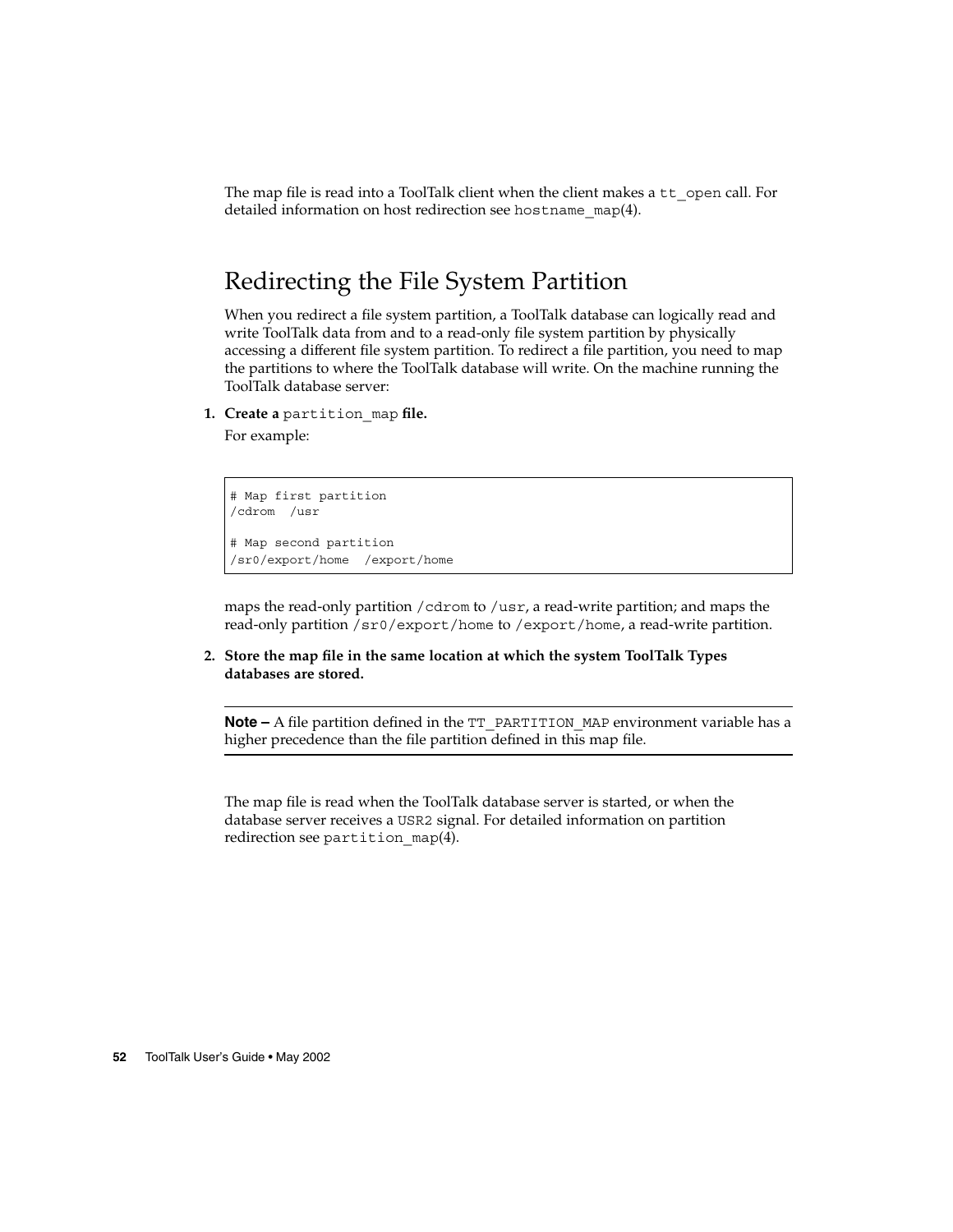### CHAPTER **5**

# Maintaining Application Information

Applications that want to receive ToolTalk messages provide information to the ToolTalk service that describes what kind of messages they want to receive. This information, known as message patterns, is provided dynamically either by applications as they run, or through ptype and otype files.

# Installing Application Types

Installing application types is an occasional task; you only need to install type information when new types are created, or when an application error condition exists. Ptype and otype files are run through the ToolTalk type compiler at installation time. tt\_type\_comp merges the information into the ToolTalk Types Database. The application then tells the ToolTalk service to read the type information in the database.

To install an application's ptype and otype files, follow these steps:

**1. Run** tt\_type\_comp **on your type file.**

% **tt\_type\_comp** *your-file*

tt\_type\_comp runs *your-file* through cpp, compiles the type definitions, and merges the information into a ToolTalk Types table. Table 5–1 describes location of the XDR-base format tables; Table 5–2 describes the location of the Classing Engine-base format table.

**Note –** The Classing Engine interface exists for compatibility reasons only. The default is XDR.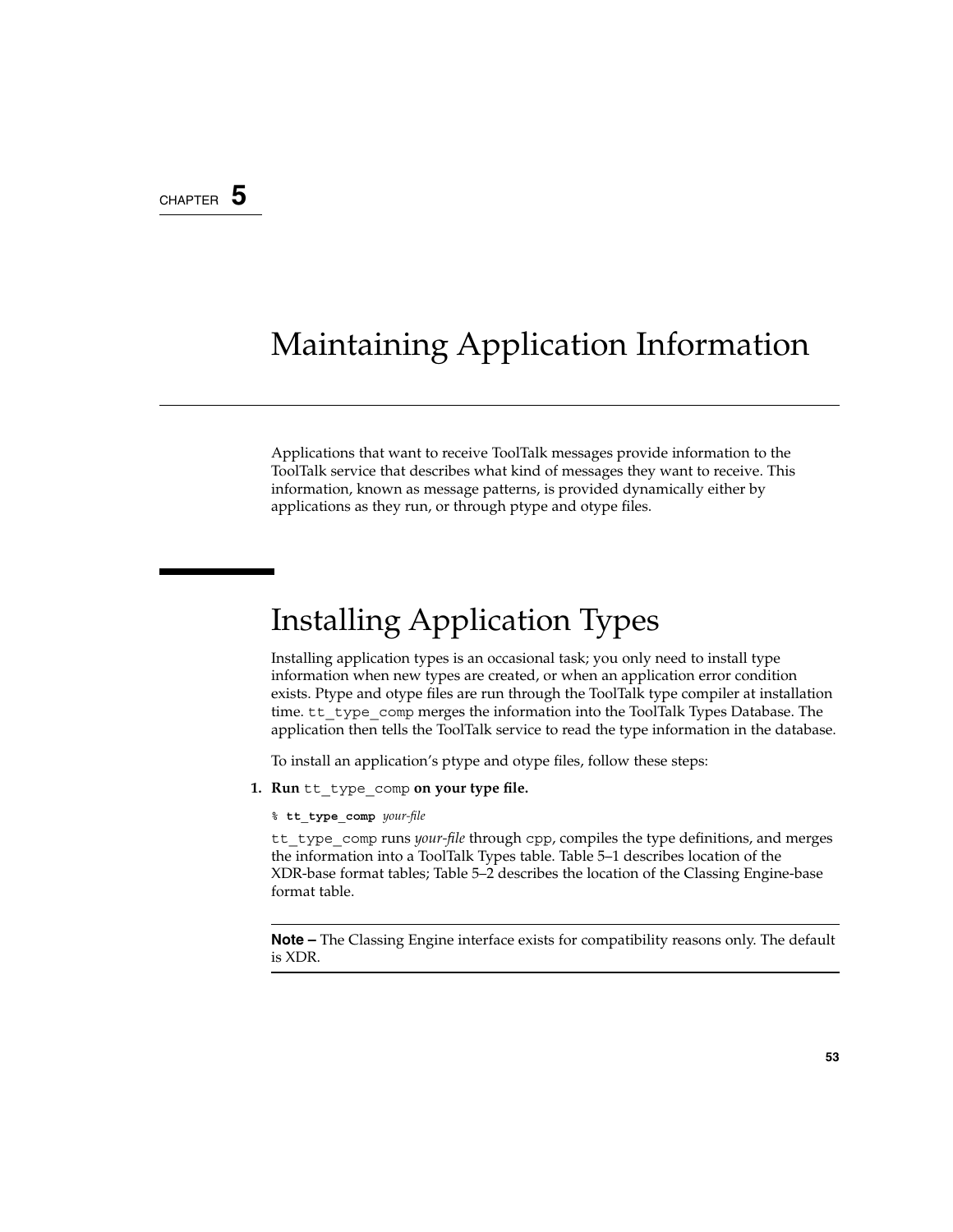**TABLE 5–1** XDR-base Format ToolTalk Types Tables

| <b>Database</b> | Uses XDR Table                      |
|-----------------|-------------------------------------|
| user            | ~/.tt/types.xdr                     |
| system          | /etc/tt/types.xdr                   |
| desktop         | /usr/dt/appconfig/tttypes/types.xdr |
| network         | \$OPENWINHOME/etc/tt/types.xdr      |

**TABLE 5–2** Classing Engine-base Format ToolTalk Types Tables

| <b>Database</b> | <b>Uses Classing Engine Table</b>   |  |
|-----------------|-------------------------------------|--|
| user            | $\sim$ /.cetables/cetables          |  |
| system          | /etc/cetables/cetables              |  |
| network         | \$OPENWINHOME/lib/cetables/cetables |  |

There are four XDR databases. The \$TTPATH environment variable determines which three will be used. See tt\_type\_comp(1) for details about the format and priority of \$TTPATH entries.

By default, tt\_type\_comp uses the *user* database. To specify another database, use the -d option. For example:

% **tt\_type\_comp -d** user|system|[network|desktop]*your\_file*

**Note** – When you run tt type comp on your ptype or otype files, it first runs cpp on the file and then checks the syntax before it places the data into the ToolTalk Types Database format. If syntax errors are found, a message is displayed that indicates the line number of the cpp file. To find the line, enter: **cpp -P** *source-file temp-file* and view the *temp-file* to find the error on the line reported by tt type comp.

**2.** ttsession **will reread the ToolTalk Types Database automatically.** To force ttsession to reread the ToolTalk Types Database, see the "Updating the ToolTalk Service" on page 56.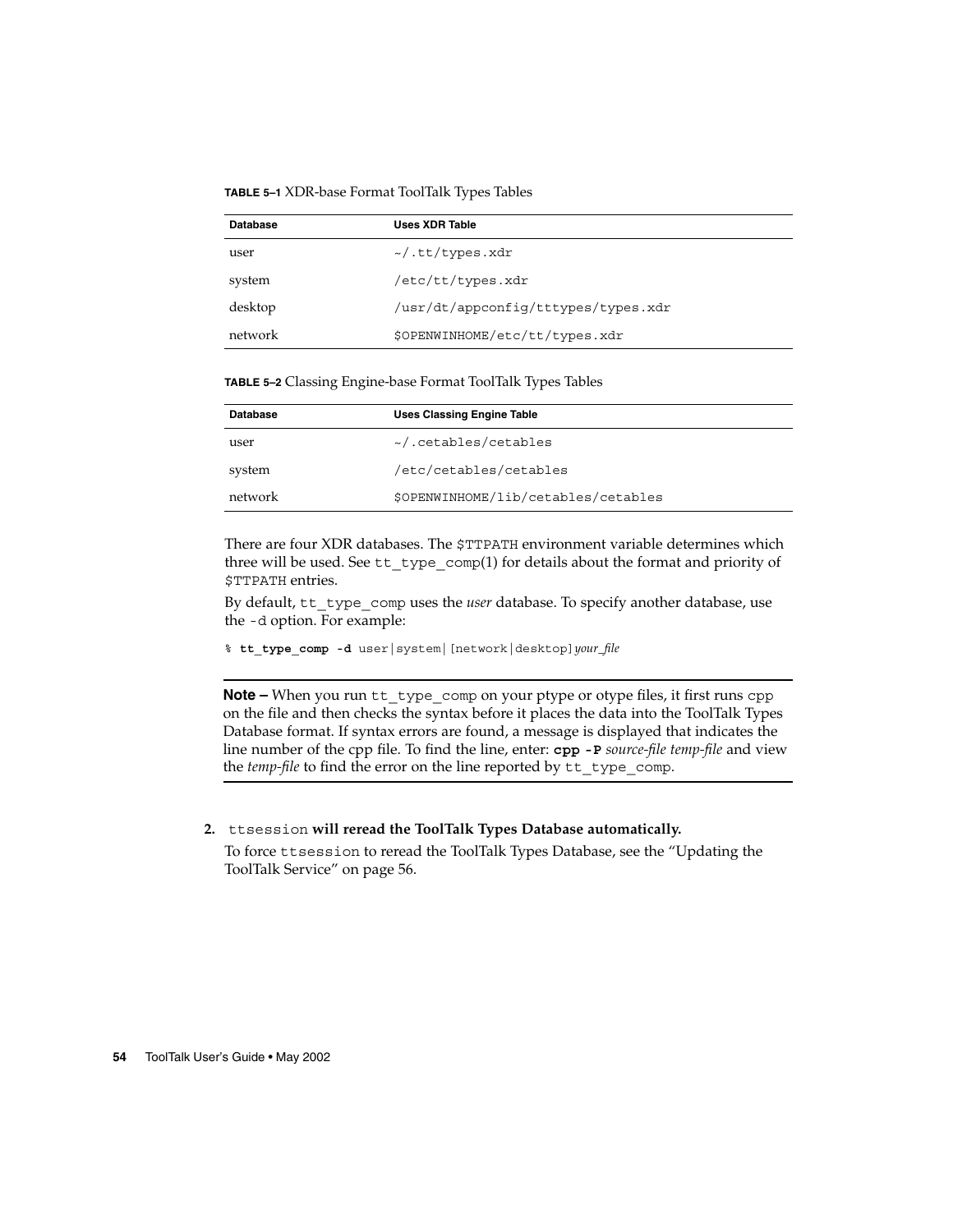# Examining ToolTalk Type Information

You can examine all type information in a specified ToolTalk Types Database, only the ptype information, or only the otype information. To specify the database you want to examine, use the -d option and supply the name of the *user*, *system*, or *network* to indicate the desired database. If the  $-d$  option is not used,  $tt$  type comp will use the *user* database by default.

● **To examine all the ToolTalk type information in a ToolTalk Types Database, enter the following line**

% tt\_type\_comp -d user|system|network -p The type information will be printed out in source format.

● **To list all ptypes in a ToolTalk Types Database, enter the following line:**

% tt\_type\_comp -d user|system|network -P The names of the ptypes will be printed out in source format.

● **To list all otypes in a ToolTalk Types Database, enter the following line:**

% tt type comp -d user|system|network -O The names of the otypes will be printed out in source format.

# Removing ToolTalk Type Information

You can remove both ptype and otype information from the ToolTalk Types Databases.

● **Use** tt\_type\_comp **to remove type information. Enter the following line:**

% tt\_type\_comp -d user|system|network -r type

For example, to remove a ptype called *EditDemo* from the ToolTalk Types network database of a sample application, enter the line:

% tt\_type\_comp -d network -r EditDemo

After you remove type information, force any running ttsessions to reread the ToolTalk Types Database again to bring the ToolTalk service up-to-date. See "Updating the ToolTalk Service" on page 56 for more information.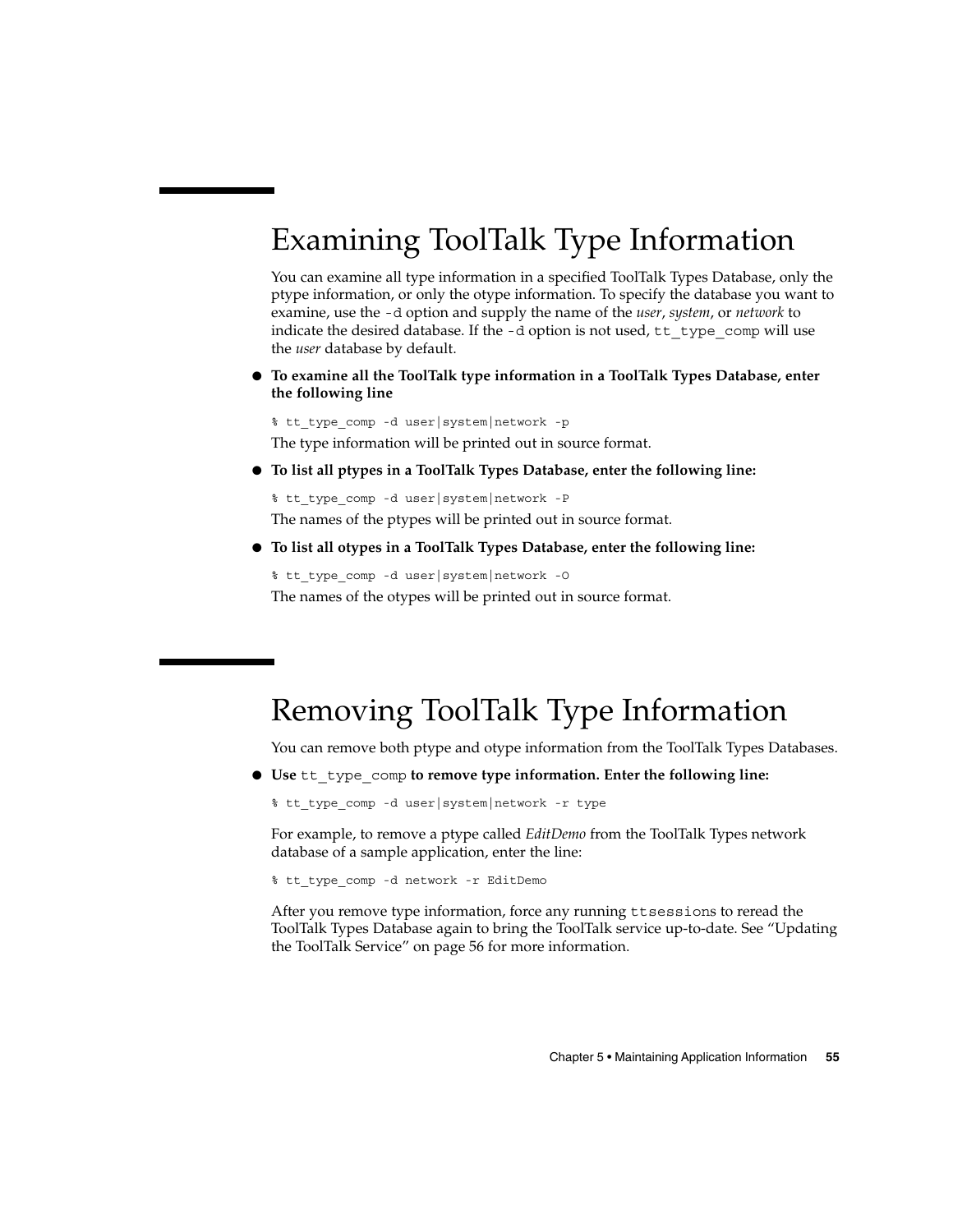# Updating the ToolTalk Service

When you make changes to the ToolTalk Types Database with tt\_type\_comp(1), the ToolTalk Service will automatically be notified to reread the types files. If you wish to explicitly force a ToolTalk session that is already running to reread the databases, send the ttsession process a SIGUSR2.

### ▼ To send the ttsession process a SIGUSR2:

- **1. Enter the** ps **command to find the process identifier (pid) of the** ttsession **process**
	- % ps -ef | grep ttsession
- **2. Enter the** kill **command to send a SIGUSR2 signal to** ttsession**.**
	- % kill -USR2 *ttsession\_pid*

# Process Type Errors

One or both of the following conditions exists if applications report the error:

Application is not an installed ptype.

- 1. The ToolTalk service has not been instructed by the application to reread the recently updated type information in the ToolTalk Types Database. See "Updating the ToolTalk Service" on page 56 for instructions on how to force the ToolTalk service to reread type information from the ToolTalk Types Database.
- 2. The application's ptypes and otypes have not been compiled and merged into the ToolTalk Types Database. See "Installing Application Types" on page 53 for instructions on how to compile and merge type information.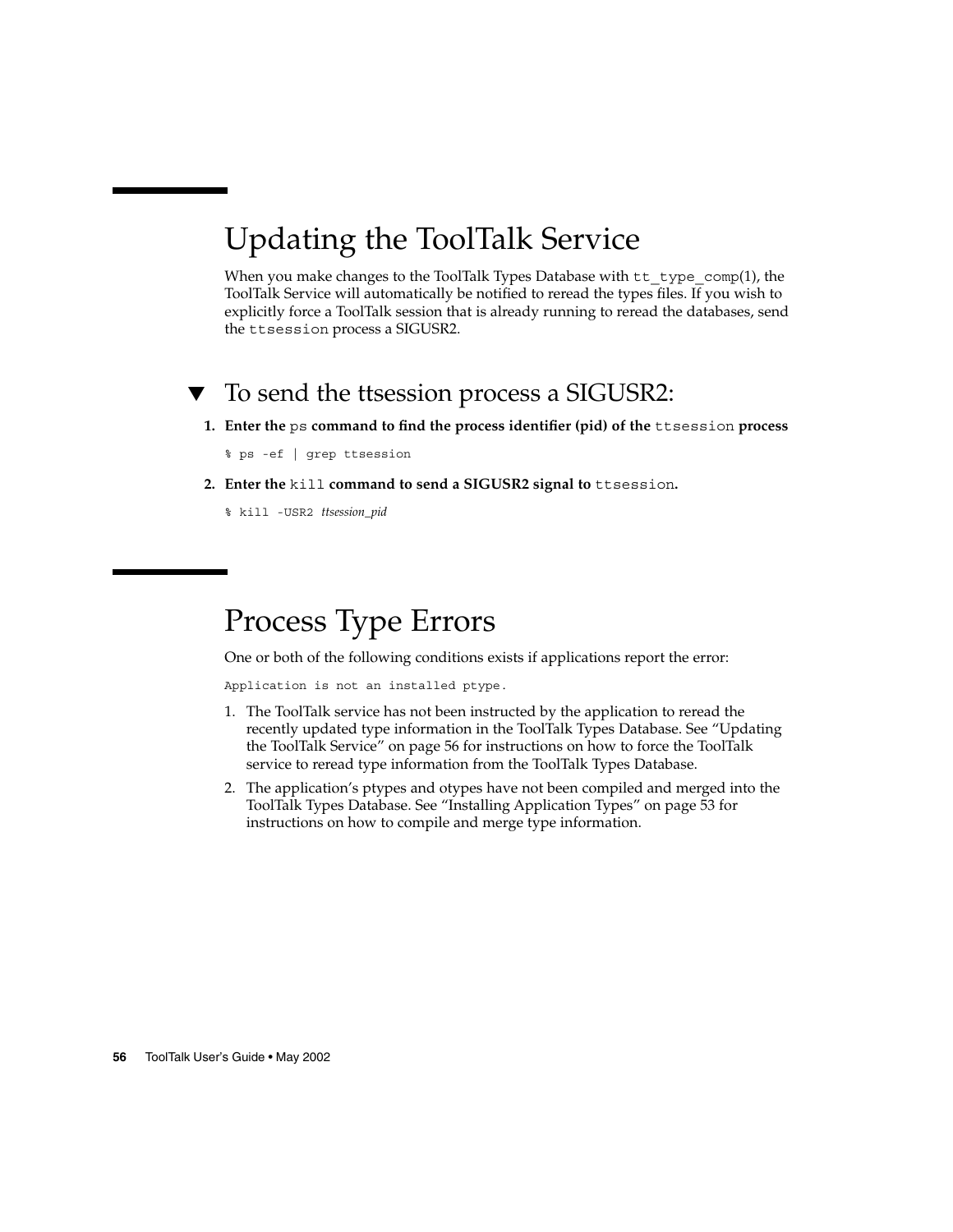# Using ttsnoop to Debug Messages and Patterns

ttsnoop is a tool provided to create and send custom-constructed ToolTalk messages. You can also use ttsnoop as a tool to selectively monitor any or all ToolTalk messages. The ttsnoop program resides in the directory /usr/dt/bin/ttsnoop. To start the program, enter the following command on the command line:

% /usr/dt/bin/ttsnoop [ -t ]

The -t option displays the ToolTalk API calls that are being used to construct a particular pattern or message. Figure 5–1 shows the window that is displayed when ttsnoop starts.

| ToolTalk Snooper (Demo)<br>τ.                                                                                                                                                                                                                                                                                                                                                                                                            |            |                       |  |  |  |
|------------------------------------------------------------------------------------------------------------------------------------------------------------------------------------------------------------------------------------------------------------------------------------------------------------------------------------------------------------------------------------------------------------------------------------------|------------|-----------------------|--|--|--|
| Start Stop<br>Clear )<br>About TTSnoop)<br>Display  )<br>Messages…)                                                                                                                                                                                                                                                                                                                                                                      | Patterns_) | Send Message $\tau$ ) |  |  |  |
| This file is a product of Sun Microsystems, Inc. and is provided for<br>unrestricted use provided that this legend is included on all tape media<br>and as a part of the software program in whole or part. Users may copy,<br>modify or distribute this file at will.                                                                                                                                                                   |            |                       |  |  |  |
| THIS FILE IS PROVIDED AS IS WITH NO WARRANTIES OF ANY KIND INCLUDING THE<br>WARRANTIES OF DESIGN. MERCHANTIBILITY AND FITNESS FOR A PARTICULAR<br>PURPOSE, OR ARISING FROM A COURSE OF DEALING, USAGE OR TRADE PRAC- TICE.                                                                                                                                                                                                               |            |                       |  |  |  |
| This file is provided with no support and without any obligation on the part<br>of Sun Microsystems. Inc. to assist in its use, correction, modification<br>or enhancement.                                                                                                                                                                                                                                                              |            |                       |  |  |  |
| SUN MICROSYSTEMS, INC. SHALL HAVE NO LIABILITY WITH RESPECT TO THE<br>INFRINGEMENT OF COPYRIGHTS. TRADE SECRETS OR ANY PATENTS BY THIS FILE OR<br>ANY PART THEREOF.                                                                                                                                                                                                                                                                      |            |                       |  |  |  |
| In no event will Sun Microsystems, Inc. be liable for any lost revenue or<br>profits or other special, indirect and consequential damages, even if Sun<br>has been advised of the possibility of such damages.                                                                                                                                                                                                                           |            |                       |  |  |  |
| Sun Microsystems, Inc. 2550 Garcia Avenue Mountain View, California 94043                                                                                                                                                                                                                                                                                                                                                                |            |                       |  |  |  |
| Copyright (c) 1992 by Sun Microsystems, All rights reserved.                                                                                                                                                                                                                                                                                                                                                                             |            |                       |  |  |  |
| Obtaining TTSnoop Help                                                                                                                                                                                                                                                                                                                                                                                                                   |            |                       |  |  |  |
| To obtain general TTSnoop help press the About TTSnoop button.<br>Help for individual buttons and settings can be obtained by<br>pressing the help key while the mouse is over the button or<br>setting of interest. Your HELPPATH environment variable must<br>contain the directory containing TTSnoop's .info files for this<br>to work. To see what api calls are being used by ttsnoop.<br>use the -t switch when invoking ttsnoop. |            |                       |  |  |  |
|                                                                                                                                                                                                                                                                                                                                                                                                                                          |            |                       |  |  |  |

**FIGURE 5–1** ttsnoop Display Window

#### ● **Start**

Press this button to activate message reception. ttsnoop will display any incoming messages which match the patterns you register.

● **Stop**

Press this button to stop receiving messages.

● **Clear**

Press this button to clear the window.

● **About TTSnoop**

Press this button to obtain general help for ttsnoop.

Chapter 5 • Maintaining Application Information **57**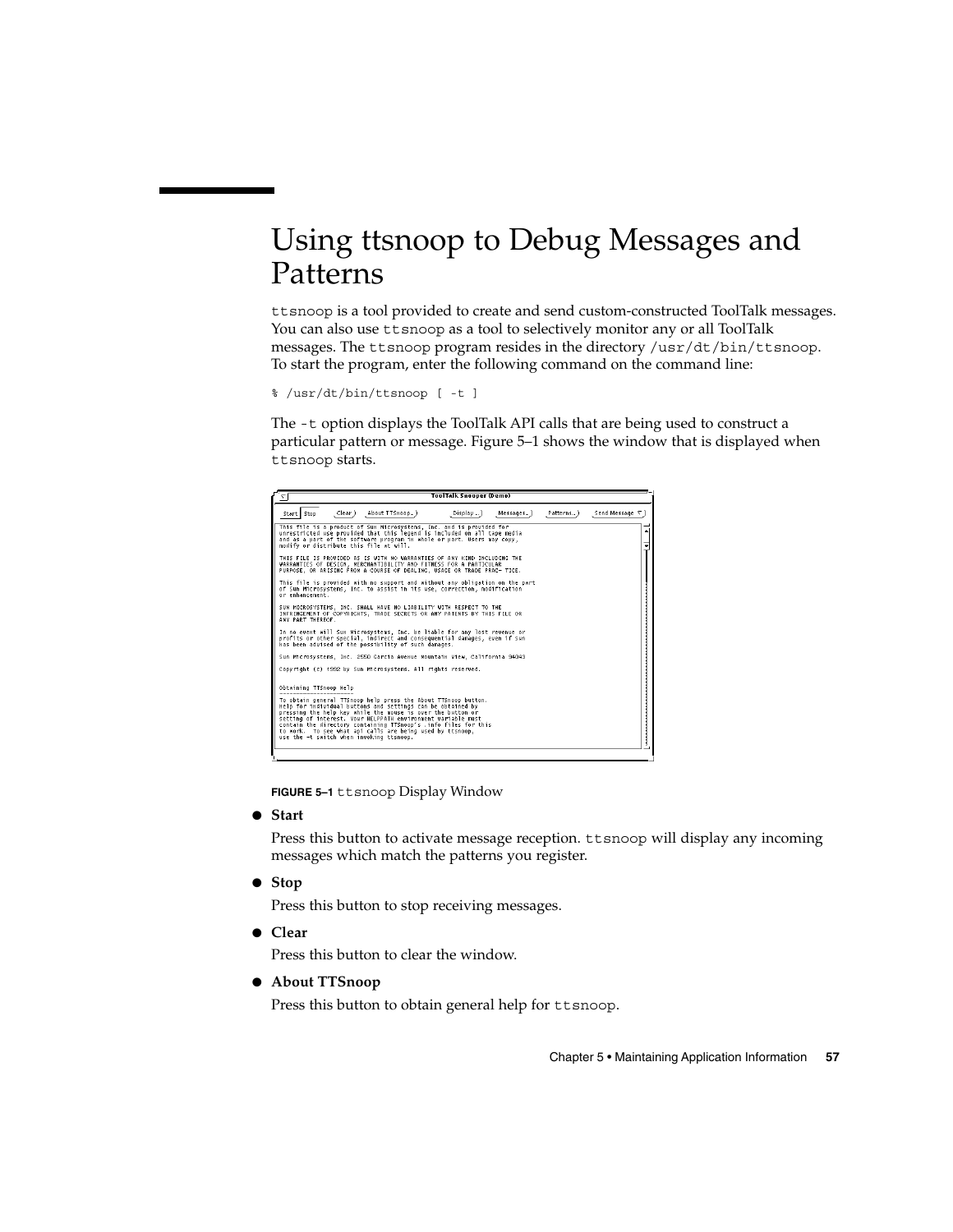**Note –** To obtain help for individual buttons and settings, place the mouse over the button or setting and press the F1 key or Help key on your keyboard. Your HELPPATH environment variable must contain the directory that contains the TTSnoop .info files.

#### ● **Display**

Press this button to popup a panel of checkboxes to highlight specific ToolTalk message components on the ttsnoop display subwindow.

● **Messages**

Press this button to popup a panel which enables you to create, store, and send ToolTalk messages.

#### ● **Patterns**

Press this button to popup a panel which allows you to compose and register ToolTalk patterns.

#### ● **Send Messages**

Press this button to send messages that were stored using the Messages popup.

### Composing and Sending Messages

When you press the Messages button on the initial display window, the popup panel shown in Figure 5–2 is displayed.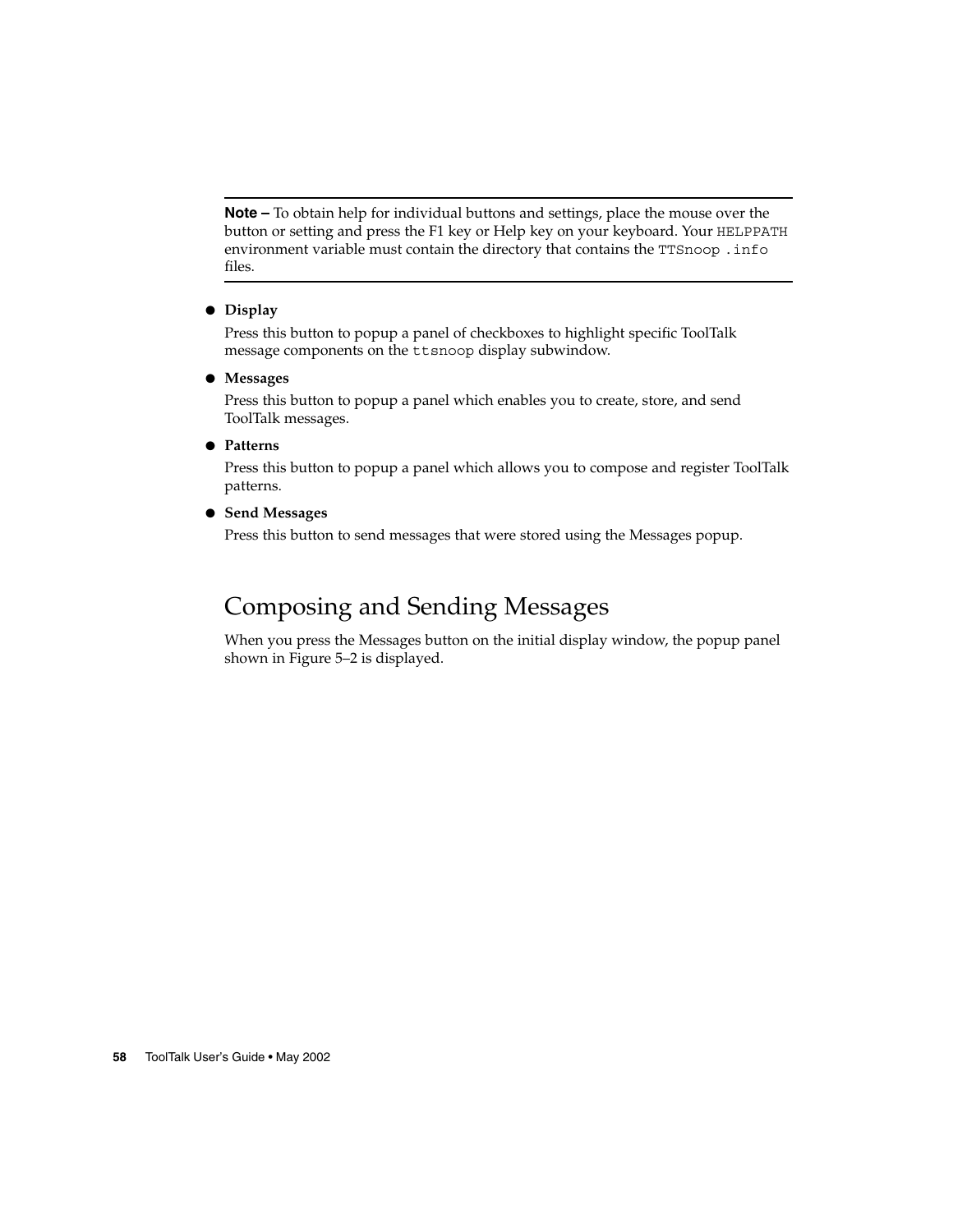| Messages  | Add Message ) ( Likerige Message ) = Likete Message ) = Edit Send Contexts )                                                                                                                                                  |                 |   |
|-----------|-------------------------------------------------------------------------------------------------------------------------------------------------------------------------------------------------------------------------------|-----------------|---|
|           |                                                                                                                                                                                                                               |                 |   |
|           |                                                                                                                                                                                                                               |                 |   |
|           |                                                                                                                                                                                                                               |                 |   |
|           |                                                                                                                                                                                                                               |                 |   |
|           |                                                                                                                                                                                                                               |                 |   |
|           | Address: TT_PROCEDURE TT_OBJECT  TT_HANDLER   TT_OTYPE                                                                                                                                                                        |                 |   |
|           |                                                                                                                                                                                                                               |                 |   |
|           |                                                                                                                                                                                                                               |                 |   |
|           |                                                                                                                                                                                                                               |                 |   |
|           |                                                                                                                                                                                                                               |                 |   |
|           |                                                                                                                                                                                                                               |                 |   |
|           | SCOPE: TT_SESSION TT_FILE TT_BOTH TT_FILE_IN_SESSION                                                                                                                                                                          |                 |   |
|           | Session: X 129.144.153.7 0                                                                                                                                                                                                    |                 |   |
|           | File Name: The Same of the Sea                                                                                                                                                                                                |                 |   |
|           |                                                                                                                                                                                                                               |                 |   |
|           | Class:   TT_NOTICE TT_REQUEST                                                                                                                                                                                                 |                 |   |
|           | Disposition:   TT_DISCARD   TT_QUEUE   TT_START   TT_QUEUE+TT_START                                                                                                                                                           |                 |   |
|           |                                                                                                                                                                                                                               |                 |   |
|           | Sender ptype: the contract of the contract of the contract of the contract of the contract of the contract of the contract of the contract of the contract of the contract of the contract of the contract of the contract of |                 |   |
|           |                                                                                                                                                                                                                               |                 |   |
| Arguments |                                                                                                                                                                                                                               |                 |   |
|           |                                                                                                                                                                                                                               |                 |   |
|           |                                                                                                                                                                                                                               |                 |   |
|           |                                                                                                                                                                                                                               |                 | ₹ |
|           |                                                                                                                                                                                                                               |                 |   |
|           | Mode: TT_IN TT_OUT TT_INOUT   Kind of Add: Add Badd   ladd                                                                                                                                                                    |                 |   |
|           | VType: ______                                                                                                                                                                                                                 |                 |   |
|           | Value: _______                                                                                                                                                                                                                |                 |   |
|           |                                                                                                                                                                                                                               |                 |   |
|           |                                                                                                                                                                                                                               |                 |   |
|           |                                                                                                                                                                                                                               | (Send Message)) |   |

**FIGURE 5–2** Popup Messages Panel

#### ● **Add Message**

Press this button to store the current message settings. Once the messages are stored, you can recall and send these messages using the Send Message button on the initial display window.

● **Edit Contexts**

Press this button to add, change, and delete send message contexts. The popup window displayed, shown in Figure 5–3, allows you to edit contexts to be sent with your messages.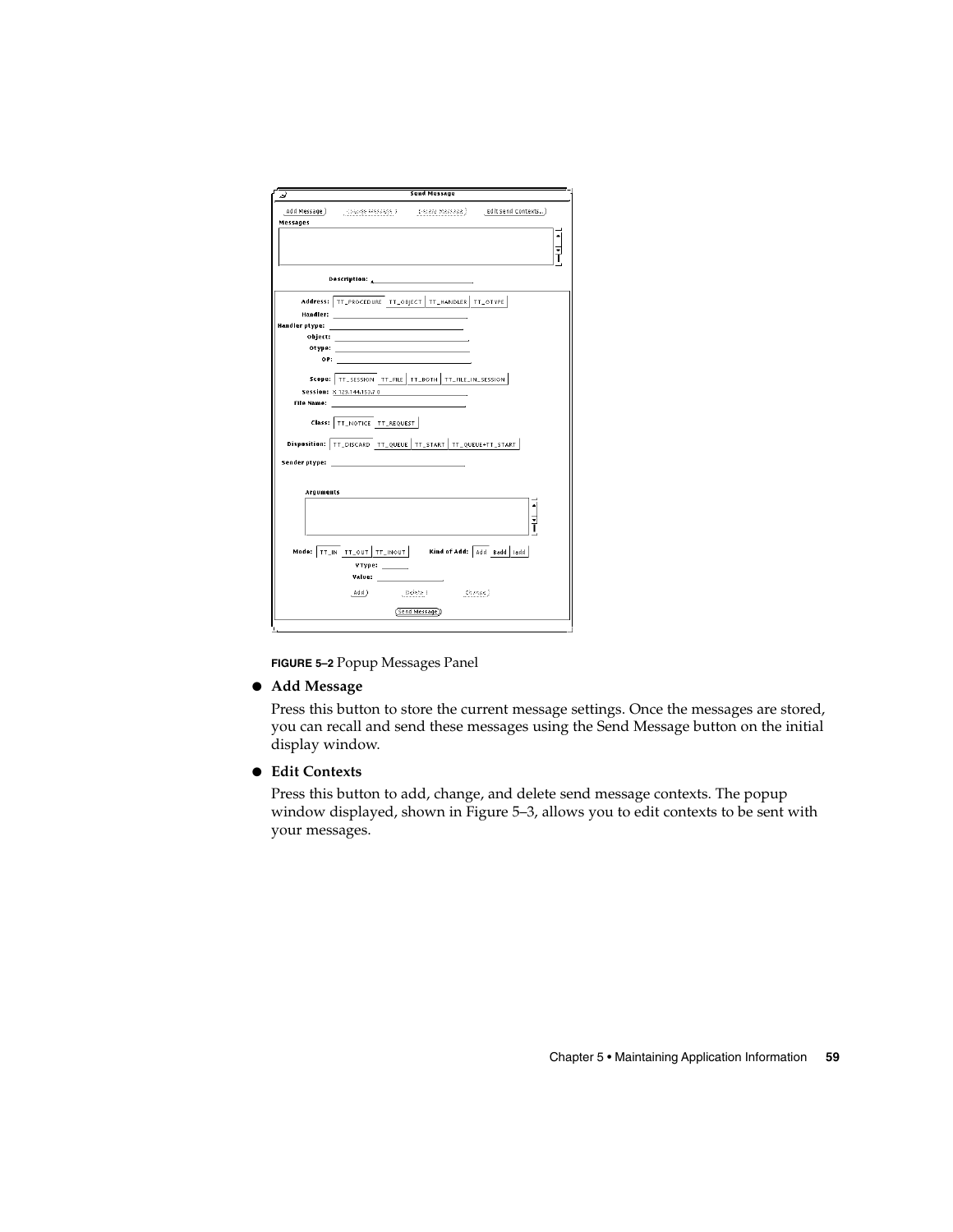| <b>Edit Send Contexts</b>                                         |                     |
|-------------------------------------------------------------------|---------------------|
| Name:                                                             | ۰<br>$\overline{ }$ |
| Value:<br>Kind of Add: Add Badd   ladd<br>Delete) Change)<br>Add) |                     |

**FIGURE 5–3** Editing Send Contexts

● **Send Message**

Press this button to send the newly created message.

**Note –** This button performs the same function as the Send Message button on the main menu.

# Composing and Registering Patterns

When you press the Patterns button on the initial display window, the popup panel shown in Figure 5–4 is displayed.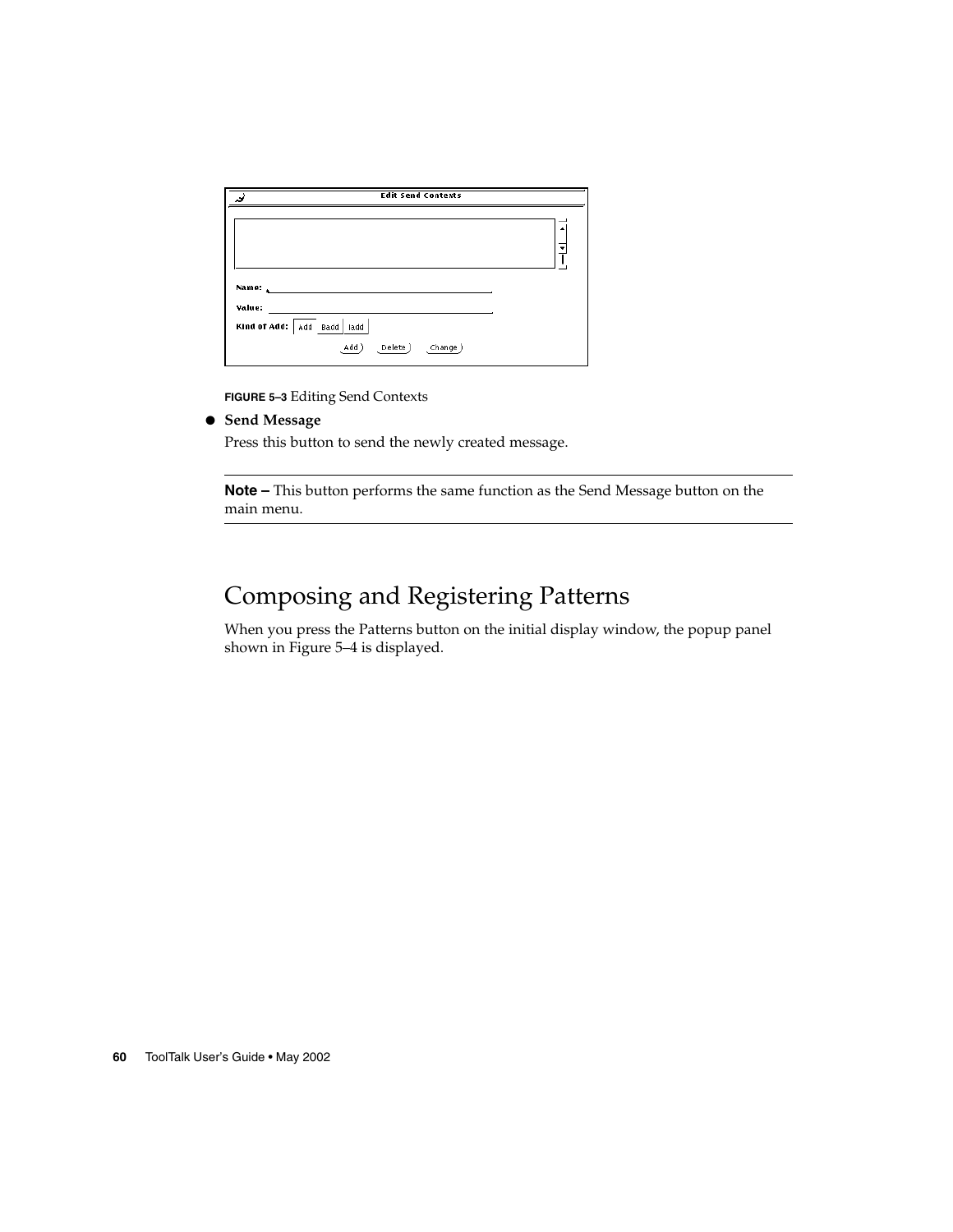| <b>Pattern Match</b>                                                                                                                                                                                                           |
|--------------------------------------------------------------------------------------------------------------------------------------------------------------------------------------------------------------------------------|
| Edit Receive Contexts )                                                                                                                                                                                                        |
| Address: TT_PROCEDURE   TT_OBJECT   TT_HANDLER   TT_OTYPE                                                                                                                                                                      |
| Object: Analysis of the Contract of the Contract of the Contract of the Contract of the Contract of the Contract of the Contract of the Contract of the Contract of the Contract of the Contract of the Contract of the Contra |
|                                                                                                                                                                                                                                |
|                                                                                                                                                                                                                                |
| SCOPE: TT_SESSION TT_FILE TT_BOTH TT_FILE_IN_SESSION                                                                                                                                                                           |
| File Name:<br>Session: X 129.144.153.70                                                                                                                                                                                        |
| Category: TT_OBSERVE                                                                                                                                                                                                           |
|                                                                                                                                                                                                                                |
| Class: TT_NOTICE   TT_REQUEST                                                                                                                                                                                                  |
| State: TT_CREATED   TT_SENT   TT_HANDLED   TT_FAILED                                                                                                                                                                           |
| TT_QUEUED   TT_STARTED   TT_REJECTED                                                                                                                                                                                           |
|                                                                                                                                                                                                                                |
| Disposition: TT_DISCARD   TT_QUEUE   TT_START   TT_QUEUE+TT_START                                                                                                                                                              |
| Sender: The contract of the contract of the contract of the contract of the contract of the contract of the contract of the contract of the contract of the contract of the contract of the contract of the contract of the co |
| Sender ptype: _______________________________                                                                                                                                                                                  |
| Arguments                                                                                                                                                                                                                      |
|                                                                                                                                                                                                                                |
| $\frac{1}{\sqrt{2}}$                                                                                                                                                                                                           |
|                                                                                                                                                                                                                                |
| Mode: TT_IN TT_OUT   TT_INOUT   Kind of Add: Add Badd   ladd                                                                                                                                                                   |
| VType: Value: Value:                                                                                                                                                                                                           |
| E-elece ) in the<br>Add )<br>$-104096$ )                                                                                                                                                                                       |
| (Apply)                                                                                                                                                                                                                        |
|                                                                                                                                                                                                                                |
|                                                                                                                                                                                                                                |
|                                                                                                                                                                                                                                |

**FIGURE 5–4** Popup Patterns Panel

Press the Apply button to register your pattern. Once a pattern is registered, you can use ttsnoop as a debugging tool to observe what messages are being sent by other applications.

#### ● **Edit Receive Contexts**

Press this button to add, change, and delete receive message contexts in patterns. The popup window displayed, shown in Figure 5–5, allows you to edit contexts to be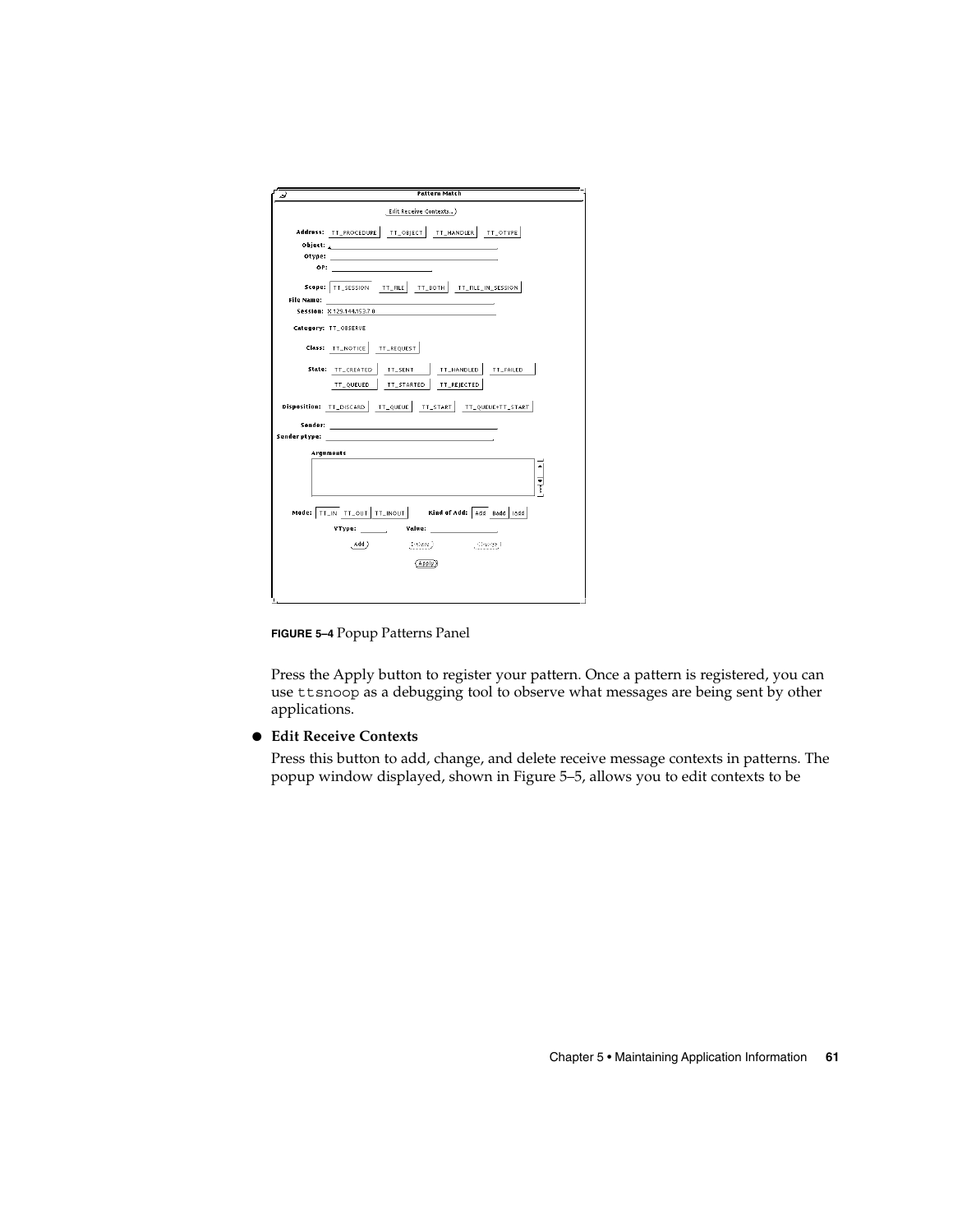registered with your patterns.

| <b>Edit Receive Contexts</b>                                                   |                          |  |  |  |
|--------------------------------------------------------------------------------|--------------------------|--|--|--|
| Name:<br>Value:<br>Kind of Add: Add Badd   ladd<br>Delete)<br>(Change)<br>Add) | $\overline{\phantom{0}}$ |  |  |  |

**FIGURE 5–5** Editing Message Contexts in Patterns

## Displaying Message Components

When you press the Display button on the initial display window, the popup panel of checkboxes shown in Figure 5–6 displays.

| لى | Display Values |                |               |  |  |
|----|----------------|----------------|---------------|--|--|
|    | Tt_address     |                | Handler       |  |  |
|    | Handler ptype  | $\blacksquare$ | Object        |  |  |
|    | Otype          |                | Оp            |  |  |
|    | Opnum          |                | Tt_scope      |  |  |
|    | Session        |                | File Name     |  |  |
|    | Tt_category    |                | Tt_class      |  |  |
|    | Tt_disposition |                | Tt_state      |  |  |
|    | Tt_status      |                | Status string |  |  |
|    | Sender         |                | Sender pthpe  |  |  |
|    | uid            | $\blacksquare$ | gid           |  |  |
|    | Tt_mode        |                | Argument Type |  |  |
|    | Arqument Value |                | Contexts      |  |  |
|    | Apply )        | Reset)         |               |  |  |
| ı  |                |                |               |  |  |

**FIGURE 5–6** Checkboxes to Display Message Component Values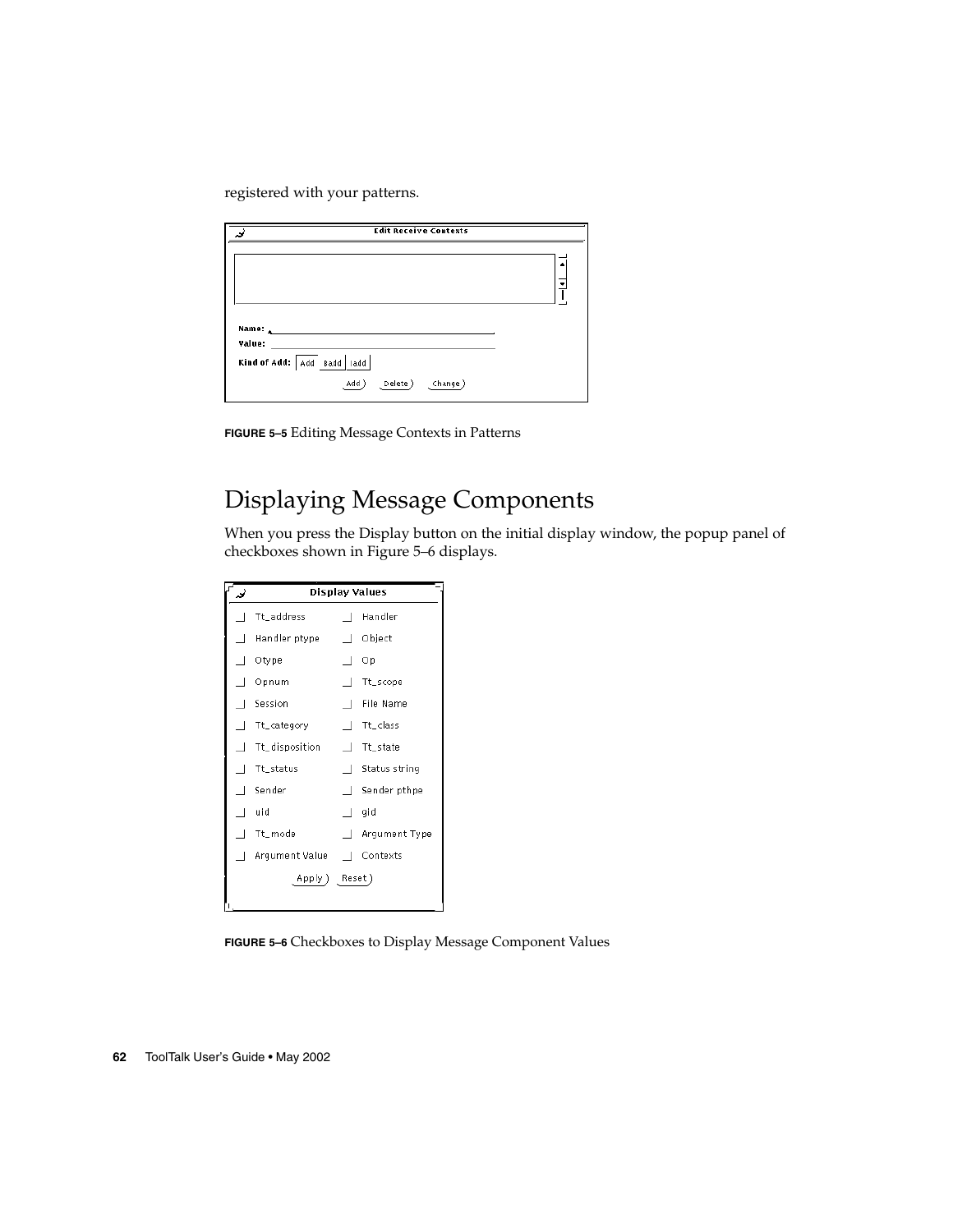When you select a checkbox, the specified ToolTalk message component is indicated on a displayed message by an arrow (--->) to the left of the displayed message component. Figure 5–7 shows the displayed message components.

|                                                                                                                                                                                                                                                                                                                                       |                                                                                                                                                                                                                                                                                                                                                                                                                     | ToolTalk Snooper (Demo) |    |
|---------------------------------------------------------------------------------------------------------------------------------------------------------------------------------------------------------------------------------------------------------------------------------------------------------------------------------------|---------------------------------------------------------------------------------------------------------------------------------------------------------------------------------------------------------------------------------------------------------------------------------------------------------------------------------------------------------------------------------------------------------------------|-------------------------|----|
| Start Stop                                                                                                                                                                                                                                                                                                                            | Clear ) About TTSnoop )   Display  ) Messaqes ) Patterns ) Send Messaqe 〒 )                                                                                                                                                                                                                                                                                                                                         |                         |    |
| Object :<br>Tt_category : TT_OBSERVE<br>Tt_disposition : TT_DISCARD<br>Tt state : TT SENT<br>Status: TT OK<br>Gid : 10<br>Arqument Count : 0<br>Context Count : 0<br>Object :<br>Tt_category: TT_OBSERVE<br>Tt_disposition : TT_DISCARD<br>Tt state : TT SENT<br>Status : TT_OK<br>Gid: 10<br>Arqument Count : 0<br>Context Count : 0 | -- NEW MESSAGE ------------<br>Tt address : TT PROCEDURE<br>Tt_scope: TT_SESSION<br>Session: 'X 129.144.154.225 0'<br>Tt_class : TT_NOTICE<br>Sender: '6.hKr1T X 129.144.154.225 0'<br>Uid : 10085<br>-------------- NEW MESSAGE ------------<br>Tt_address : TT_PROCEDURE<br>Tt_scope: TT_SESSION<br>Session: 'X 129.144.154.225 0'<br>Tt_class : TT_NOTICE<br>Sender: '6.hKr1T X 129.144.154.225 0'<br>Uid: 10085 |                         | A. |

**FIGURE 5–7** Display of Message Components

### Sending Pre-Created Messages

When you press the Send Message button on the initial display window, you can send one the messages you created and stored using the Messages popup.

### Receiving Messages

When you press the Start button on the initial display window, ttsnoop will display any incoming messages which match the patterns you registered. Figure 5–8 is an example of a displayed incoming message.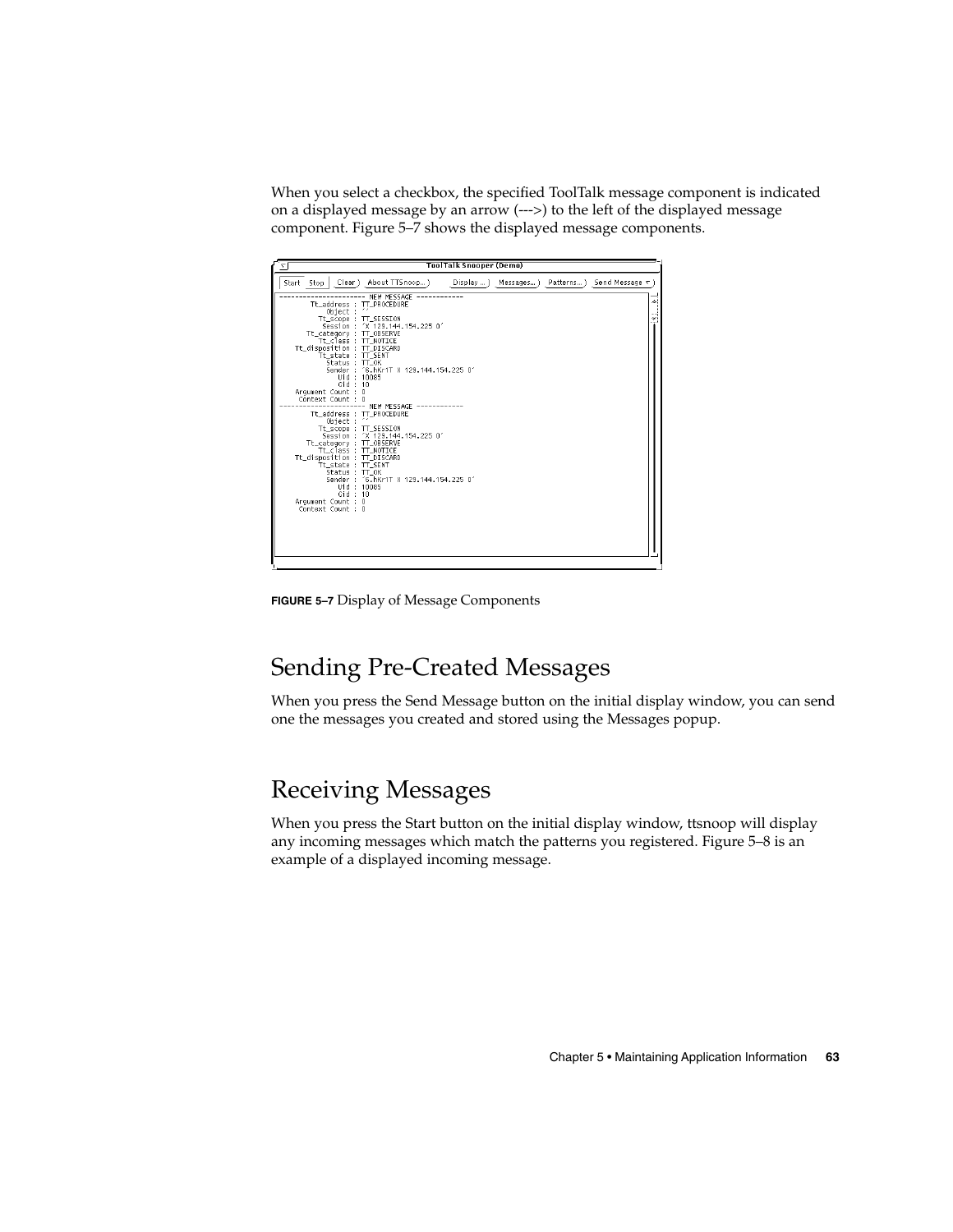| ToolTalk Snooper (Demo)<br>↽                                                                               |  |           |           |           |                       |
|------------------------------------------------------------------------------------------------------------|--|-----------|-----------|-----------|-----------------------|
| About TTSnoop)<br>Start Stop<br>Clear)                                                                     |  | $Display$ | Messages) | Patterns) | Send Message $\nabla$ |
|                                                                                                            |  |           |           |           |                       |
| ** MESSAGE **<br>id: 0 1. hvdr. X 129. 144. 153. 7 0                                                       |  |           |           |           |                       |
| Tt_address : TT_PROCEDURE                                                                                  |  |           |           |           |                       |
| Handler ptype : 'Sun MA textedit'<br>Object : "                                                            |  |           |           |           |                       |
| Op : 'Display'                                                                                             |  |           |           |           |                       |
| Tt_scope : TT_SESSION                                                                                      |  |           |           |           |                       |
| Session: 'X 129.144.153.7 0'                                                                               |  |           |           |           |                       |
| Tt_category : TT_OBSERVE                                                                                   |  |           |           |           |                       |
| Tt_class : TT_REQUEST                                                                                      |  |           |           |           |                       |
| Tt disposition : TT START                                                                                  |  |           |           |           |                       |
| Tt_state : TT_SENT<br>Status : TT OK                                                                       |  |           |           |           |                       |
| Sender: '1.hydr_ X 129.144.153.7 0'                                                                        |  |           |           |           |                       |
| Uid: 24151                                                                                                 |  |           |           |           |                       |
| $Cid + 40$                                                                                                 |  |           |           |           |                       |
| Arqument Count : 3                                                                                         |  |           |           |           |                       |
| Arqument[0]: TT_IN/ISO_Latin_1 - (NULL)                                                                    |  |           |           |           |                       |
| Argument[1] : TT_IN/messageID     - '1.hydr_ X 129.144.153.7 O#O'                                          |  |           |           |           |                       |
| Arqument[2]: TT_IN/title - 'DSSThisWeekOSO7'<br>Context Count : 1                                          |  |           |           |           |                       |
| Context Slot[O] : name = Sun_Deskset_X_Selection/value (char) = 'DESKSET_SELECTION_O'                      |  |           |           |           |                       |
|                                                                                                            |  |           |           |           |                       |
| ** MESSAGE **<br>id: 0 1.hydr_ X 129.144.153.7 0                                                           |  |           |           |           |                       |
| Tt_address : TT_PROCEDURE                                                                                  |  |           |           |           |                       |
| Handler ptype : 'Sun_MA_textedit'<br>$\epsilon$                                                            |  |           |           |           |                       |
| object :                                                                                                   |  |           |           |           |                       |
| Op : 'Display'<br>Tt_scope: TT_SESSION                                                                     |  |           |           |           |                       |
| Session: 'X 129.144.153.7 O'                                                                               |  |           |           |           |                       |
| Tt_category : TT_OBSERVE                                                                                   |  |           |           |           |                       |
| Tt_class : TT_REQUEST                                                                                      |  |           |           |           |                       |
| Tt_disposition : TT_START                                                                                  |  |           |           |           |                       |
| Tt_state : TT_STARTED                                                                                      |  |           |           |           |                       |
| Status : TT_OK                                                                                             |  |           |           |           |                       |
| Sender: '1.hydr_ X 129.144.153.7 0'<br>Hid : 24151                                                         |  |           |           |           |                       |
| Cid: 40                                                                                                    |  |           |           |           |                       |
| Arqument Count : 3                                                                                         |  |           |           |           |                       |
| Argument[0]: TT_IN/ISO_Latin_1 - (NULL)                                                                    |  |           |           |           |                       |
| Argument[1] : TT_IN/messageID - - '1.hydr_ X 129.144.153.7 ONO'                                            |  |           |           |           |                       |
| Argument[2]: TT_IN/title - ^DSSThisweekOSO7^                                                               |  |           |           |           |                       |
| Context Count : 1<br>Context Slot[Ol : name = Sun Deskset X Selection/value (char) = 'DESKSET SELECTION O' |  |           |           |           |                       |
|                                                                                                            |  |           |           |           |                       |
|                                                                                                            |  |           |           |           |                       |

**FIGURE 5–8** Incoming Message Displayed

# Stop Receiving Messages

When you press the Stop button on the initial display window, ttsnoop will stop receiving messages.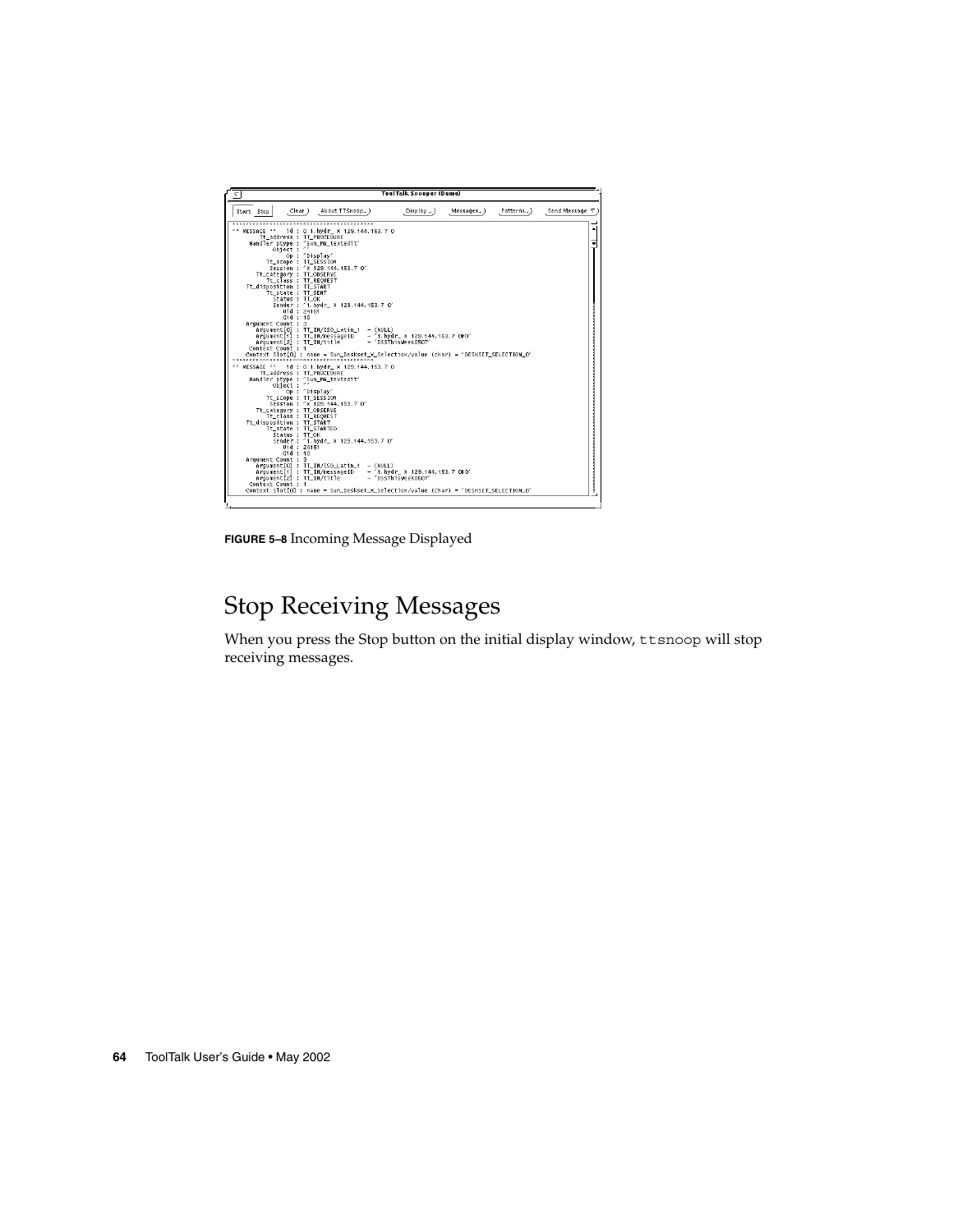#### CHAPTER **6**

# Maintaining Files and Objects Referenced in ToolTalk Messages

ToolTalk messages can reference files of interest or ToolTalk objects. The ToolTalk service maintains information about files and objects, and needs to be informed of changes to these files or objects.

The ToolTalk service provides wrapped shell commands to move, copy, and remove files. These commands inform the ToolTalk service of any changes.

# ToolTalk-Enhanced Shell Commands

The ToolTalk-enhanced shell commands described in Table 6–1 first invoke the standard shell commands with which they are associated (for example, ttmv invokes mv) and then update the ToolTalk service with the file changes. It is necessary to use the ToolTalk-enhanced shell commands when working with files that contain ToolTalk objects.

**TABLE 6–1** ToolTalk-Enhanced Shell Commands

| Command | <b>Definition</b>                   | Syntax                            |
|---------|-------------------------------------|-----------------------------------|
| ttcp    | Copies files that contain objects.  | ttcp source-file destination-file |
| ttmv    | Renames files that contain objects. | ttmy old new                      |
| ttrm    | Removes files that contain objects. | ttrm <i>file</i>                  |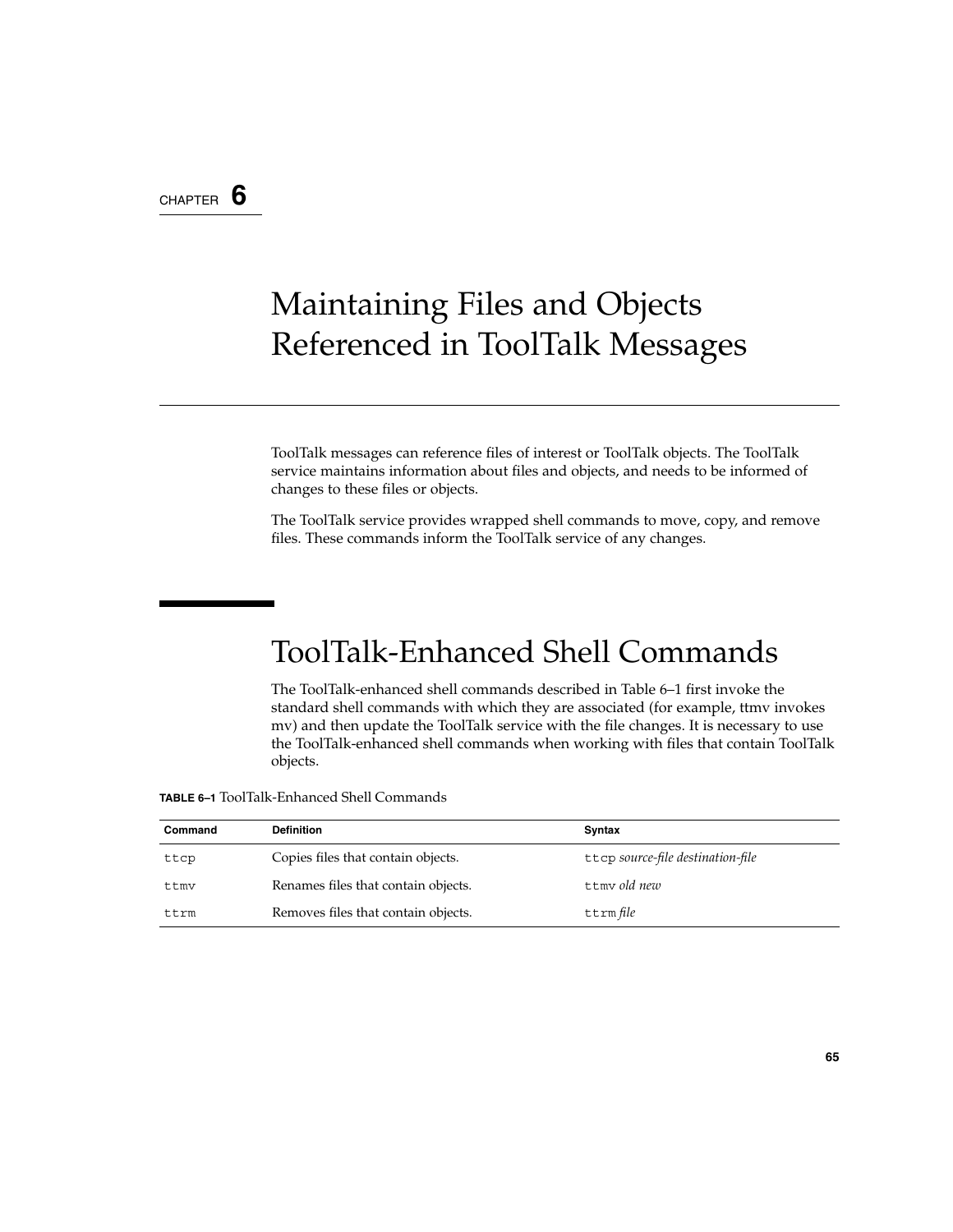**TABLE 6–1** ToolTalk-Enhanced Shell Commands *(Continued)*

| Command | <b>Definition</b>                                                                                                                                                                                                                    | <b>Syntax</b> |  |
|---------|--------------------------------------------------------------------------------------------------------------------------------------------------------------------------------------------------------------------------------------|---------------|--|
| ttrmdir | Removes empty directories that are associated with ttrmdir directory<br>ToolTalk objects.                                                                                                                                            |               |  |
|         | You also use this command to create an object spec<br>for a directory; for example, if a directory is<br>mentioned in a file-scoped message. When an<br>object spec is created, the path name of a file or<br>directory is supplied. |               |  |
| tttar   | Archives and de-archives files that contain ToolTalk tttar $c  t $ x pathname1 pathname2<br>objects.                                                                                                                                 |               |  |

You can cause the ToolTalk-enhanced shell commands to be executed when the standard shell commands are invoked. To do this, alias the ToolTalk-enhanced shell commands in the shell startup file so that the enhanced commands appear as standard shell commands.

```
# ToolTalk-aware shell commands in .cshrc
alias mv ttmv
alias cp ttcp
alias rm ttrm
alias rmdir ttrmdir
alias tar tttar
```
# Maintaining and Updating ToolTalk Databases

Information about files and objects in the ToolTalk databases can become outdated if the ToolTalk-enhanced shell commands are not used to copy, move, and remove them. For example, you can remove a file *old\_file* that contains ToolTalk objects from the file system with the standard rm command. However, because the standard shell command does not inform the ToolTalk service that *old\_file* has been removed, the information about the file and the individual objects remains in the ToolTalk database.

To remove the file and object information from the ToolTalk database, use the command:

ttrm -L *old\_file*

**66** ToolTalk User's Guide • May 2002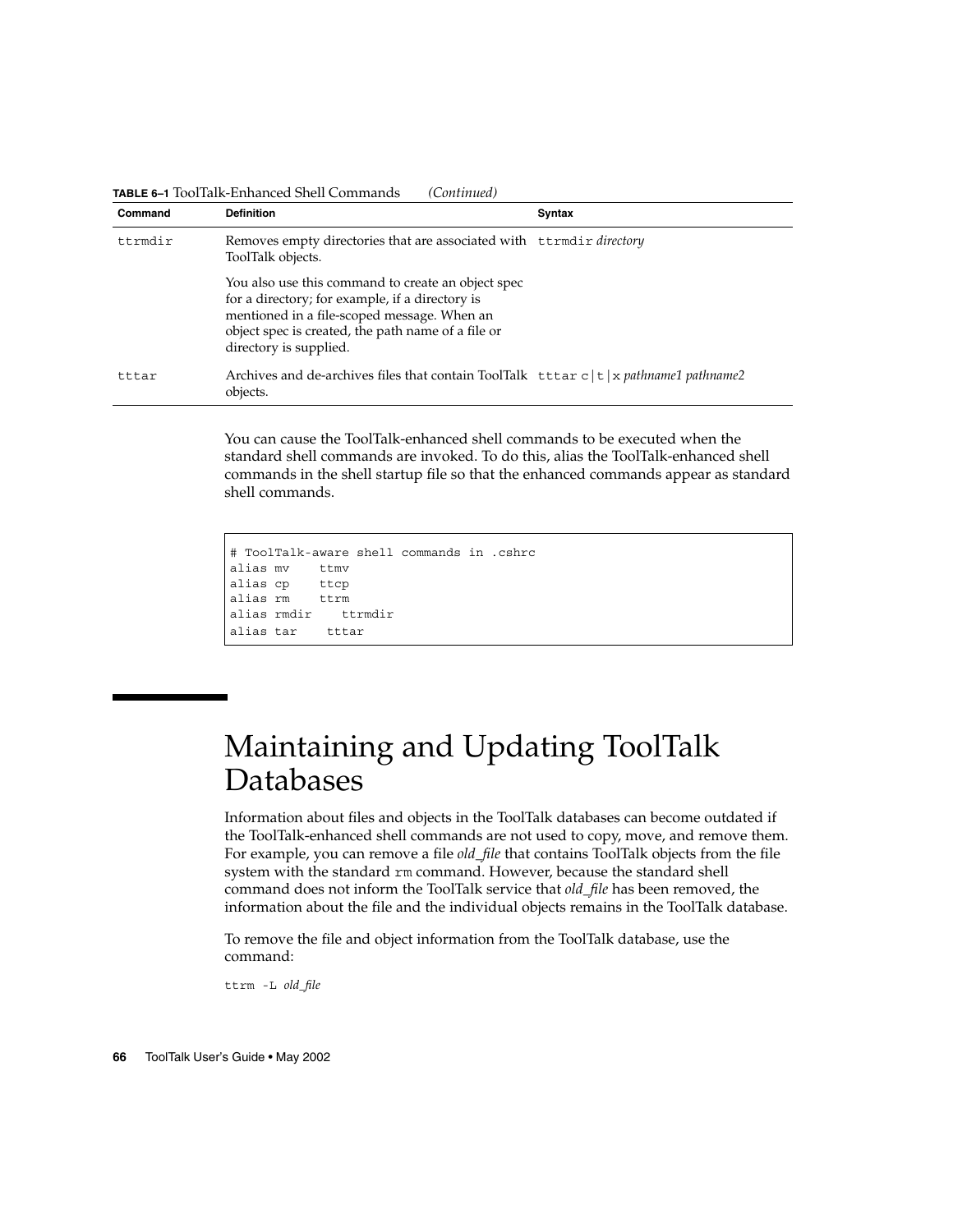# Displaying, Checking, and Repairing Databases

Use the ToolTalk database utility ttdbck to display, check, or repair ToolTalk databases. You also use the ttdbck utility for operations such as:

- Removing all ToolTalk objects of a given otype; for example, an otype that has been de-installed
- Moving specific ToolTalk objects from one file to another
- Searching for all ToolTalk object that reference nonexistent files

**Note –** ToolTalk databases are typically accessible only to root; therefore, the ttdbck utility is normally run as root.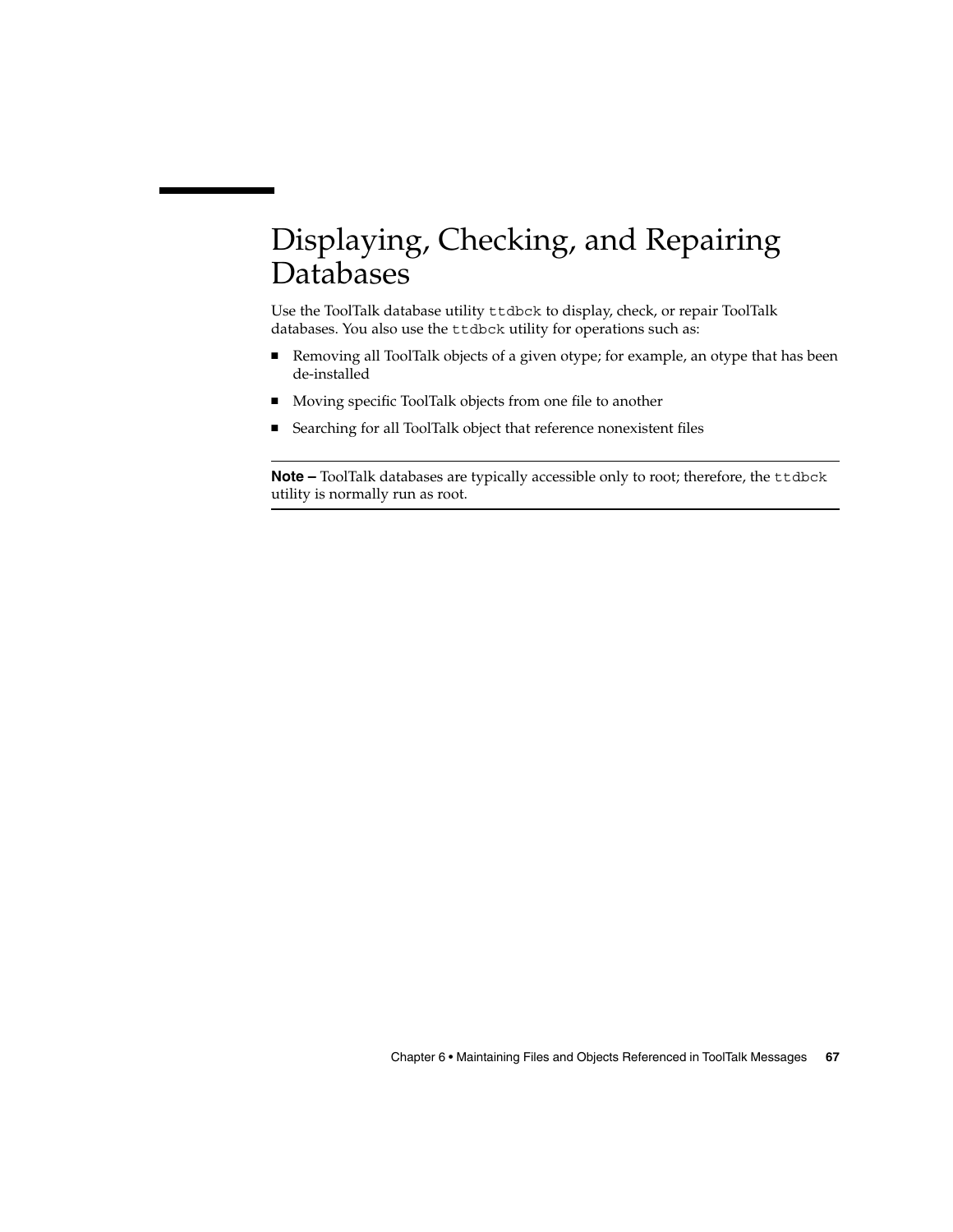ToolTalk User's Guide • May 2002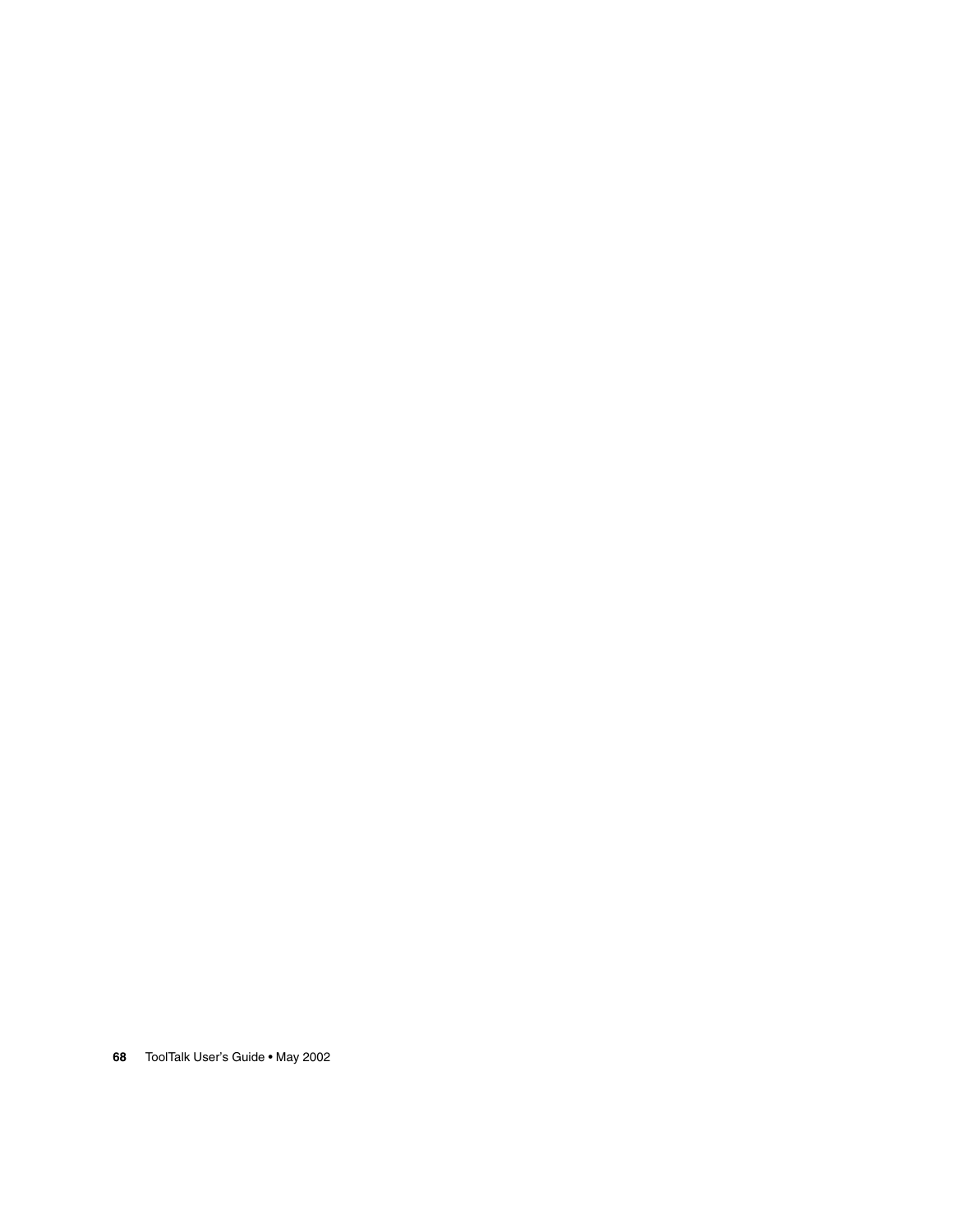#### CHAPTER **7**

# Participating in ToolTalk Sessions

This chapter provides instructions on how to participate in a ToolTalk session. It also shows you how to manage storage of values passed in from the ToolTalk service and how to handle errors that the ToolTalk service returns.

To use the ToolTalk service, your application calls ToolTalk functions from the ToolTalk API library. To modify your application to use the ToolTalk service, you must first include the ToolTalk API header file in your program. After you have initialized the ToolTalk service and joined a session, you can join files and additional user sessions. When your process is ready to quit, you unregister your message patterns and leave your ToolTalk session.

# Including the ToolTalk API Header File

To modify your application to use the ToolTalk service, first you must include the ToolTalk API header file tt\_c.h in your program. This file resides in the /usr/dt/include/Tt/ directory.

The following code sample shows how a program includes this file.

```
#include <stdio.h>
#include <sys/param.h>
#include <sys/types.h>
#include <Tt/tt_c.h>
```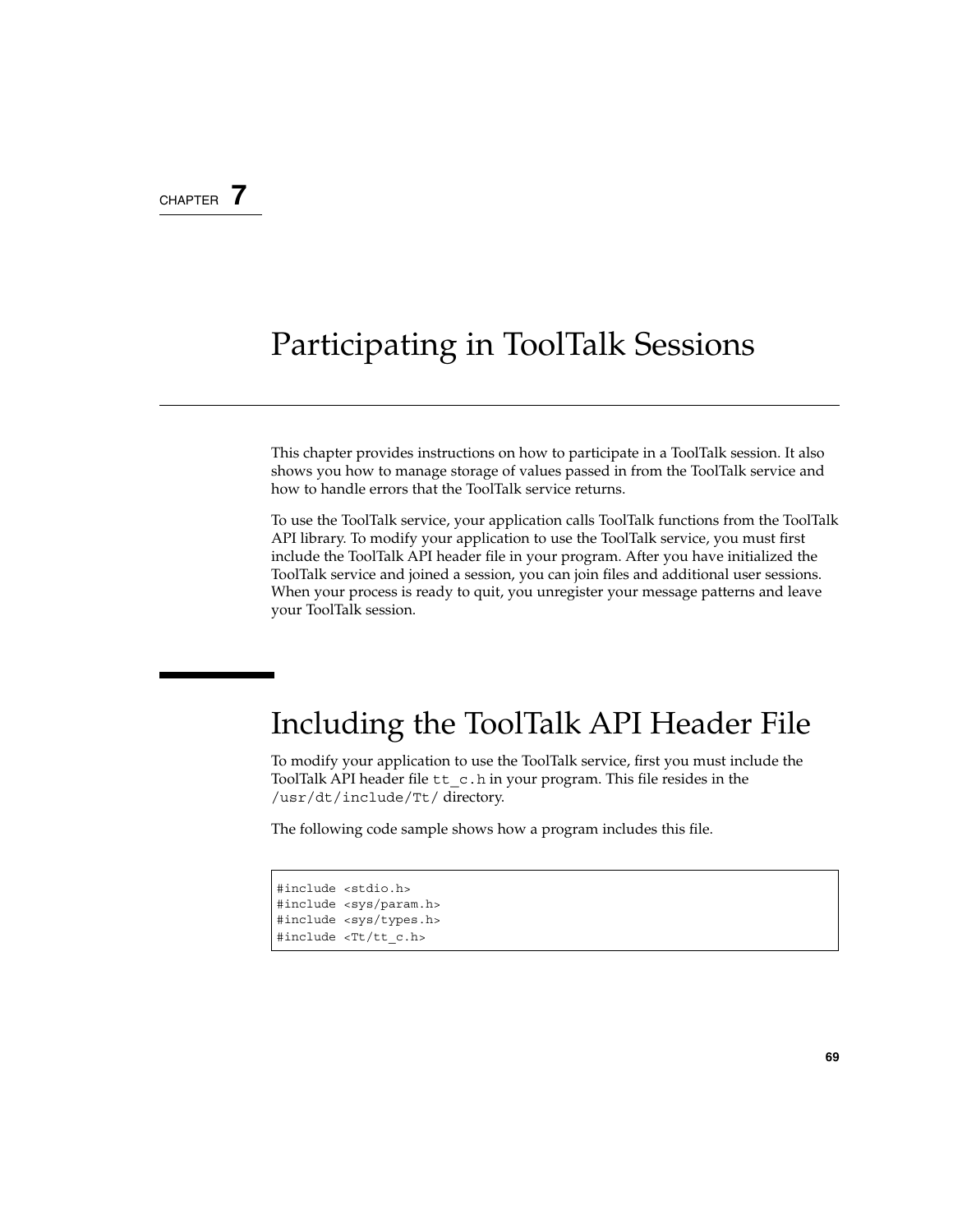# Registering with the ToolTalk Service

Before you can participate in ToolTalk sessions, you must register your process with the ToolTalk service. You can either register in the ToolTalk session in which the application was started (the *initial session*), or locate another session and register there.

The ToolTalk functions you need to register with the ToolTalk service are shown in Table 7–1.

| <b>Return Type</b> | <b>ToolTalk Function</b>                       | <b>Description</b>                                                  |
|--------------------|------------------------------------------------|---------------------------------------------------------------------|
| $char *$           | tt open (void)                                 | Process identifier                                                  |
| int                | tt fd(void)                                    | File descriptor                                                     |
| $char *$           | tt X session (const char<br>*xdisplay)         | Return the session identifier of<br>the specified X display server. |
| Tt status          | tt default session set (const<br>char *sessid) | Sets the session to which<br>tt open will connect.                  |

**TABLE 7–1** Registering with the ToolTalk Service

# Registering in the Initial Session

To initialize and register your process with the initial ToolTalk session, your application needs to obtain a process identifier (*procid*). You can then obtain the file descriptor (*fd*) that corresponds to the newly initialized ToolTalk process.

The following code sample first initializes and registers the sample program with the ToolTalk service, and then obtains the corresponding file descriptor.

**70** ToolTalk User's Guide • May 2002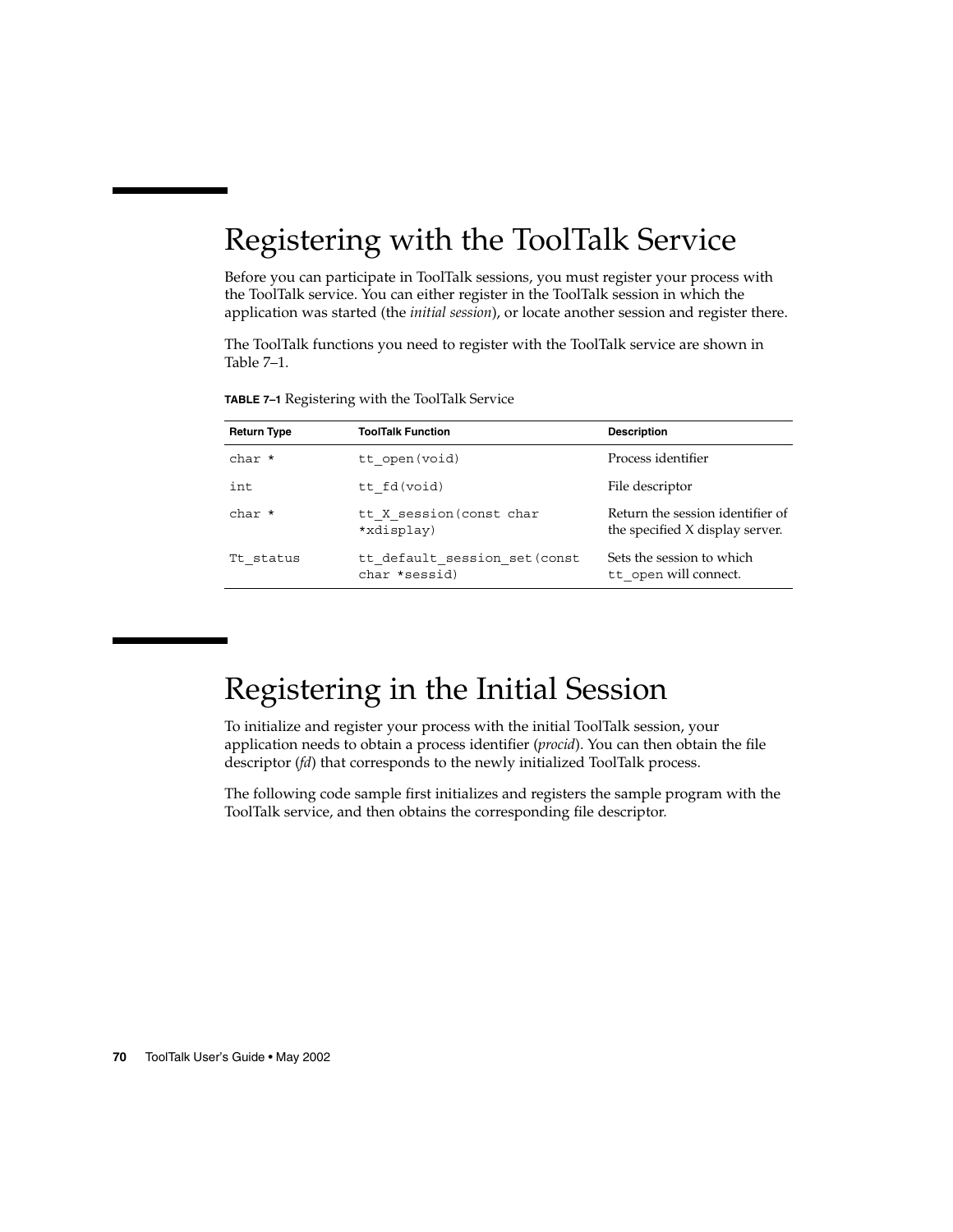```
int ttfd;
char *my_procid;
/*
* Initialize ToolTalk, using the initial default session
*/
my_procid = tt_open();
/*
* obtain the file descriptor that will become active whenever
* ToolTalk has a message for this process.
*/
ttfd = tt fd();
```
tt open returns the procid for your process and sets it as the default procid; tt\_fd returns a file descriptor for your current procid that will become active when a message arrives for your application.



**Caution** – Your application must call tt open before other tt calls are made; otherwise, errors may occur. However, there are a few exceptions: tt default session set and tt X session can be called before tt open to control to which sesion you connect. tt\_feature\_required and tt feature enabled may be called when using ToolTalk in a Multi-Threaded environment. The ToolTalk filename mapping API calls,  $tt$  file netfile, tt netfile file, tt host file netfile, and tt host netfile file may be called without ever calling tt\_open.

When tt open is the first call made to the ToolTalk service, it sets the initial session as the default session. The default session identifier (*sessid*) is important to the delivery of ToolTalk messages. The ToolTalk service automatically fills in the default sessid if an application does not explicitly set the session message attribute. If the message is scoped to TT\_SESSION, the message will be delivered to all applications in the default session that have registered interest in this type of message.

## Registering in a Specified Session

To register in a session other than the initial session, your program must find the name of the other session, set the new session as the default, and register with the ToolTalk service.

The following code sample shows how to join an *X* session named somehost:0 that is not your initial session.

Chapter 7 • Participating in ToolTalk Sessions **71**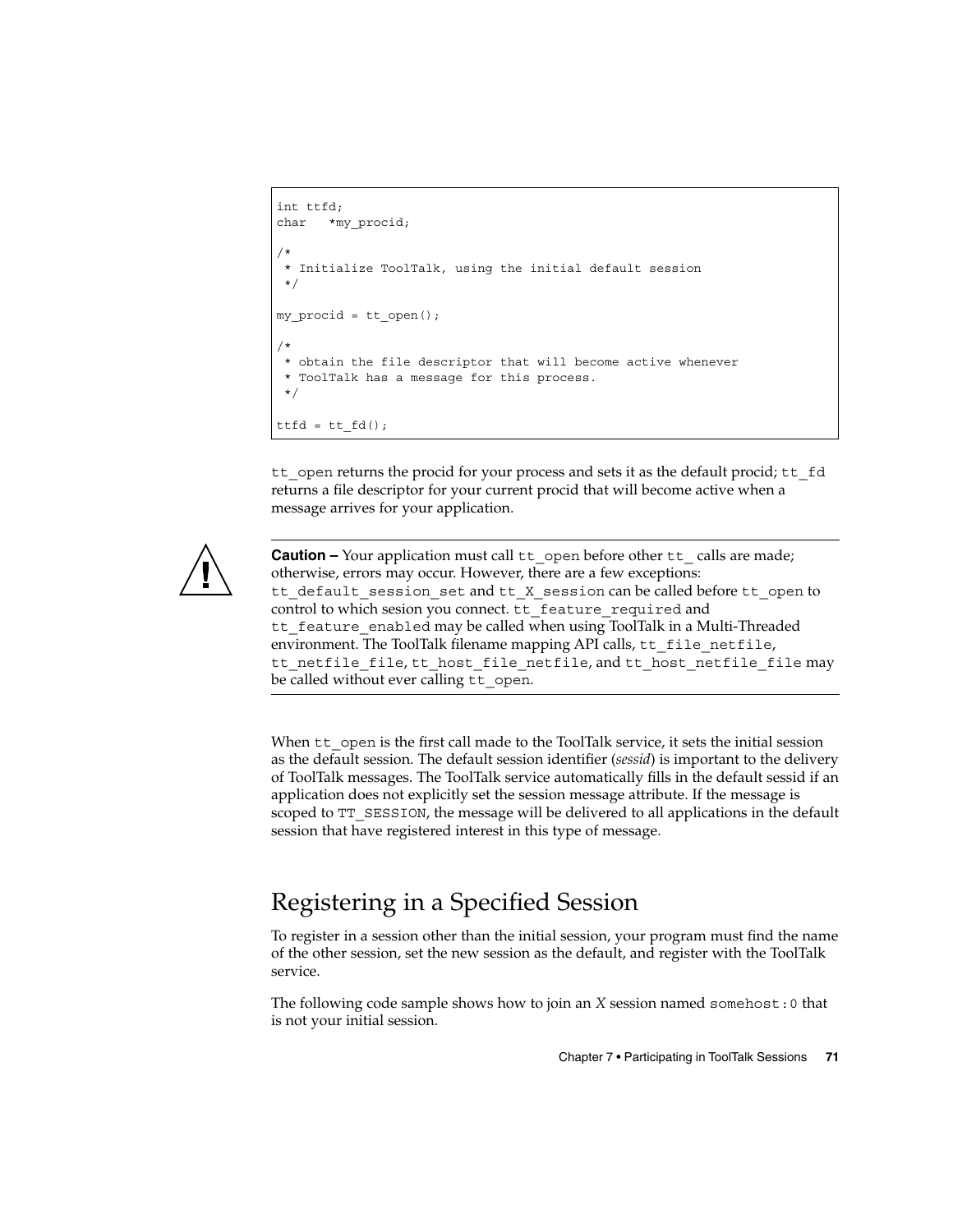```
char *my_session;
char *my_procid;
my session = tt X session("somehost:0");
tt_default_session_set(my_session);
my procid = tt\ open();
ttfd = tt_fdd();
```
**Note –** The required calls must be in the specified order.

1. tt X session $($ );

This call retrieves the name of the session associated with an X display server. tt X session() takes the argument char \*xdisplay name

where  $xdisplay$  name is the name of an  $X$  display server (in this example, somehost:0).

2. tt default session set();

This call sets the new session as the default session.

3. tt\_open();

This call returns the procid for your process and sets it as the default procid.

4. tt  $fd()$ ;

This call returns a file descriptor for your current procid.

### Registering in Multiple Sessions

There may be cases when you want to send and receive your messages in different sessions. To register in multiple sessions, your program must find the identifiers of the sessions to which it wants to connect, set the new sessions, and register with the ToolTalk service.

The following code sample shows how to connect *procid* to *sessid1*, and *procid2* to *sessid2*.

```
tt default session set(sessid1);
my procid1 = tt\ open();
tt_default_session_set(sessid2);
my_procid2 = tt_open();
tt_fdd2 = tt_fdd();
```
You can then use tt default procid set() to switch between the sessions.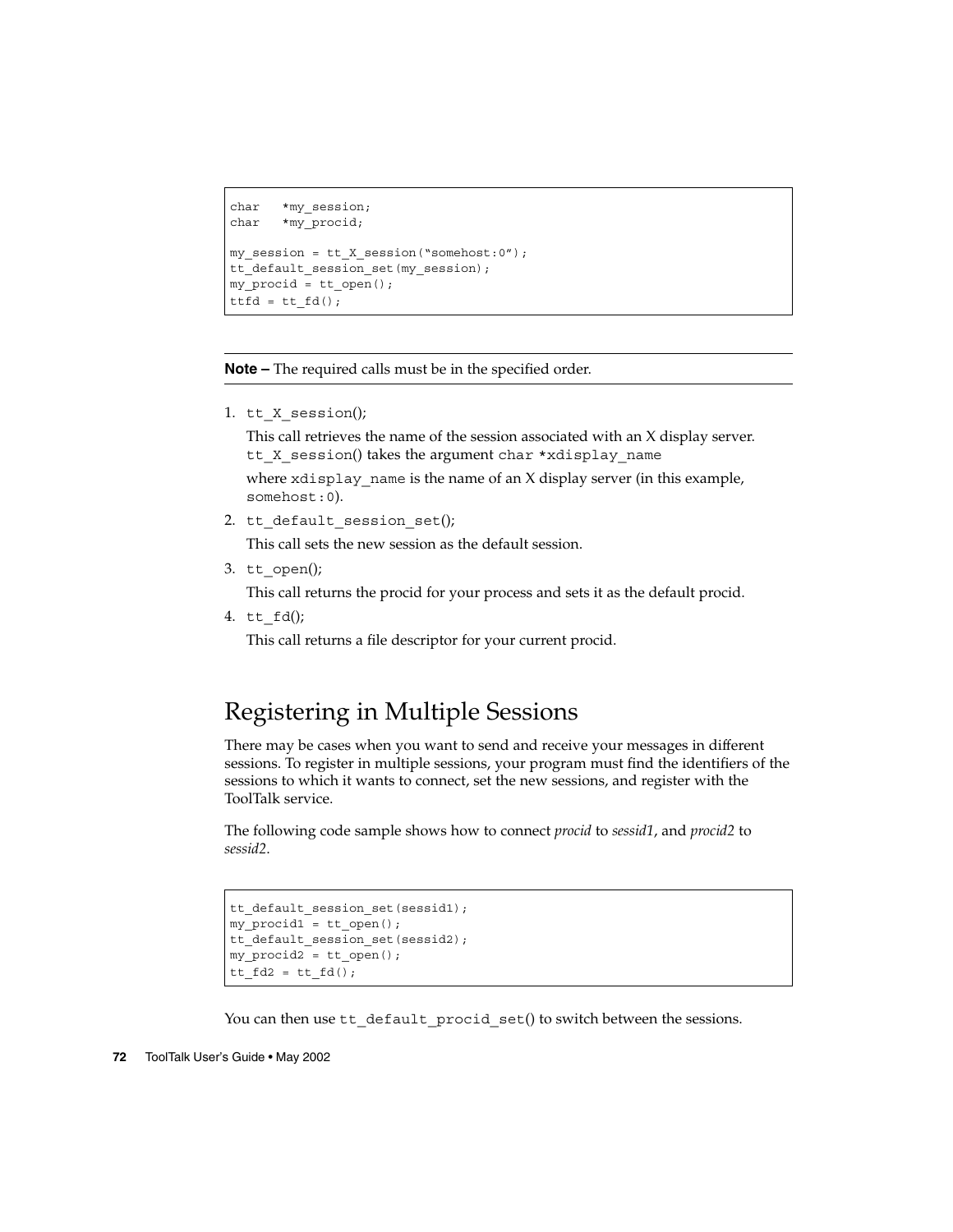# Setting Up to Receive Messages

Before your application can receive messages from other applications, you must set up your process to watch for arriving messages. When a message arrives for your application, the file descriptor becomes active. The code you use to alert your application that the file descriptor is active depends on how your application is structured.

For example, a program that uses the XView notifier, through the xv\_main\_loop or notify\_start calls, can have a callback function invoked when the file descriptor becomes active. The following code sample invokes notify set input func with the handle for the message object as a parameter.

```
/*
* Arrange for XView to call receive_tt_message when the
 * ToolTalk file descriptor becomes active.
*/
notify_set_input_func(base_frame,
                            (Notify func) receive tt message,
                        ttfd);
```
Table 7–2 describes various window toolkits and the call used to watch for arriving messages.

| <b>Window Toolkits</b>                                                                      | <b>Code Used</b>                                                                                                                                |
|---------------------------------------------------------------------------------------------|-------------------------------------------------------------------------------------------------------------------------------------------------|
| <b>XView</b>                                                                                | notify set input func()                                                                                                                         |
| X Window System Xt (Intrinsics)                                                             | XtAddInput() or XtAddAppInput()                                                                                                                 |
| Other toolkits including Xlib structured<br>around $select(2)$ or $poll(2)$ system<br>calls | The file descriptor returned by $tt \text{ f d}()$                                                                                              |
|                                                                                             | Note: Once the file descriptor is active and the<br>select call exits, use tt message receive() to<br>obtain a handle for the incoming message. |

**TABLE 7–2** Code Used to Watch for Arriving Messages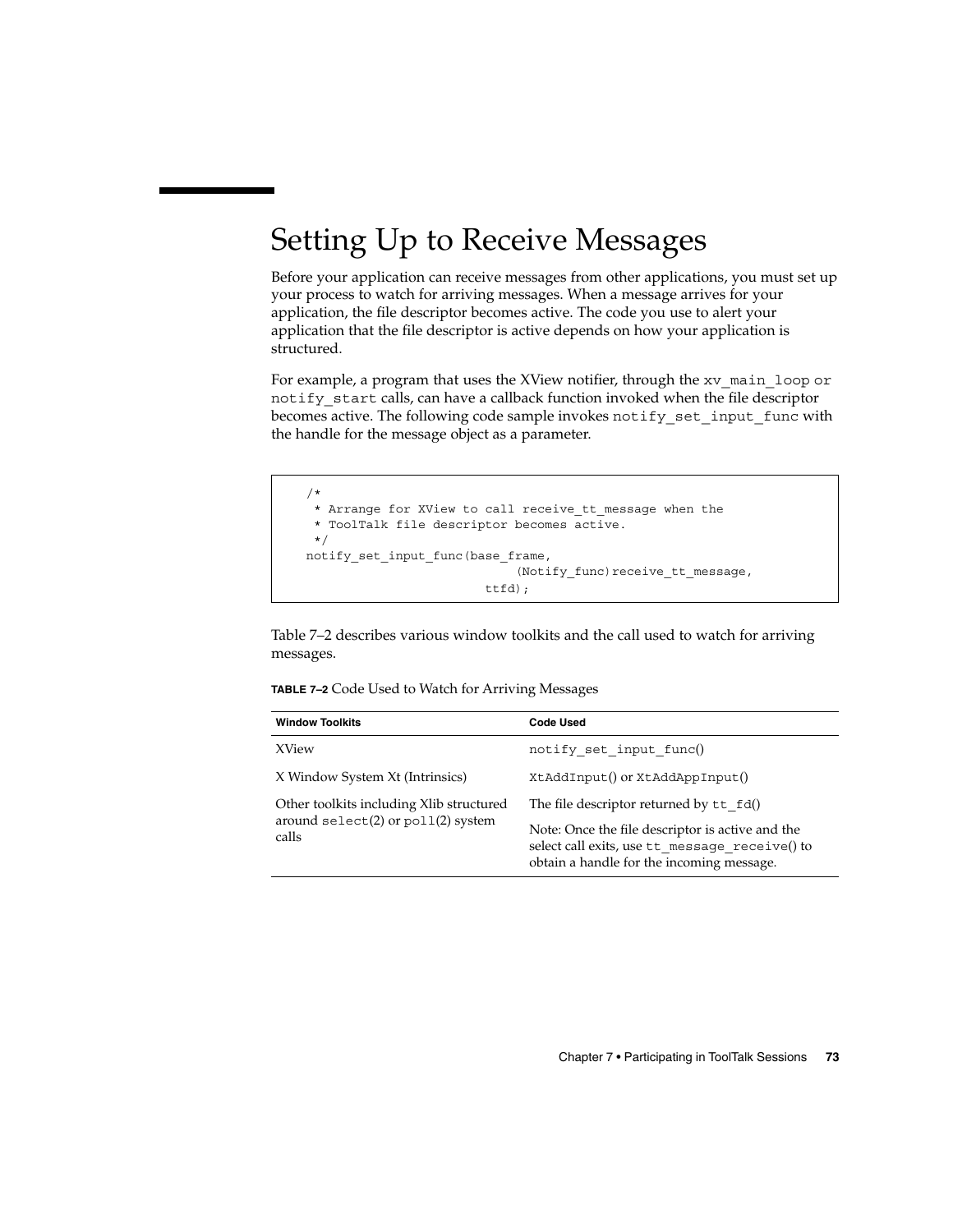# Sending and Receiving Messages in the Same Process

Normally, the receiver deletes the message when it has completed the requested operation. However, the ToolTalk service uses the same message ID for both the receiver and the requestor. When sending and receiving messages in the same process, these features cause the message underneath the requestor to be deleted as well.

One workaround is to put a refcount on the message. To do this, use the tt message user [ set]() function.

Another workaround is to destroy the message in the receiver only if the sender is not the current procid; for example:

```
Tt callback action
my_pattern_callback(Tt_message m, Tt_pattern p)
{
    /* normal message processing goes here */
    if (0!=strcmp(tt_message_sender(m),tt_default_procid()) {
        tt_message_destroy(m);
    }
    return TT_CALLBACK_PROCESSED;
}
```
# Sending and Receiving Messages in a Networked Environment

You can use the ToolTalk service in a networked environment; for example, you can start a tool on a different machine or join a session that is running on a different machine. To do so, invoke a ttsession with either the -c or -p option.

The  $-c$  option will invoke the named program and place the right session id in its TT SESSION environment variable. For example, the command

ttsession -c dtterm

defines TT\_SESSION in that cmdtool and any ToolTalk client you run with the environment variable \$TT\_SESSION set to its value will join the session owned by this ttsession.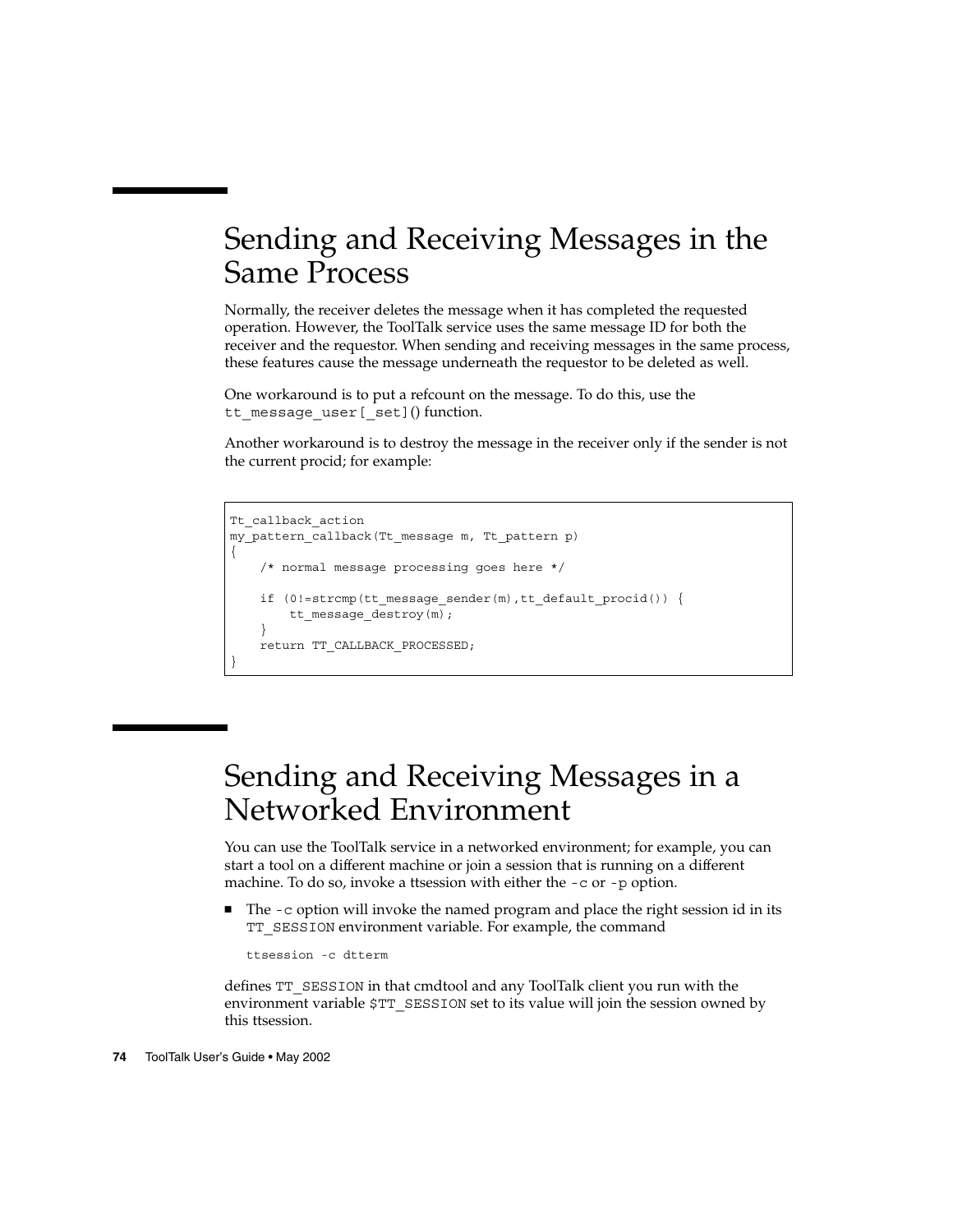■ The -p option prints the session id to standard output. ttsession then forks into the background to run that session.

To join the session, an application must either pass the session id to tt default session set or place the session id in the environment variable TT\_SESSION before it calls the tt\_open function. tt\_open will check the environment variable TT\_SESSION and join the indicated session (if it has a value).

## Unregistering from the ToolTalk Service

When you want to stop interacting with the ToolTalk service and other ToolTalk session participants, you must *unregister* your process before your application exits.

```
/*
 * Before leaving, allow ToolTalk to clean up.
*/
tt_close();
exit(0);
```
tt\_close returns Tt\_status and closes the current default procid.

# Using ToolTalk in a Multi-Threaded Environment

This section describes how to use ToolTalk in a multi-threaded environment.

### Initialization

}

Using the ToolTalk library with multi-threaded clients requires an initialization call like the following call:

```
tt_feature_required(TT_FEATURE_MULTITHREADED);
```
Chapter 7 • Participating in ToolTalk Sessions **75**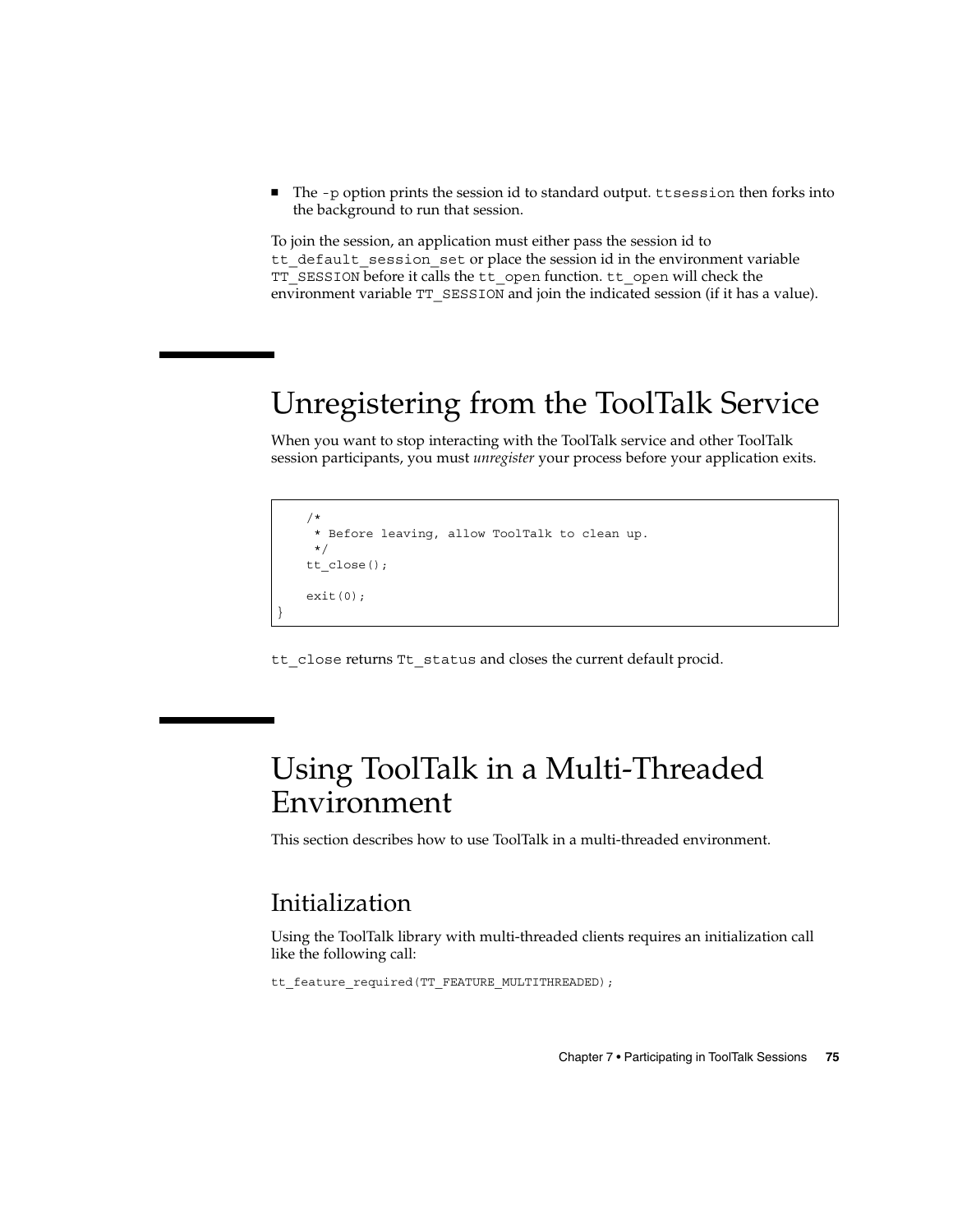The call must be invoked before any other ToolTalk call is made. Attempts to call tt feature required(TT\_FEATURE\_MULTITHREADED)after other ToolTalk API calls have been made will result in a TT\_ERR\_TOOLATE error.

Libraries and other reusable modules that use ToolTalk might want to query the ToolTalk library to determine if the invoking application has enabled the multi-thread feature of ToolTalk. The tt\_feature\_enabled() API call was added for this purpose. Top-level applications rarely need to use tt\_feature\_enabled() since the application would know if it had already done the initialization.

### ToolTalk procids and sessions

When a ToolTalk client calls  $tt\$  open() or  $tt\$  session  $join()$ , the new procid or session is the default for the thread (and not the entire process as would be the for a non-multi-threaded ToolTalk client). A thread's default procid and session, before any calls to tt open() or tt session  $join()$  are made, are initially the same as the defaults for the creator of the thread. In addition to changing the defaults with tt open() or tt session join(), tt thread procid set() and tt\_thread\_session\_set() can be used to switch to other defaults created previously. The default procid and session values can be retrieved using tt thread procid() and tt thread session(). The thread-specific procid and session values are managed through the use of thread-specific storage. If no value has yet been created in the thread, the default value for the entire ToolTalk process is the fallback value.

**Note** – It is possible for the values returned by tt\_default\_procid() and tt thread procid() (and similarly, tt\_default\_session() and tt thread session()) to be different at any given time for some thread. This is so because tt default procid set() and tt default session set() do not affect the default values for a thread. They only affect the default values for the entire ToolTalk process.

Using threads with ToolTalk enabled applications is a natural implementation technique for programs that switch procids and sessions. These programs might, at some point, want to easily determine which ToolTalk procid is associated with a ToolTalk session. This was difficult to do in previous versions of ToolTalk. tt\_procid\_session() has been provided to accomplish this. Although tt\_procid\_session()does not depend on threads, it is useful for applications that use threads with ToolTalk.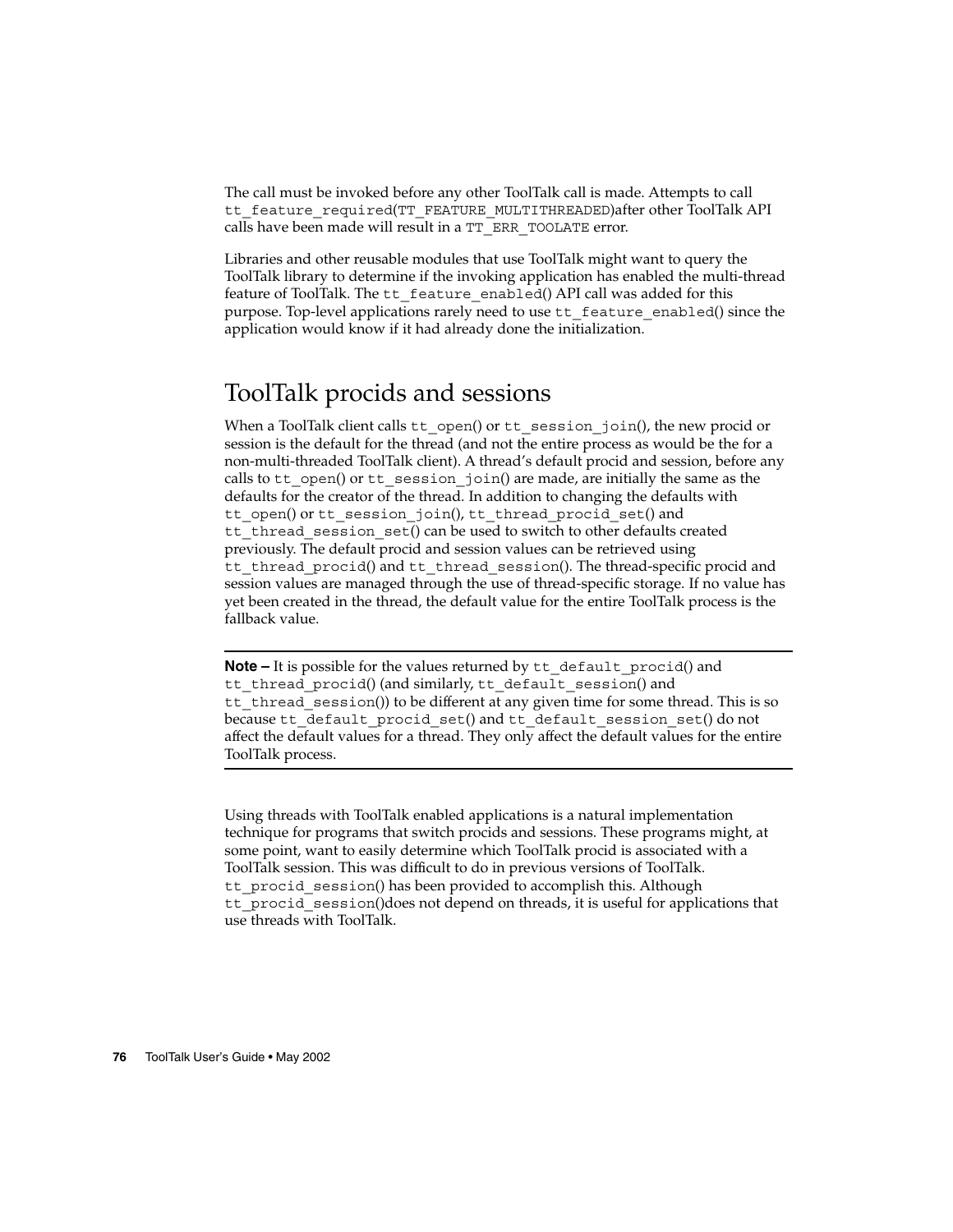## ToolTalk storage

tt\_mark() and tt\_release()affect storage allocated on a per-thread basis, not a per-process basis. Therefore, one thread cannot use tt\_release() to release storage that was marked by another thread using tt\_mark().

## Common Problems

Using one thread to send a message and another to process a message is a common technique. However, use care when destroying a message with tt message destroy() when another thread might be examining and processing the message contents. This typically results in a program crash when the receiving thread tries to access storage that was freed by another thread. This is the same as managing non-ToolTalk storage in multi-threaded applications, but easier to do using the ToolTalk API.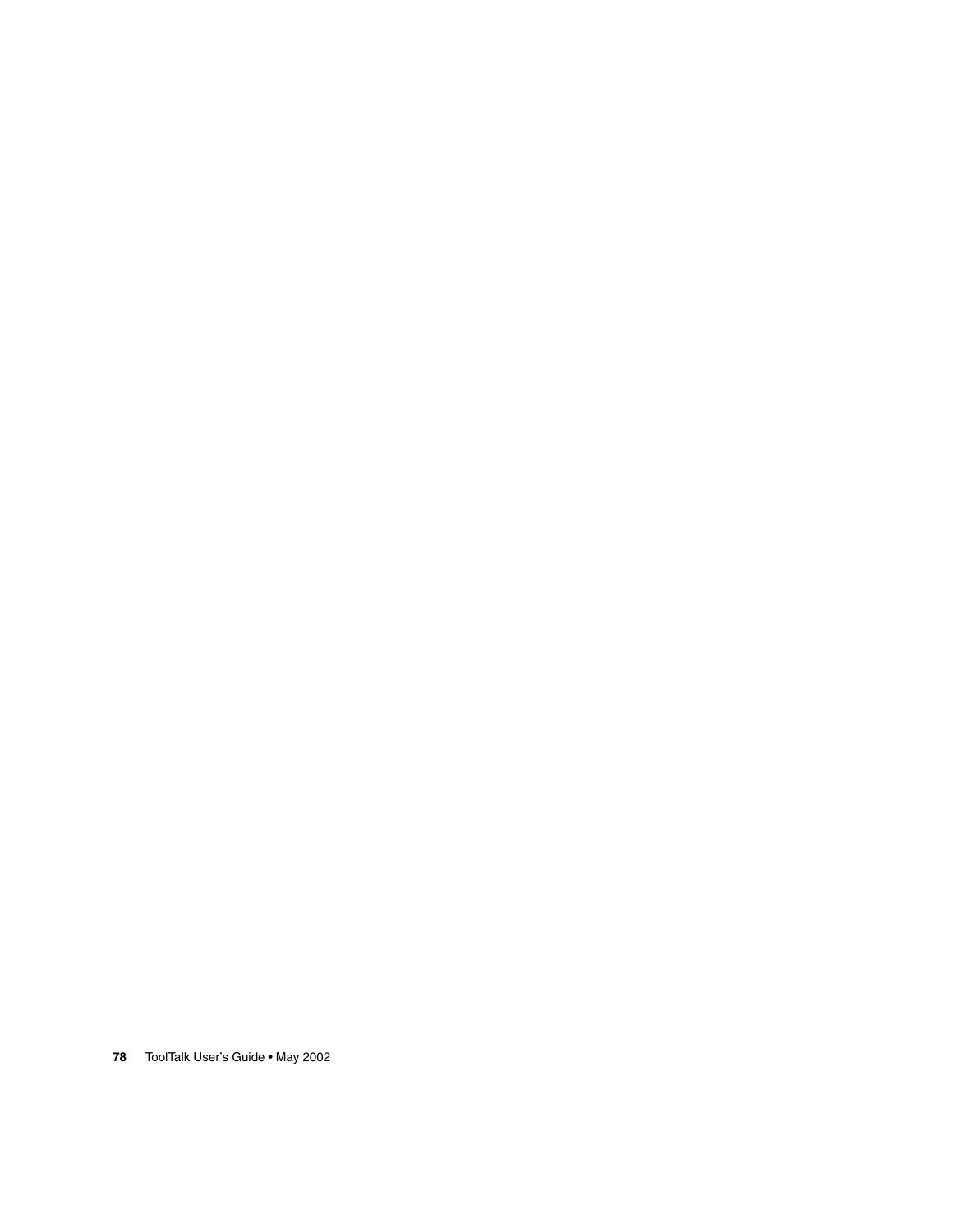## CHAPTER **8**

# Sending Messages

This chapter explains how messages are routed, and describes the ToolTalk message attributes and algorithm. It also describes how to create messages, fill in message contents, attach callbacks to requests, and send messages.

# How the ToolTalk Service Routes Messages

Applications can send two classes of ToolTalk messages, *notices* and *requests*. A notice is informational, a way for an application to announce an event. Applications that receive a notice absorb the message without returning results to the sender. A request is a call for an action, with the results of the action recorded in the message, and the message returned to the sender as a reply.

### Sending Notices

When you send an informational message, the notice takes a one-way trip, as shown in Figure 8–1.



**FIGURE 8–1** Notice Routing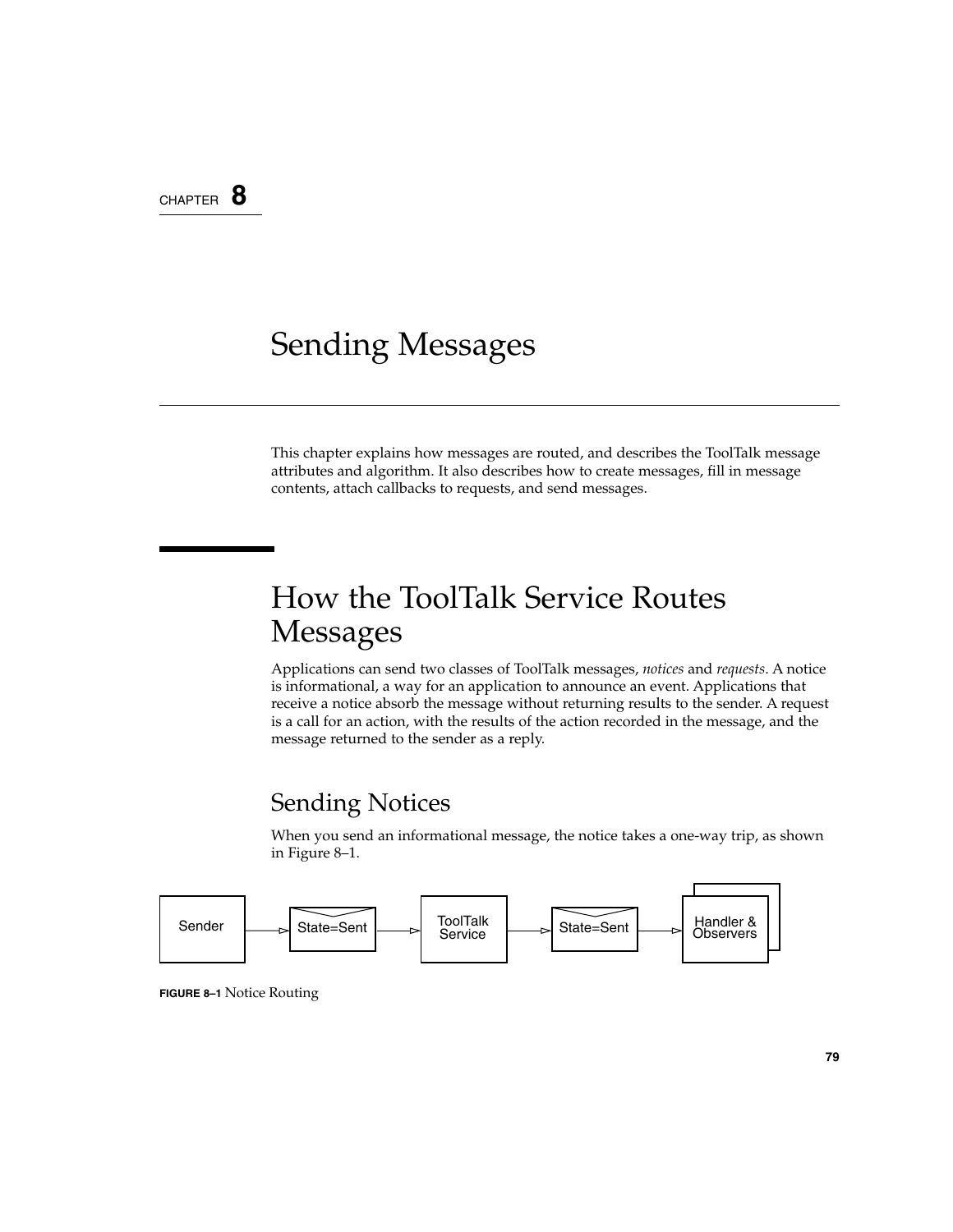The sending process creates a message, fills in attribute values, and sends it. The ToolTalk service matches message and pattern attribute values, then gives a copy of the message to one handler and to all matching observers. File-scoped messages are automatically transferred across session boundaries to processes that have declared interest in the file.

## Sending Requests

When you send a message that is a request, the request takes a round-trip from sender to handler and back; copies of the message take a one-way trip to interested observers. Figure 8–2 illustrates the request routing procedure.



**FIGURE 8–2** Request Routing

The ToolTalk service delivers a request to only one handler. The handler adds results to the message and sends it back. Other processes can observe a request before or after it is handled, or at both times; observers absorb a request without sending it back.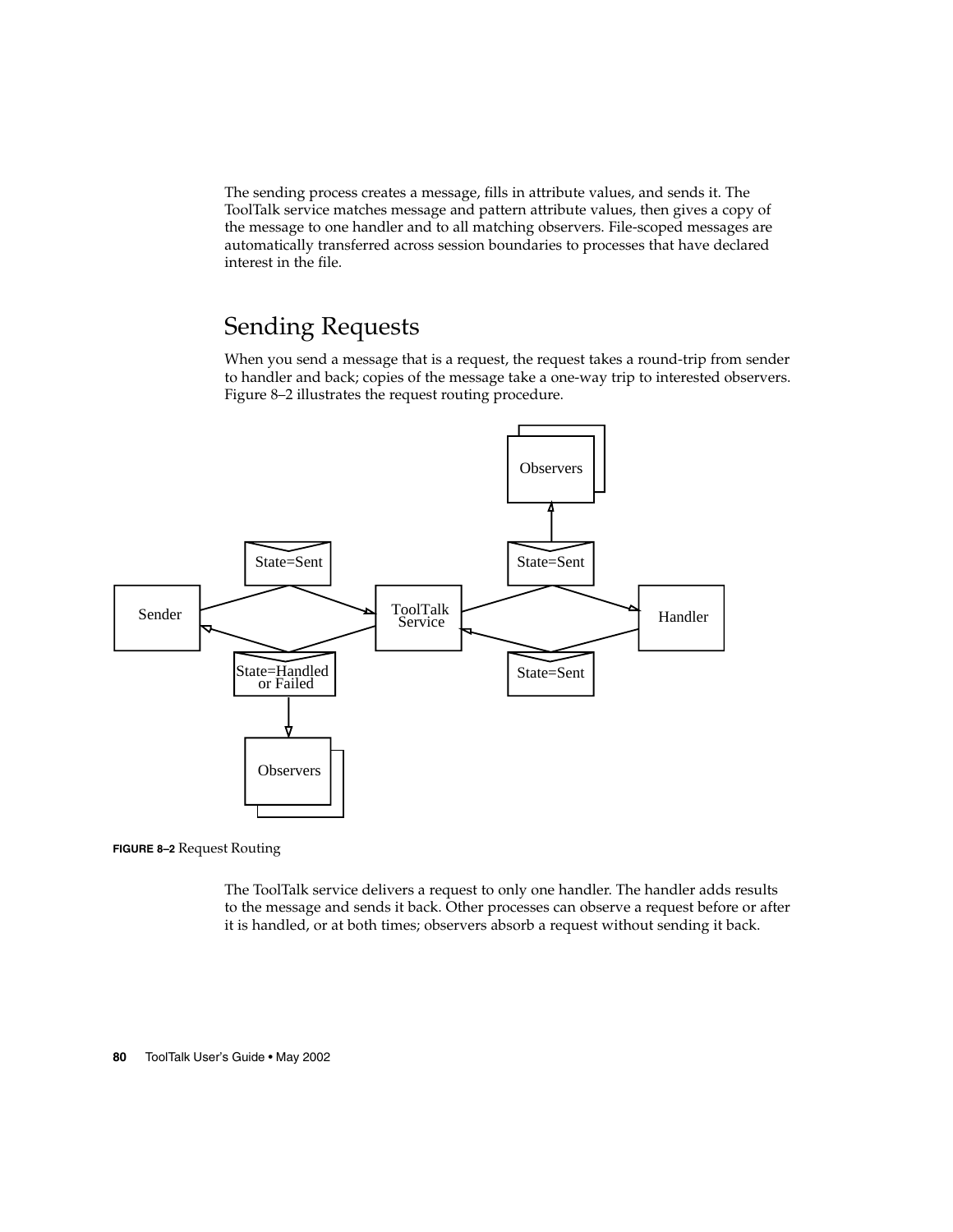## Sending Offers

Offers are messages similar to Requests. However, responses are not expected when data are sent. Also, you can tell how many potential recipients there are for the message at the time it is sent. You can also tell whether those recipients have accepted, rejected, or "abstained" the message. Consequently, Offers is less general than Notices and Requests.

## Changes in State of Sent Message

To allow you to track the progress of a request you sent, you will receive a message every time the request changes state. You will receive these state change messages even if no patterns have been registered, or no message callbacks have been specified.

# Message Attributes

ToolTalk messages contain attributes that store message information and provide delivery information to the ToolTalk service. This delivery information is used to route the messages to the appropriate receivers.

ToolTalk messages are simple structures that contain attributes for address, subject (such as *operation* and *arguments*), and delivery information (such as *class* and *scope*.) Each message contains attributes from Table 8–1.

| <b>Message Attribute</b> | Value                              | <b>Description</b>                                                                                                                                 | Who Can<br>Complete |
|--------------------------|------------------------------------|----------------------------------------------------------------------------------------------------------------------------------------------------|---------------------|
| Arguments                | arguments or results               | Specifies arguments used in the operation. Sender, receiver<br>If the message is a reply, these arguments<br>contain the results of the operation. |                     |
| Class                    | TT NOTICE, TT REQUEST,<br>TT OFFER | Specifies whether the recipient needs to<br>perform an operation.                                                                                  | Sender              |
| File                     | char *pathname                     | Specifies the file involved in the<br>operation. If the scope of the message<br>does not require a file, the file is an<br>attribute only.         | Sender, ToolTalk    |
| Object                   | char *objid                        | Specifies the object involved in the<br>operation.                                                                                                 | Sender, ToolTalk    |

**TABLE 8–1** ToolTalk Message Attributes

Chapter 8 • Sending Messages **81**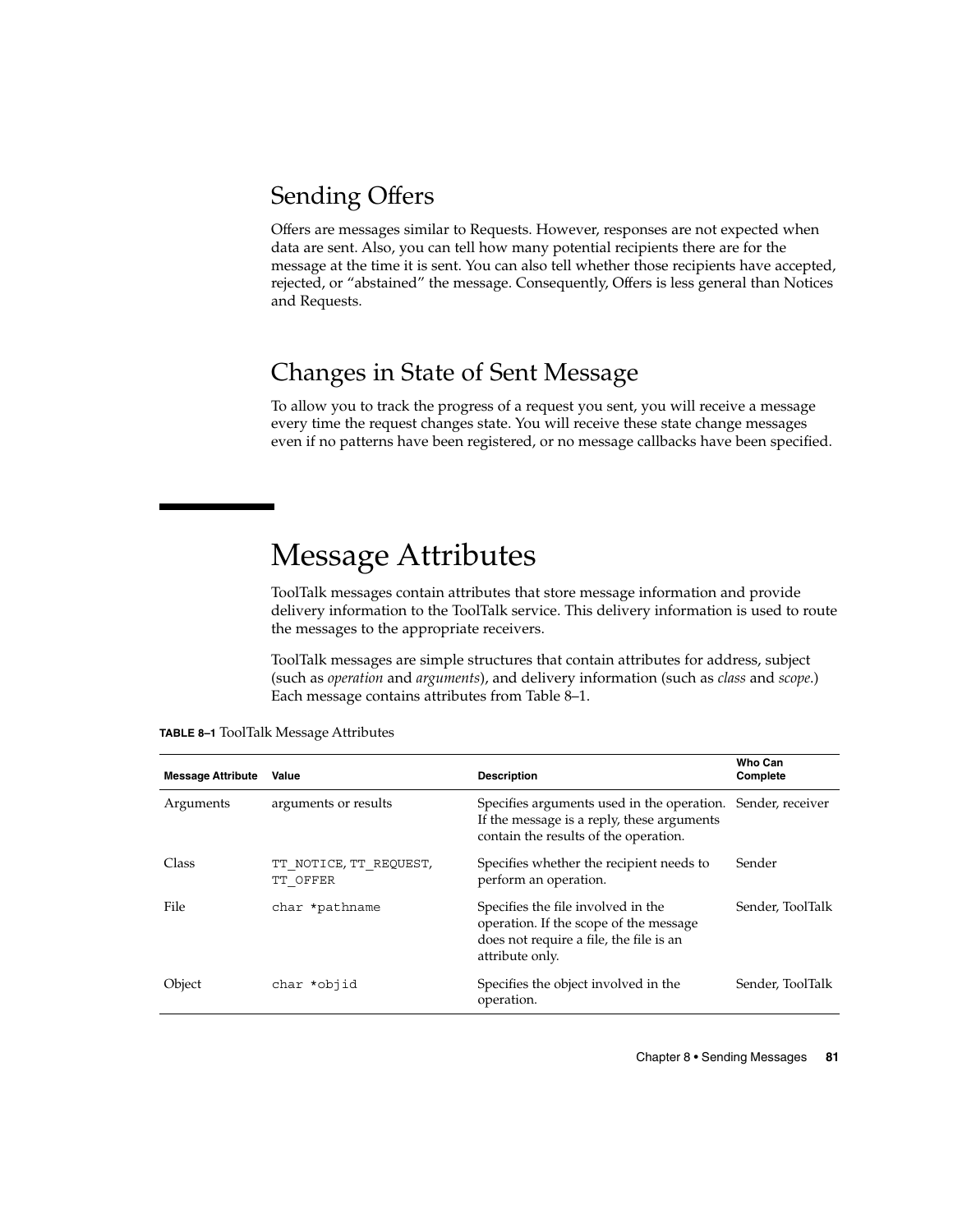| <b>Message Attribute</b> | Value                                                  | <b>Description</b>                                                                                                                           | Who Can<br>Complete   |
|--------------------------|--------------------------------------------------------|----------------------------------------------------------------------------------------------------------------------------------------------|-----------------------|
| Operation                | char *opname                                           | Specifies the name of operation to be<br>performed.                                                                                          | Sender                |
| Otype                    | char *otype                                            | Specifies the type of object involved in the Sender, ToolTalk<br>operation.                                                                  |                       |
| Address                  | TT PROCEDURE, TT_OBJECT,<br>TT HANDLER, TT OTYPE       | Specifies where the message should be<br>sent.                                                                                               | Sender                |
| Handler                  | char *procid                                           | Specifies the receiving process.                                                                                                             | Sender, ToolTalk      |
| Handler_ptype            | char *ptype                                            | Specifies the type of receiving process.                                                                                                     | Sender, ToolTalk      |
| Disposition              | TT DISCARD, TT QUEUE,<br>TT_START                      | Specifies what to do if the message cannot Sender, ToolTalk<br>be received by any running process.                                           |                       |
|                          | TT START+TT QUEUE                                      |                                                                                                                                              |                       |
| Scope                    | TT SESSION, TT_FILE,<br>TT BOTH,<br>TT FILE IN SESSION | Specifies the applications that will be<br>considered as potential recipients based<br>on their registered interest in a session or<br>file. | Sender, ToolTalk      |
| Sender_ptype             | char *ptype                                            | Specifies the type of the sending process.                                                                                                   | Sender, ToolTalk      |
| Session                  | char *sessid                                           | Specifies the sending process's session.                                                                                                     | Sender, ToolTalk      |
| <b>Status</b>            | int status, char<br>*status str                        | Specifies additional information about the<br>status of the message.                                                                         | Receiver,<br>ToolTalk |

#### **TABLE 8–1** ToolTalk Message Attributes *(Continued)*

## Address Attribute

Messages addressed to other applications can be addressed to a particular process or to any process that has registered a pattern that matches your message. When you address a message to a process, you need to know the process identifier (procid) of the other application. However, processes do not usually know each other's procid; more often, a sender does not care which process performs an operation (request message) or learns of an event (notice message).

### Scope Attributes

Applications that use the ToolTalk service to communicate usually have something in common – the applications are running in the same session, or they are interested in the same file or data. To register this interest, applications join sessions or files (or both) with the ToolTalk service. This file and session information is used by the ToolTalk service with the message patterns to determine which applications should receive a message.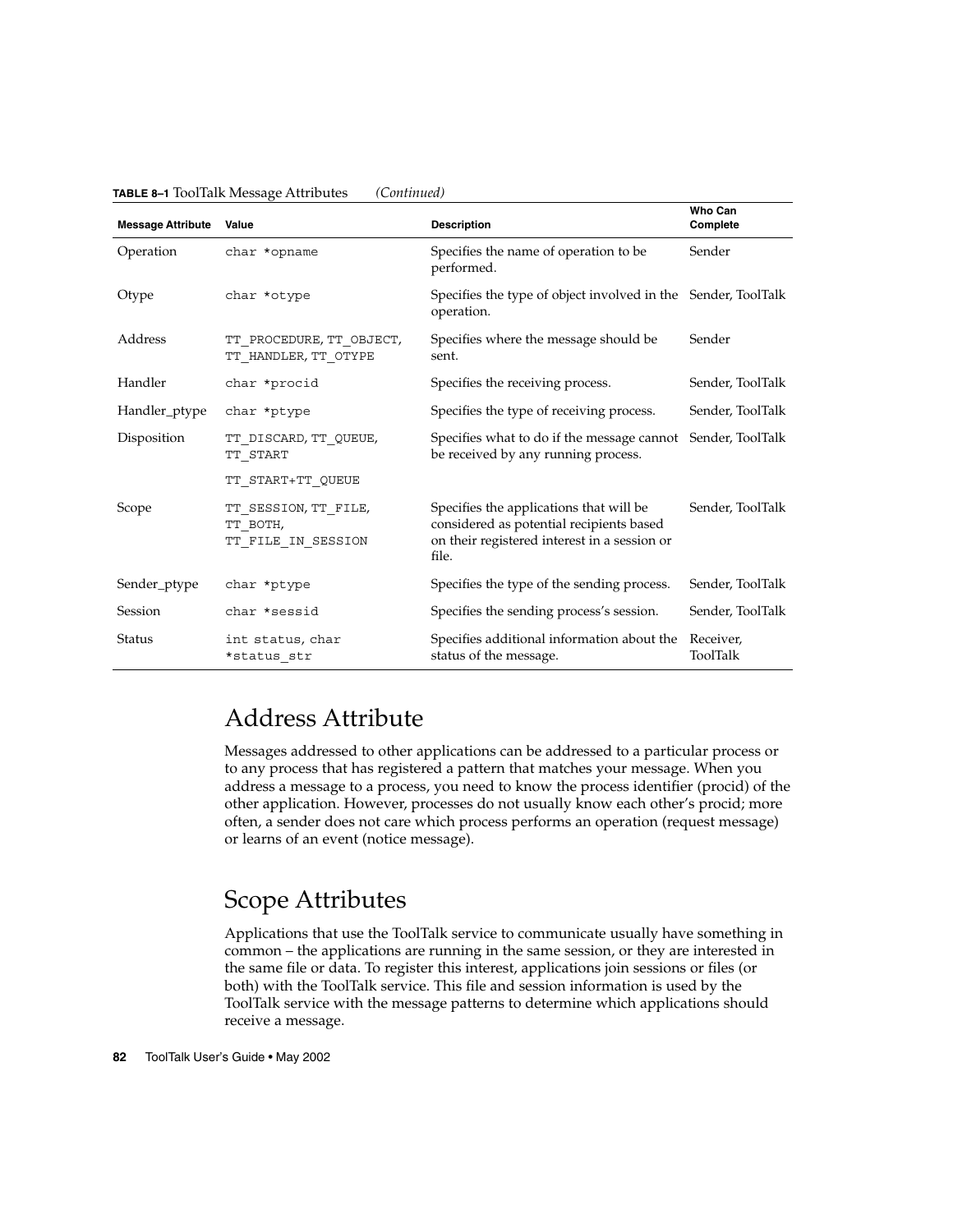**Note –** The scope attributes are restricted to NFS and UFS files systems; file scoping does not work across file systems (for example, a tmpfs file system.)

### File Scope

When a message is scoped to a file, only those applications that have joined the file (and match the remaining attributes) will receive the message. Applications that share interest in a file do not have to be running in the same session.

#### *File-based Scoping in Patterns*

Table 8–2 describes the types of scopes that use files which you can use to scope messages with patterns.

**TABLE 8–2** Scoping a Message with Patterns to a File

| <b>Type of Scope</b> | <b>Description</b>                                                                                                                                                                                                                                         |
|----------------------|------------------------------------------------------------------------------------------------------------------------------------------------------------------------------------------------------------------------------------------------------------|
| TT FILE              | Scopes to the specified file only. You can set a session attribute on this type of<br>pattern to provide a file-in-session-like scoping but a tt session join call<br>will <i>not</i> update the session attribute of a pattern that is scoped to TT FILE. |
| TT BOTH              | Scopes to the <i>union</i> of interest in the file and the session. A pattern with only<br>this scope will match messages that are scoped to the file, or scoped to the<br>session, or scoped to both the file and the session.                            |
| TT FILE IN SESSION   | Scopes to the <i>intersection</i> of interest in the file and the session. A pattern with<br>only this scope will only match messages that are scoped to both the file and<br>session.                                                                     |

To scope to the union of TT\_FILE\_IN\_SESSION and TT\_SESSION, add both scopes to the same pattern, as shown in Example 8–1.

**EXAMPLE 8–1** Scoping to Union of TT\_FILE\_IN\_SESSION and TT\_SESSION

```
tt_open();
Tt pattern pat = tt create pattern();
tt_pattern_scope_add(pat, TT_FILE_IN_SESSION);
tt_pattern_scope_add(pat, TT_SESSION);
tt_pattern_file_add(pat, file);
tt_pattern_session_add(pat, tt_default_session());
tt pattern register(pat);
```
Chapter 8 • Sending Messages **83**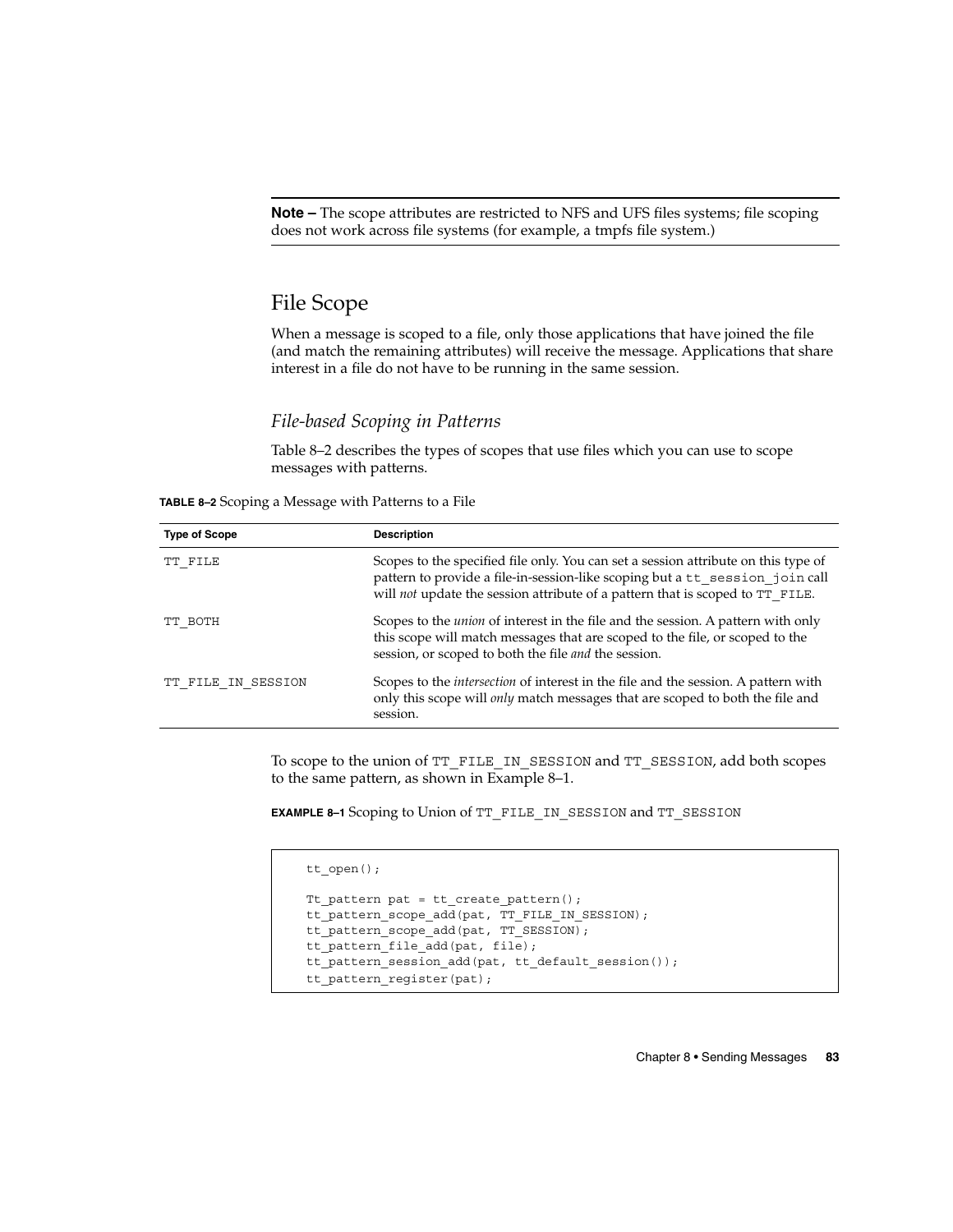#### *File-based Scoping in Messages*

Messages have the same types of file-based scoping mechanisms as patterns. Table 8–3 describes these scopes.

**TABLE 8–3** Scoping Mechanisms for Messages

| <b>Type of Scope</b>                  | <b>Description</b>                                                                                                                                                                                                                  |
|---------------------------------------|-------------------------------------------------------------------------------------------------------------------------------------------------------------------------------------------------------------------------------------|
| TT FILE                               | Scopes the message to all clients that have registered interest in a file.                                                                                                                                                          |
| TT BOTH                               | Scopes the message to all clients that have registered interest in the message's<br>session, the message's file, or the message's session and file.                                                                                 |
| TT FILE IN SESSION                    | Scopes the message to all clients that have registered interest in both the<br>message's file and session.                                                                                                                          |
| TT SESSION +<br>tt_message_file_set() | Scopes the message to every client that has registered interest in the message's<br>session. When the message is received by a client whose pattern matches, the<br>receiving client can call tt message file to get the file name. |

When a message is scoped to TT\_FILE or TT\_BOTH, the ToolTalk client library checks the database server for all sessions that have clients that are interested in the file and sends the message to all of the interested ToolTalk sessions. The ToolTalk sessions then match the messages to the appropriate clients. The message sender is *not* required to explicitly call to tt\_file\_join.

If a message that is scoped to TT\_FILE\_IN\_SESSION or TT\_SESSION contains a file, the database server is not contacted and the message is sent only to clients that are scoped to the message's session.

### Session Scope

When a message is scoped to a session, only those applications that have connected to that session are considered as potential recipients.

**EXAMPLE 8–2** Setting a Session

```
Tt message m= tt message create();
tt_message_scope_set(m, TT_SESSION);
tt_message_file_set(m, file);
```
The first line creates message. The second line adds scope to message, and the last line adds file attribute that does not affect message scope.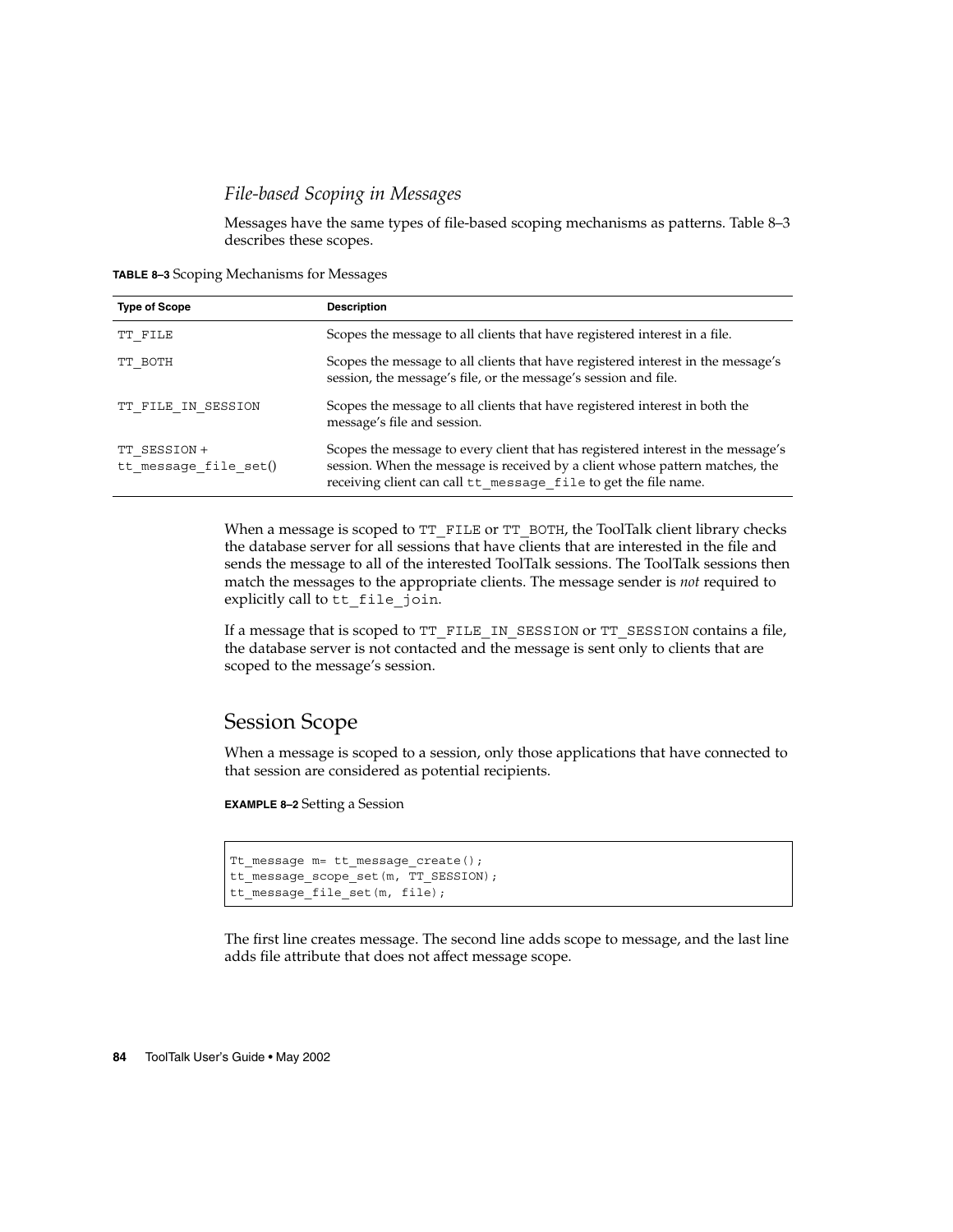### File-In-Session Scope

Applications can be very specific about the distribution of a message by specifying TT\_FILE\_IN\_SESSION for the message scope. Only those applications that have joined both the file and the session indicated are considered potential recipients.

Applications can also scope a message to every client that has registered interest in the message's session by specifying TT\_SESSION with tt\_message\_file\_set for the message scope. When the message is received by a client whose pattern matches, the receiving client can get the file name by calling tt message file.

**EXAMPLE 8–3** Setting a File

```
Tt message m= tt message create();
tt_message_scope_set(m, TT_FILE_IN_SESSION);
tt message file set(m, file);
```
The first line creates message. The second line adds scope. The third line adds file to message scope.

### Serialization of Structured Data

The ToolTalk service supports three types of data for message arguments: integers, null-terminated strings, and byte strings.

To send any other data type in a ToolTalk message, the client must serialize the data into a string or byte string and then deserialize it on receipt. The new XDR argument API calls provided with the ToolTalk service now handles these serialization and deserialization functions. The client only needs to provide an XDR routine and a pointer to the data. After serializing the data into the internal buffer, the ToolTalk service treats the data in the same manner as it treats a byte stream.

# ToolTalk Message Delivery Algorithm

To help you further understand how the ToolTalk service determines message recipients, this section describes the creation and delivery of both process-oriented messages and object-oriented messages.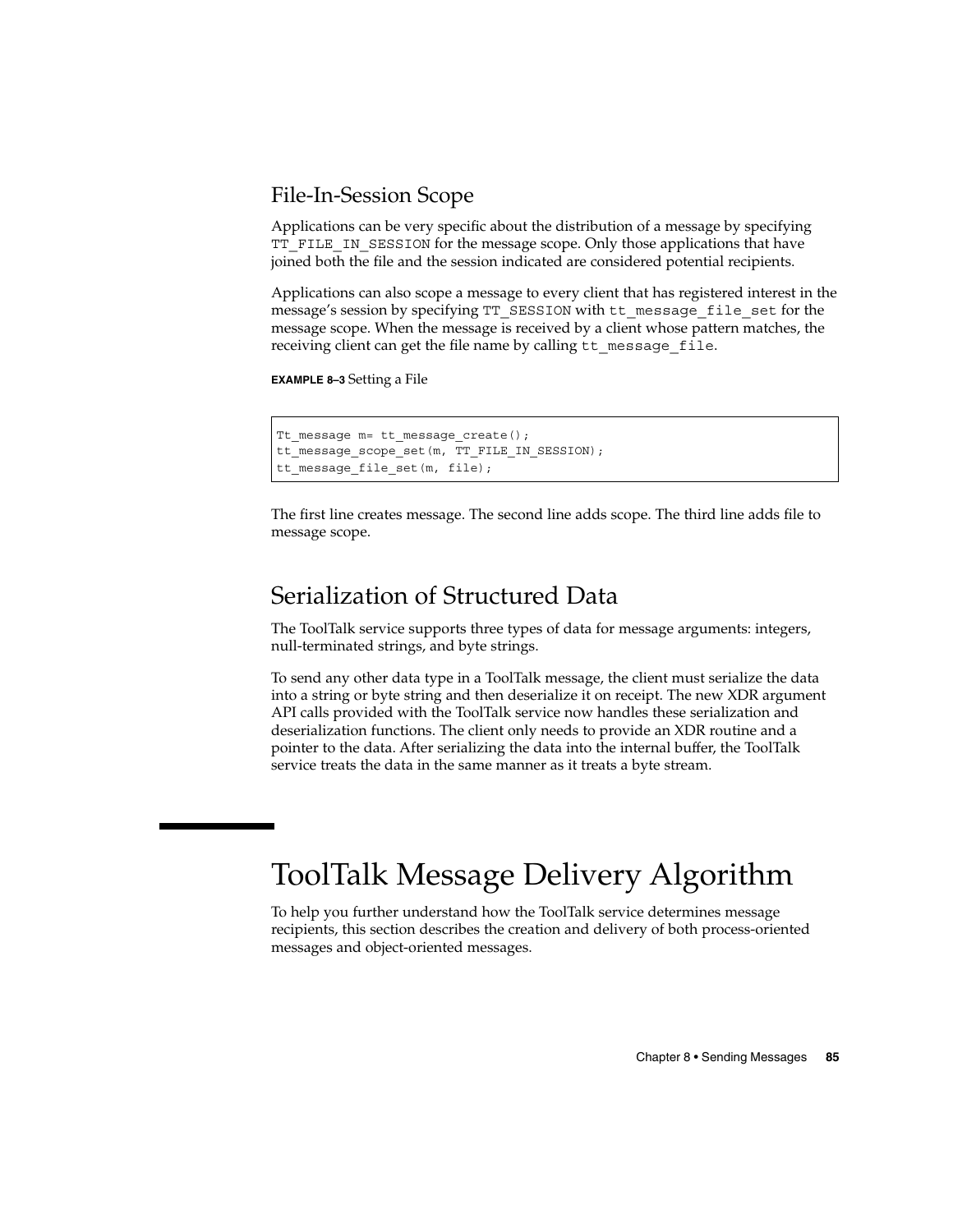## Process-Oriented Message Delivery

For some process-oriented messages, the sending application knows the ptype or the procid of the process that should handle the message. For other messages, the ToolTalk service can determine the handler from the operation and arguments of the message.

#### **1. Initialize.**

The sender obtains a message handle and fills in the *address*, *scope*, and *class* attributes. The sender fills in the *operation* and *arguments* attributes.

If the sender has declared only one ptype, the ToolTalk service fills in *sender\_ptype* by default; otherwise, the sender must fill it in.

If the scope is TT\_FILE, the file name must be filled in or defaulted. If the scope is TT\_SESSION, the session name must be filled in or defaulted. If the scope is TT\_BOTH or TT\_FILE\_IN\_SESSION, both the file name and session name must be filled in or defaulted.

**Note –** The set of patterns checked for delivery depends on the scope of the message. If the scope is TT SESSION, only patterns for processes in the same session are checked. If the scope is TT\_FILE, patterns for all processes observing the file are checked. If the scope is TT\_FILE\_IN\_SESSION or TT\_BOTH, both sets of processes are checked.

The sender may fill in the *handler\_ptype* if known. However, this greatly reduces flexibility because it does not allow processes of one ptype to substitute for another. Also, the disposition attribute must be specified by the sender in this case.

#### **2. Dispatch to handler.**

The ToolTalk service compares the *address*, *scope*, *message class*, *operation*, and *argument* modes and types to all signatures in the Handle section of each ptype.

Only one ptype will usually contain a message pattern that matches the operation and arguments and specifies a handle. If a handler ptype is found, then the ToolTalk service fills in *opnum*, *handler\_ptype*, and *disposition* from the ptype message pattern.

If the address is TT\_HANDLER, the ToolTalk service looks for the specified procid and adds the message to the handler's message queue. TT\_HANDLER messages cannot be observed because no pattern matching is done.

#### **3. Dispatch to observers.**

The ToolTalk service compares the *scope*, *class*, *operation*, and *argument* types to all message patterns in the Observe section of each ptype.

For all observe signatures that match the message and specify TT\_QUEUE or TT\_START, the ToolTalk service attaches a record (called an "observe promise") to the message that specifies the ptype and the queue or start options. The ToolTalk service then adds the ptype to its internal ObserverPtypeList.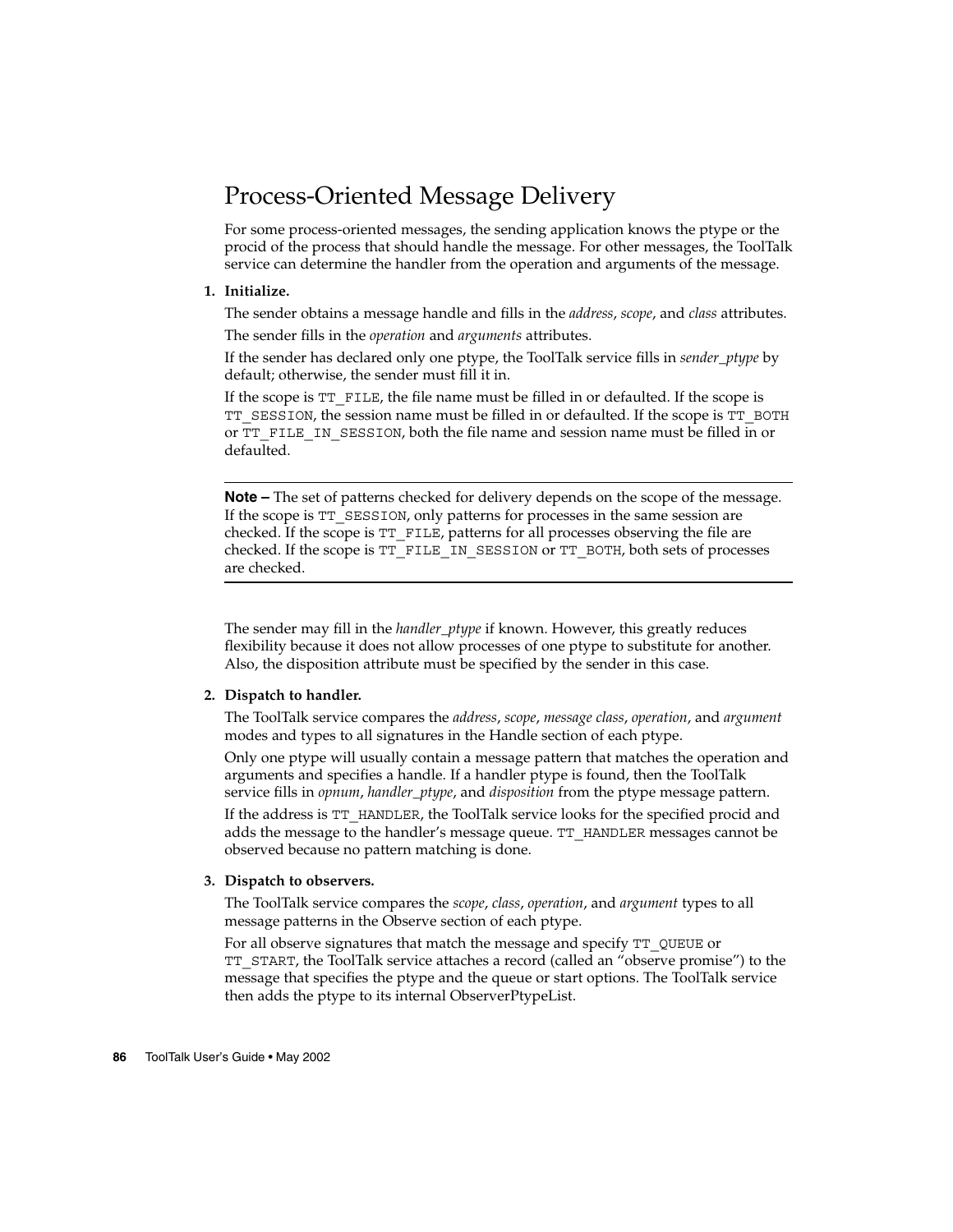#### **4. Deliver to handler.**

If a running process has a registered handler message pattern that matches the message, the ToolTalk service delivers the message to the process; otherwise, the ToolTalk service honors the disposition (start or queue) options.

If more than one process has registered a dynamic pattern that matches the handler information, the more specific pattern (determined by counting the number of non-wildcard matches) is given preference. If two patterns are equally specific, the choice of handler is arbitrary.

#### **5. Deliver to observers.**

The ToolTalk service delivers the message to all running processes that have registered Observer patterns that match the message. As each delivery is made, the ToolTalk service checks off any observe promise for the ptype of the observer. After this process is completed and there are observe promises left unfulfilled, the ToolTalk service honors the start and queue options in the promises.

### Example

In this example, a debugger uses an editor to display the source around a breakpoint through ToolTalk messages.

The editor has the following Handle pattern in its ptype:

```
(HandlerPtype: TextEditor;
 Op: ShowLine;
 Scope: TT_SESSION;
 Session: my_session id;
 File: /home/butterfly/astrid/src/ebe.c)
```
- 1. When the debugger reaches a breakpoint, it sends a message that contains the *op* (ShowLine), *argument* (the line number), *file* (the file name), *session* (the current session id), and *scope* (TT\_SESSION) attributes.
- 2. The ToolTalk service matches this message against all registered patterns and finds the pattern registered by the editor.
- 3. The ToolTalk service delivers the message to the editor.
- 4. The editor then scrolls to the line indicated in the argument.

### Object-Oriented Message Delivery

Many messages handled by the ToolTalk service are directed at objects but are actually delivered to the process that manages the object. The message signatures in an otype, which include the ptype of the process that can handle each specific message, help the ToolTalk service determine process to which it should deliver an object-oriented message.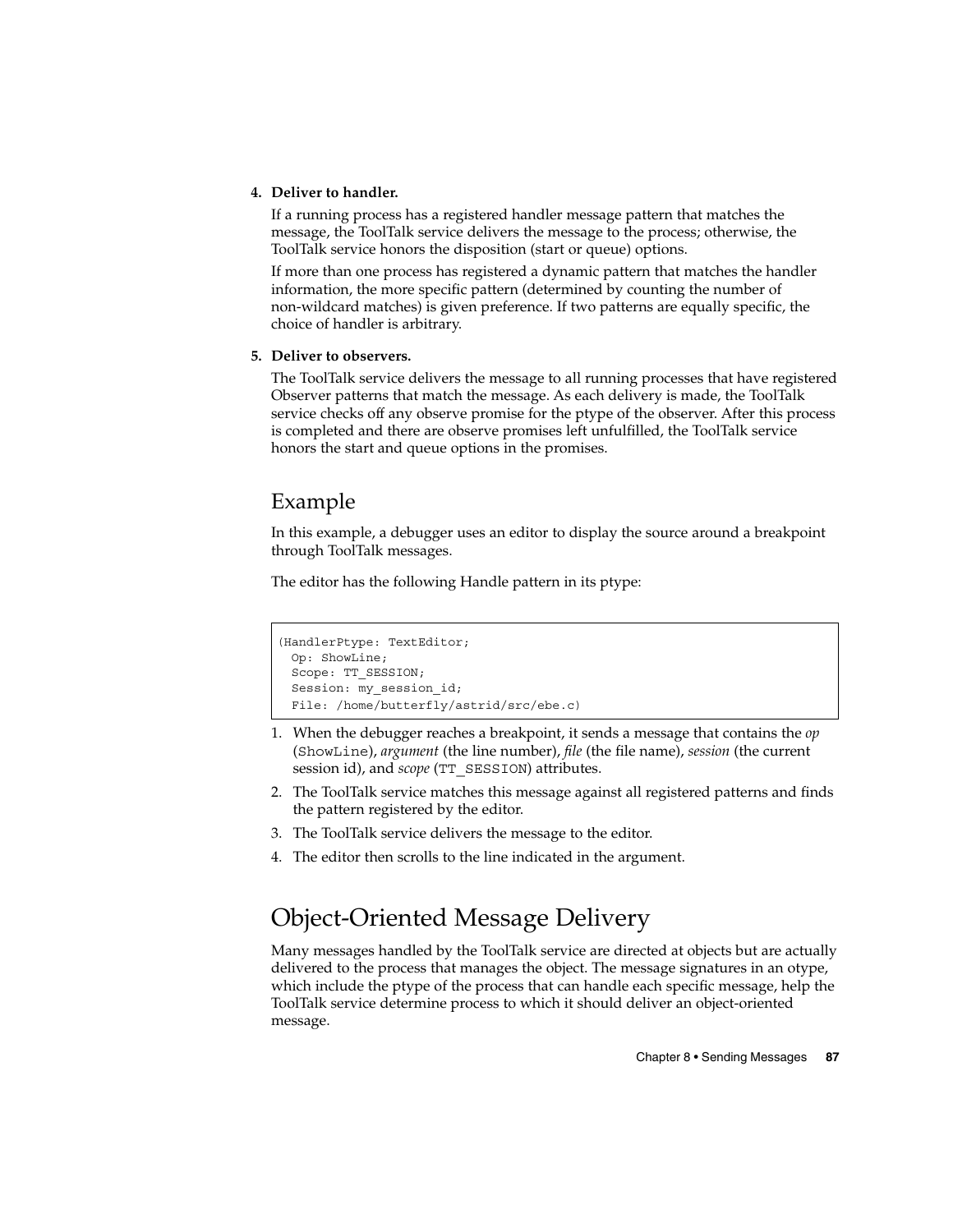#### **1. Initialize.**

The sender fills in the *class*, *operation*, *arguments*, and the target *objid* attributes.

The sender attribute is automatically filled in by the ToolTalk service. The sender can either fill in the *sender\_ptype* and *session* attributes or allow the ToolTalk service to fill in the default values.

If the scope is TT\_FILE, the file name must be filled in or defaulted. If the scope is TT\_SESSION, the session name must be filled in or defaulted. If the scope is TT\_BOTH or TT\_FILE\_IN\_SESSION, both the file name and session name must be filled in or defaulted.

**Note –** The set of patterns checked for delivery depends on the scope of the message. If the scope is TT\_SESSION, only patterns for processes in the same session are checked. If the scope is TT\_FILE, patterns for all processes observing the file are checked. If the scope is TT\_FILE\_IN\_SESSION or TT\_BOTH, both sets of processes are checked.

#### **2. Resolve.**

The ToolTalk service looks up the *objid* in the ToolTalk database and fills in the otype and file attributes.

#### **3. Dispatch to handler.**

The ToolTalk service searches through the otype definitions for Handler message patterns that match the message's *operation* and *arguments* attributes. When a match is found, the ToolTalk service fills in *scope*, *opnum*, *handler\_ptype*, and *disposition* from the otype message pattern.

#### **4. Dispatch to object-oriented observers.**

The ToolTalk service compares the message's *class*, *operation*, and *argument* attributes against all Observe message patterns of the otype. When a match is found, if the message pattern specifies TT\_QUEUE or TT\_START, the ToolTalk service attaches a record (called an "observe promise") to the message that specifies the ptype and the queue or start options.

#### **5. Dispatch to procedural observers.**

The ToolTalk service continues to match the message's *class*, *operation*, and *argument* attributes against all Observe message patterns of all ptypes. When a match is found, if the signature specifies TT\_QUEUE or TT\_START, the ToolTalk service attaches an observe promise record to the message, specifying the ptype and the queue or start options.

#### **6. Deliver to handler.**

If a running process has a registered Handler pattern that matches the message, the ToolTalk service delivers the message to the process; otherwise, the ToolTalk service honors the disposition (queue or start) options.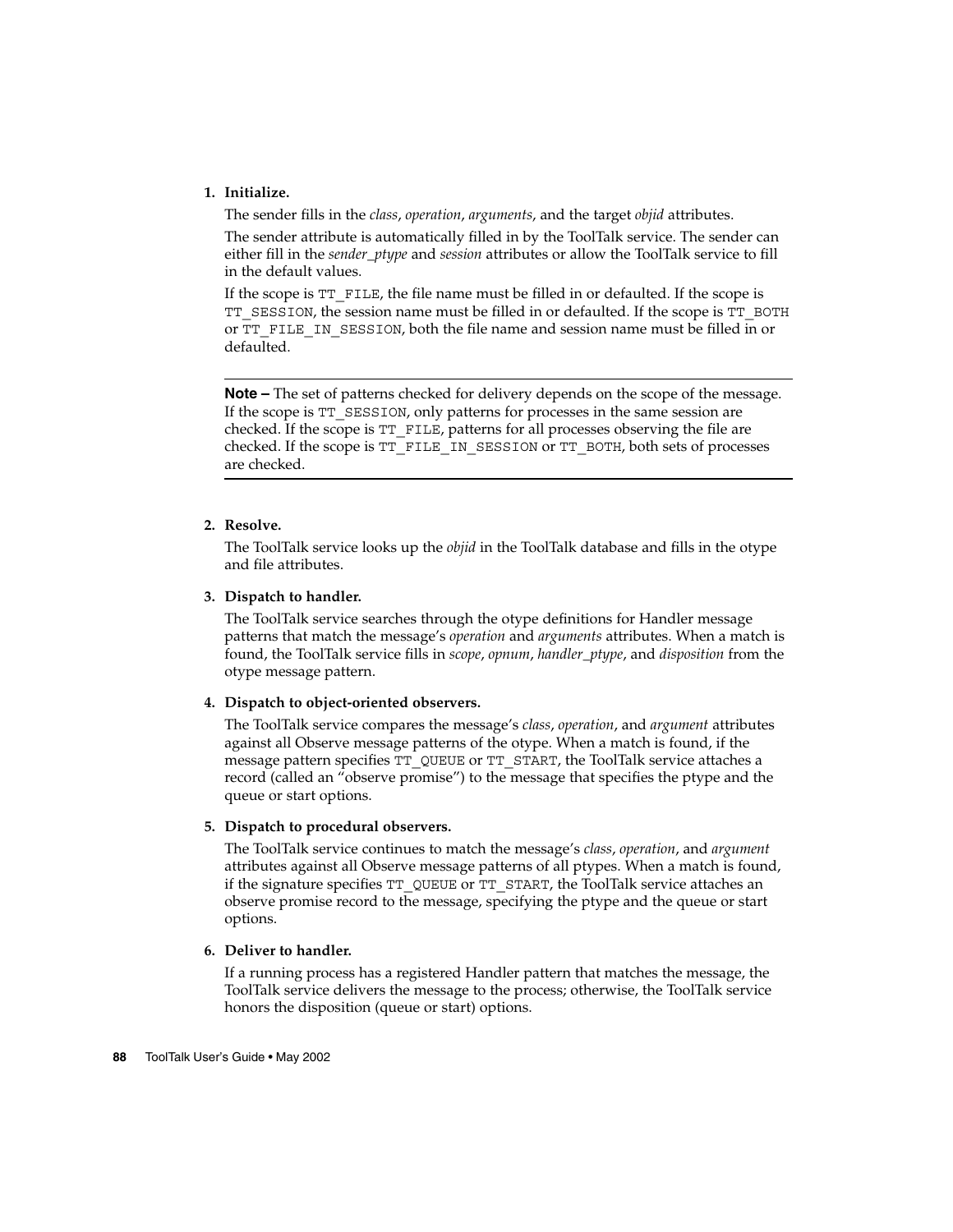If more than one process has registered a dynamic pattern that matches the handler information, the more specific pattern (determined by counting the number of non-wildcard matches) is given preference. If two patterns are equally specific, the choice of handler is arbitrary.

#### **7. Deliver to observers.**

The ToolTalk service delivers the message to all running processes that have registered Observer patterns that match the message. As each delivery is made, the ToolTalk service checks off any observe promise for the ptype of the observer. After this process is completed and there are observe promises left unfulfilled, the ToolTalk service honors the disposition (queue or start) options in the promises.

### Example

In this example, a hypothetical spreadsheet application named FinnogaCalc is integrated with the ToolTalk service.

- 1. FinnogaCalc starts and registers with the ToolTalk service by declaring its ptype, FinnogaCalc, and joining its default session.
- 2. FinnogaCalc loads a worksheet, hatsize.wks, and tells the ToolTalk service it is observing the worksheet by joining the worksheet file.
- 3. A second instance of FinnogaCalc (called FinnogaCalc<sub>2</sub>) starts, loads a worksheet, wardrobe.wks, and registers with the ToolTalk service in the same way.
- 4. The user assigns the value of cell B2 in hatsize.wks to also appear in cell C14 of wardrobe.wks.
- 5. So that FinnogaCalc can send the value to FinnogaCalc<sub>2</sub>, FinnogaCalc<sub>2</sub> creates an object spec for cell C14 by calling a ToolTalk function. This object is identified by an objid.
- 6. FinnogaCalc<sub>2</sub> then gives this objid to FinnogaCalc (for example, through the clipboard).
- 7. FinnogaCalc remembers that its cell B2 should appear in the object identified by this objid and sends a message that contains the value.
- 8. ToolTalk routes the message. To deliver the message, the ToolTalk service:
	- a. Examines the spec associated with the objid and finds that the type of the objid is FinnogaCalc\_cell and that the corresponding object is in the file wardrobe.wks.
	- b. Consults the otype definition for FinnogaCalc\_cell. From the otype, the ToolTalk service determines that this message is observed by processes of ptype FinnogaCalc and that the scope of the message should be TT\_FILE.
	- c. Matches the message against registered patterns and locates all processes of this ptype that are observing the proper file. FinnogaCalc<sub>2</sub> matches, but FinnogaCalc does not.
	- d. Delivers the message to FinnogaCalc<sub>2</sub>.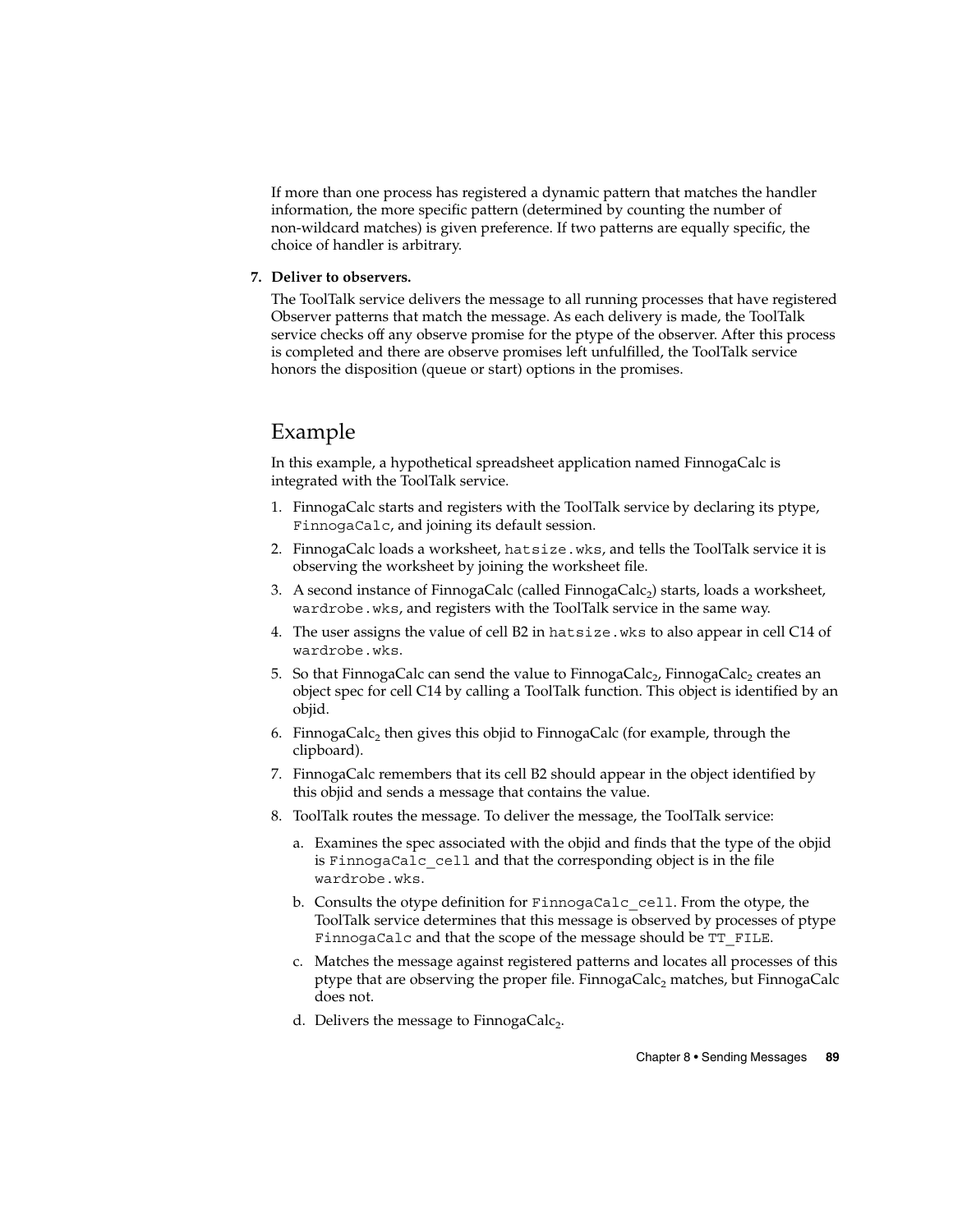9. FinnogaCalc<sub>2</sub> recognizes that the message contains an object that corresponds to cell C14. FinnogaCalc<sub>2</sub> updates the value in wardrobe.wks and displays the new value.

### Otype Addressing

Sometimes you may need to send an object-oriented message without knowing the objid. To handle these cases, the ToolTalk service provides otype addressing. This addressing mode requires the sender to specify the operation, arguments, scope, and otype. The ToolTalk service looks in the specified otype definition for a message pattern that matches the message's operation and arguments to locate handling and observing processes. The dispatch and delivery then proceed as in messages to specific objects.

# Modifying Applications to Send ToolTalk Messages

To send ToolTalk messages, your application must perform several operations: it must be able to create and complete ToolTalk messages; it must be able to add message callback routines; and it must be able to send the completed message.

### Creating Messages

The ToolTalk service provides three methods to create and complete messages:

- 1. General-purpose function
	- tt\_message\_create()
- 2. Process-oriented notice and request functions
	- tt\_pnotice\_create()
	- tt\_prequest\_create()
- 3. Object-oriented notice and request functions
	- tt\_onotice\_create()
	- tt\_orequest\_create()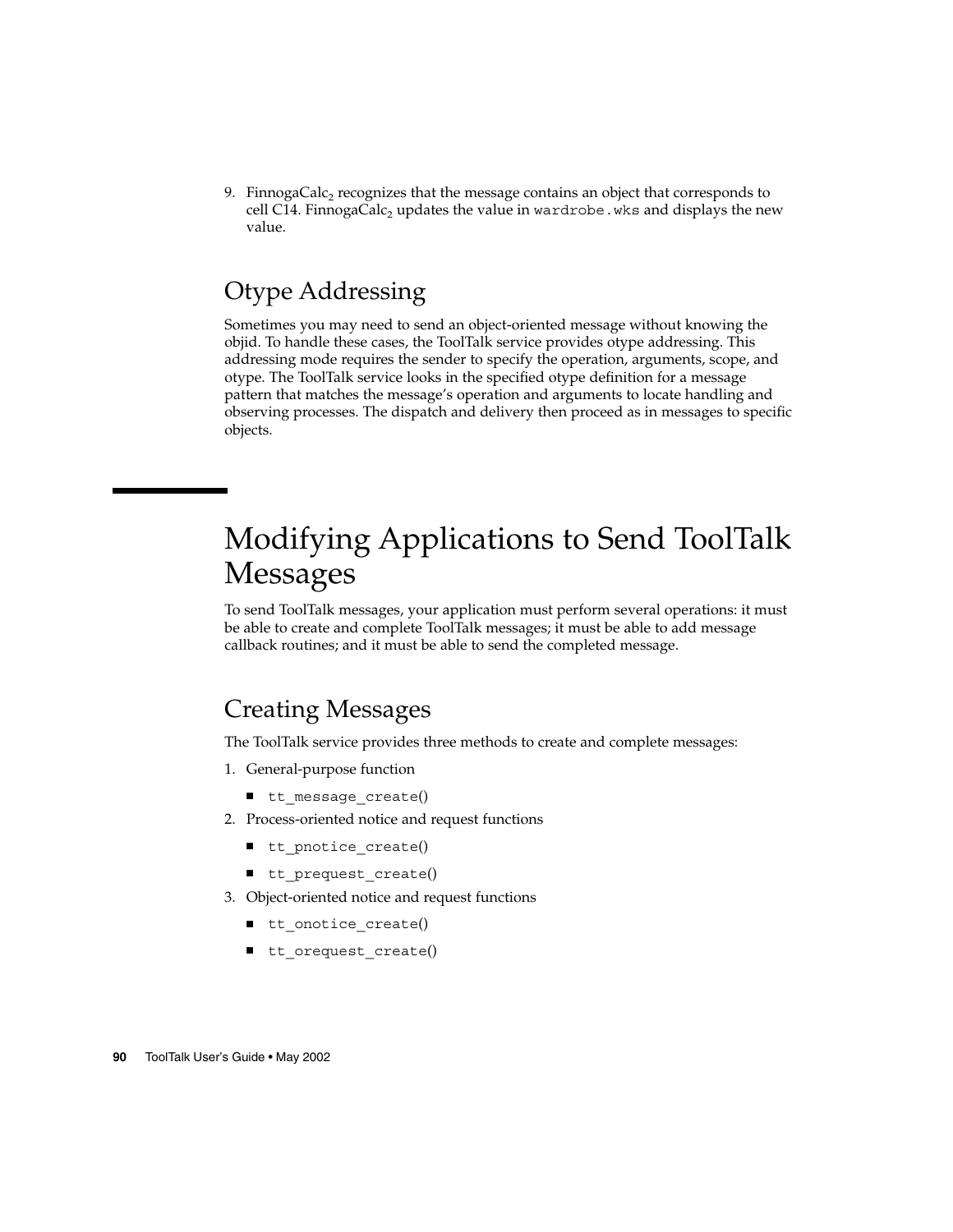The process- and object-oriented notice and request functions make message creation simpler for the common cases. They are functionally identical to strings of other tt\_message\_create() and tt\_message\_ *attribute*\_\_set() calls, but are easier to write and read. Table 8–4 and Table 8–5 list the ToolTalk functions that are used to create and complete message

| <b>ToolTalk Function</b>                                     | <b>Description</b>                                                                                  |
|--------------------------------------------------------------|-----------------------------------------------------------------------------------------------------|
| tt onotice create (const char *objid, const char<br>$*$ op)  | Creates an object-oriented notice.                                                                  |
| tt orequest create (const char *objid, const char<br>$*$ op) | Creates an object-oriented request.                                                                 |
| tt pnotice create (Tt scope scope, const char *op)           | Creates a process-oriented notice.                                                                  |
| tt prequest create (Tt scope scope, const char<br>$*$ op)    | Creates a process-oriented request.                                                                 |
| tt message create (void)                                     | Creates a message. This function is the<br>ToolTalk general purpose function to create<br>messages. |

**Note –** The return type for all the create functions is Tt\_message.

#### **TABLE 8–5** Functions Used to Complete Messages

| <b>ToolTalk Function</b>                                                                                                     | <b>Description</b>                             |
|------------------------------------------------------------------------------------------------------------------------------|------------------------------------------------|
| tt_message_address_set(Tt_message m, Tt address                                                                              | Sets addressing mode (for example,             |
| p)                                                                                                                           | point-to-point).                               |
| tt_message_arg_add(Tt_message m, Tt_mode n, const Adds a null-terminated string argument.<br>char *vtype, const char *value) |                                                |
| tt message arg bval set (Tt message m, int n,                                                                                | Sets an argument's value to the specified byte |
| const unsigned char *value, int len)                                                                                         | array.                                         |
| tt message arg ival set (Tt message m, int n, int                                                                            | Sets an argument's value to the specified      |
| value)                                                                                                                       | integer.                                       |
| tt message arg val set (Tt message m, int n, const                                                                           | Sets an argument's value to the specified      |
| char *value)                                                                                                                 | null-terminated string.                        |
| tt message barg add (Tt message m, Tt mode n,<br>const char *vtype, const unsigned char *value, int<br>len)                  | Adds a byte array argument.                    |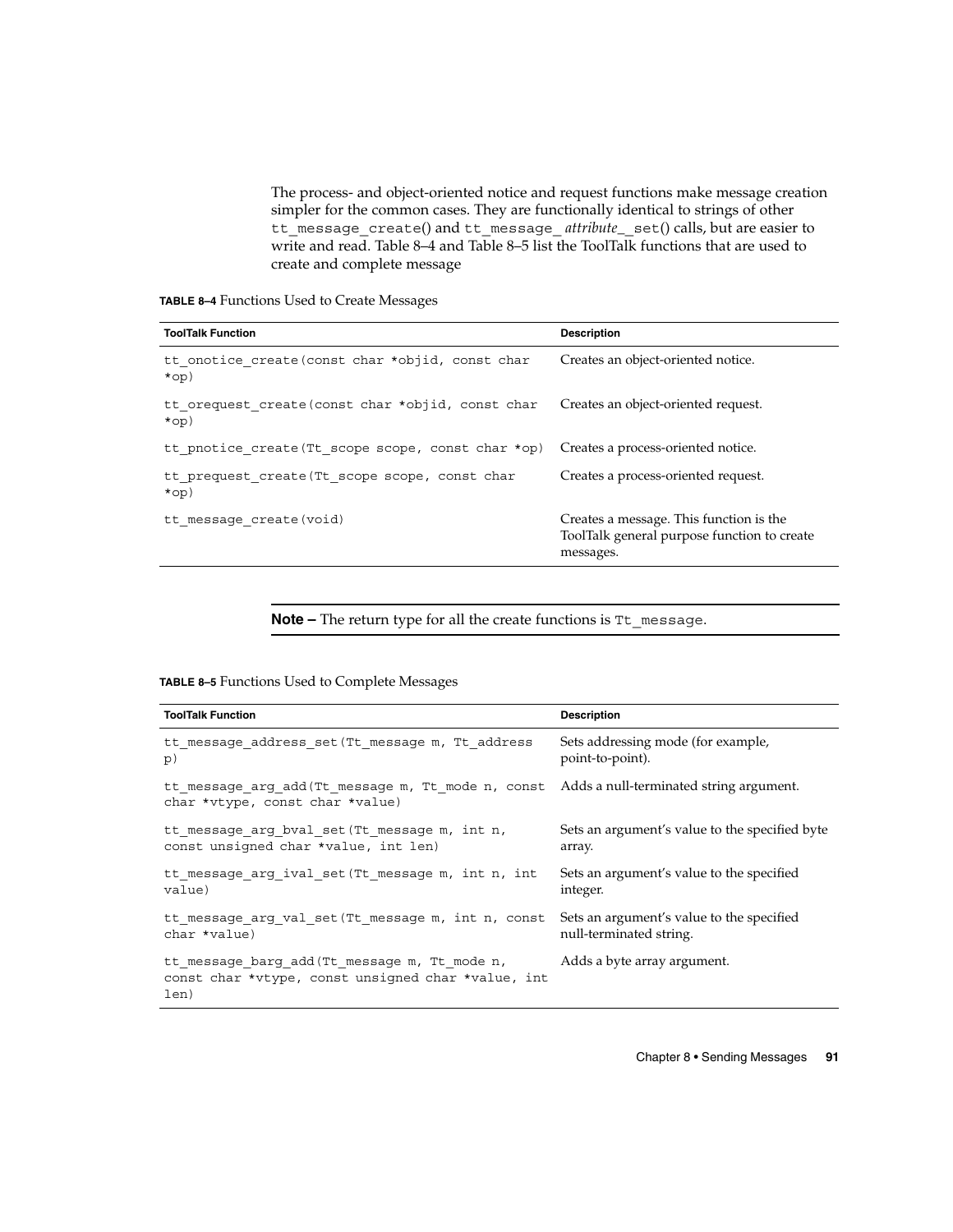### **TABLE 8–5** Functions Used to Complete Messages *(Continued)*

| <b>ToolTalk Function</b>                                                                           | <b>Description</b>                                                                   |  |
|----------------------------------------------------------------------------------------------------|--------------------------------------------------------------------------------------|--|
| tt_message_iarg_add(Tt_message m, Tt_mode n,<br>const char *vtype, int value)                      | Adds an integer argument.                                                            |  |
| tt message context bval (Tt message m, const char<br>*slotname, unsigned char **value, int *len);  | Gets a context's value to the specified byte<br>array.                               |  |
| tt message context ival (Tt message m, const char<br>*slotname, int *value);                       | Gets a context's value to the specified integer.                                     |  |
| tt message context val (Tt message m, const char<br>*slotname);                                    | Gets a context's value to the specified string.                                      |  |
| tt message icontext set (Tt message m, const char<br>*slotname, int value);                        | Sets a context to the specified integer.                                             |  |
| tt message bcontext set (Tt message m, const char<br>*slotname, unsigned char *value, int length); | Sets a context to the specified byte array.                                          |  |
| tt message context set (Tt message m, const char<br>*slotname, const char *value);                 | Sets a context to the specified null-terminated<br>string.                           |  |
| tt message class set (Tt message m, Tt class c)                                                    | Sets the type of message (either notice or<br>request)                               |  |
| tt message file set (Tt message m, const char<br>$*file)$                                          | Sets the file to which the message is scoped.                                        |  |
| tt message handler ptype set (Tt message m, const<br>char *ptid)                                   | Sets the ptype that is to receive the message.                                       |  |
| tt message handler set (Tt message m, const char<br>*procid)                                       | Sets the procid that is to receive the message.                                      |  |
| tt message object set (Tt message m, const char<br>*objid)                                         | Sets the object that is to receive the message.                                      |  |
| tt_message_op_set(Tt_message m, const char<br>*opname)                                             | Sets the operation that is to receive the<br>message.                                |  |
| tt_message_otype_set(Tt_message m, const char<br>*otype)                                           | Sets the object type that is to receive the<br>message.                              |  |
| tt_message_scope_set(Tt_message m, Tt_scope s)                                                     | Sets the recipients who are to receive the<br>message (file, session, both).         |  |
| tt_message_sender_ptype_set(Tt_message m, const<br>char *ptid)                                     | Sets the ptype of the application that is<br>sending the message.                    |  |
| tt_message_session_set(Tt_message m, const char<br>*sessid)                                        | Sets the session to which the message is<br>scoped.                                  |  |
| tt_message_status_set(Tt_message m, int status)                                                    | Sets the status of the message; this status is<br>seen by the receiving application. |  |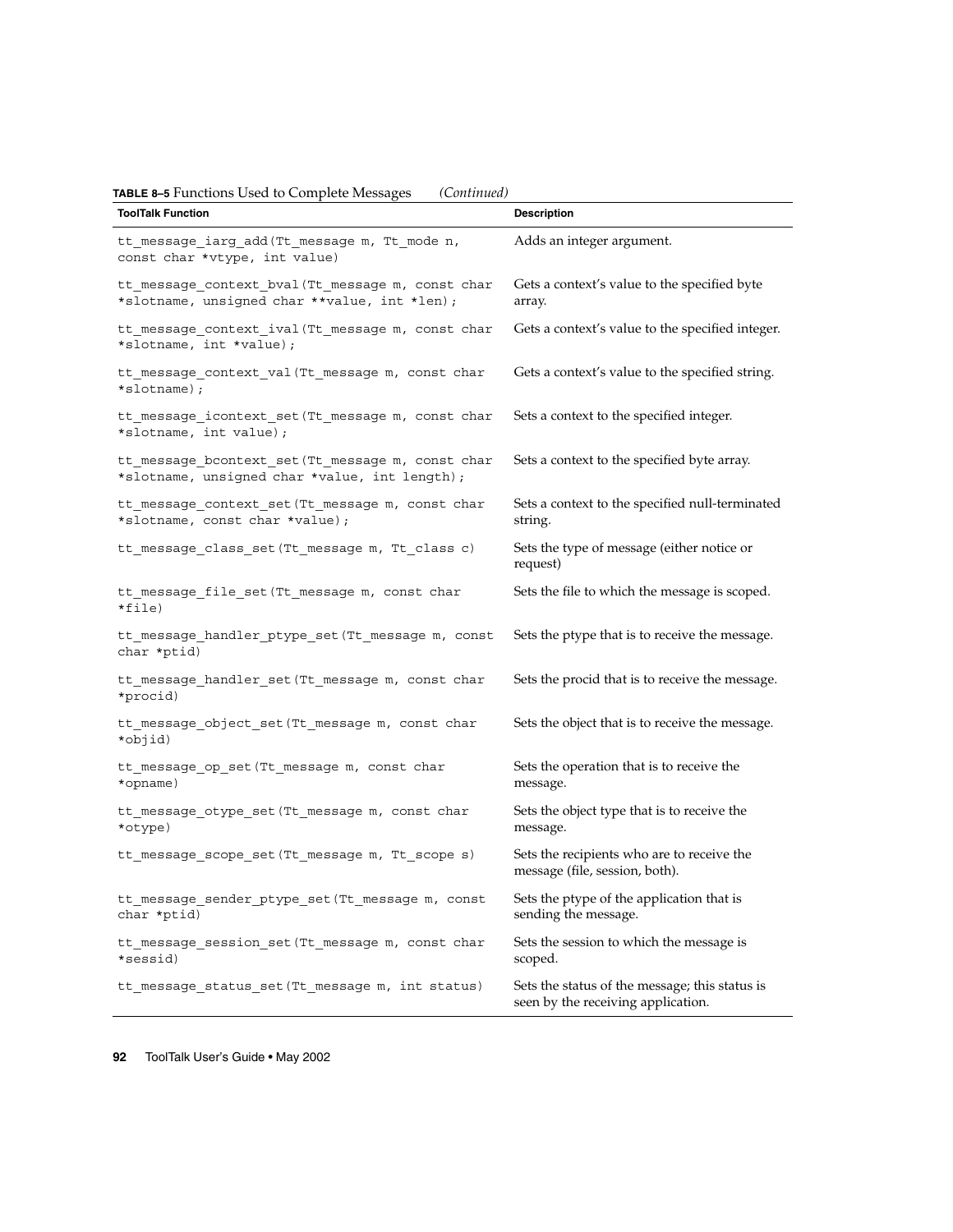|  | TABLE 8-5 Functions Used to Complete Messages | (Continued) |
|--|-----------------------------------------------|-------------|
|--|-----------------------------------------------|-------------|

| <b>ToolTalk Function</b>                                              | <b>Description</b>                                                                                                                                       |
|-----------------------------------------------------------------------|----------------------------------------------------------------------------------------------------------------------------------------------------------|
| tt_message_status_string_set(Tt_message m, const<br>char *status str) | Sets the text that describes the status of the<br>message; this text is seen be the receiving<br>application.                                            |
| tt_message_user_set(Tt_message m, int key, void<br>$*_{V}$            | Sets a message that is internal to the sending<br>application. This internal message is opaque<br>data that is not seen by the receiving<br>application. |
| tt message abstainer (Tt message m, int n)                            | Returns the procid of the n'th abstainer of the<br>specified message.                                                                                    |
| tt_message_abstainers_count(Tt_message m)                             | Returns a count of the procids that are<br>recorded in the TT_OFFER m as having<br>abstained from it.                                                    |
| tt message accepter (Tt message m, int n)                             | Returns the procid of the n'th accepter of the<br>specified message.                                                                                     |
| tt message accepters count (Tt message m)                             | Returns a count of the procids that are<br>recorded in the TT_OFFER m as having<br>accepted it.                                                          |
| tt_message_rejecter(Tt_message m, int n)                              | Returns the procid of the n'th rejector of the<br>specified message.                                                                                     |
| tt_message_rejecters_count(Tt_message m)                              | Returns a count of the procids that are<br>recorded in the TT_OFFER m as having<br>rejected it.                                                          |

**Note** – The return type for all the functions used to complete messages is Tt\_status

### Using the General-Purpose Function to Create ToolTalk Messages

You can use the general-purpose function  $tt\_message\_create()$  to create and complete ToolTalk messages. If you create a process- or object-oriented message with tt\_message\_create(), use the tt\_message\_*attribute*\_set() calls to set the attributes.

*Class*

■ Use TT\_REQUEST for messages that return values or status. You will be informed when the message is handled or queued, or when a process is started to handle the request.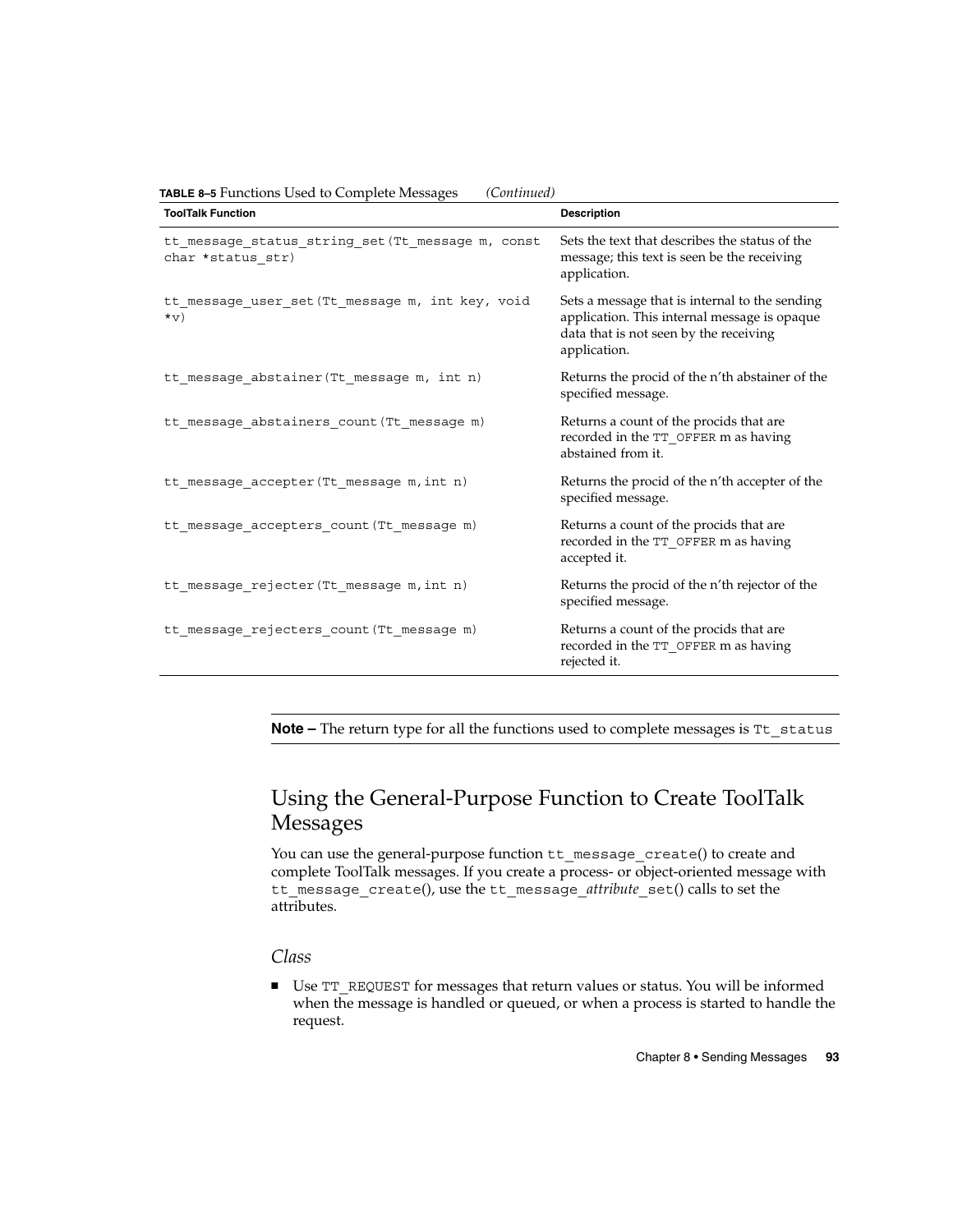- Use TT\_NOTICEfor messages that only notify other processes of events.
- Use TT\_OFFER for messages for which there are multiple intended recipients, and for which you wish to determine how many of those recipients have accepted, rejected, or abstained from participation in this message.

#### *Address*

- Use TT\_PROCEDUREto send the message to any process that can perform this operation with these arguments. Fill in op and args attributes of this message.
- Use TT\_OTYPE to send the message to this type of object that can perform this operation with these arguments. Fill in otype, op, and args attributes of the message.
- Use TT\_HANDLER to send the message to a specific process. Specify the handler attribute value.

Usually, one process makes a general request, picks the handler attribute from the reply, and directs further messages to that handler. If you specify the exact procid of the handler, the ToolTalk service will deliver the message directly — no pattern matching is done and no other applications can observe the message. This point-to-point (PTP) message passing feature enables two processes to rendezvous through broadcast message passing and then communicate explicitly with one another.

**Note** – Offers can only be sent with address TT\_PROCEDURE. Attempting to send an Offer with any other address will generate an error of TT\_ERR\_ADDRESS.

Use TT\_OBJECT to send the message to a specific object that performs this operation with these arguments. Fill in *object*, *op*, and *args* attributes of this message.

#### *Scope*

Fill in the scope of the message delivery. Potential recipients could be joined to:

- TT\_SESSION
- TT\_FILE
- TT\_BOTH
- TT\_FILE\_IN\_SESSION

Depending on the scope, the ToolTalk service will add the default session or file, or both to the message.

Note that Offers can only be sent in TT\_SESSION scope.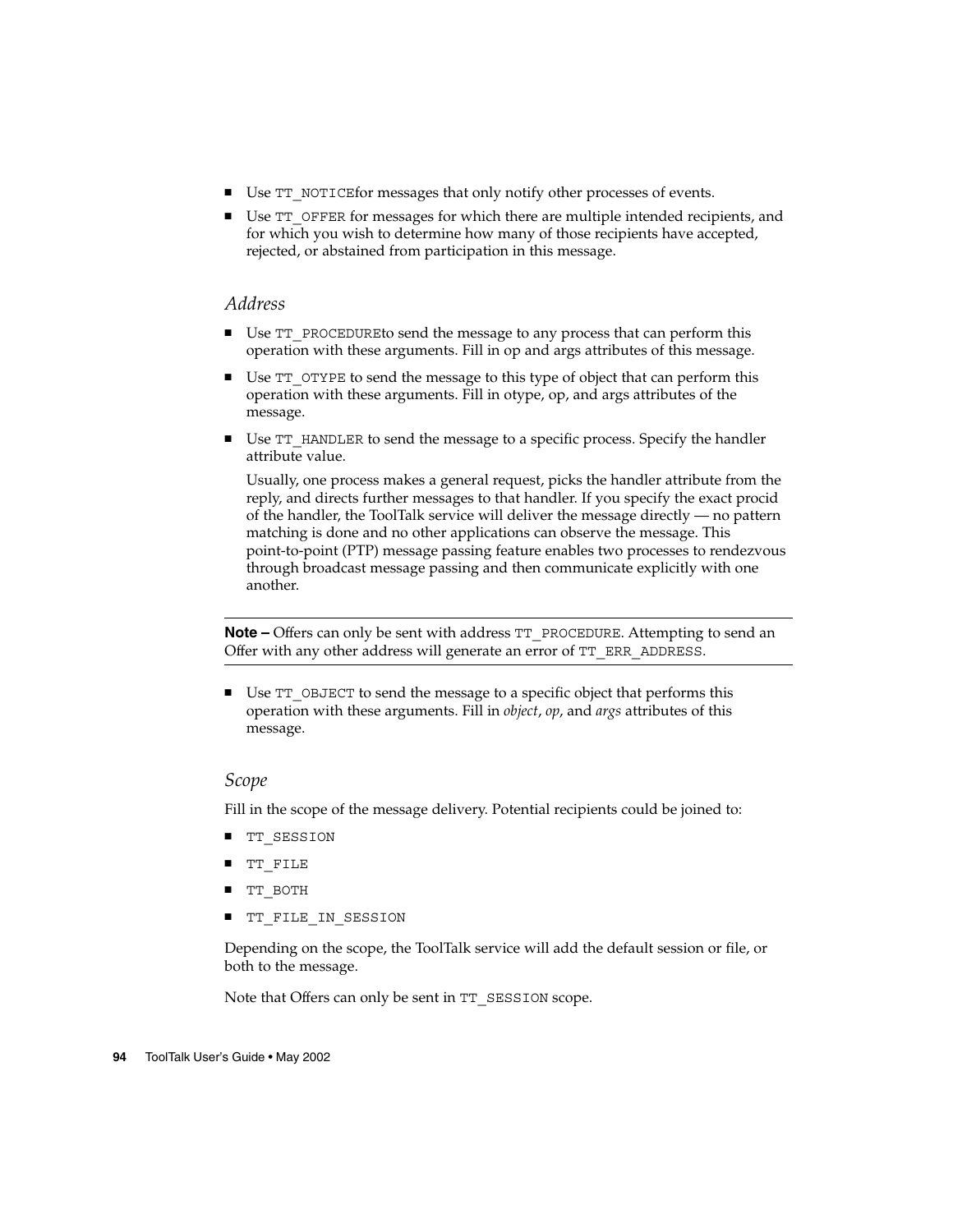#### *Op*

Fill in the operation that describes the notification or request that you are making. To determine the operation name, consult the ptype definition for the target recipient or the message protocol definition.

#### *Args*

Fill in any arguments specific to the operation. Use the function that best suits your argument's data type:

- tt\_message\_arg\_add()
	- Adds an argument whose value is a zero-terminated character string.
- tt\_message\_barg\_add()

Adds an argument whose value is a byte string.

■ tt\_message\_iarg\_add()

Adds an argument whose value is an integer.

For each argument you add (regardless of the value type), specify:

■ Tt\_mode

Specify TT\_IN or TT\_INOUT. TT\_IN indicates that the argument is written by the sender and can be read by the handler and any observers. TT\_INOUT indicates that the argument is written by the sender and the handler and can be read by all. If you are sending a request that requires the handler to provide an argument in return, use TT\_INOUT.

■ Value Type

The value type (*vtype*) describes the type of argument data that is to be added. The ToolTalk service uses the vtype name when it compares a message to registered patterns to determine a message's recipients. The ToolTalk service does not use the vtype to process a message or pattern argument value.

The vtype name helps the message receiver interpret data. For example, if a word processor rendered a paragraph into a PostScript representation in memory, it could call tt message arg add with the following arguments:

tt\_message\_arg\_add (m, "PostScript", buf);

In this case, the ToolTalk service would assume buf pointed to a zero-terminated string and send it.

Similarly, an application could send an enum value in a ToolTalk message; for example, an element of Tt\_status:

tt message iarg add(m, "Tt status", (int) TT OK);

The ToolTalk service sends the value as an integer but the Tt status vtype tells the recipient what the value means.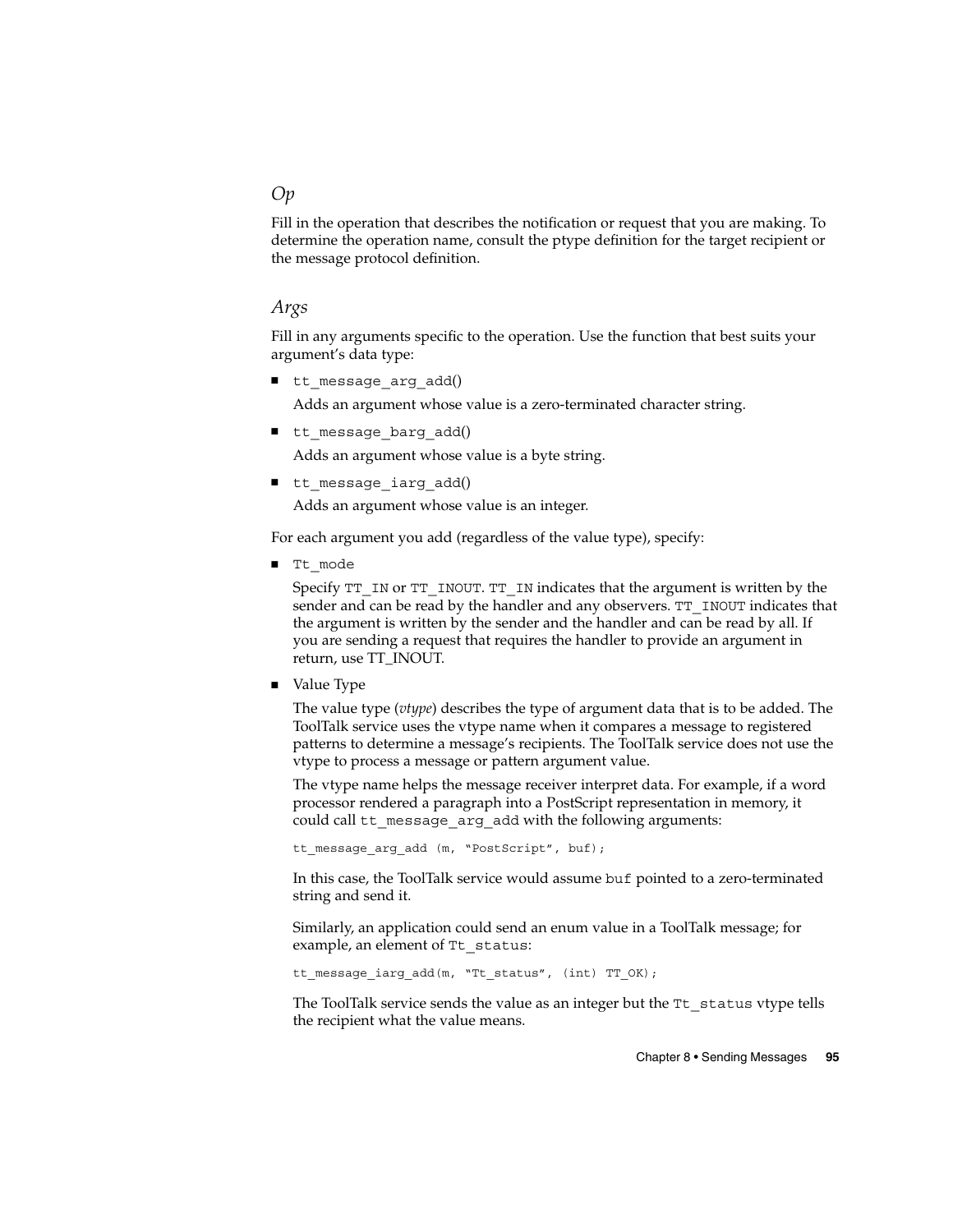**Note –** It is very important that senders and receivers define particular vtype names so that a receiver does not attempt to retrieve a value that was stored in another fashion; for example, a value stored as an integer but retrieved as a string.

### Creating Process-Oriented Messages

You can easily create process-oriented notices and requests. To get a handle or opaque pointer to a new message object for a procedural notice or request, use the tt\_pnotice\_create or tt\_prequest\_create function. You can then use this handle on succeeding calls to reference the message.

When you create a message with tt\_pnotice\_create or tt\_prequest\_create, you must supply the following two attributes as arguments:

1. Scope

Fill in the scope of the message delivery. Potential recipients could be joined to:

- TT\_SESSION
- TT\_FILE
- TT\_BOTH
- TT\_FILE\_IN\_SESSION

Depending on the scope, the ToolTalk service fills in the default session or file (or both).

2. Op

Fill in the operation that describes the notice or request you are making. To determine the operation name, consult the ptype definition for the target process or other protocol definition.

You use the tt\_message\_attribute\_set calls to complete other message attributes such as operation arguments.

### Creating and Completing Object-Oriented Messages

You can easily create object-oriented notices and requests. To get a handle or opaque pointer to a new message object for a object-oriented notice or request, use the tt onotice create or tt orequest create function. You can then use this handle on succeeding calls to reference the message.

When you create a message with tt\_onotice\_create or tt\_orequest\_create, you must supply the following two attributes as arguments:

1. Objid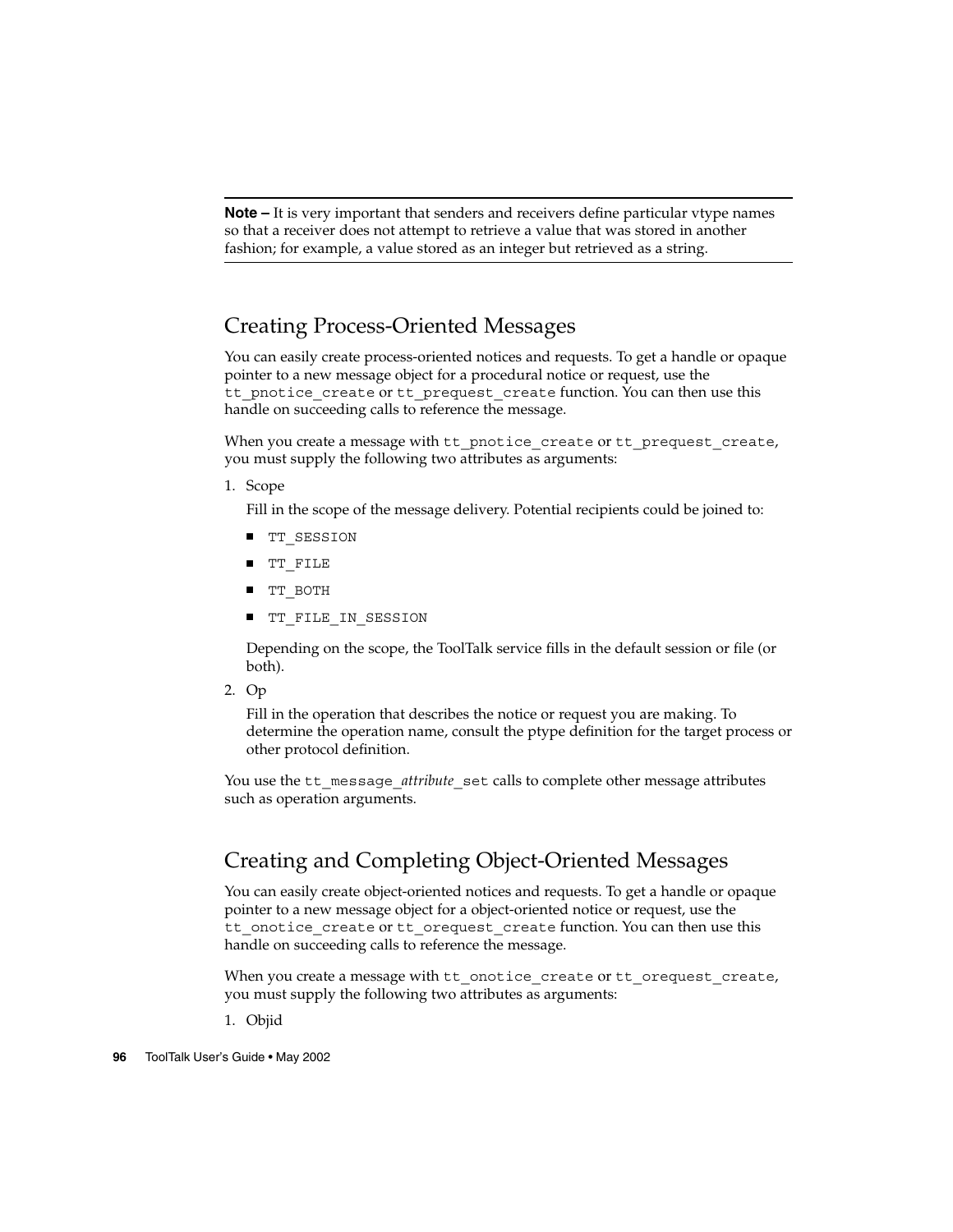Fill in the unique object identifier.

2. Op

Fill in the operation that describes the notice or request you are making. To determine the operation name, consult the ptype definition for the target process or other protocol definition.

You use the tt\_message\_attribute\_set calls to complete other message attributes such as operation arguments.

### Adding Message Callbacks

When a request contains a message callback routine, the callback routine is automatically called when the reply is received to examine the results of the reply and take appropriate actions.

**Note –** Callbacks are called in reverse order of registration (for example, the most recently added callback is called first).

You use tt message callback add to add the callback routine to your request. When the reply comes back and the reply message has been processed through the callback routine, the reply message must be destroyed before the callback function returns TT\_CALLBACK\_PROCESSED. To destroy the reply message, use tt\_message\_destroy, as illustrated in Example 8–4.

**EXAMPLE 8–4** Destroying a Message

```
Tt callback action
sample_msg_callback(Tt_message m, Tt_pattern p)
{
    ... process the reply msg ...
    tt message destroy(m);
    return TT_CALLBACK_PROCESSED;
}
```
The following code sample is a callback routine, cntl\_msg\_callback, that examines the state field of the reply and takes action if the state is started, handled, or failed.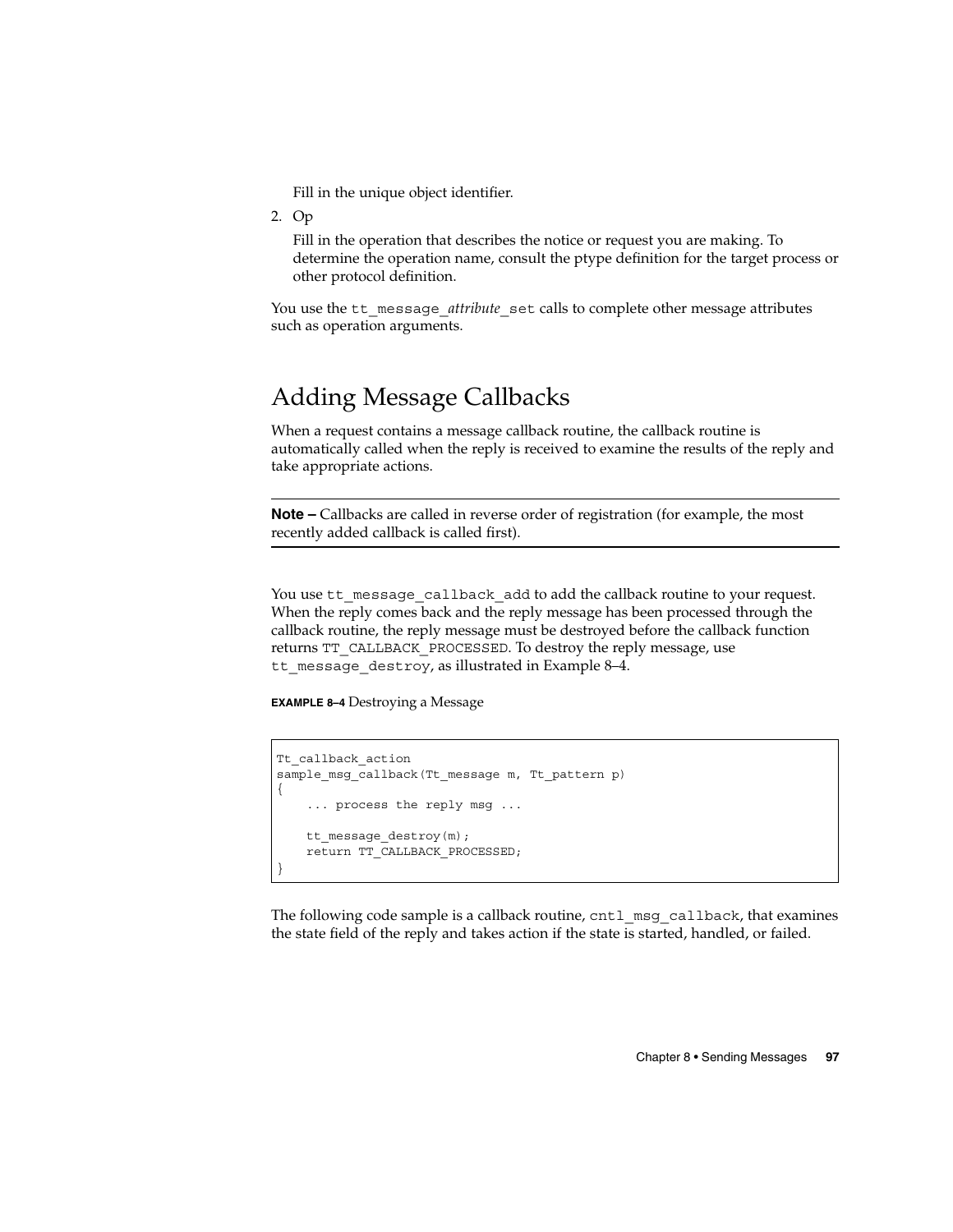```
/*
 * Default callback for all the ToolTalk messages we send.
*/
Tt_callback_action
cntl msg_callback(m, p)
    Tt message m;
    Tt_pattern p;
{
   int mark;
   char msg[255];
   char *errstr;
   mark = tt mark();
   switch (tt message state(m)) {
         case TT_STARTED:
           xv_set(cntl_ui_base_window, FRAME_LEFT_FOOTER,
               "Starting editor...", NULL);
           break;
         case TT_HANDLED:
           xv_set(cntl_ui_base_window, FRAME_LEFT_FOOTER, "", NULL);
           break;
         case TT_FAILED:
           errstr = tt_message_status_string(m);
           if (tt pointer error(errstr) == TT OK && errstr) {
           sprintf(msg,"%s failed: %s", tt_message_op(m), errstr);
           \} else if (tt_message_status(m) == TT\_ERR_NO_MATCH) {
           sprintf(msg,"%s failed: Couldn't contact editor",
               tt message op(m),
               tt_status_message(tt_message_status(m)));
            } else {
           sprintf(msg,"%s failed: %s",
               tt message op(m),
               tt status message(tt message status(m)));
            }
           xv_set(cntl_ui_base_window, FRAME_LEFT_FOOTER, msg, NULL);
           break;
          default:
           break;
   }
    /*
    * no further action required for this message. Destroy it
    * and return TT_CALLBACK_PROCESSED so no other callbacks will
    * be run for the message.
    */
   tt message destroy(m);
   tt release(mark);
   return TT_CALLBACK_PROCESSED;
}
```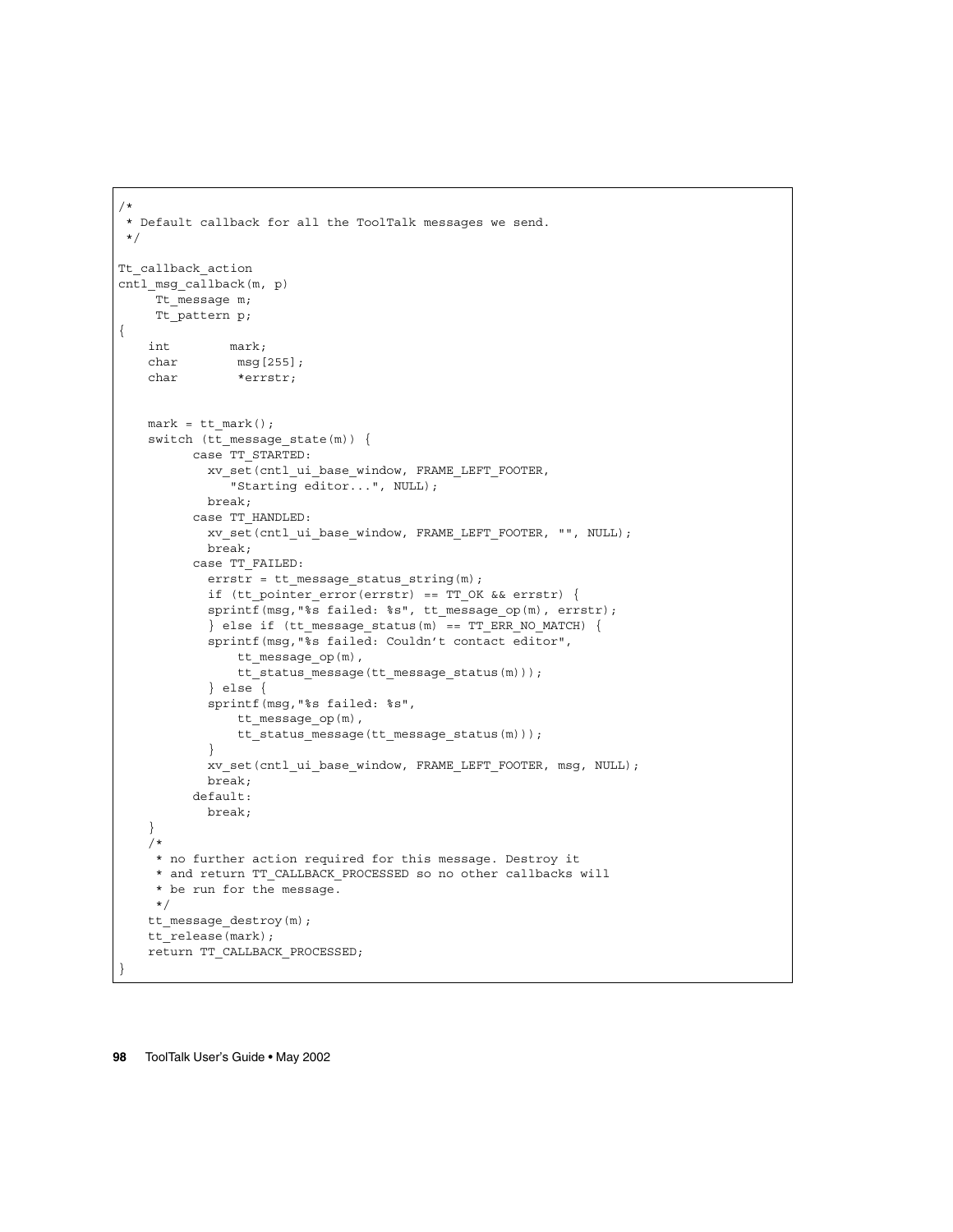You can also add callbacks to static patterns by attaching a callback to the opnum of a signature in a ptype. When a message is delivered because it matched a static pattern with an opnum, the ToolTalk service checks for any callbacks attached to the opnum and runs them.

- Use tt\_otype\_opnum\_callback\_add to attach the callback routine to the opnum of an osignature.
- Use tt\_ptype\_opnum\_callback\_add to attach the callback routine to the opnum of a psignature.

## Sending a Message

When you have completed your message, use tt message send to send it.

If the ToolTalk service returns TT\_WRN\_STALE\_OBJID, it has found a forwarding pointer in the ToolTalk database that indicates the object mentioned in the message has been moved. However, the ToolTalk service will send the message with the new objid. You can then use tt\_message\_object to retrieve the new objid from the message and put it into your internal data structure.

If you will not need the message in the future (for example, if the message was a notice), you can use tt message destroy to delete the message and free storage space.

**Note –** If you are expecting a reply to the message, do not destroy the message until you have handled the reply.

## Examples

Example 8–5 illustrates how to create and send a pnotice.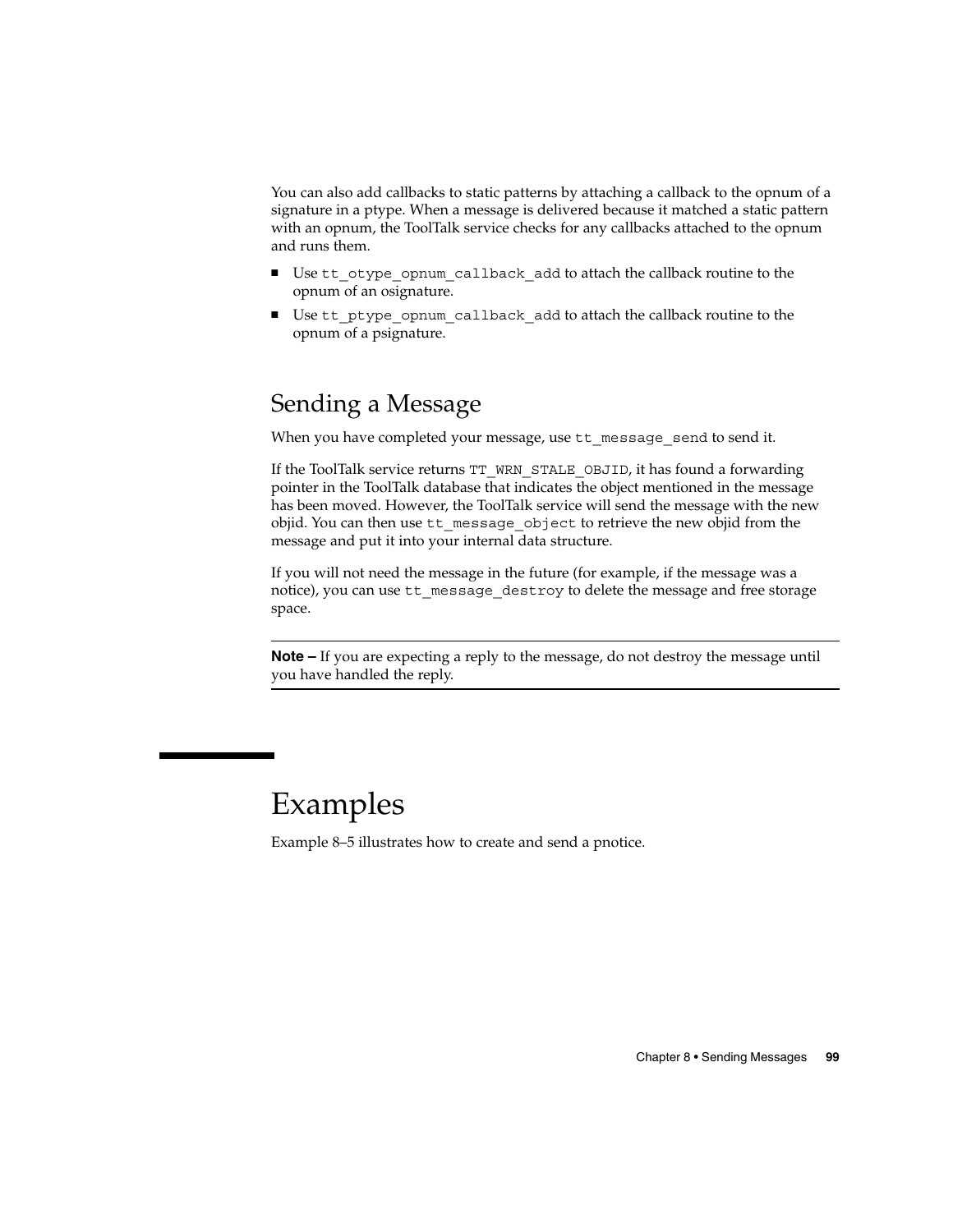**EXAMPLE 8–5** Creating and Sending a Pnotice

```
/*
* Create and send a ToolTalk notice message
* ttsample1_value(in int <new value)
*/
msg_out = tt_pnotice_create(TT_SESSION, "ttsample1_value");
tt_message_arg_add(msg_out, TT_IN, "integer", NULL);
tt message arg_ival_set(msg_out, 0, (int)xv_get(slider,
   PANEL VALUE));
tt_message_send(msg_out);
/*
* Since this message is a notice, we don't expect a reply, so
* there's no reason to keep a handle for the message.
*/
tt_message_destroy(msg_out);
```
Example 8–6 illustrates how an orequest is created and sent when the callback routine for cntl\_ui\_hilite\_button is called.

**EXAMPLE 8–6** Creating and Sending an Orequest

```
/*
* Notify callback function for 'cntl_ui_hilite_button'.
*/
void
cntl_ui_hilite_button_handler(item, event)
   Panel_item item;
   Event \star event;
{
   Tt_message msg;
   if (\text{cnt\_objid} == (\text{char} * ) 0) {
       xv_set(cntl_ui_base_window, FRAME_LEFT_FOOTER,
        "No object id selected", NULL);
       return;
   }
   msg = tt_orequest_create(cntl_objid, "hilite_obj");
   tt_message_arg_add(msg, TT_IN, "string", cntl_objid);
   tt message callback add(msg, cntl msg callback);
   tt_message_send(msg);
}
```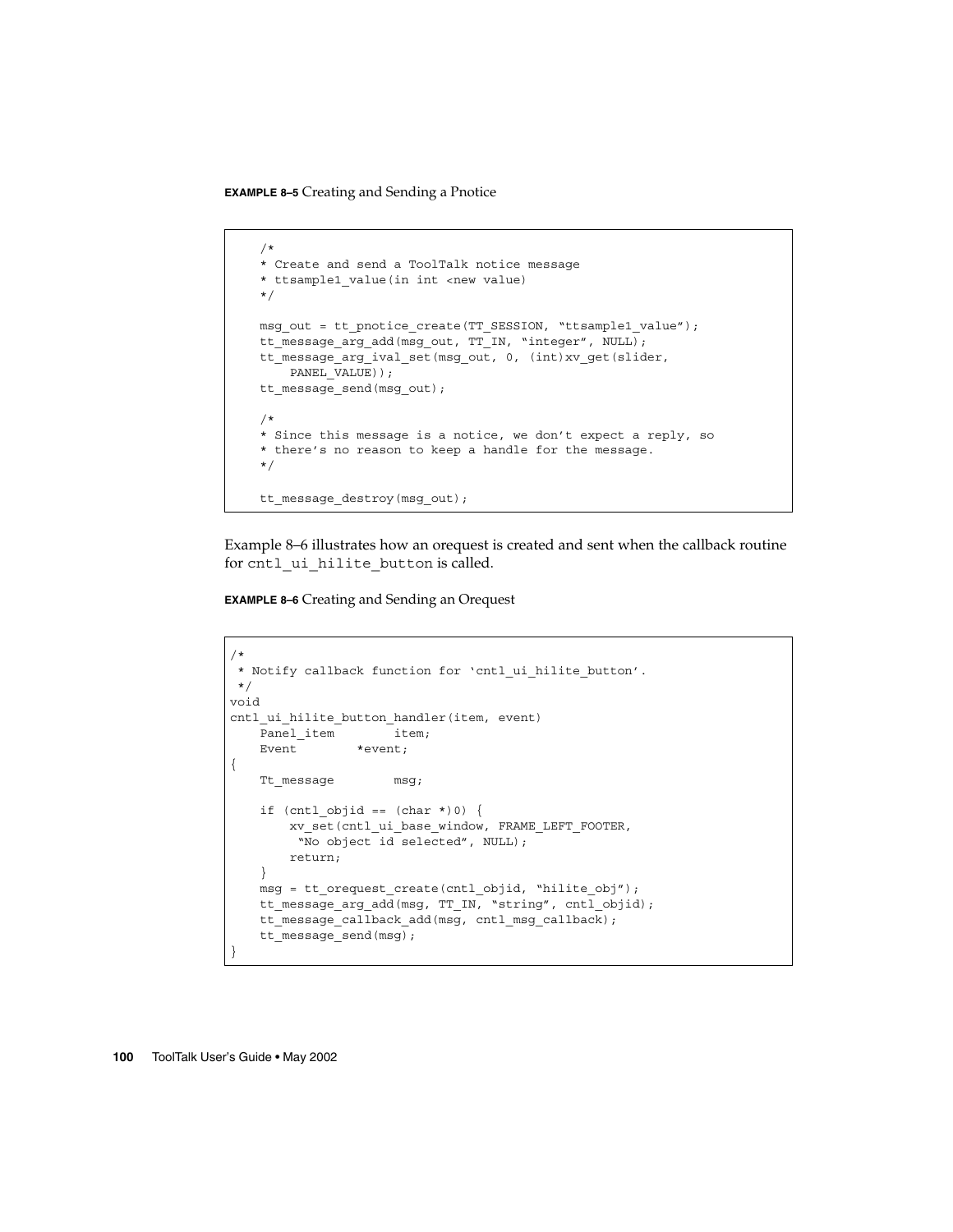### CHAPTER **9**

## Dynamic Message Patterns

The dynamic method provides message pattern information while your application is running. You create a message pattern and register it with the ToolTalk service. You can add callback routines to dynamic message patterns that the ToolTalk service will call when it matches a message to the pattern.

# Defining Dynamic Messages

To create and register a dynamic message pattern, you allocate a new pattern object, fill in the proper information, and register it. When you are done with the pattern (that is, when you are no longer interested in messages that match it), either unregister or destroy the pattern. You can register and unregister dynamic message patterns as needed.

The ToolTalk functions used to create, register, and unregister dynamic message patterns are listed in Table 9–1.

**TABLE 9–1** Functions for Creating, Updating, and Deleting Message Patterns

| <b>ToolTalk Function</b>                                                                                 | <b>Description</b>       |
|----------------------------------------------------------------------------------------------------------|--------------------------|
| tt pattern create (void)                                                                                 | Create Pattern           |
| tt pattern arg add (Tt pattern p, Tt mode n, const char<br>*vtype, const char *value)                    | Add string arguments     |
| tt pattern barg add (Tt pattern m, Tt mode n, const char<br>*vtype, const unsigned char *value, int len) | Add byte array arguments |
| tt pattern iarg add (Tt pattern m, Tt mode n, const char<br>*vtype, int value)                           | Add integer arguments    |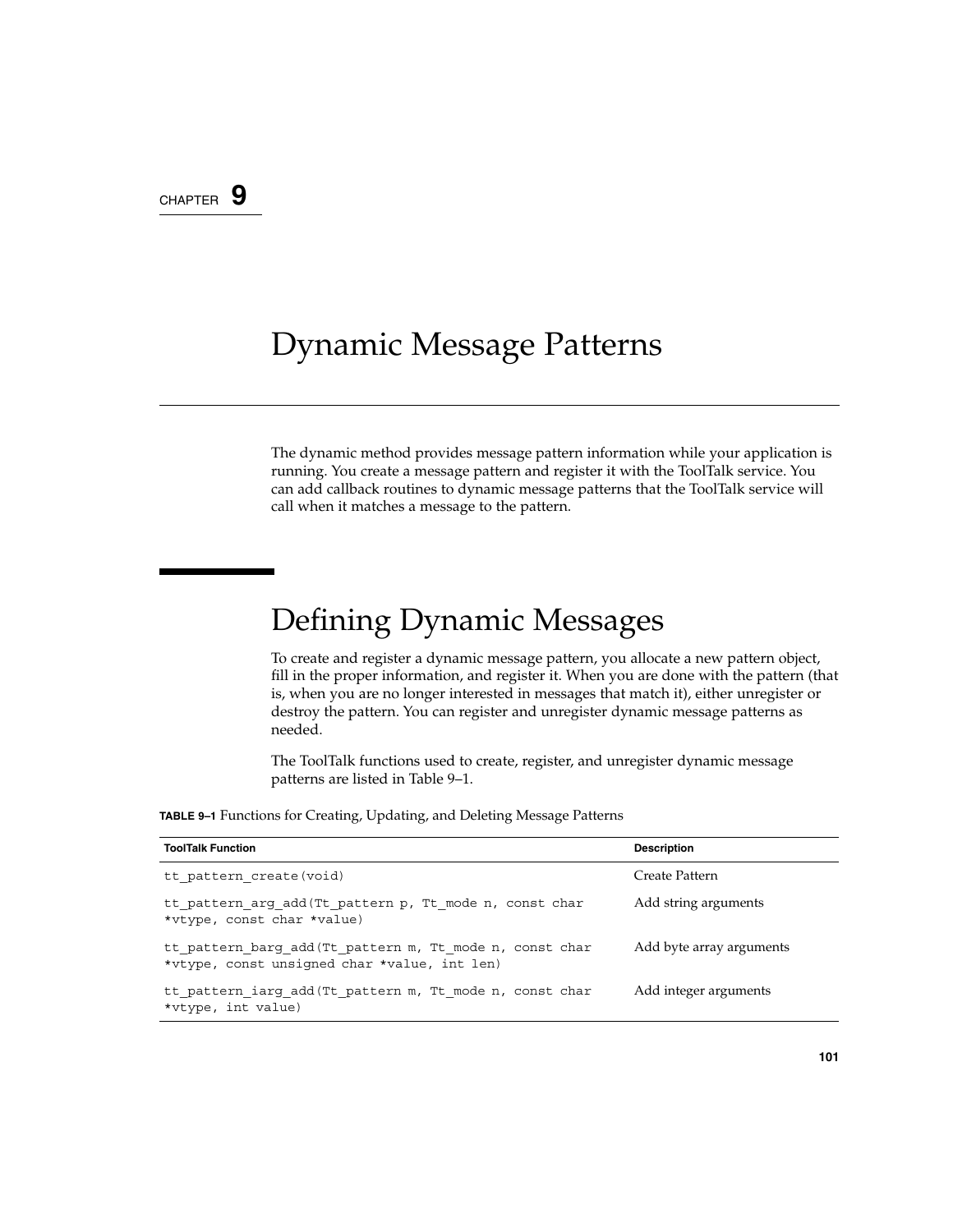| <b>INDEE</b> 3 TT and not of Creating, Opining, and Detering message I and his                           | $\sqrt{2}$                              |  |  |  |
|----------------------------------------------------------------------------------------------------------|-----------------------------------------|--|--|--|
| <b>ToolTalk Function</b>                                                                                 | <b>Description</b>                      |  |  |  |
| tt pattern xarg add (Tt pattern m, Tt mode n, const char<br>*vtype, xdrproc t xdr proc, void *value)     | Adds an xdr argument to a byte<br>array |  |  |  |
| tt pattern bcontext add (Tt pattern p, const char<br>*slotname, const unsigned char *value, int length); | Add byte array contexts                 |  |  |  |
| tt pattern context add (Tt pattern p, const char *slotname,<br>const char *value);                       | Add string contexts                     |  |  |  |
| tt pattern icontext add (Tt pattern p, const char<br>*slotname, int value);                              | Add integer contexts                    |  |  |  |
| tt pattern address add (Tt pattern p, Tt address d)                                                      | Add address                             |  |  |  |
| tt pattern callback add (Tt pattern p,<br>Tt message callback action f)                                  | Add message callback                    |  |  |  |
| tt pattern category set (Tt pattern p, Tt category c)                                                    | Set category                            |  |  |  |
| tt pattern class add (Tt pattern p, Tt class c)                                                          | Add class                               |  |  |  |
| tt pattern disposition add (Tt pattern $p$ , Tt disposition $r$ )                                        | Add disposition                         |  |  |  |
| tt pattern file add (Tt pattern p, const char *file)                                                     | Add file                                |  |  |  |
| tt pattern object add (Tt pattern p, const char *objid)                                                  | Add object                              |  |  |  |
| tt pattern op add (Tt pattern p, const char *opname)                                                     | Add operation                           |  |  |  |
| tt pattern opnum add (Tt pattern p, int opnum)                                                           | Add operation number                    |  |  |  |
| tt pattern otype add (Tt pattern p, const char *otype)                                                   | Add object type                         |  |  |  |
| tt pattern scope add (Tt pattern p, Tt scope s)                                                          | Ad scope                                |  |  |  |
| tt pattern sender add (Tt pattern p, const char *procid)                                                 | Add sending process identifier          |  |  |  |
| tt pattern sender ptype add (Tt pattern p, const char<br>*ptid)                                          | Add sending process type                |  |  |  |
| tt pattern session add (Tt pattern p, const char *sessid)                                                | Add session identifier                  |  |  |  |
| tt pattern state add(Tt pattern p, Tt state s)                                                           | Add state                               |  |  |  |
| tt pattern user set (Tt pattern p, int key, void *v)                                                     | Set user                                |  |  |  |
| tt pattern register (Tt pattern p)                                                                       | Register pattern                        |  |  |  |
| tt pattern unregister (Tt pattern p)                                                                     | Unregister pattern                      |  |  |  |
| tt pattern destroy (Tt pattern p)                                                                        | Destroy message pattern                 |  |  |  |

**TABLE 9–1** Functions for Creating, Updating, and Deleting Message Patterns *(Continued)*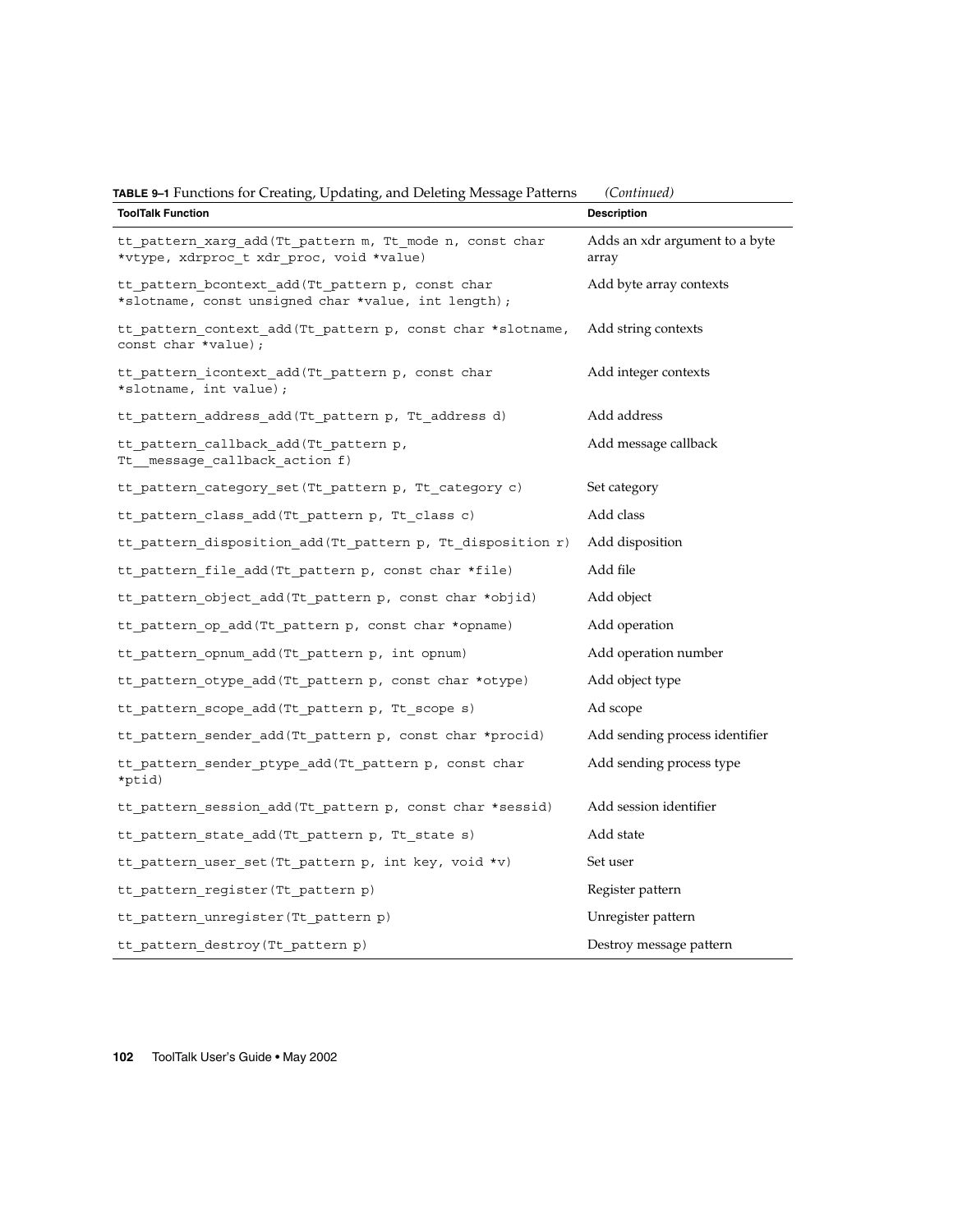**Note** – The return type for all functions except tt pattern create is Tt status; tt pattern create returns Tt pattern.

### Creating a Message Pattern

To create message patterns, use the tt\_pattern\_create function. You can use this function to get a handle or opaque pointer to a new pattern object, and then use this handle on succeeding calls to reference the pattern.

To fill in pattern information, use the tt\_pattern\_*attribute*\_add and tt pattern *attribute* set calls. You can supply multiple values for each attribute you add to a pattern. The pattern attribute matches a message attribute if any of the values in the pattern match the value in the message. If no value is specified for an attribute, the ToolTalk service assumes that you want any value to match. Some attributes are set and, therefore, can only have one value.

## Adding a Message Pattern Callback

To add a callback routine to your pattern, use the tt\_pattern\_callback\_add function.

**Note –** Callbacks are called in reverse order of registration (for example, the most recently added callback is called first).

When the ToolTalk service matches a message, it automatically calls your callback routine to examine the message and take appropriate actions. When a message that matches a pattern with a callback is delivered to you, it is processed through the callback routine. When the routine is finished, it returns TT\_CALLBACK\_PROCESSED and the API objects involved in the operation are freed. You can then use tt\_message\_destroy to destroy the message, which frees the storage used by the message, as illustrated in the following code sample.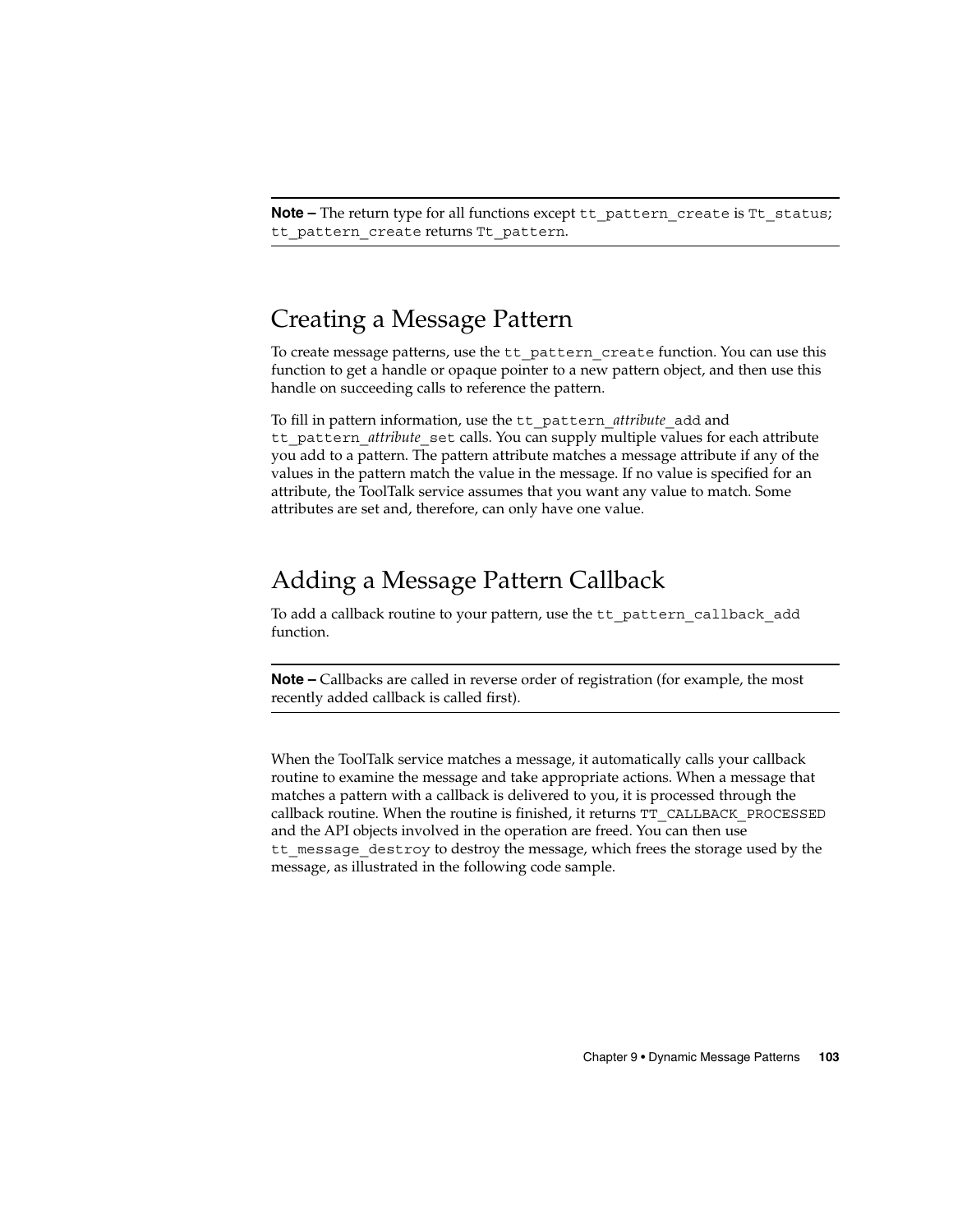```
Tt callback action
sample_msg_callback(Tt_message m, Tt_pattern p)
{
    ... process the reply msg ...
   tt message destroy(m);
    return TT_CALLBACK_PROCESSED;
}
```
## Registering a Message Pattern

To register the completed pattern, use the tt\_pattern\_register() function. After you register your pattern, you join the sessions or files of interest.

The following code sample creates and registers a pattern.

```
/*
   * Create and register a pattern so ToolTalk
* knows we are interested
   * in "ttsample1_value" messages within
* the session we join.
   */
  pat = tt pattern create();
  tt_pattern_category_set(pat, TT_OBSERVE);
  tt_pattern_scope_add(pat, TT_SESSION);
  tt_pattern_op_add(pat, "ttsample1_value");
  tt_pattern_register(pat);
```
## Deleting and Unregistering a Message Pattern

**Note –** If delivered messages that matched the deleted pattern have not been retrieved by your application (for example, the messages might be queued), the ToolTalk service does not destroy these messages.

To delete a message pattern, use the tt\_pattern\_destroy() function. This function first unregisters the pattern and then destroys the pattern object.

To stop receiving messages that match a message pattern without destroying the pattern object, use the tt\_pattern\_unregister() to unregister the pattern.

The ToolTalk service will automatically unregister and destroy all message pattern objects when you call tt\_close.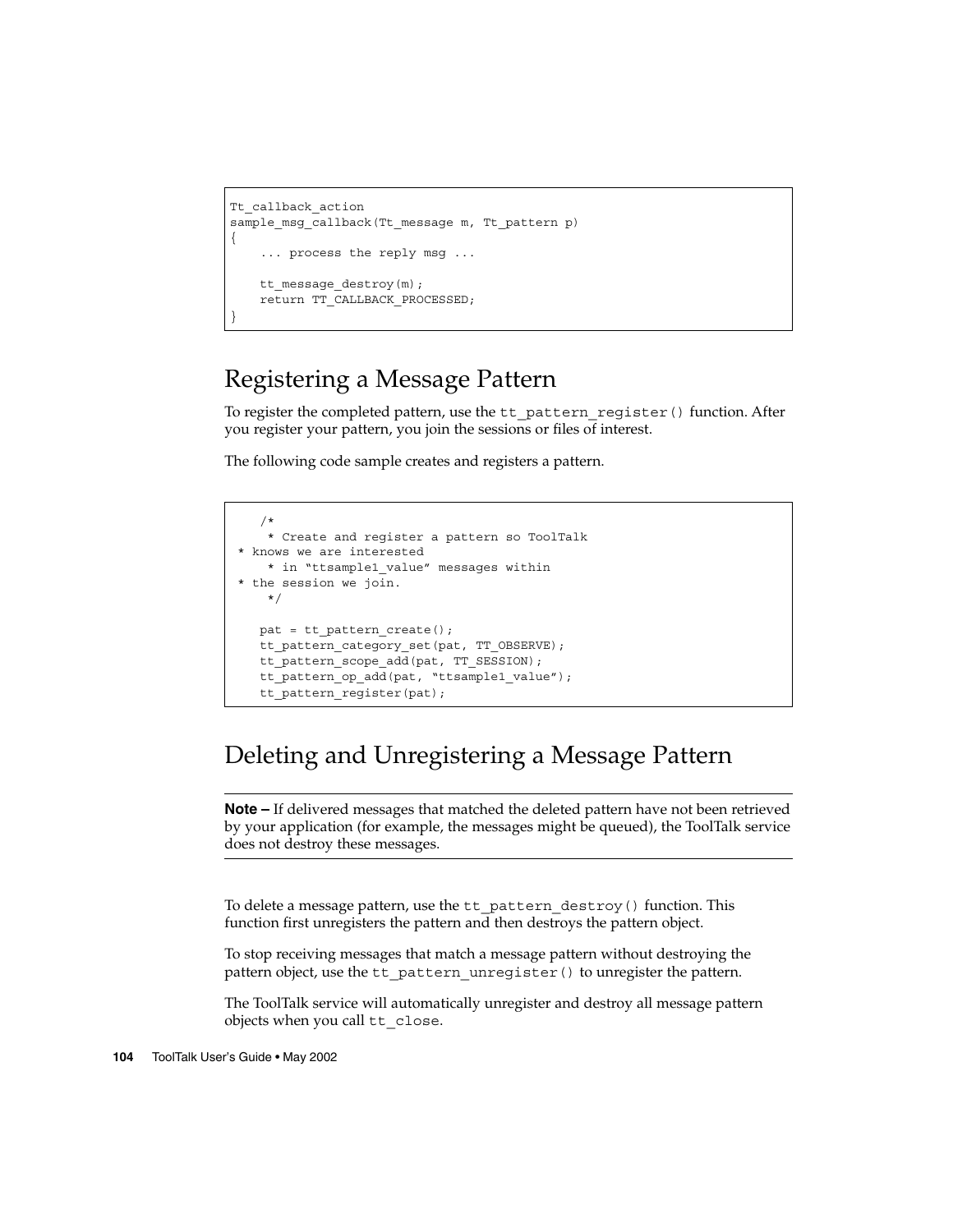# Updating Message Patterns with the Current Session or File

To update your message patterns with the session or file in which you are currently interested, join the session or file.

### Joining the Default Session

When you join a session, the ToolTalk service updates your message pattern with the sessid. For example, if you have declared a ptype or registered a message pattern that specifies TT\_SESSION or TT\_FILE\_IN\_SESSION, use tt\_session\_join to join the default session. The following code sample shows how to join the default session.

```
/*
 * Join the default session
 */
tt session join(tt default session());
```
Table 9–2 lists the ToolTalk functions you use to join the session in which you are interested.

**TABLE 9–2** ToolTalk Functions for Joining Default Sessions

| <b>Return Type</b> | <b>ToolTalk Function</b>                       | <b>Description</b>        |
|--------------------|------------------------------------------------|---------------------------|
| $char *$           | tt default session (void)                      | Return default session id |
| Tt status          | tt default session set (const char<br>*sessid) | Set default session       |
| $char *$           | tt initial session (void)                      | Return initial session id |
| Tt status          | tt session join (const char *sessid)           | Join this session         |
| Tt status          | tt session quit (const char *sessid)           | Ouit session              |

Once your patterns are updated, you will begin to receive messages scoped to the session you joined.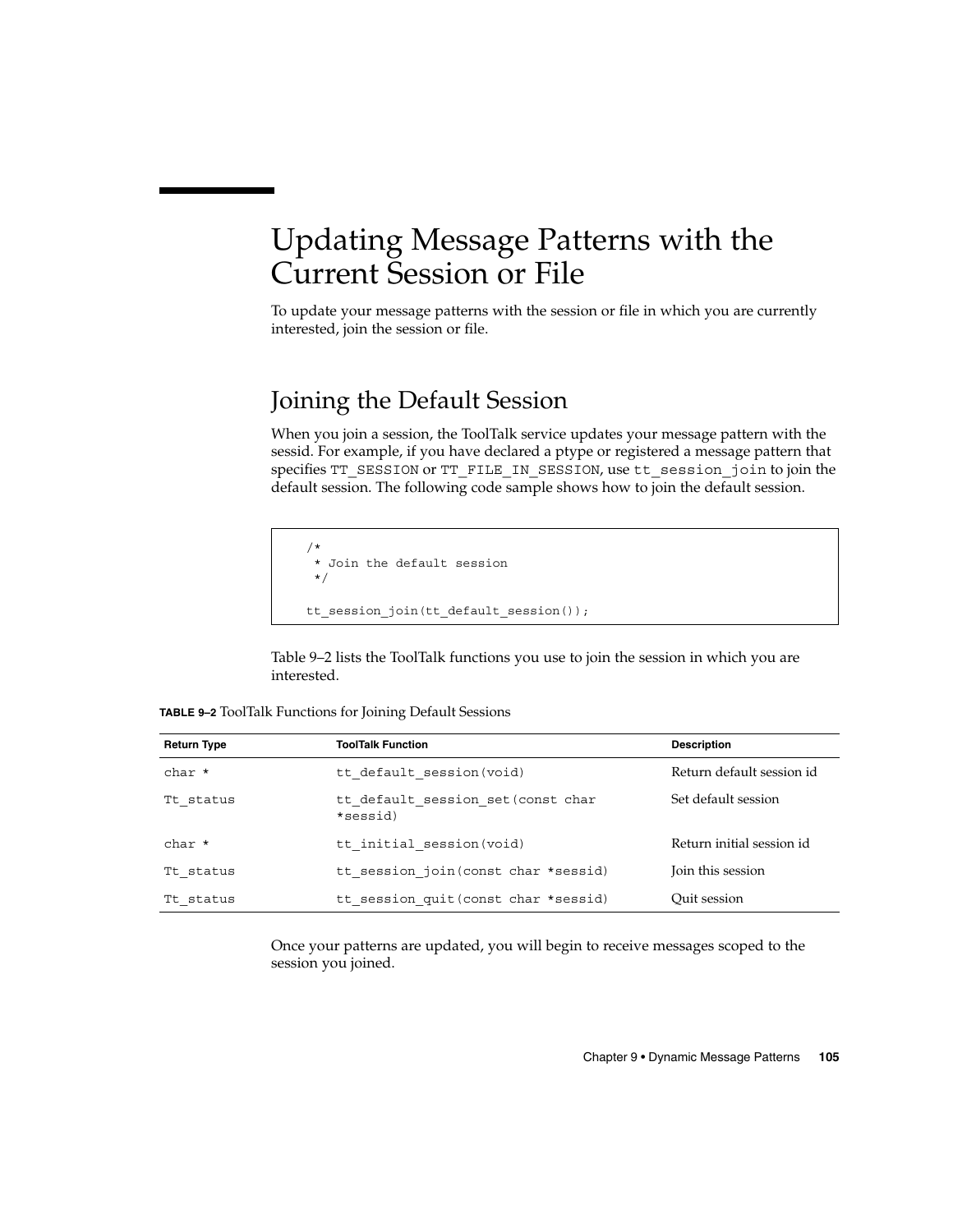**Note –** If you had previously joined a session and then registered a ptype or a new message pattern, you must again join the same session or a new session to update your pattern before you will receive messages that match your new pattern.

When you no longer want to receive messages that reference the default session, use the tt\_session\_quit() function. This function removes the sessid from your session-scoped message patterns.

## Joining Multiple Sessions

When you join multiple sessions, you will automatically get responses to requests and point-to-point messages but you will not get notices unless you explicitly join the new session. The following code sample shows how to join the multiple sessions.

```
tt default session set(new session identifier);
tt_open();
tt session join(new session);
```
In order to effectively use multiple sessions, you must store the session ids of the sessions in which you are interested in order to pass these identifiers to tt\_default\_session\_set prior to opening a new session with tt\_open; that is, you need to place the values (which ttsession stores in the environment variable \_SUN\_TT\_SESSION) in a file on the system so that other ToolTalk clients can access the value of a session id contained in that file and use it to open the non-default session. For example, you can store the session ids in a "well-known" file and then send a file-scoped message (indicating this file) to all clients which have registered an appropriate pattern. The client will then know to open the scoped-to file, read one or more session ids from it, and use these session ids (with tt open) to open a non-default session. An alternative method is advertising the session ids by means of, for example, a name service or a third-party database.

**Note** – How ttsession session ids are stored and passed to interested clients is beyond the scope of the ToolTalk protocol and must be determined based on the architecture of the system.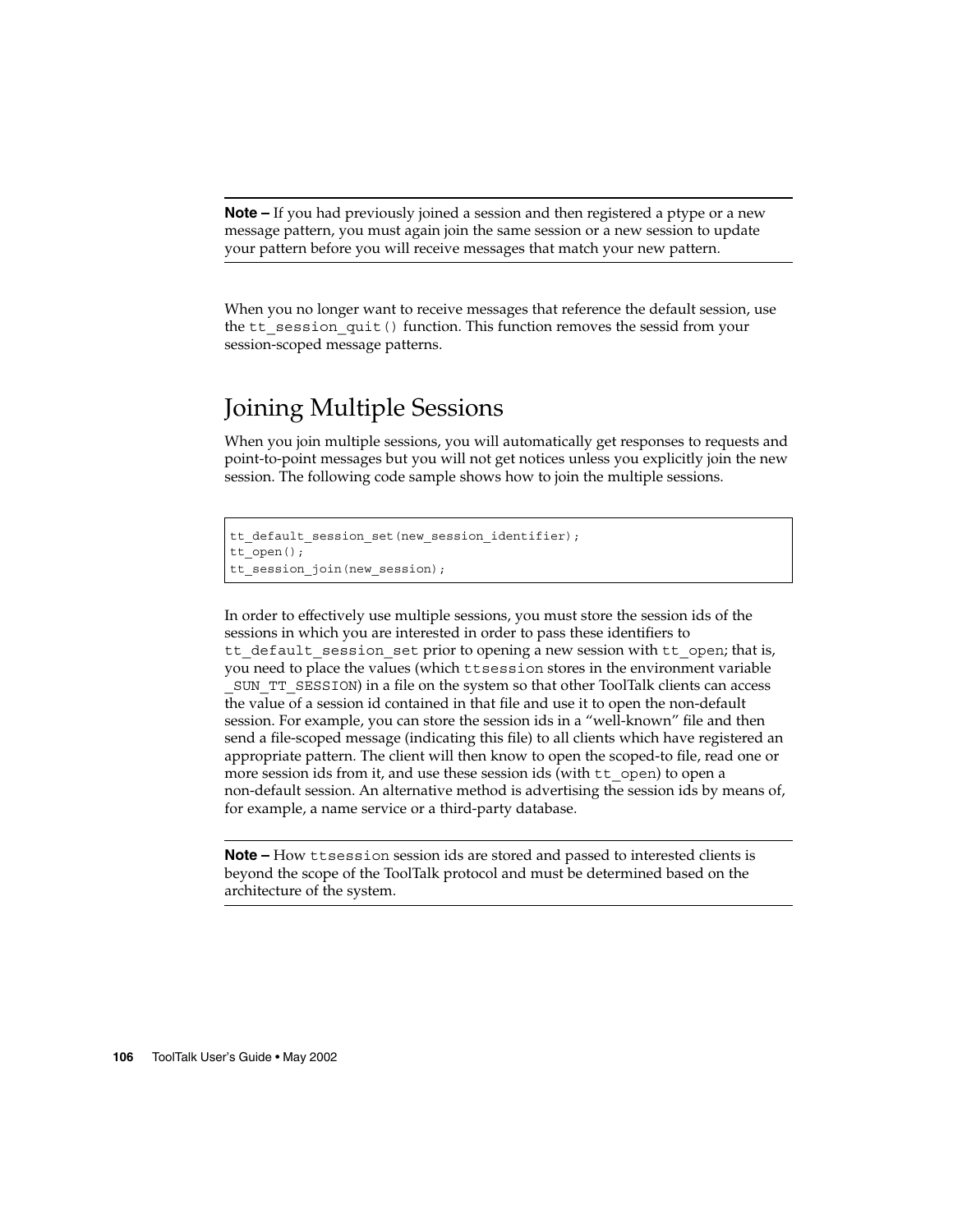## Joining Files of Interest

When you join a file, the ToolTalk service automatically adds the name of the file to your file-scoped message patterns. For example, if you have declared a process type or registered a message pattern that specifies TT\_FILE or TT\_FILE\_IN\_SESSION, use the tt file join function() to join files of interested. Table 9–3 lists the ToolTalk functions you use to express your interest in specific files.

| <b>Return Type</b> | <b>ToolTalk Function</b>                | <b>Description</b> |
|--------------------|-----------------------------------------|--------------------|
| char *             | tt default file (void)                  | Join default file  |
| Tt status          | tt default file set (const char *docid) | Set default file   |
| Tt status          | tt file join(const char *filepath)      | Join this file     |
| Tt status          | tt file quit(const char *filepath)      | Ouit file          |

**TABLE 9–3** ToolTalk Functions for Joining Files of Interest

When you no longer want to receive messages that reference the file, use the tt file quit() function to remove the file name from your file-scoped message patterns.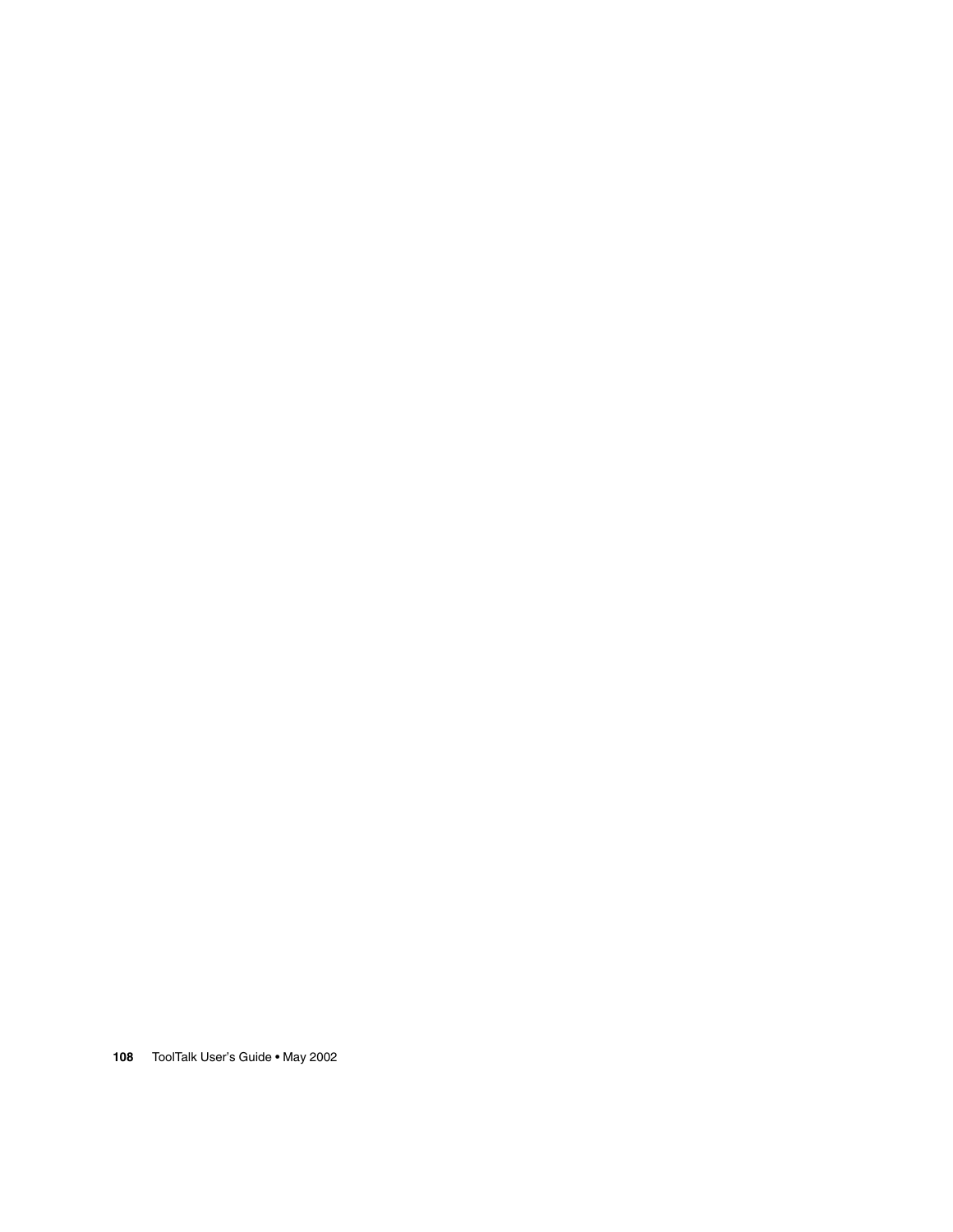### CHAPTER **10**

## Static Message Patterns

The static messaging method provides an easy way to specify the message pattern information if you want to receive a defined set of messages.

## Defining Static Messages

To use the static method, you define your process types and object types and compile them with the ToolTalk type compiler, tt\_type\_comp. When you declare your process type, the ToolTalk service creates message patterns based on that type. These static message patterns remain in effect until you close communication with the ToolTalk service.

## Defining Process Types

Your application can still be considered a potential message receiver even when no process is running the application. To do this, you provide message patterns and instructions on how to start the application in a process type (*ptype*) file. These instructions tell the ToolTalk service to perform one of the following actions when a message is available for an application but the application is not running:

- Start the application and deliver the message
- Queue the message until the application is running
- Discard the message

To make the information available to the ToolTalk service, the ptype file is compiled with the ToolTalk type compiler,  $tt$  type comp, at application installation time.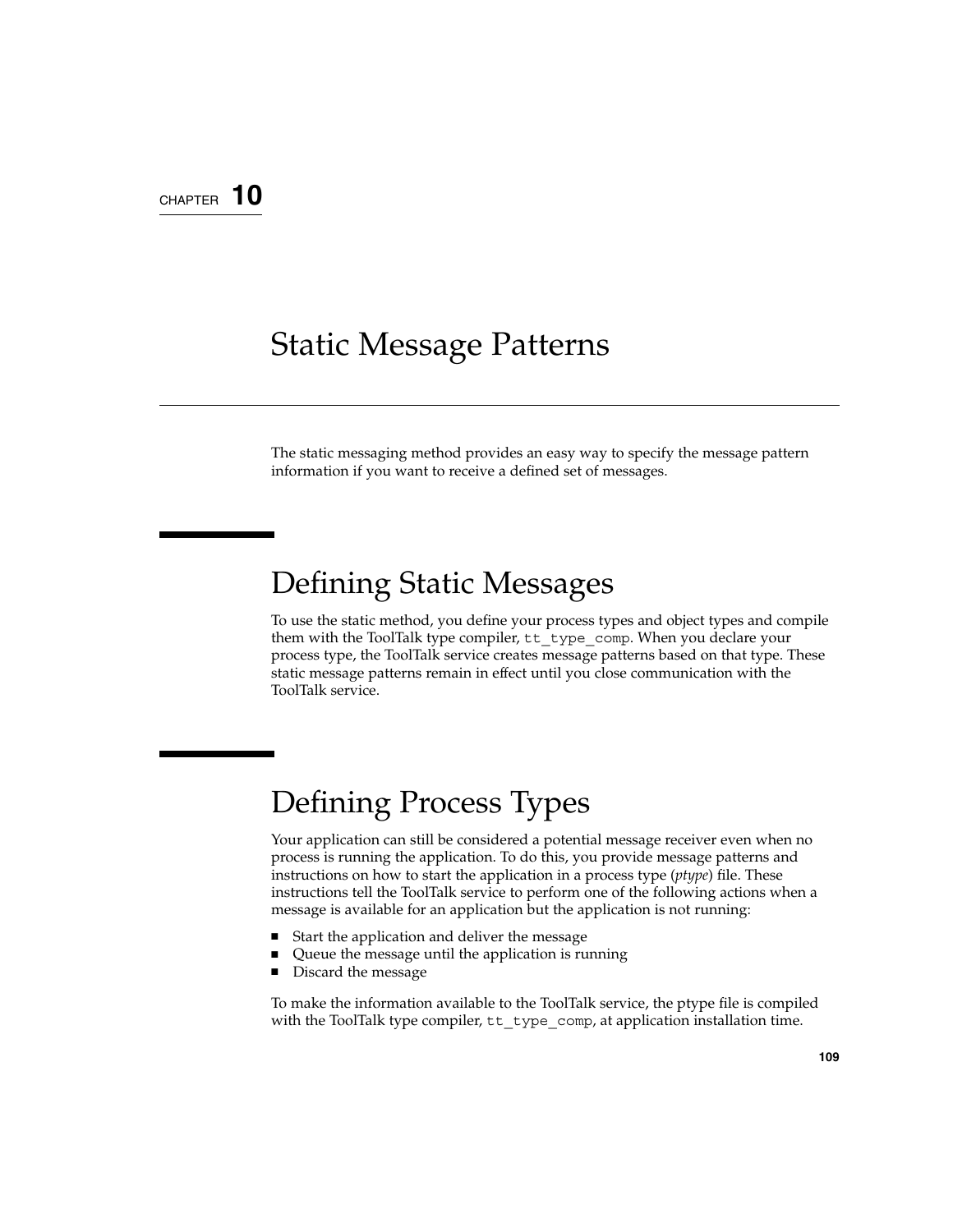When an application registers a ptype with the ToolTalk service, the message patterns listed in it are automatically registered, too.

Ptypes provide application information that the ToolTalk service can use when the application is not running. This information is used to start your process if necessary to receive a message or queue messages until the process starts.

A ptype begins with a process-type identifier (*ptid*). Following the ptid are:

- 1. An optional start string The ToolTalk service will execute this command, if necessary, to start a process running the program.
- 2. Signatures Describes the TT\_PROCEDURE-addressed messages that the program wants to receive. Messages to be observed are described separately from messages to be handled.

### **Signatures**

*Signatures* describe the messages that the program wants to receive. A signature is divided by an arrow  $(=$ >) into two parts. The first part of a signature specifies matching attribute values. The more attribute values specified in a signature, the fewer messages the signature will match. The second part of a signature specifies receiver values that the ToolTalk service will copy into messages that match the first part of the signature.

A ptype signature can contain values for disposition and operation numbers (*opnum*). The ToolTalk service uses the disposition value (start, queue, or the default discard) to determine what to do with a message that matches the signature when no process is running the program. The opnum value is provided as a convenience to message receivers. When two signatures have the same operation name but different arguments, different opnums makes incoming messages easy to identify.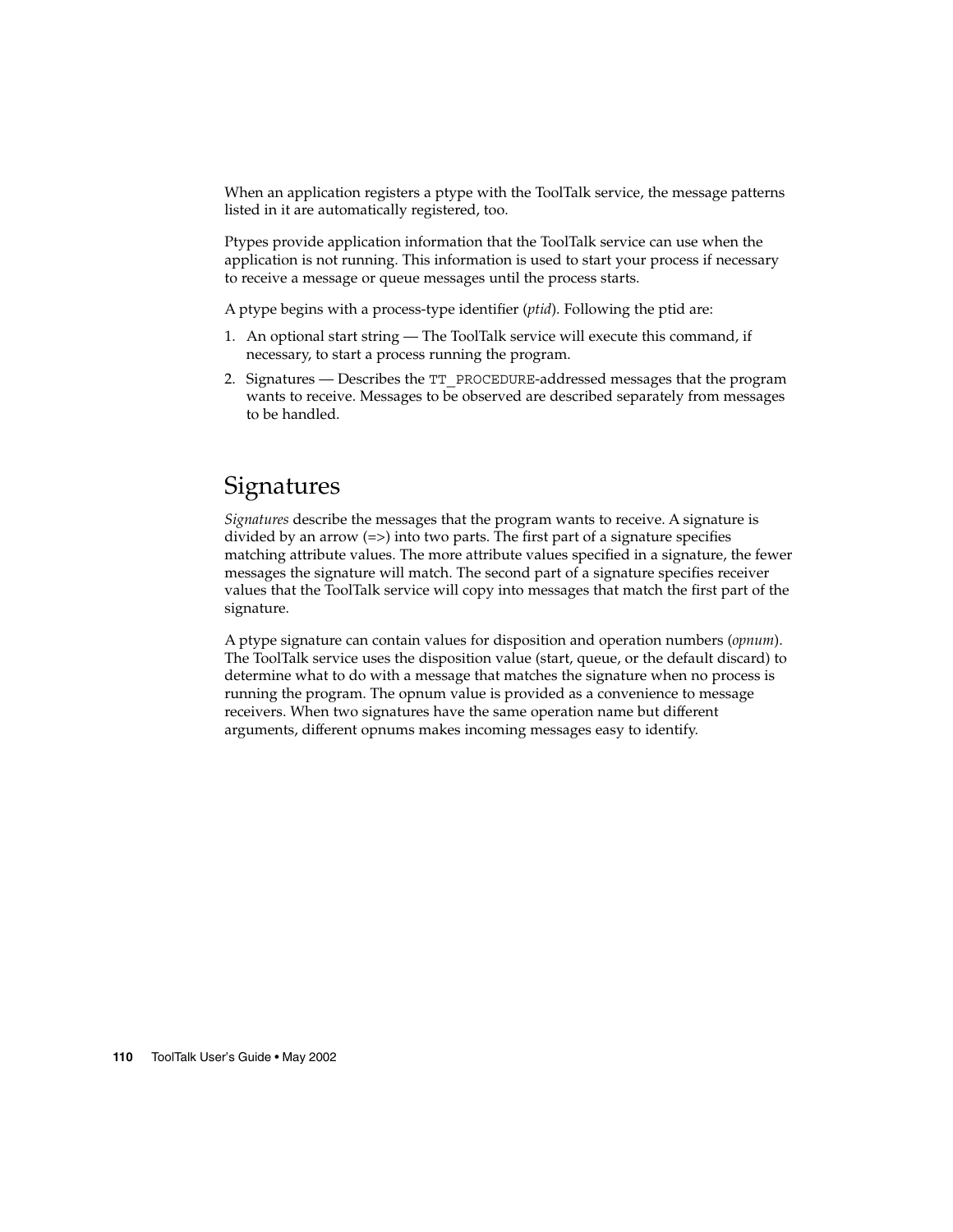## Creating a Ptype File

The following listing illustrates a ptype file.

```
#include "Sun_EditDemo_opnums.h"
ptype Sun_EditDemo {
       /* setenv Sun EditDemo HOME to install dir for the demo */start "${Sun_EditDemo_HOME}/edit";
    handle:
    /* edit file named in message, start editor if necessary */
    session Sun_EditDemo_edit(void)
                   => start opnum=Sun_EditDemo_EDIT;
     /* tell editor viewing file in message to save file */session Sun EditDemo save(void)
                   => opnum=Sun_EditDemo_SAVE;
     /* save file named in message to new filename */
    session Sun_EditDemo_save_as(in string new_filename)
                   => opnum=Sun_EditDemo_SAVE_AS;
     /* bring down editor viewing file in message */
    session Sun_EditDemo_close(void)
                   => opnum=Sun_EditDemo_CLOSE;
};
```
The following listing shows the syntax for a ptype file.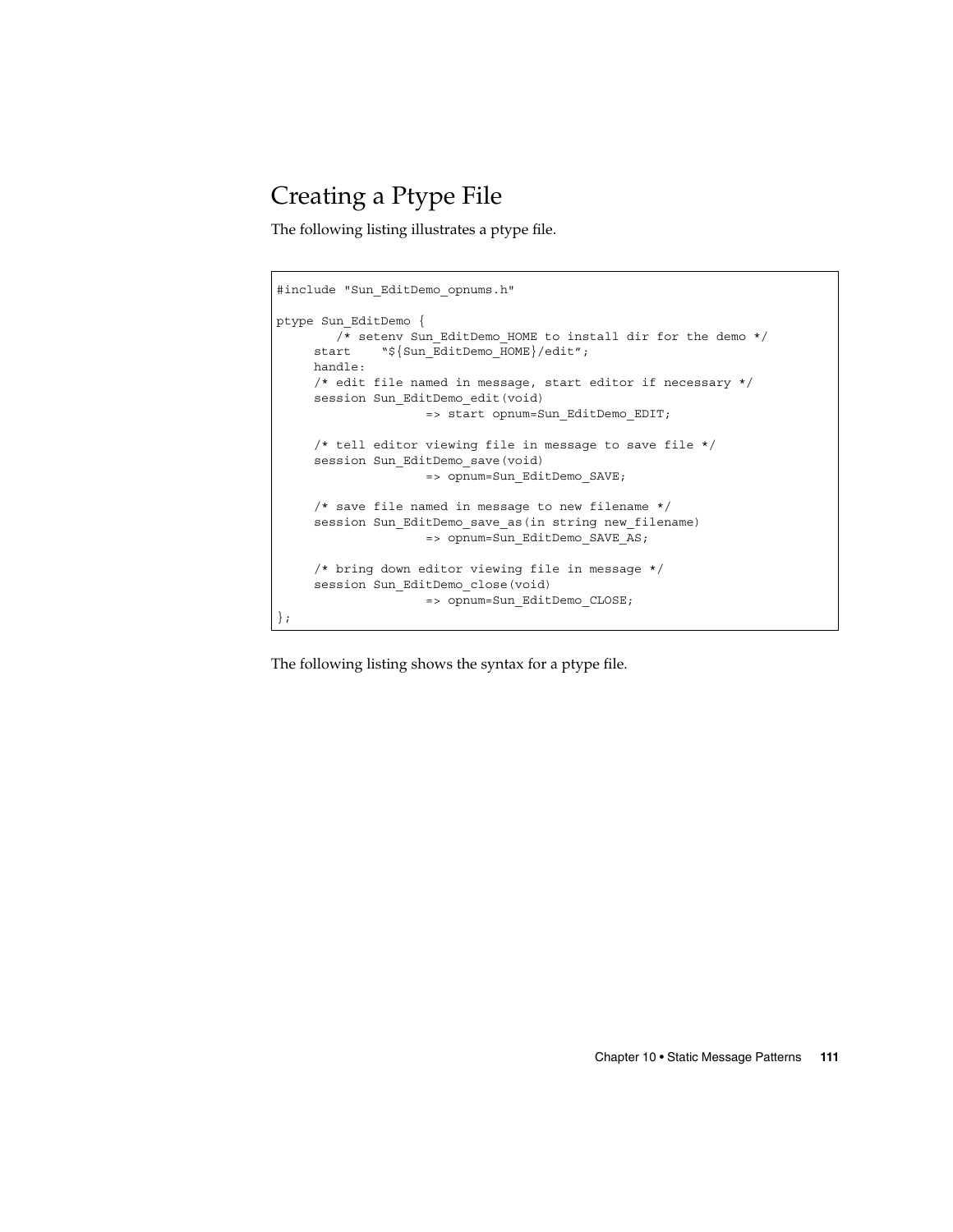```
ptype ::= 'ptype' ptid '{'
        property* ['observe:' psignature*
]
        ['handle:' psignature<sup>*</sup> ]
        ['handle push:' psignature<sup>*</sup>]
        ['handle_rotate:' psignature<sup>*</sup>]
        '}' [';']
property ::= property_id value ';'
property_id ::= 'start'
value ::= string
ptid ::= identifier
psignature ::= [scope] op args [contextdcl]
       \left[\right]<sup>'</sup> = >'
        ['start']['queue']
        ['opnum='number]]
        ';'
scope ::= 'file'
    | 'session'
        | 'file_in_session'
args ::= '(' argspec {, argspec}* ')'
    | '(void)'
    | \qquad '()'
contextdcl ::= 'context' '(' identifier {, identifier}* ')' ';'
argspec ::= mode type name
mode ::= 'in' | 'out' | 'inout'
type ::= identifier
name ::= identifier
```
### Property\_id Information

*ptid*—process type identifier (*ptid*). Identifies the process type. A ptid must be unique for every installation. Because this identifier cannot be changed after installation time, each chosen name must be unique. For example, you can use a name that includes the trademarked name of your product or company, such as Sun\_EditDemo. The ptid cannot exceed 32 characters and should not be one of the reserved identifiers: ptype, otype, start, opnum, queue, file, session, observe, or handle.

*start*—start string for the process. If the ToolTalk service needs to start a process, it executes this command; /bin/sh is used as the shell.

Before executing the command, the ToolTalk service defines TT\_FILE as an environment variable with the value of the file attribute of the message that started the application. This command runs in the environment of ttsession, not in the environment of the sender of the message that started the application, so any context information must be carried by message arguments or contexts.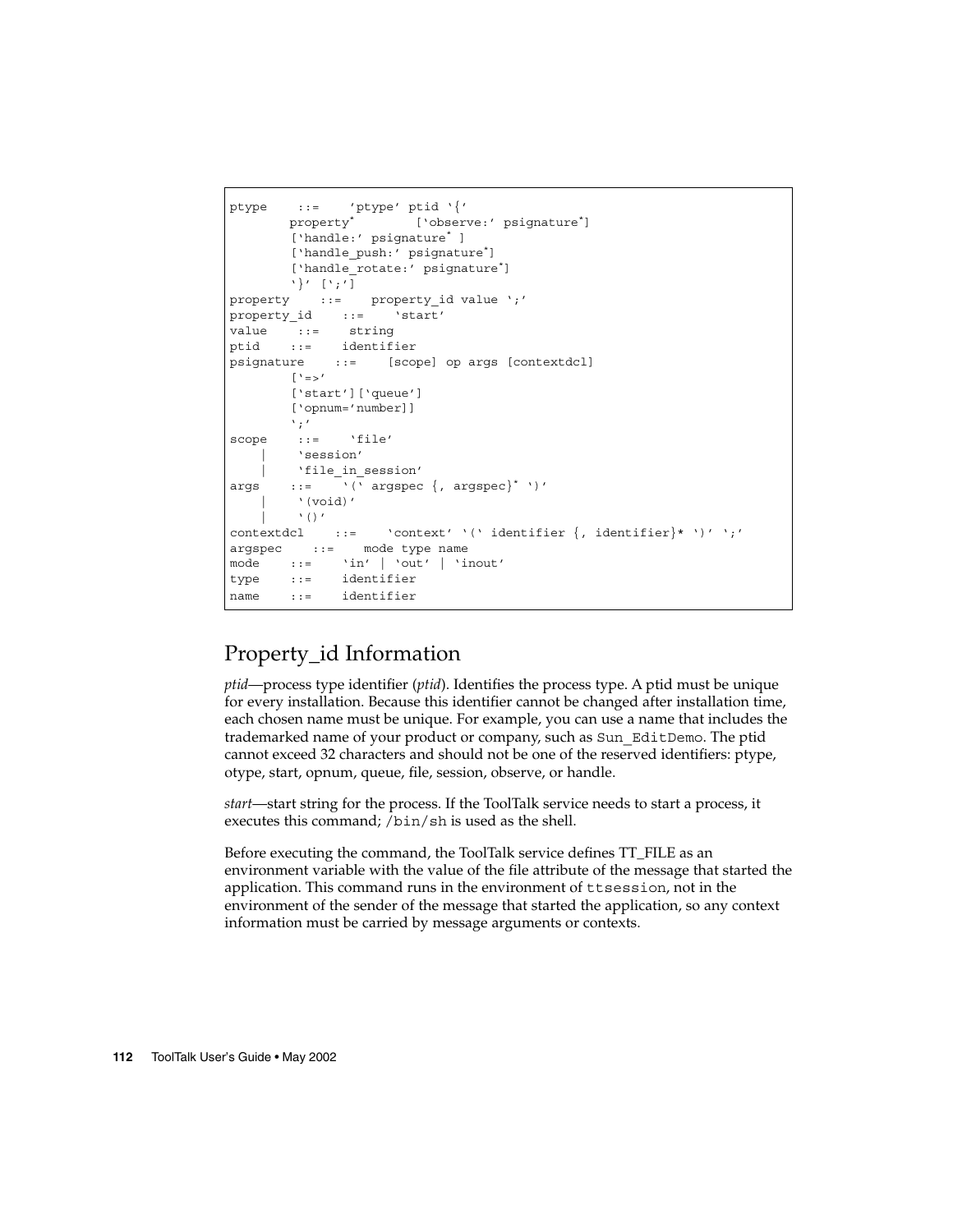### Psignature Matching Information

*scope*—this pattern attribute is matched against the scope attribute in messages.

*op*—operation name. This name is matched against the op attribute in messages.

**Note –** If you specify message signatures in both your ptype and otypes, use unique operation names in each. For example, do not specify a display operation in both your ptype and otype.

*args*—arguments for the operation. If the args list is void, the signature matches only messages with no arguments. If the args list is empty (that is, "()"), the signature matches without regard to the arguments.

*contextdcl*—context name. When a pattern with this named context is generated from the signature, it contains an empty value list.

### Psignature *Actions Information*

*start*—if the psignature matches a message and no running process of this ptype has a pattern that matches the message, start a process of this ptype.

*queue*—if the psignature matches a message and no running process of this ptype has a pattern that matches the message, queue the message until a process of this ptype registers a pattern that matches it.

*opnum*—fill in the message's opnum attribute with the specified number to enable you to identify the signature that matched the message.

When the message matches the signature, the opnum from the signature is filled into the message. Your application can then retrieve the opnum with the tt message opnum call. By giving each signature a unique opnum, you can quickly determine which signature matched the message.

You can attach a callback routine to the opnum with the tt ptype opnum callback add call. When the message is matched, the ToolTalk service will check for any callbacks attached to the opnum and, if any are found, run them.

The Sun EditDemo opnums.h file defines symbolic definitions for all the opnums used by edit.c, allowing both the edit.types file and edit.c file to share the same definitions.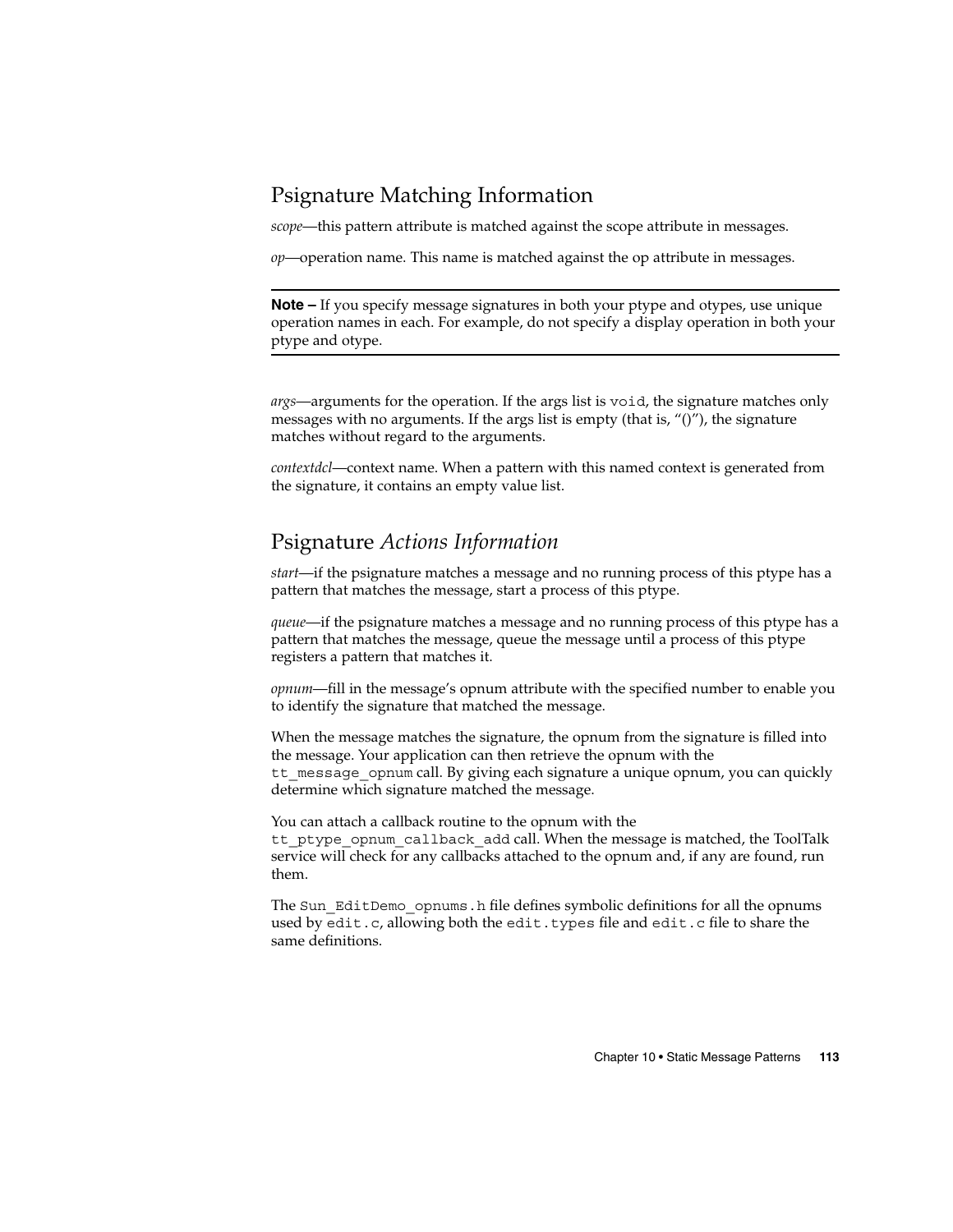### Automatically Starting a Tool

The listing below is a simple example of a ptype declaration that causes the ToolTalk service to automatically start a tool. The example code states:

If a message to display, edit, or compose is received and there is no current instance of the tool running that can handle the message, start "/home/toone/tools/mytest" and deliver the message.



**Caution –** This example causes the ToolTalk service to search indefinitely for a handler.

```
ptype My_Test {
   start "/home/toone/tools/mytest";
   handle:
   session Display (in Ascii text) => start;
   session Edit (inout Ascii text) => start;
   session Compose (out Ascii text) => start;
   file Display (in Ascii file name) => start;
   file Edit (inout Ascii file name) => start;
   file Compose (out Ascii file_name) => start;
};
```
# Defining Object Types

When a message is addressed to a specific object or a type of object, the ToolTalk service must be able to determine to which application the message is to be delivered. Applications provide this information in an *object type* (*otype*). An otype names the ptype of the application that manages the object and describes message patterns that pertain to the object.

These message patterns also contain instructions that tell the ToolTalk service what to do if a message is available but the application is not running. In this case, ToolTalk performs one of the following instructions:

- Start the application and deliver the message
- Queue the message until the application is running
- Discard the message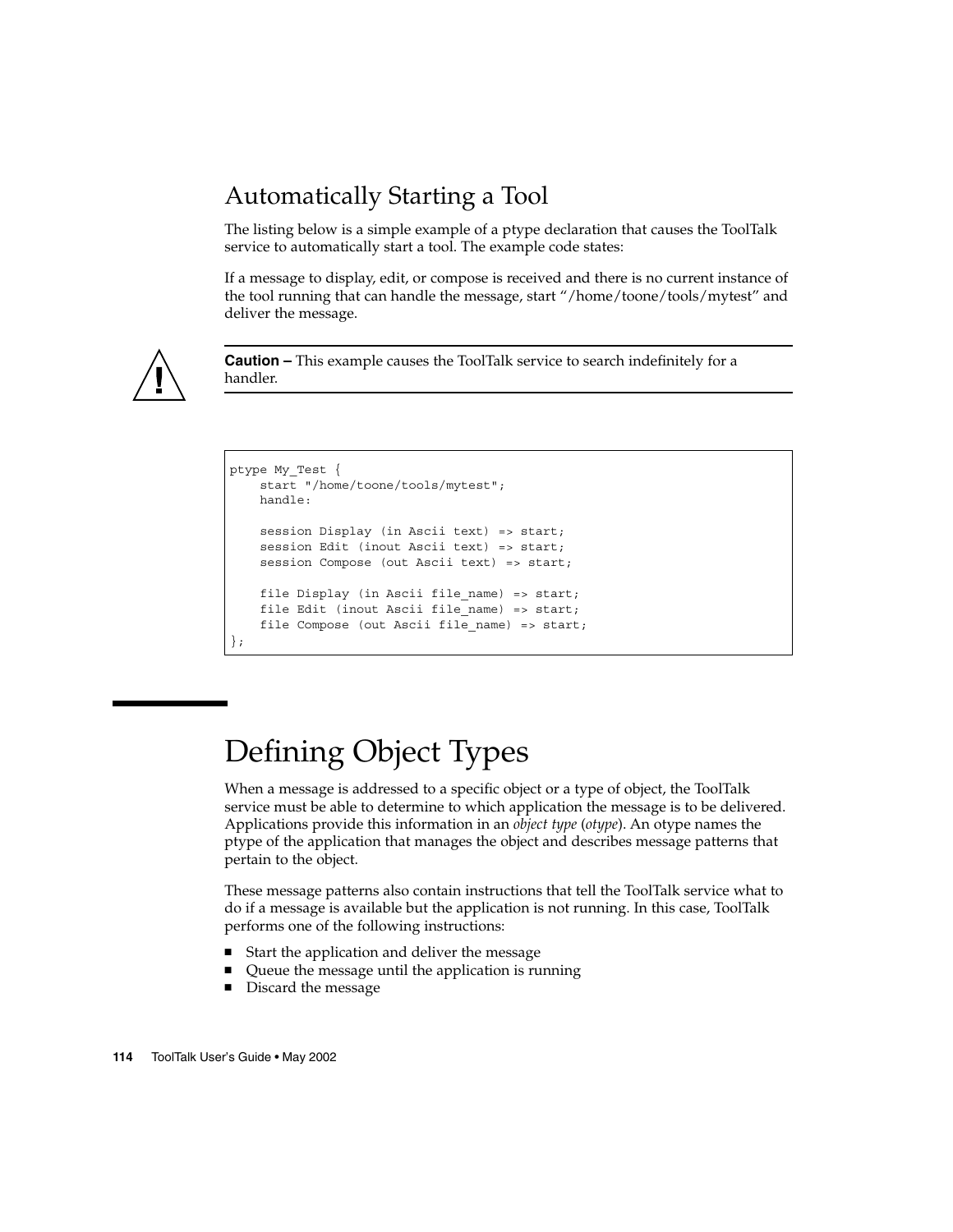To make the information available to the ToolTalk service, the otype file is compiled with the ToolTalk type compiler tt type comp at application installation time. When an application that manages objects registers with the ToolTalk service, it declares its ptype. When a ptype is registered, the ToolTalk service checks for otypes that mention the ptype and registers the patterns found in these otypes.

The otype for your application provides addressing information that the ToolTalk service uses when delivering object-oriented messages. The number of otypes you have, and what they represent, depends on the nature of your application. For example, a word processing application might have otypes for characters, words, paragraphs, and documents; a diagram editing application might have otypes for nodes, arcs, annotation boxes, and diagrams.

An otype begins with an object-type identifier (*otid*). Following the otid are:

- 1. An optional start string ToolTalk will execute this command, if necessary, to start a process running the program.
- 2. Signatures Code that defines the messages that can be addressed to objects of the type (that is, the operations that can be invoked on objects of the type).

### **Signatures**

*Signatures* defines the messages that can be addressed to objects of the type. A signature is divided by an arrow  $(=)$  into two parts. The first part of a signature define matching criteria for incoming messages. The second part of a signature defines receiver values which the ToolTalk service adds to each message that matches the first part of the signature. These values specify the ptid of the program that implements the operation and the message's scope and disposition.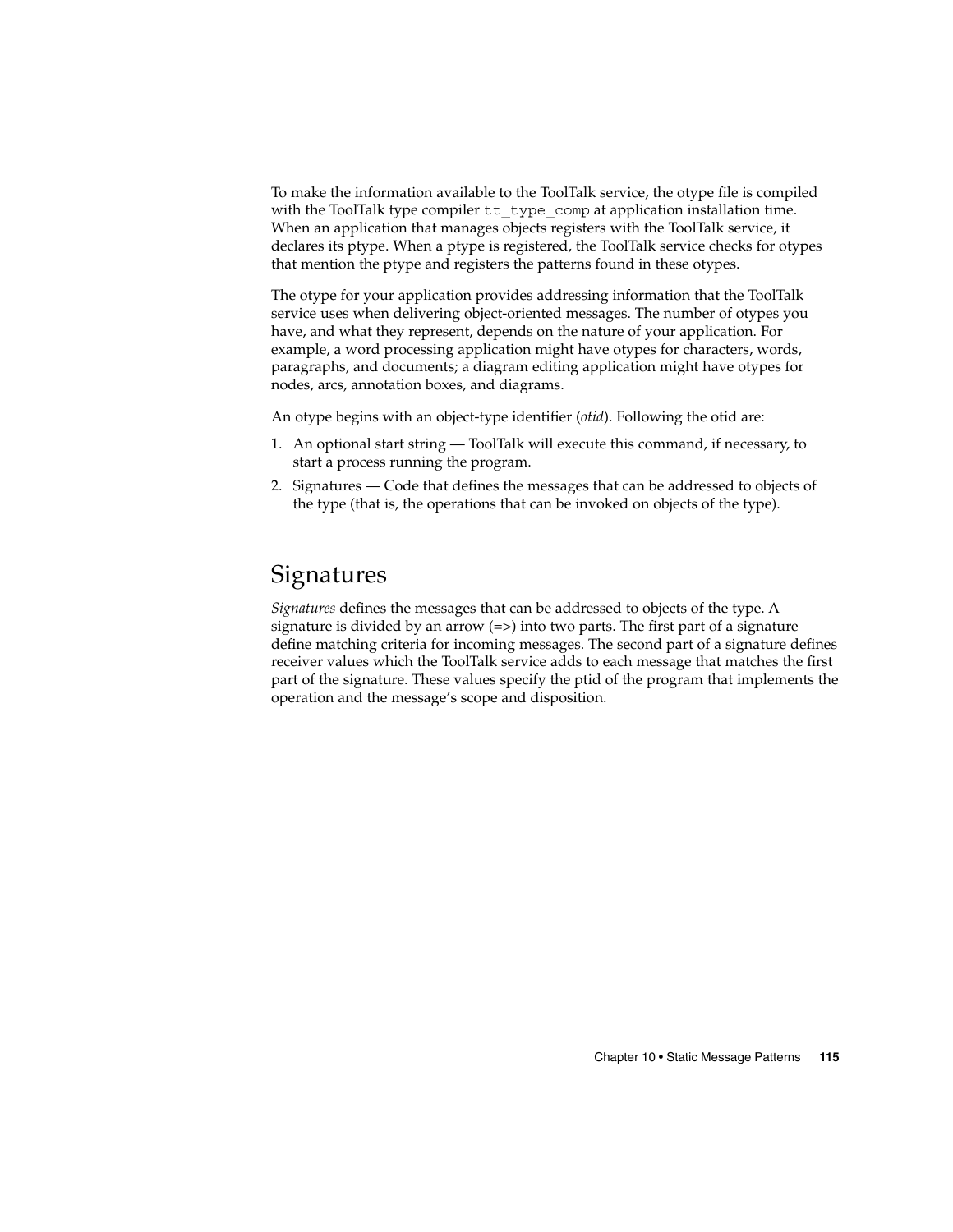## Creating Otype Files

The following listing shows the syntax for an otype file.

```
\begin{array}{lll} \texttt{otype} & : \texttt{:=} & \texttt{obj\_header} & \texttt{ ' {'} objbody*} \texttt{ ' {'} & \texttt{ [''}; ' ]} \end{array}obj_header ::= 'otype' otid [':' otid+]
objbody ::= 'observe:' osignature*
   | 'handle:' osignature*
        'handle_push:' osignature*
        'handle_rotate:' osignature*
osignature ::= op args [contextdcl] [rhs][inherit] ';'
rhs ::= ['=>' ptid [scope]]
        ['start']['queue']
        ['opnum='number]
inherit ::= 'from' otid
args ::= '(' argspec {, argspec}* ')'
   | '(void)'
    | \qquad \vee ()'
contextdcl ::= 'context' '(' identifier \{, identifier\* ')' ';'
argspec ::= mode type name
mode ::= 'in' | 'out' | 'inout'
type ::= identifier
name ::= identifier
otid ::= identifier
ptid ::= identifier
```
### Obj\_Header Information

otid—*object type identifier* (otid). Identifies the object type. An otid must be unique for every installation. Because this identifier cannot be changed after installation time, each chosen name must be unique. For example, begin with the ptid of the tool that implements the otype. The otid is limited to 64 characters and should not be one of the reserved identifiers: ptype, otype, start, opnum, queue, file, session, observe, or handle.

### Osignature Information

The object body portion of the otype definition is a list of osignatures for messages about the object that your application wants to observe and handle.

*op*—operation name. This name is matched against the op attribute in messages.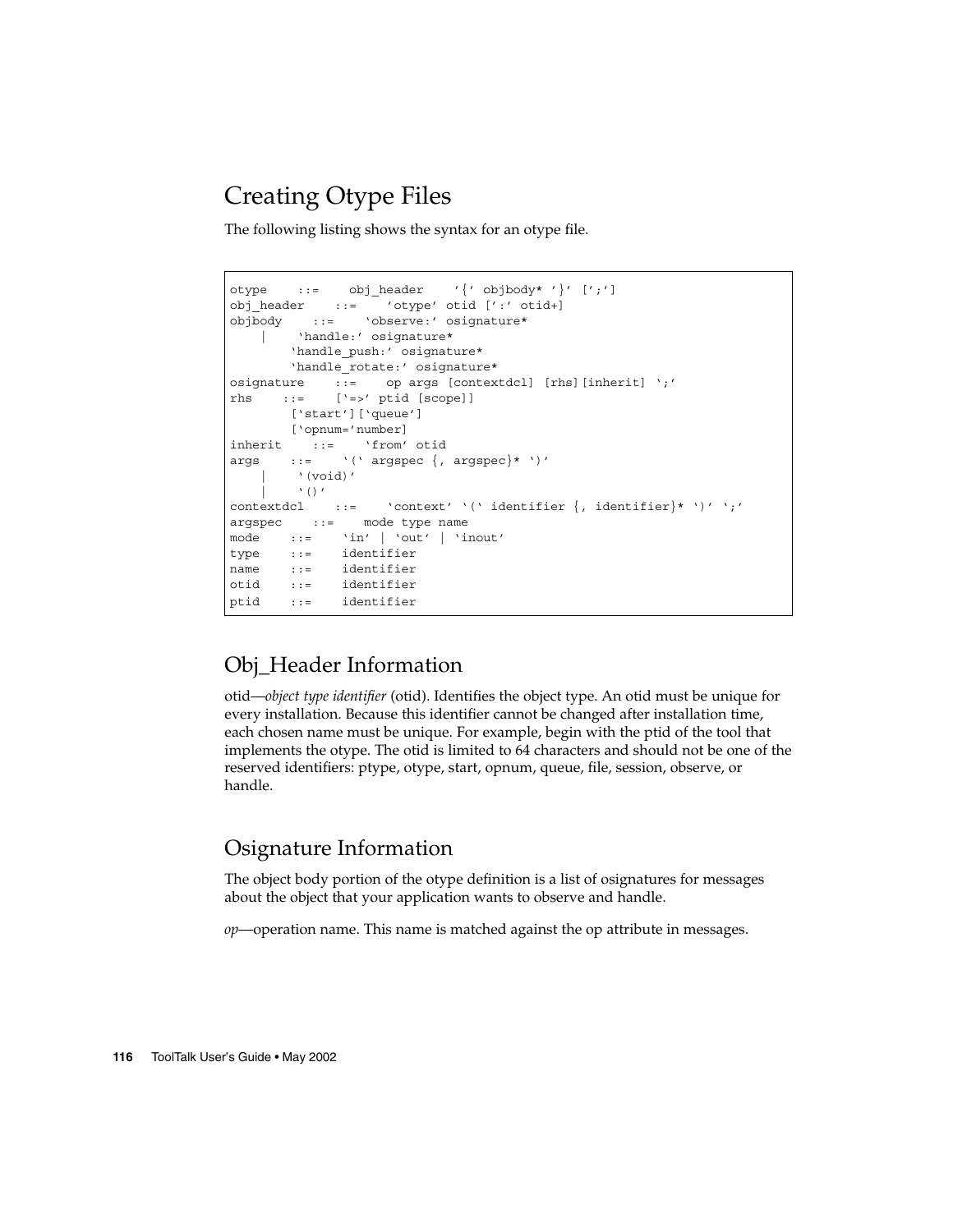**Note –** If you specify message signatures in both your ptype and otypes, use unique operation names in each. For example, do not specify a display operation in both your ptype and otype.

*args*—arguments for the operation. If the args list is void, the signature matches only messages with no arguments. If the args list is empty (just  $\prime$ <sup>"</sup>()"), the signature matches messages without regard to the arguments.

*contextdcl*—context name. When a pattern with this named context is generated from the signature, it contains an empty value list.

*ptid*—process type identifier for the application that manages this type of object.

*opnum*—fill in the message's opnum attribute with the specified number to enable you to identify the signature that matched the message.

When the message matches the signature, the opnum from the signature is filled into the message. Your application can then retrieve the opnum with the tt message opnum call. By giving each signature a unique opnum, you can quickly determine which signature matched the message.

You can attach a callback routine to the opnum with the tt otype opnum callback add call. When the message is matched, the ToolTalk service will check for any callbacks attached to the opnum and, if any are found, run them.

*inherit*—Otypes form an inheritance hierarchy in which operations can be inherited from base types. The ToolTalk service requires the otype definer to explicitly name all inherited operations and the otype from which to inherit. This explicit naming prevents later changes (such as adding a new level to the hierarchy, or adding new operations to base types) from unexpectedly affecting the behavior of an otype.

*scope*—this pattern attribute is matched against the scope attribute in messages. It appears on the rightmost side of the arrow and is filled in by the ToolTalk service during message dispatch. This means the definer of the otype can specify the attributes instead of requiring the message sender to know how the message should be delivered.

### Osignature Actions Information

*start*—if the osignature matches a message and no running process of this otype has a pattern that matches the message, start a process of this otype.

*queue*—if the osignature matches a message and no running process of this otype has a pattern that matches the message, queue the message until a process of this otype registers a pattern that matches it.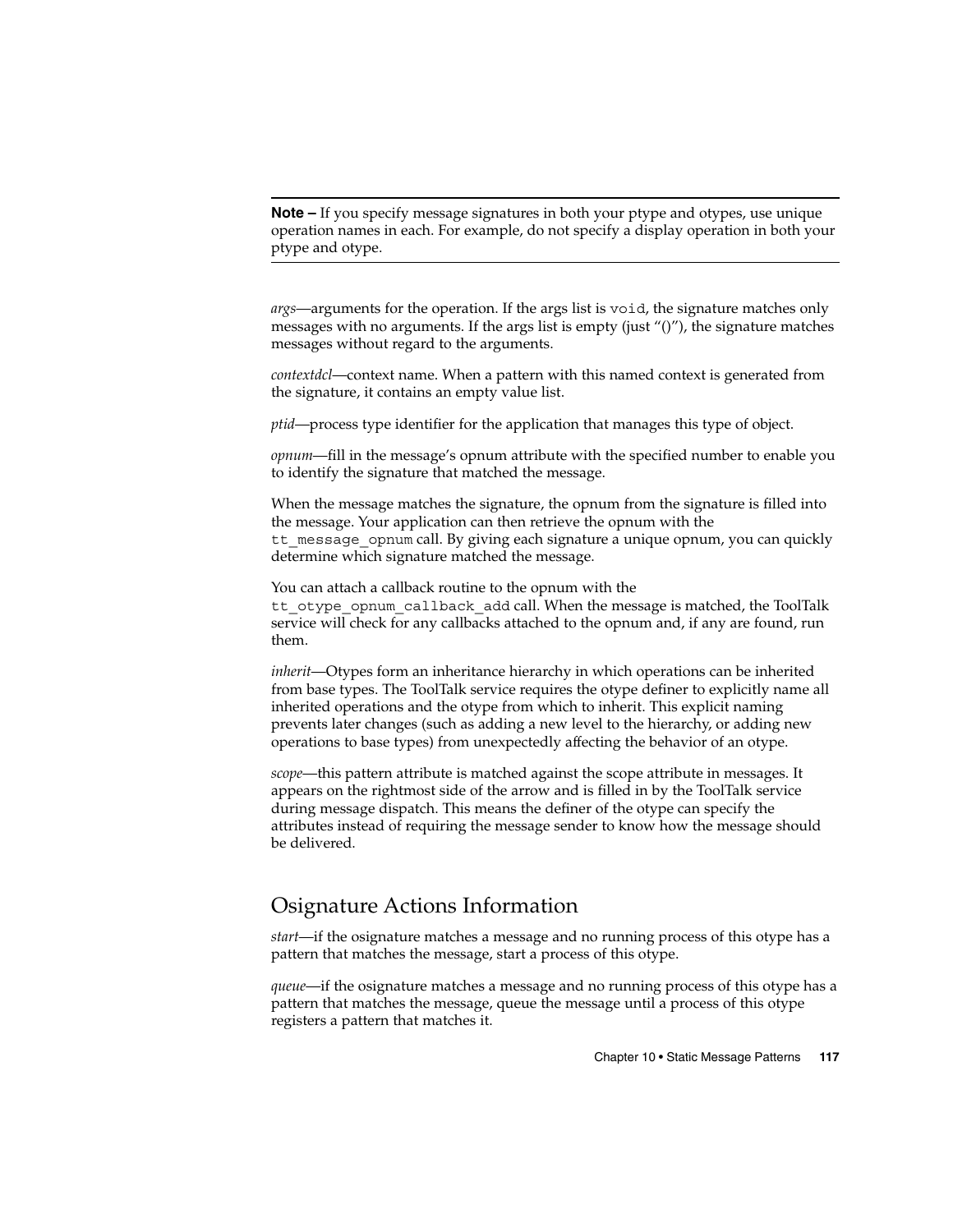The following listing illustrates an otype file.

```
#include "Sun_EditDemo_opnums.h"
otype Sun_EditDemo_object {
    handle:
     /* hilite object given by objid, starts an editor if necessary */
    hilite obj (in string objid)
        => Sun_EditDemo session start opnum=Sun_EditDemo_HILITE_OBJ;
};
```
The Sun EditDemo opnums.h file defines symbolic definitions for all the opnums used by edit.c, allowing both the edit.types file and edit.c file to share the same definitions.

# Installing Type Information

The ToolTalk Types Database makes ptype and otype information available on the host that executes the sending process, the host that executes the receiving process, and the hosts that run the sessions to which the processes are joined.

- To start applications and to queue messages, the ptype definition must be placed into the ToolTalk Types Database.
- To receive messages addressed to objects your application creates and manages, the otype definitions must also be installed in the ToolTalk Types Database.

To place your type information into the ToolTalk Types Database and make it available to the ToolTalk service, you compile your type files with the ToolTalk type compiler, tt type comp. This compiler creates ToolTalk types definitions for your type information and stores them in the ToolTalk Types Database. See Chapter 5 for detailed information.

This version of the ToolTalk service provides a function to merge a compiled ToolTalk type file into the currently running ttsession:

tt\_session\_types\_load(current\_session, compiled\_types\_file)

where *current\_session* is the current default ToolTalk session and *compiled\_types\_file* is the name of the compiled ToolTalk types file. This function adds new types and replaces existing types of the same name; other existing types remain unchanged.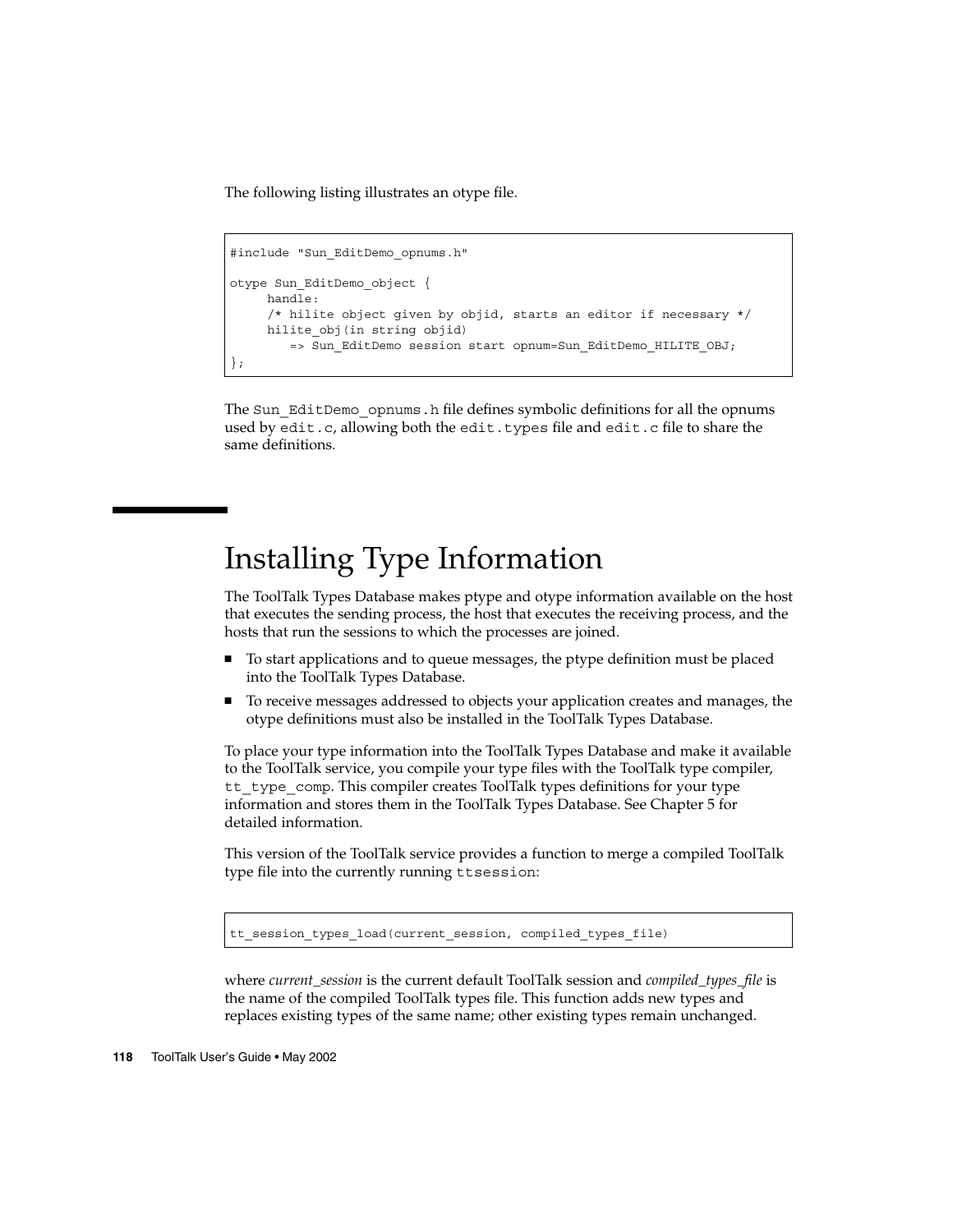

**Caution –** The action of tt\_session\_types\_load() is controlled both by arguments to ttsession(1) and by ttsession\_file(4). Refer to those man pages before using tt session types load().

# Checking for Existing Process Types

The ToolTalk service provides a simple function to test if a given ptype is already registered in the current session.

tt\_ptype\_exists(const char \*ptid)

where *ptid* is the identifier of the session to test for registration.

# Declaring Process Type

Since type information is only specified once (when your application is installed), your application needs to only declare its ptype each time it starts.

To declare your ptype, use tt\_ptype\_declare during your application's ToolTalk initialization routine. The ToolTalk service will create the message patterns listed in your ptype and any otypes that reference the specified ptype.

The message patterns created when you declare your ptype exist in memory until your application exits the ToolTalk session.

**Note –** The message patterns created when you declare your ptype information cannot be unregistered with tt pattern unregister; however, you can unregister these patterns with tt\_ptype\_undeclare.

The following listing illustrates how a ptype is registered during a program's initialization.

Chapter 10 • Static Message Patterns **119**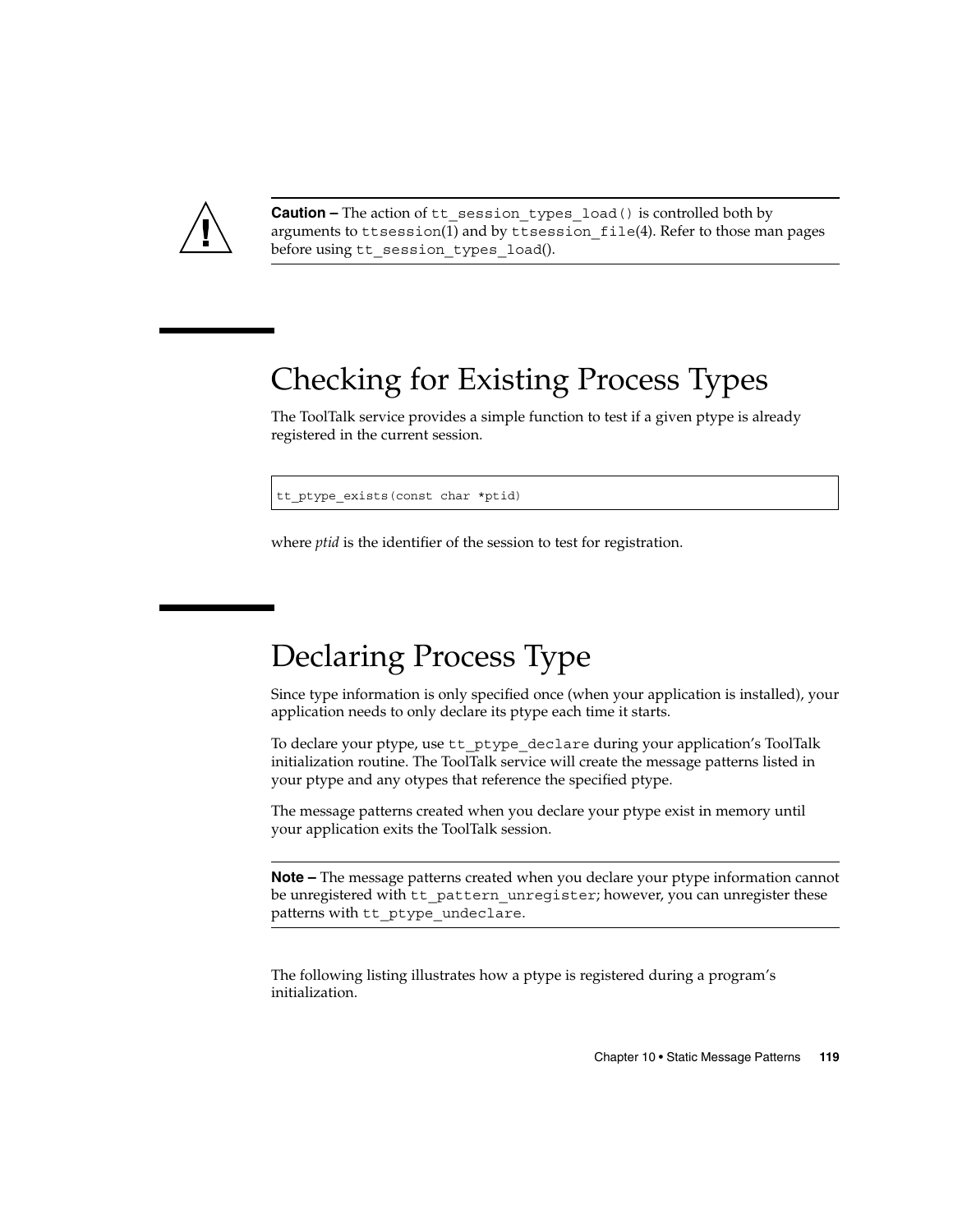```
/*
 * Initialize our ToolTalk environment.
*/
int
edit_init_tt()
{
        int mark;
        char *procid = tt_open();
        int ttfd;
        void edit_receive_tt_message();
        mark = tt mark();
        if (tt_pointer_error(procid) != TT_OK) {
               return 0;
        }
        if (tt_ptype_declare("Sun_EditDemo") != TT_OK) {
                fprintf(stderr,"Sun_EditDemo is not an installed ptype.\n")
               return 0;
        }
        ttfd = tt fd();
        tt session join(tt default session());
        notify_set_input_func(edit_ui_base_window,
                              (Notify func)edit receive tt message,
                              ttfd);
        /*
         * Note that without tt_mark() and tt_release(), the above
         * combination would leak storage -- tt default session() returns
         * a copy owned by the application, but since we don't assign the
         * pointer to a variable we could not free it explicitly.
         */
        tt release(mark);
        return 1;
}
```
# Undeclaring Process Types

There may be cases when you need to retract a declared ptype; for example, in the CASE environment:

■ An installation sets up a compile server which declares itself willing to accept compilation requests when it comes up. Once the server has accepted a request, it changes state and will no longer accept new compilation requests.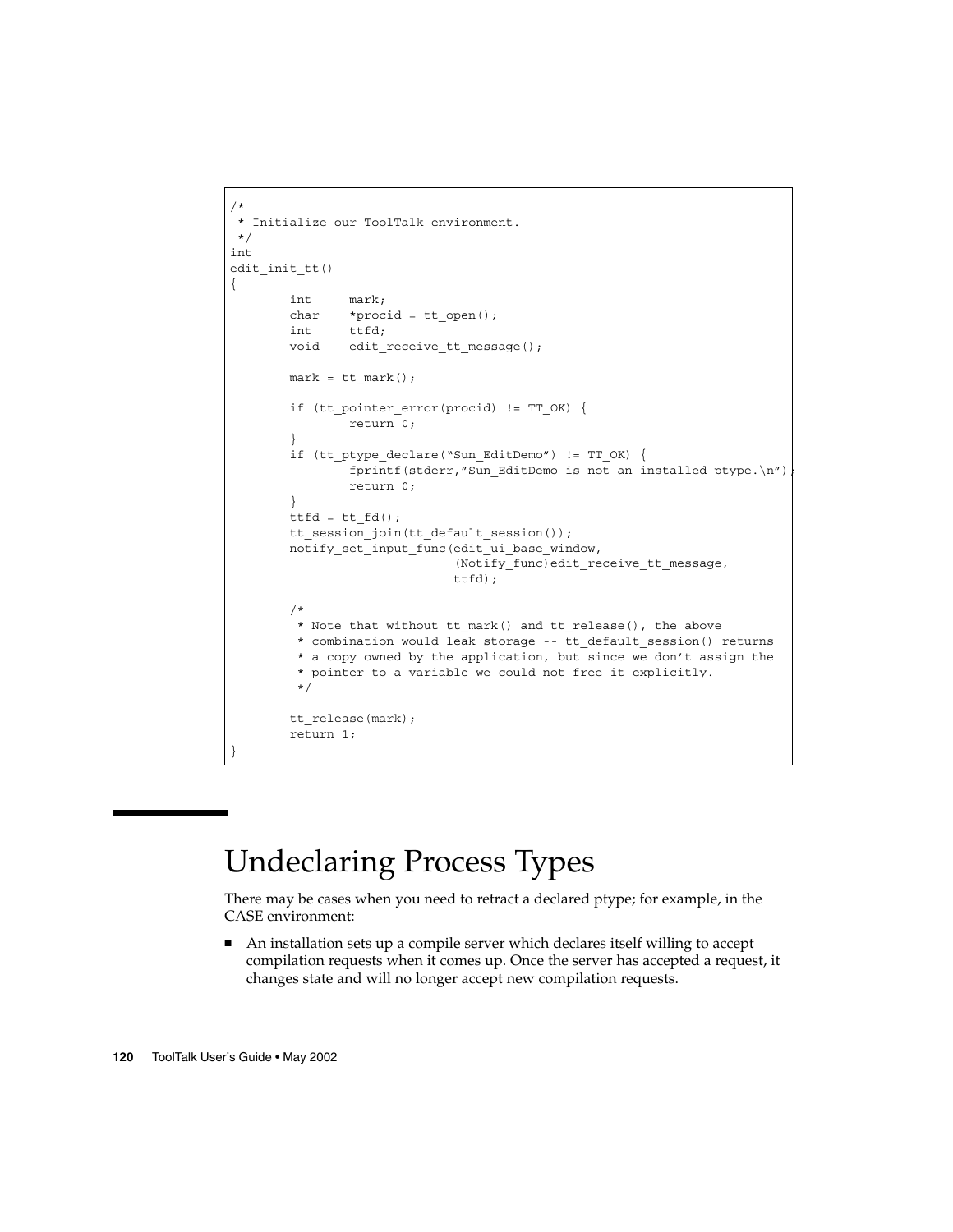■ A generic encapsulation process declares itself as multiple ptypes and then forwards requests to underlying tools. If an underlying tool exits, the generic wrapper no longer wants to declare itself as the ptype associated with that tool.

To unregister a ptype, use tt\_ptype\_undeclare. This call reverses the effect of the tt ptype declare call; that is, all patterns generated from the ptype are unregistered and the process is removed from the session's list of active processes with this ptype. This call returns a status of TT\_ERR\_PTYPE if the named ptype was not declared by the calling process.



**Caution –** One invocation of tt\_type\_undeclare will *completely* unregister the ptype regardless of how many times the process has declared the ptype; that is, multiple declarations of the ptype are the same as declaring it once.

Example 10–1 is an example of how to retract a a declared ptype.

**EXAMPLE 10–1** Undeclaring a Ptype

```
/*
 * Obtain procid
*/
tt_open();
/*
 * Undeclared Ptype
 */
tt_ptype_undeclare(ptype);
```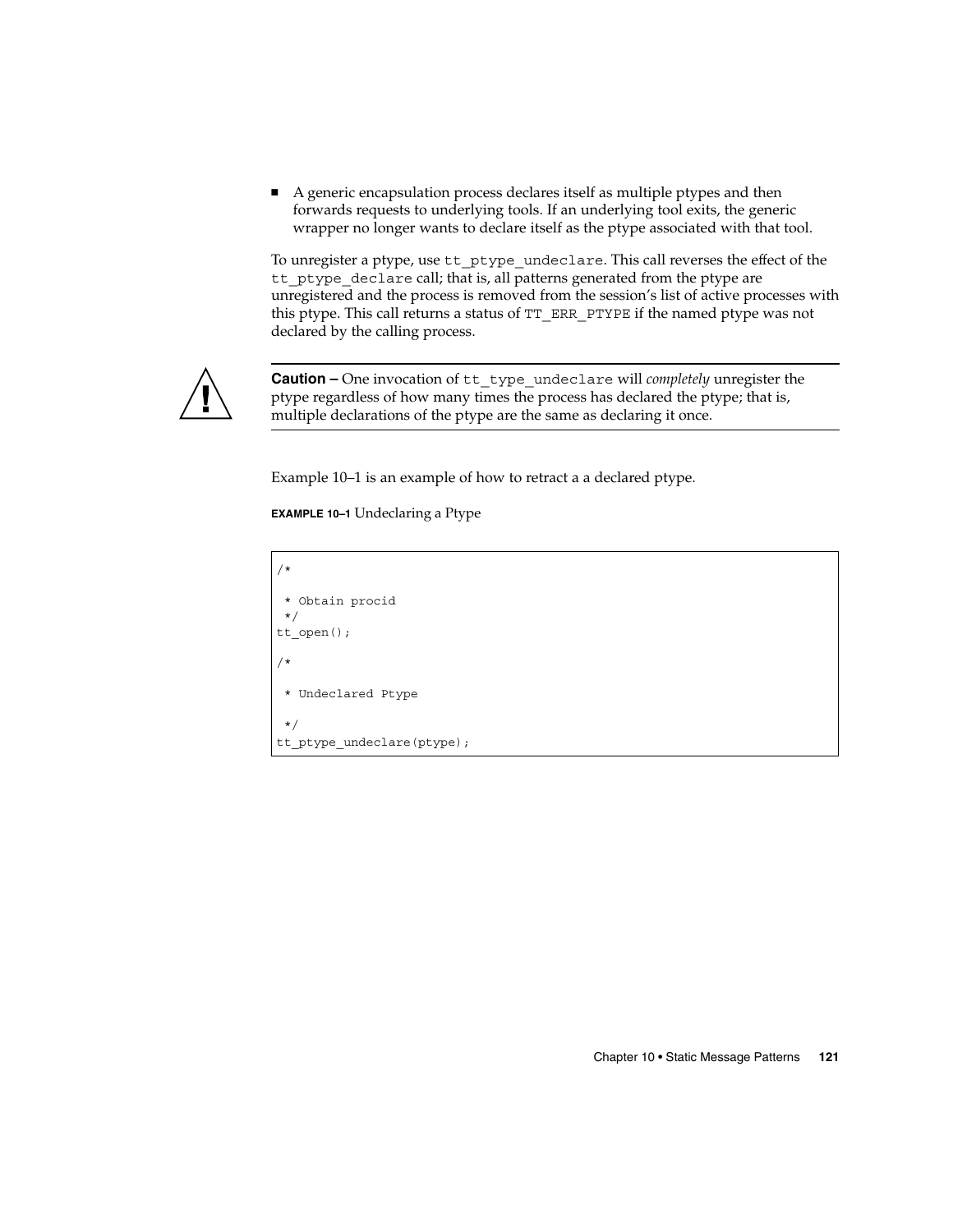ToolTalk User's Guide • May 2002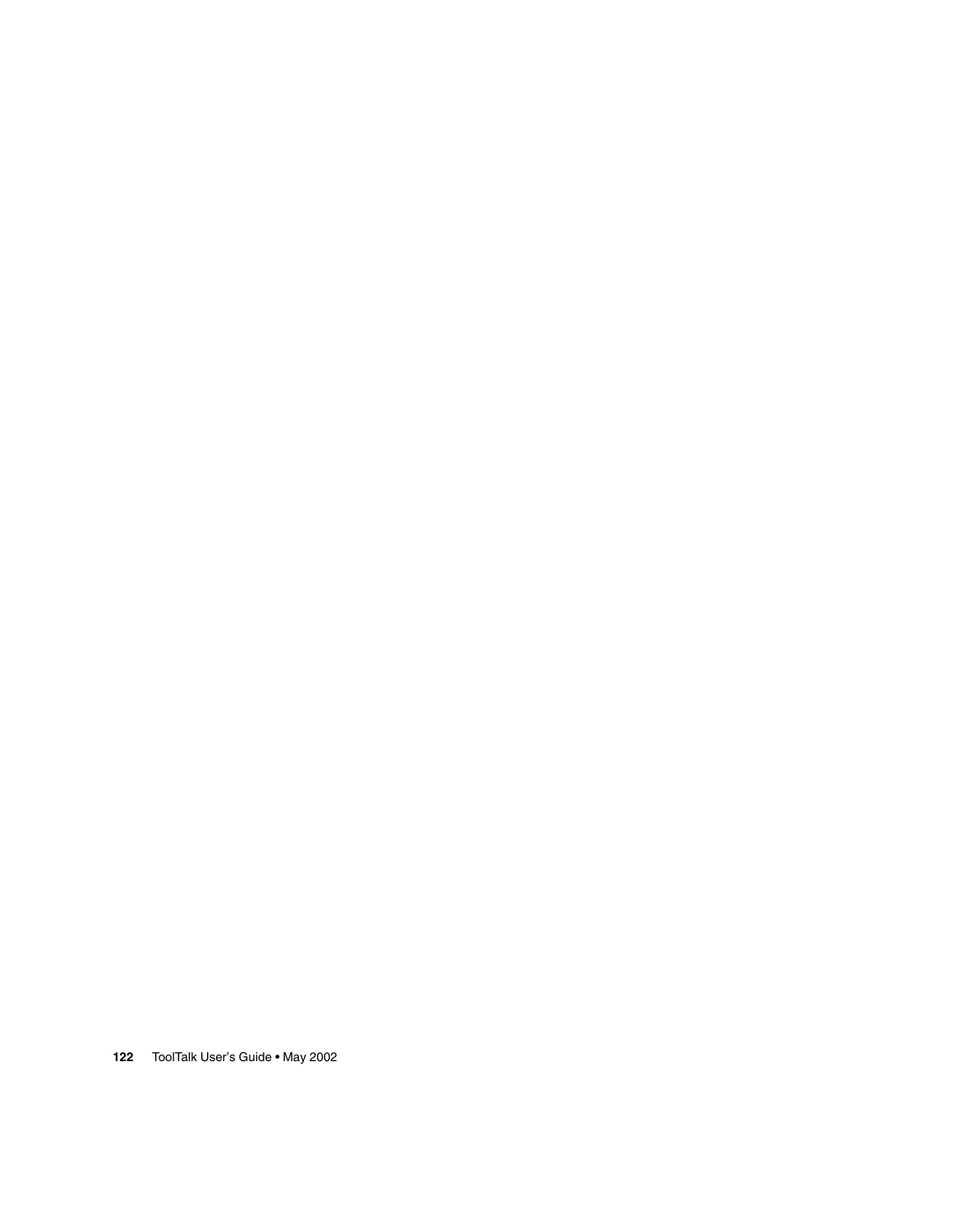## CHAPTER **11**

# Receiving Messages

This chapter describes how to retrieve messages delivered to your application and how to handle the message once you have examined it. It also shows you how to send replies to requests that you receive.

To retrieve and handle ToolTalk messages, your application must perform several operations: it must be able to retrieve ToolTalk messages; it must be able to examine messages; it must provide callback routines; it must be able to respond to requests; and it must be able to destroy the message when it is no longer needed.

# Retrieving Messages

When a message arrives for your process, the ToolTalk-supplied file descriptor becomes active. When notified of the active state of the file descriptor, your process must call tt\_message\_receive to get a handle for the incoming message.

Example 11–1 illustrates how to receive a message.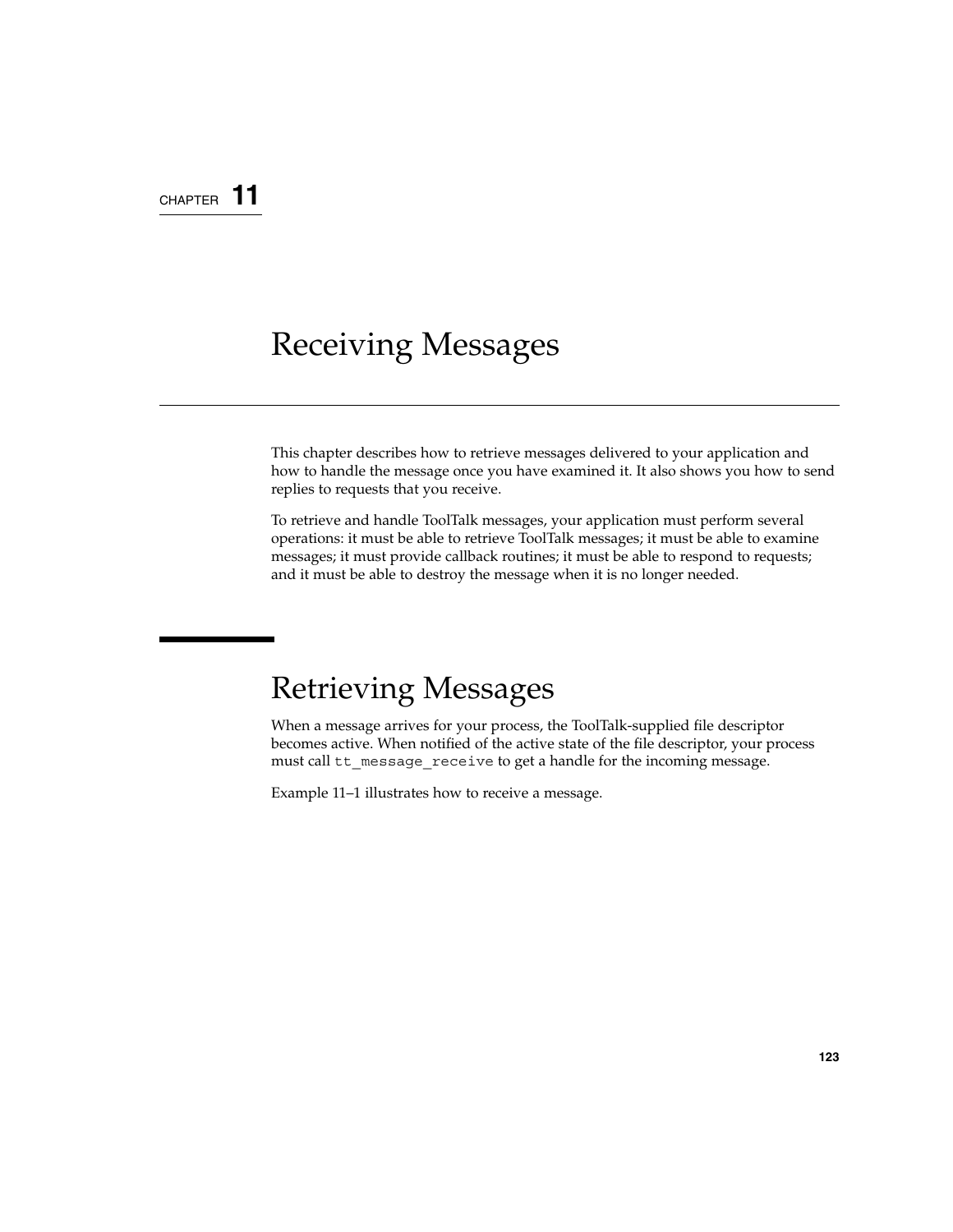**EXAMPLE 11–1** Receiving a Message

```
/*
* When a ToolTalk message is available, receive it; if it's a
* ttsample1 value message, update the gauge with the new value.
*/
void
receive_tt_message()
{
   Tt message msg in;
   int mark;
   int val_in;
   msg_in = tt_message_receive();
    /*
    * It's possible that the file descriptor would become active
    * even though ToolTalk doesn't really have a message for us.
    * The returned message handle is NULL in this case.
    */
   if (msg_in == NULL) return;
```
Handles for messages remain constant. For example, when a process sends a message, both the message and any replies to the message have the same handle as the sent message. Example 11–2 is an example of how you can check the message state for TT\_HANDLED.

**EXAMPLE 11–2** Code Checking the Message State

```
Tt message m, n;
m = tt_message_create();
...
tt message send(m);
... wait around for tt_fd to become active
n = \text{tt} message receive();
if (m == n) {
   /* This is the reply to the message we sent */
   if (TT_HANDLED == tt message\_state(m) ) {
            /* The receiver has handled the message so we can go
on */
            ...
    }
} else {
   /* This is a new message coming in */)
```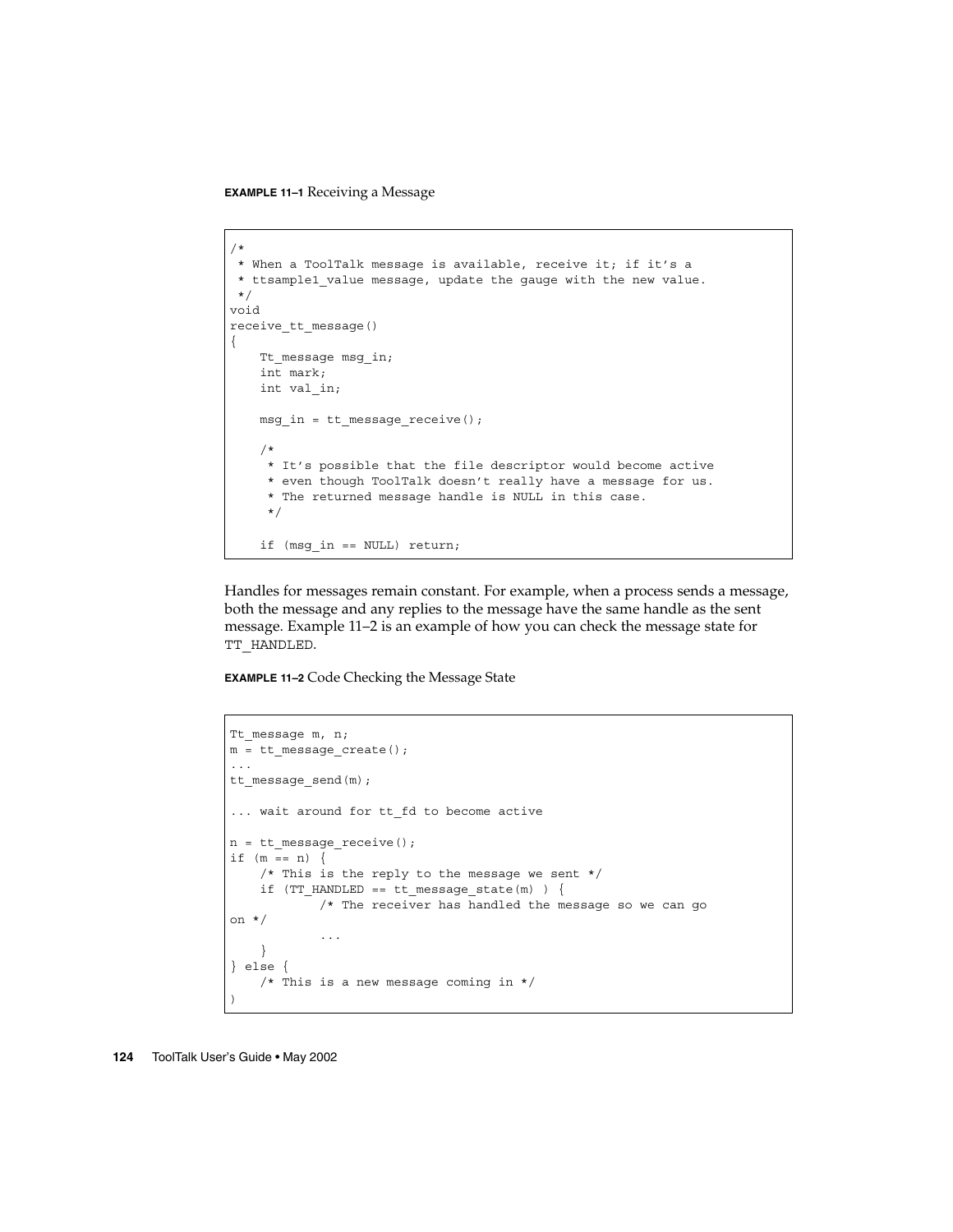## Identifying and Processing Messages Easily

To easily identify and process messages received by you:

- Add a callback to a dynamic pattern with tt\_pattern\_callback\_add. When you retrieve the message, the ToolTalk service will invoke any message or pattern callbacks. See Chapter 9 for more information on placing callbacks on patterns.
- Retrieve the message's opnum if you are receiving messages that match your ptype message patterns.

### Recognizing and Handling Replies Easily

To easily recognize and handle replies to messages sent by you:

- Place specific callbacks on requests before you send them with tt\_message\_callback\_add. See Chapter 8 for more information on placing callbacks on messages.
- Compare the handle of the message you sent with the message you just received. The handles will be the same if the message is a reply.
- Add information meaningful to your application on the request with the tt\_message\_user\_set call.

## Checking Message Status

When you receive a message, you must check its status. If the status is TT\_WRN\_START\_MESSAGE, you must either reply, reject, or fail the message even if the message is a notice, or issue a tt\_message\_accept call. Programs started using the ToolTalk service that receive a status of TT\_WRN\_START\_MESSAGE should check tt message uid() and tt message gid(). You may want to fail the request with TT\_DESKTOP\_EACCES if the UNIX UID and/or GID do not agree with the request. Similarly, applications already running may want to reject requests with TT\_DESKTOP\_EACCES if there is UID or GID disagreement. This will cause serial rejection of the message until either a matching-ID handler is found, or an autostarted handler fails the request.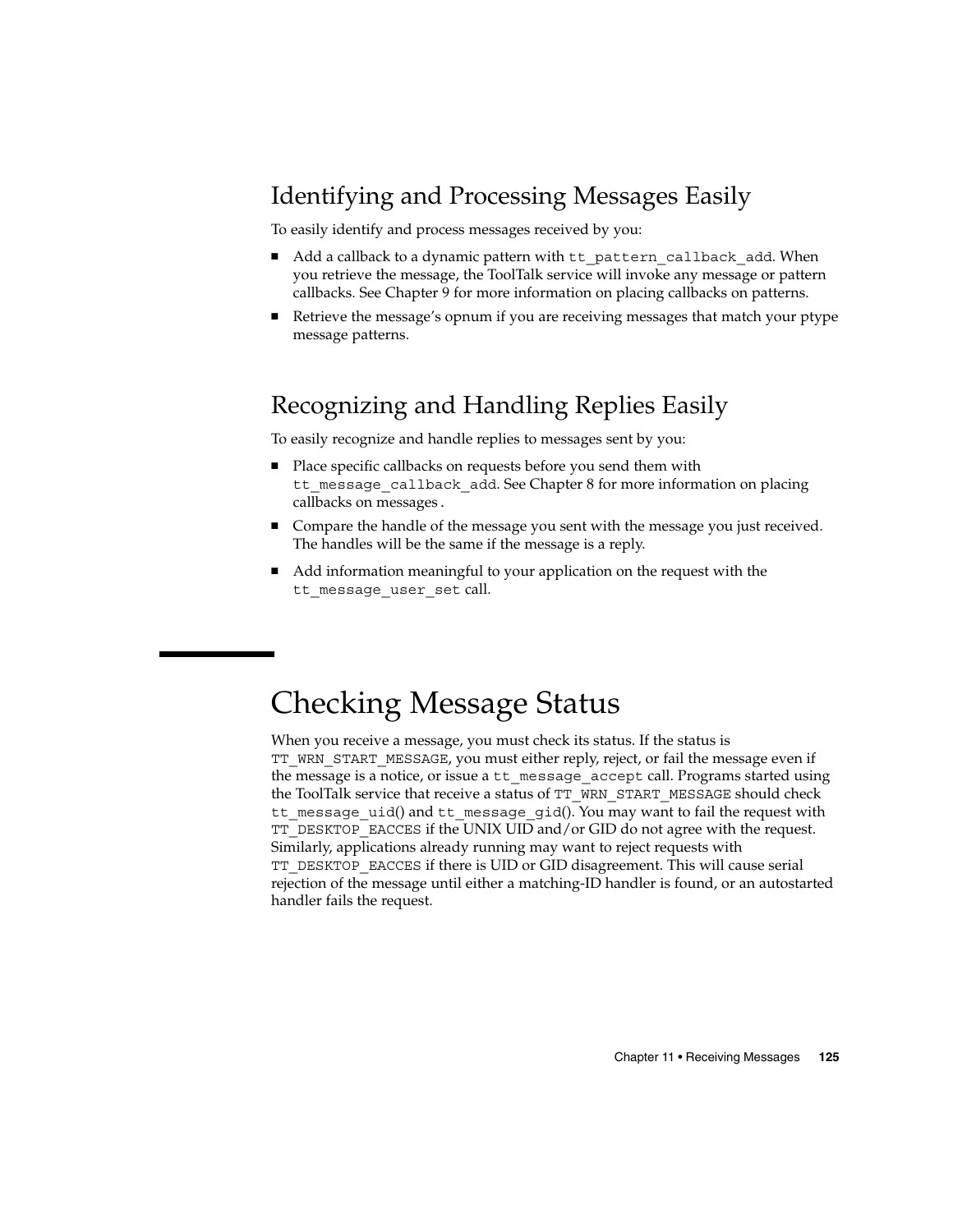## Examining Messages

When your process receives a message, you examine the message and take appropriate action.

Before you start to retrieve values, obtain a mark on the ToolTalk API stack so that you can release the information the ToolTalk service returns to you all at once. Example 11–3 allocates storage, examines message contents, and releases the storage.

**EXAMPLE 11–3** Allocating, Examining, and Releasing Storage

```
/*
* Get a storage mark so we can easily free all the data
* ToolTalk returns to us.
*/
mark = tt mark();
if (0==strcmp("ttsample1 value", tt message op(msg_in))) {
       tt_message_arg_ival(msg_in, 0, &val_in);
       xv_set(gauge, PANEL_VALUE, val_in, NULL);
}
tt_message_destroy(msg_in);
tt release(mark);
return;
```
Table 11–1 lists the ToolTalk functions you use to examine the attributes of a message you have received.

|  | <b>TABLE 11-1 Functions to Examine Message Attributes</b> |  |  |  |
|--|-----------------------------------------------------------|--|--|--|
|--|-----------------------------------------------------------|--|--|--|

| <b>Return Type</b> | <b>ToolTalk Function</b>                                                      | <b>Description</b>                     |
|--------------------|-------------------------------------------------------------------------------|----------------------------------------|
| Tt address         | tt message address (Tt message m)                                             | The address of the message.            |
| Tt status          | tt message arg bval (Tt message m, int<br>n, unsigned char **value, int *len) | The argument value as a byte<br>array. |
| Tt status          | tt message arg ival (Tt message m, int<br>n, int *value)                      | The argument value as an<br>integer.   |
| Tt status          | tt message arg xval (Tt message m, int<br>n, xdrproc t xdr proc, void *value) | The argument value as an xdr.          |
| Tt mode            | tt message arg mode (Tt message m, int<br>n)                                  | The argument mode (in, out,<br>inout). |

**126** ToolTalk User's Guide • May 2002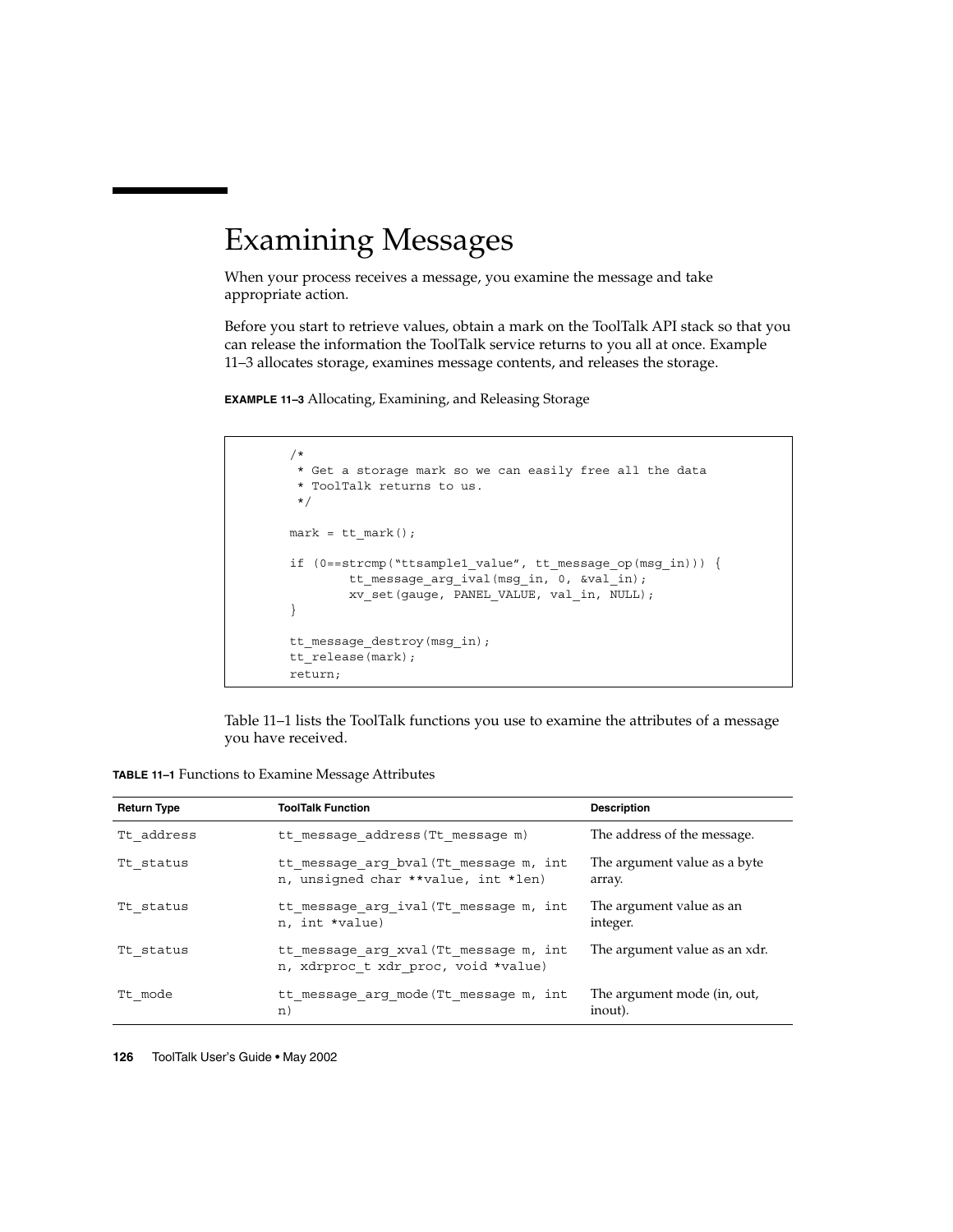**TABLE 11–1** Functions to Examine Message Attributes *(Continued)*

| <b>Return Type</b> | <b>ToolTalk Function</b>                                   | <b>Description</b>                                                            |
|--------------------|------------------------------------------------------------|-------------------------------------------------------------------------------|
| char *             | tt_message_arg_type(Tt_message m, int<br>n)                | The argument type.                                                            |
| char *             | tt_message_arg_val(Tt_message m, int<br>n)                 | The argument value as a string.                                               |
| int                | tt message args count (Tt message m)                       | The number of arguments.                                                      |
| Tt_class           | tt message class (Tt message m)                            | The type of message (notice or<br>request).                                   |
| int                | tt_message_contexts_count(Tt_message<br>$m)$ ;             | The number of contexts.                                                       |
| char *             | tt_message_context_slotname(<br>Tt message $m$ , int $n$ ; | The name of a message's nth<br>context.                                       |
| Tt disposition     | tt message disposition (Tt message m)                      | How to handle the message if<br>there is no receiving application<br>running. |
| char *             | tt_message_file(Tt_message m)                              | The name of the file to which the<br>message is scoped.                       |
| gid_t              | tt_message_gid(Tt_message m)                               | The group identifier of the<br>sending application.                           |
| char *             | tt message handler (Tt message m)                          | The procid of the handler.                                                    |
| char *             | tt_message_handler_ptype(Tt_message m)                     | The ptype of the handler.                                                     |
| char *             | tt message object (Tt message m)                           | The object to which the message<br>was sent.                                  |
| char *             | tt_message_op(Tt_message m)                                | The operation name.                                                           |
| int                | tt message opnum (Tt message m)                            | The operation number.                                                         |
| char *             | tt_message_otype(Tt_message m)                             | The object type to which the<br>message was sent.                             |
| Tt pattern         | tt message pattern (Tt message m)                          | The pattern to which the message<br>is to be matched.                         |
| Tt scope           | tt message scope (Tt message m)                            | Who is to receive the message<br>(FILE, SESSION, BOTH).                       |
| char *             | tt_message_sender(Tt_message m)                            | The procid of the sending<br>application.                                     |
| char *             | tt message sender ptype (Tt message m)                     | The ptype of the sending<br>application.                                      |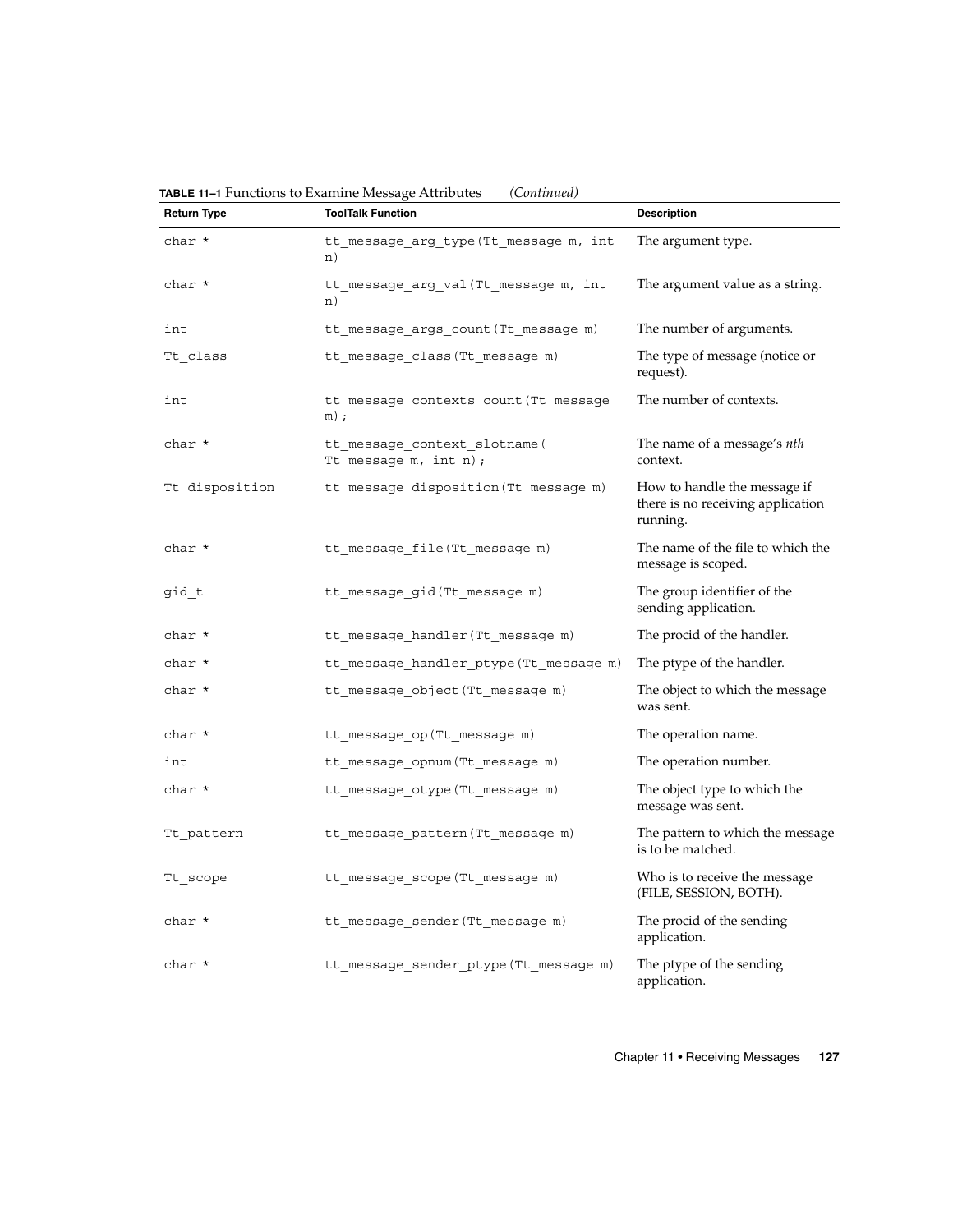| <b>Return Type</b> | <b>ToolTalk Function</b>                | <b>Description</b>                                    |
|--------------------|-----------------------------------------|-------------------------------------------------------|
| char *             | tt message session (Tt message m)       | The session from which the<br>message was sent.       |
| Tt state           | tt message state (Tt message m)         | The current state of the message.                     |
| int                | tt message status (Tt message m)        | The current status of the<br>message.                 |
| $char *$           | tt_message_status_string(Tt_message m)  | Text describing the current status<br>of the message. |
| uid t              | tt message uid (Tt message m)           | The user identifier of the sending<br>application.    |
| void *             | tt message user (Tt message m, int key) | Opaque data internal to the<br>application.           |

**TABLE 11–1** Functions to Examine Message Attributes *(Continued)*

# Callback Routines

You can tell the ToolTalk service to invoke a callback when a message arrives because a pattern has been matched.

```
p = tt_pattern_create();
  tt_pattern_op_add(p, "EDIT");
   ... other pattern attributes
   tt_pattern_callback_add(p, do_edit_message);
   tt_pattern_register(p);
```
**Note –** Callbacks are called in reverse order of registration (for example, the most recently added callback is called first).

Figure 11–1 illustrates how the ToolTalk service invokes message and pattern callbacks when tt message receive is called to retrieve a new message.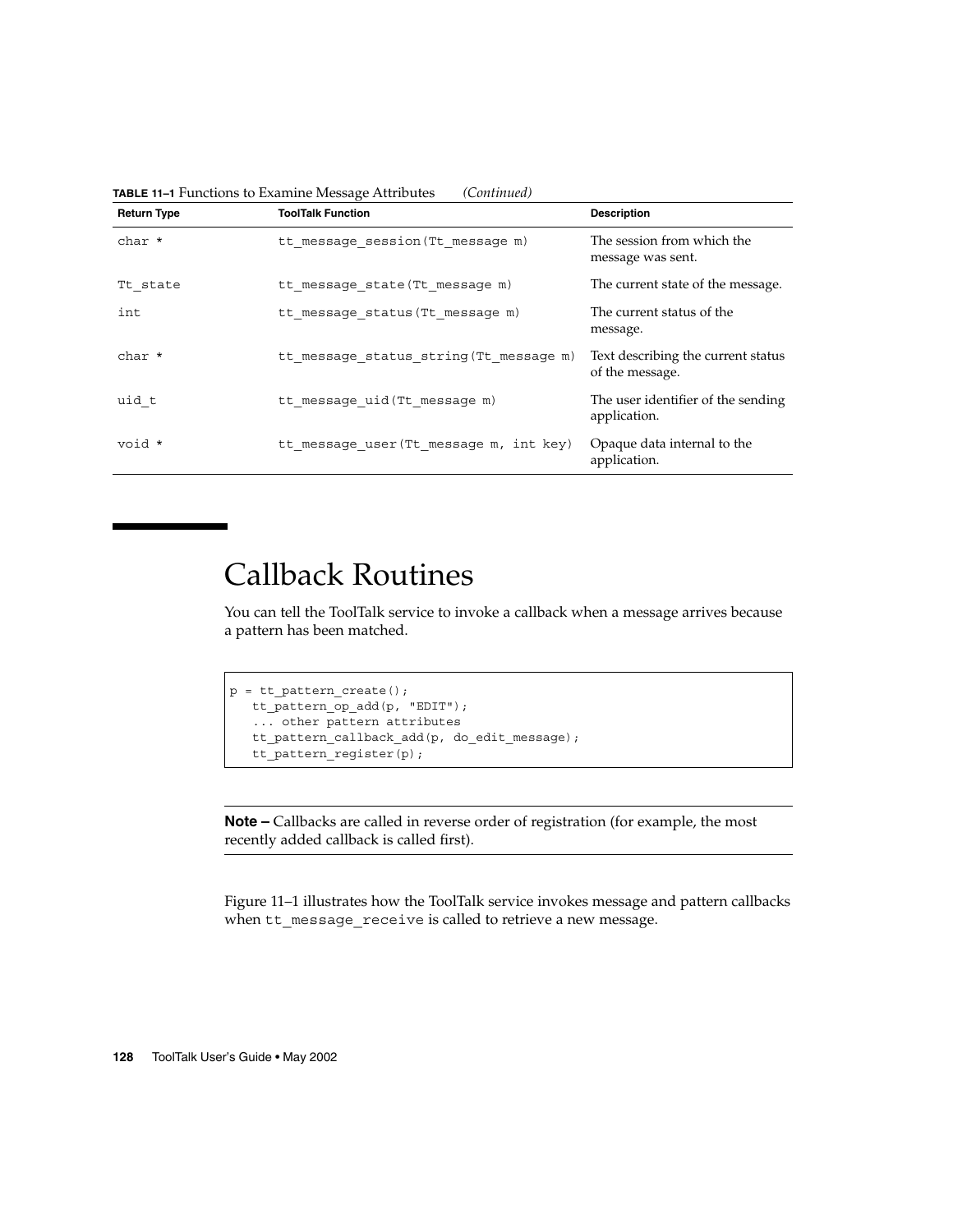

**FIGURE 11–1** How Callbacks Are Invoked

## Callbacks for Messages Addressed to Handlers

After the ToolTalk service determines the receiver for a message addressed to a handler, it matches the message against any patterns registered by the receiver. (Messages explicitly addressed to handlers are *point-to-point* messages and do not use pattern matching.)

- If the message does not match a pattern, the message is delivered in the normal manner.
- If the message is matched to a pattern, any callbacks attached to the pattern are run.

## Attaching Callbacks to Static Patterns

Numeric tags (opnums) can be attached to each signature in a ptype when a static pattern is created. A callback can now be attached to the opnum. When a message is delivered because it matched a static pattern with an opnum, the ToolTalk service checks for any callbacks attached to the opnum and, if any exists, runs them.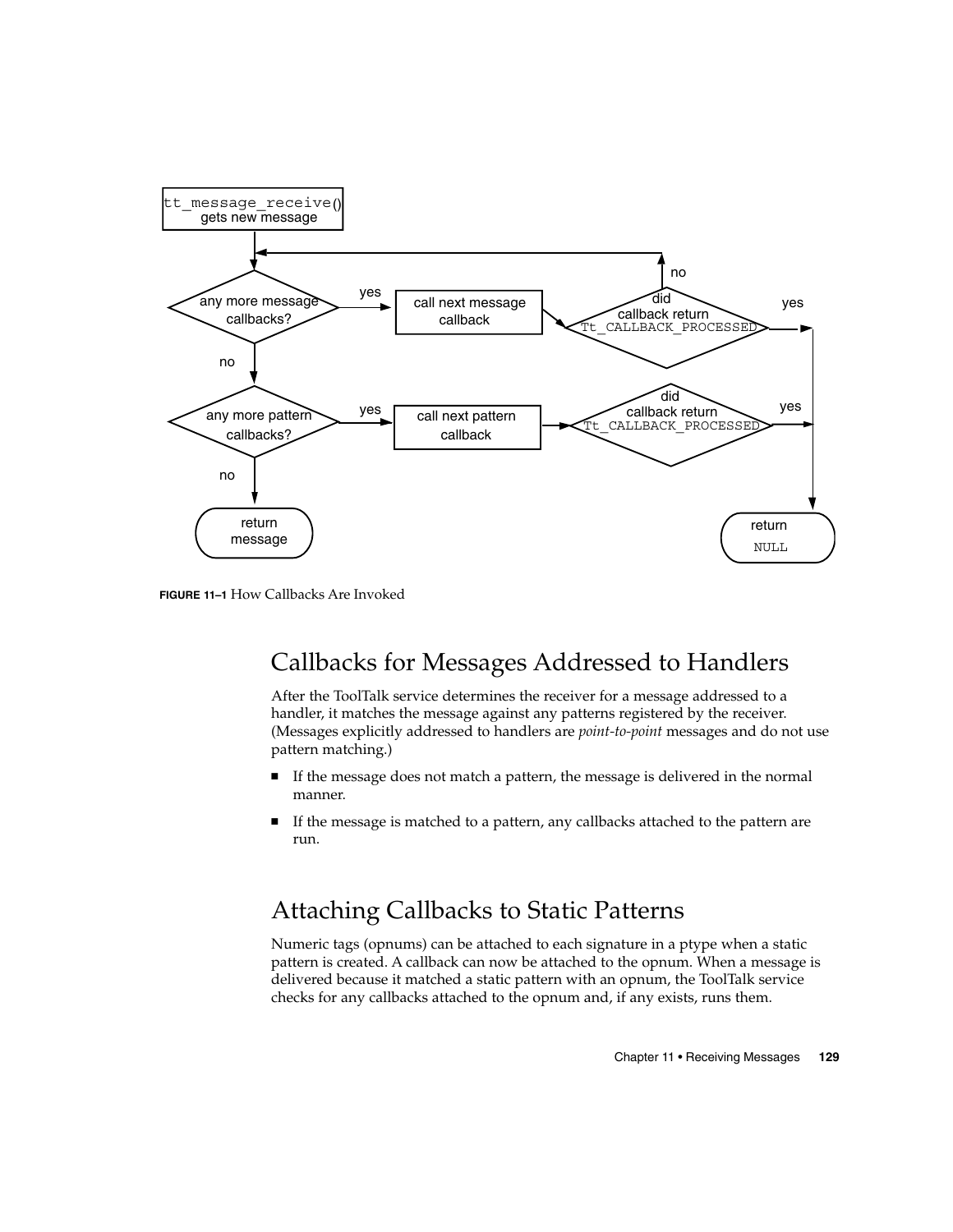# Handling Requests

When your process receives a request (class = TT\_REQUEST), you must either reply to the request, or reject or fail the request.

## Replying to Requests

When you reply to a request, you need to:

- **1. Perform the requested operation.**
- **2. Fill in any argument values with modes of** TT\_OUT **or** TT\_INOUT**.**
- **3. Send the reply to the message.**

Table 11–2 lists the ToolTalk functions you use to reply to requests.

#### **TABLE 11–2** Functions to Reply to Requests

| <b>ToolTalk Function</b>                                                                                             | <b>Description</b>                                                                 |
|----------------------------------------------------------------------------------------------------------------------|------------------------------------------------------------------------------------|
| tt_message_arg_mode(Tt_message m, int n)                                                                             | The argument mode (in, out,<br>inout). Return type is Tt mode.                     |
| tt_message_arg_bval_set(Tt_message m, int n, const unsigned Sets an argument's value to the<br>char *value, int len) | specified byte array. Return type<br>is Tt status.                                 |
| tt message arg ival set (Tt message m, int n, int value)                                                             | Sets an argument's value to the<br>specified integer. Return type is<br>Tt status. |
| tt message arg val set (Tt message m, int n, const char<br>*value)                                                   | Sets an argument's value to the<br>specified string. Return type is<br>Tt status.  |
| tt_message_arg_xval_set(Tt_message m, int n, xdrproc_t<br>xdr proc, void *value)                                     | Return type is Tt status.                                                          |
| tt_message_context_set(Tt_message m, const char *slotname,<br>const char *value);                                    | Sets a context to the specified<br>string. Return type is<br>Tt status.            |
| tt message bcontext set (Tt message m, const char<br>*slotname, unsigned char *value, int length);                   | Sets a context to the specified byte<br>array. Return type is Tt status.           |

**130** ToolTalk User's Guide • May 2002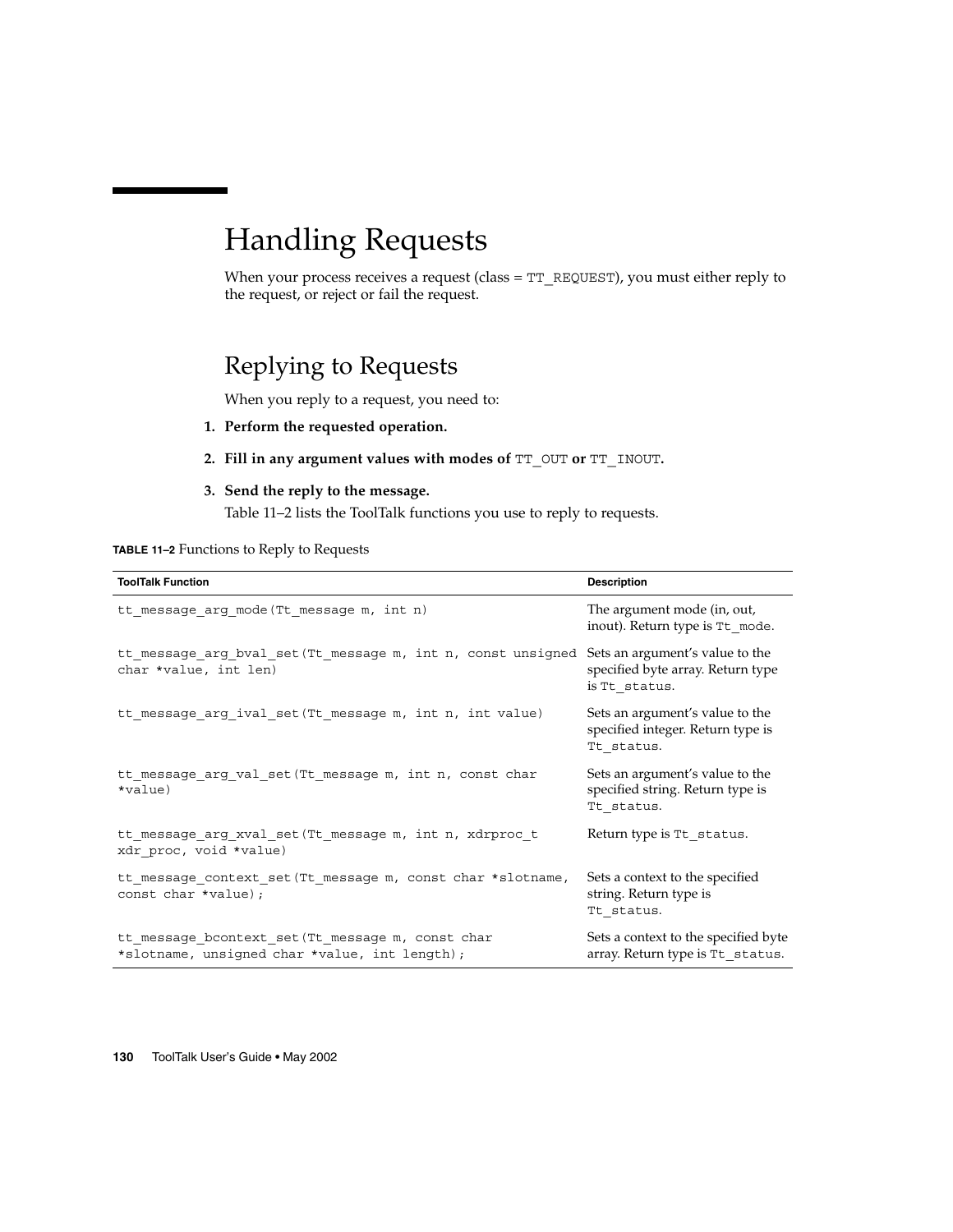| (Continued)<br><b>TABLE 11-2</b> Functions to Reply to Requests                                  |                                                                          |  |
|--------------------------------------------------------------------------------------------------|--------------------------------------------------------------------------|--|
| <b>ToolTalk Function</b>                                                                         | <b>Description</b>                                                       |  |
| tt message icontext set (Tt message m, const char<br>*slotname, int value);                      | Sets a context to the specified<br>integer. Return type is<br>Tt status. |  |
| tt message xcontext set (Tt message m, const char<br>*slotname, xdrproc t xdr proc, void *value) | Return type is Tt status.                                                |  |
| tt message reply (Tt message m)                                                                  | Replies to message. Return type is<br>Tt status.                         |  |

## Rejecting or Failing a Request

If you have examined the request and your application is not currently able to handle the request, you can use the ToolTalk functions listed in Table 11–3 to reject or fail a request.

**TABLE 11–3** Rejecting or Failing Requests

| <b>ToolTalk Function</b>                                               | <b>Description</b>                                                                                            |
|------------------------------------------------------------------------|---------------------------------------------------------------------------------------------------------------|
| tt message reject (Tt message m)                                       | Rejects message                                                                                               |
| tt message fail (Tt message m)                                         | Fails message                                                                                                 |
| tt message status set (Tt message m, int status)                       | Sets the status of the message; this status is<br>seen by the receiving application.                          |
| tt message status string set (Tt message m, const<br>char *status str) | Sets the text that describes the status of the<br>message; this text is seen be the receiving<br>application. |

The return type for these requests is Tt\_status.

### Rejecting a Request

If you have examined the request and your application is not currently able to perform the operation but another application might be able to do so, use tt\_message\_reject to reject the request.

When you reject a request, the ToolTalk service attempts to find another receiver to handle it. If the ToolTalk service cannot find a handler that is currently running, it examines the disposition attribute, and either queues the message or attempts to start applications with ptypes that contain the appropriate message pattern.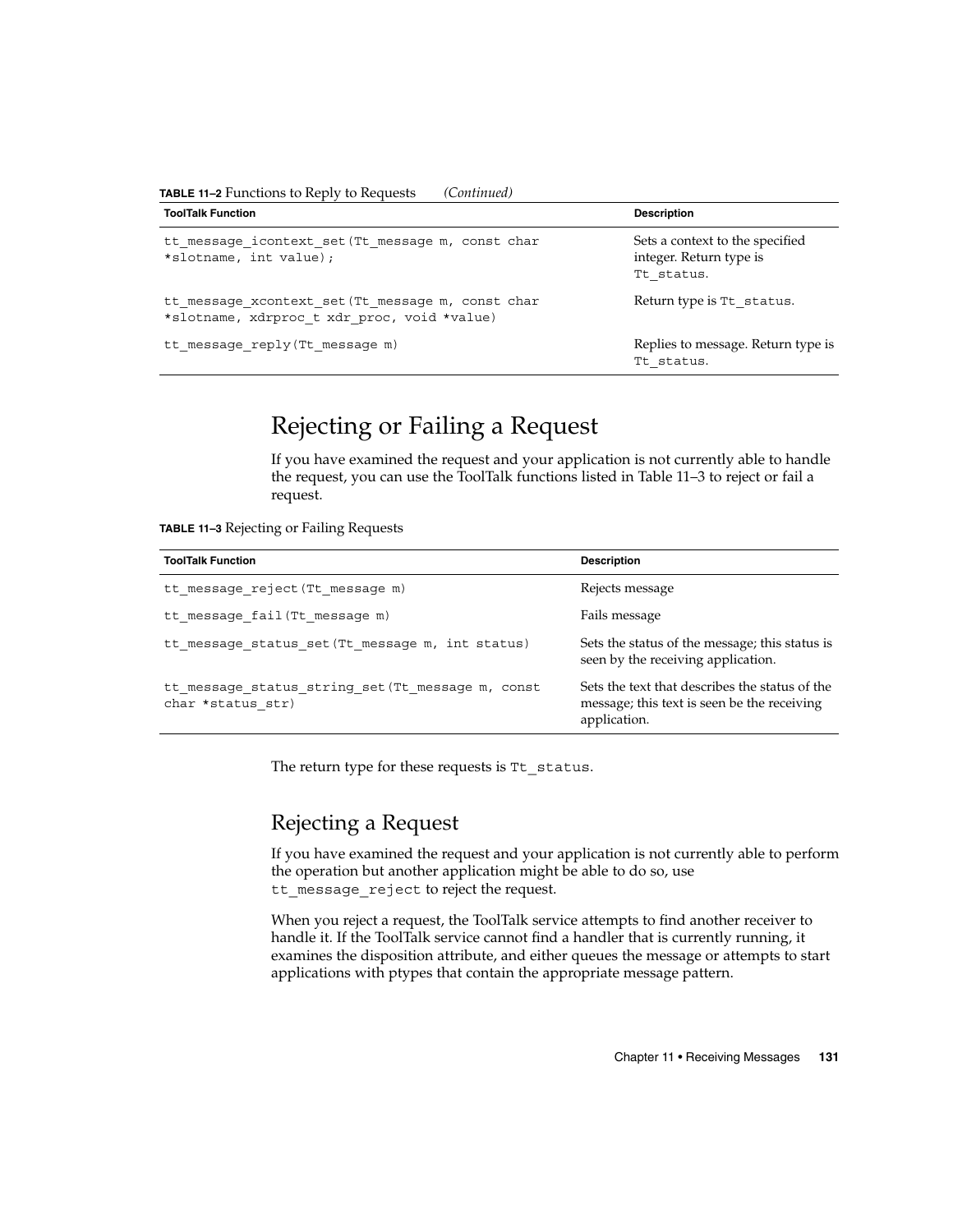### Failing a Request

If you have examined the request and the requested operation cannot be performed by you or any other process with the same ptype as yours, use tt message fail to inform the ToolTalk service that the operation cannot be performed. The ToolTalk service will inform the sender that the request failed.

To inform the sender of the reason the request failed, use tt\_message\_status\_set or tt message status string set before you call tt message fail.

**Note –** The status code you specify with tt\_message\_status\_set must be greater than TT\_ERR\_LAST.

## Observing Offers

When your process receives an offer (class = TT\_OFFER) in state TT\_SENT, it must eventually do one of five things:

- 1. Accept the offer by calling tt\_message\_accept() on the message. This will tell the sending procid that the receiving procid has accepted the offer.
- 2. Reject the offer by calling tt message reject() on the message. This will tell the sending procid that the receiving procid has rejected the offer.
- 3. Abstain from the offer by calling tt\_message\_destroy() on the message without accepting or rejecting it first. This will tell the sending procid that the receiving procid has abstained from the offer.
- 4. Abstain from the offer by calling tt\_message\_receive() again without accepting or rejecting the offer first. This also will tell the sending procid that the receiving procid has abstained from the offer.
- 5. Disconnect from the ToolTalk service by calling tt\_close(), or by exiting (normally or abnormally). In this case the ttsession process to which the client process is connected will mark the client process as abstaining from the offer.

When the handler (if any) and all the observers have accepted, rejected, or abstained from the message, the message state (Tt\_state) will be set to TT\_RETURNED. Intermediate states on an offer that will not be seen on other message classes are defined as:

- 1. TT\_ACCEPTED—an Offer will enter this state whenever a receiver does a tt message accept() on it.
- 2. TT\_REJECTED—an Offer will enter this state whenever a receiver does a tt message reject() on it.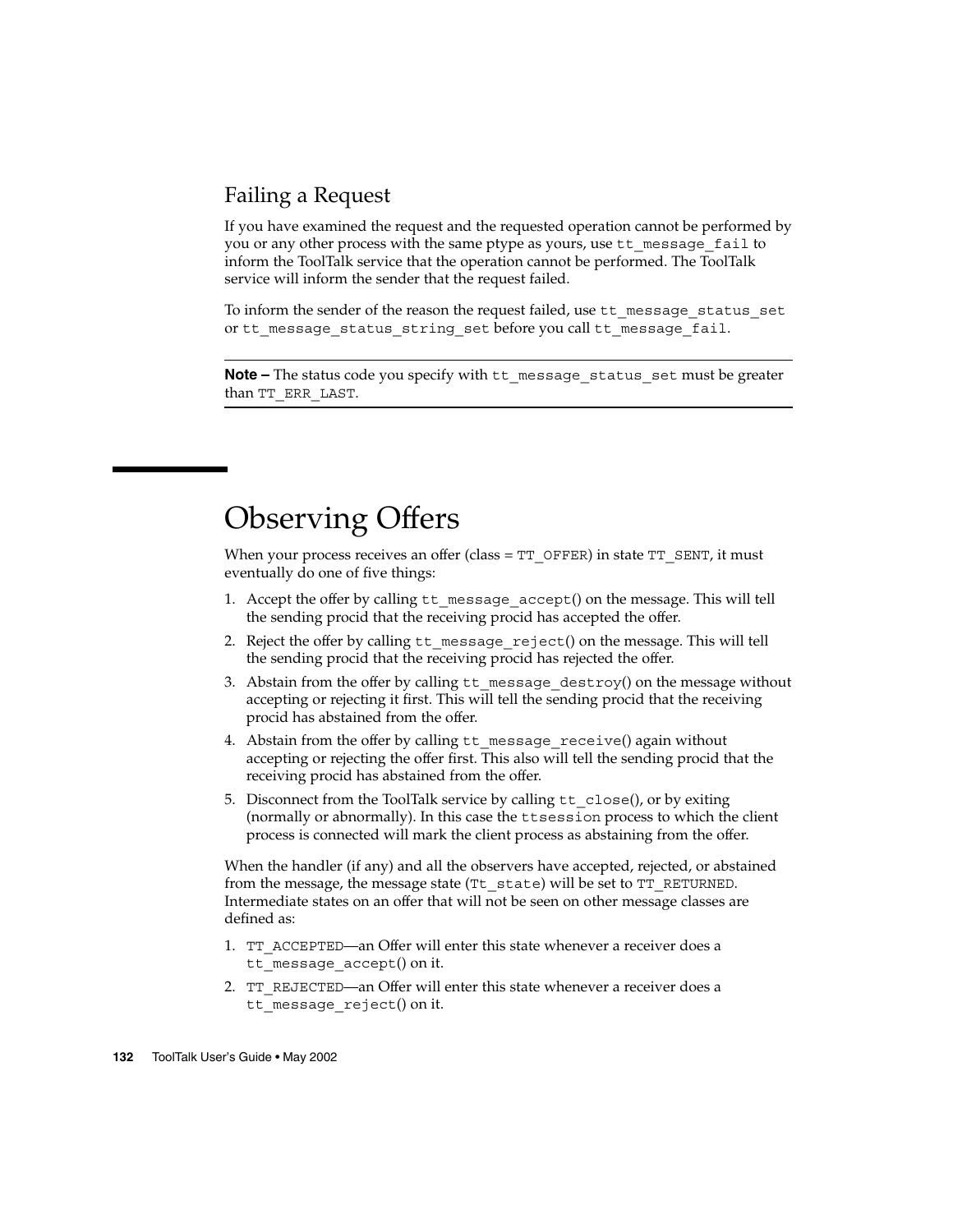3. TT\_ABSTAINED—an Offer will enter this state whenever a receiver does choice 3, 4, or 5 above on it.

# Destroying Messages

After you have processed a message and no longer need the information in the message, use tt message destroy to delete the message and free storage space.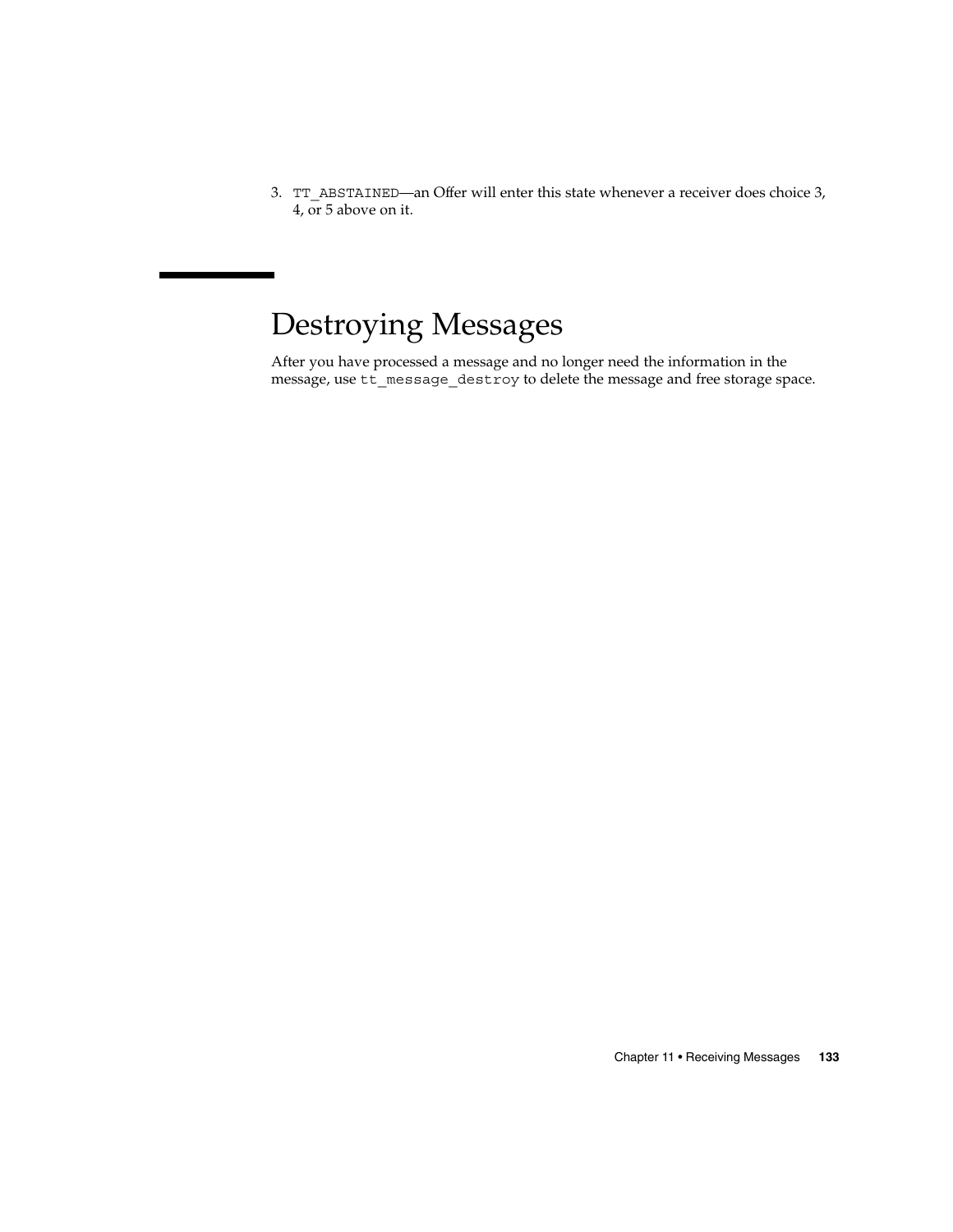ToolTalk User's Guide • May 2002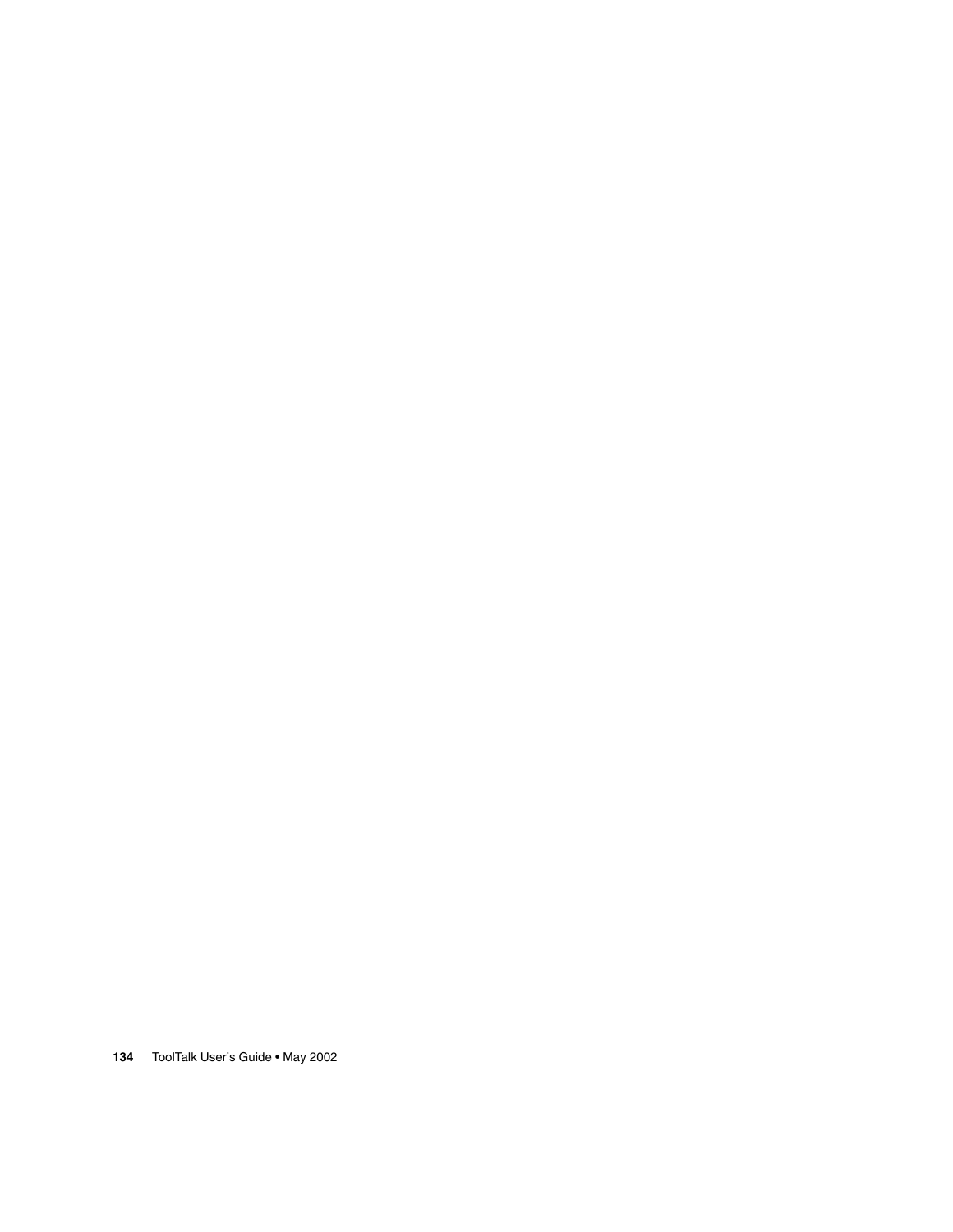## CHAPTER **12**

## **Objects**

This chapter describes how to create ToolTalk specs for objects your application creates and manages. Before you can identify the type of objects, you need to define otypes and store them in the ToolTalk Types Database. See Chapter 10 for more information on otypes.

The ToolTalk service uses spec and otype information to determine object-oriented message recipients.

**Note –** Programs coded to the ToolTalk object-oriented messaging interface are not portable to CORBA-compliant systems without source changes.

## Object-Oriented Messaging

Object-oriented messages are addressed to objects managed by applications. To use object-oriented messaging, you need to be familiar with process-oriented messaging concepts and the ToolTalk concept of object.

### Object Data

Object data are stored in two parts as shown in Figure 12–1.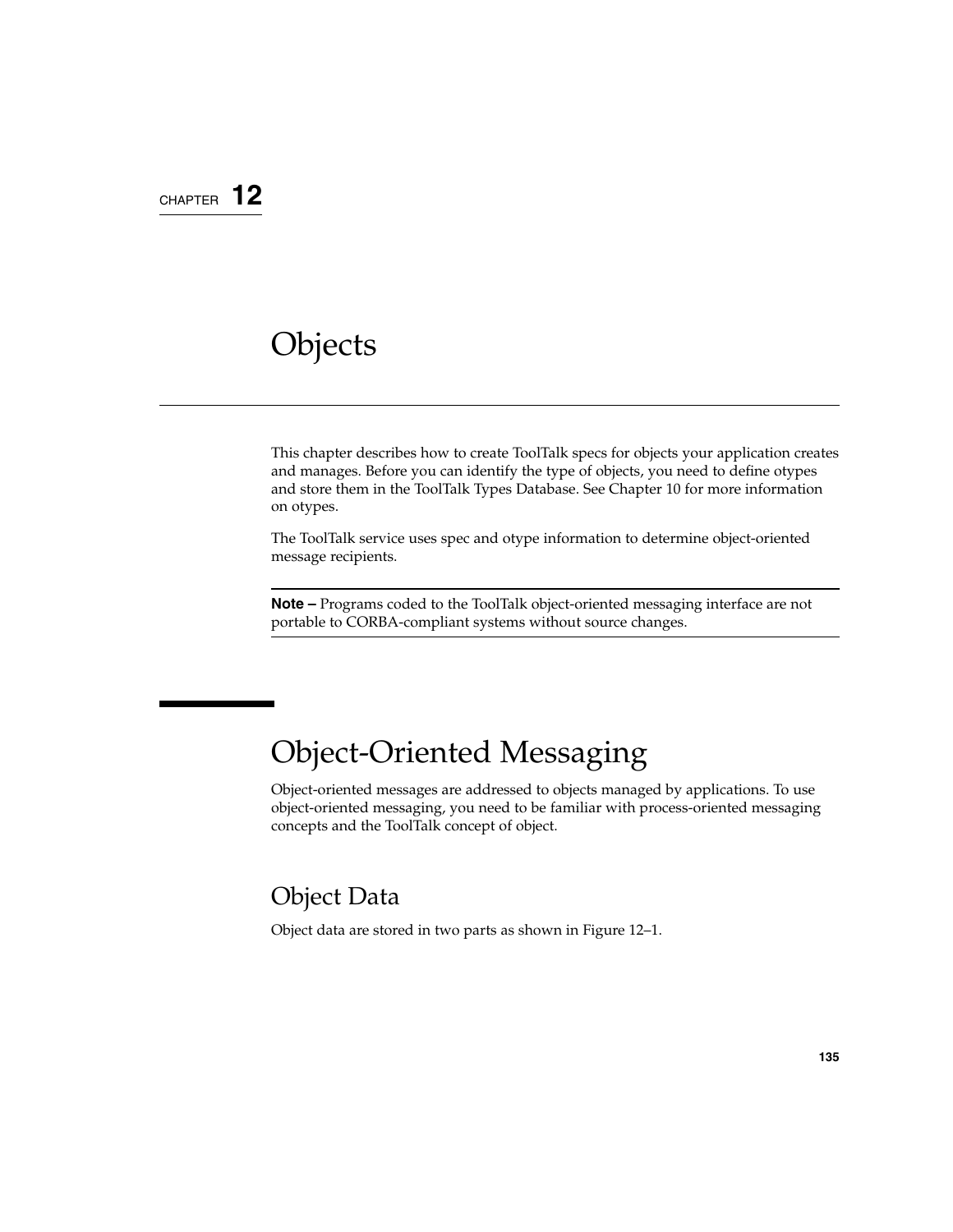

**FIGURE 12–1** ToolTalk Object Data

One part is called the *object content*. The object content is managed by the application that creates or manages the object and is typically a piece, or pieces, of an ordinary file: a paragraph, a source code function, or a range of spreadsheet cells, for example.

The second part is called the *object specification* (*spec*). A spec contains standard properties such as the type of object, the name of the file in which the object contents are located, and the object owner. Applications can also add their own properties to a spec, for example, the location of the object content within a file. Because applications can store additional information in specs, you can identify data in existing files as objects without changing the formats of the files. You can also create objects from pieces of read-only files. Applications create and write specs to the ToolTalk database managed by rpc.ttdbserverd.

**Note –** You cannot create objects in files that reside in a read-only file system. The ToolTalk service must be able to create a database in the same file system that contains the object.

A *ToolTalk object* is a portion of application data for which a ToolTalk spec has been created.

# Creating Object Specs

To instruct the ToolTalk service to deliver messages to your objects, you create a spec that identifies the object and its otype. Table 12–1 lists the ToolTalk functions you use to create and write object spec.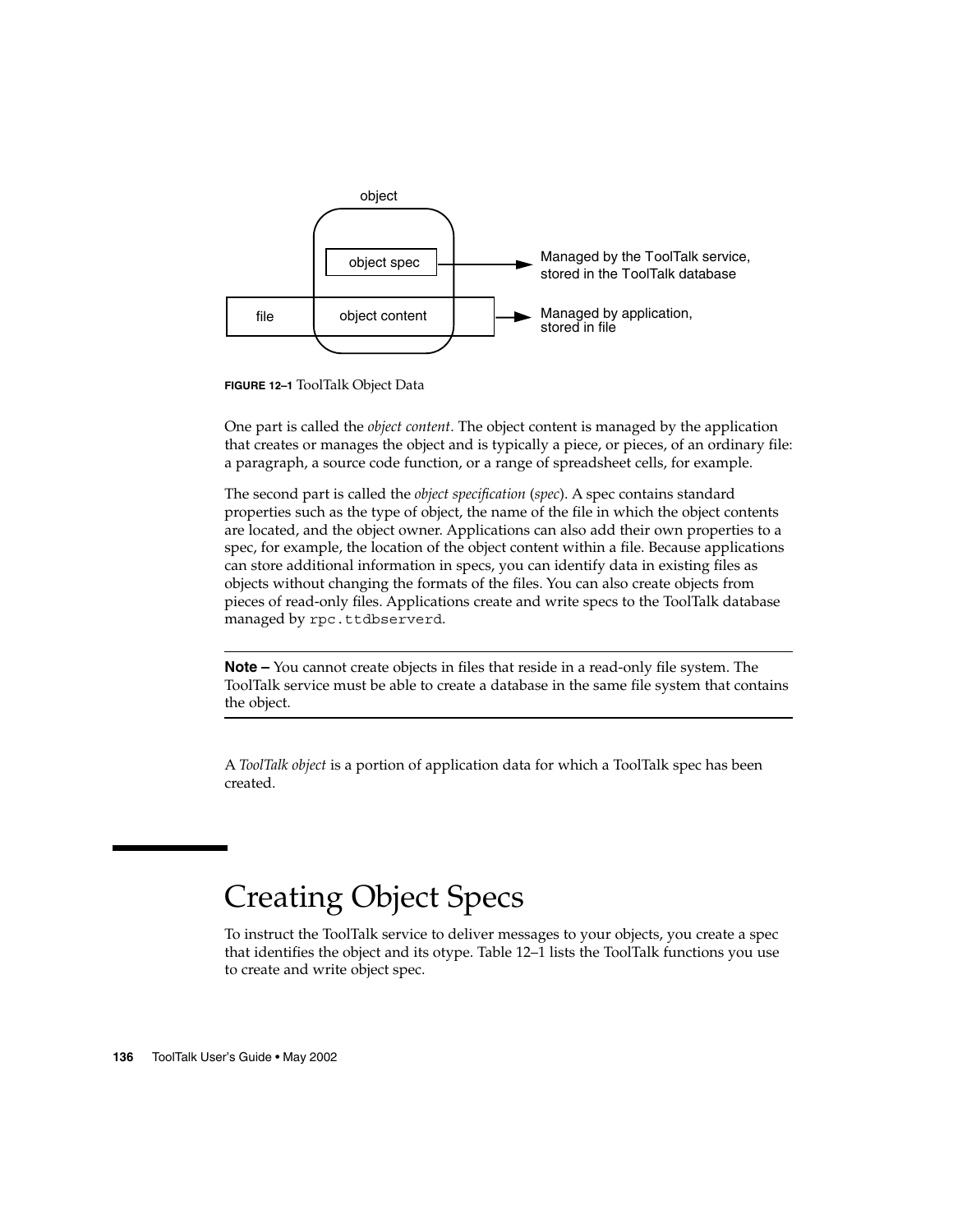**TABLE 12–1** Functions to Create

| <b>ToolTalk Function</b>                                                                               | <b>Description</b>                                                           |
|--------------------------------------------------------------------------------------------------------|------------------------------------------------------------------------------|
| tt spec create (const char *filepath)                                                                  | Creates spec. Return type is<br>char*.                                       |
| tt spec prop set (const char *objid, const char *propname,<br>const char *value)                       | Sets property to specified string<br>value. Return type is Tt status.        |
| tt spec prop add (const char *objid, const char *propname,<br>const char *value)                       | Adds string property. Return type<br>is Tt status.                           |
| tt spec bprop add (const char *objid, const char *propname,<br>const unsigned char *value, int length) | Adds byte array property. Return<br>type is Tt status.                       |
| tt spec bprop set (const char *objid, const char *propname,<br>const unsigned char *value, int length) | Sets property to specified byte<br>array value. Return type is<br>Tt status. |
| tt spec type set (const char *objid, const char *otid)                                                 | Sets object type of spec. Return<br>type is Tt status.                       |
| tt spec write (const char *objid)                                                                      | Writes spec to database. Return<br>type is Tt status.                        |

To create an object spec in memory and obtain an objid for the object, use tt\_spec\_create.

### Assigning Otypes

To assign an otype for the object spec, use tt\_spec\_type\_set. You must set the type before the spec is written for the first time. It cannot be changed.

**Note –** If you create an object spec without assigning an otype or with an otype that is unknown to the ToolTalk Types Database, messages addressed to the object cannot be delivered. (The ToolTalk service does not verify that the otype you specified is known to the ToolTalk Types Database.)

### Determining Object Specification Properties

You can determine what *properties* you want associated with an object; you add these properties to a spec. The ToolTalk service recognizes that it is not always possible to store information in your own internal data; for example, the objid for objects in plain ASCII text files. You can store the location of the objid in a spec property and then use this location to identify where the object is in your tool's internal data structures.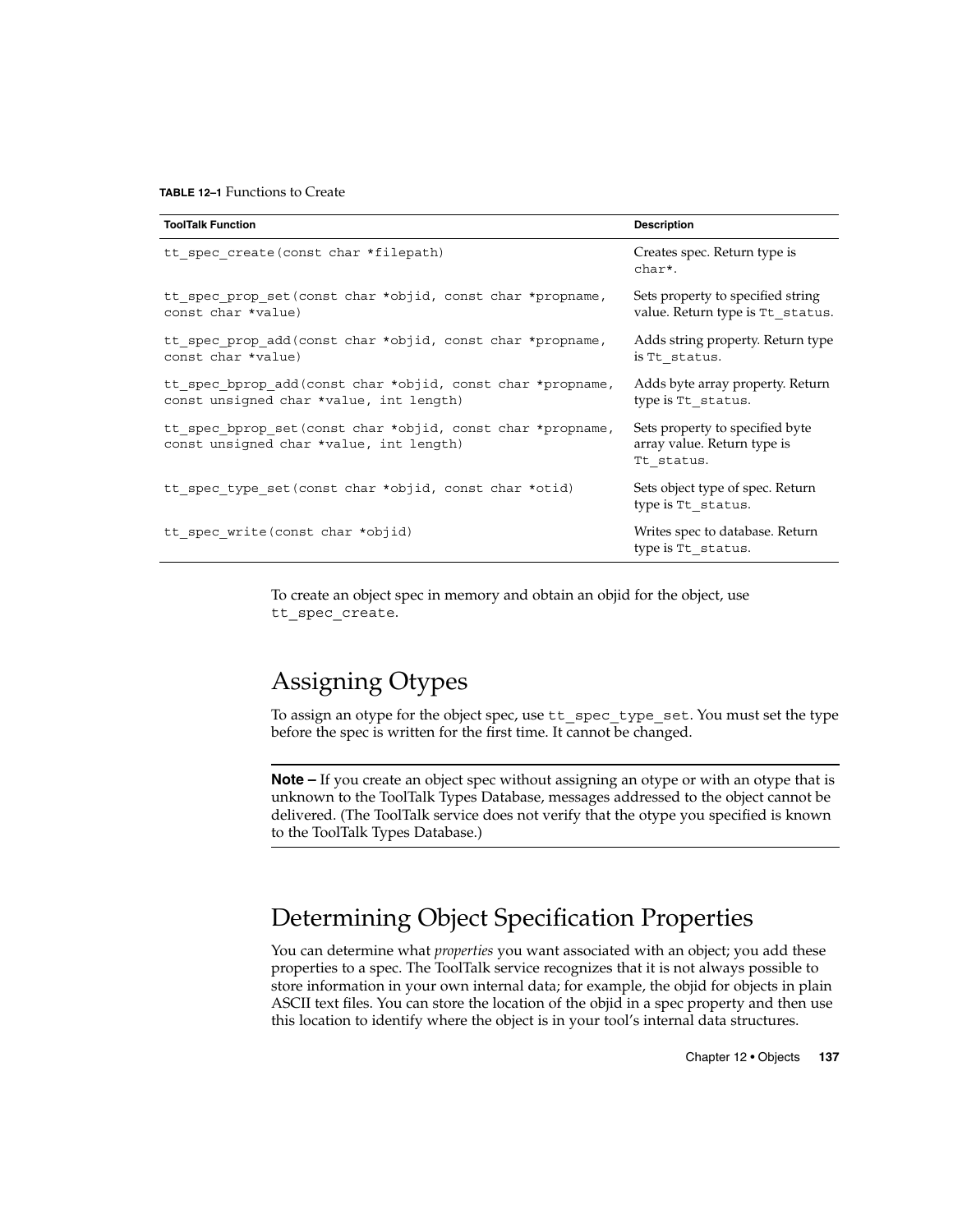The spec properties are also a convenience for the user. A user may want to associate properties (such as a comment or object name) with the object that they can view later. Your application or another ToolTalk-based tool can search for and display these properties for the user.

### Storing Spec Properties

To store properties in a spec, use tt\_spec\_prop\_set.

### Adding Values to Properties

To add to the list of values associated with the property, use tt\_spec\_prop\_add.

# Writing Object Specs

After you set the otype and add properties to an object spec, use tt spec write to make it a permanent ToolTalk item and visible to other applications. When you call tt spec write, the ToolTalk service writes the spec into the ToolTalk database.

# Updating Object Specs

To update existing object spec properties, use tt\_spec\_prop\_set and tt spec prop add specifying the objid of the existing spec. Once the spec properties are updated, use tt spec write to write the changes into the ToolTalk database.

When you are updating an existing spec and the ToolTalk service returns TT\_WRN\_STALE\_OBJID when you call tt\_spec\_write, it has found a forwarding pointer to the object in the ToolTalk database that indicates the object has been moved. To obtain the new objid, create an object message that contains the old objid and send it. The ToolTalk service will return the same status code, TT\_WRN\_STALE\_OBJID, but updates the message objid attribute to contain the new objid. Use tt message object to retrieve the new objid from the message and put the new objid into your internal data structure.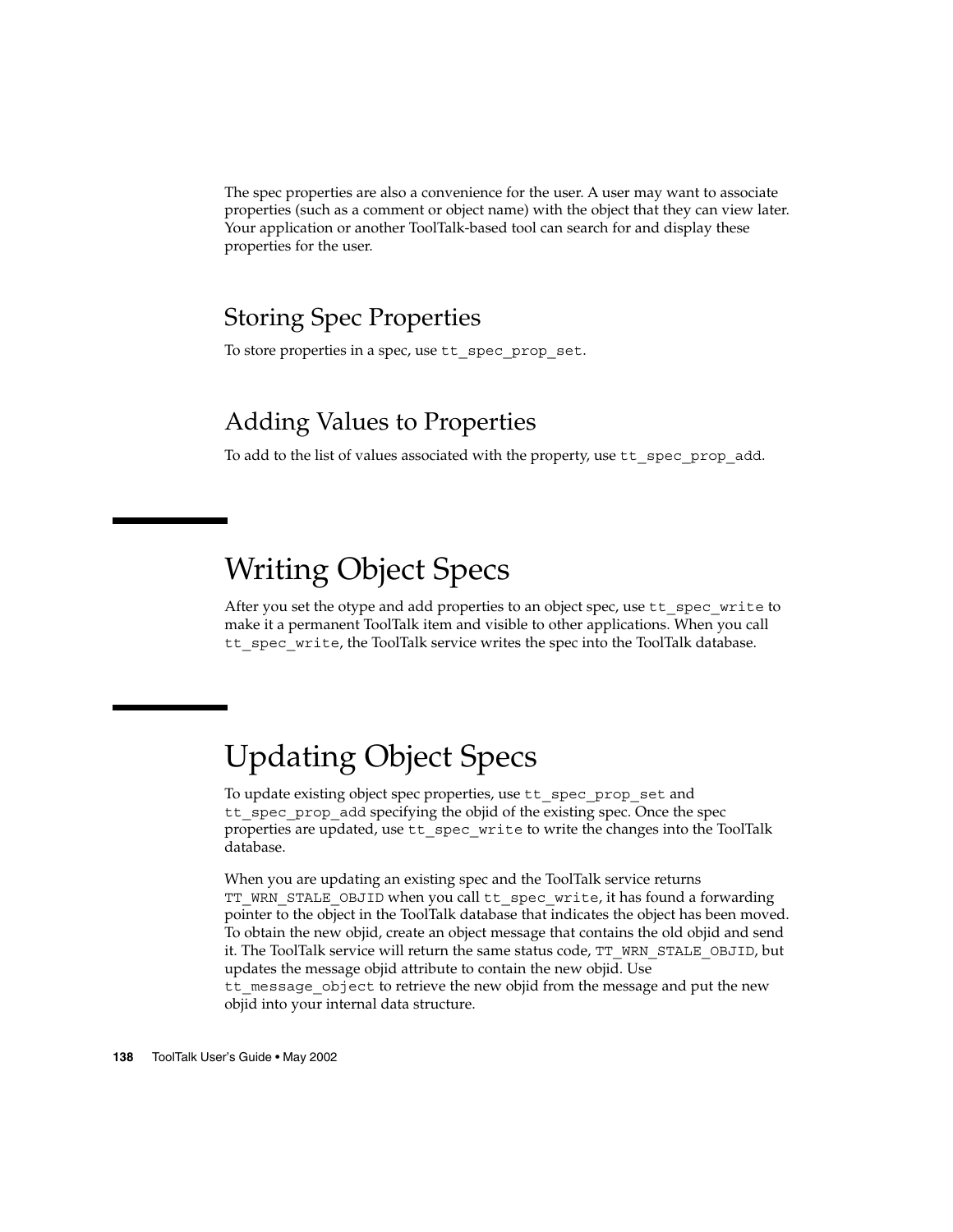# Maintaining Object Specs

The ToolTalk service provides the functions to examine, compare, query, and move object specs. Table 12–2 lists the ToolTalk functions you use to maintain object specs.

| <b>Return Type</b> | <b>ToolTalk Function</b>                                                                                        | <b>Description</b>                                                    |
|--------------------|-----------------------------------------------------------------------------------------------------------------|-----------------------------------------------------------------------|
| char *             | tt spec file (const char *objid)                                                                                | The name of the file on which the<br>spec is located.                 |
| $char *$           | tt spec type (const char *objid)                                                                                | The object type of the spec.                                          |
| $char *$           | tt spec prop(const char *objid, const char<br>*propname, int i)                                                 | Retrieves the <i>i</i> th (zero-based)<br>property value as a string. |
| int                | tt spec prop count (const char *objid, const<br>char *propname)                                                 | The number of values under this<br>property name.                     |
| Tt status          | tt spec bprop (const char *objid, const char<br>*propname, int i, unsigned char **value, int<br>*length)        | The number of byte array values<br>under this property name.          |
| $char *$           | tt spec propname (const char *objid, int i)                                                                     | The name of the <i>ith</i> property.                                  |
| int                | tt spec propnames count (const char *objid)                                                                     | The number of properties located<br>on this spec.                     |
| $char *$           | tt objid objkey (const char *objid)                                                                             | The unique key of the spec id.                                        |
| Tt status          | tt file objects query (const char *filepath,<br>Tt filter function filter, void *context,<br>void *accumulator) | Queries the database for object<br>specs                              |
| int                | tt objid equal (const char *objid1, const char Checks whether two specids are<br>*objid2)                       | the same.                                                             |
| $char *$           | tt spec move (const char *objid, const char<br>*newfilepath)                                                    | Moves object spec to a new file.                                      |

**TABLE 12–2** Functions to Maintain Object Specifications

## Examining Spec Information

You can examine the following spec information with the specified ToolTalk functions:

- Path name of the file that contains the object: tt\_spec\_file
- Otype of this object: tt\_spec\_type
- Properties stored on the spec: tt\_spec\_prop or tt\_spec\_bprop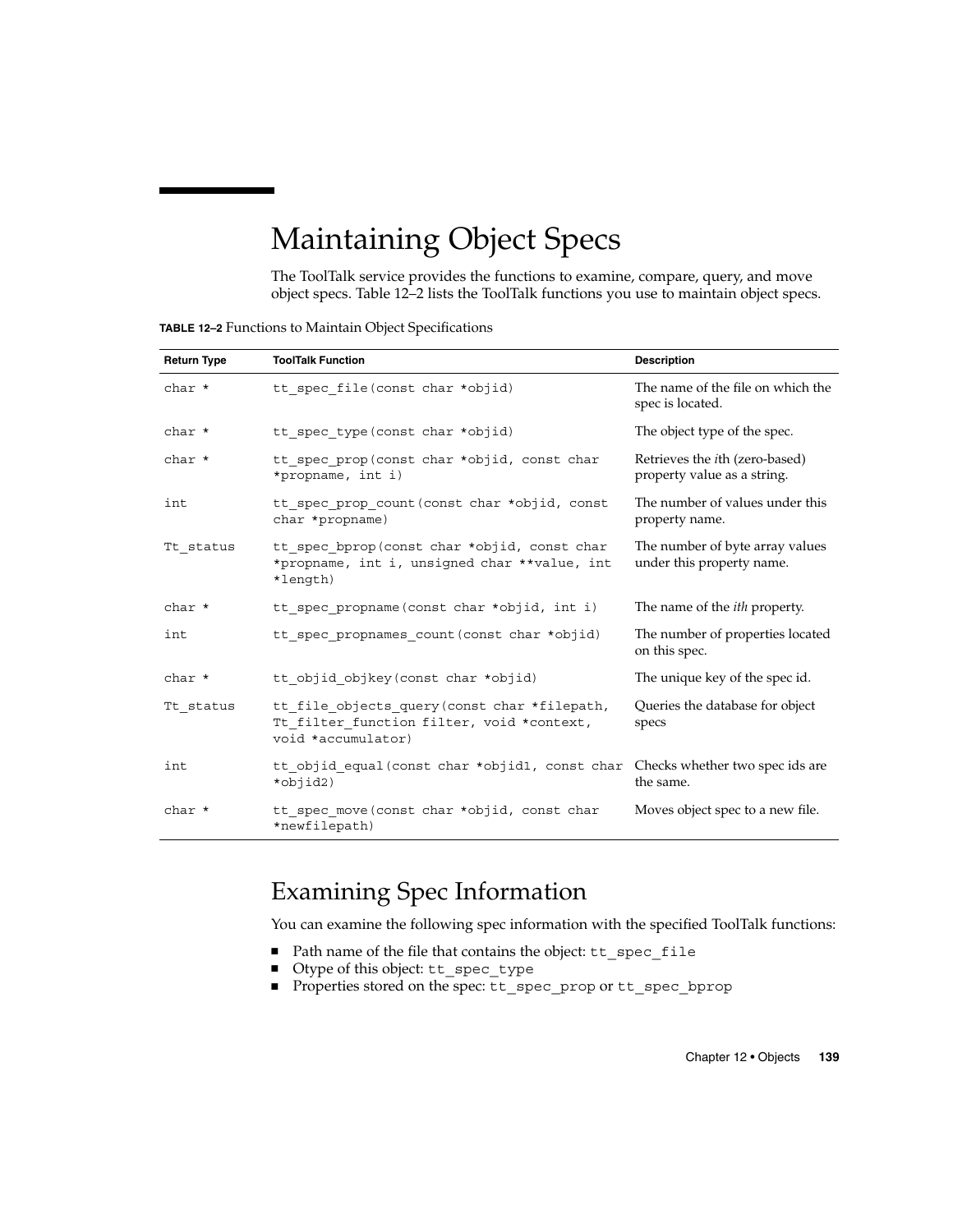## Comparing Object Specs

To compare two objids, use tt\_objid\_equal. tt\_objid\_equal returns a value of 1 even in the case where one objid is a forwarding pointer for the other.

## Querying for Specific Specs in a File

Create a filter function to query for specific specs in a file and obtain the specs in which you are interested.

Use tt\_file\_objects\_query to find all the objects in the named file. As the ToolTalk service finds each object, it calls your filter function, and passes it the objid of the object and the two application-supplied pointers. Your filter function does some computation and returns a Tt\_filter\_action value (TT\_FILTER\_CONTINUE or TT\_FILTER\_STOP) to either continue the query, or to quit the search and return immediately.

Example 12–1 illustrates how to obtain a list of specs.

**140** ToolTalk User's Guide • May 2002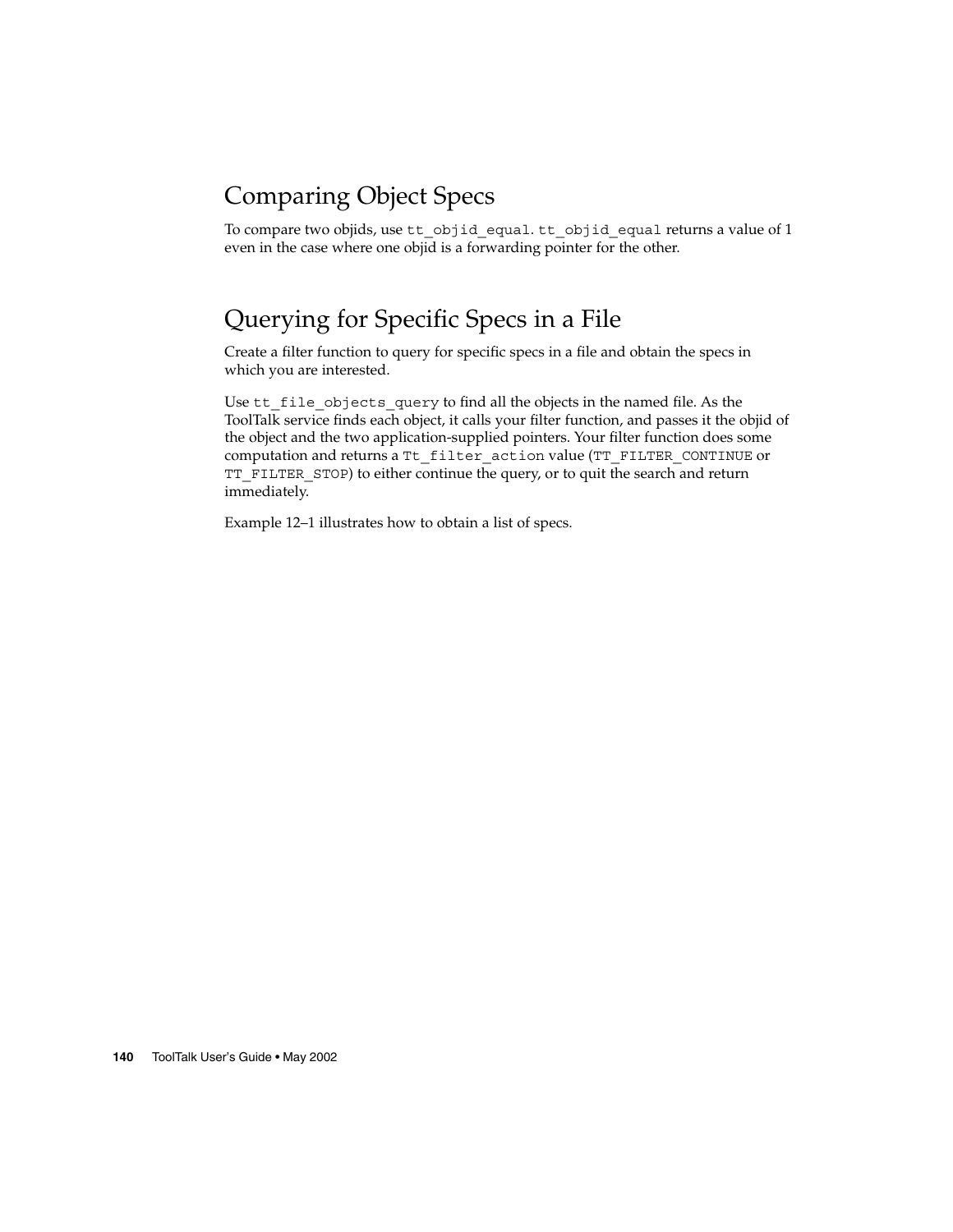**EXAMPLE 12–1** Obtaining a List of Specifications

```
/*
* Called to update the scrolling list of objects for a file. Uses
* tt file objects query to find all the ToolTalk objects.
*/
int
cntl_update_obj_panel()
{
      static int list item = 0;
   char *file;
   int i;
   cntl_objid = (char *)0;for (i = list\_item; i >= 0; i--) {
       xv_set(cntl_ui_olist, PANEL_LIST_DELETE, i, NULL);
   }
   list_item = 0;
   file = (char *)xv_get(cntl_ui_file_field, PANEL_VALUE);
   if (tt_file_objects_query(file,
                                     (Tt_filter_function)cntl_gather_specs,
                                   &list_item, NULL) != TT_OK) {
       xv_set(cntl_ui_base_window, FRAME_LEFT_FOOTER,
             "Couldn't query objects for file", NULL);
       return 0;
   }
   return 1;
}
```
Within the tt\_file\_objects\_query function, the application calls cntl gather specs, a filter function that inserts objects into a scrolling list. Example 12–2 illustrates how to insert the objid.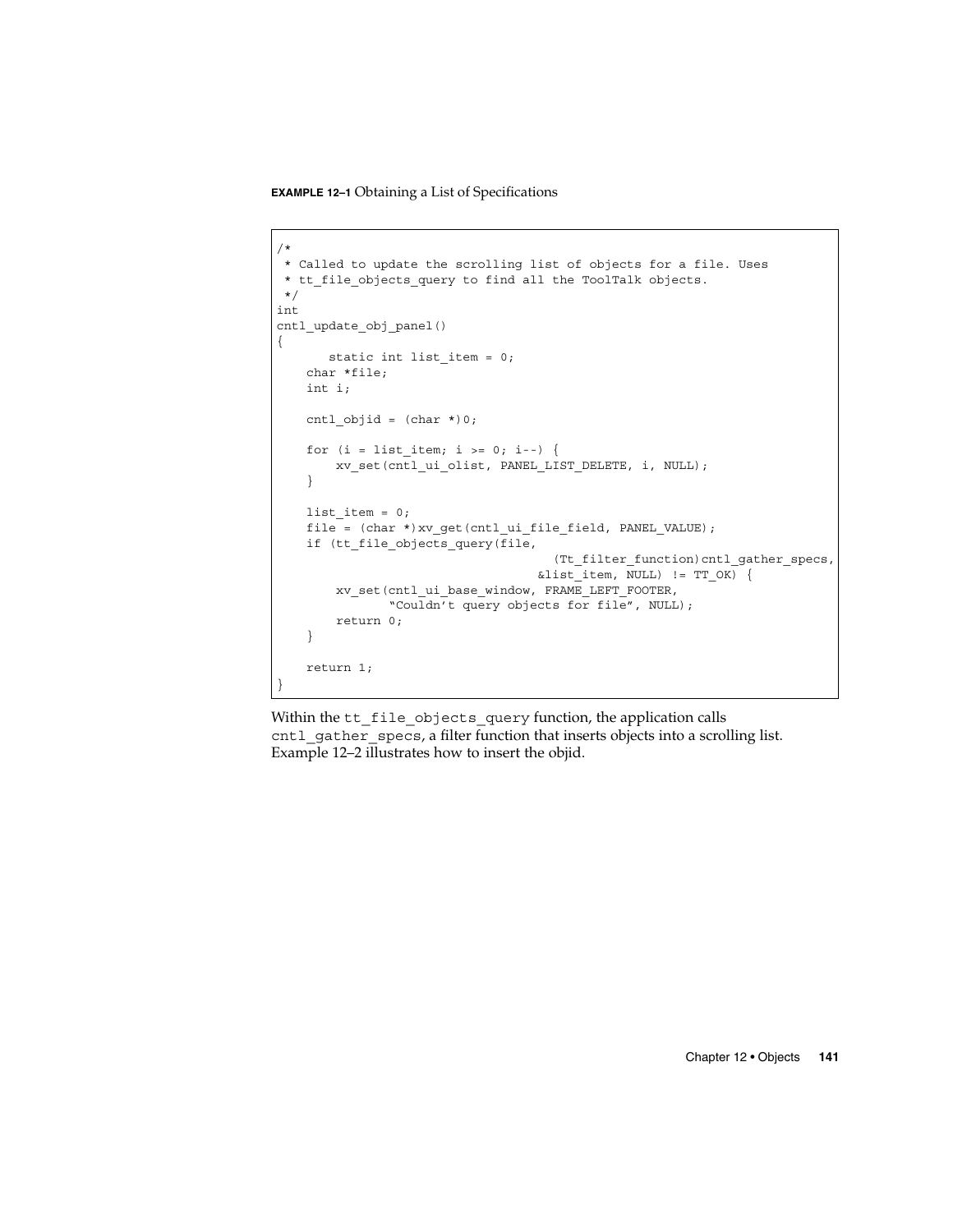**EXAMPLE 12–2** Inserting the objid

```
/*
* Function to insert the objid given into the scrolling lists of objects
* for a file. Used inside tt_file_objects_query as it iterates through
* all the ToolTalk objects in a file.
*/
Tt_filter_action
cntl_gather_specs(objid, list_count, acc)
    char *objid;
    void *list_count;
    void *acc;
{
   int *i = (int *) list count;
   xv_set(cntl_ui_olist, PANEL_LIST_INSERT, *i,
          PANEL_LIST_STRING, *i, objid,
          NULL);
   *i = (*i + 1);/* continue processing */
   return TT_FILTER_CONTINUE;
}
```
## Moving Object Specs

The objid contains a pointer to a particular file system where the spec information is stored. To keep spec information as available as the object described by the spec, the ToolTalk service stores the spec information on the same file system as the object. Therefore, if the object moves, the spec must move, too.

Use tt spec move to notify the ToolTalk service when an object moves from one file to another (for example, through a cut and paste operation).

- If a new objid is not required (because both the new and old files are in the same file system), the ToolTalk service returns TT\_WRN\_SAME\_OBJID.
- If the object moved to another file system, the ToolTalk service returns a new objid for the object and leaves a forwarding pointer in the ToolTalk database from the old objid to the new one.

When your process sends a message to an out-of-date objid (that is, one with a forwarding pointer), tt\_message\_send returns a special status code, TT\_WRN\_STALE\_OBJID, and replaces the object attribute in the message with a new objid that points to the same object in the new location.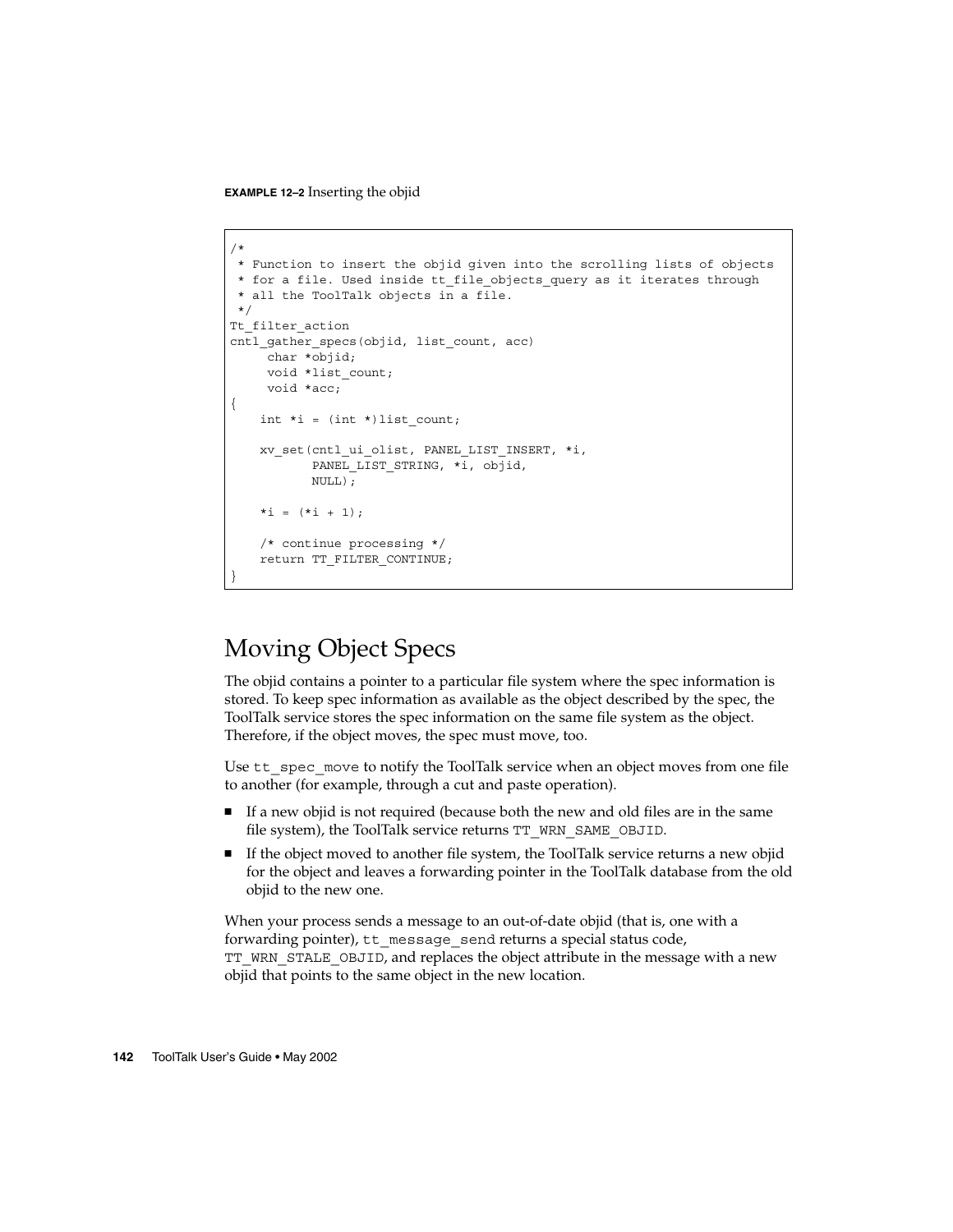**Note –** Update any internal data structures that reference the object with the new objid.

## Destroying Object Specs

Use tt spec destroy to immediately destroy an object's spec.

# Managing Object and File Information



**Caution –** Despite the efforts of the ToolTalk service and integrated applications, object references can still be broken if you remove, move, or rename files with standard operating system commands such as rm or mv. Broken references will result in undeliverable messages.

### Managing Files that Contain Object Data

To keep the ToolTalk database that services the disk partition where a file that contains object data is stored up-to-date, use the ToolTalk functions to copy, move, or destroy the file. Table 12–3 lists the ToolTalk functions you use to manage files that contain object data.

**TABLE 12–3** Functions to Copy, Move, or Remove Files that Contain Object Data

| <b>ToolTalk Function</b>                                           | <b>Description</b>                            |
|--------------------------------------------------------------------|-----------------------------------------------|
| tt file move (const char *oldfilepath, const char<br>*newfilepath) | Moves the file and the ToolTalk object data   |
| tt file copy (const char *oldfilepath, const char<br>*newfilepath) | Copies the file and the ToolTalk object data  |
| tt file destroy (const char *filepath)                             | Removes the file and the ToolTalk object data |

The return type for these functions is Tt status.

Chapter 12 • Objects **143**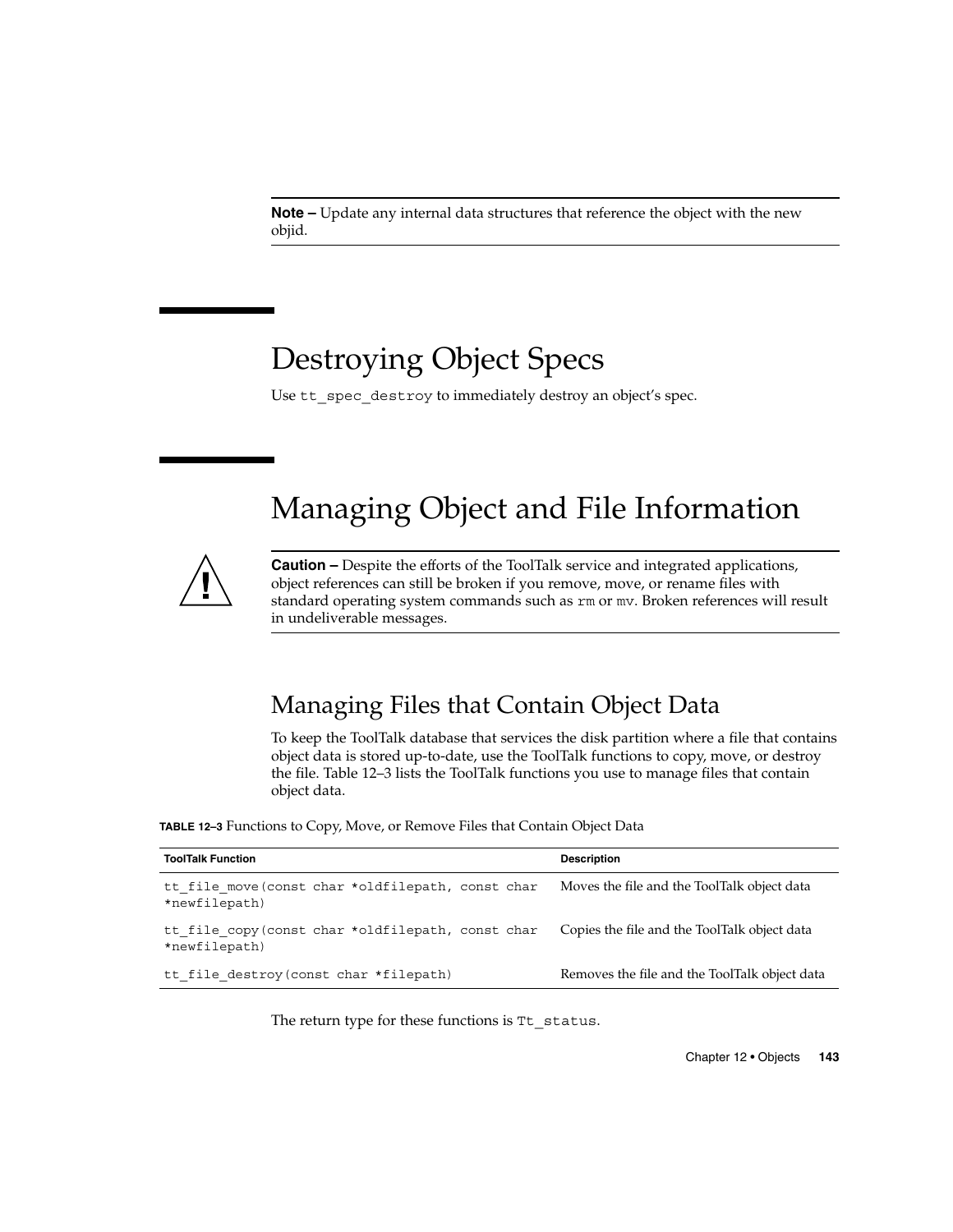## Managing Files that Contain ToolTalk Information

The ToolTalk service provides ToolTalk-enhanced shell commands to copy, move, and remove ToolTalk object and file information. Table 12–4 lists the ToolTalk-enhanced shell commands that you and users of your application should use to copy, move, and remove files referenced in messages and files that contain objects.

**TABLE 12–4** ToolTalk-Wrapped Shell Commands

| Command | <b>Description</b>                                                                                                                                                                                                                                                     |
|---------|------------------------------------------------------------------------------------------------------------------------------------------------------------------------------------------------------------------------------------------------------------------------|
| ttcp    | Copies file to new location. Updates file and object location information in ToolTalk database.                                                                                                                                                                        |
| ttmv    | Renames directory or files. Updates file and object location information in ToolTalk database.                                                                                                                                                                         |
| ttrm    | Removes specified file. Removes file and object information from the ToolTalk database.                                                                                                                                                                                |
| ttrmdir | Removes empty directories (directories that contain no files) that have ToolTalk object specs<br>associated with them. (It is possible to create an object spec for a directory; when an object spec<br>is created, the path name of a file or directory is supplied.) |
|         | Removes object information from the ToolTalk database.                                                                                                                                                                                                                 |
| tttar   | Archives (or extracts) multiple files and object information into (or from) a single archive, called<br>a tarfile. Can also be used to only archive (or extract) ToolTalk file and object information into<br>(or from) a tarfile.                                     |

# An Example of Object-Oriented Messaging

You can run the edit\_demo program for a demonstration of ToolTalk object-oriented messaging. This demo consists of two programs – cntl and edit. The cntl program uses the ToolTalk service to start an edit process with which to edit a specified file; the edit program allows you to create ToolTalk objects and associate the objects with text in the file. Once objects have been created and associated with text, you can use the cntl program to query the file for the objects and to send messages to the objects.

The following example code creates an object for its user. It has been divided into two parts. It creates the object spec, sets the otype, writes the spec to the ToolTalk database, and wraps the user's selection with C-style comments. The application also sends out a procedure-addressed notice after it creates the new object to update other applications who observe messages with the ToolTalk\_EditDemo\_new\_object operation. If other applications are displaying a list of objects in a file managed by ToolTalk\_EditDemo, they update their list after receiving this notice.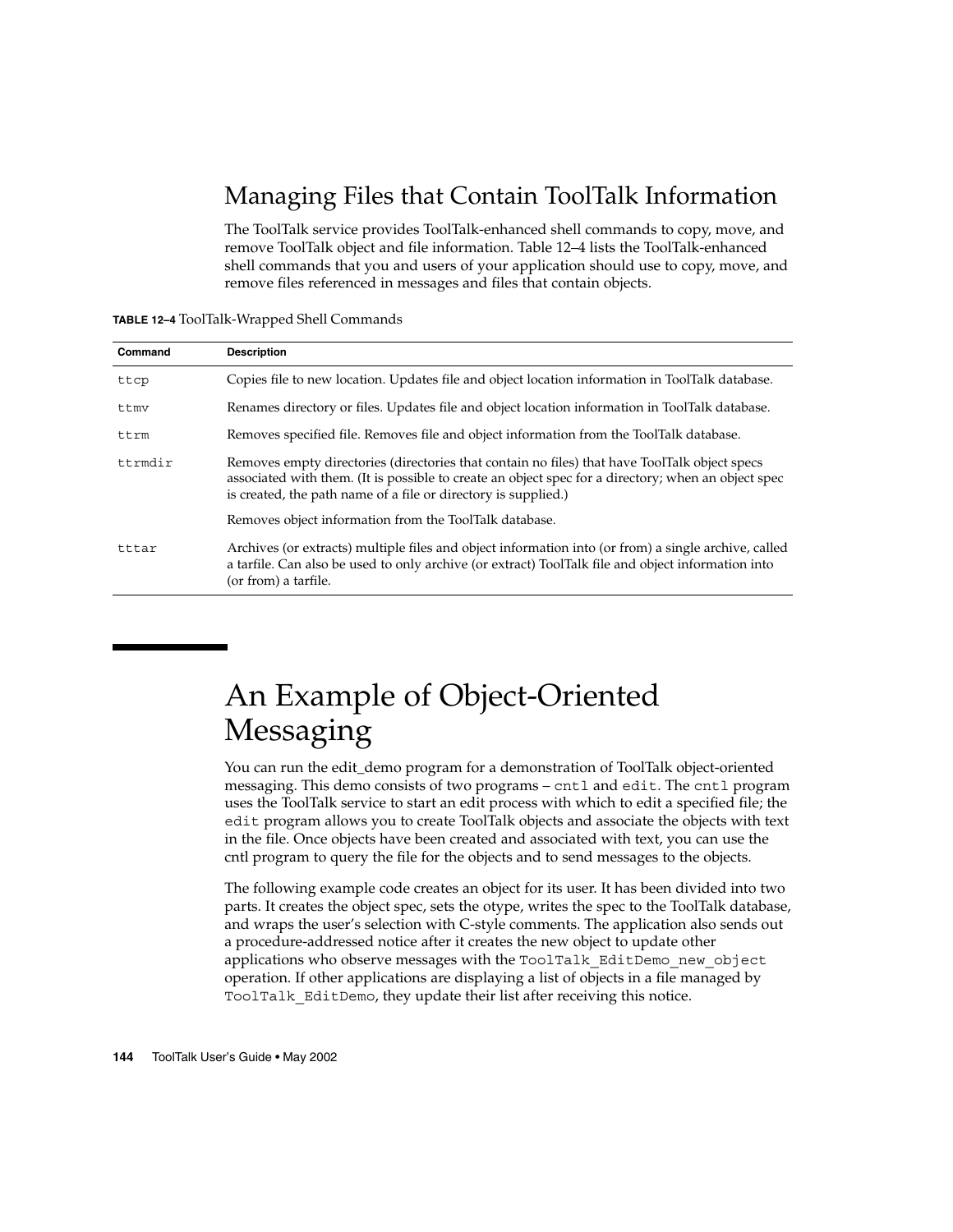#### **EXAMPLE 12–3** Object Creation Part 1

```
/*
* Make a ToolTalk spec out of the selected text in this textpane. Once
* the spec is successfully created and written to a database, wrap the
* text with C-style comments in order to delimit the object and send out
* a notification that an object has been created in this file.
*/
Menu_item
edit ui make object(item, event)
  Panel item item;
  Event *event;
{
       int mark = tt_mark();
   char *objid;
   char *file;
   char *sel;
   Textsw index first, last;
   char obj_start_text[100];
   char obj_end_text[100];
   Tt_message msg;
   if (! get selection(edit ui xserver, edit ui textpane,
            &sel, &first, &last)) {
       xv_set(edit_ui_base_window, FRAME_LEFT_FOOTER,
             "First select some text", NULL);
       tt_release(mark);
       return item;
   }
   file = tt_default_file();
   if (file == (char \star)0) {
       xv_set(edit_ui_base_window, FRAME_LEFT_FOOTER,
             "Not editing any file", NULL);
       tt_release(mark);
       return item;
   }
```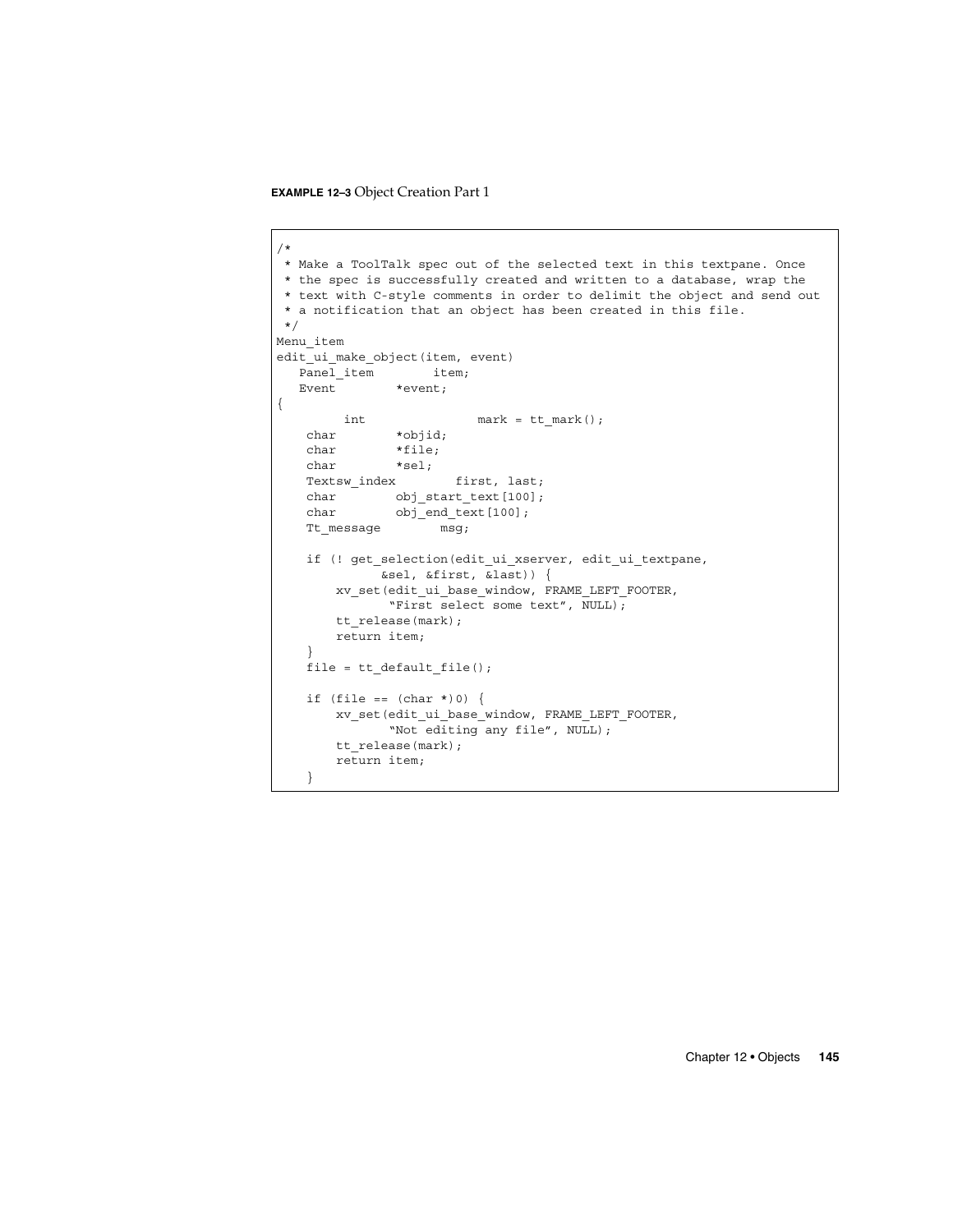**EXAMPLE 12–4** Object Creation Part 2

```
/*
   /* create a new spec */
   objid = tt spec create(tt default file());
   if (tt_pointer_error(objid) != TT_OK) {
       xv_set(edit_ui_base_window, FRAME_LEFT_FOOTER,
              "Couldn't create object", NULL);
       tt release(mark);
       return item;
   }
   /* set its otype */
   tt_spec_type_set(objid, "Sun_EditDemo_object");
   if (tt_spec_write(objid) != TT_OK) {
       xv_set(edit_ui_base_window, FRAME_LEFT_FOOTER,
              "Couldn't write out object", NULL);
       tt_release(mark);
       return item;
   }
   /* wrap spec's contents (the selected text) with C-style */
   /* comments. */
    sprintf(obj start text," /* begin object(%s) */", objid);
    sprintf(obj end text," /* end object(%s) */", objid);
   (void)wrap_selection(edit_ui_xserver, edit_ui_textpane,
              obj_start_text, obj_end_text);
   /* now send out a notification that we've added a new object */msg = tt pnotice create(TT_FILE_IN_SESSION,"Sun_EditDemo_new_object");
   tt_message_file_set(msg, file);
   tt_message_send(msg);
   tt release(mark);
   return item;
}
```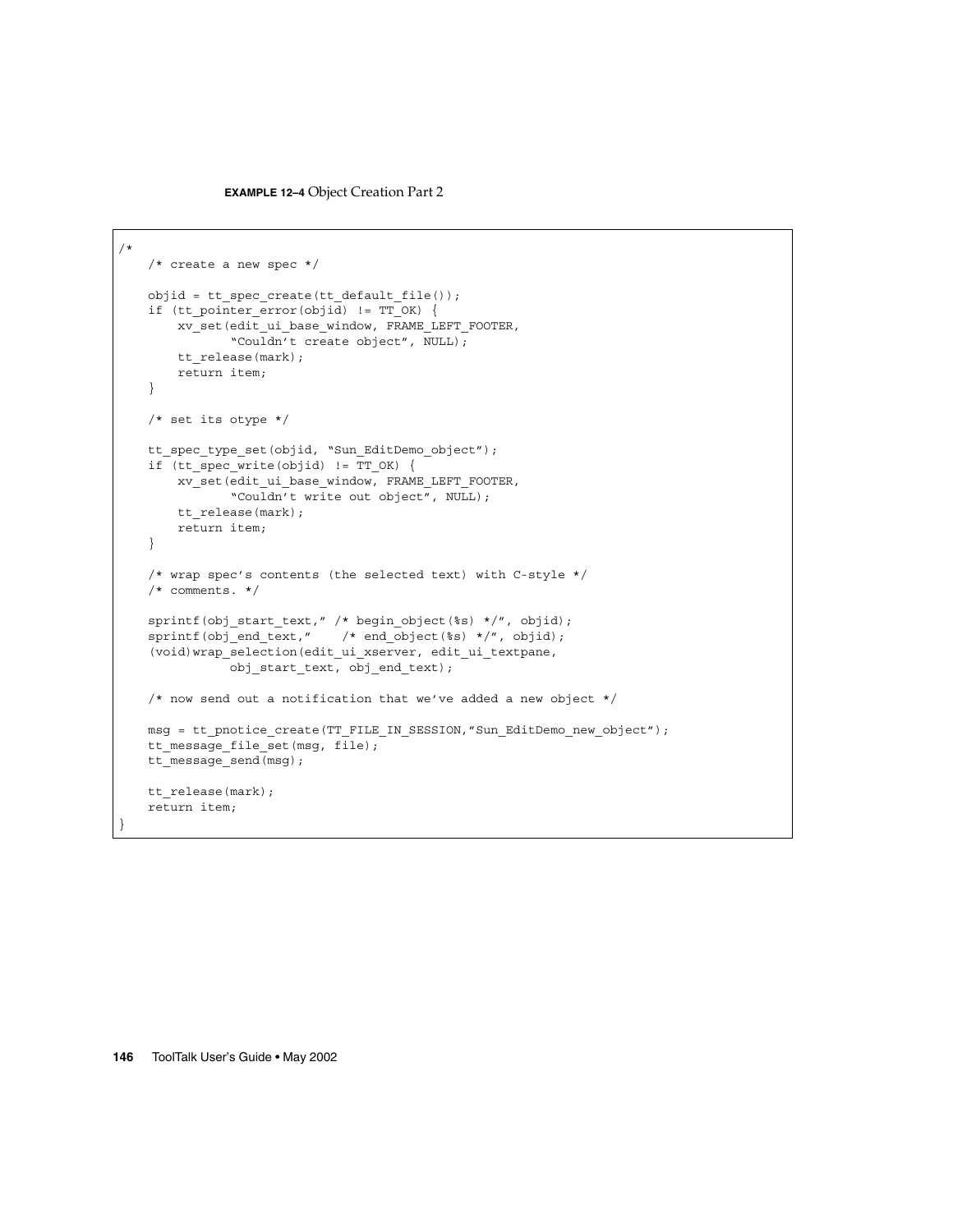#### CHAPTER **13**

## Managing Information Storage

To simplify your application storage management, the ToolTalk service copies all information your application provides to the ToolTalk service and also provides you with a copy of the information it returns to your application.

# Information Provided to the ToolTalk Service

When you provide a pointer to the ToolTalk service, the information referenced by the pointer is copied. You can then dispose of the information you provided; the ToolTalk service will not use the pointer again to retrieve the information.

## Information Provided by the ToolTalk Service

The ToolTalk service provides an allocation stack in the ToolTalk API library to store information it gives to you. For example, if you ask for the sessid of the default session with tt default session, the ToolTalk service returns the address of the character string in the allocation stack (a char \* pointer) that contains the sessid. After you retrieve the sessid, you can dispose of the character string to clean up the allocation stack.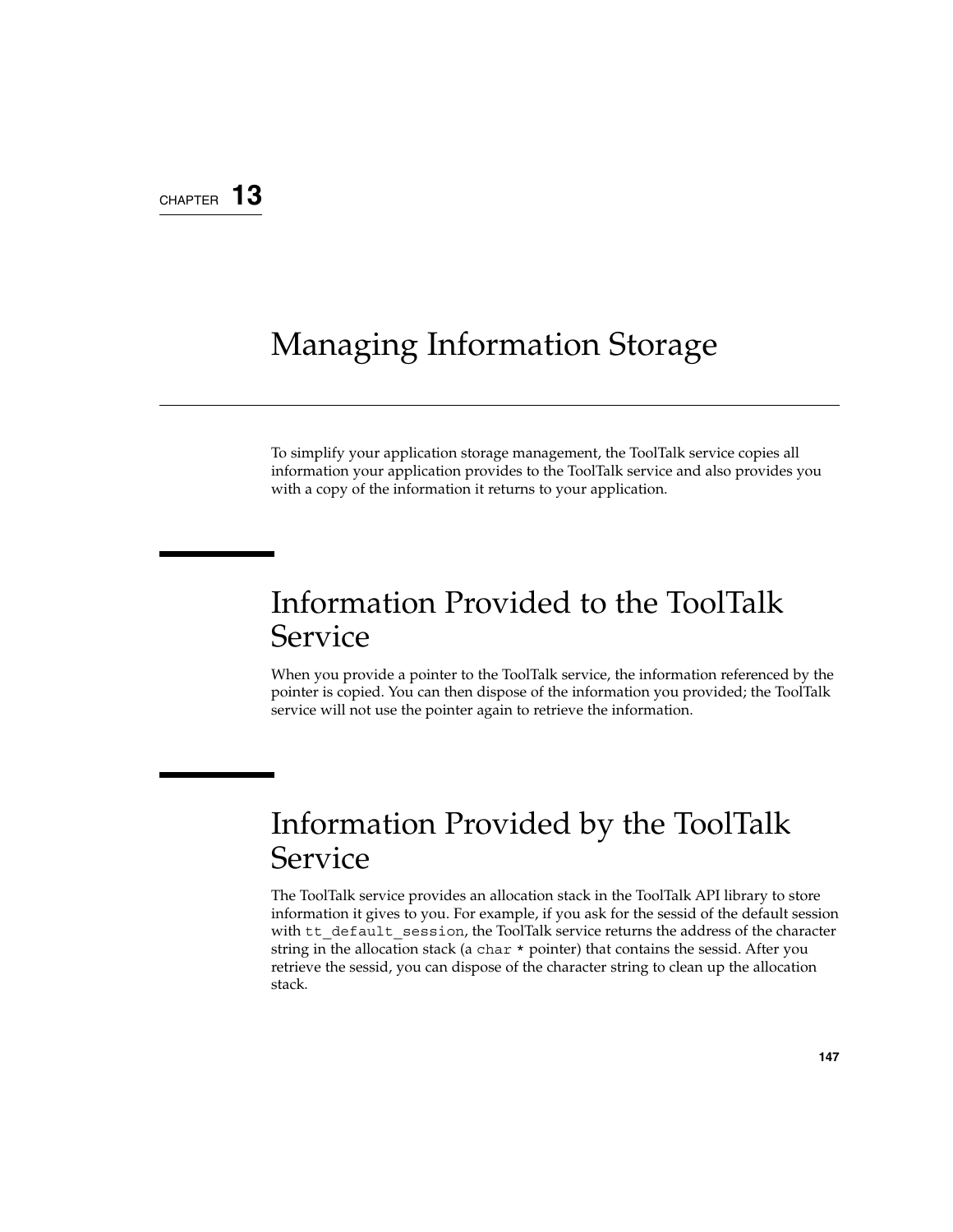**Note –** Do not confuse the API allocation stack with your program's runtime stack. The API stack will not discard information until instructed to do so.

# Calls Provided to Manage the Storage of Information

The ToolTalk service provides the calls listed in Table 13–1 to manage the storage of information in the ToolTalk API allocation stack:

**TABLE 13–1** Managing ToolTalk Storage

| <b>Return Type</b> | <b>ToolTalk Function</b> | <b>Description</b>                                                                                                                        |
|--------------------|--------------------------|-------------------------------------------------------------------------------------------------------------------------------------------|
| int                | tt mark (void)           | Marks information returned by a series of<br>functions.                                                                                   |
| void               | tt release(int mark)     | Frees information returned by a series of functions.                                                                                      |
| caddr t            | $tt$ malloc(size $t$ s)  | Reserves a specified amount of storage in the<br>allocation stack for your use.                                                           |
| void               | tt free (caddr t p)      | Frees storage set aside by tt malloc. This<br>function takes an address returned by the ToolTalk<br>API and frees the associated storage. |

#### Marking and Releasing Information

The tt mark() and tt release() functions are a general mechanism to help you easily manage information storage. The tt\_mark() and tt\_release() functions are typically used at the beginning and end of a routine where the information returned by the ToolTalk service is no longer necessary once the routine has ended.

#### Marking Information for Storage

To ask the ToolTalk service to mark the beginning of your storage space, use tt\_mark. The ToolTalk service returns a mark, an integer that represents a location on the API stack. All the information that the ToolTalk service subsequently returns to you will be stored in locations that come after the mark.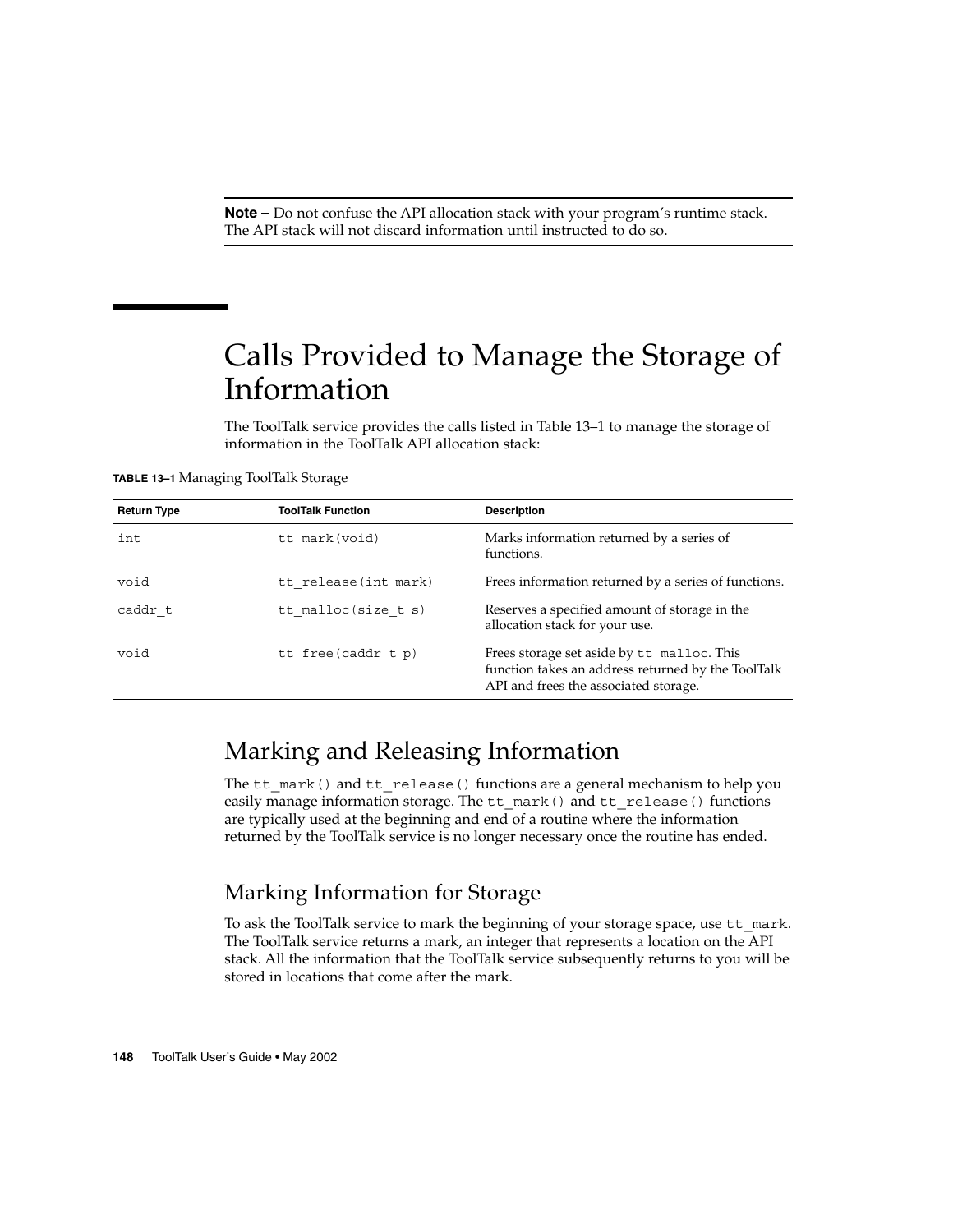#### Releasing Information No Longer Needed

When you no longer need the information contained in your storage space, use tt\_release() and specify the mark that signifies the beginning of the information you no longer need.

#### Example of Marking and Releasing Information

Example 13–1 calls tt\_mark() at the beginning of a routine that examines the information in a message. When the information examined in the routine is no longer needed and the message has been destroyed, tt\_release() is called with the mark to free storage on the stack.

**EXAMPLE 13–1** Getting a Storage Mark

```
/*
* Get a storage mark so we can easily free all the data
 * ToolTalk returns to us.
 */
mark = tt_max();
if (0==strcmp("ttsample1 value", tt message op(msg_in))) {
        tt_message_arg_ival(msg_in, 0, &val_in);
        xv_set(gauge, PANEL_VALUE, val_in, NULL);
}
tt message destroy(msg_in);
tt release(mark);
return;
```
#### Allocating and Freeing Storage Space

The tt malloc() and tt free() functions are a general mechanism to help you easily manage allotted storage allocation.

#### Allocating Storage Space

tt malloc() reserves a specified amount of storage in the allocation stack for your use. For example, you can use tt\_malloc() to create a storage location and copy the sessid of the default session into that location.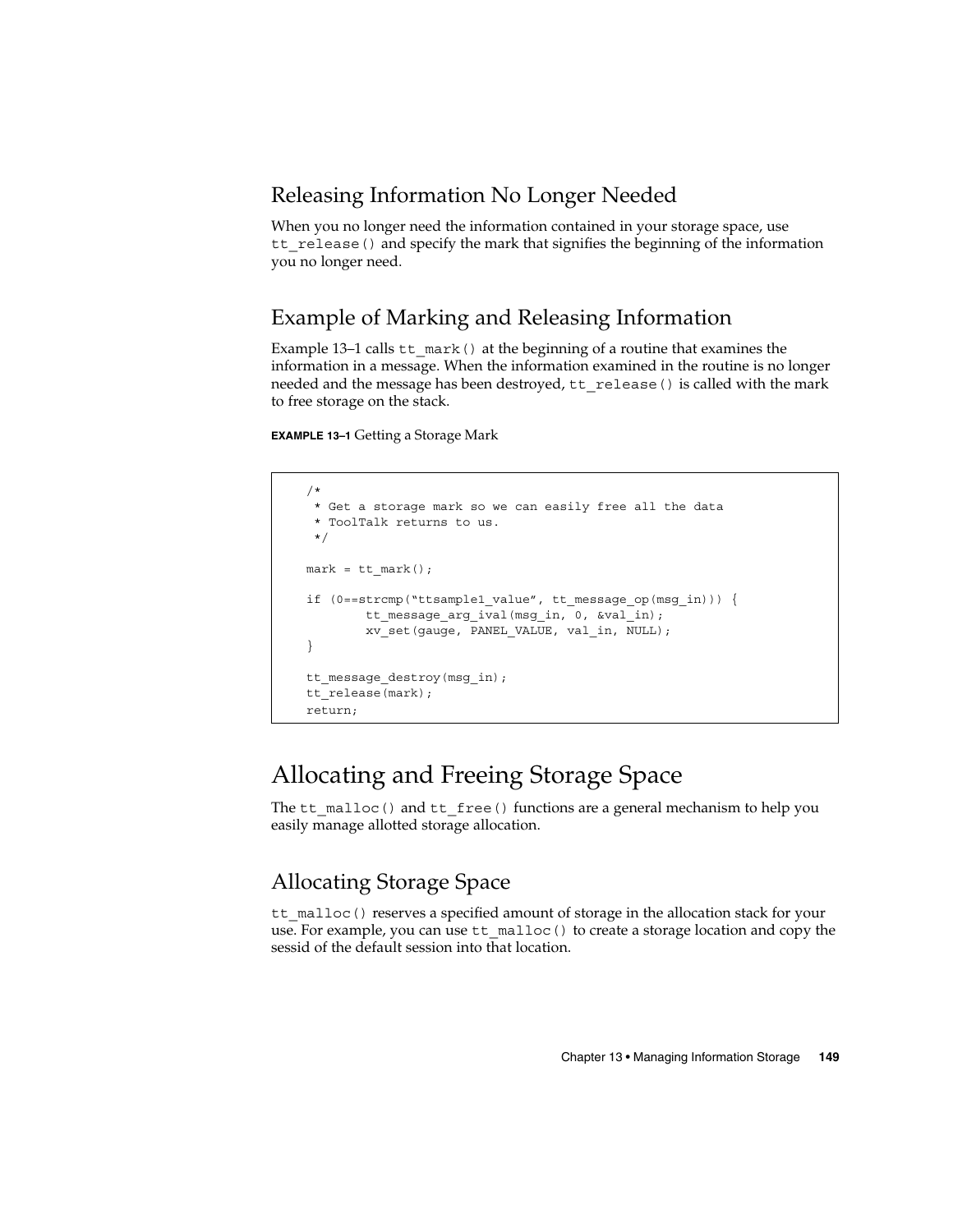#### Freeing Allocated Storage Space

To free storage of individual objects that the ToolTalk service provides you pointers to, use tt free(). For example, you can free up the space in the API allocation stack that stores the sessid after you have examined the sessid.  $tt$  free() takes an address in the allocation stack (a char \* pointer or an address returned from tt\_malloc()) as an argument.

# Special Case: Callback and Filter Routines

The way that the ToolTalk service behaves toward information passed into filter functions and callbacks is a special case. Callback and filter routines called by the ToolTalk service are called with two kinds of arguments:

- Context arguments the arguments you passed into the API call that triggered the callback. These arguments point to items owned by your application.
- Pointers to API objects the address of message or pattern attributes in storage.

The context arguments are passed from the ToolTalk service to your application. The API objects referenced by pointers are freed by the ToolTalk service as soon as your callback or filter function returns. If you want to keep any of these objects, you must copy the objects before your function returns.

**Note –** The way that the ToolTalk service behaves toward information passed into filter functions and callbacks is a special case. In all other instances, the ToolTalk service stores the information in the API allocation stack until you free it.

#### Callback Routines

One of the features of the ToolTalk service is callback support for messages, patterns, and filters. Callbacks are routines in your program that ToolTalk calls when a particular message arrives (*message callback*) or when a message matches a particular pattern you registered (*pattern callback*).

To tell the ToolTalk service about these callbacks, add the callback to a message or pattern before you send the message or register the pattern.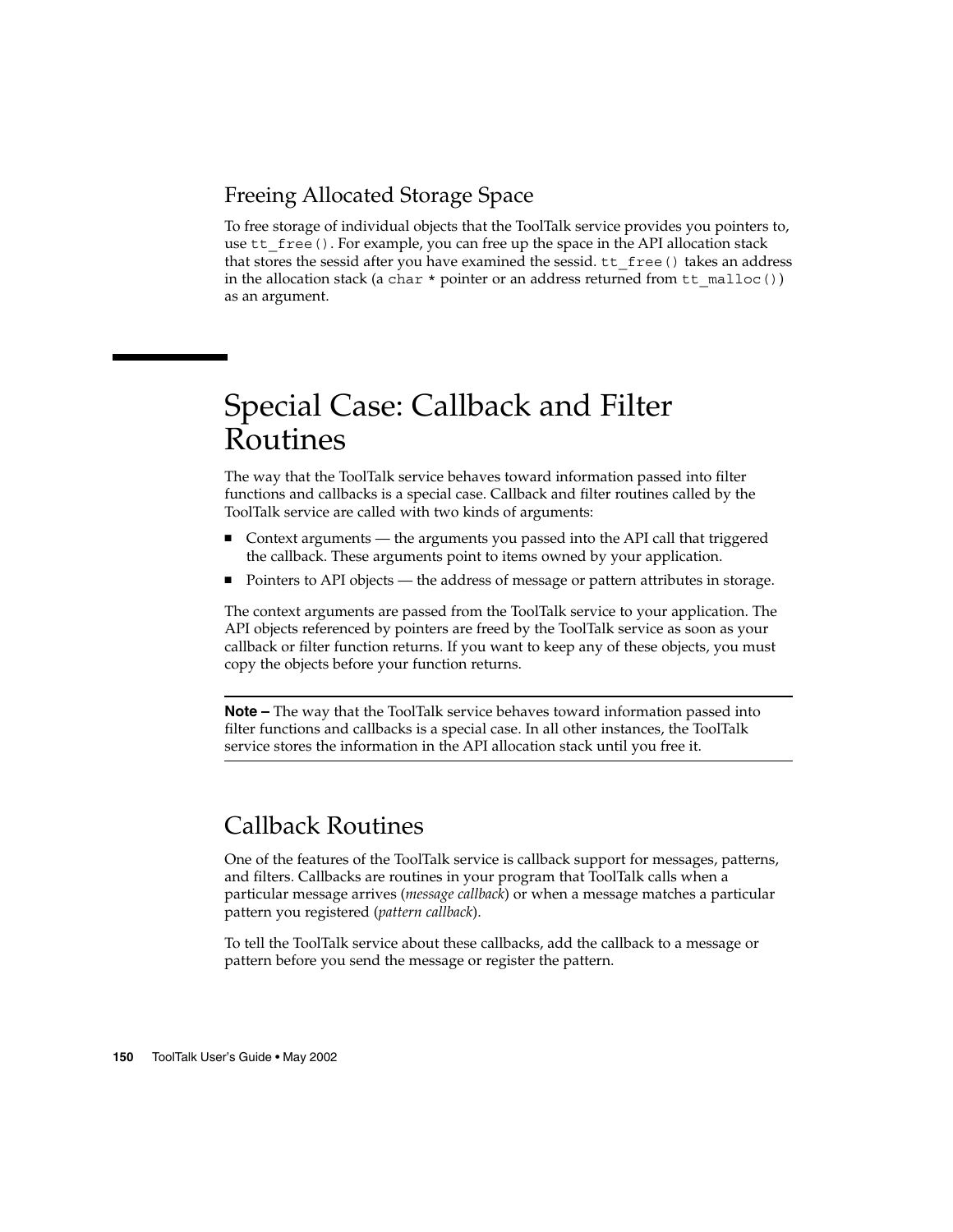#### Filter Routines

When you call file query functions such as tt\_file\_objects\_query(), you point to a filter routine that the ToolTalk service calls as it returns items from the query. For example, you could use filter routine used by the ToolTalk file query function to find a specific object. The tt file objects query () function returns all the objects in a file and runs the objects through a filter routine that you provide. Once your filter routine finds the specified object, you can use tt malloc() to create a storage location and copy the object into the location. When your filter function returns, the ToolTalk service will free all storage used by the objects in the file but the object you stored with the tt malloc() call will be available for further use.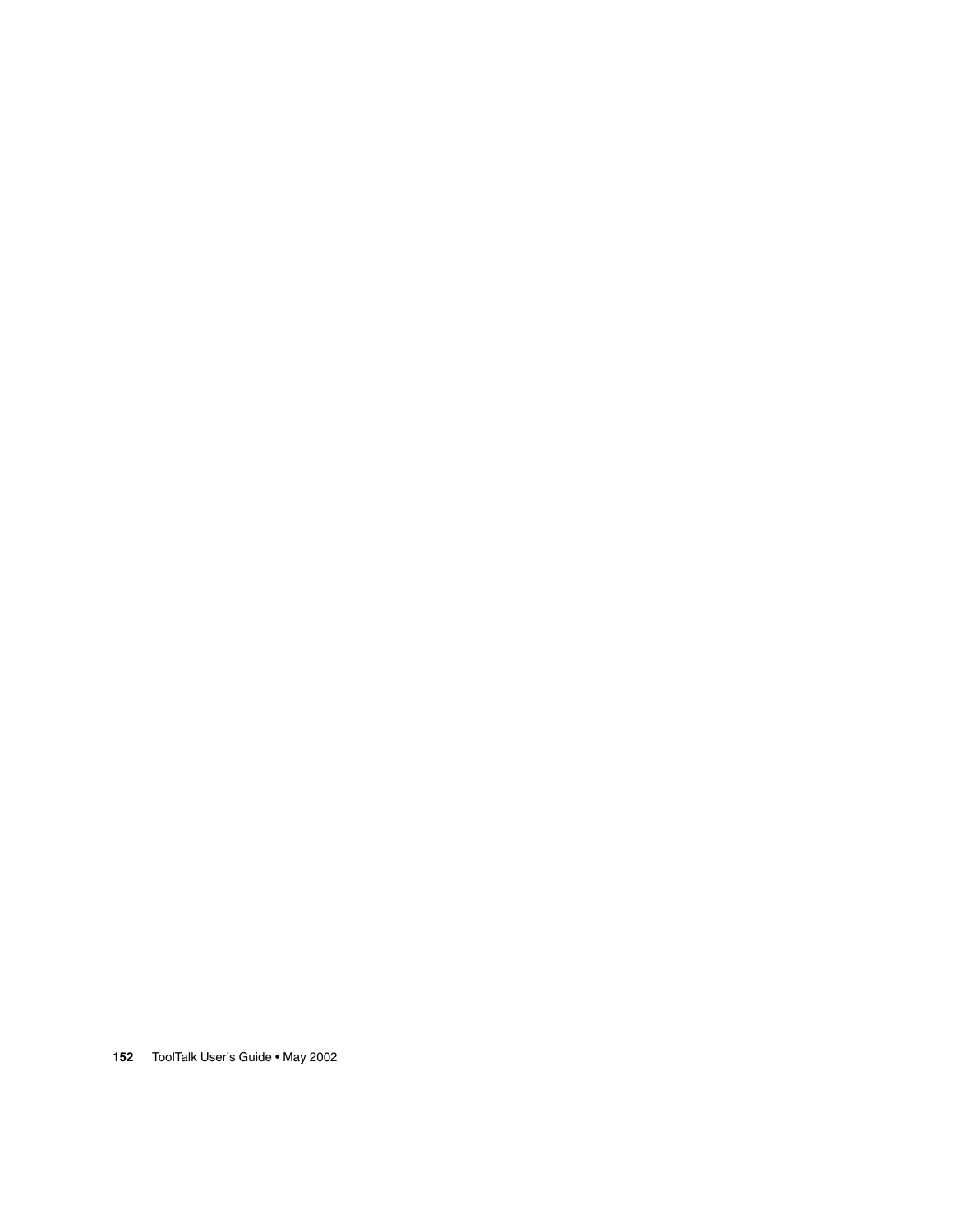### CHAPTER **14**

# Handling Errors

The ToolTalk service returns error status in the function's return value rather than in a global variable. ToolTalk functions return one of these error values:

- Tt\_status
- int
- char\* or opaque handle

Each return type is handled differently to determine if an error occurred. For example, the return value for tt\_default\_session\_set is a Tt\_status code. If the ToolTalk service sets the default session to the specified sessid:

- Without a problem the Tt status code returned is TT OK.
- With a problem the Tt\_status code returned is TT\_ERR\_SESSION. This status code informs you that the sessid you passed was not valid.

## Retrieving ToolTalk Error Status

You can use the ToolTalk error handling functions shown in Table 14–1 to retrieve error values.

**TABLE 14–1** Retrieving ToolTalk Error Status

| <b>ToolTalk Function</b>                                                    | <b>Description</b>                                              |
|-----------------------------------------------------------------------------|-----------------------------------------------------------------|
| tt pointer error (char * return val) Returns an error encoded in a pointer. |                                                                 |
| tt pointer error ( $void *$ ) $(p)$ )                                       | Returns an error encoded in a pointer cast to<br>VOID $\star$ . |
| tt int error (int return val)                                               | Returns an error encoded in an integer.                         |

The return type for these function is Tt status.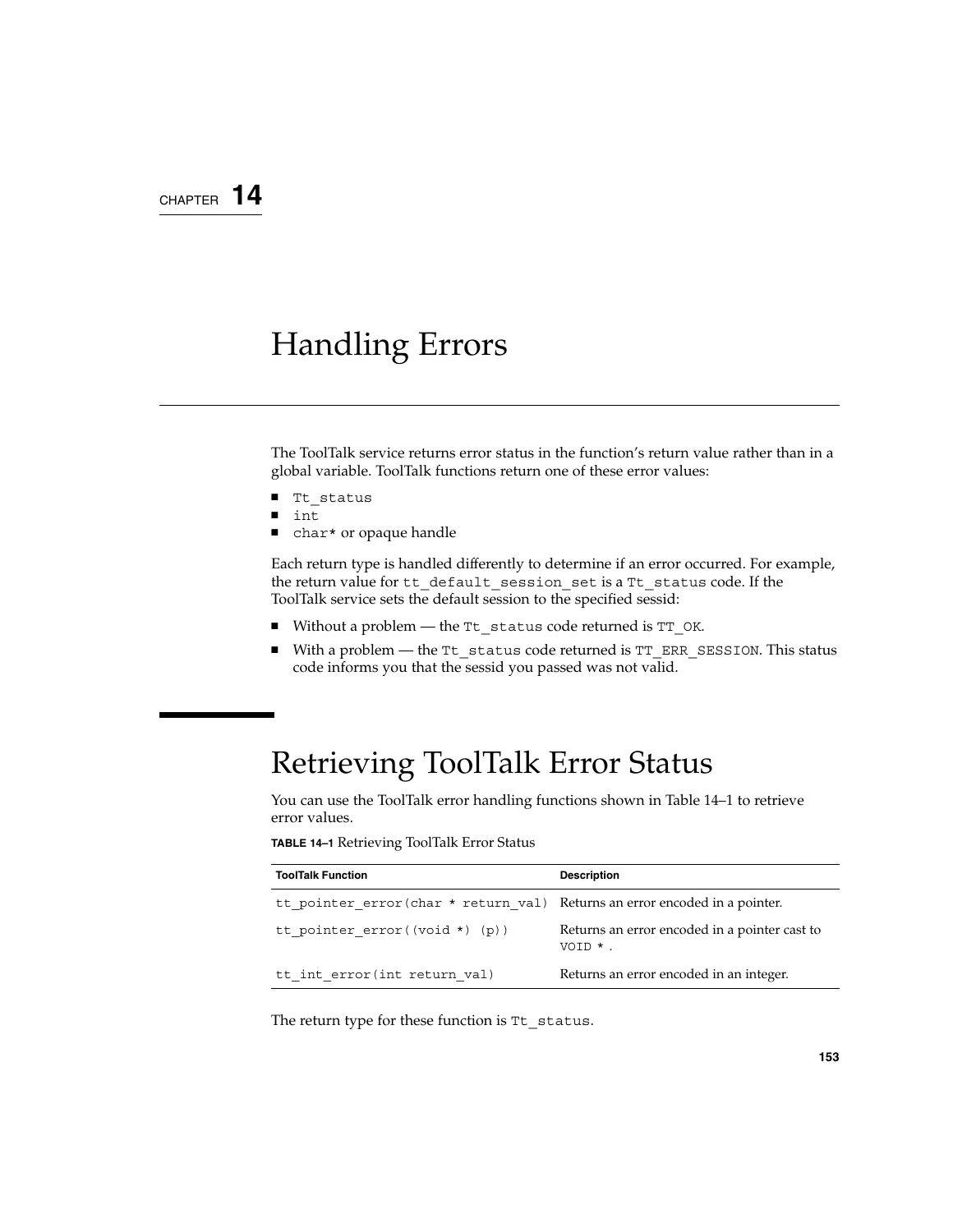

You can use the ToolTalk error macro shown in Table 14–2 to check error values.

**TABLE 14–2** ToolTalk Error Macros

| <b>Return Type</b> | <b>ToolTalk Macro</b>  | <b>Expands to</b>             |
|--------------------|------------------------|-------------------------------|
| Tt status          | tt is err(status code) | (TT WRN LAST < (status_code)) |

# Returned Value Status

The following sections describe the return value status of functions with natural return values and functions with no natural return value.

#### Functions with Natural Return Values

If a ToolTalk function has a natural return value such as a pointer or an integer, a special *error value* is returned instead of the real value.

#### Functions with No Natural Return Values

If a ToolTalk function does not have a natural return value, the return value is an element of Tt\_status *enum*.

To see if there is an error, use the ToolTalk macro tt is err, which returns an integer.

- If the return value is 0, the Tt status *enum* is either TT OK or a warning.
- If the return value is 1, the Tt status *enum* is an error.

If there is an error, you can use the tt status message function to obtain the character string that explains the Tt status code, as shown in Example 14–1.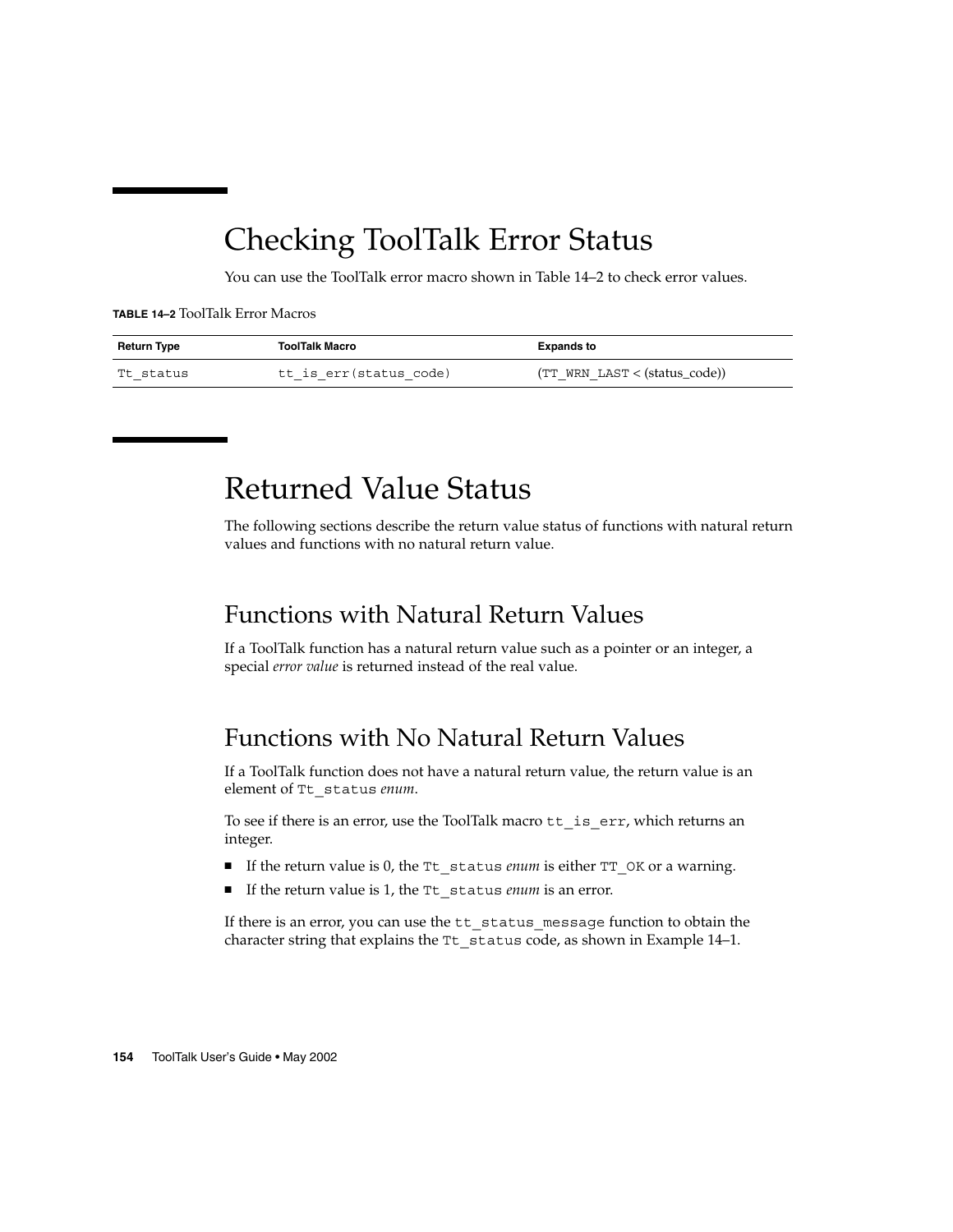**EXAMPLE 14–1** Obtaining an Error Explanation

```
char *spec_id, my_application_name;
Tt_status tterr;
tterr = tt spec write(spec id);
if (tt_is_err(tterr)) {
   fprintf(stderr, "%s: %s\n", my_application_name,
       tt_status_message(tterr));
}
```
## Returned Pointer Status

If an error occurs during a ToolTalk function that returns a pointer, the ToolTalk service provides an address within the ToolTalk API library that indicates the appropriate Tt\_status code. To check whether the pointer is valid, you can use the ToolTalk macro tt\_ptr\_error. If the pointer is an error value, you can use tt status message to get the Tt status character string.

Example 14–2 checks the pointer and retrieves and prints the Tt\_status character string if an error value is found.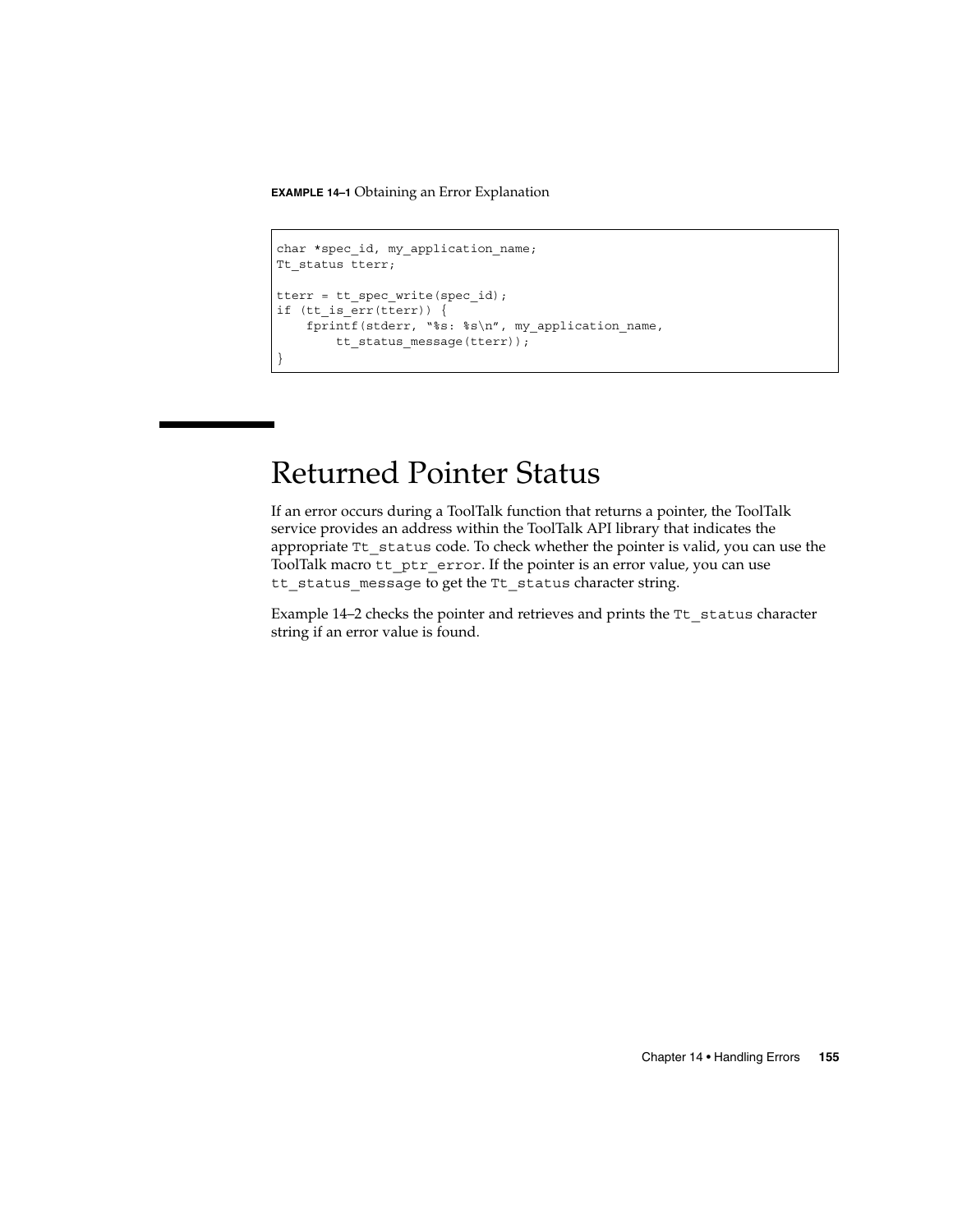**EXAMPLE 14–2** Retrieving a Returned Pointer Status

```
char *old_spec_id, new_file, new_spec_id, my_application_name;
Tt_status tterr;
new spec id = tt spec move(old spec id, new file);
tterr = tt_ptr_error(new_spec_id);
switch (tterr) {
   case TT_OK:
   /*
    * Replace old_spec_id with new_spec_id in my internal
    * data structures.
    */
   update_my_spec_ids(old_spec_id, new_spec_id);
   break;
   case TT_WRN_SAME_OBJID:
   /*
    * The spec must have stayed in the same filesystem,
    * since ToolTalk is reusing the spec id. Do nothing.
    */
   break;
   case TT_ERR_FILE:
   case TT_ERR_ACCESS:
   default:
   fprintf(stderr, "%s: %s\n", my_application_name,
      tt_status_message(tterr));
   break;
}
```
# Returned Integer Status

If an error occurs during a ToolTalk function that returns an integer, the return value is out-of-bounds. The  $tt$  int error function returns a status of TT OK if the value is not out-of-bounds.

To check if a value is out-of-bounds, you can use the  $tt iserr$  macro to determine if an error or a warning occurred.

To retrieve the character string for a Tt status code, you can use tt status message.

Example 14–3 checks a returned integer.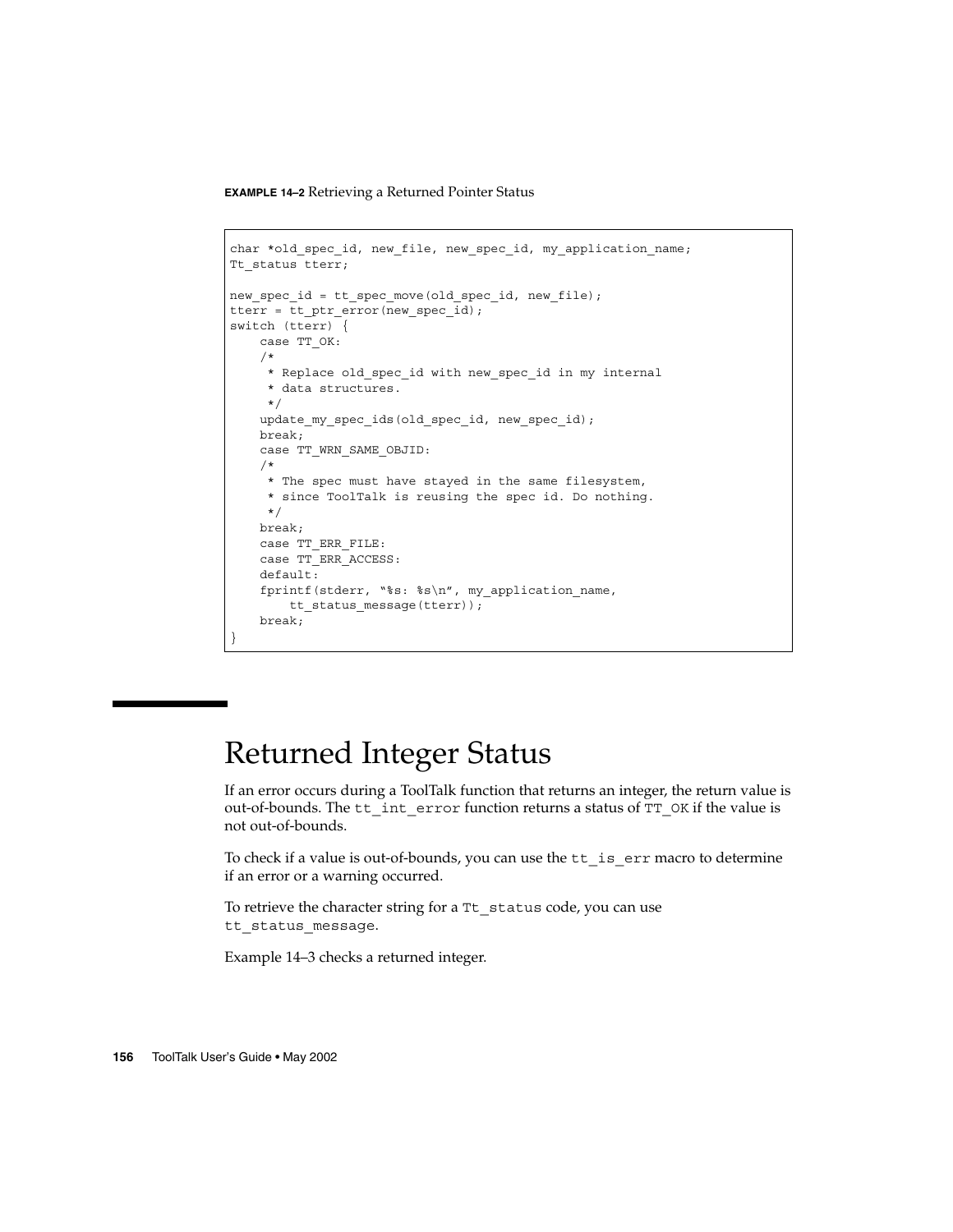**EXAMPLE 14–3** Checking a Returned Integer

```
Tt message msg;
int num_args;
Tt status tterr;
char *my application name;
num_args = tt_message_args_count(msg);
tterr = tt int error(num args);
if (tt is err(tterr)) {
   fprintf(stderr, "%s: %s\n", my application name,
        tt status message(tterr));
}
```
### Broken Connections

The ToolTalk service provides a function to notify processes if your tool exits unexpectedly. When you include the tt\_message\_send\_on\_exit call, the ToolTalk service queues the message internally until one of two events happen:

- 1. Your process calls tt close.
	- In this case, the ToolTalk service deletes the message from its queue.
- 2. The connection between the ttsession server and your process is broken; for example, the application crashed.

In this case, the ToolTalk service matches the queued message to a pattern and delivers it in the same manner as if your had sent the message normally before exiting.

Your process can also send a normal message on a normal termination by calling tt message send before it calls tt close. In this case, if your process sends its normal termination message but crashes before it calls tt\_close, the ToolTalk service will deliver both the normal termination message and the tt message send on exit message to interested processes.

# Error Propagation

ToolTalk functions that accept pointers always check the pointer passed in and return TT\_ERR\_POINTER if the pointer is an error value. This check allows you to combine calls in reasonable ways without checking the value of the pointer for every single call.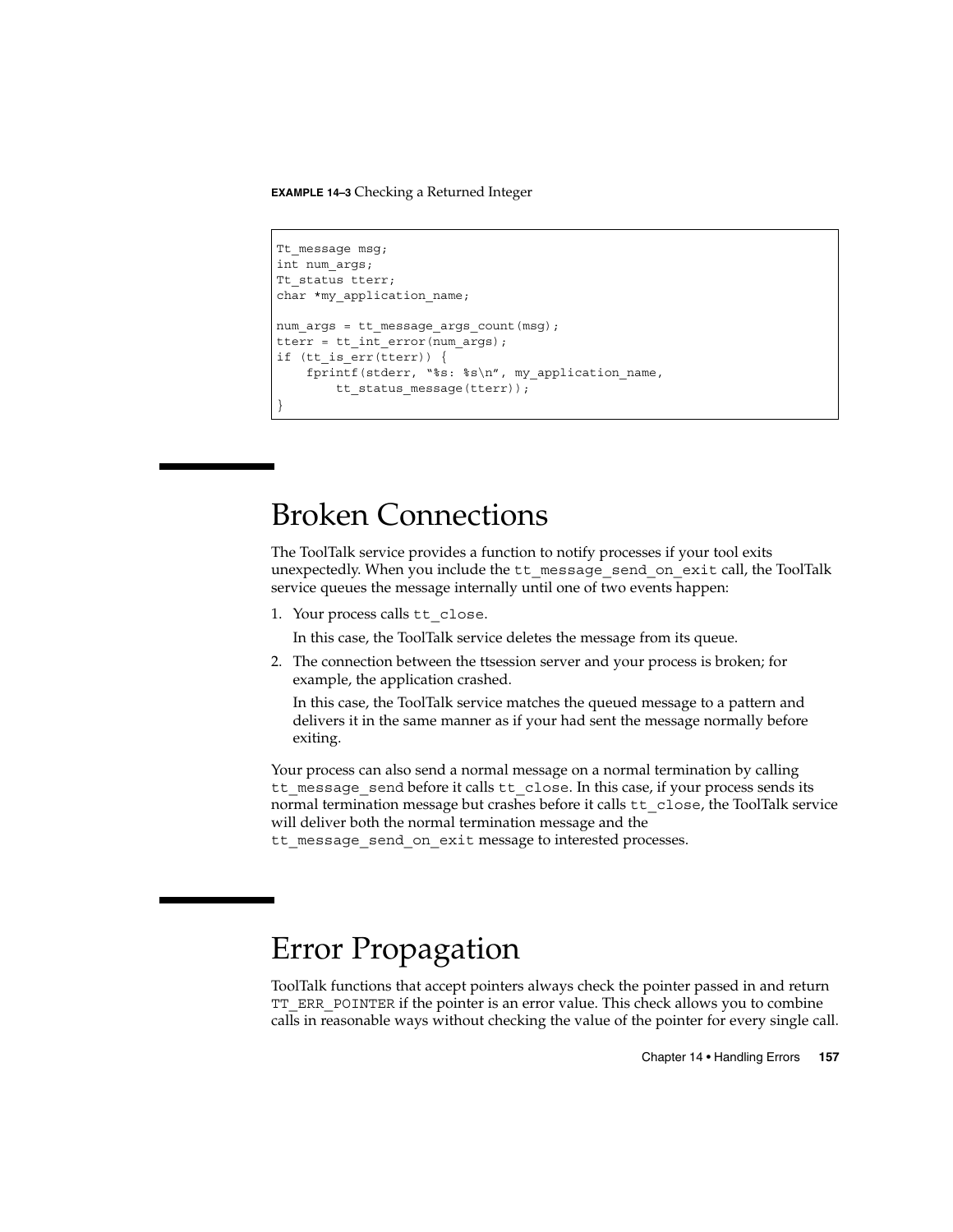In Example 14–4, a message is created, filled in, and sent. If  $tt$  message create fails, an error object is assigned to *m*, and all the tt\_message\_*xxx*\_set and tt\_message\_send calls fail. To detect the error without checking between each call, you only need to check the return code from tt\_message\_send.

#### **EXAMPLE 14–4** Error Checking

Tt\_message m; m=tt\_message\_create(); tt\_message\_op\_set(m,"OP"); tt\_message\_address\_set(m,TT\_PROCEDURE); tt\_message\_scope\_set(m,TT\_SESSION); tt\_message\_class\_set(m,TT\_NOTICE); tt\_rc=tt\_message\_send(m); if (tt  $rc!=TT$  OK)...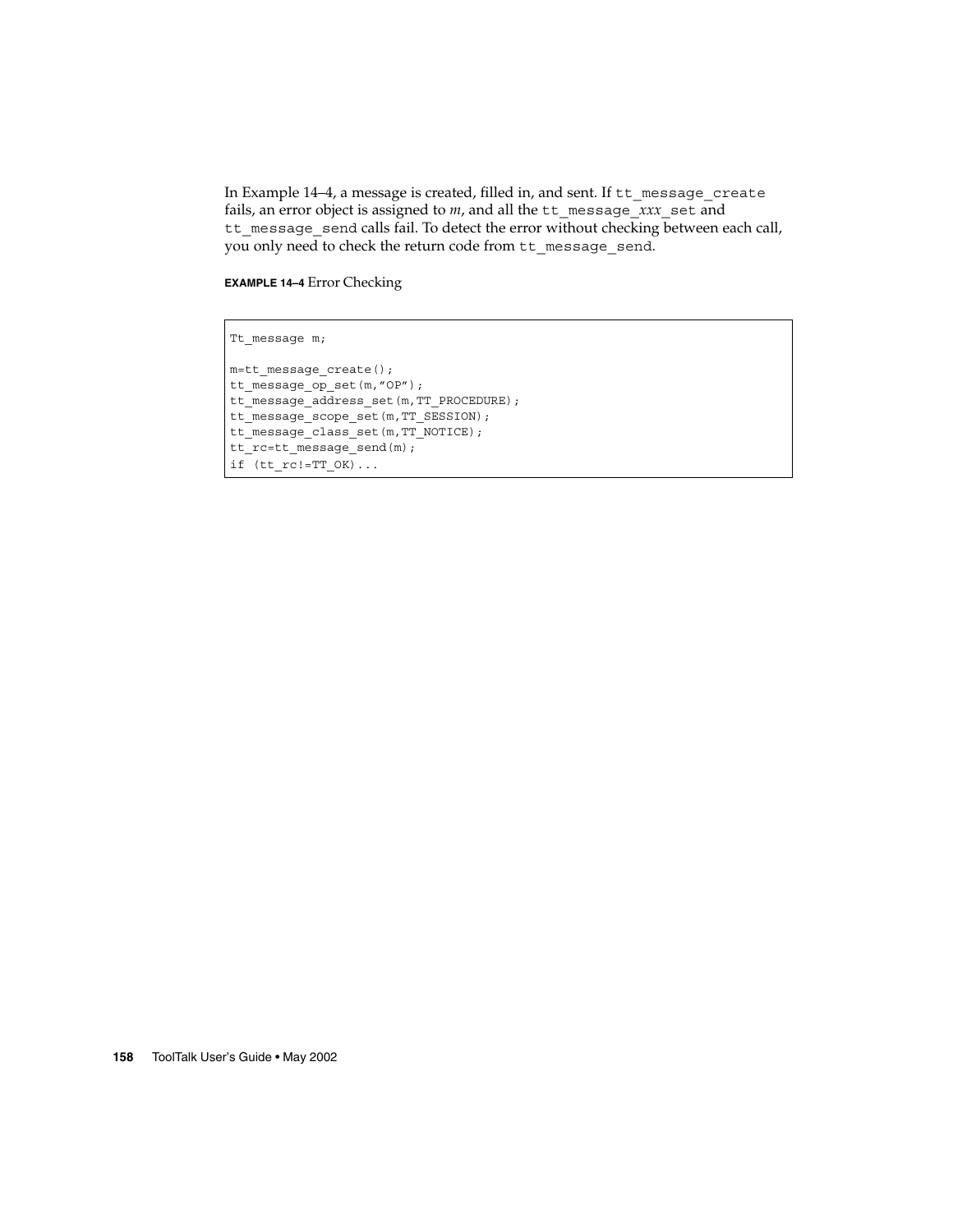APPENDIX **A**

# Migrating from the Classing Engine to the ToolTalk Types Database

**Note** – In versions 1.1 and compatible of the ToolTalk service, ttsession will not read its types from the Classing Engine (CE) database; and the ToolTalk types compiler tt\_type\_comp will not merge types into the CE database.

This appendix describes how to migrate your existing ToolTalk-aware application from the CE database to the ToolTalk Types database.

### The ttce2xdr Script

The ToolTalk service provides a script called ttce2xdr to convert ToolTalk types stored in the CE database (which was the default database used by versions 1.0.x of the ToolTalk service) to the XDR-format database, which is the database used by versions 1.1 and compatible of the ToolTalk service.

### Converting the User Database

The first time a ToolTalk 1.1 and compatible versions, ttsession is started, the *user* type database is automatically converted from the CE database to the new ToolTalk Types database. However, you can manually convert the current *user* database with the command: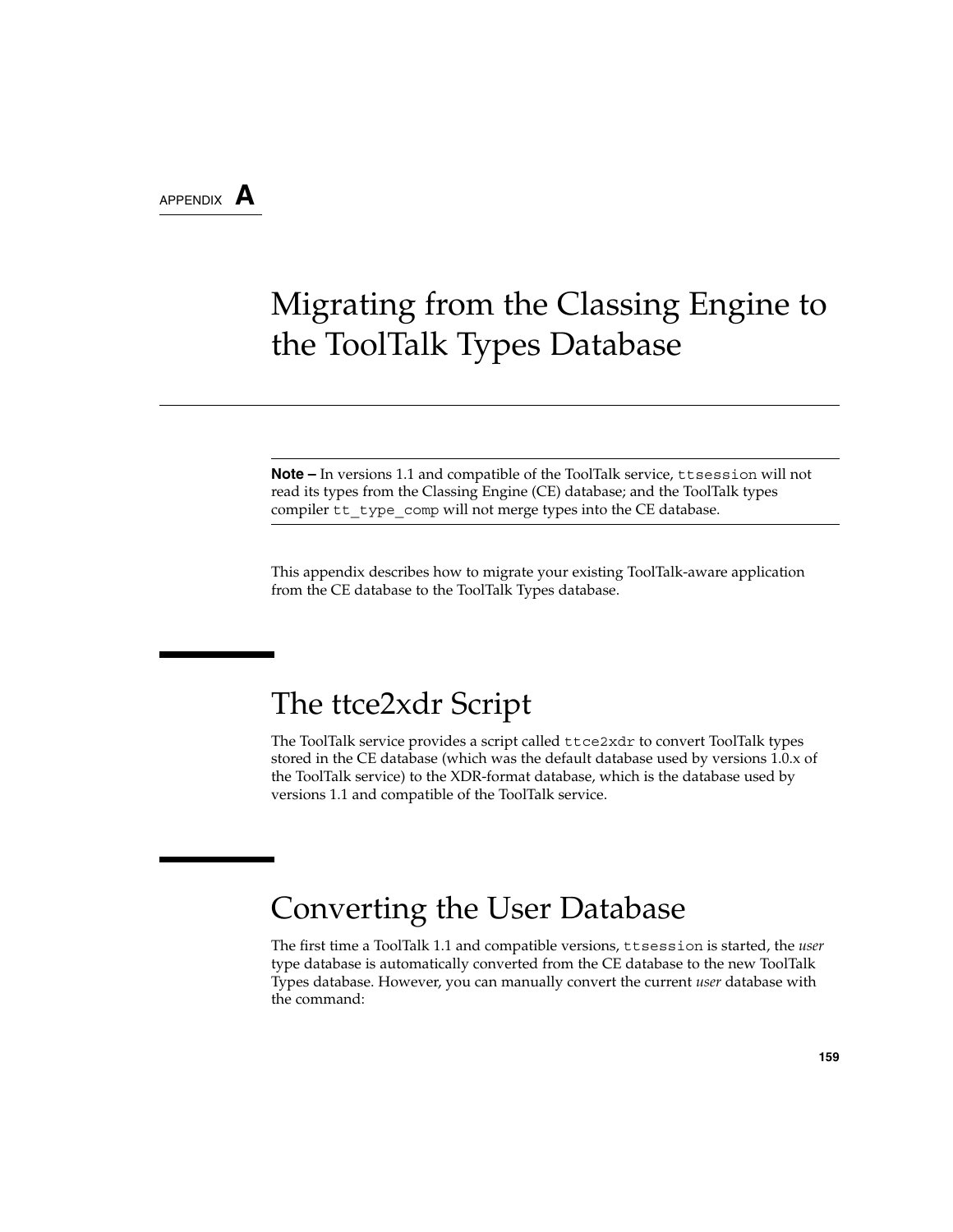Table A–1 describes the options for the ttce2xdr script.

**TABLE A–1** ttce2xdr Script Options

| Option | <b>Description</b>                                                                        |
|--------|-------------------------------------------------------------------------------------------|
| $-x$   | Displays the underlying commands executed by ttce2xdr.                                    |
| -n     | Displays the underlying commands that ttce2xdr can execute.                               |
| -h     | Describes the options for ttce2xdr.                                                       |
| -d     | Specifies the database to be converted: <i>user</i> , <i>system</i> , or <i>network</i> . |

The types are read from the CE database

~/.cetables/cetables

and written to the new ToolTalk Types database

~/.tt/types.xdr

# Converting the System Database

A system CE database is the per-machine database. You will need to run the ttce2xdr script on each machine on which you have ToolTalk types. To determine whether there are any ToolTalk types in the system CE database, enter the following command on the command line:

tt\_type\_comp -Epd system

No output is generated if there are no ToolTalk types in the system CE database.

**Note –** You must be logged in as *root* to run the ttce2xdr script for the system CE databases.

To run the ttce2xdr script for the system CE database, enter the following commands on the command line: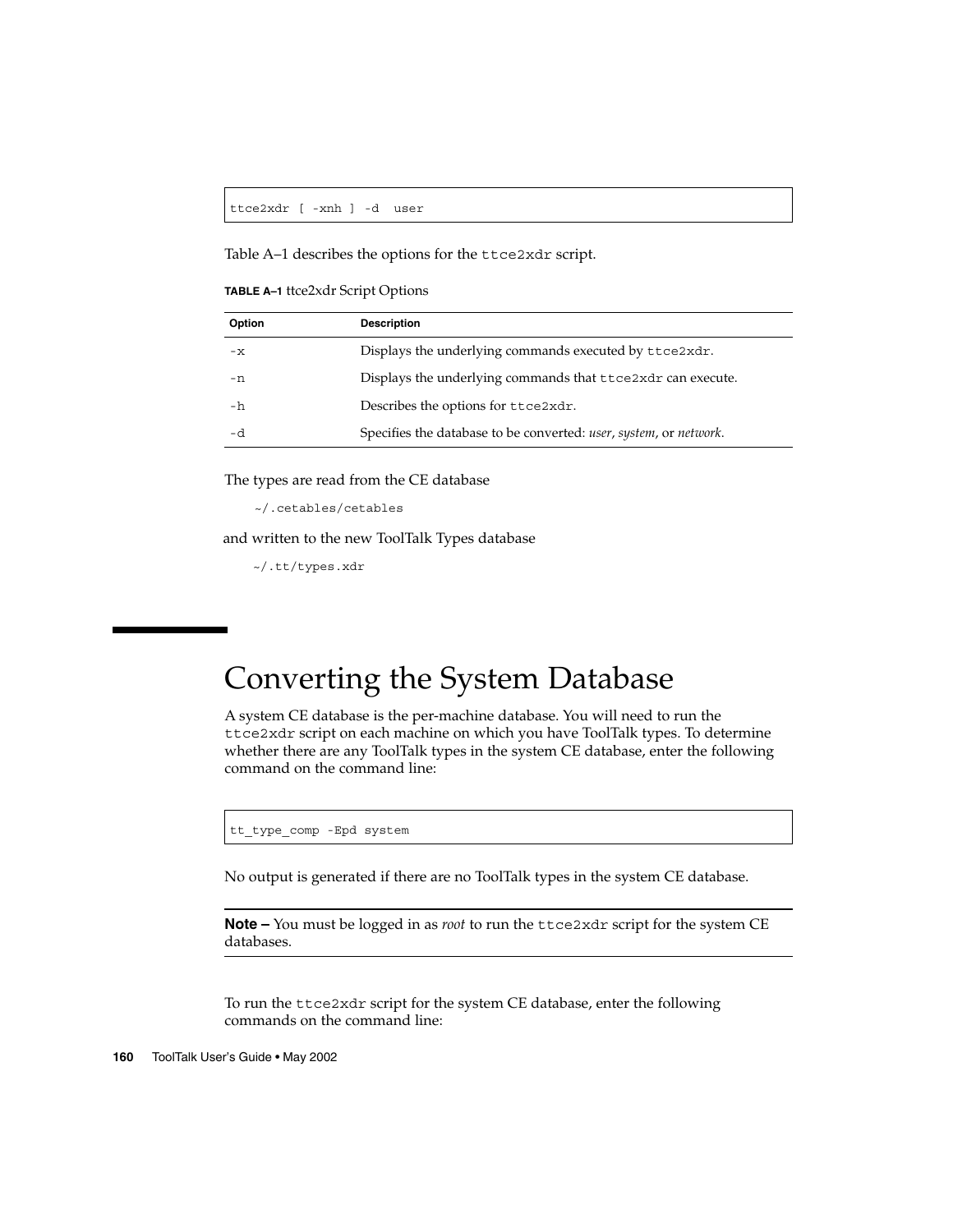Table A–2 describes the options for the ttce2xdr script.

**TABLE A–2** ttce2xdr Script Options

| Option | <b>Description</b>                                                                        |
|--------|-------------------------------------------------------------------------------------------|
| $-x$   | Displays the underlying commands executed by ttce2xdr.                                    |
| $-n$   | Displays the underlying commands that ttce2xdr can execute.                               |
| -h     | Describes the options for ttce2xdr.                                                       |
| -d     | Specifies the database to be converted: <i>user</i> , <i>system</i> , or <i>network</i> . |

The types are read from the CE database

/etc/cetables/cetables

and written to the new ToolTalk Types database

/etc/tt/types.xdr

# Converting the Network Database

A *network* CE database is the per-OW-installation database. You need to convert each network CE database that has ToolTalk types other than those shipped with the OpenWindows Version 3 product.

**Note –** You must be logged in as *root* to run the ttce2xdr script for the network CE databases.

To convert a network-wide database, enter the following command on the command line:

ttce2xdr [ -xnh ] -d network [ OPENWINHOME-from [ OPENWINHOME-to ]]

Table A–3 describes the options for the ttce2xdr script.

Appendix A • Migrating from the Classing Engine to the ToolTalk Types Database **161**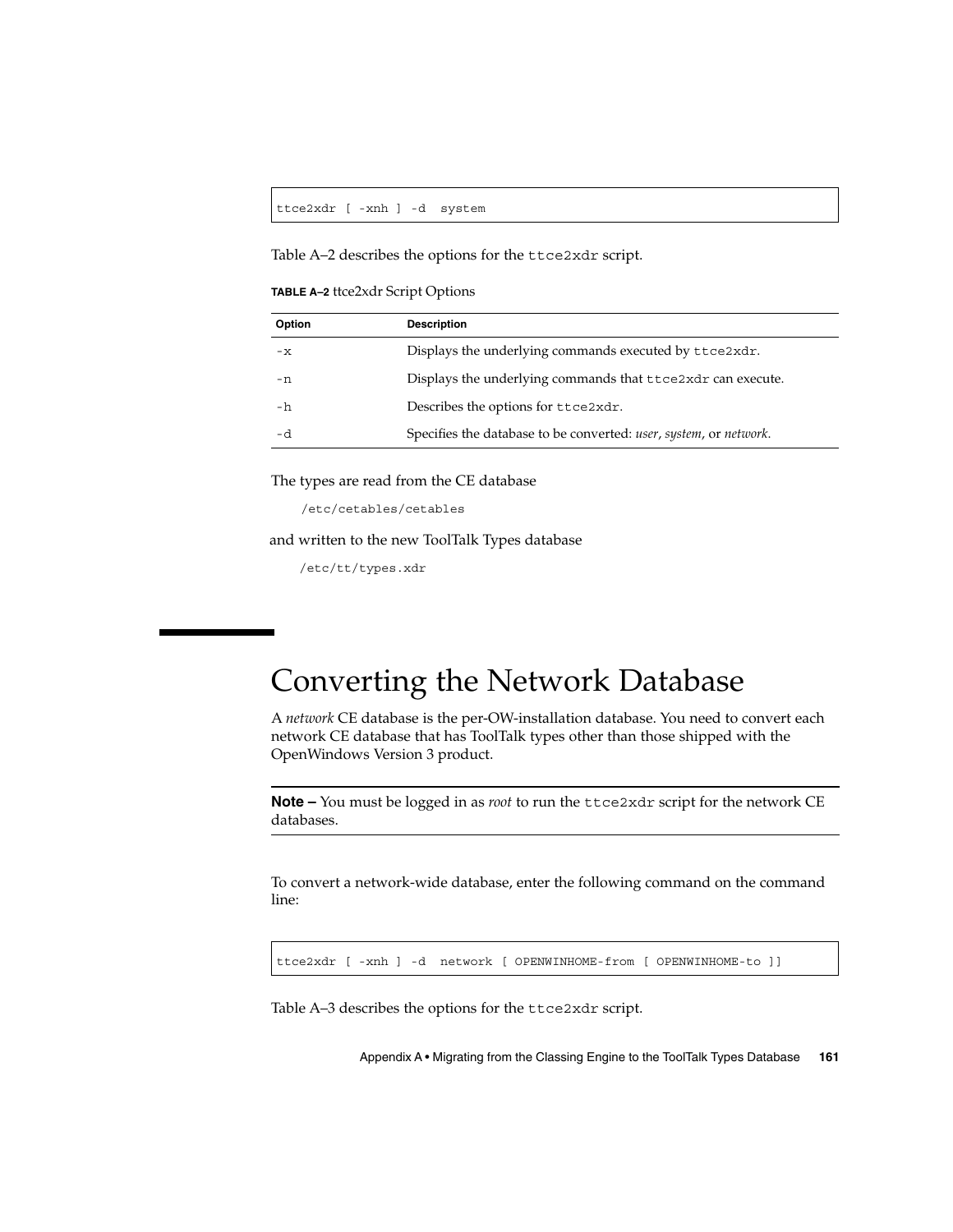#### **TABLE A–3** ttce2xdr Script Options

| Option           | <b>Description</b>                                                                                                                                                                                                                                                                                      |
|------------------|---------------------------------------------------------------------------------------------------------------------------------------------------------------------------------------------------------------------------------------------------------------------------------------------------------|
| $-x$             | Displays the underlying commands executed by ttce2xdr.                                                                                                                                                                                                                                                  |
| $-n$             | Displays the underlying commands that ttce2xdr can execute.                                                                                                                                                                                                                                             |
| $-h$             | Describes the options for ttce2xdr.                                                                                                                                                                                                                                                                     |
| -d               | Specifies the database to be converted: <i>user</i> , <i>system</i> , or <i>network</i> .                                                                                                                                                                                                               |
| OPENWINHOME-from | Reads the types from the databases under this directory. If OPENWINHOME-to is set,<br>the types are written to the databases under that specified directory; otherwise, the<br>current value of the environment variable OPENWINHOME is used to locate the<br>databases to which the types are written. |
| OPENWINHOME-to   | Writes the types to the databases under this directory. If OPENWINHOME-from is set,<br>the types are read from the databases under that specified directory; otherwise, the<br>current value of the environment variable OPENWINHOME is used to locate the<br>databases from which the types are read.  |
|                  |                                                                                                                                                                                                                                                                                                         |

The types are read from the CE database

\$OPENWINHOME/lib/cetables/cetables

and written to the new ToolTalk Types database

\$OPENWINHOME/etc/tt/types.xdr

To move ToolTalk types other than the ones shipped with the OpenWindows Version 3 product from the network CE database to the network XDR database, enter the following command on the command line:

ttce2xdr -d network *old\_OPENWINHOME new\_OPENWINHOME*

where *old\_OPENWINHOME* is the OpenWindow installation that holds the old network CE database and *new\_OPENWINHOME* is the OpenWindow installation in which to update the ToolTalk XDR database.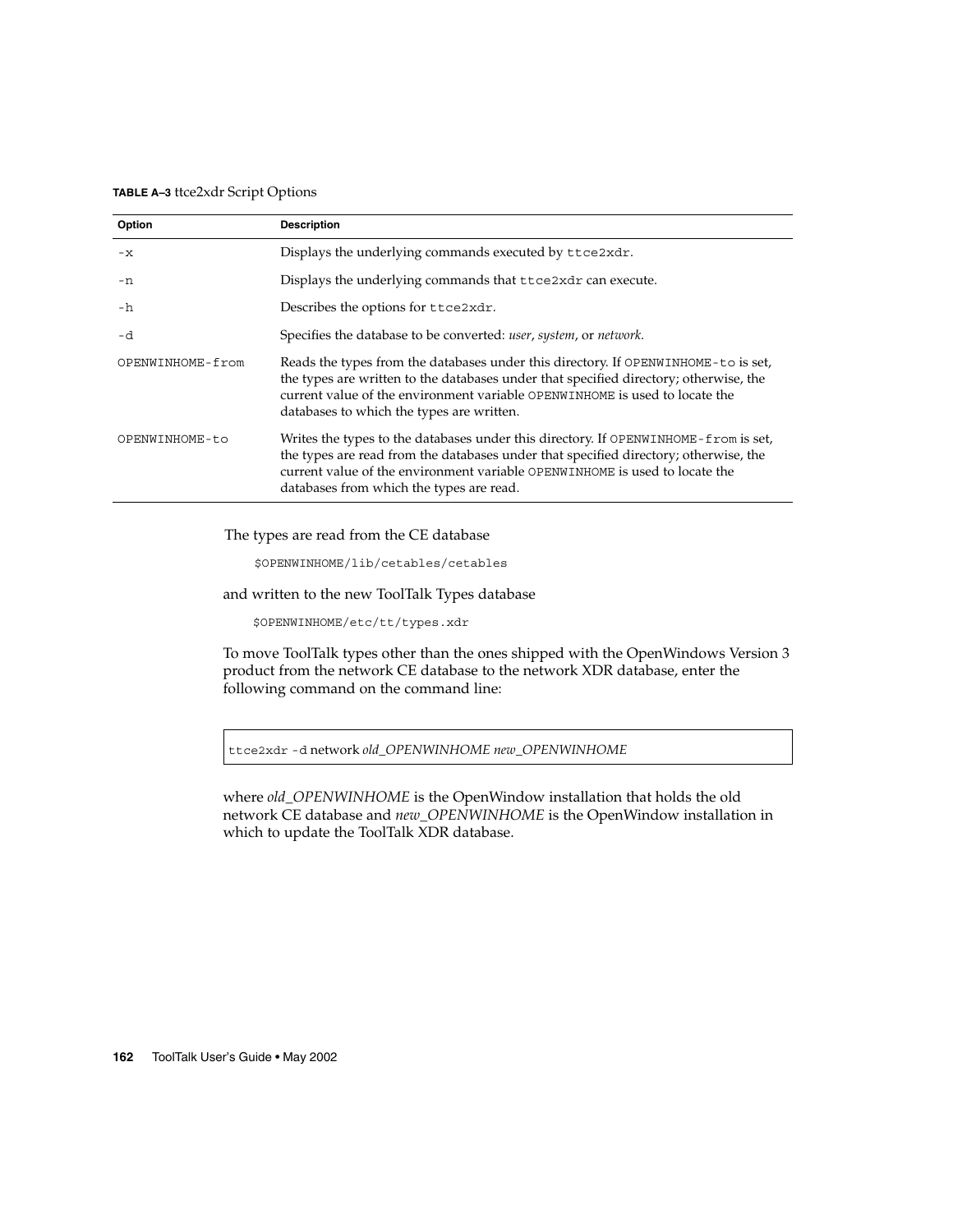#### APPENDIX **B**

# A Simple Demonstration of How the ToolTalk Service Works

This appendix presents a simple demonstration to show you how the ToolTalk service can enable your application to communicate with other applications.

## Inter-Application Communication Made Easy

The ToolTalk service provides you with a complete set of functions for application integration. Using the functionality provided with the ToolTalk service, existing applications can be made to "speak" to each other.

The demonstration of the ToolTalk service is simple: while using a simple text editor, you can ask an interface for selecting font names to change the font displayed in the loaded file. The ToolTalk demo consists of two applications from X11R4:

- Xedit a simple text editor for  $X$
- Xfontsel a point-and-click interface for selecting X11 font names

This chapter outlines the simple steps to modify these two applications so that they can inter-operate; "Adding ToolTalk Code to the Demonstration Applications" on page 167 shows how the ToolTalk code is incorporated into the source code files.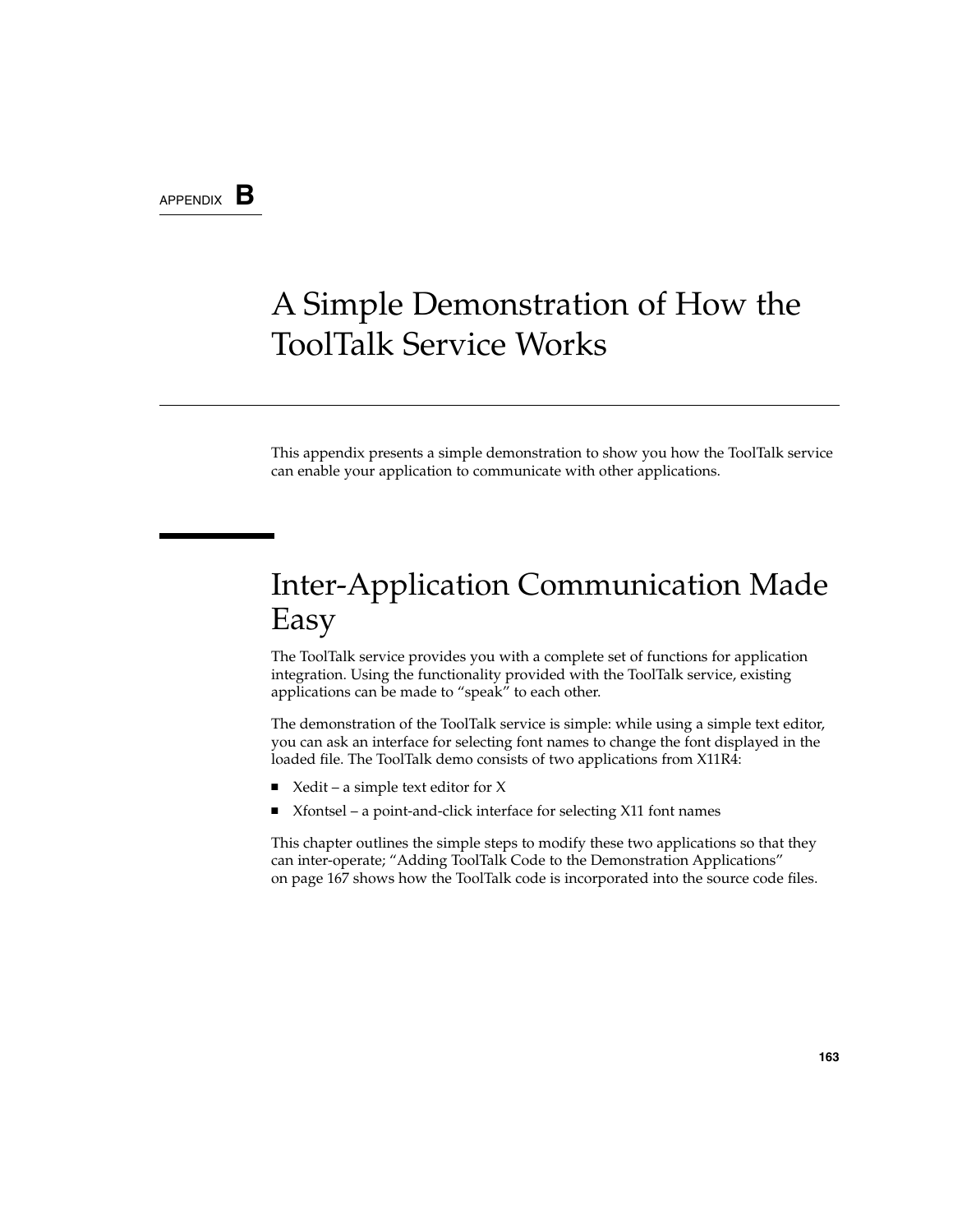# Adding Inter-Operability Functionality

Before the tools are able to inter-operate, you need to make modifications to the .c and Makefiles for each of the applications; and to the header file for the Xedit application. You also need to create a new file to declare the ToolTalk process type (ptype) for the Xfontsel application.

Use any standard editor, such as *vi*, to make these modifications and to create the ptype file.

### Modifying the Xedit Application

To modify the Xedit application so that it will be able to communicate with the Xfontsel application, you need to modify the following files:

- the xedit.h file
- the xedit.c file
- the commands.c file
- the Makefile

For the ToolTalk demonstration, Xedit needs to know about the ToolTalk header file. Xedit also needs to know about the new ToolTalk commands in the xedit.c file. These changes are made to the xedit.h file, as shown with commented explanations in Example B–1.

Next, you need to add code to the Xedit.c file to set the ToolTalk session, make a button for the font change function, and to allow Xedit to receive and process ToolTalk messages. These changes to the file are shown with commented explanations in Example B–2.

Now add code to the commands.c file so that Xedit can tell the Xfontsel application to send a reply when the font change has been completed, or to notify it if the operation failed. You also need to add code that tells Xfontsel what operation Xedit wants performed. These changes to the file are shown with commented explanations in Example B–3.

The final modification you need to make to the Xedit program is to change the Makefile so that it uses the ToolTalk libraries. To do this, add the -1tt option as follows:

LOCAL\_LIBRARIES = -ltt \$(XAWLIB) \$(XMULIB) \$(XTOOLLIB) \$(XLIB)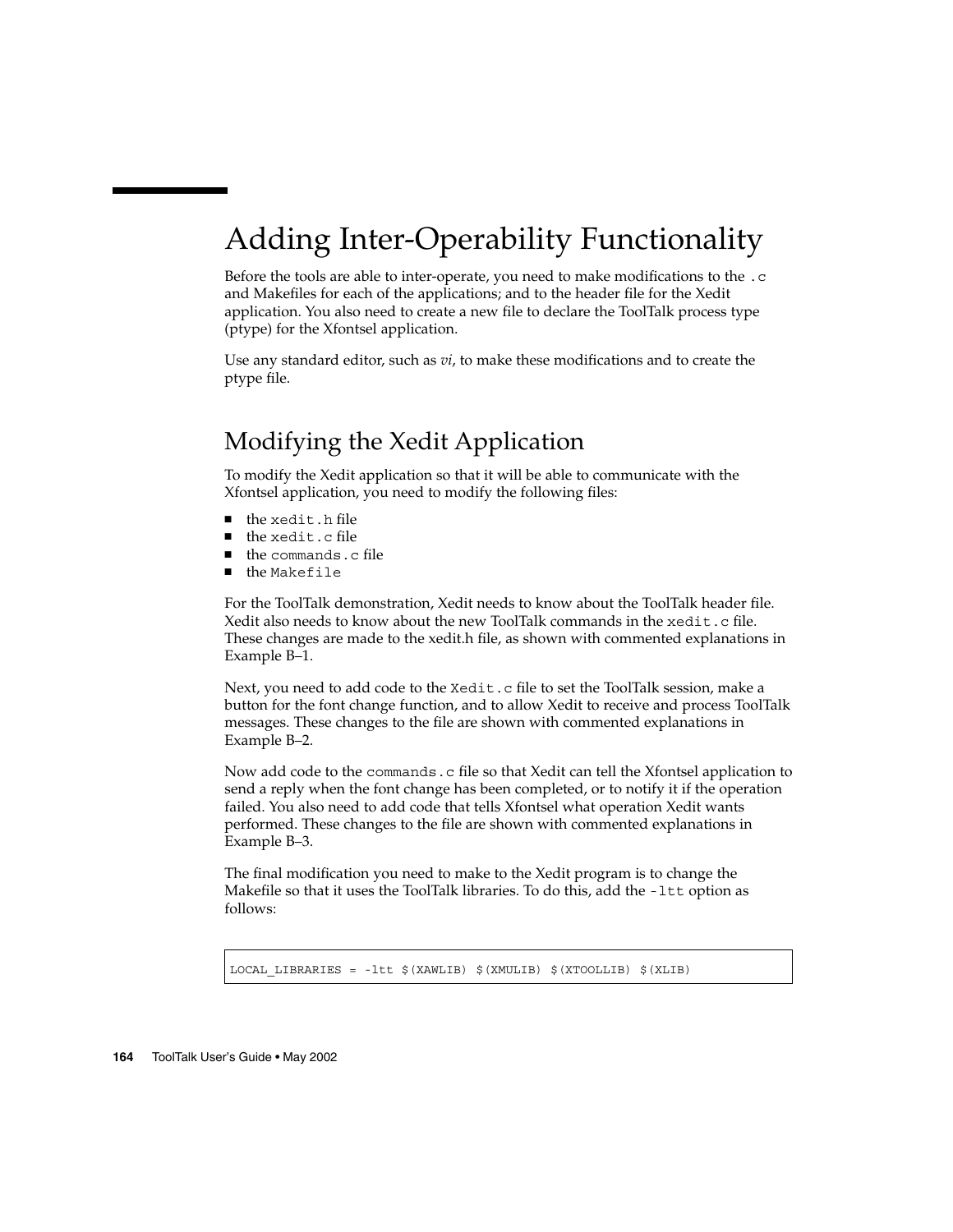After you have made the indicated changes to the Xedit files, compile the Xedit program.

#### Modifying the Xfontsel Application

To modify the Xfontsel application so that it will be able to communicate with the Xedit application, you need to modify the following files:

- the Xfontsel.c file
- the Makefile

You also need to create a new file to declare the ToolTalk ptype for the Xfontsel application.

For the ToolTalk demonstration, Xfontsel needs to know:

- where to find the ToolTalk header file
- how to handle a ToolTalk message when it receives one
- how to process an error caused by a ToolTalk message
- how to behave when the apply button is activated for the new change fonts command

Xfontsel also needs to display an apply button and a command box to make the font change. In addition, you need to add code to tell Xfontsel when to send a ToolTalk callback message, and how to join the ToolTalk session. These modifications are made in the Xfontsel.c file, as shown in Example B–4 with commented explanations.

Next, modify the Makefile for the Xfontsel program so that it uses the ToolTalk libraries. To do this, add the -ltt option to the as follows:

LOCAL LIBRARIES = -ltt \$(XAWLIB) \$(XMULIB) \$(XTOOLLIB) \$(XLIB)

The ToolTalk types mechanism is designed to help the ToolTalk service route messages. You first define a process type (ptype), and then compile the ptype with the ToolTalk type compiler, tt\_type\_comp. For the ToolTalk demonstration, you need to create a ptype file for the Xfontsel application, as shown in the following listing..

**Note –** *directory\_name* is the pathname to the directory in which the modified Xfontsel files reside.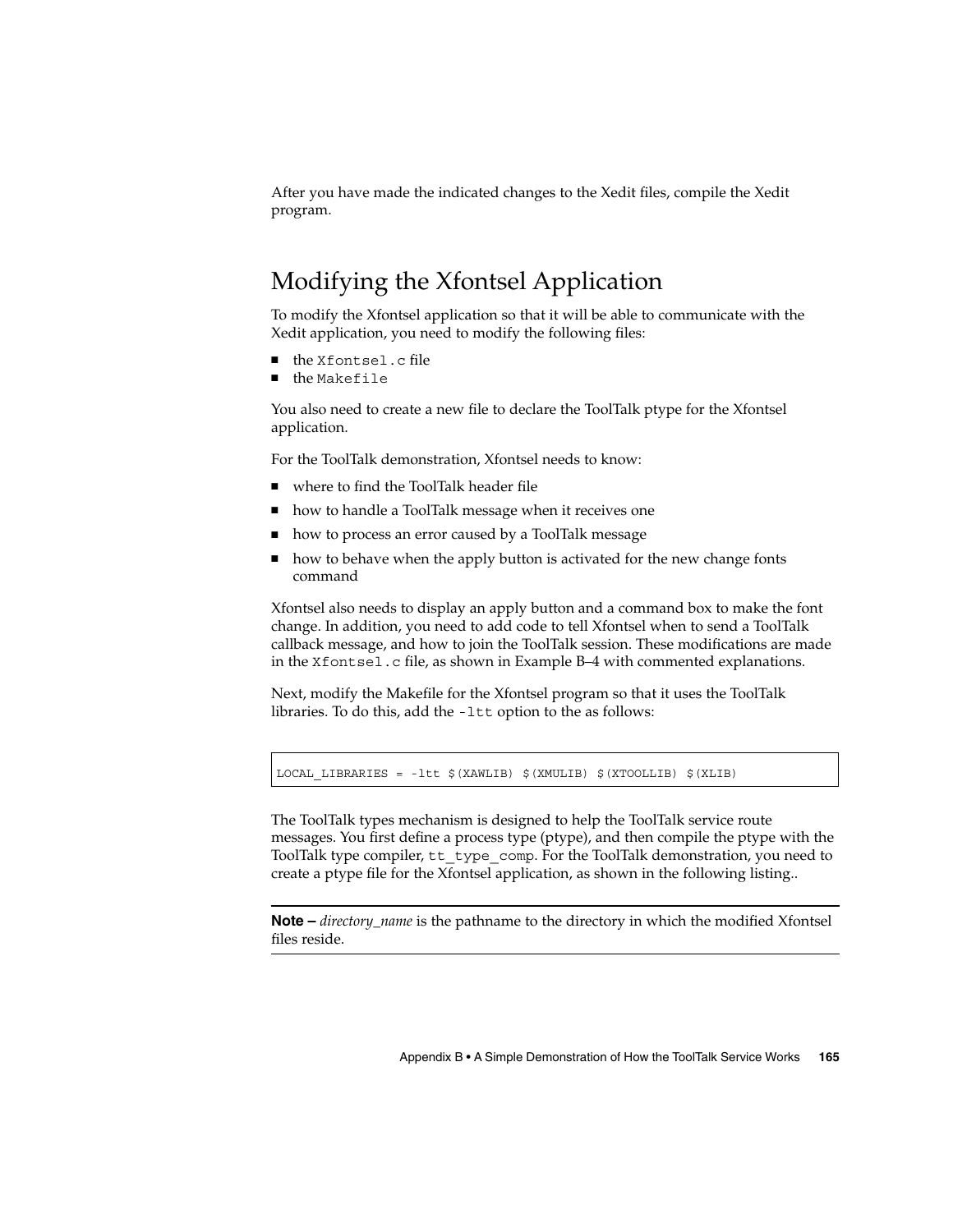```
ptype xfontsel { /* Process type identifier */
   start "/directory_name/xfontsel"; /* Start string */
handle: /* Receiving process *//* A signature is divided
        * into two parts by the => as follows:
        * Part 1 specifies how the message is to be matched;
        * Part 2 specifies what is to be taken when
         * a match occurs.
         */
session GetFontName(out string fontname) => start;
}
```
When your tool declares a ptype, the message patterns listed in it are automatically registered; the ToolTalk service then matches messages it receives to these registered patterns. These static message patterns remain in effect until the tool closes communication with the ToolTalk service.

After you have created the ptype file, you need to install the ptype. To do this, run the ToolTalk type compiler as follows:

```
machine_name% tt_type_comp xfontsel.ptype
```
where xfontsel.ptype is the name of your ptype file.

After you have made the indicated changes to the Xfontsel files, created a ptype file, and installed the pytpe, compile the Xfontsel program.

# We Have Tool Communication!

You are now ready to see how the ToolTalk technology works.

**1. Start the Xedit application.**

To start Xedit, enter the command as follows:

machine\_name% **xedit**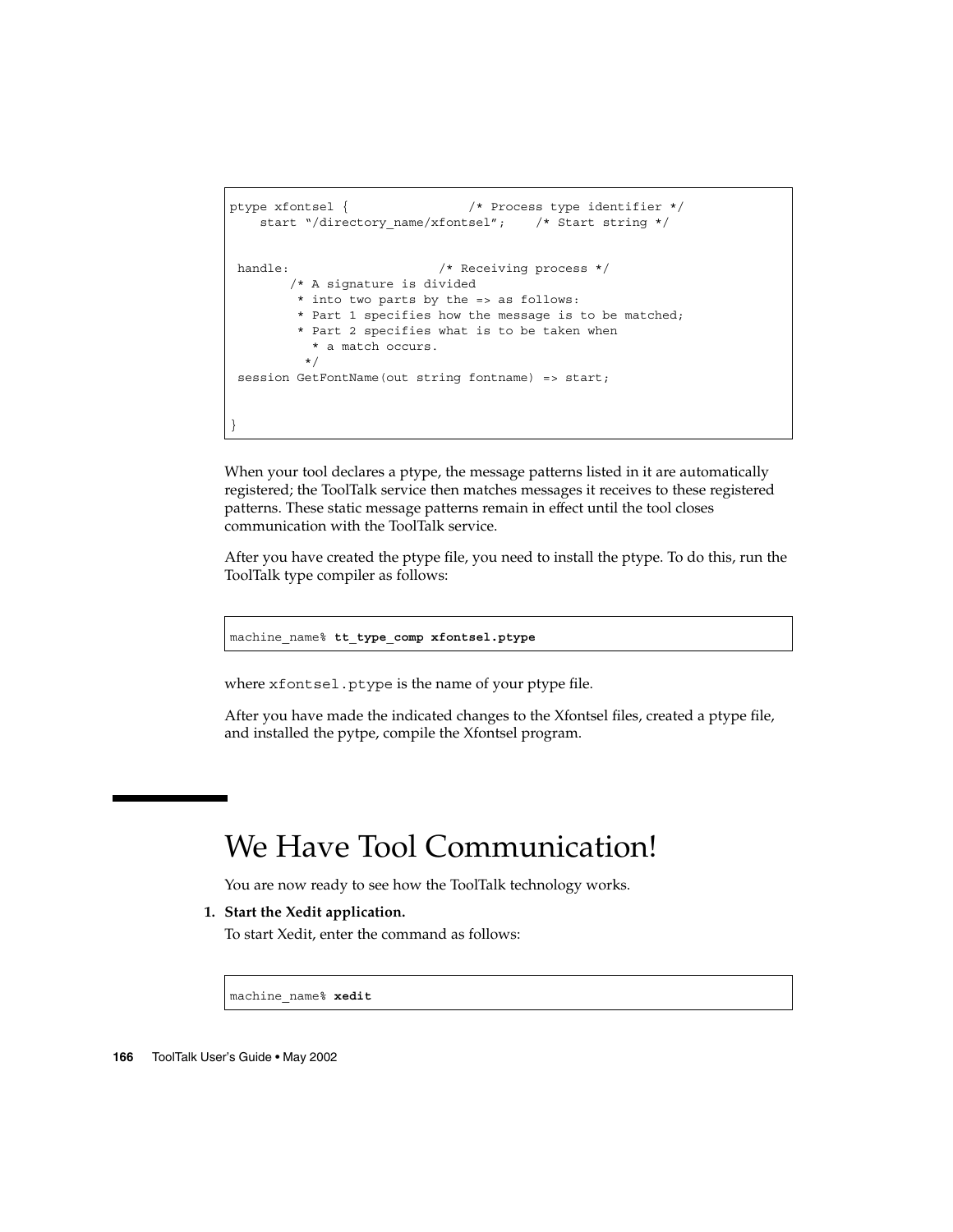A screen similar to the one shown in Figure B–1 is displayed.

|                                                |  |  |  | 'Save   Load   changefont  /home/cici/rfm/src/hello-world.c |  |
|------------------------------------------------|--|--|--|-------------------------------------------------------------|--|
| <u> Hse Control-S and Control-R to Search.</u> |  |  |  |                                                             |  |

**FIGURE B–1** The Xedit Screen

**2. Load a file.**

The file you loaded is displayed in the xedit screen.

- **3. Change the displayed font.**
	- **a. Click in the 'changefont' button on the Xedit screen.** The xfontsel screen is displayed.
	- **b. Select the new font on the Xfontsel screen.**
	- **c. Click in the 'apply' button on the Xfontsel screen.** The xedit screen showing the font change is displayed.

# Adding ToolTalk Code to the Demonstration Applications

This section illustrates how ToolTalk code was added to the Xedit and Xfontsel applications.

- $\blacksquare$  The ellipses  $(\ldots)$  indicate code has been skipped. The code examples only show a few lines of the code preceding and following the inserted ToolTalk lines of code.
- The actual ToolTalk code that you need to add to the files is shown in bold type; for example:

```
#include <desktop/tt_c.h>
/* ToolTalk header */
```
#### Adding ToolTalk Code to the Xedit Files

The changes made to the Xedit files are described in "Modifying the Xedit Application" on page 164.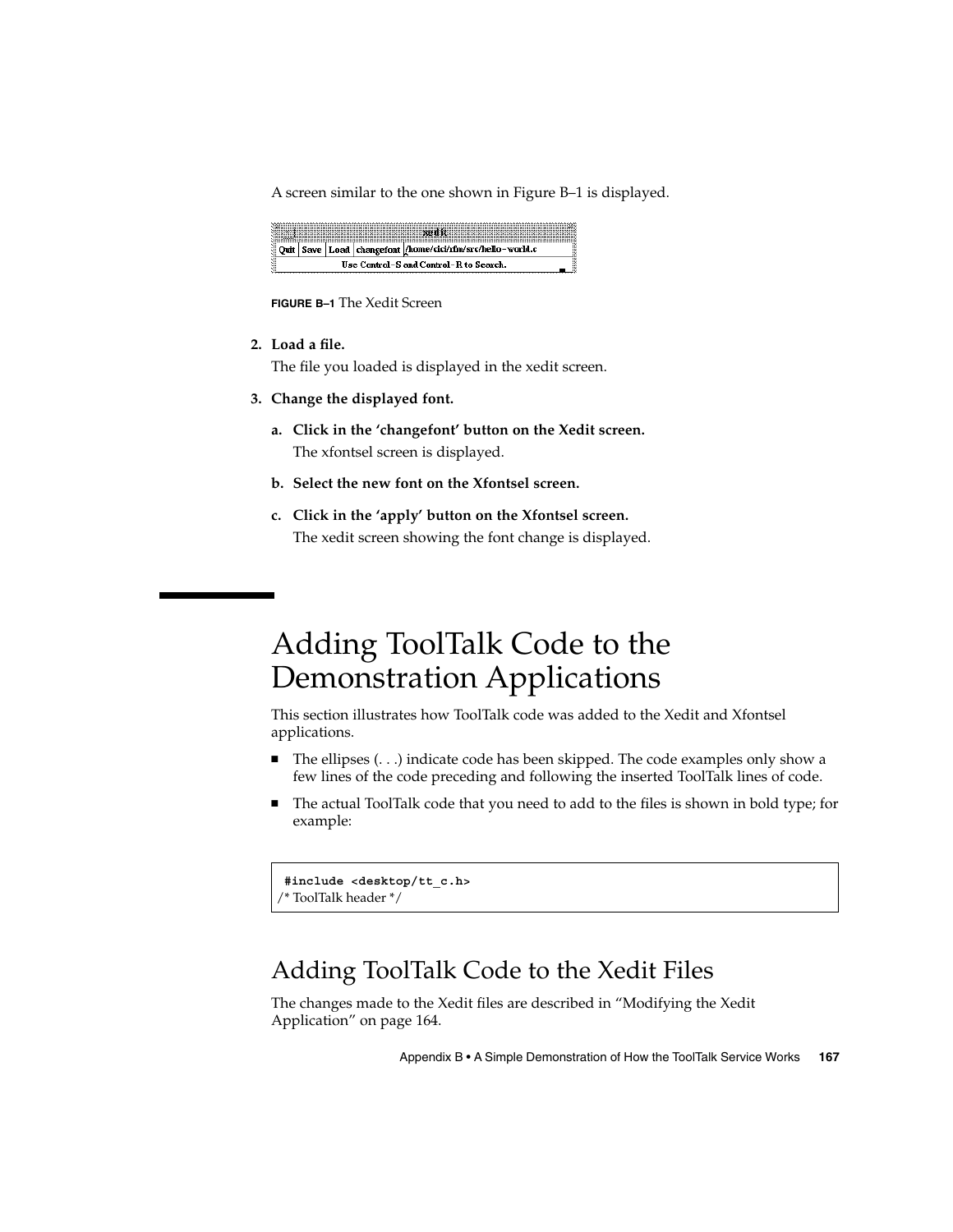**EXAMPLE B–1** Modify the Xedit.h File

```
/*
 * rcs_id[] = "$XConsortium: xedit.h,v 1.18 89/07/21 19:52:58 kit Exp $";
 */
...
#include <X11/Xaw/Viewport.h>
#include <X11/Xaw/Cardinals.h>
 /*
* For the ToolTalk demonstration, add the following include line.
 */
 #include <desktop/tt_c.h>
/* ToolTalk header */
extern struct _app_resources {
Boolean enableBackups;
char *backupNamePrefix;
char *backupNameSuffix;
...
/* externals in xedit.c */extern void Feep();
/*
 * For the ToolTalk demonstration, add the following externals.
*/
extern void processToolTalkMessage(); /* Process ToolTalk message */
extern void dieFromToolTalkError();
      /* Fail if error occurs */
extern Display *CurDpy;
 /* Display */
...
 /* externs in commands.c */
...
extern void DoChangeFont();
        /* Change font */
EXAMPLE B–2 Modified Xedit.c File
#if (!defined(lint) && !defined(SABER)) \
static char Xrcsid[] = "$XConsortium: \
xedit.c,v 1.23 89/12/07 \
19:19:17 kit Exp $";
#endif /* lint && SABER */
...
void main(argc, argv)
```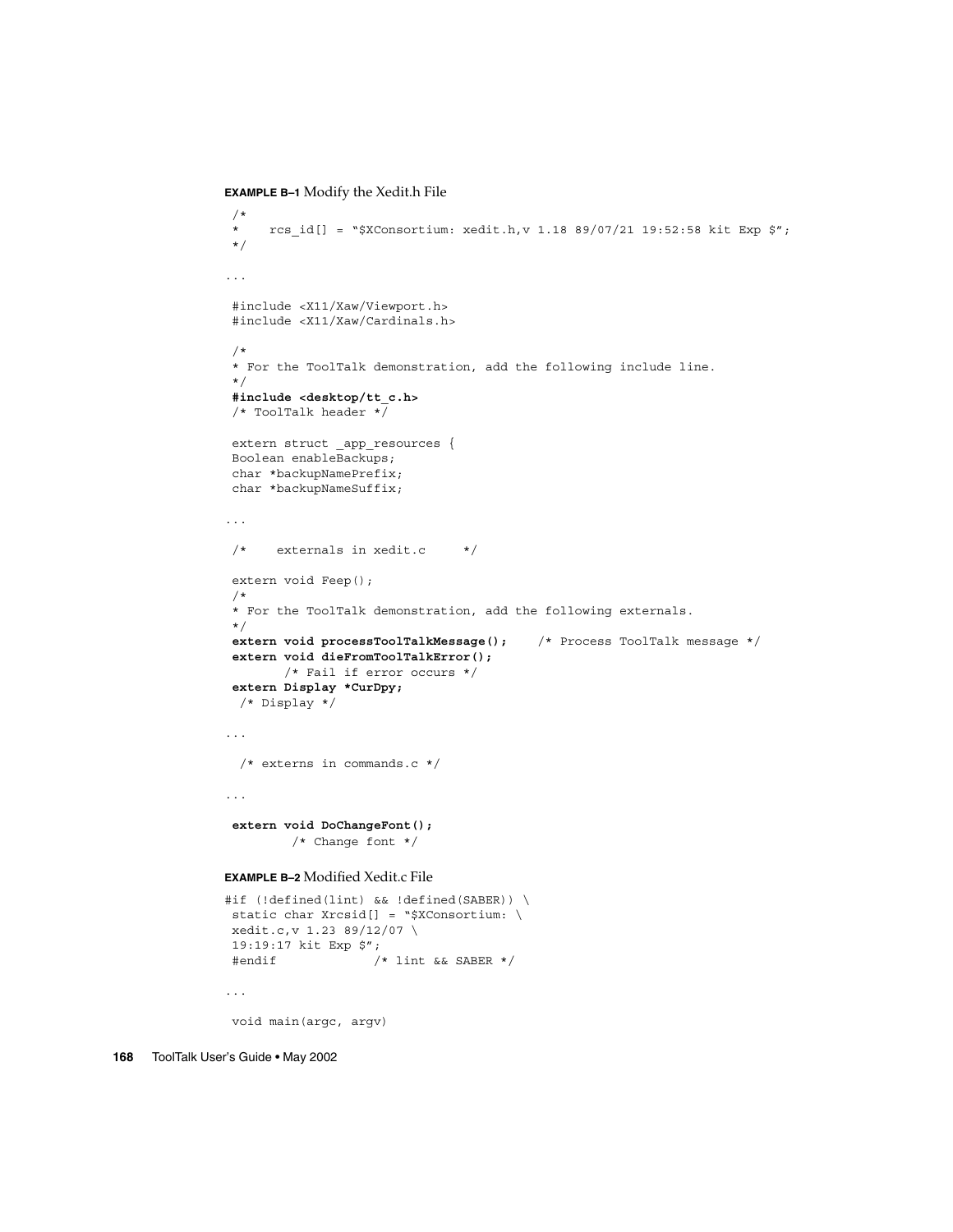```
EXAMPLE B–2 Modified Xedit.c File (Continued)
 int argc;
char **argv;
 {
Widget top;
String filename = NULL;
static void makeButtonsAndBoxes();
 /*
  * For the ToolTalk demonstration,
   add the following lines:
  */
int ttmark;
/* ToolTalk mark */
int ttfd;
/* ToolTalk file descriptor */
char *procid;
/* Process identifier */
Tt_status ttrc;
/* ToolTalk status */
top = XtInitialize( "xedit", \setminus"Xedit", NULL, 0, &argc, argv);
...
XtRealizeWidget(top);
XDefineCursor(XtDisplay(top),XtWindow(top), \
XCreateFontCursor( XtDisplay(top), \
XC_left_ptr));
/*
 * For the ToolTalk demonstration,
 * add the following lines
  * to make the top of stack the ToolTalk
  * session and set
  * it to be the default session.
  */
 ttmark = tt_mark();
 ttrc = tt_default_session_set(
   /* set the default session .. */
 tt_X_session(
   /* .. to the X session for .. */
 DisplayString(
   /* .. the X server displaying ..*/
 XtDisplay(top))));
 /* .. our top window... */
    /*
     * Fail if no default session
       */
 dieFromToolTalkError( \
 "tt_default_session_set",ttrc);
procid = tt_open();
        /* Initialize ToolTalk */
        /*
```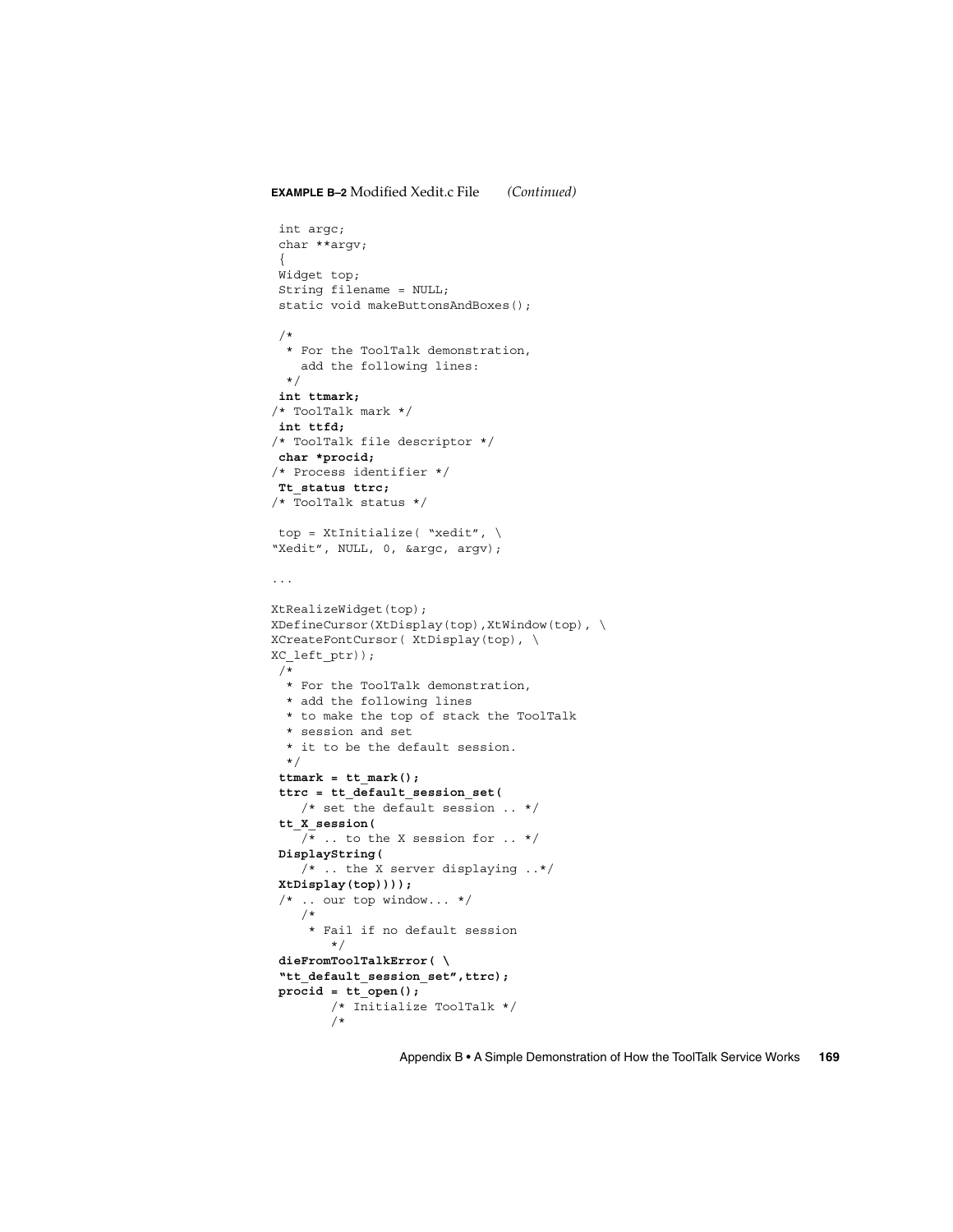```
EXAMPLE B–2 Modified Xedit.c File (Continued)
         * Fail if no process identifier
         */
dieFromToolTalkError("tt_open" \
,tt_ptr_error(procid));
 ttfd = tt_fd();
       /* ToolTalk file descriptor */
        /*
        * Fail if no file descriptor
        */
dieFromToolTalkError("tt_fd", \
tt_int_error(ttfd));
        /*
        * Activate file descriptor
        */
XtAddInput(ttfd, (XtPointer)XtInputReadMask, \
processToolTalkMessage, 0);
XtMainLoop();
 }
...
MakeCommandButton(b_row, "load", DoLoad);
/*
 * For the ToolTalk demonstration, add the
 * next line to make
 * a button for the font change command:
 */
MakeCommandButton(b_row, "changefont", \
DoChangeFont);
filenamewindow = MakeStringBox(b row, \setminus"filename", filename);
 }
XtCreateManagedWidget("bc_label",
labelWidgetClass, outer, NULL, ZERO);
...
void Feep()
 {
XBell(CurDpy, 0);
 /*
 * For the ToolTalk demonstration, add the
 * following lines to receive and
 * process an incoming message:
 */
 }
 void processToolTalkMessage()
       /* Process ToolTalk message */
 {
    int ttmark;
```

```
170 ToolTalk User's Guide • May 2002
```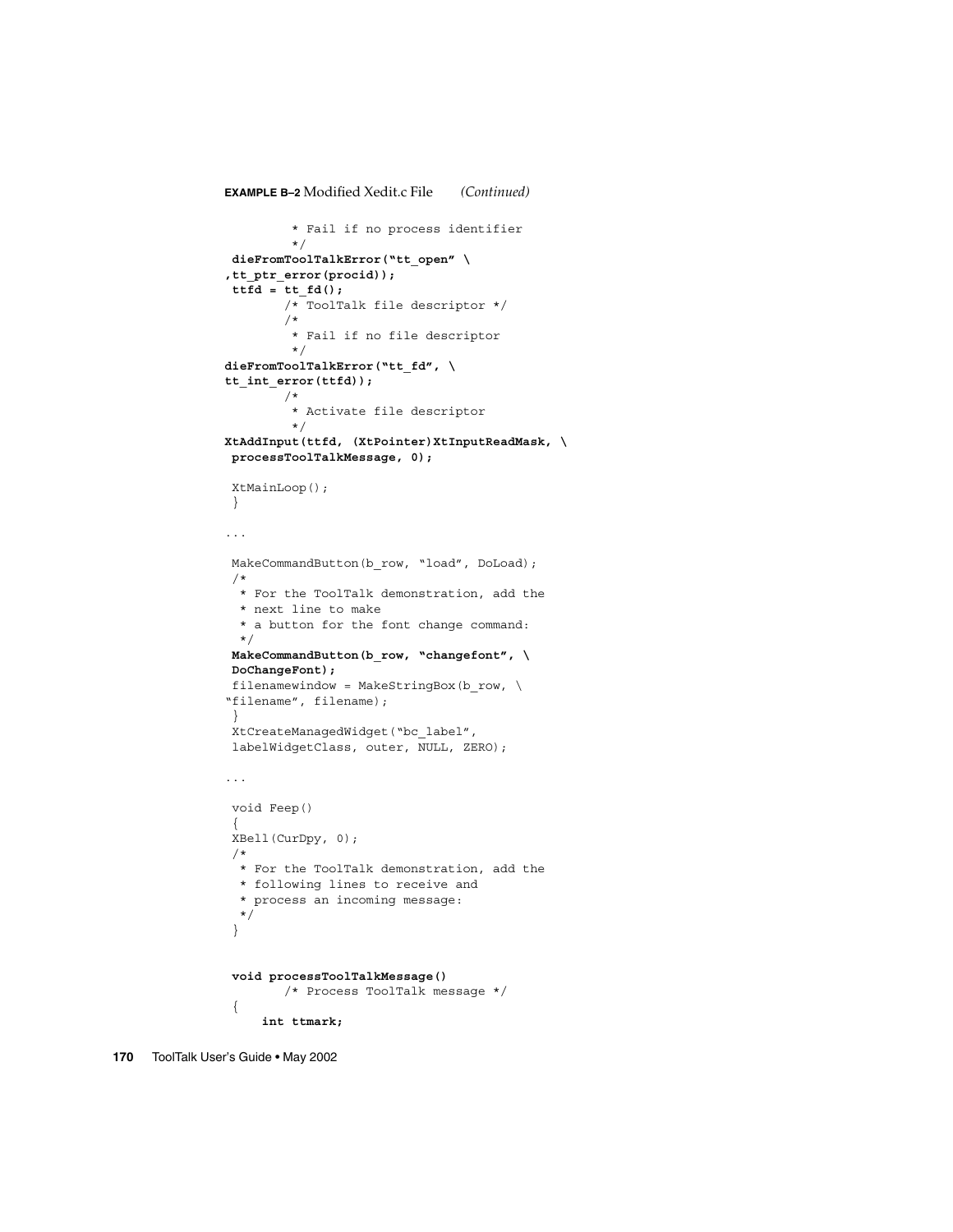```
EXAMPLE B–2 Modified Xedit.c File (Continued)
  /* ToolTalk mark */
    Tt_message incoming;
       /* Incoming message */
     ttmark = tt_mark();
       /* ToolTalk mark */
     incoming = tt_message_receive();
      /* Receive incoming message */
     /*
     * The callback should process the
   * message, so we should never
     * get a message returned.
     */
    if (incoming == 0) return;
        /* Return incoming message */
    if (tt_is_err(tt_ptr_error(incoming))) {
        dieFromToolTalkError("tt_message_receive",
                  tt ptr error(incoming));
    }
     /*
   * This is not a message we recognize.
     * If it is a request, or a notice that
  * caused us to start, fail it.
     */
    if (tt_message_class(incoming) == TT_REQUEST ||
     tt message status(incoming) ==
   TT_WRN_START_MESSAGE) {
        tt_message_fail(incoming);
     }
     tt_message_destroy(incoming);
           /* Destroy message */
     tt_release(ttmark);
           /* Free space */
 }
void dieFromToolTalkError(procname, errid)
char *procname;
Tt status errid;
      /* Fail if error occurs */
 {
    /*
     * Don't die on warnings or TT_OK.
     */
     if (tt is err(errid)) {
        fprintf(stderr,"%s returned ToolTalk
   error: %s\n",
            procname, tt status message(errid));
         exit(1);
```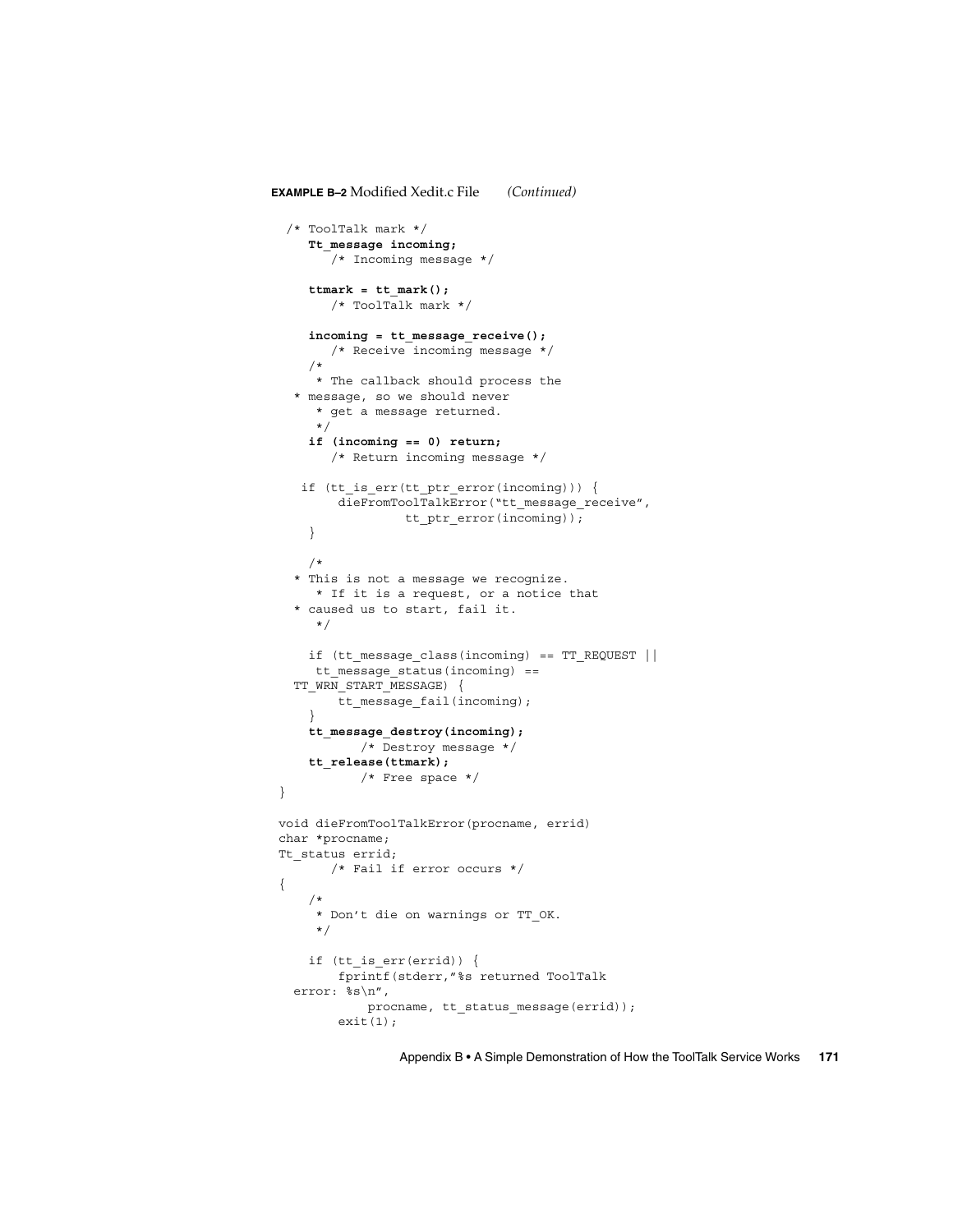```
}
}
```
**EXAMPLE B–3** Modified commands.c File

```
#if (!defined(lint) && !defined(SABER))
static char Xrcsid[] = "$XConsortium:
commands.c,v 1.27 89/12/10
                   17:08:26 rws Exp $";
#endif /* lint && SABER */
...
#ifdef USG
int rename (from, to)
char *from, *to;
{
(void) unlink (to);
if (link (from, to) == 0) {
unlink (from);
return 0;
} else {
return -1;
}
}
#endif
/*
* For the ToolTalk demonstration, add the
* following lines to have Xfontsel
* send a callback that the operation has either
* completed or failed:
*/
static Tt callback action FinishChangeFont(m,p)/* ToolTalk message callback */
Tt_message m;
      /* ToolTalk message */
Tt_pattern p;
       /* ToolTalk pattern */
{
   static XFontStruct *fs;
          /* Font structure */
    int ttmark;
          /* ToolTalk mark */
    ttmark = tt_mark();
          /* ToolTalk mark */
        /*
        * If operation fails, notify user
        */
    if (TT_FAILED==tt_message_state(m)) {
       XeditPrintf("Font change failed\n");
        tt_message_destroy(m);
           /* Destroy message */
```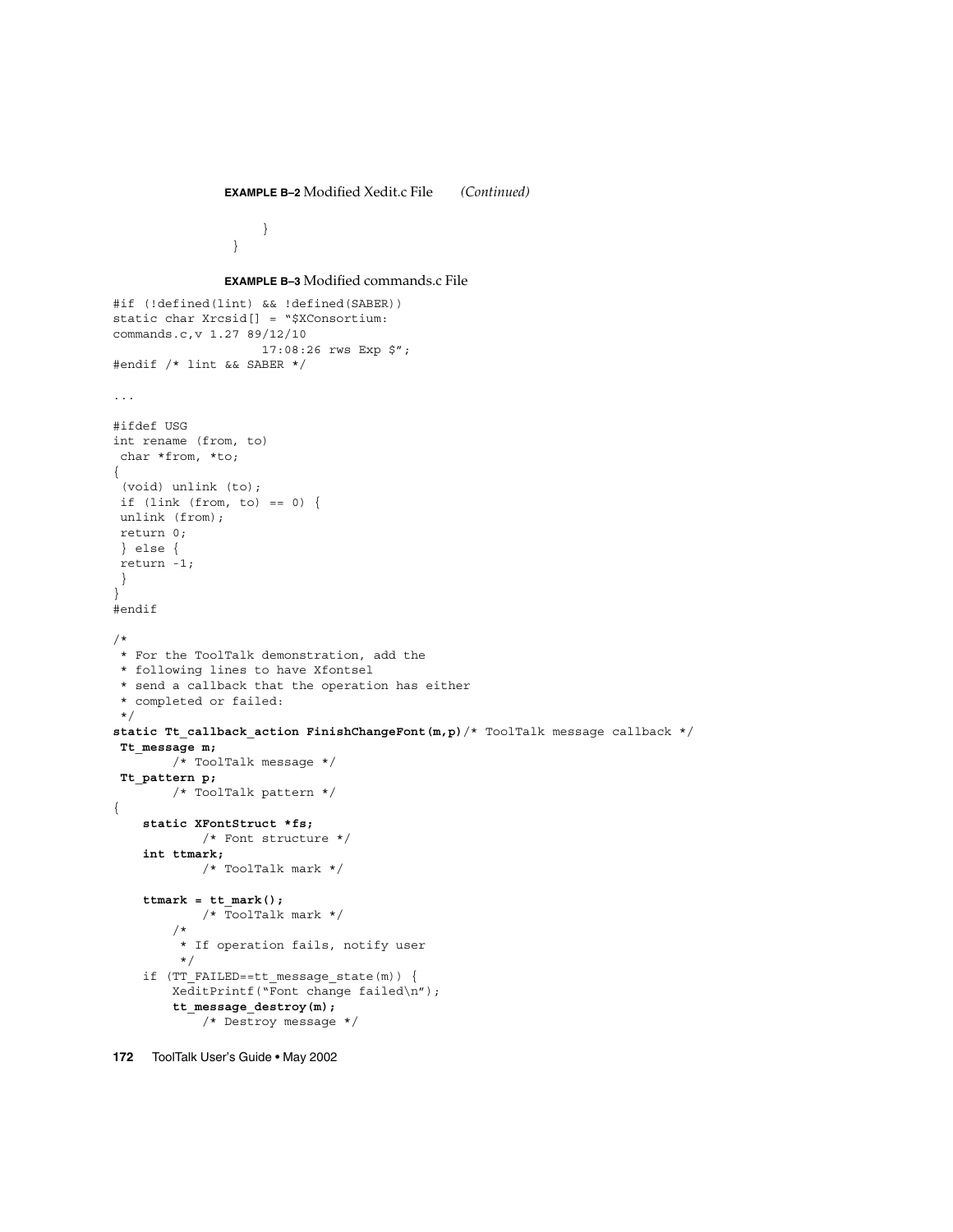```
EXAMPLE B–3 Modified commands.c File (Continued)
    } else if (TT_HANDLED==tt_message_state(m)) {
        XFontStruct *newfs;
        /* Try to load the new font */
        newfs =
XLoadQueryFont(CurDpy,tt_message_arg_val(m,0));
        /* If the new font is OK, and there is an
   * old font,
         * unload the old font. Then use the new font
         */
        if (newfs) {
            if (fs) {
                XUnloadFont(CurDpy, fs->fid);
            }
            XtVaSetValues(textwindow, XtNfont, newfs, 0);
            fs = newfs;}
        tt_message_destroy(m);
            /* Destroy message */
    }
    tt_release(ttmark);
               /* Release mark */
        /*
        * Process callback to notify sender
   * operation completed
        */
    return TT_CALLBACK_PROCESSED;
}
void
DoChangeFont()
/* Change font */
{
    Tt_message m;
        /* ToolTalk message */
    Tt_status ttrc;
        /* ToolTalk status */
        /*
         * Create request
         */
    m = tt_prequest_create(TT_SESSION,
  "GetFontName");
        /*
         * Add arguments to message
         */
    tt_message_arg_add(m,TT_OUT,"string",
   (char *)NULL);
        /*
        * Add callback to notify when change
   * complete
         */
    tt message callback add(m, FinishChangeFont);
        /*
```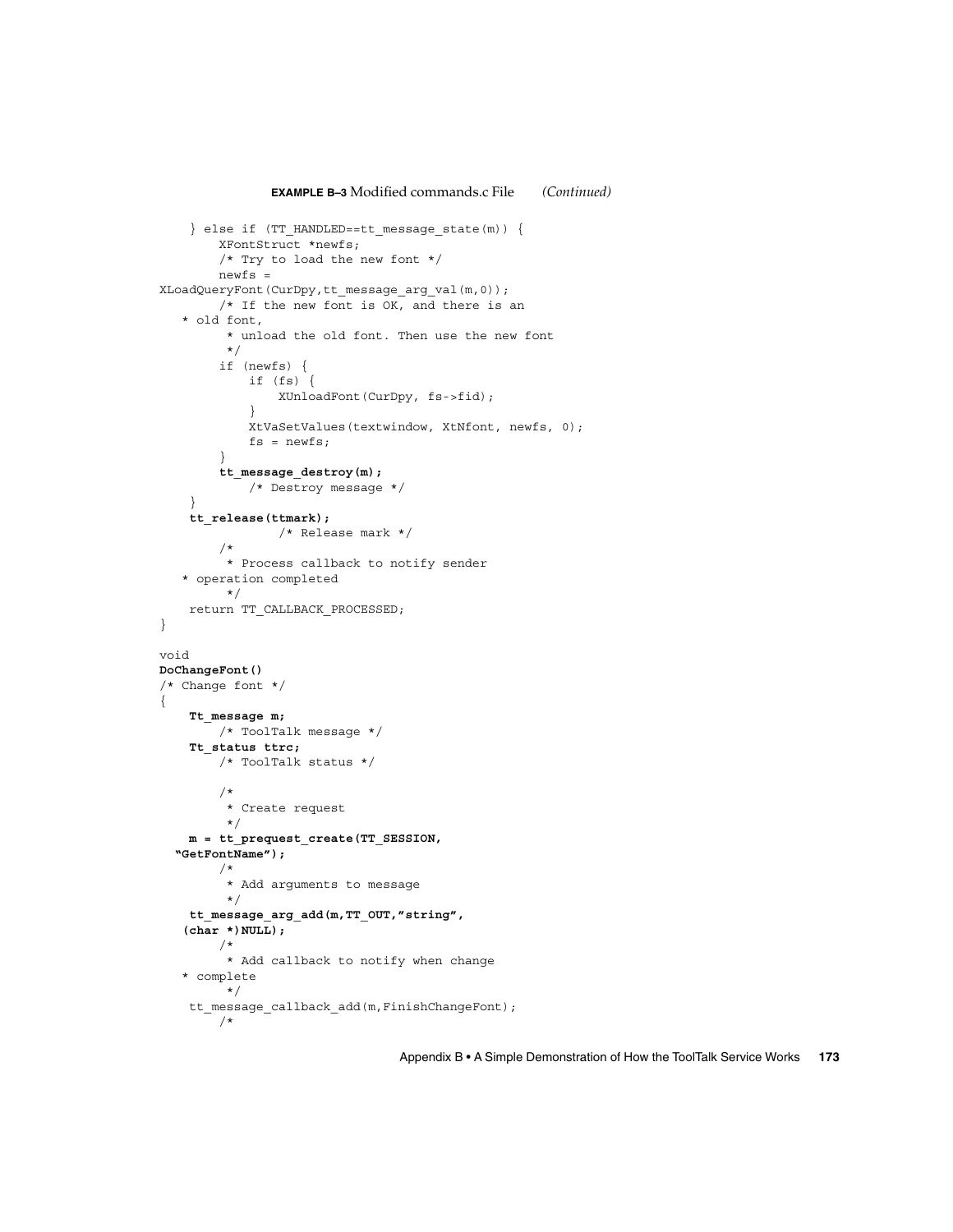```
EXAMPLE B–3 Modified commands.c File (Continued)
         * Send message
        */
   ttrc = tt_message_send(m);
        /*
        * Fail if error occurs
        */
   dieFromToolTalkError("tt_message_send",ttrc);
}
```
void DoSave()

#### {

### Adding ToolTalk Code to the Xfontsel Files

The changes made to the Xfontsel files are described in "Modifying the Xfontsel Application" on page 165.

#### **EXAMPLE B–4** Modified Xfontsel.c File

```
#ifndef lint
static char Xrcsid[] = "$XConsortium:
xfontsel.c,v 1.16 89/12/12 14:10:48 rws
Exp $";
#endif
...
#include <X11/Xaw/Viewport.h>
#include <X11/Xmu/Atoms.h>
/*
 * For the ToolTalk demonstration, add the
 * following line to include
 * the ToolTalk header file:
*/
#include <desktop/tt_c.h>
/* ToolTalk header file */
#define MIN APP DEFAULTS VERSION 1
...
void SetCurrentFont();
Boolean IsXLFDFontName();
/*
 * For the ToolTalk demonstration, add the
 * following lines to tell
```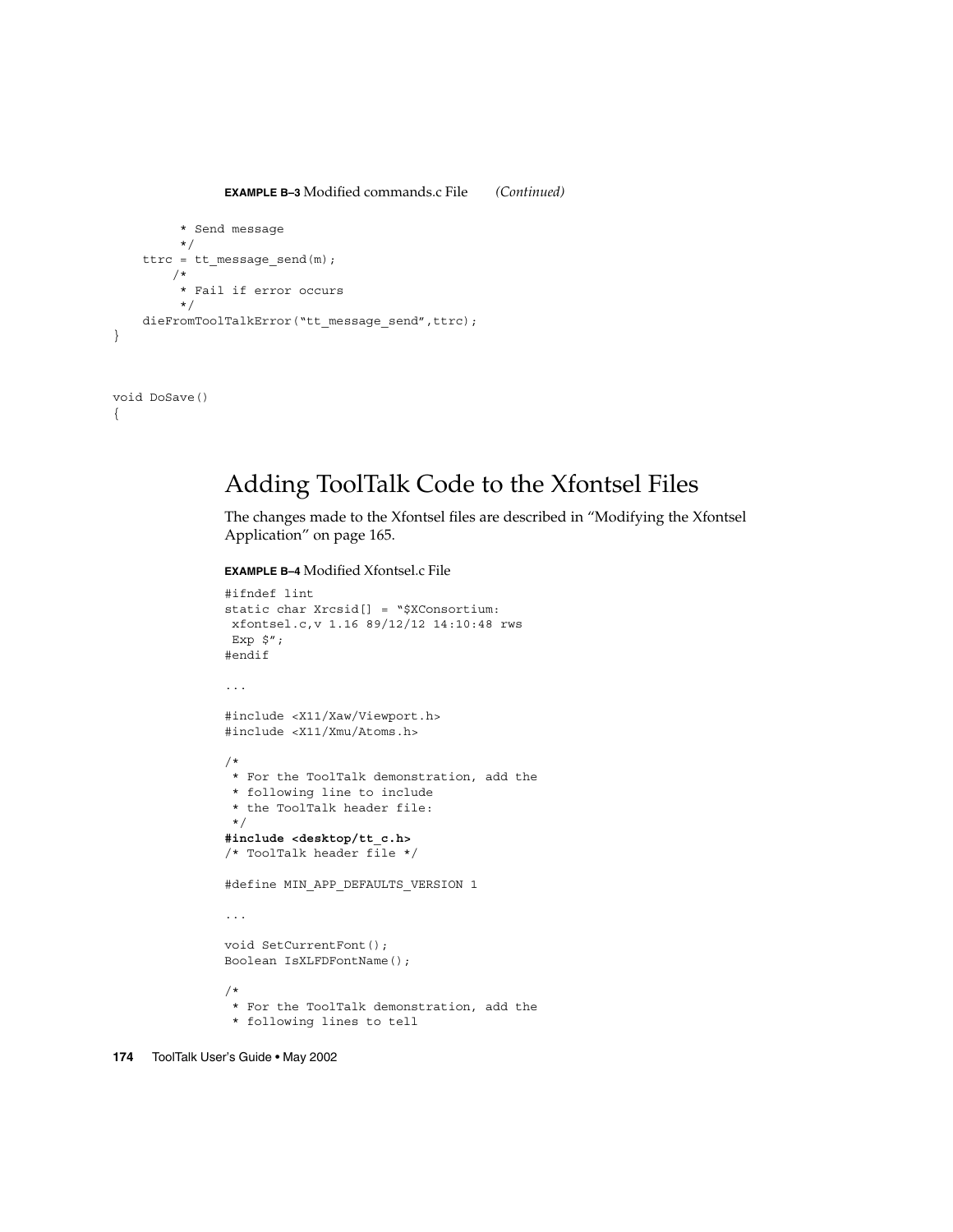```
EXAMPLE B–4 Modified Xfontsel.c File (Continued)
 * Xfontsel how to handle a ToolTalk message:
*/
void dieFromToolTalkError();
/* Fail if error occurs */
void processToolTalkMessage();
/* Process ToolTalk message */
void ReplyToMessage();
       /* Reply to ToolTalk message */
Tt_message replymsg;
typedef void (*XtProc)();
...
int matchingFontCount;
static Boolean anyDisabled = False;
Widget ownButton;
/*
* For the ToolTalk demonstration, add the
* next line to add
* the apply button to change the font:
\star /
Widget applyButton;
       /* Add apply button */
Widget fieldBox;
/*
* For the ToolTalk demonstration, add
* the next line to add
* a command box to make the font change:
*/
Widget commandBox;
      /* Make commandBox global */
Widget countLabel;
...
void main(argc, argv)
unsigned int argc;
char **argv;
{
Widget topLevel, pane;
/*
* For the ToolTalk demonstration,
* add the following lines:
*/
int ttmark, ttfd;
       /* ToolTalk mark, ToolTalk file descriptor */
 char *procid;
       /* Process identifier */
 Tt_status ttrc;
       /* ToolTalk status */
```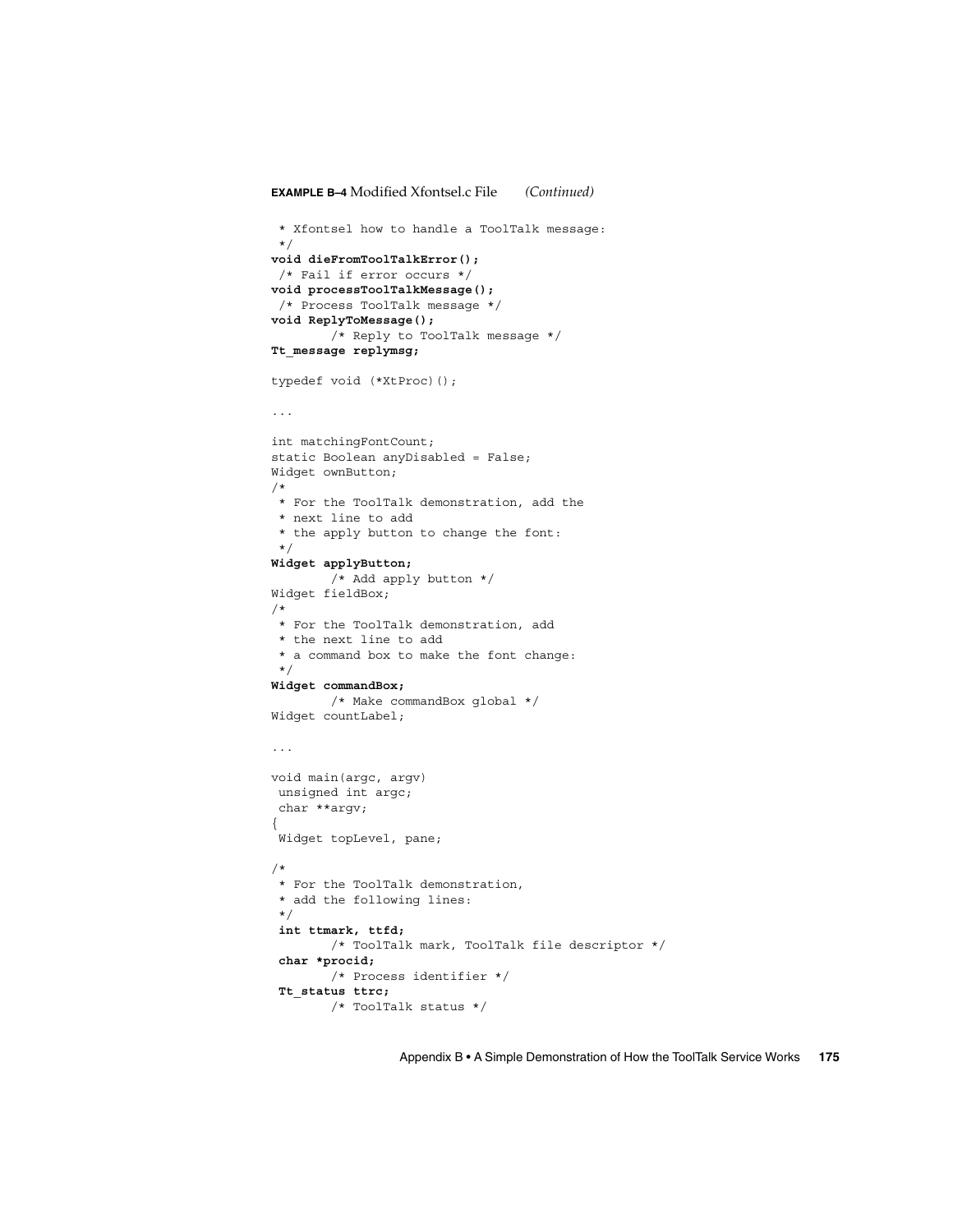```
EXAMPLE B–4 Modified Xfontsel.c File (Continued)
 topLevel = XtInitialize( NULL,
 "XFontSel", options, XtNumber(options),
             &argc, argv );
...
pane = XtCreateManagedWidget("pane"
,panedWidgetClass,topLevel,NZ);
 {
/*
* For the ToolTalk demonstration,
* make the command box widget
 * global; change the line
 * Widget commandBox,
 * fieldBox, currentFontName, viewPort;
 * as follows:
 */
   Widget
 /* commandBox, fieldBox, currentFontName,*/ viewPort;
    commandBox = XtCreateManagedWidget("commandBox
 ",formWidgetClass,pane,NZ);
    {
...
    ownButton =
       XtCreateManagedWidget("ownButton"
,toggleWidgetClass,commandBox,NZ);
/*
* For the ToolTalk demonstration, add the
* following lines to create
 * an apply button for the font change:
 */
     applyButton =
     XtVaCreateManagedWidget("applyButton",
                    commandWidgetClass,
                    commandBox,
                    XtNlabel, "apply",
                    XtNfromHoriz, ownButton,
                    XtNleft, XtChainLeft,
                    XtNright, XtChainLeft,
                    0);
     countLabel =
        XtCreateManagedWidget("countLabel"
,labelWidgetClass,commandBox,NZ);
    XtAddCallback(quitButton, XtNcallback, Quit,
NULL);
    XtAddCallback(ownButton,XtNcallback,
 OwnSelection, (XtPointer)True);
/*
```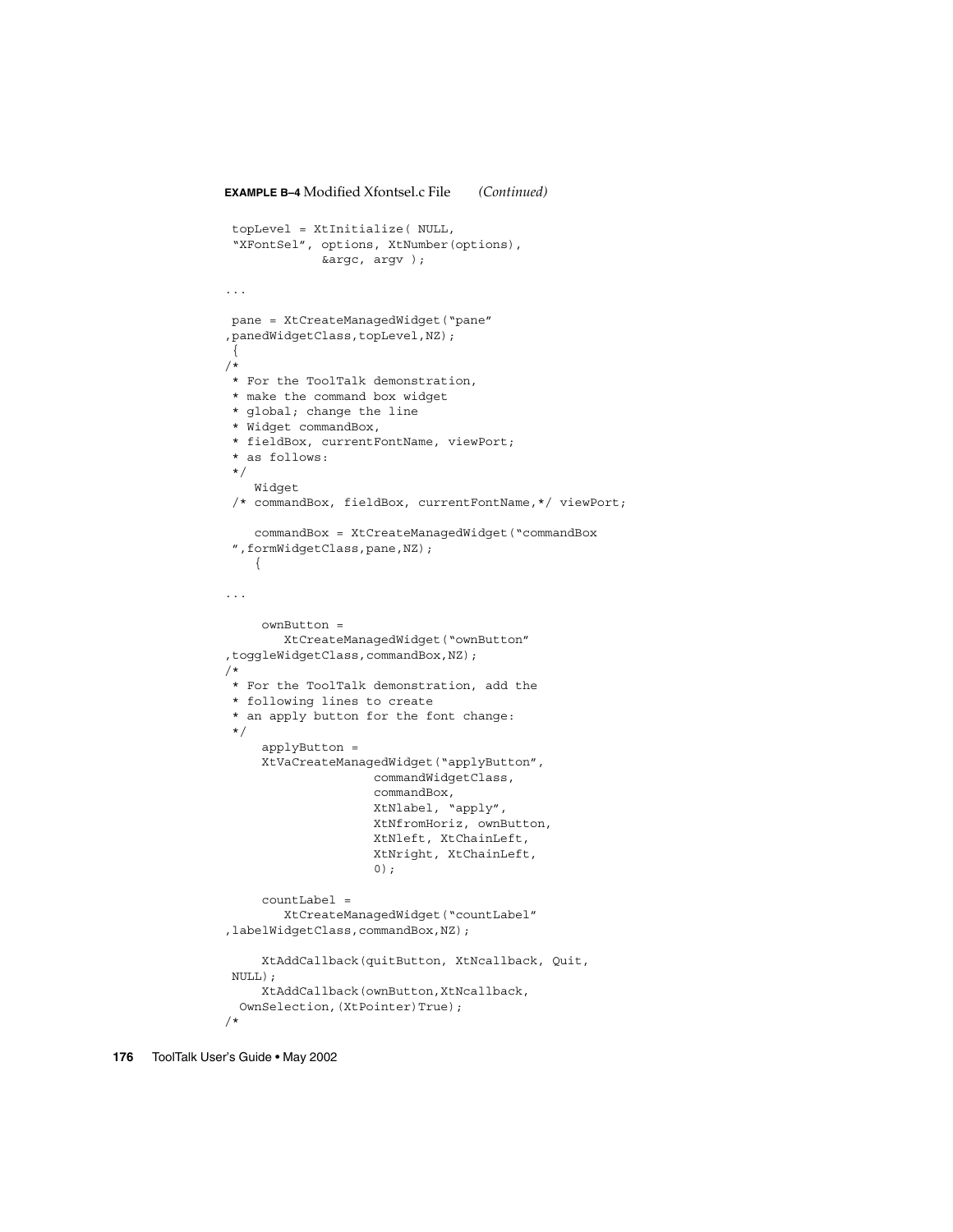```
EXAMPLE B–4 Modified Xfontsel.c File (Continued)
 * For the ToolTalk demonstration, add the
 * following line to notify
 * Xedit when the apply button has been pressed:
 */
    XtAddCallback(applyButton,
 XtNcallback,ReplyToMessage, NULL);
   }
   fieldBox = XtCreateManagedWidget("fieldBox",
boxWidgetClass, pane, NZ);
...
 {
   int f;
   for (f = 0; f < FIELD COUNT; f_{++})
currentFont.value index[f] = -1;}
 /*
 * For the ToolTalk demonstration,
 * add the following lines
 * to make the top of stack the ToolTalk
 * session and set
 * it to be the default session.
 */
 ttmark = tt_mark();
 ttrc = tt_default_session_set(
       /\star set the default session \cdot */
 tt_X_session(
           /* .. to the X session for .. */
DisplayString(
           /* .. the X server displaying ..*/
XtDisplay(top))));
           /* .. our top window... */
      /*
      * Fail if no default session
       */
dieFromToolTalkError("tt_default_session_set"
,ttrc);
procid = tt_open();
    /*
    * Fail if no proces identifier
    */
dieFromToolTalkError("tt_open"
,tt_ptr_error(procid));
ttfd = tt_fdd();
   /*
    * Fail if no ToolTalk file descriptor
    */
dieFromToolTalkError("tt_fd"
,tt_int_error(ttfd));
ttrc = tt ptype declare("xfontsel");
```
Appendix B • A Simple Demonstration of How the ToolTalk Service Works **177**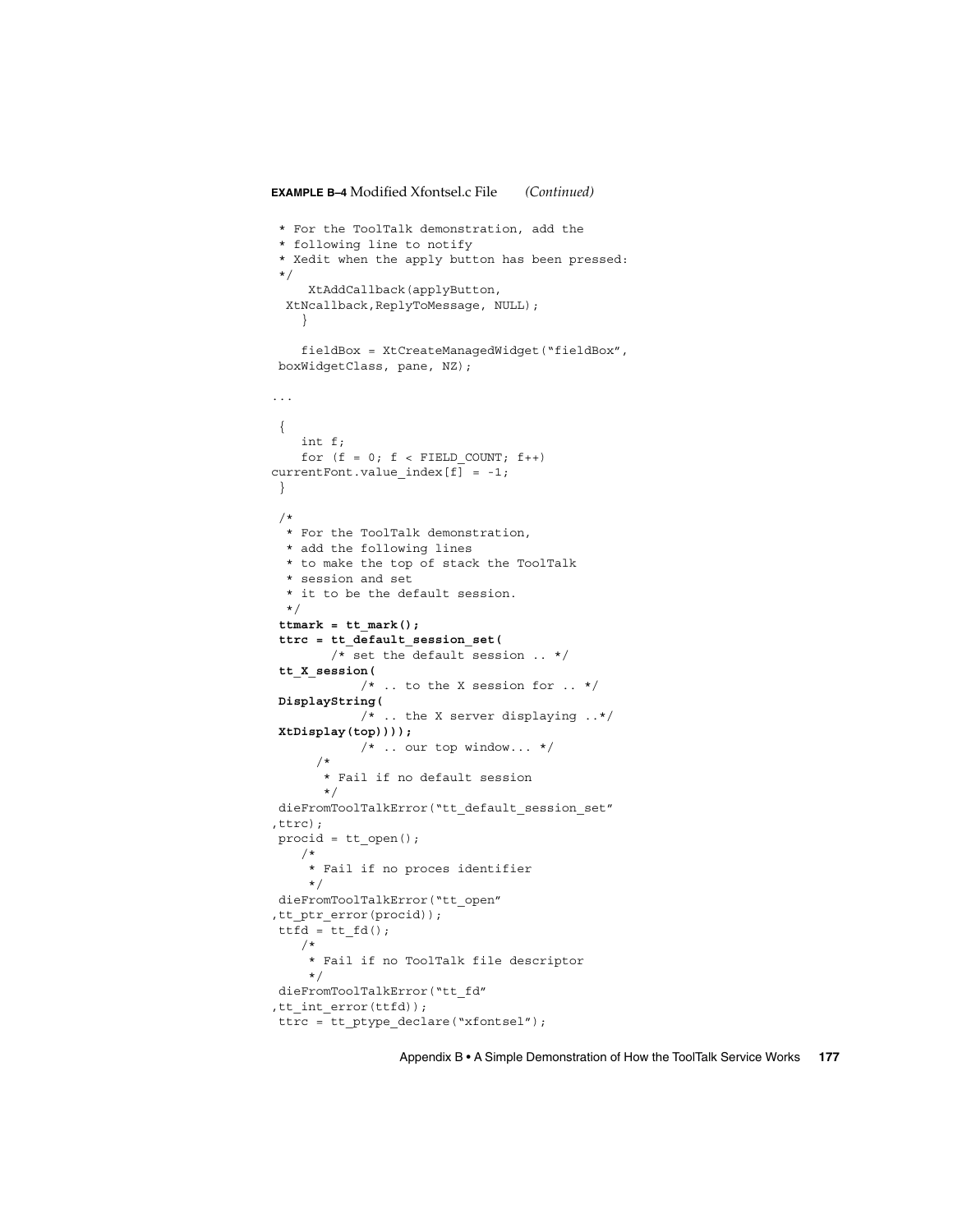```
EXAMPLE B–4 Modified Xfontsel.c File (Continued)
    /*
    * Fail if ptype not declared
    */
dieFromToolTalkError("tt_ptype_declare"
,tt_int_error(ttfd));
ttrc = tt_session_join(tt_default_session());
   /*
    * Fail if unable to join session
    */
 dieFromToolTalkError("tt_session_join",ttrc);
    /*
    * Add input
    */
 XtAddInput(ttfd, (XtPointer)XtInputReadMask,
processToolTalkMessage, 0);
XtAppMainLoop(appCtx);
 tt_close();
           /* End ToolTalk session */
 tt_release(ttmark);
          /* Free space */
}
...
       Boolean field_bits[FIELD_COUNT];
       int max_field;
       if (*fontName == DELIM) field++;
/*
 *
* For the ToolTalk demonstration,
* use the standard routines
* instead of BSD; change the line
* bzero( field_bits, sizeof(field_bits) );
 * to read as follows:
 *
 */
       memset( field bits, 0, sizeof(field bits) );
       if (Matches(pattern, fontName++, field_bits,
  &max_field)) {
...
    XtDisownSelection(w, XA_PRIMARY, time);
   XtSetSensitive(currentFontName, False);
 }
/*
* For the ToolTalk Demonstration,
* add the following lines:
```
**178** ToolTalk User's Guide • May 2002

\*/ }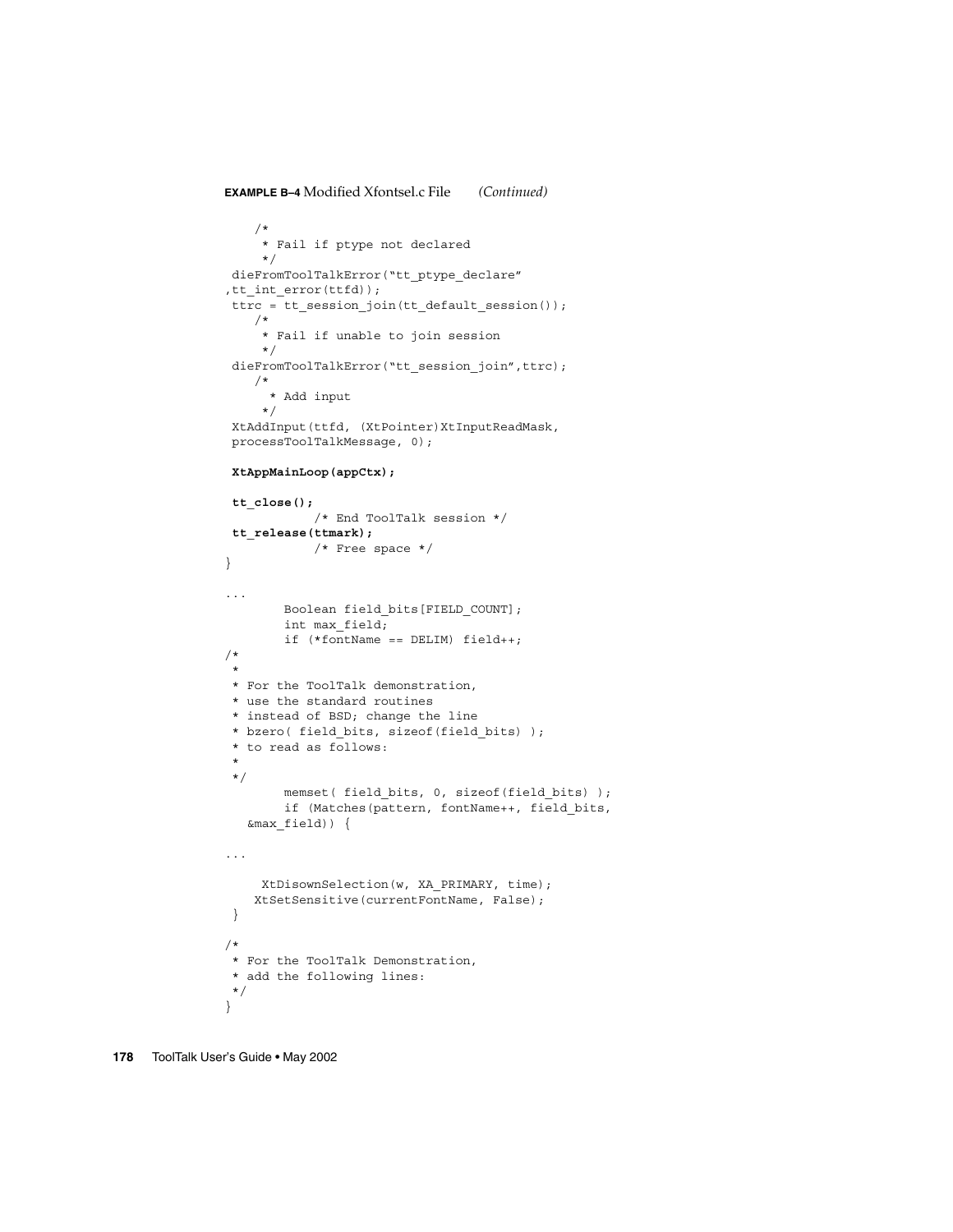```
EXAMPLE B–4 Modified Xfontsel.c File (Continued)
void dieFromToolTalkError(procname, errid) /* Fail if error occurs */
char *procname;
       /* Process name */
Tt_status errid;
      /* Error identifier */
{
    /*
    * Don't die on warnings or TT_OK.
    */
   if (tt is err(errid)) {
       fprintf(stderr,"%s returned ToolTalk error:
s\ n'',
            procname, tt status message(errid));
       exit(1);}
}
void processToolTalkMessage()
   /* Process message */
{
   int ttmark;
       /* ToolTalk mark */
   Tt_message incoming;
           /* Incoming message */
   ttmark = tt_mark();
   incoming = tt_message_receive();
   /* Receive message */
   /*
    * It's possible that the file descriptor
  * may become active but
    * there's not actually a ToolTalk message
  * for us.
    */
   if (incoming == 0) return;
   if (tt is err(tt ptr error(incoming))) {
       dieFromToolTalkError("tt_message_receive",
                tt_ptr_error(incoming));
    }
   if (0==strcmp(tt_message_op(incoming),"
  GetFontName")) {
        /*
        * This is the message we expected.
   * If we're already
         * busy, reject it. Otherwise activate
   * the "apply" button.
        \star /
        if (replymsg) {
            tt message reject(incoming);
```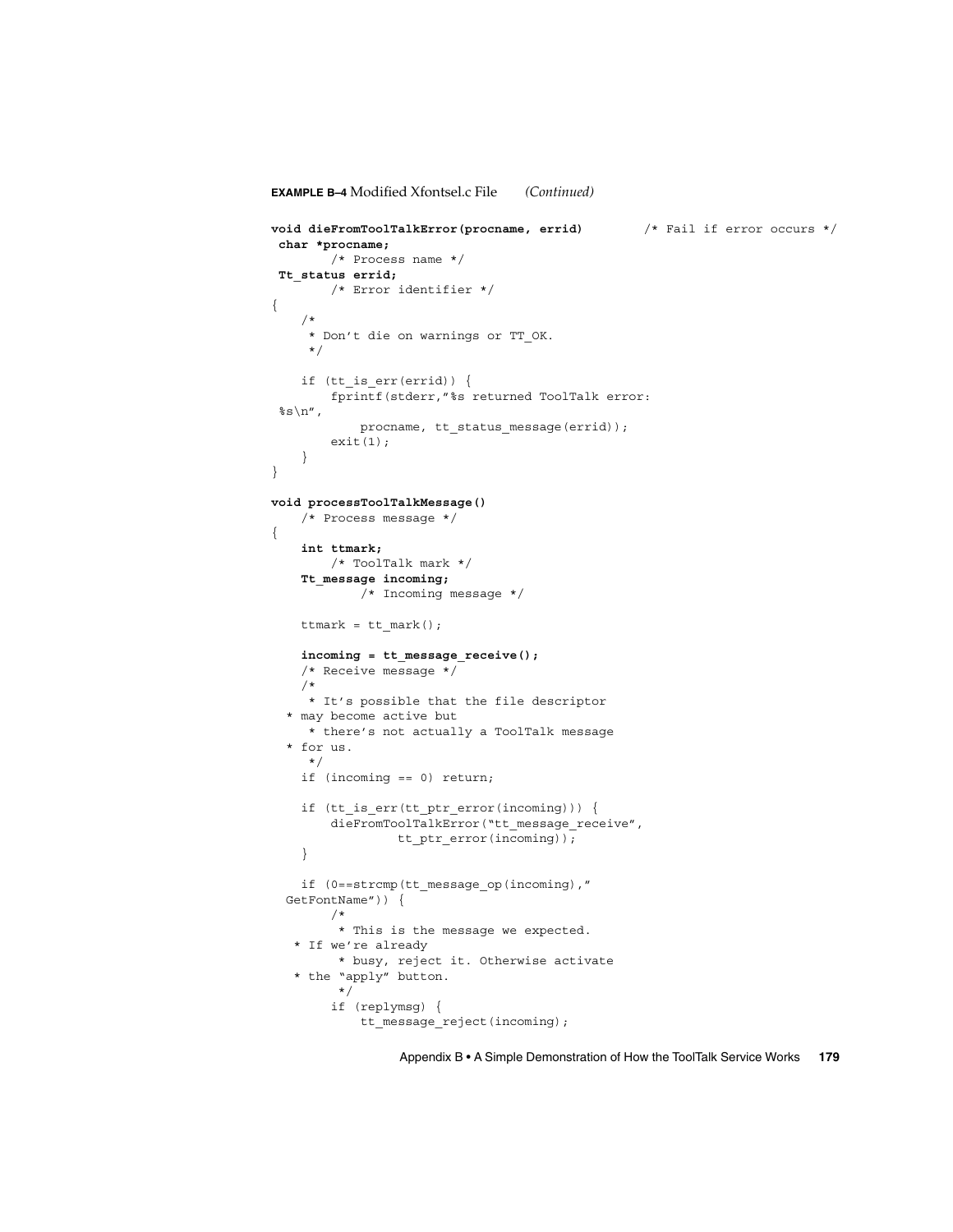```
EXAMPLE B–4 Modified Xfontsel.c File (Continued)
            tt_message_destroy(incoming);
            tt release(ttmark);
            return;
        }
        XtVaSetValues(applyButton, XtNsensitive,
   TRUE, 0);
       replymsg = incoming;
        tt release(ttmark);
        return;
    }
    /*
    * This is not a message we recognize.
    * If it's a request, or a notice that
  * caused us to start, fail it.
     */
    if (tt_message_class(incoming) == TT_REQUEST ||
    tt message status(incoming) ==
  TT_WRN_START_MESSAGE) {
       tt_message_fail(incoming);
    }
    tt message destroy(incoming);
    tt_release(ttmark);
}
/*
* Called when the Apply button is pressed.
* Replies to the outstanding
 * message and turn off the Apply button.
 */
/* ARGSUSED */
void ReplyToMessage(w, msg, wdata)
Widget w;
caddr t msg;
 caddr_t wdata;
{
   tt_message_arg_val_set(replymsg, 0,
currentFontNameString);
    tt_message_reply(replymsg);
    tt_message_destroy(replymsg);
    replying = 0;XtVaSetValues(applyButton, XtNsensitive, FALSE,
 0);
}
```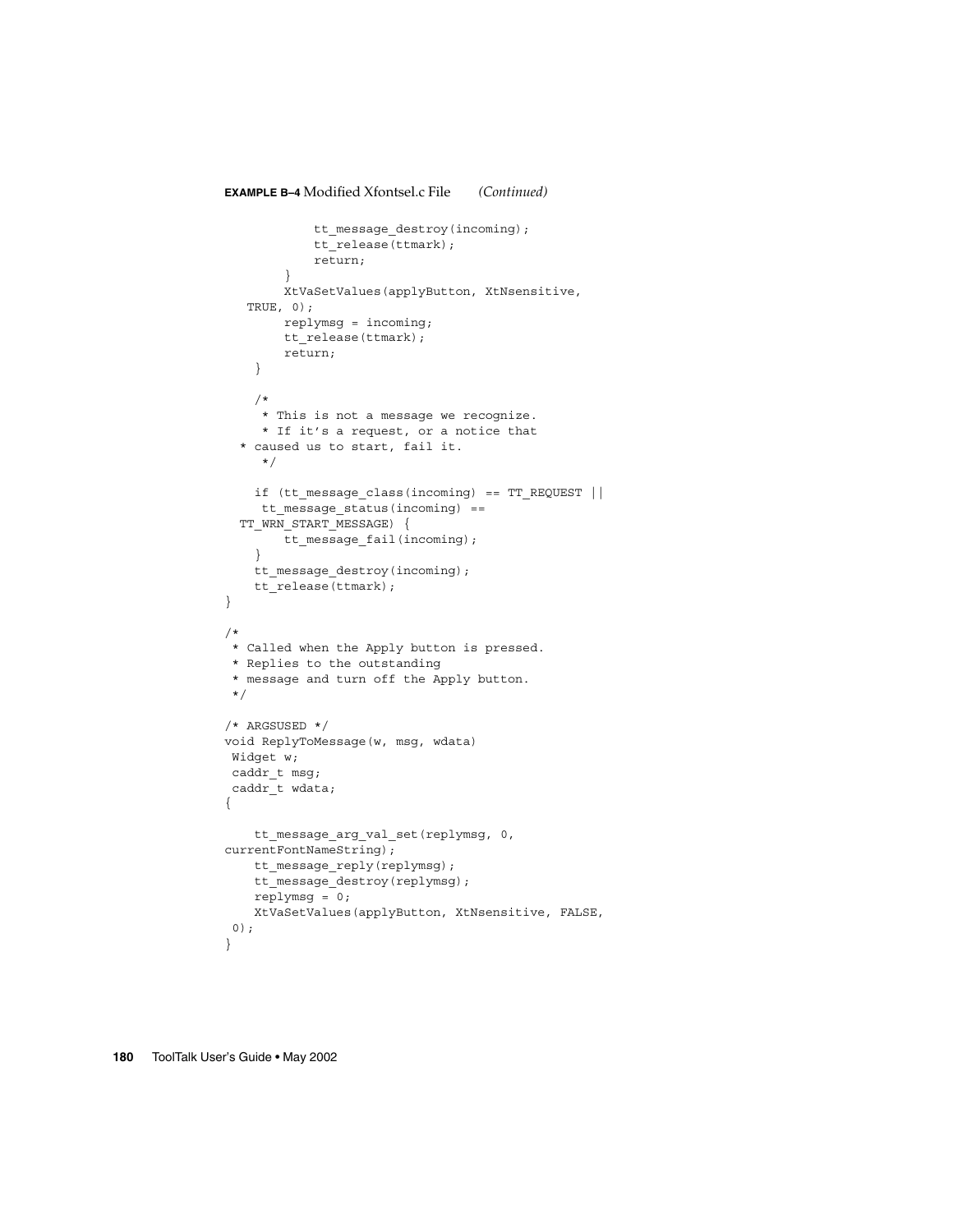#### APPENDIX **C**

# The ToolTalk Standard Message Sets

Standard message sets help developers to develop applications that will automatically integrate with applications developed by others that follow the same message protocols. Extensive work has been done with leading software suppliers and end-users to define standard message sets. The ToolTalk Standard Message Sets are higher-level interfaces of the ToolTalk API that provide common definitions and conventions to easily achieve control and data integration between applications.

See the *ToolTalk Reference Guide* for a complete description of the standard ToolTalk message sets.

## The ToolTalk Desktop Services Message Set

In order to achieve basic desktop integration, applications need to support a basic set of messages to enable inter-application control. The *ToolTalk Desktop Services Message Set* is the common message set that provides this functionality for all applications. A powerful messaging protocol that benefits both developers and users of desktop applications, the ToolTalk Desktop Services Message Set allows applications to easily interact with other desktop applications. Using the ToolTalk Desktop Services Message Set, applications can communicate with each other in a transparent manner, both locally and over networks.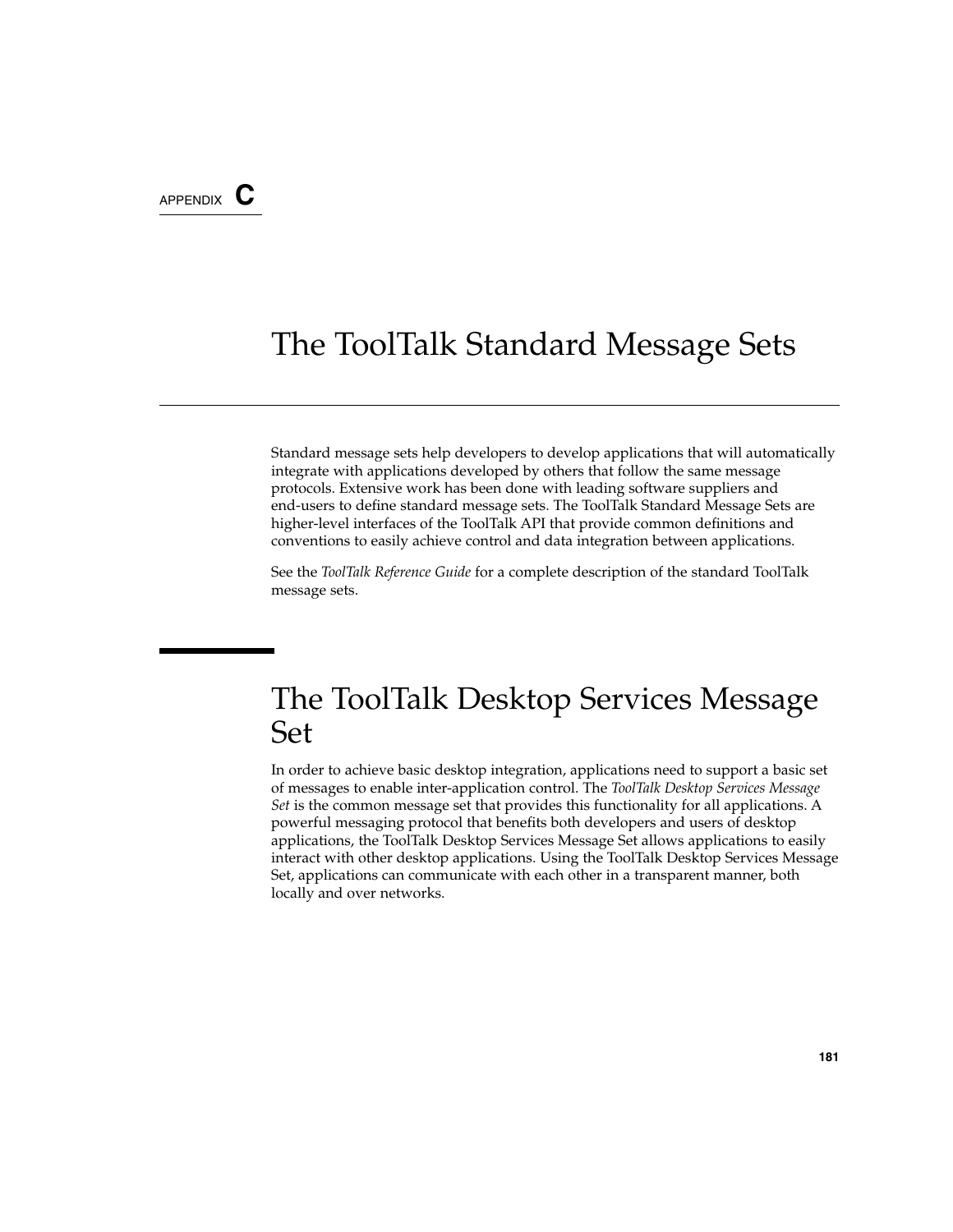## Why the ToolTalk Desktop Services Message Set was Developed

In order to provide integrated control of applications, certain basic features are needed to launch, halt, control display appearance, and pass information regarding input and output data. All applications need to have these facilities so that other applications in the toolset can inter-change basic control information. This kind of functionality enables the development of smart desktops and integrated smart toolsets. Groups of applications can now call upon each other to perform tasks and to interact as one solution environment for the end-user.

### Key Benefits of the ToolTalk Desktop Services Message Set

The ToolTalk Desktop Services Message Set offers developers two key benefits:

- 1. Allows basic control of applications without direct intervention from the user. Routine or common procedures may be automated for the convenience of the user.
- 2. Allows tool specialization through a common set of interactions. All ToolTalk aware applications can perform these functions.

# The ToolTalk Document and Media Exchange Message Set

Multimedia is an important emerging technology. While the base of multimedia-aware applications has expanded, no single vendor provides a completely integrated solution which meets the complex needs of today's market. The *ToolTalk Document and Media Exchange™ Message Set* is a genuine breakthrough in multimedia technologies. A powerful messaging protocol designed to benefit both developers and users of multimedia technologies, the ToolTalk Document and Media Exchange Message Set allows applications to easily share each others multimedia functionality. Using the ToolTalk Document and Media Exchange Message Set, multimedia applications can communicate with each other in a transparent manner, both locally and over networks, regardless of data formats, compression technology, and other technical issues which has previously confined the use of this technology.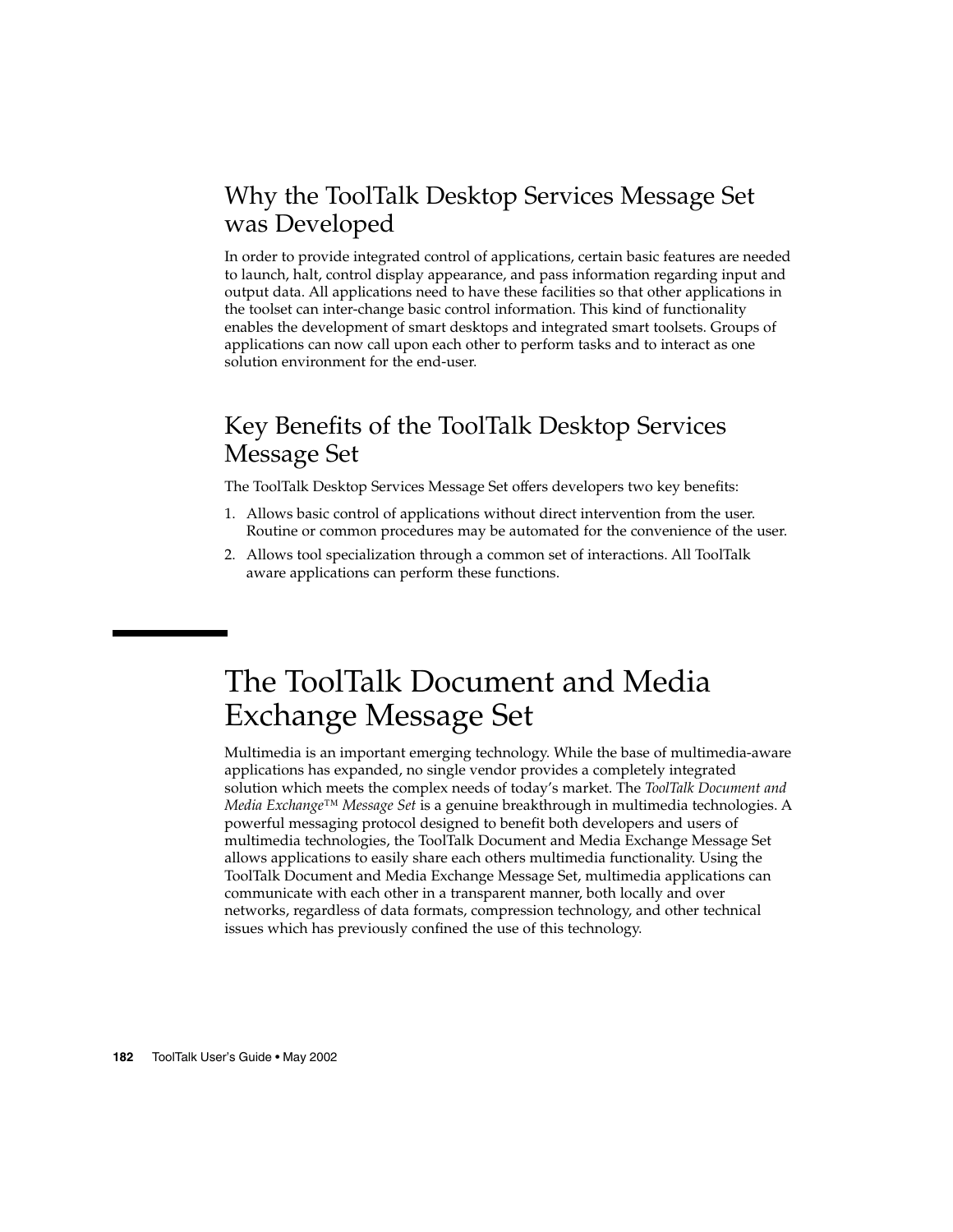## ToolTalk Document and Media Exchange Message Set Development History

While a few vendors have established inter-operability alliances, the range of possible end-user solutions as been restricted. The ToolTalk Document and Media Exchange Message Set allows any application to share a set of multimedia functions with any other application in a transparent manner.

This document contains specifications that have been developed by an alliance of designers from key independent multimedia hardware and software vendors, and Sun Microsystems®. Applications that use these simple protocols can quickly and easily create a ToolTalk interface to an array of multimedia services without concern for a particular service provider. Entire groups of applications can now *plug-and-play* together, integrating sound, video, graphics, telephony, and other media sources into new and exciting applications. The term *plug-and-play* means that any tool can be replaced by any other tool that follows the same protocol. That is, any tool that follows a given ToolTalk protocol can be placed (plugged) into your computing environment and perform (play) those functions indicated by the protocol. Tools can be mixed and matched, without modification and without having any specific built-in knowledge of each other. For example, you could create a word processing application that integrates a piece of video into a composition and have the video played by another application.

The ToolTalk Document and Media Exchange Message Set is an efficient set of generic message definitions that provide media control and data exchange. The protocol consists of editor messages for media players, editors, and users.

## Key Benefits of the ToolTalk Document and Media Exchange Message Set

The ToolTalk Document and Media Exchange Message Set offers developers two key benefits:

1. Ease of multimedia integration to new and existing software.

Adding multimedia functionality to any application is now vastly simplified. The ToolTalk Document and Media Exchange Message Set allows you to use other developers' multimedia technologies, thus reducing your development time and expenses while increasing your system functionality.

2. Creates a framework that extends the range of end-user solutions.

By facilitating application inter-operability, the ToolTalk Document and Media Exchange Message Set allows end-users and other developers to create new vertical solutions. These solutions, in turn, create new opportunities for your products by opening markets that were previously beyond their scope.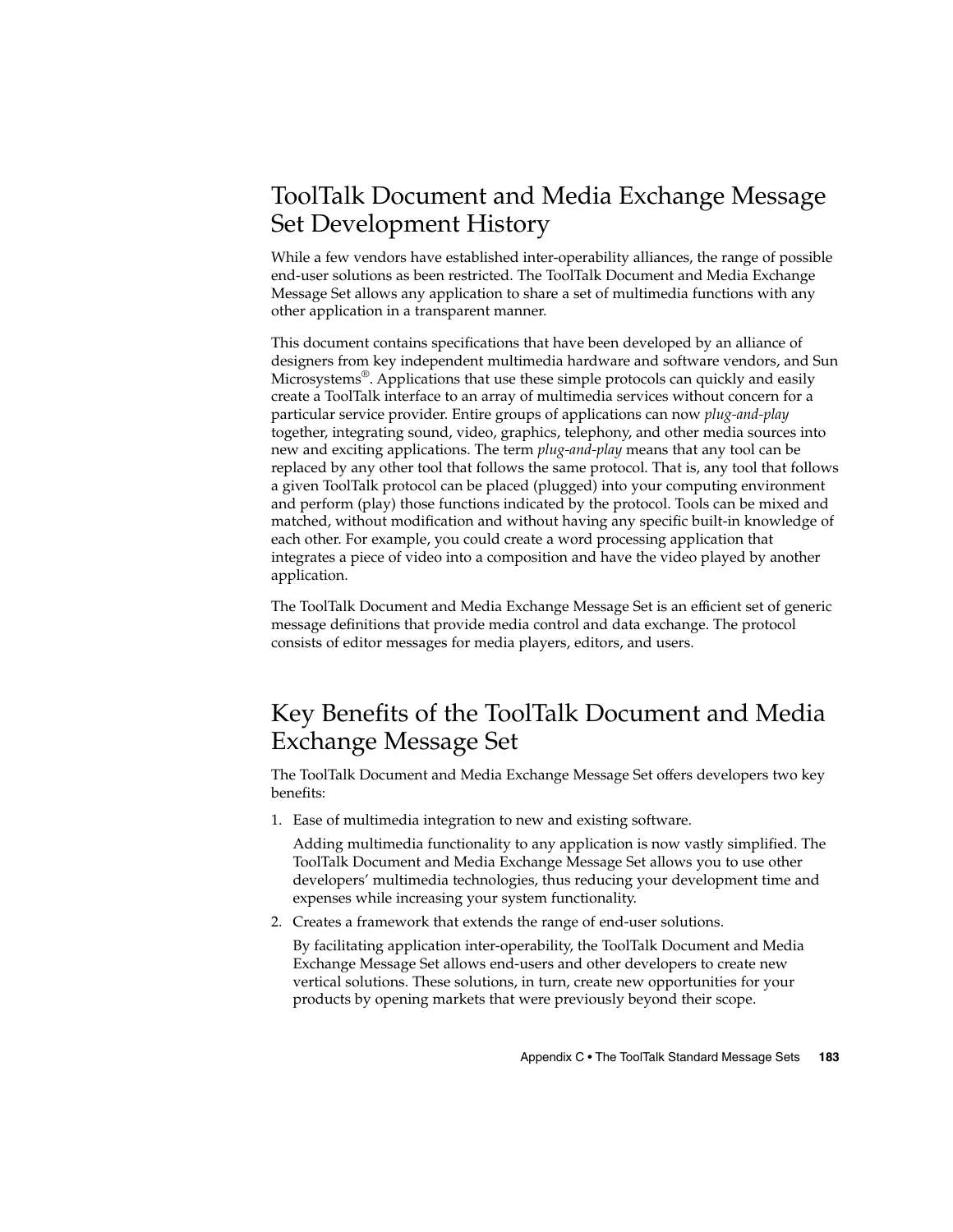# General ToolTalk Message Definitions and Conventions

In the ToolTalk messages there are terms used with specific ToolTalk definitions. This section defines these terms and conventions used in the ToolTalk message man pages.

| <b>Type of Information</b> | <b>Description</b>                                                                                                                                                                                                                                                                                                                                                               |
|----------------------------|----------------------------------------------------------------------------------------------------------------------------------------------------------------------------------------------------------------------------------------------------------------------------------------------------------------------------------------------------------------------------------|
| header                     | A single line that describes the message in the following format:                                                                                                                                                                                                                                                                                                                |
|                            | MsgName(Tt class)                                                                                                                                                                                                                                                                                                                                                                |
|                            | where MsgName is the name of the message and Tt class is either Request or Notice.                                                                                                                                                                                                                                                                                               |
| name                       | The name of the message and a one-line description of the message.                                                                                                                                                                                                                                                                                                               |
| description                | An explanation of the operation (event) that the message requests (announces).                                                                                                                                                                                                                                                                                                   |
| synopsis                   | A representation of the message in the ToolTalk types-file syntax (similar to the syntax<br>understood by the ToolTalk type compiler tt_type_comp) in the following format:                                                                                                                                                                                                      |
|                            | <fileattrib> <opname> (<requiredargs> [<optionalargs>]);</optionalargs></requiredargs></opname></fileattrib>                                                                                                                                                                                                                                                                     |
|                            | A synopsis entry is given for each interesting variant of the message.                                                                                                                                                                                                                                                                                                           |
|                            | <fileattrib> - An indication of whether the file attribute of the message can/should be<br/>set.</fileattrib>                                                                                                                                                                                                                                                                    |
|                            | $\langle \text{opName}\rangle$ - The name of the operation or event is called the "op name" (or "op"). It is<br>important that different tools not use the same opName to mean different things.<br>Therefore, unless a message is a standard one, its opName should be made unique. A<br>good way to do this is to prefix it with: <company><product> e.g.,</product></company> |
|                            | "Acme_Hoarktool_My_Frammistat".                                                                                                                                                                                                                                                                                                                                                  |
|                            | <requiredargs>, <optionalargs> - The arguments that must always be included in the<br/>message. A particular argument is described in the following format:</optionalargs></requiredargs>                                                                                                                                                                                        |
|                            | <mode> <vtype> <argument name=""></argument></vtype></mode>                                                                                                                                                                                                                                                                                                                      |
|                            | where mode is one of "in", "out", or "inout", vtype is a programmer-defined string that<br>describes what kind of data a message argument contains; and argument name is the<br>name of the argument.                                                                                                                                                                            |
|                            | The ToolTalk service uses vtypes to match sent message instances with registered<br>message patterns. By convention, a vtype maps to a single, well-known data type.                                                                                                                                                                                                             |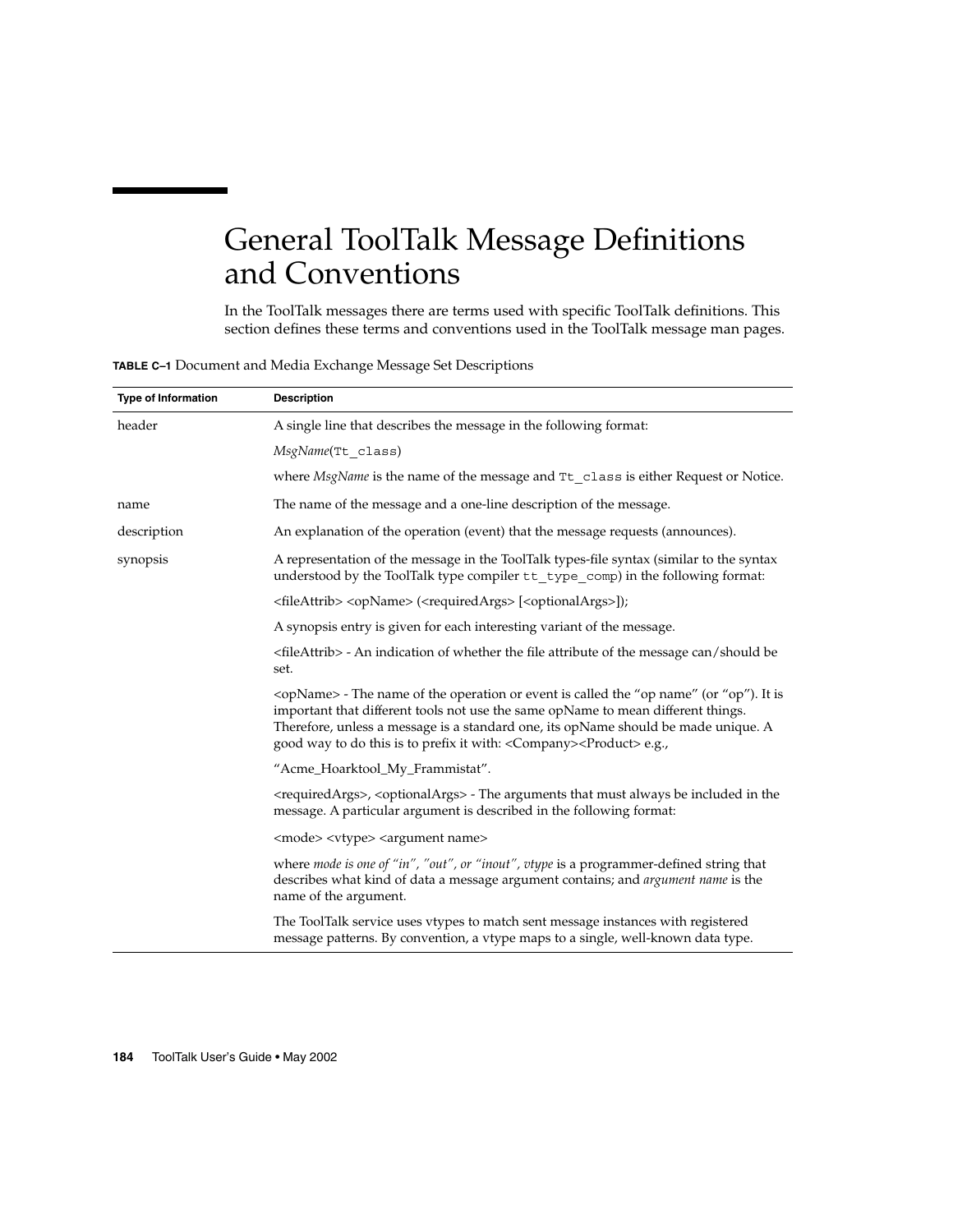| <b>Type of Information</b> | <b>Description</b>                                                                                                                                                                                                                                                               |
|----------------------------|----------------------------------------------------------------------------------------------------------------------------------------------------------------------------------------------------------------------------------------------------------------------------------|
| required arguments         | The arguments that must always be in the message.                                                                                                                                                                                                                                |
|                            | <vtype> <argumentname></argumentname></vtype>                                                                                                                                                                                                                                    |
|                            | A description of a particular argument.                                                                                                                                                                                                                                          |
|                            | A 'vtype' is a programmer-defined string that describes what kind of data a message<br>argument contains. ToolTalk uses vtypes for the sole purpose of matching sent message<br>instances with registered message patterns.                                                      |
|                            | Every vtype should by convention map to a single, well-known data type. The data<br>type of a ToolTalk argument is either integer, string, or bytes. The data type of a<br>message or pattern argument is determined by which ToolTalk API function is used to<br>set its value. |
|                            | The argument name is merely a comment hinting to human readers at the semantics of<br>the argument, much like a parameter name in a C typedef.                                                                                                                                   |
| optional arguments         | The extra arguments that may be included in a message. Unless otherwise noted, any<br>combination of the optional arguments, in any order, may be appended to the message<br>after the required arguments.                                                                       |
| description                | An explanation of the operation that the request entreats, or the event that the notice<br>announces.                                                                                                                                                                            |
| errors                     | A list of the error codes that can be set by the handler of the request (or the sender of<br>the notice).                                                                                                                                                                        |

**TABLE C–1** Document and Media Exchange Message Set Descriptions *(Continued)*

Edict—An *edict* is a notice that looks like a request. If a request returns no data (or if the sender does not care about the returned data), it can sometimes be useful to broadcast that request to a set of tools. Since the message is a notice, no data is returned, no replies are received, and the sender is not told if any tool gets the message.

Handler—The *handler* is the distinguished recipient procid of a request. This procid is responsible for completing the indicated operation.

Notice—A *notice* is a message that announces an event. Zero or more tools may receive a given notice. The sender does not know whether any tools receive its notice. A notice cannot be replied to.

Procid—A *procid* is a principal that can send and receive ToolTalk messages. A procid is an identity, created and handed over by the ToolTalk service on demand (via tt open), that a process must assume in order to send and receive messages. A single process can use multiple procids; and a single procid can be used by a group of cooperating processes.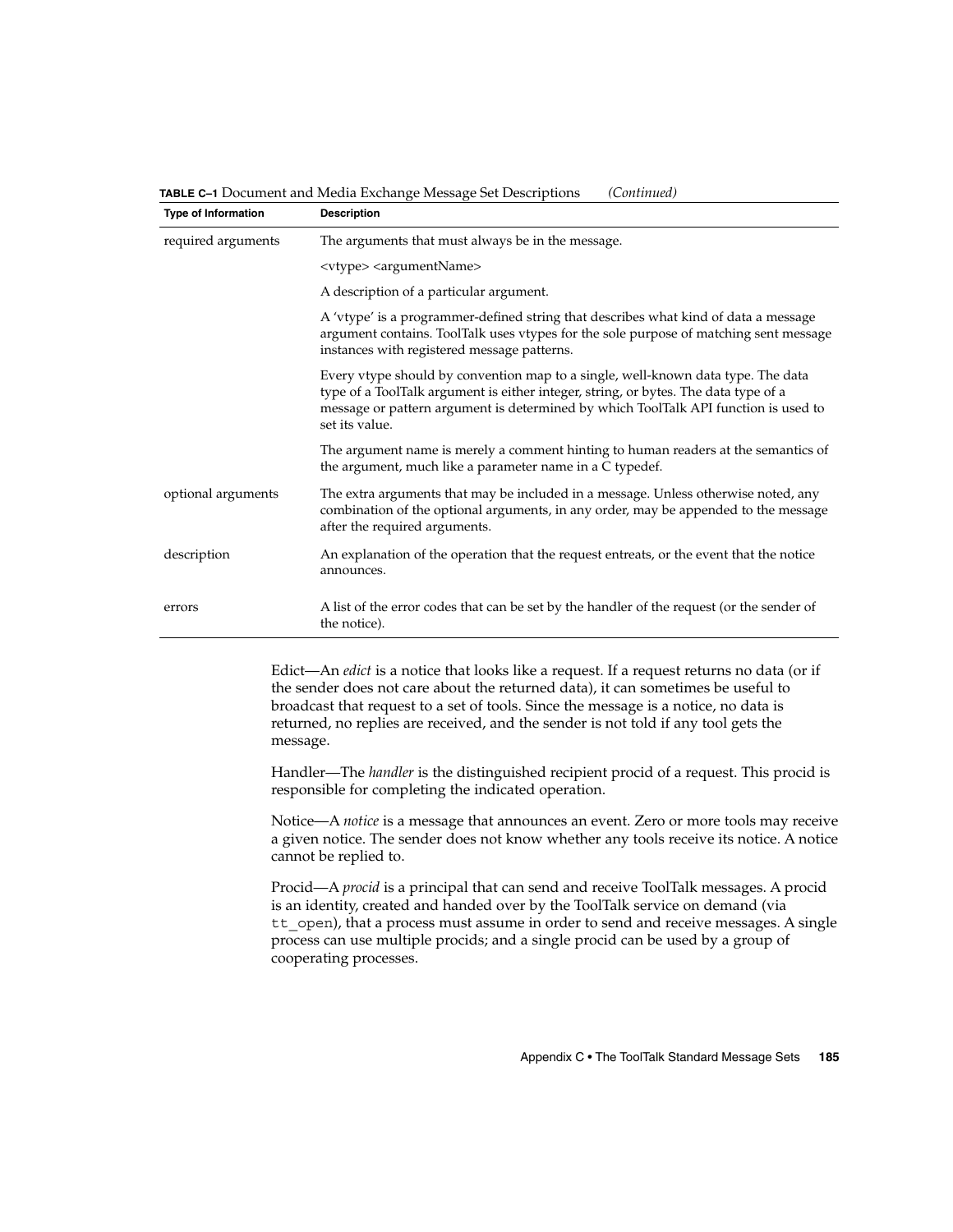Request—A request is a message that asks an operation to be performed. A request has a distinguished recipient, called a handler, who is responsible for completing the indicated operation. A handler may fail, reject, or reply to a request. Any number of handlers may reject a request but ultimately only one handler can fail it or reply to it. If no running handler can be found to accept a request, the ToolTalk service can automatically start a handler. If no willing handler can be found, or if a handler fails the request, then the request is returned to the sender in the 'failed' state.

## Errors

A Tt status code can be read from a reply via tt message status. This status defaults to TT\_OK, or can be set by the handler via tt\_message\_status\_set. In extraordinary circumstances (such as no matching handler) the ToolTalk service itself sets the message status.

In addition to the Tt status values defined by the ToolTalk API, the overview reference page for each set of messages lists the error conditions defined for that set of messages. For each error condition, the overview reference page provides

- Its name
- Its integer value
- A string in the "C" locale that explains the error condition

Since the ToolTalk Inter-Client Conventions (TICC) are a binary message interface, the integer and string are part of that binary interface; the name is not.

- The string may be used as a key in the SUNW\_TOOLTALK\_INTERCLIENTCONVENTIONS domain to retrieve a localized explanation of the error condition. See dgettext(3).
- The integer values of these status codes begin at 1537 ( $TT$  ERR APPFIRST + 1). The first 151 codes correspond to the system error list defined in  $\text{intro}(2)$ .

A standard programming interface for these conventions that binds the name to the integer value does not yet exist.

The ToolTalk service allows an arbitrary status string to be included in any reply. Since a standard localized string can be derived for each status code, this status string may be used as a free-form elucidation of the status. For example, if a request is failed with TT\_DESKTOP\_EPROTO, the status string could be set to "The vtype of argument 2 was 'string'; expected 'integer'". Handling tools should try to compose the status string in the locale of the requestor. See the Get\_Locale request.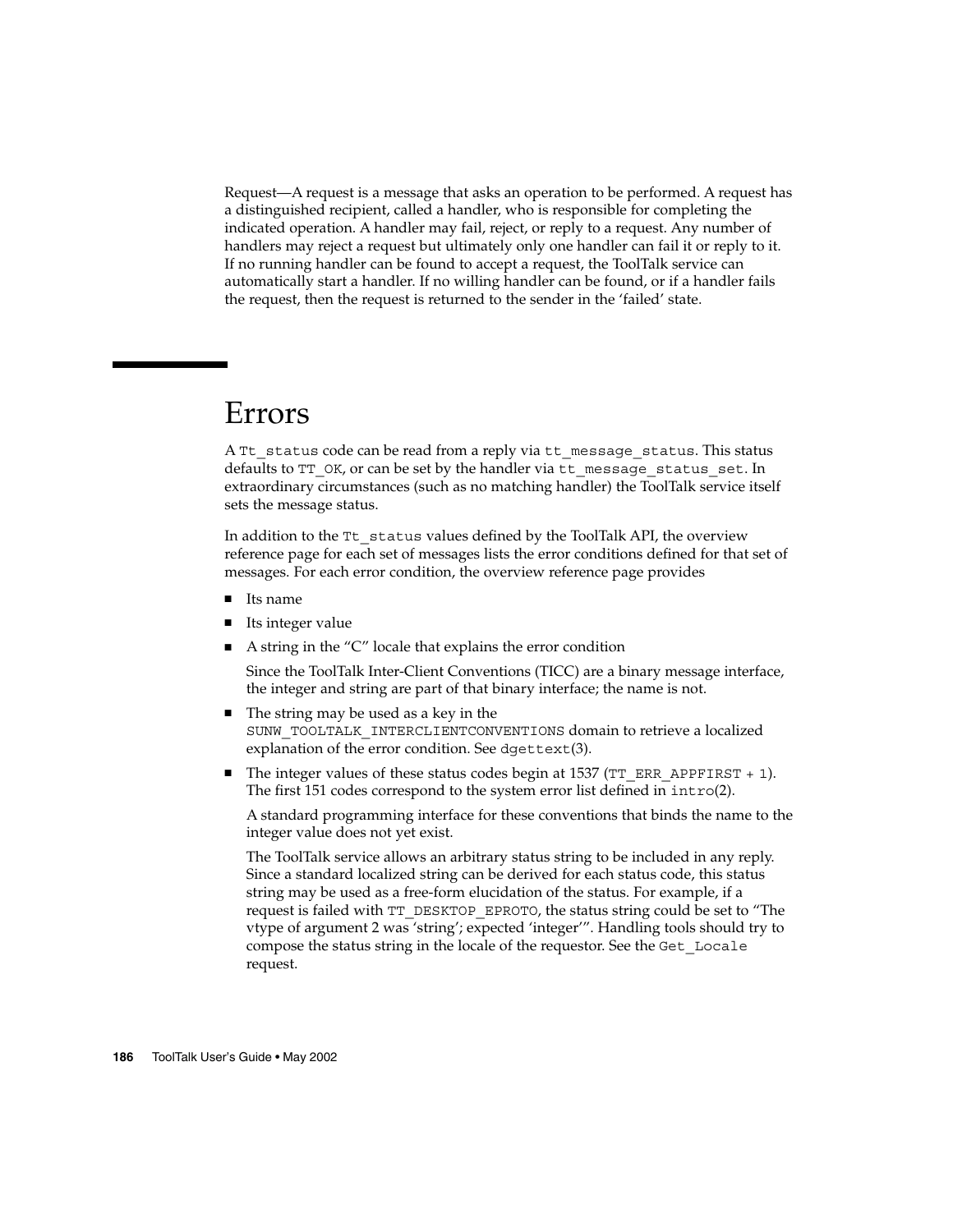# General ToolTalk Development Guidelines and Conventions

Sun Microsystems, Inc. encourages *open protocols*. A protocol is open largely to the extent that it contains *anonymous message* (that is, messages that are sent without knowledge of who is to receive them). This section provides guidelines to help you independently develop applications that will successfully interact with any other application that supports the message protocol. These guideline and principles help ensure that two independently-developed applications will be able to initiate and maintain conventions; and, thus, interact with each other. By following these guidelines, you will enable users of your application to better control and customize their environment.

When you write a ToolTalk application, you need to follow these principles:

- 1. Always make requests anonymous.
- 2. Let tools be started as needed.
- 3. Reply to a request only when the requested operation has been completed.
- 4. Avoid statefulness whenever possible.
- 5. Declare one ptype for each role a tool can play.

#### Always Make Anonymous Requests

To design your application to be completely open, you want the requests to be completely anonymous. That is, the requesting process has no knowledge of which tool instance — or even which tool type — will perform the requested operation. If the requests are sent to a specific process, you unnecessarily restrict how users or potential message recipients can utilize their resources. If the requests are sent to a specific tool type, you unnecessarily restrict the other kinds of tools that can interact with your tool.

You want your message to describe the operation being requested or the event being reported. You do not want your message to describe the process that should receive the message. The less specific knowledge each tool encodes about the tools with which it will interact, the more flexible the overall system is for the user.

For more information about open protocols, see "Designing and Writing a ToolTalk Procedural Protocol" (Sun Part Number 801-3592-01).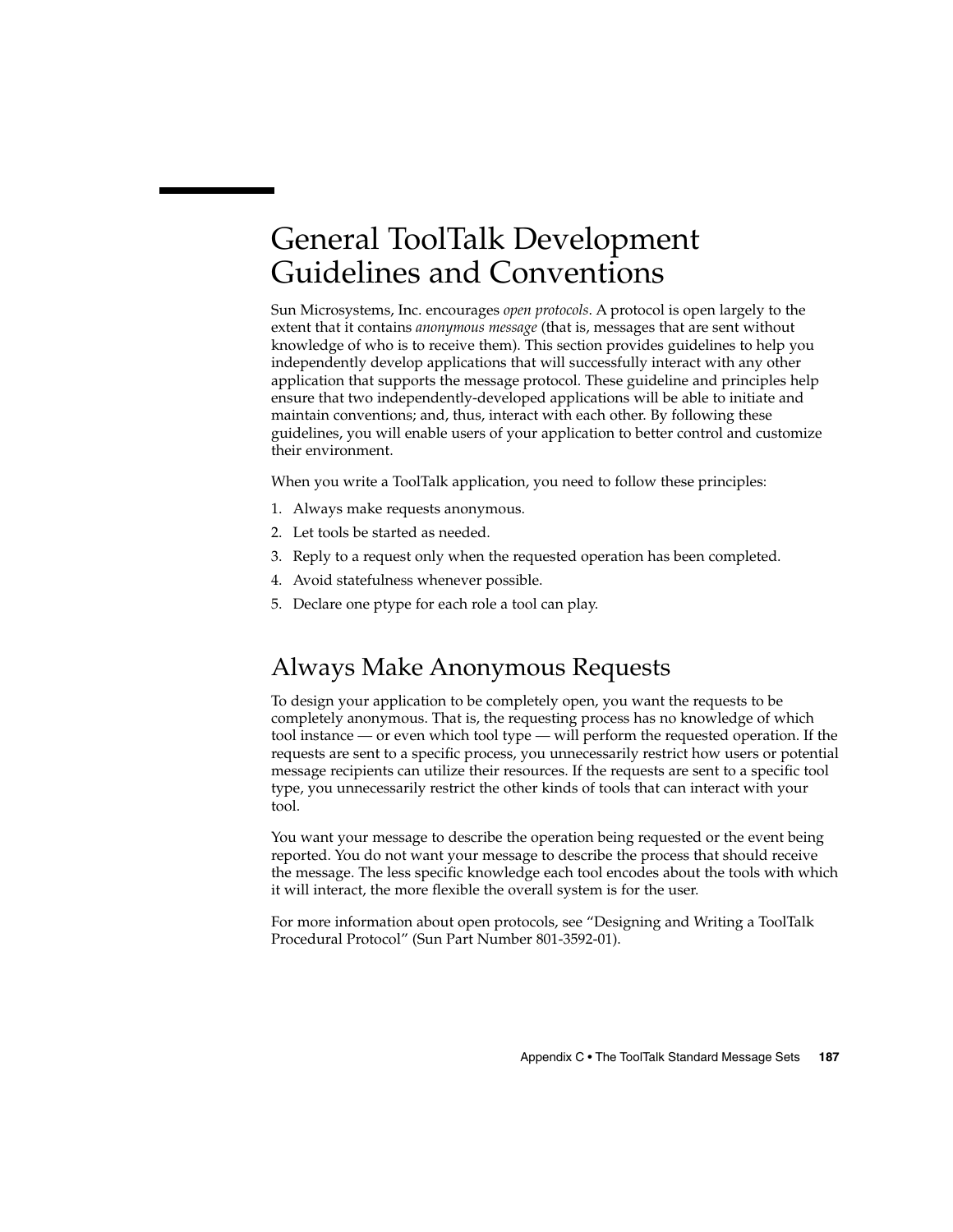#### Let Tools Be Started as Needed

To design your protocol to be completely open, you want the system to start tools only as needed. When you let a new tool instance be started only as needed, you provide the user with more flexibility and more efficient use of resources such as CPU, screen real estate, and swap space. The ToolTalk service has several features that assume the responsibility of determining when to start a new tool instance:

- The ToolTalk service allows messages and type signatures to have "start" reliability. Start reliability means that if no eligible recipient of a message is running (or willing to accept the request), the ToolTalk service will start an instance of the type of tool which is statically registered to handle or observe that message.
- The ToolTalk service allows each process type (*ptype*) to specify the maximum number of its instances that may be started in a given session.
- The ToolTalk service offers each request to all eligible running handlers before it starts a new tool instance. An eligible handler can accept or reject a request based on its own criteria (such as its ability to take on a new task; whether or not it has unsaved changes; idle time; iconic state; or whether or not the user has indicated that the tool is free to accept new work).

## Reply When Operation has been Completed

To design your application to be completely open, you want to notify the sending process that its requested operation has been performed. However, the operation invoked by a request sometimes takes a relatively long time to complete compared to the very brief time it takes to send the message. Since the sending process is expecting a reply, your tool can respond in two ways:

- 1. It can reply immediately that it has received the request and then convey the actual results of the completed operation in a later message.
- 2. It can withhold the reply until the operation has been completed.

We recommend the second policy because ToolTalk messaging is entirely asynchronous: neither a tool (nor the session it is in) is blocked because it has one or more requests outstanding.

#### Avoid Statefulness Whenever Possible

To design your application to be open, you want each message to make sense by itself whenever possible. When a protocol is stateless, the messages in it avoid dependency on any previous messages or on some state in the assumed recipient.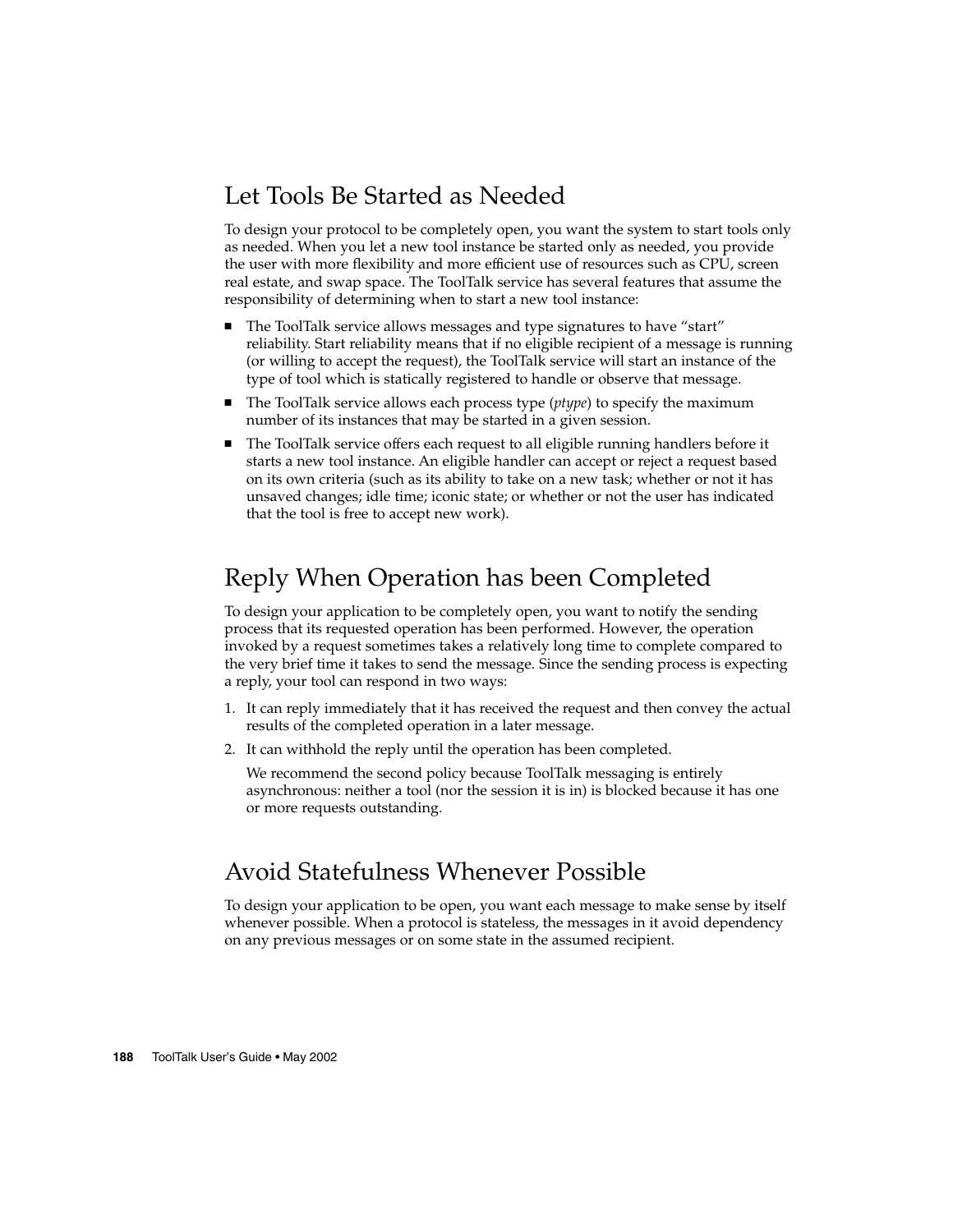#### Declare One Process Type per Role

A ToolTalk protocol is expressed in terms of the *roles* that each tool plays (that is, the kinds of tasks each tool is assigned to perform). A ToolTalk ptype essentially instructs the ToolTalk service how to handle any messages in which a tool is interested that are sent when that tool is not running. To design your protocol to be open, you want to declare one ptype for each role in your protocol. When you declare only one ptype per role in your protocol, you provide users with the flexibility to interchange tools as their needs require. For example, a user may want a sophisticated sound-authoring tool for recording but also prefers a simple audio tool to perform the playback.

Thus, you will sometimes want to include only one message signature per ptype. When you include more than one message signature in the same ptype, you are requiring that any program that can handle one message can handle the other messages. For example, a ptype "UWriteIt" can include the two message signatures "Display" and "Edit" because it is expected that any tool that understands the UWriteIt document format can perform both of these operations.

# Developing ToolTalk Applications

Developing ToolTalk aware-applications is a design process. You can enable your application to send and receive ToolTalk messages in a simple three-step process:

- 1. Determine how your application is to interact with other applications, and with users.
- 2. Select messages and define their use within the context of your application
- 3. Integrate ToolTalk calls and messages into your code.

**Note –** A demonstration of how your can easily add ToolTalk capability to your existing applications has been integrated with the ToolTalk software product. This demonstration is described in the paper entitled *Tool Inter-Operability: A Hands On Demonstration* (Sun Part Number 801-3593-01) and is part of the ToolTalk information pack available from Sun or your local Sun Sales office.

#### ● **Define how the tools will work together and what operations must be performed.**

A clear understanding of what types of communications your application will require is a critical factor in successful application integration. The best approach to analyze this issue is to define scenarios that represent how your application will be used. From these scenarios you will be able to determine what interaction needs to take place and what information needs to be exchanged. Detailed scenarios that show exactly what information and status is being passed will greatly help you integrate messaging into your application.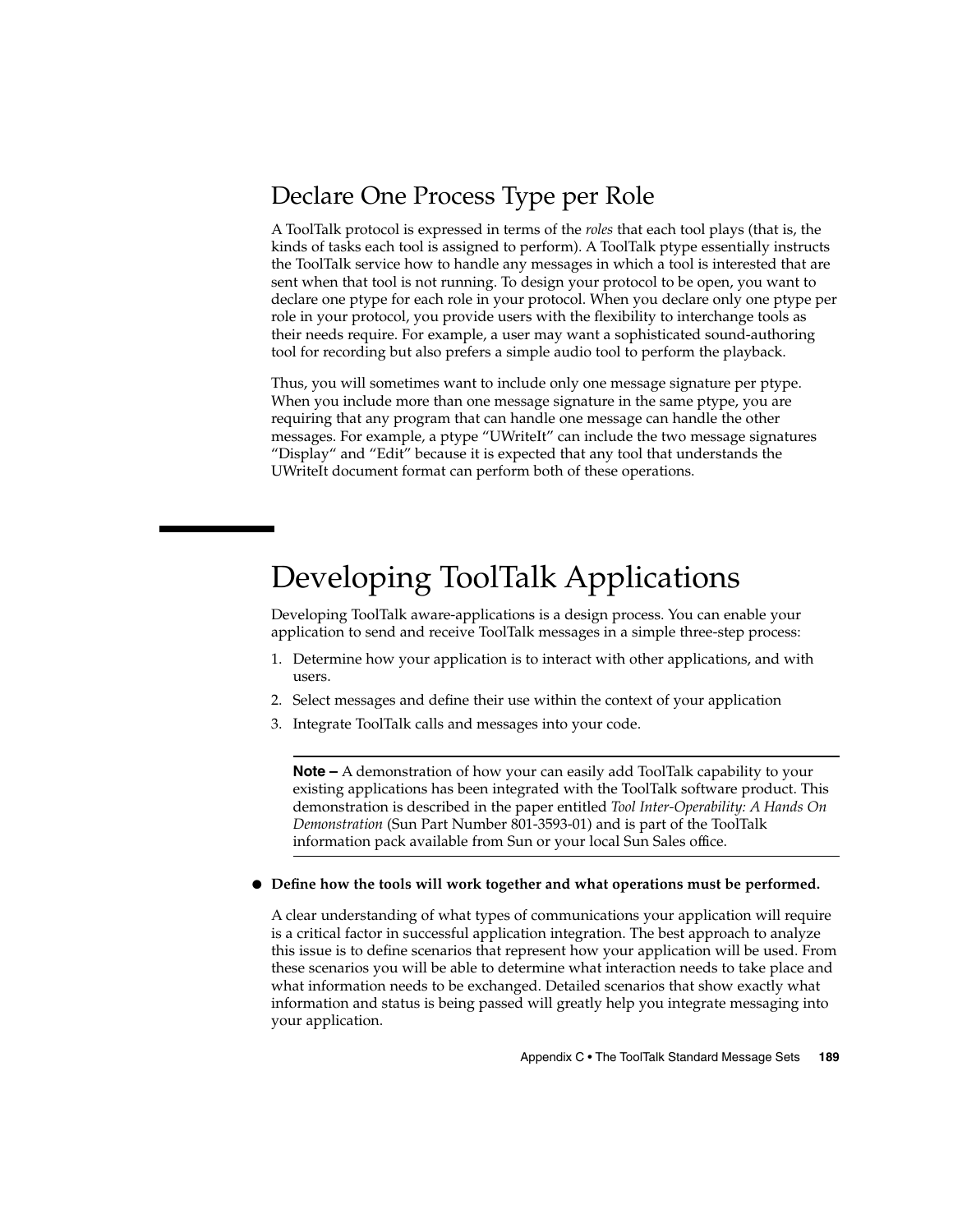#### ● **Select the appropriate messages that accomplish these tasks.**

Once you have determined how your applications will interact with other applications and users, you must determine the specific messages needed to accomplish the required tasks.

First, look at the standard message sets available from industry groups such as Soft, ANSI, X3H6, and CFI. Use of these messages is strongly recommended for two reasons.

- 1. The standard messages provide your application with a well-known and documented interface. This interface allows other developers to independently develop applications that can interface with your work. In addition, it provides an interface around which your customers can build integrated systems.
- 2. The standard message sets provide your application with the "universal plug-and-play" capability. This capability allows you to provide your customers with the flexibility to use multiple applications to provide a service. By giving your customers a choice of applications to use, they can pick the best tool for a particular job and you are not forced to offer features that you feel your product does not need.

If the standard message sets do not support your design, then you will need to develop custom messages.

If you use non-standard message, please contact the Document and Media Exchange Messaging Alliance at *media\_exchange@Sun.COM* so we can consider adding your new messages to the standard message sets.

● **Integrate ToolTalk calls and messages into your application.**

Once you have completed the design aspect, you are ready to add the ToolTalk capabilities into your application.

First, you need to include the ToolTalk header file in all files that will use ToolTalk API calls. You will also need to register and initialize the patterns that control the sending and receiving functions. For detail information about registering and initializing patterns, see the book entitled "The ToolTalk Service: An Inter-Operability Solution." (The book is available in bookstores, and directly from Prentice Hall.)

Next, add the ability to send ToolTalk messages to your code. Based on the knowledge gained from designing the scenarios, it is very straight forward to determine what routines need to send what messages, and what the arguments for each message should be.

Once the ToolTalk service is initialized, your application uses the ToolTalk API calls to create and fill in messages to be sent to other applications.

If your applications uses a windowing system, you only need to add the calls to activate the ToolTalk service in the event polling loop.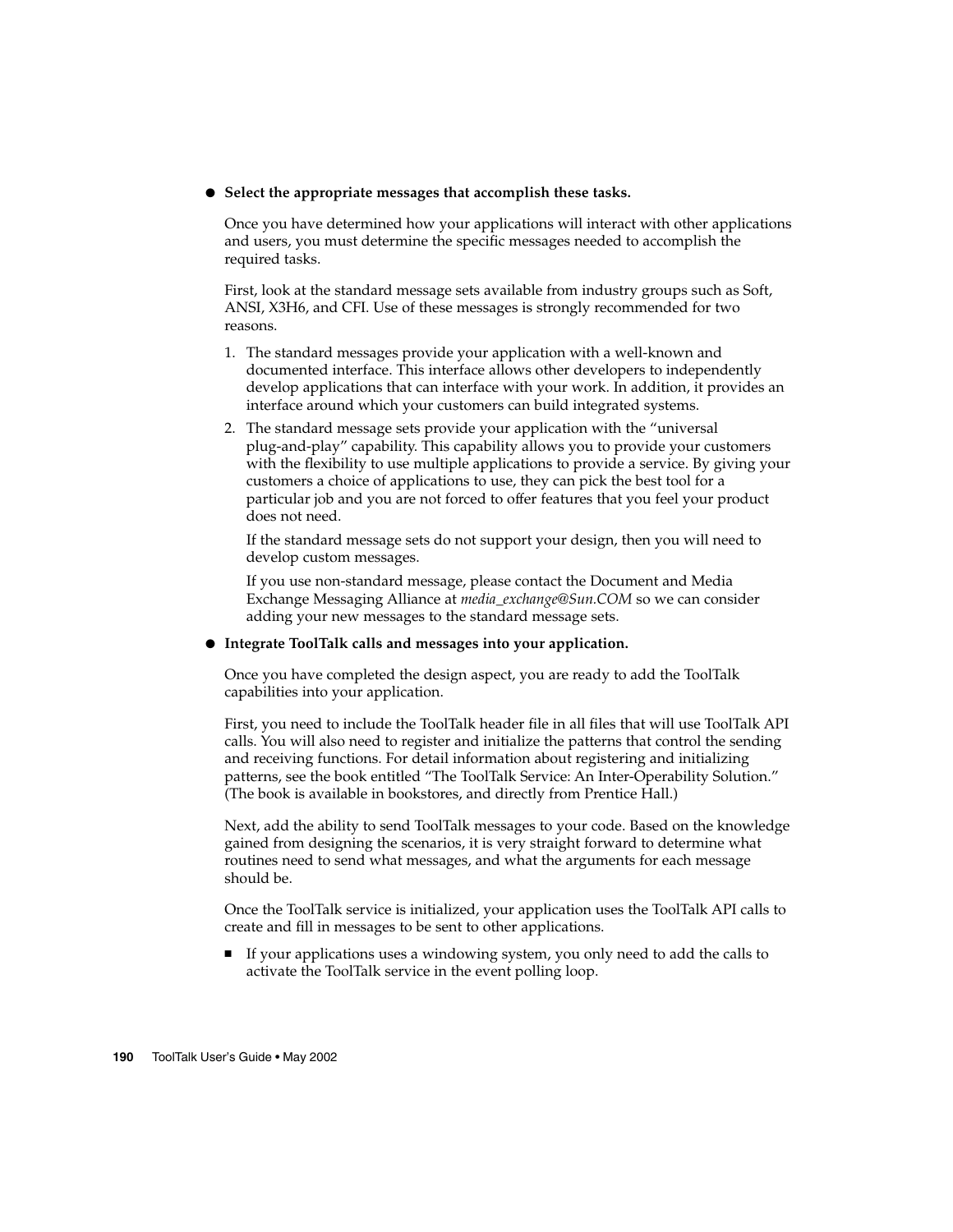■ If your application does not already use a polling loop, you need to create a simple loop that periodically checks for messages. For detailed information, see the book entitled "The ToolTalk Service: An Inter-Operability Solution." (The book is available in bookstores, and directly from Prentice Hall.)

# Messaging Alliances

Send questions, comments, and requests for information to the Desktop Services Messaging Alliance at *ToolTalk\_desktop\_services@sun.com*.

Send questions, comments, and requests for information to the Document and Media Exchange Messaging Alliance at *media\_exchange@Sun.Com*.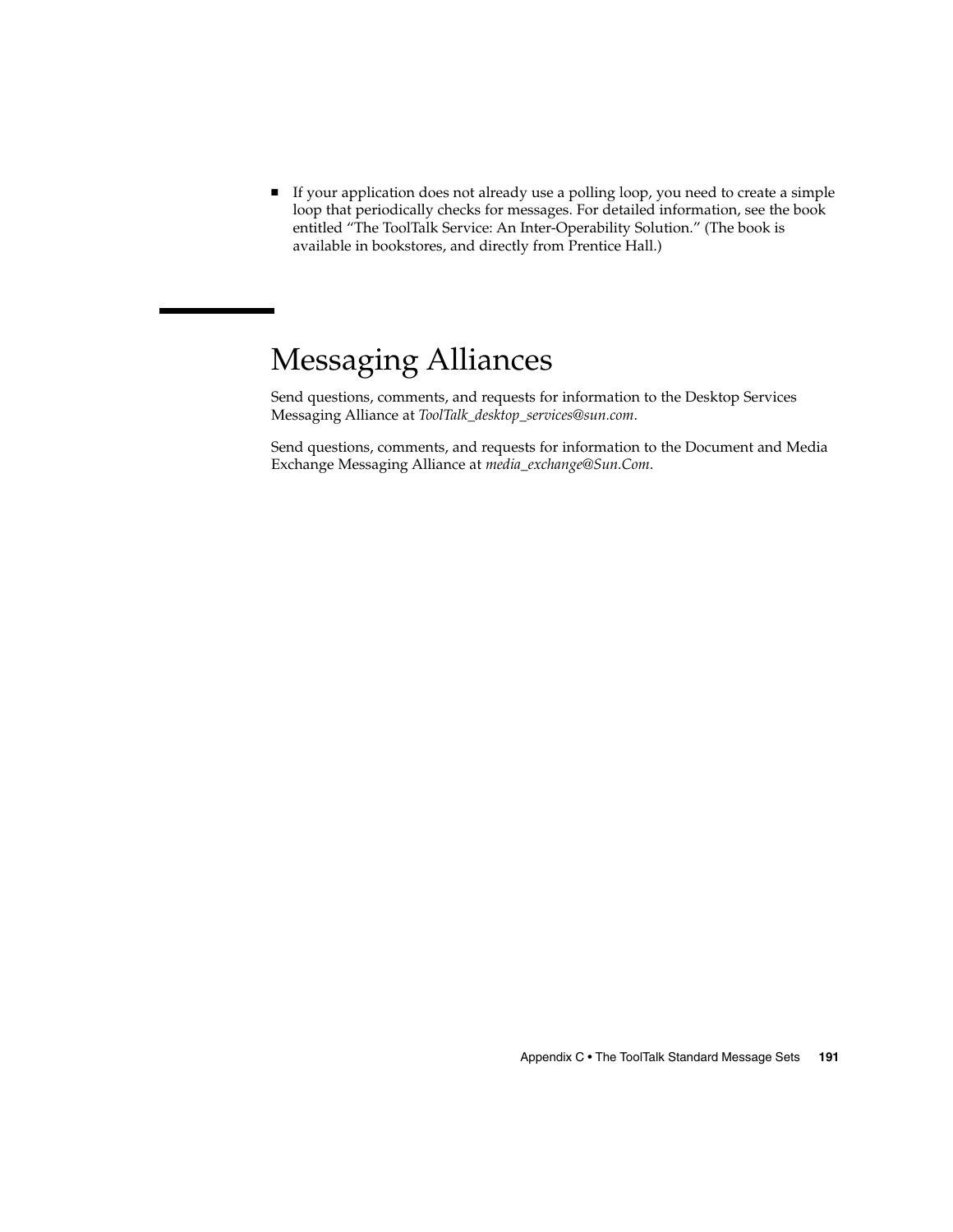ToolTalk User's Guide • May 2002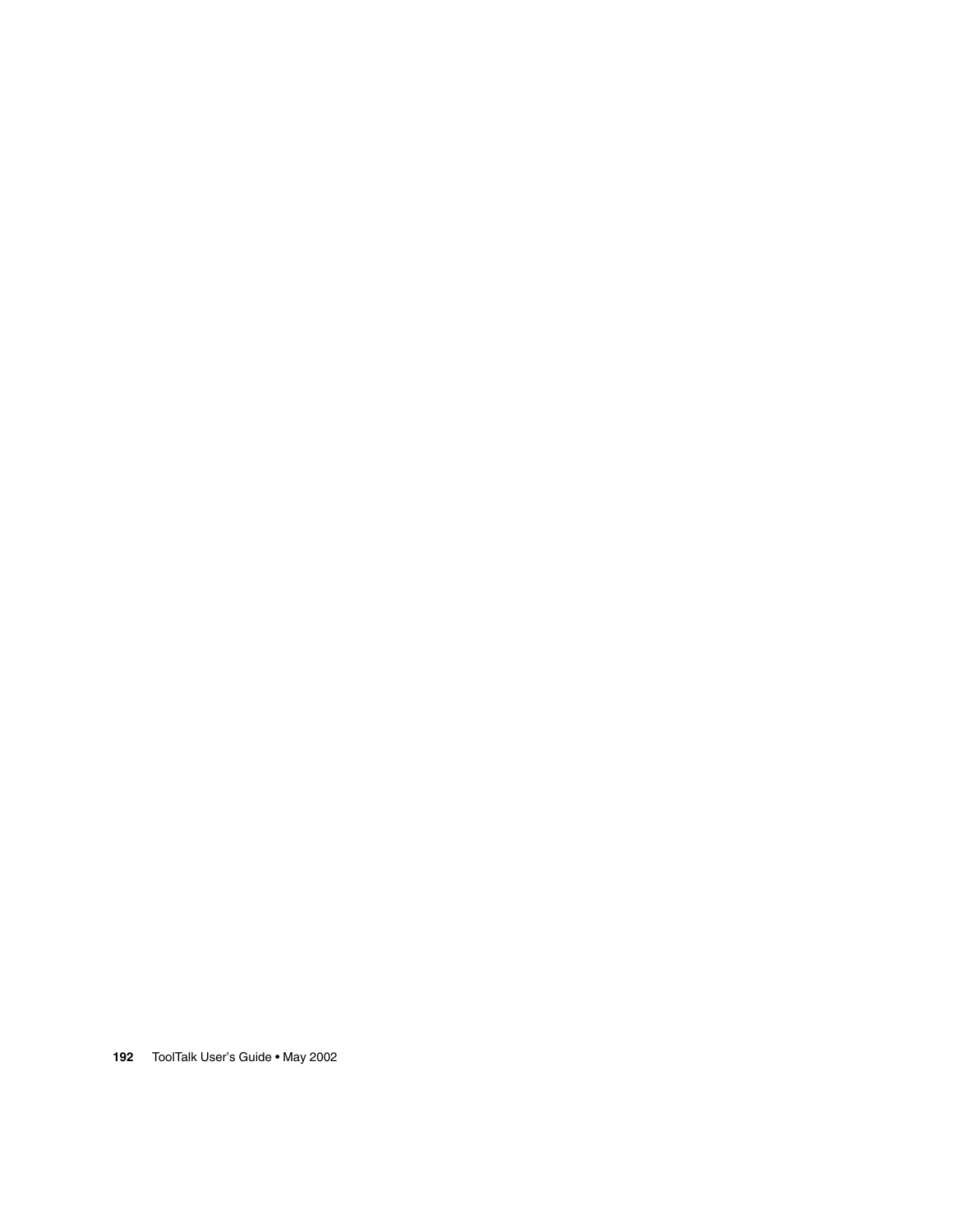#### APPENDIX **D**

## Frequently Asked Questions

This appendix contains answers to the following questions about the ToolTalk service:

- *"What is the ToolTalk service?"* on page 195
- "Is the ToolTalk Service the Sun implementation of the Common Object Request Broker Architecture (CORBA)?" on page 195
- "What files are part of the ToolTalk service?" on page 196
- "Where is the initial X-based ttsession started?" on page 197
- "Where is rpc.ttdbserverd started?" on page 197
- *"Where are the ToolTalk type databases stored?"* on page 197
- "Do I need X Windows to use the ToolTalk service?" on page 198
- "Can I use the ToolTalk service with MIT X?" on page 198
- *"Where is the session id of the X-session?"* on page 198
- "How does tt\_open connect to a ttsession?" on page 199
- "After calling tt\_open, when does a session actually begin?" on page 199
- "If another session is attached, does the first session get killed?" on page 200
- "How can processes on different machines communicate using the ToolTalk service?" on page 200
- "What is the purpose of tt\_default\_session\_set?" on page 202
- "How can a process connect to more than one session?" on page 202
- "Can you start a ttsession with a known session id?" on page 202
- *"What information does a session id contain?" on page 203*
- "Is there a standard way to announce that a new program has joined a session?" on page 203
- *"Where is my message going?"* on page 203
- *"What is the basic flow of a message?"* on page 204
- "What happens when a message arrives to my application?" on page 205
- "How can I differentiate between messages?" on page 206
- "Can a process send a request to itself?" on page 207
- "Can I pass my own data to a function registered by
	- tt message callback add?" on page 208
- "How can I send arbitrary data in a message?" on page 208
- "Can I transfer files with the ToolTalk service?" on page 208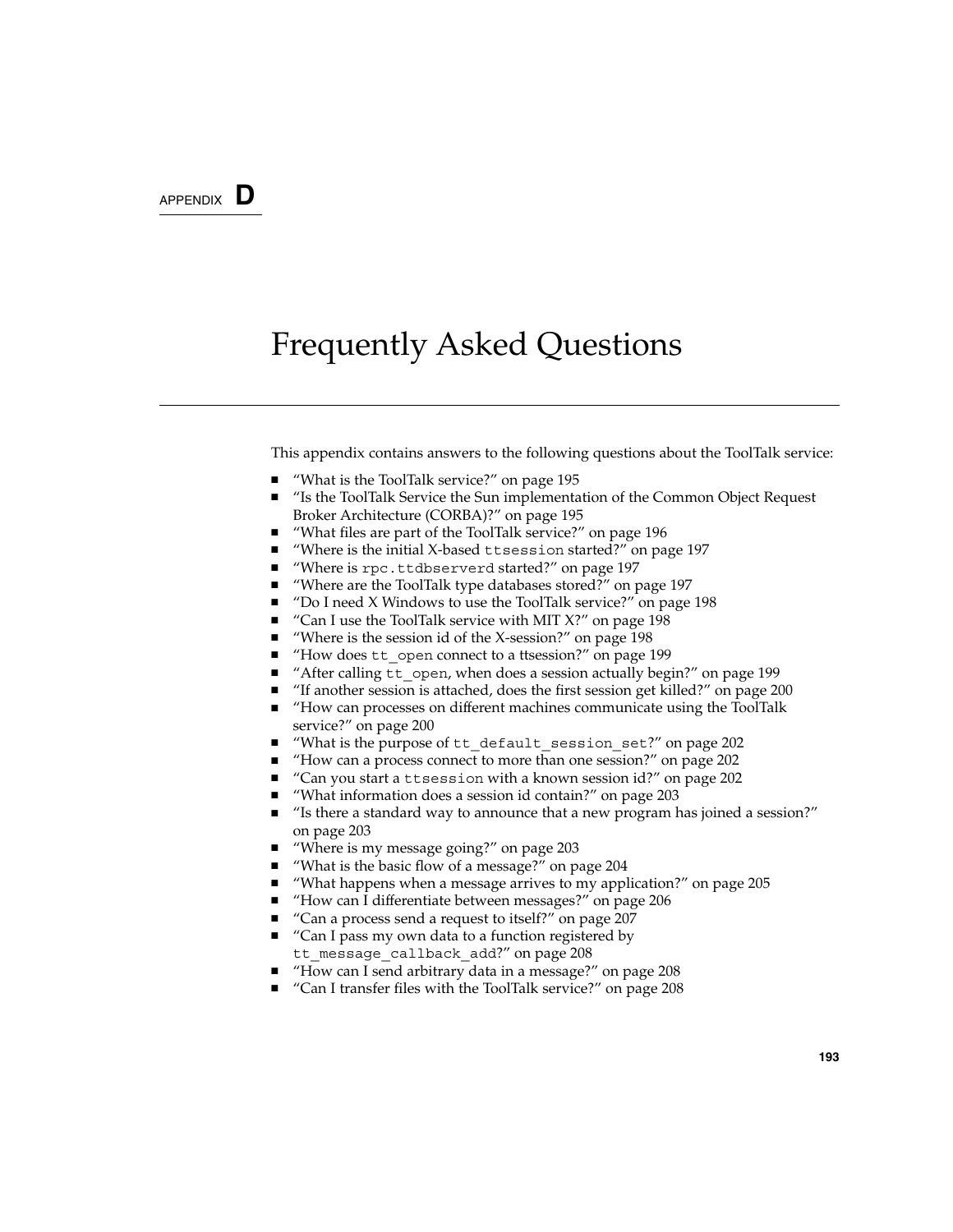- "How are memory (byte) ordering issues handled by the ToolTalk service?" on page 209
- "Can I re-use messages?" on page 209
- "What happens when I destroy a message?" on page 209
- "Can I have more than one handler per message?" on page 209
- "Can I run more than one handler of a given ptype?" on page 210
- *"What value is disposition in a message?"* on page 211
- *"What are the message status elements?"* on page 211
- "When should I use tt\_free?" on page 211
- "What does the ptype represent?" on page 211
- "Why are my new types not recognized?" on page 212
- "Is ptype information used if a process of that ptype already exists?" on page 212
- "Can the ptype definition be modified to always start an instance (whether or not one is already running)?" on page 212
- "What does tt\_ptype\_declare do?" on page 212
- "What is TT\_TOKEN?" on page 213
- *"When are my patterns active?"* on page 213
- *"*Must I register patterns to get replies?" on page 213
- "How can I observe requests?" on page 213
- "How do I match to attribute values in static patterns?" on page 213
- "Why am I unable to wildcard a pattern for TT\_HANDLER?" on page 214
- "Can I set a pattern to watch for any file scoped message?" on page 214
- "Is file scope in static patterns the same as file in session scope?" on page 214
- "What is the difference between arg\_add, barg\_add, and iarg\_add?" on page 215
- "What is the type or vtype in a message argument?" on page 215
- "How do I use contexts?" on page 215
- "How does ttsession check for matches?" on page 215
- "How many kinds of scope does the ToolTalk service have?" on page 216
- "What are the TT\_DB directories, and what is the difference between the types database and the TT DB directories?" on page 217
- "What should the  $tt$  db databases contain?" on page 217
- "What does rpc.ttdbserverd do?" on page 217
- "Do ttsession and rpc.ttdbserverd ever communicate?" on page 218
- *"What message bandwidth can be supported?"* on page 218
- "Is there a limit to the message size or the number of arguments?" on page 218
- "What is the most time efficient method to send a message?" on page 218
- "What network overhead is involved?" on page 218
- "Does the ToolTalk service use load balancing to handle requests?" on page 219
- "What resources are required by a ToolTalk application?" on page 219
- "What happens if the ttsession exits unexpectedly?" on page 219
- "What happens if rpc.ttdbserverd exits unexpectedly?" on page 220
- "What happens if a host or a link is down?" on page 220
- "What does tt\_close do?" on page 220
- "Is message delivery guaranteed on a network?" on page 221
- "Is there a temporal sequence of message delivery?" on page 221
- "What is unix, xauth, and des?" on page 221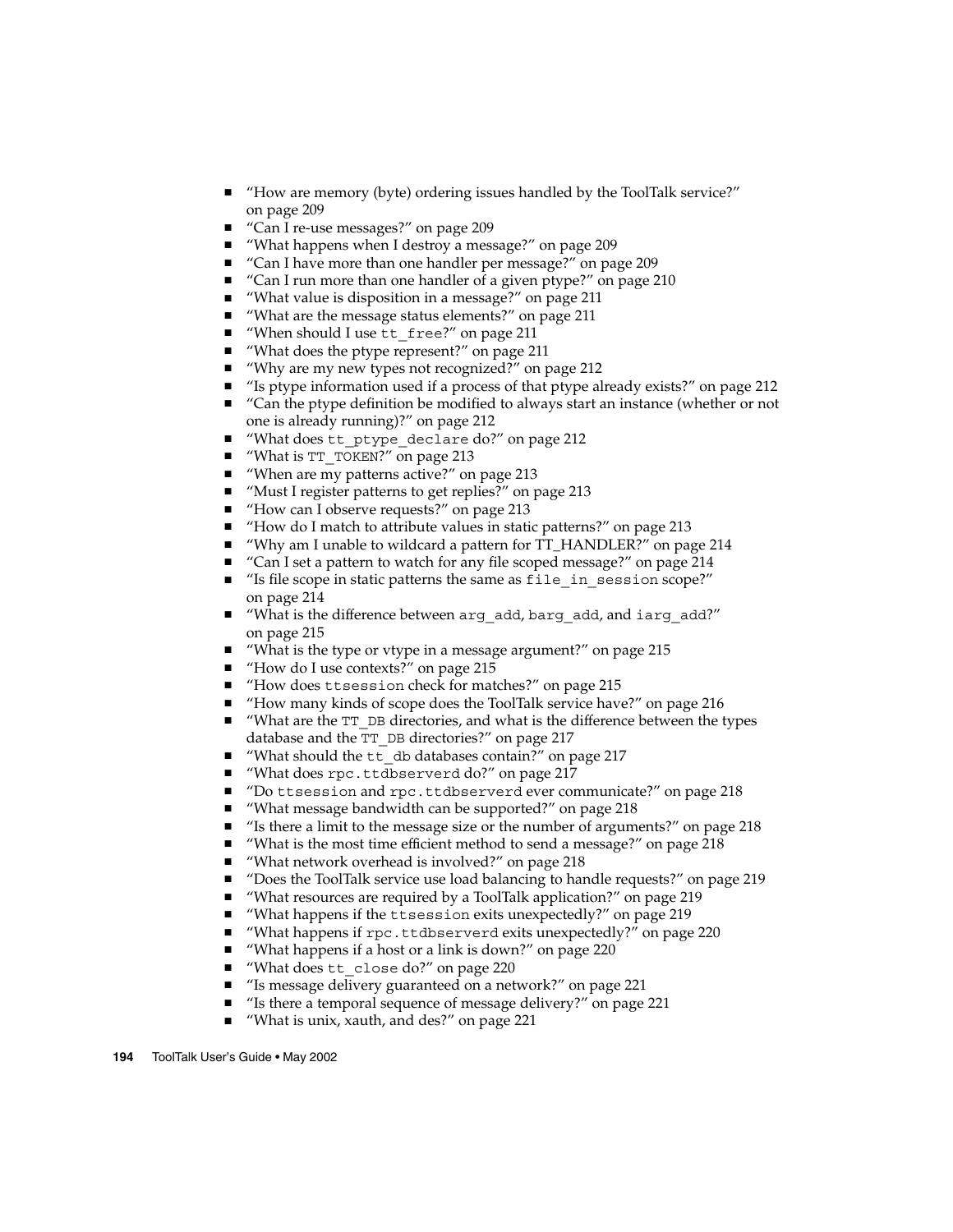- "Can my applications hide messages from each other?" on page 221
- "Is there protection against interception or imitation?" on page 222
- "Where are queued messages stored and how secure is the storage?" on page 222
- "Is the ToolTalk service C2 qualified?" on page 222
- "How can I trace my message's progress?" on page 222
- "How can I isolate my debugging tool from all the other tools using the ToolTalk service?" on page 222
- "Can I use the ToolTalk service with C++?" on page 223
- "Should I qualify my filenames?" on page 223
- "Can you tell me about ToolTalk objects?" on page 224
- "Is there a ToolTalk news group?" on page 224

# **Questions**

The following frequently asked questions contain additional information about ToolTalk services.

#### What is the ToolTalk service?

The ToolTalk service enables independent applications to communicate with each other without having direct knowledge of each other. Applications create and send ToolTalk messages to communicate with each other. The ToolTalk service receives these messages, determines the recipients, and then delivers the messages to the appropriate applications.

#### Is the ToolTalk Service the Sun implementation of the Common Object Request Broker Architecture (CORBA)?

No. The ToolTalk service is not the Sun CORBA-compliant Object Request Broker (ROB). The ToolTalk service was designed and shipped in 1991 — before the Object Management Group (OMG) CORBA specification was defined.

The Sun CORBA-compliant ORB is the Distributed Object Management Facility (DOMF), which is part of the Sun Project DOE product. Sun is publicly committed to support the ToolTalk API running on the DOMF when the DOMF becomes generally available as part of Solaris. Applications that use the ToolTalk messaging service today will transition to the distributed object environment of the future.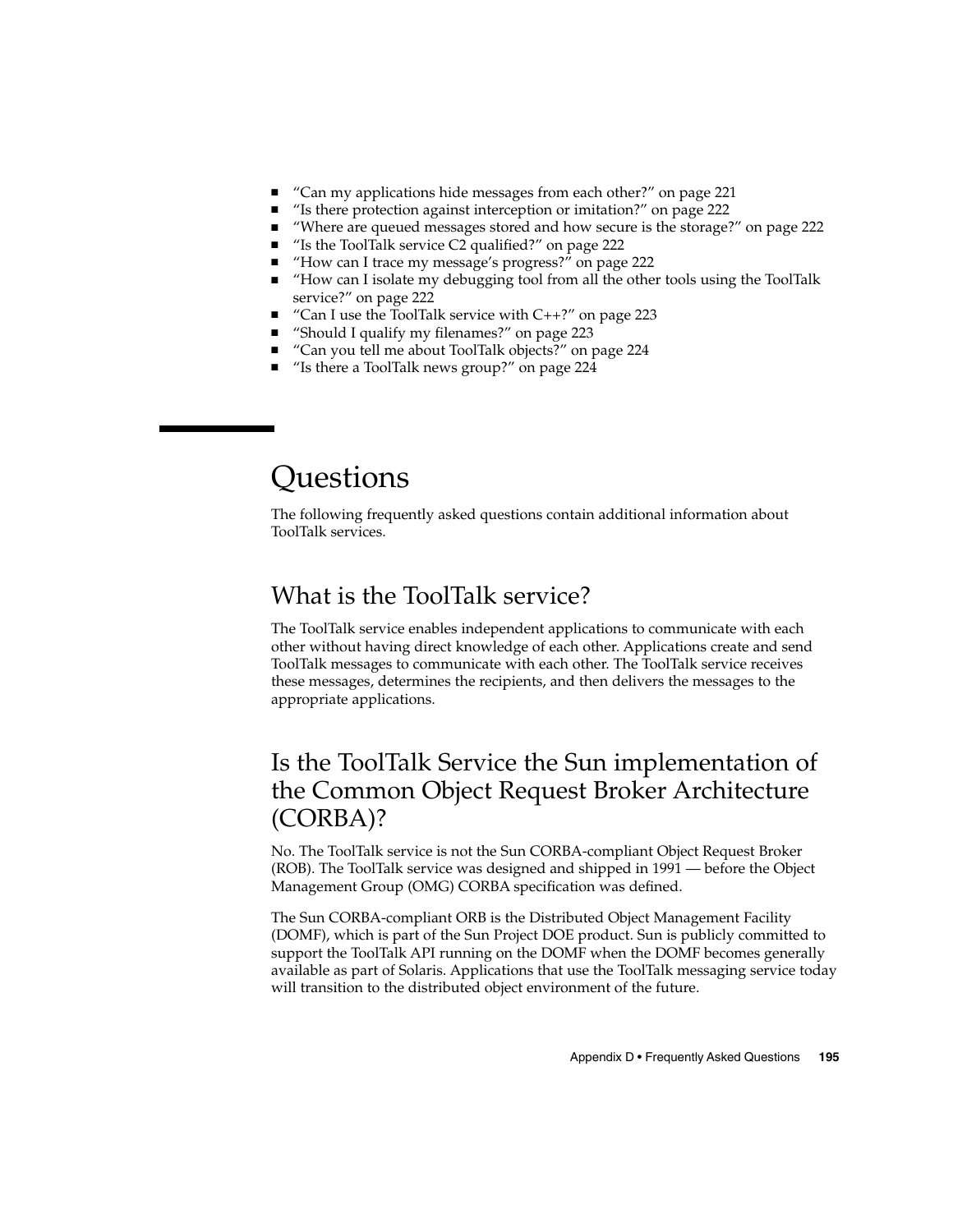#### What files are part of the ToolTalk service?

The ToolTalk files are found in the /usr/dt/bin, lib, and include/Tt, directories, as well as in /usr/openwin/bin, lib, include/desktop, and man directories. The reason for this is historical. ToolTalk existed before the Common Desktop Environment (CDE) and was shipped with Solaris in the /usr/openwin directory structure. When CDE was released, ToolTalk was visible from the /usr/dt directory structure using symbolic links, but was still actually installed in /usr/openwin. On a Solaris 2.5 or compatible system that has CDE installed, you will find that the ToolTalk files in  $\mu$ usr/dt are symbolic links to /usr/openwin. On a Solaris 2.4 or compatible system with CDE installed, you will find two different complete versions of ToolTalk installed: one in /usr/dt and one in /usr/openwin. However, only the ToolTalk in /usr/dt will work with CDE.

Table D–1 describes the files.

| <b>TABLE D-1</b> ToolTalk Files |  |  |
|---------------------------------|--|--|
|---------------------------------|--|--|

| <b>File Name</b>                         | <b>Description</b>                                                                                                                                                                                                                                                                                                                                                                                                                                                                |
|------------------------------------------|-----------------------------------------------------------------------------------------------------------------------------------------------------------------------------------------------------------------------------------------------------------------------------------------------------------------------------------------------------------------------------------------------------------------------------------------------------------------------------------|
| ttsession                                | Communicates on the network to deliver messages.                                                                                                                                                                                                                                                                                                                                                                                                                                  |
| rpc.ttdbserverd                          | Stores and manages ToolTalk object specs and information on<br>files referenced in ToolTalk messages.                                                                                                                                                                                                                                                                                                                                                                             |
| ttcp, ttmv, ttrm,<br>ttrmdir, tttar      | Standard operating system shell commands. These commands<br>inform the ToolTalk service when files that contain ToolTalk<br>objects or files that are the subject of ToolTalk messages are<br>copied, moved, or removed.                                                                                                                                                                                                                                                          |
| tttrace, ttsnoop                         | tttrace is analogous to truss(1). It enables you to trace either<br>the messags-passing and pattern matching occuring in a given<br>ttsession, or it can be used to provide a per-program trace of<br>all calls into the ToolTalk API. ttnsoop is a Motif-based<br>program that provides the message and pattern tracing<br>functionality of tttrace with the added ability to create and<br>send messages easily, and register patterns, both as a debugging<br>or tutoring aid. |
| ttdbck                                   | Database check and recovery tool for the ToolTalk databases.                                                                                                                                                                                                                                                                                                                                                                                                                      |
| tt type comp                             | Compiles the ptype and otype files, and automatically installs<br>them in the ToolTalk Types database.                                                                                                                                                                                                                                                                                                                                                                            |
| ttce2xdr                                 | Converts ToolTalk type data from the Classing Engine database<br>format to the XDR database format.                                                                                                                                                                                                                                                                                                                                                                               |
| libtt.a, libtt.so, and<br>tt c.h, tttk.h | Application programming interface (API) libraries and header<br>file that contain the ToolTalk functions used by applications to<br>send and receive messages.                                                                                                                                                                                                                                                                                                                    |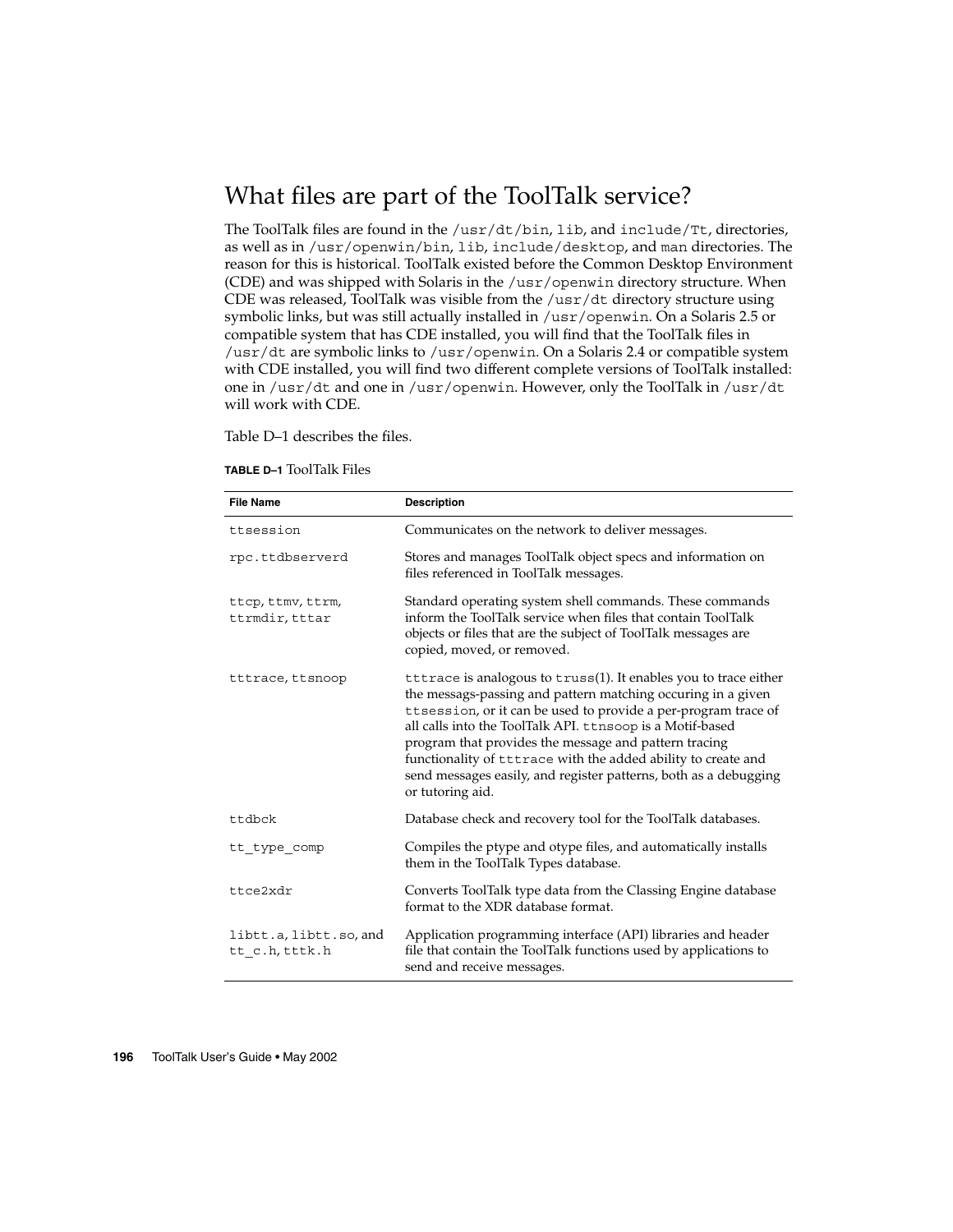#### Where is the initial X-based ttsession started?

The first call to tt open automatically starts ttsession if no ttsession is running. However, the /usr/dt/bin/Xsession file contains an entry such as the following, which will start a ttsession at login time automatically if you are using /usr/dt/bin/dtlogin:

```
# Start ttsession here.
 dtstart_ttsession="$DT_BINPATH/ttsession"
```
#### Where is rpc.ttdbserverd started?

The /etc/inet/inetd.conf file contains an entry similar to the following:

```
# Sun ToolTalk Database Server
100083/1 tli rpc/tcp wait root /usr/dt/bin/rpc.ttdbserverd
 /usr/dt/binrpc.ttdbserverd
```
#### Where are the ToolTalk type databases stored?

The environment variable TTPATH tells the ToolTalk service where the ToolTalk Types databases reside. The format of this variable is:

userDB[:systemDB[:networkDB]]

**Note –** The type files are read in reverse order of TTPATH.

This environment variable also tells the ToolTalk service where to search for database server redirection files. The default locations are listed in Table D–2.

**TABLE D–2** Default Locations of ToolTalk Types Database

| <b>Database</b> | Location      |
|-----------------|---------------|
| user            | .tt<br>$\sim$ |

Appendix D • Frequently Asked Questions **197**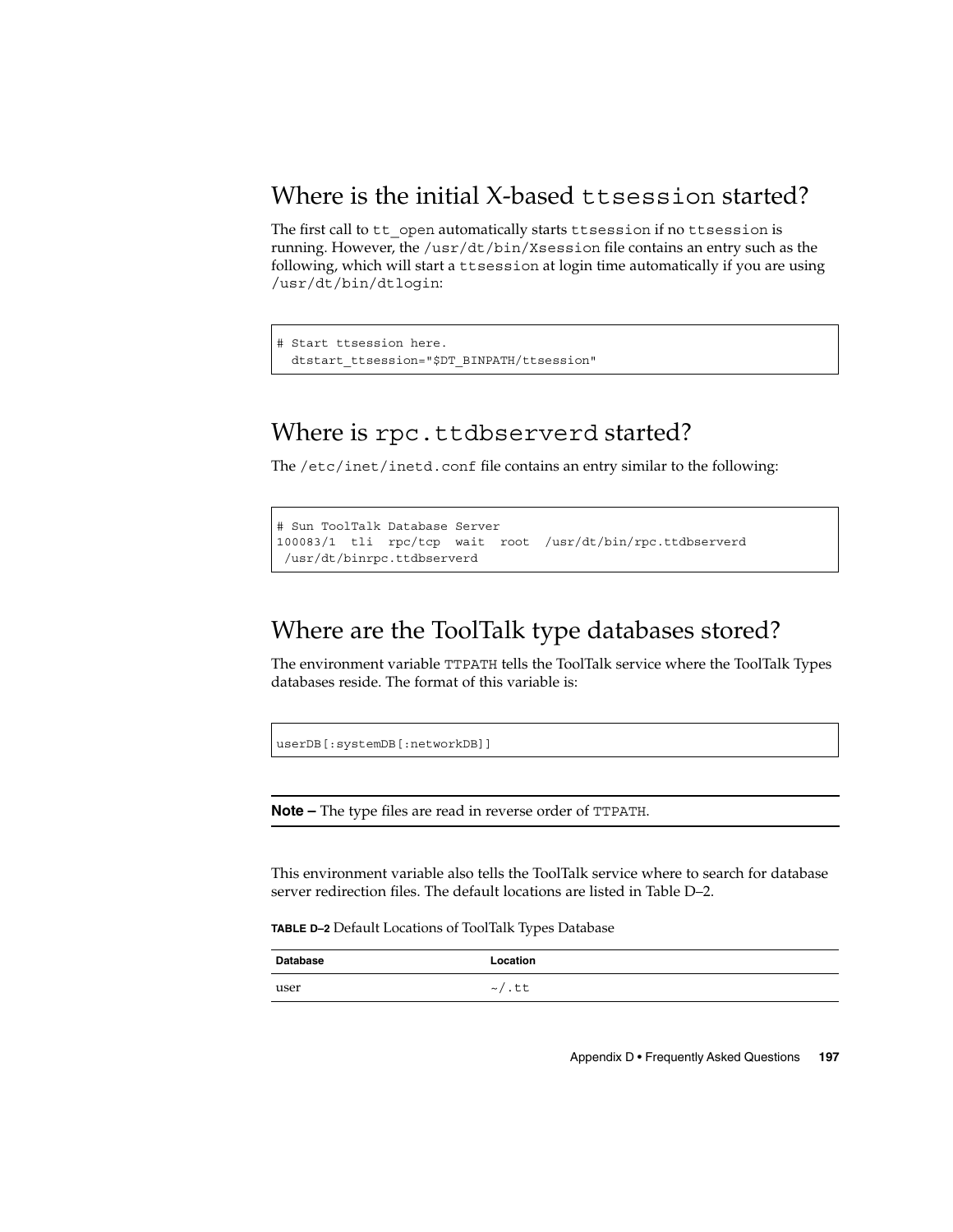| <b>Database</b> | Location                                               |
|-----------------|--------------------------------------------------------|
| system          | /etc/tt                                                |
| network         | \$OPENWINHOME/etc/tt.or.<br>/usr/dt/appconfig/tttypes. |

**TABLE D–2** Default Locations of ToolTalk Types Database *(Continued)*

#### Do I need X Windows to use the ToolTalk service?

The ToolTalk service does not use X messages or protocols to deliver messages. The ToolTalk service is only associated with X Windows if you run an X session.

When you run an X session, the session name is advertised as a property (named TT SESSION) on the root window of the X server. Every process which names that X server as its display gets that X session as its default session. Since the X session is defined to be the group of processes displaying on a particular X display, you do need to run X Windows by definition but *not* because the ToolTalk service requires you to use it.

If there is no X server running at all (for example, you are running a session that consists entirely of character-mode applications running on a dumb terminal), use a *process tree session*. When you run a process tree session, the session name is advertised in the environment variable TT\_SESSION. This session is the default session for every process in the tree of processes descending from the process that set the environment variable.

#### Can I use the ToolTalk service with MIT X?

Yes. However, the LD\_LIBRARY\_PATH must point to /usr/dt/lib for the libtt.so file.

#### Where is the session id of the X-session?

To get this identifier, enter the following command:

xprop -root | grep TT\_SESSION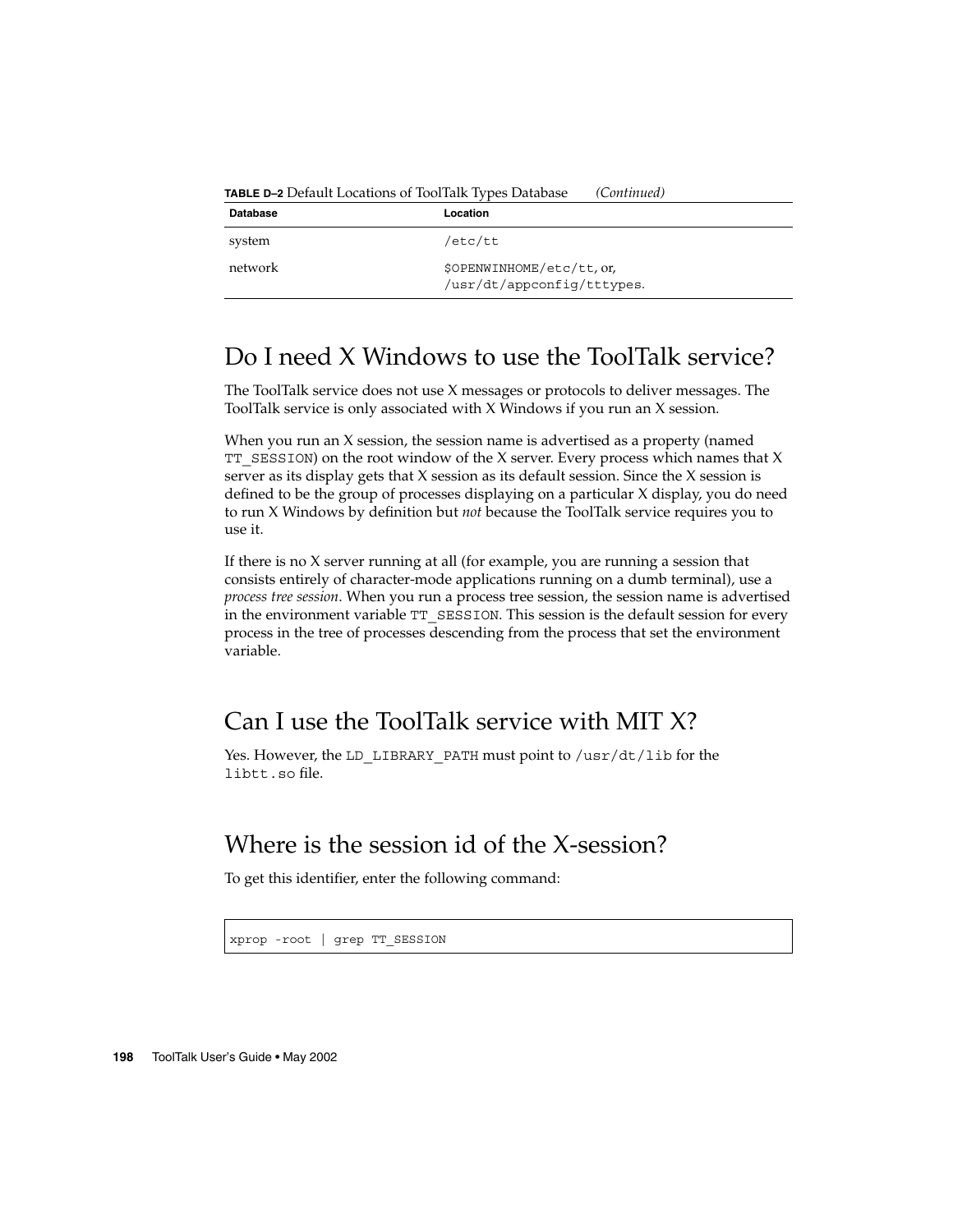**Note** – An X session is a session that advertises its session id on the TT\_SESSION property of root window.

#### How does  $tt$  open connect to a ttsession?

After some internal initialization,  $tt$  open tries to find a ttsession.

1. tt\_open checks whether the environment variable TT\_SESSION is set.

If this environment variable is set, it uses the value as the id of the ttsession.

If this environment variable is not set, it checks to see if the DISPLAY environment variable is set.

- If this environment variable is set, it uses the value as the id of the ttsession.
- If this environment variable is not set, it checks to see if the TT\_SESSION property on root X window (of the machine running the display) is set.

In the event that none of these environment variables are set, it will start a ttsession itself.

- 2. tt\_open 'pings' the ttsession to make sure it is active.
- 3. tt\_open checks the environment variable TT\_TOKEN to determine whether the client was started from a 'start' command for the ptype.

Once the start ptype is determined, tt creates a procid.

4. tt open creates a TCP/IP socket on the client side to which ttsession connects.

Activity on the socket is noticed via the socket's associated file descriptor. ttsession only uses this channel to notify the client of incoming messages.

**Note –** Call tt\_close on this file descriptor; do *not* call the close function. If you call the close function on the file descriptors returned by  $tt\,fd$ , your file descriptor count will rise upon successive tt\_open and close calls.

1. tt open refreshes the database hostname redirection map.

#### After calling tt open, when does a session actually begin?

If the default session is an X session and there is no ttsession running, libtt starts one; otherwise, the ttsession must be started first in order to get the session name.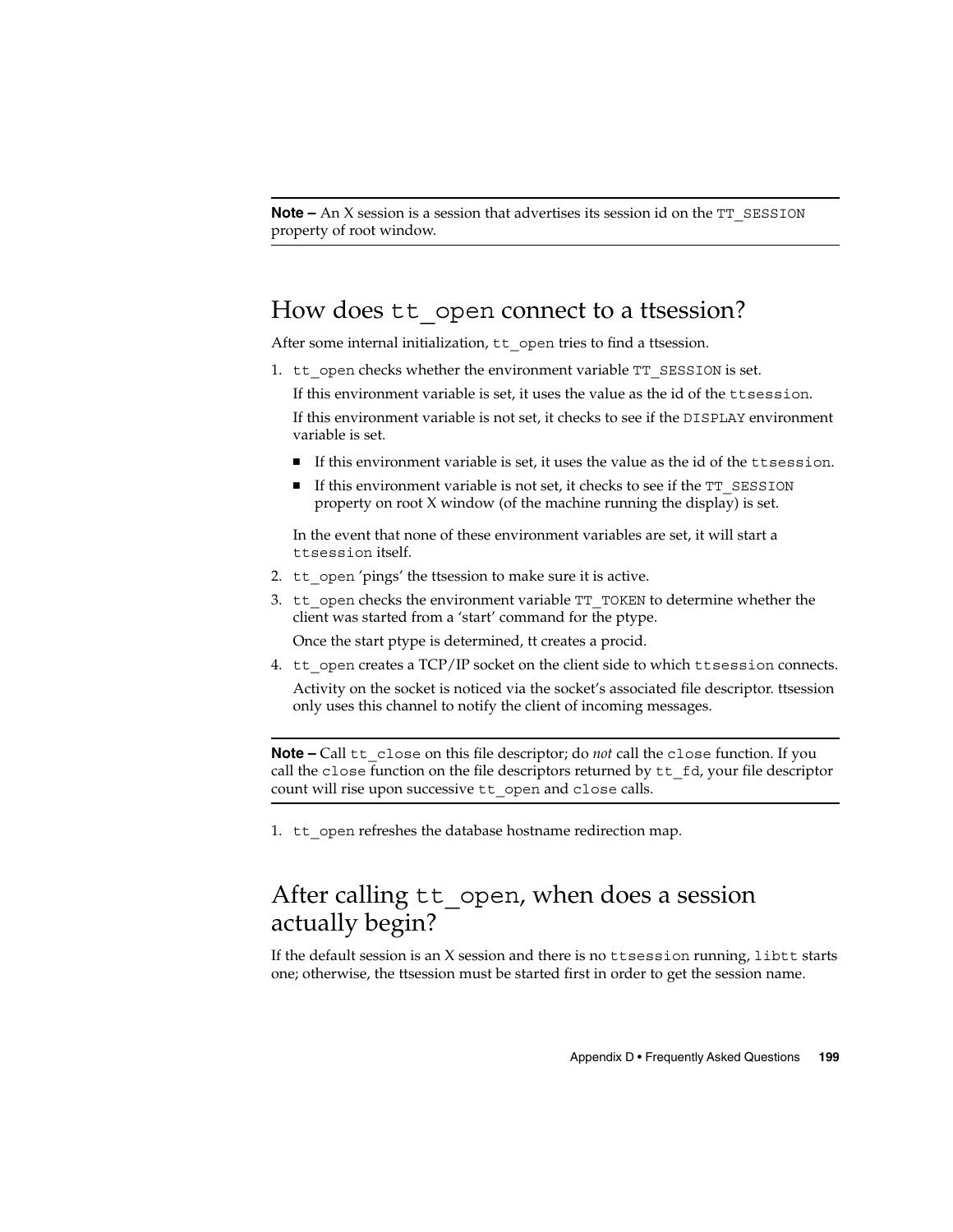#### If another session is attached, does the first session get killed?

No. The first session will still be running.

#### How can processes on different machines communicate using the ToolTalk service?

There are two ways in which processes on different machines can communicate using the ToolTalk service.

- 1. They can connect to the same session.
- 2. They can scope to a file that is NFS mounted on the machines involved.

#### Connecting to the Same Session

To connect the processes to the same session, you first need to determine a common interest for the processes (for example, a scheme that associates a session name with the common interest of the processes) and then you need to determine how to propagate the session name to all of the processes. The ToolTalk service does not provide a mechanism to distribute the session address (other than the possible advertisement of a session id on the TT\_SESSION property of the root windows of X servers).

To get a session name, you can use the command

ttsession -p

which forks off a new session and prints its name to stdout; or you can the command:

ttsession -c

which sets the environment variable  $STT$  SESSION to the session id.

You then need to use some mechanism to put that session name in a place where the other processes can find it. Some examples of where you can place the session name are:

- a shared file
- a .plan file

**200** ToolTalk User's Guide • May 2002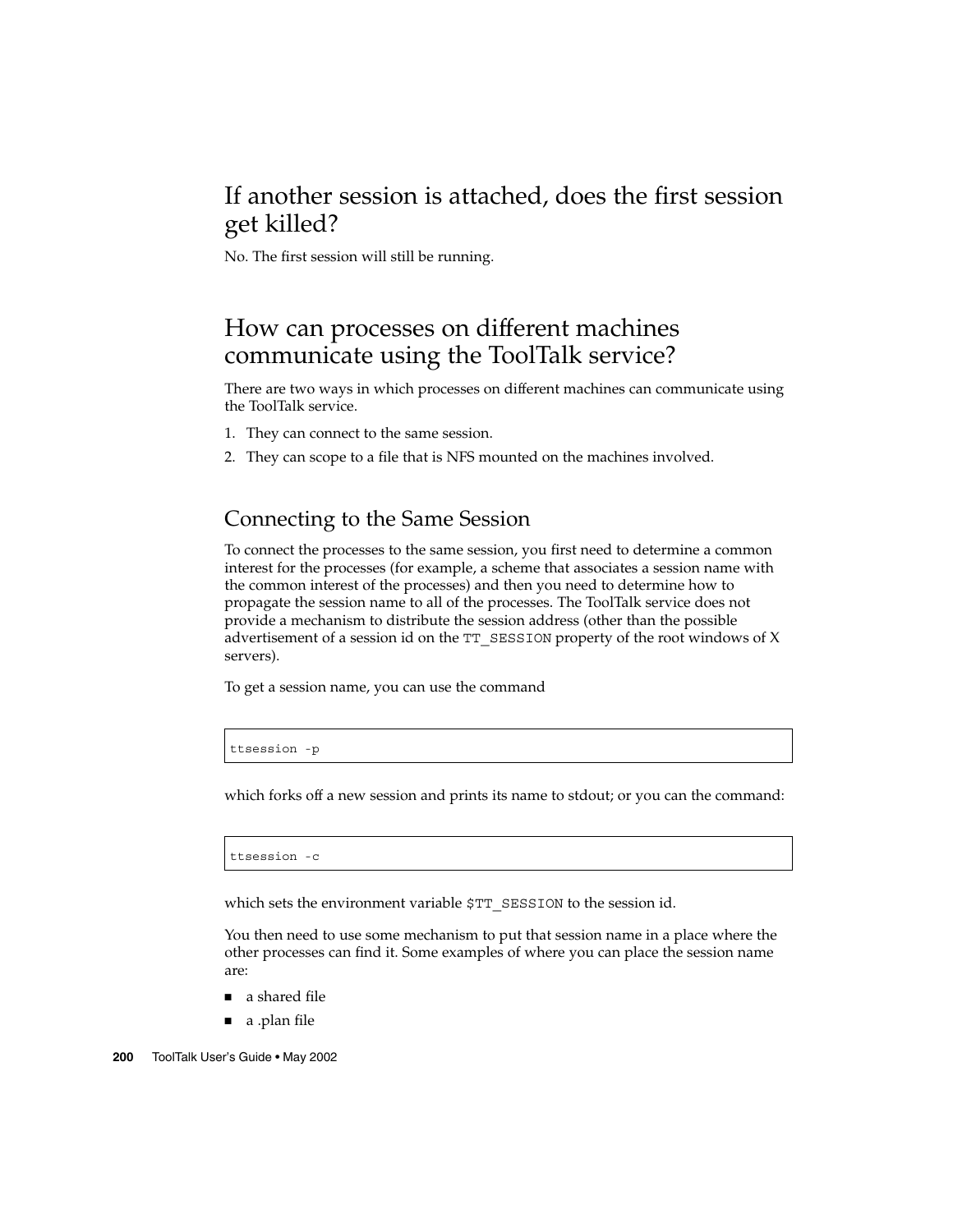- a mail message
- a separate RPC call of your own design
- NIS

For example, one approach using a well-known file in a NFS-exported file system can be done as follows:

1. Start ttsession with the following command:

ttsession -p >/home/foo/sessionaddress

2. Ensure that the clients use the session address from the file; for example, wrap the clients in a shell script which reads the session address and sets SUN\_TT\_SESSION as follows:

```
#!/bin/csh
setenv TT_SESSION 'cat /home/foo/sessionaddress'
exec client-program
```
Alternately, the processes can use the session name in the tt default session set call to connect to that session.

You could also send messages in the ttsession associated with a particular X server to advertise the newly-created ttsessions.

#### Scoping to a NFS-mounted File

File scoping is when a process registers a file scope pattern. The name of that session is placed on a list in rpc.ttdbserverd that is associated with the registered file. When a file-scoped message is sent, the ToolTalk service retrieves the list of sessions for the file and forwards the message to each of the sessions on the rpc.ttdbserverd list for that file.

**Note –** To scope to a file that is NFS-mounted on the machines involved requires a file system to be NFS mounted on all the systems and rpc.ttdbserverd to be run on the NFS server.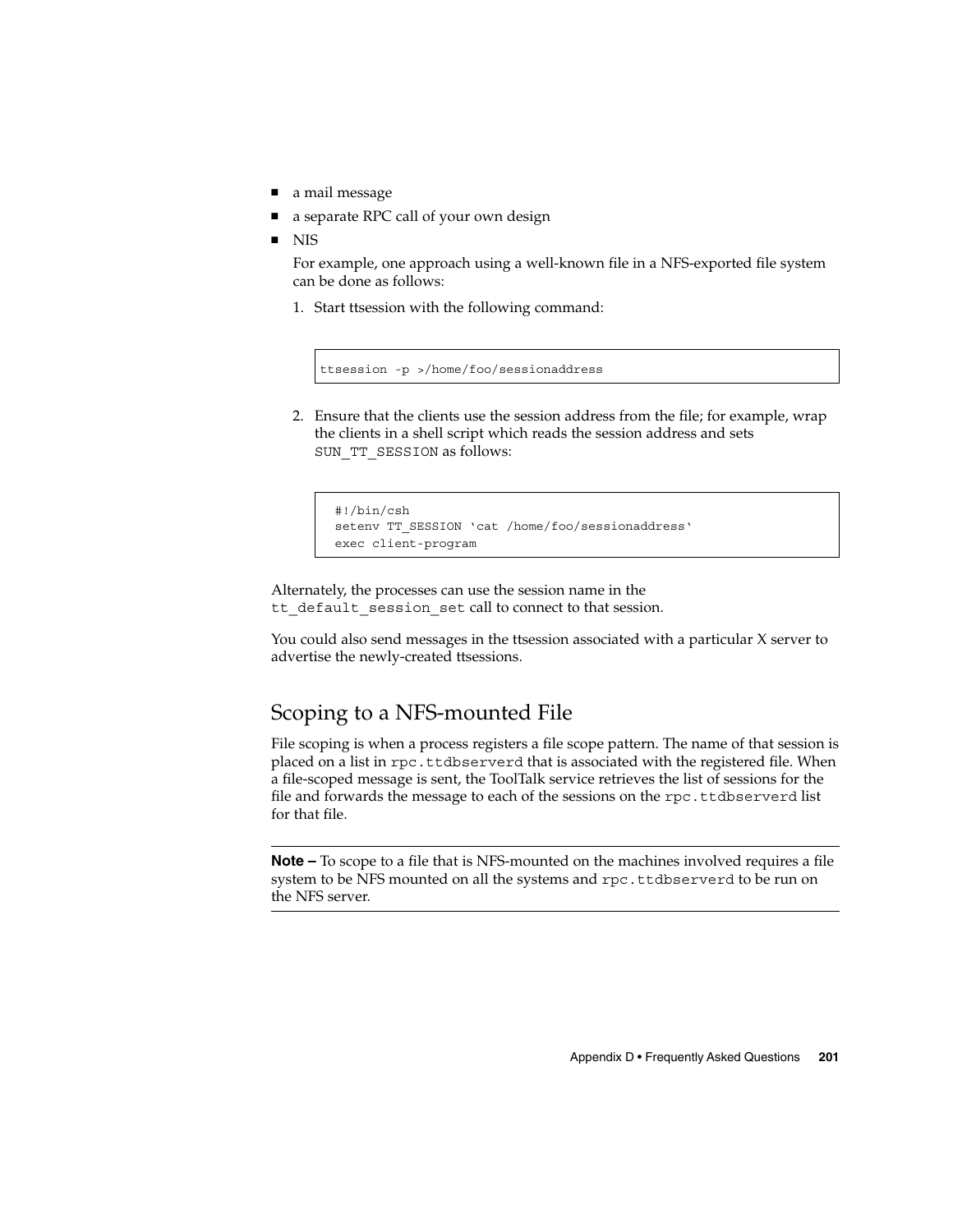#### What is the purpose of tt default session set?

tt default session set determines the ttsession to which a call to tt open will connect.

#### How can a process connect to more than one session?

Table D–3 describes several default variables that are used when communicating with the ToolTalk service.

**TABLE D–3** Some Default Variables

| Variable | <b>Description</b>                                                                                         |
|----------|------------------------------------------------------------------------------------------------------------|
| procid   | Set by tt open. This variable identifies the client to the session.                                        |
| ptype    | Set by tt ptype declare.                                                                                   |
| file     | Set when you join a file. If no file is set in the message, the file attribute is set to the default file. |

If you use the API functions for getting and setting the procid, your application can switch between multiple sessions. For example,

```
connect to session 1
store the default procid in filename
connect to session 2,
store the default procid filename
restore associated default procid
interact with particular_session
```
**Note –** The default file and ptype are part of the current default procid. Changing the default procid also changes the default file and ptype to the default file and ptype associated with that procid.

#### Can you start a ttsession with a known session id?

No. You have to get the session id from the ToolTalk service.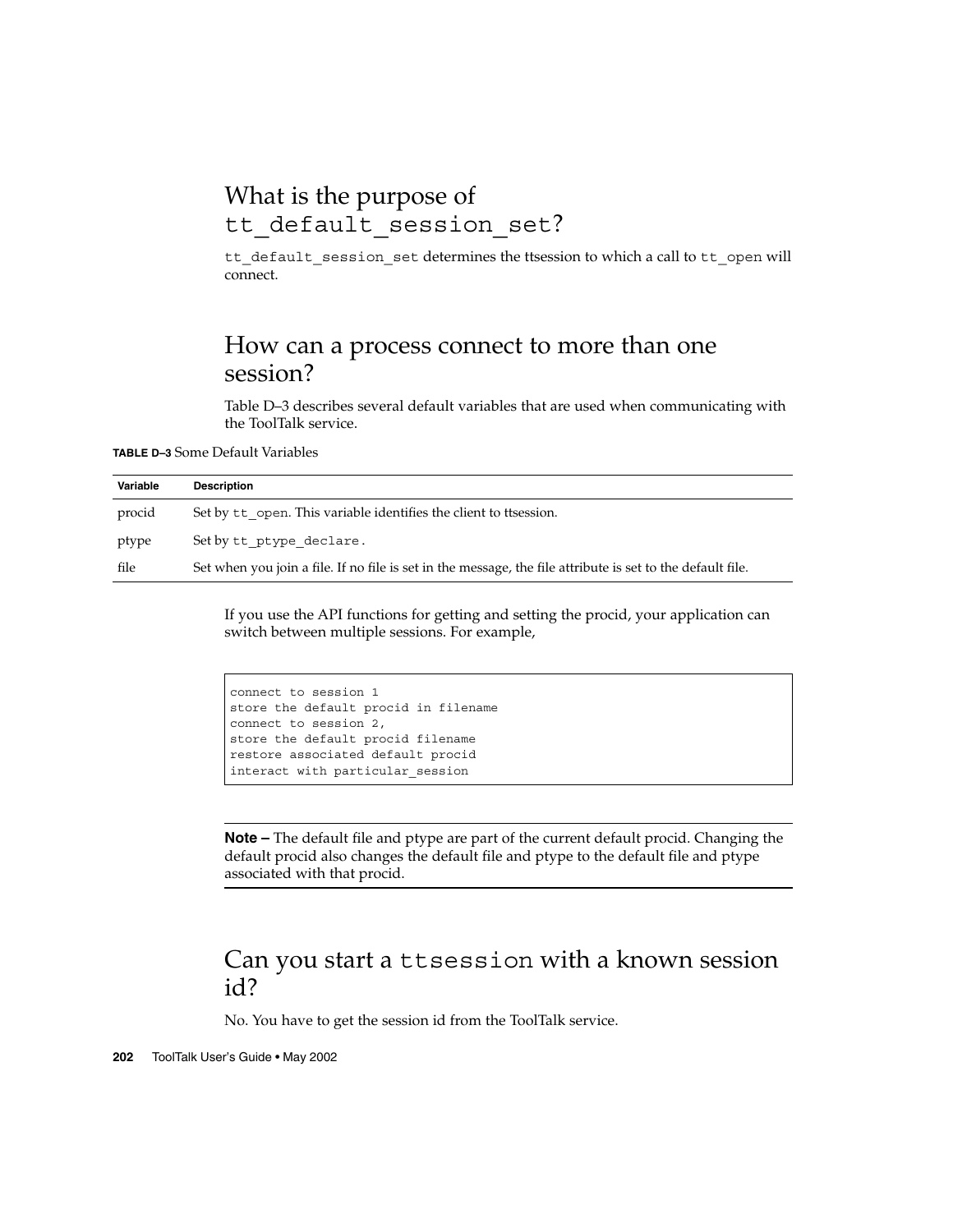#### What information does a session id contain?

The session id consists of a number of fields, including:

- Version of address format
- Unix pid of process
- RPC Transient Program Number
- Unused version (compatibility holdover)
- Authorization level
- User id
- Host IP address
- RPC version



**Caution –** The format of a session id is a private interface. Do *not* write ToolTalk clients that depend on the format of a session id.

#### Is there a standard way to announce that a new program has joined a session?

Broadcast a notice message to notify interested processes when a new process joins a session. To observe notice messages, a process that want to be notified if a new process joins a session must register patterns to observe these notices.

**Note –** The Desktop Services "Started" message was developed for this purpose.

#### Where is my message going?

Use the -t (trace mode) at start-up to observe how ttsession processes each message you send. You can also toggle the trace mode on and off by sending ttsession a USR1 signal; for example:

```
kill -USR1 <ttsession_pid>
```
Alternatively, you can use the ttsnoop and/or tttrace utilities to monitor a message.

Appendix D • Frequently Asked Questions **203**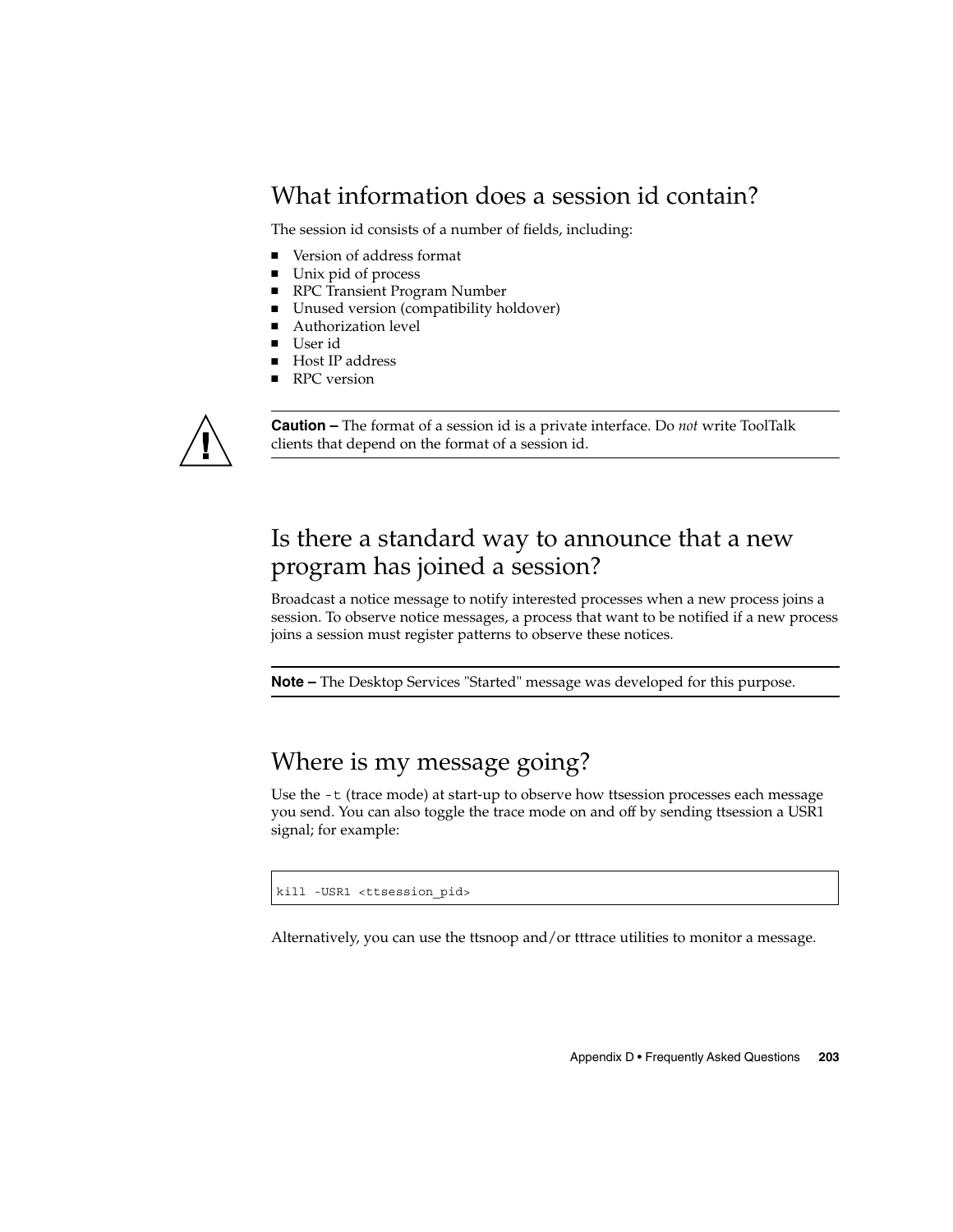#### What is the basic flow of a message?

There are two types of message flow:

- Session-Scoped
- File-Scoped

#### Session-Scoped Message Flow

The basic flow of a session-scoped message is as follows:

- 1. The client builds request message and calls tt\_message\_send.
- 2. ttsession finds a handler.

The environment variable TT\_TOKEN is set by ttsession when it starts the handler.

- 3. The handler starts up and calls tt\_open and tt\_fd to establish communication to ttsession.
- 4. The handler declares its ptype to ttsession.
- 5. ttsession changes all the static patterns for the ptype into dynamic patterns. At this point, the patterns are not active because the handler has not yet joined the session.
- 6. The handler joins session, activating patterns.
- 7. ttsession notifies the handler that a message is queued.
- 8. The handler notices activity on the file descriptor and calls tt\_message\_receive to retrieve the message.

If the message returned by tt message receive has the status TT\_WRN\_START\_MESSAGE, the ToolTalk service started the process to deliver the message. In this case, messages for the ptype are blocked until the process either replies, rejects, or fails the message (even if it is a notice), or calls tt message accept.

- 9. The handler performs the requested operation.
- 10. The handler returns a reply to request.
- 11. ttsession notifies the client that a (reply) message for it is in the queue.

The client's file descriptor is activated.

**Note** – The client actually receives a message every time its request message changes state.

12. The client calls tt message receive to retrieve the result.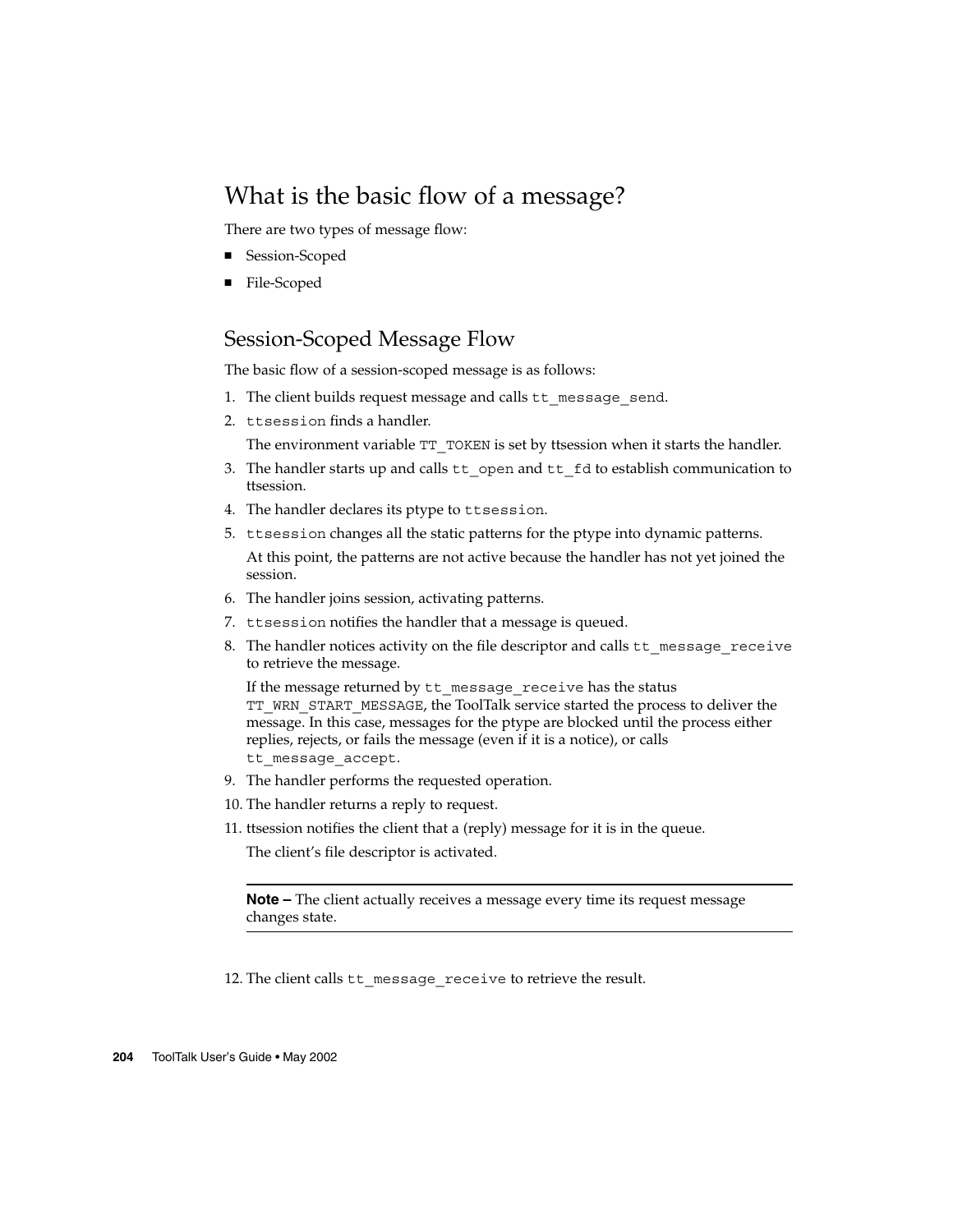#### File-Scoped Message Flow

The basic flow of a file-scoped message is as follows:

1. A file-scoped pattern is registered.

libtt notifies the database server about the file and the session in which it is registering the pattern.

- 2. libtt checks with the database server to find all the sessions that have clients who have registered interest in the specified file.
	- For notices, it communicates with all these sessions directly.
	- For requests, it notifies its session about the message and the list of other sessions involved.
- 3. The sessions communicate amongst each other to find a handler.

#### What happens when a message arrives to my application?

When a message arrives to your application, the following occurs:

- 1. The file descriptor becomes active.
- 2. The Xt main loop breaks out of its select and calls the function registered by the XtAppAddInput call.
- 3. The registered function calls tt\_message\_receive.

The message is read in and any callbacks associated with the message are run.

- 4. The message callback returns.
	- If the message callback returns TT\_CALLBACK\_PROCESSED, tt message receive returns a value of null to the input callback.
	- If the message callback returns TT\_CALLBACK\_CONTINUE, a Tt\_message handle for the message is returned.
- 5. The input callback continues with any other processing.

For example, the following input callback: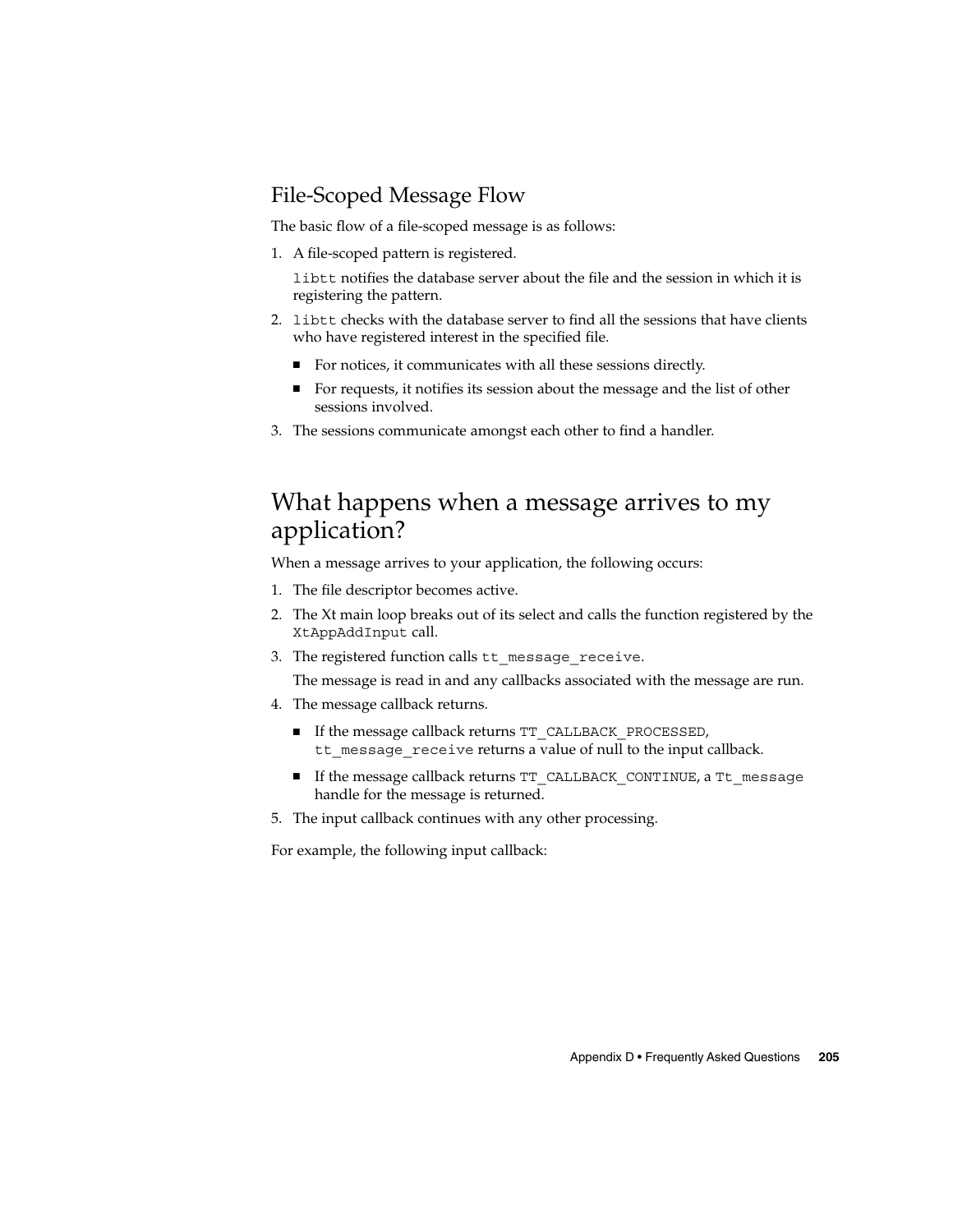```
input_callback(...)
{
    Tt message m;
    printf ("input callback entered\n");
    m = tt_message_receive();
    printf ("input callback exiting, message handle is %d\n",
             (int)m);}
```
and the following message callback:

```
message_callback(...)
{
    printf("message callback entered\n");
     return TT_CALLBACK_PROCESSED;
}
```
results in the following output:

```
input callback entered
message callback entered
input callback exiting, message handle is 0
```
## How can I differentiate between messages?

You can differentiate between messages as follows:

- Each message has an identifier that uniquely identifies the message across all running ttsessions.
- You can use the tt\_message\_user call to include information on a user cell to associate the message to the application's internal state.
- Message handles remain the same. For example, Example D–1 tells you whether the message you received is the same as the message you sent.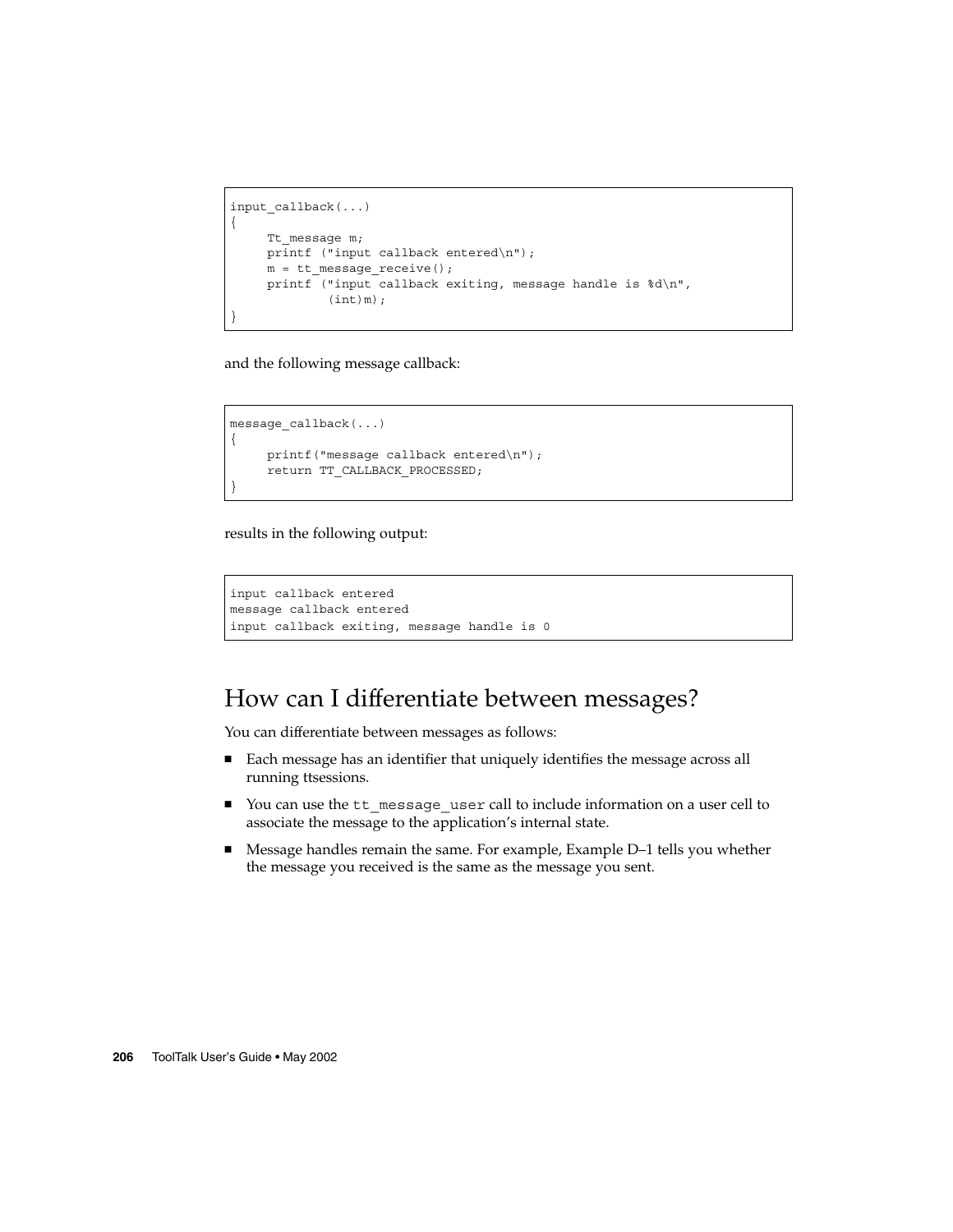**EXAMPLE D–1** Differentiating Between Messages

```
Tt_message m, n;
m = tt_message_create();
...
tt message send(m);
... wait around for tt_fd to become active
n = tt message receive();
if (m == n) {
// this is a reply to the message we sent
    if (TT_HANDLED == tt_message\_state(m)) {
         // the receiver has handled the message, so we can go on
         ....
     }
} else {
    // this is some new message coming in
}
```
#### Can a process send a request to itself?

Yes. A process can send a request that gets handled by itself. A typical pattern for this type of request is:

```
{ ...
   tt message arg val set(m, 1, "answer");
   tt message reply(m);
   tt message destroy(m);
   return TT_CALLBACK_PROCESSED;
}
```
However, in the case where the handler and the sender are the same process, the message has already been destroyed when the reply comes back (to the same process). Any messages (such as callbacks or user data) attached to the message by the sender are also destroyed. To avoid this situation, do *not* destroy the message; for example:

```
\{ \qquad \ldotsif (0!=strcmp(tt message sender(m),tt default procid())) {
        tt message destroy(m);
}
```
Appendix D • Frequently Asked Questions **207**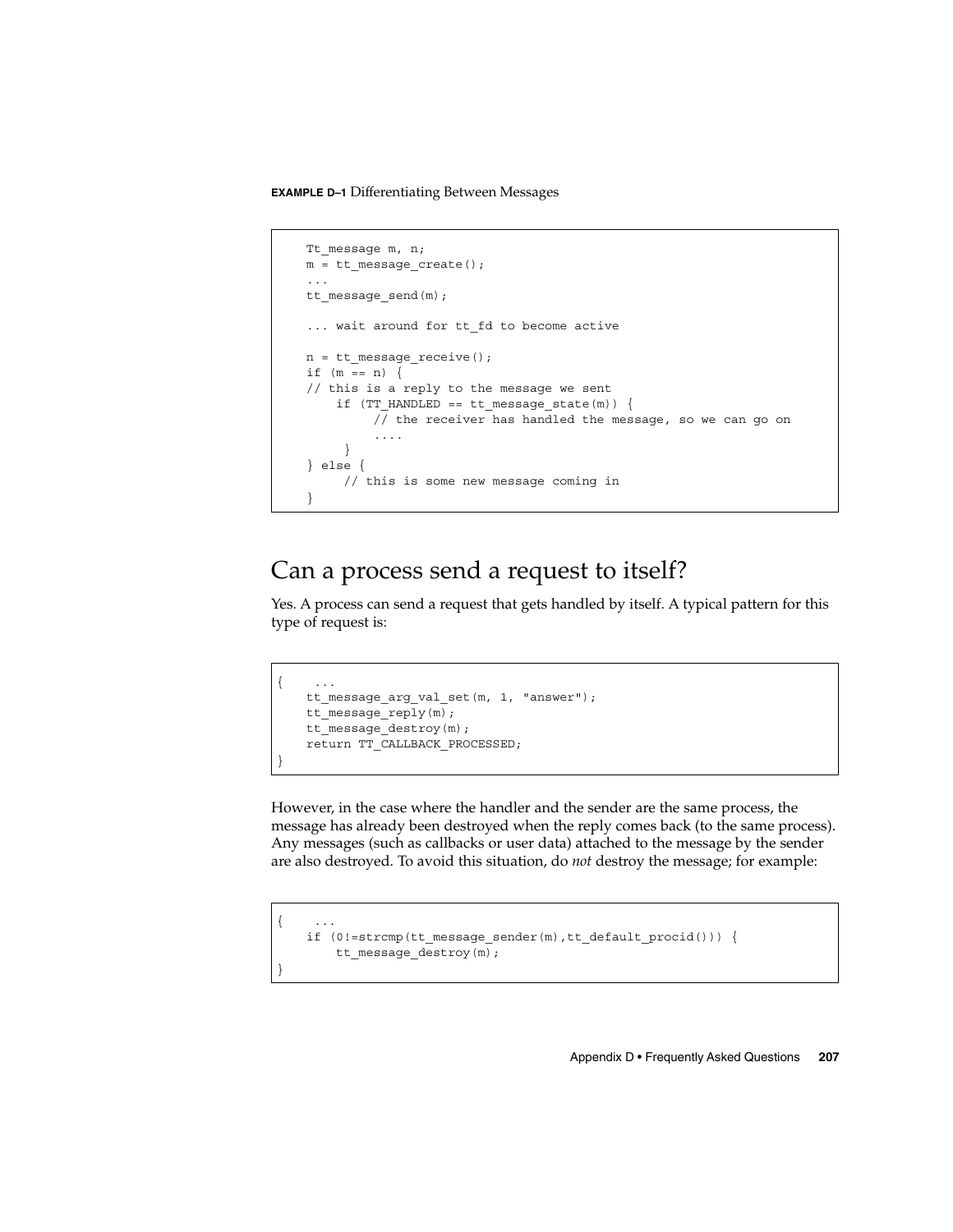#### Can I pass my own data to a function registered by tt message callback add?

To pass your own data to a function registered by tt\_message\_callback\_add, use the user data cells on the message; for example:

```
x = tt_message_create();
       tt message callback add(x, my callback);
       tt_message_user_set(x, 1, (void *)my_data);
....
Tt callback action
Tt message callback(Tt message m, Tt pattern p)
{
    struct my_data_t *my_data;
   my data = (struct my data t *)tt message user(m, 1);
        ...
}
```
**Note –** User data can only be seen in the client where the data is sent.

#### How can I send arbitrary data in a message?

The ToolTalk service does not provide a built-in way to send structs; it only provides a way to send strings, ints, and byte arrays. To send structs, use an XDR routine to turn the struct into a byte array and put the bytes in the message. To deserialize, use the same XDR routine.

#### Can I transfer files with the ToolTalk service?

No, not directly. You can however:

- Place the file data in a message argument.
	- The ToolTalk service copies the message data from the application into the library, from the library to ttsession, from ttsession to the receiver's library, and then out of the library when the receiver gets the argument value.If the data is large, this method can be very slow and use up a large amount of memory.
- Place the file name in a message argument.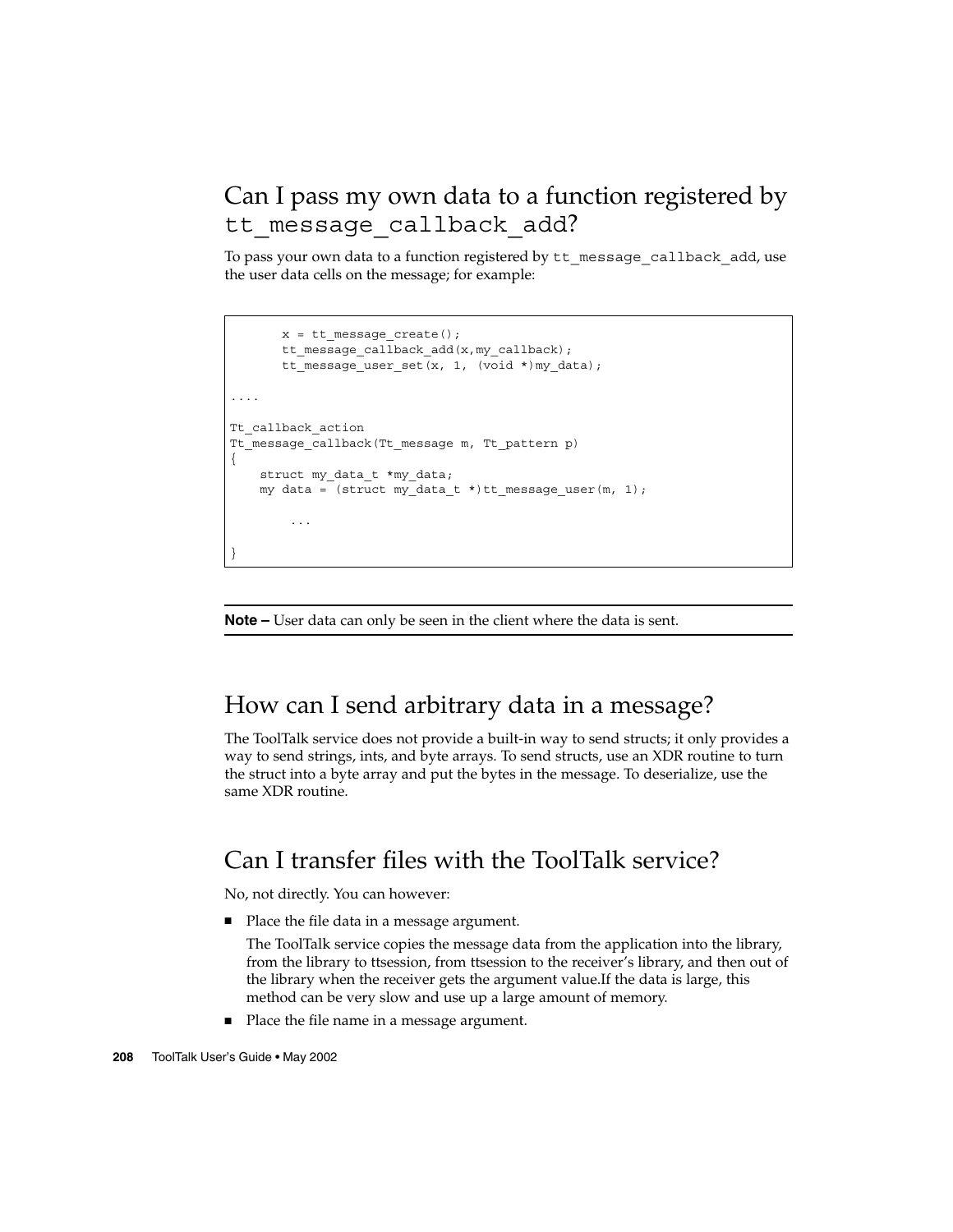This method assumes that every receiver mounts the file, and mounts it at the same mount point.

■ Place the file name in the tt\_message\_file attribute.

This method also assumes that every receiver mounts the file; however, the ToolTalk service will resolve any mount point differences.

#### How are memory (byte) ordering issues handled by the ToolTalk service?

The ToolTalk service allows you to place ints, strings, and byte vectors into messages. An XDR routine ensures that these data types are correct for each client. If you have data that is not one of these three data types, you must serialize the data into a byte vector before you place it into a message.

#### Can I re-use messages?

No. Messages cannot be sent multiple times with different arguments. They must be iteratively created, sent, and then destroyed.

## What happens when I destroy a message?

When you destroy a message, you destroy the handle but *not* the underlying message. The underlying message is destroyed only when ToolTalk is done with it and all the external handles are destroyed. For example, if you destroy a handle to a message immediately after you send it, you will get a new handle when the reply comes back.

However, once you destroy a message, the ToolTalk service will not show it to you again under any circumstances. For example, if you register a pattern to observe a request you send and then destroy the message when your pattern matches it, you will not see the message when it is in state "handled" (that is, when it is a reply).

#### Can I have more than one handler per message?

No, not currently. If you want multiple processes, you can use notices; or you can use message rejection to force the ToolTalk service to deliver the request to all the possible handlers — however, each of these handlers must actually perform some kind of operation.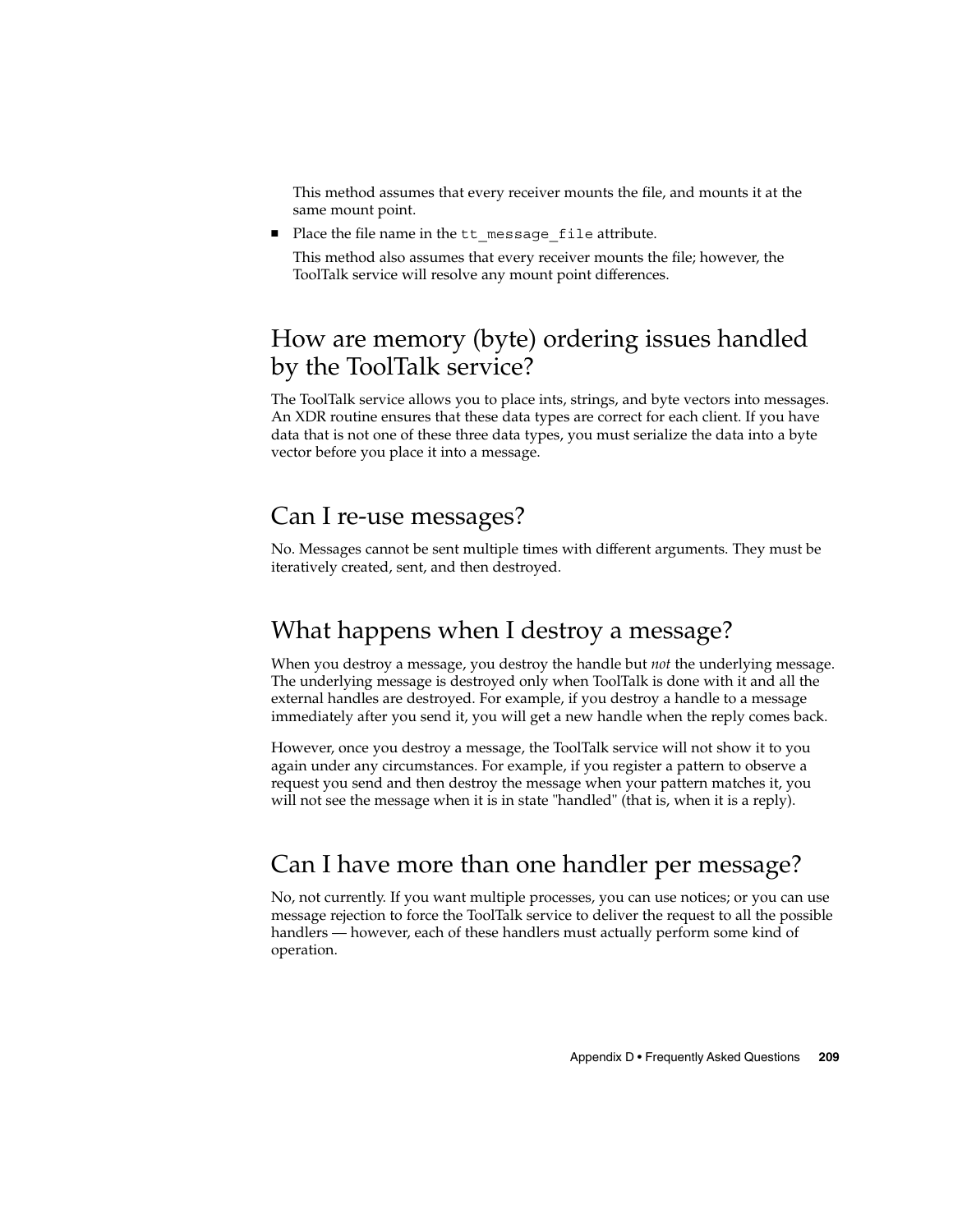## Can I run more than one handler of a given ptype?

Yes, you can run more than one handler of a given ptype. However, the ToolTalk service does not have a concept of load balancing; that is, the ToolTalk service will choose *one* of the handlers and deliver additional matching messages to the chosen handler only. There are several ways to force the ToolTalk service to deliver messages to other handlers:

1. Use tt message reject.

If a message comes in and a process does not want to handle it because the process is busy, the process can reject the message. The ToolTalk service will then try the next possible handler (and apply the disposition options when it runs out of registered handlers.)

This method requires the process to be in an event loop; that is, it must call tt message receive when the tt fd is active. However, if the process is in a heavy computational loop, this method fails.

2. Unregister the pattern when busy. For example:

```
m = tt message receive();
if (m is the message that causes us to go busy) {
     tt_pattern_unregister(p);
}
```
The ToolTalk service will not route matching messages to the process when the pattern is not registered. When you want the process to receive messages again, re-register the pattern.

**Note –** This method causes a race condition. For example, a second message could be sent and routed to the process in the time between the first tt message receive call and the tt pattern unregister call.

1. A combination of Methods 1 and 2.

You can use a combination of the first two techniques in the following manner:

```
get the message
  unregister the pattern
  loop, calling tt message receive until it returns 0; reject
  all the returned messages
  handle the message
   re-register the pattern
   repeat
```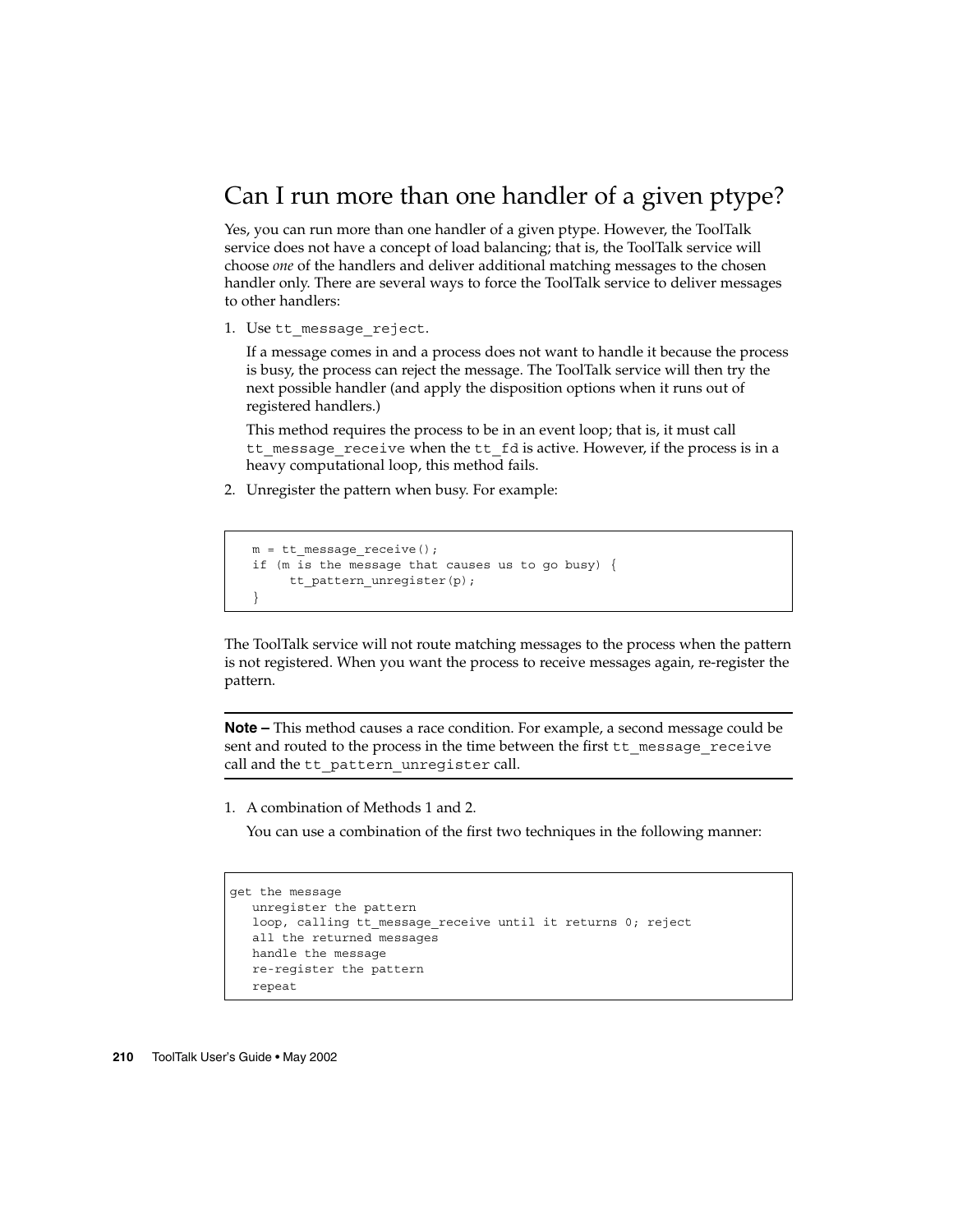#### What value is disposition in a message?

Message disposition can override the disposition specified in the static type definition. If the message specifies the handler ptype and the message does not match any of the static signatures, the disposition set in the message will be the one followed. For example, if the disposition in the message is TT\_START and the ptype specifies a start-string, an instance will be started.

#### What are the message status elements?

The ToolTalk service does not use message status string. This message component is for use by the applications. The ToolTalk service only sets the message status if a problem occurs with message delivery; otherwise, this message component is set and read in an application-dependent manner.

#### When should I use tt free?

libtt maintains an internal storage stack from which you receive data buffers. When you call a ToolTalk API routine, any char \* or void \* returned points to a copy that you are responsible for freeing.

Use the mark and release functions to free allocated buffers during a sequence of operations. However, the release call frees *everything* allocated since the corresponding mark call. If you want to store certain data that was returned by the ToolTalk service, make a copy of the data before you do any operations that may free it.

#### What does the ptype represent?

Ptypes are programmer-defined strings that name tool kinds. (You can roughly translate ptype as *process type*.) Each ptype can be associated with a set of patterns that describe the messages in which that particular ptype is interested and a string for the ToolTalk service to invoke when an instance of that ptype needs to be started.

The main purpose of ptypes is to allow tools to express interest in messages even when no instance of the tool is actually running in the scope in which the message is sent. If a tool is able to perform a message's requested operation, or wants to be notified when a particular message is sent, it indicates this instruction in its ptype and ToolTalk will start the tool when necessary. Since the ptypes database can also be modified by the system administrator or user, the mechanism allows the site's or user's favorite tool be designated as the tool to handle a particular message.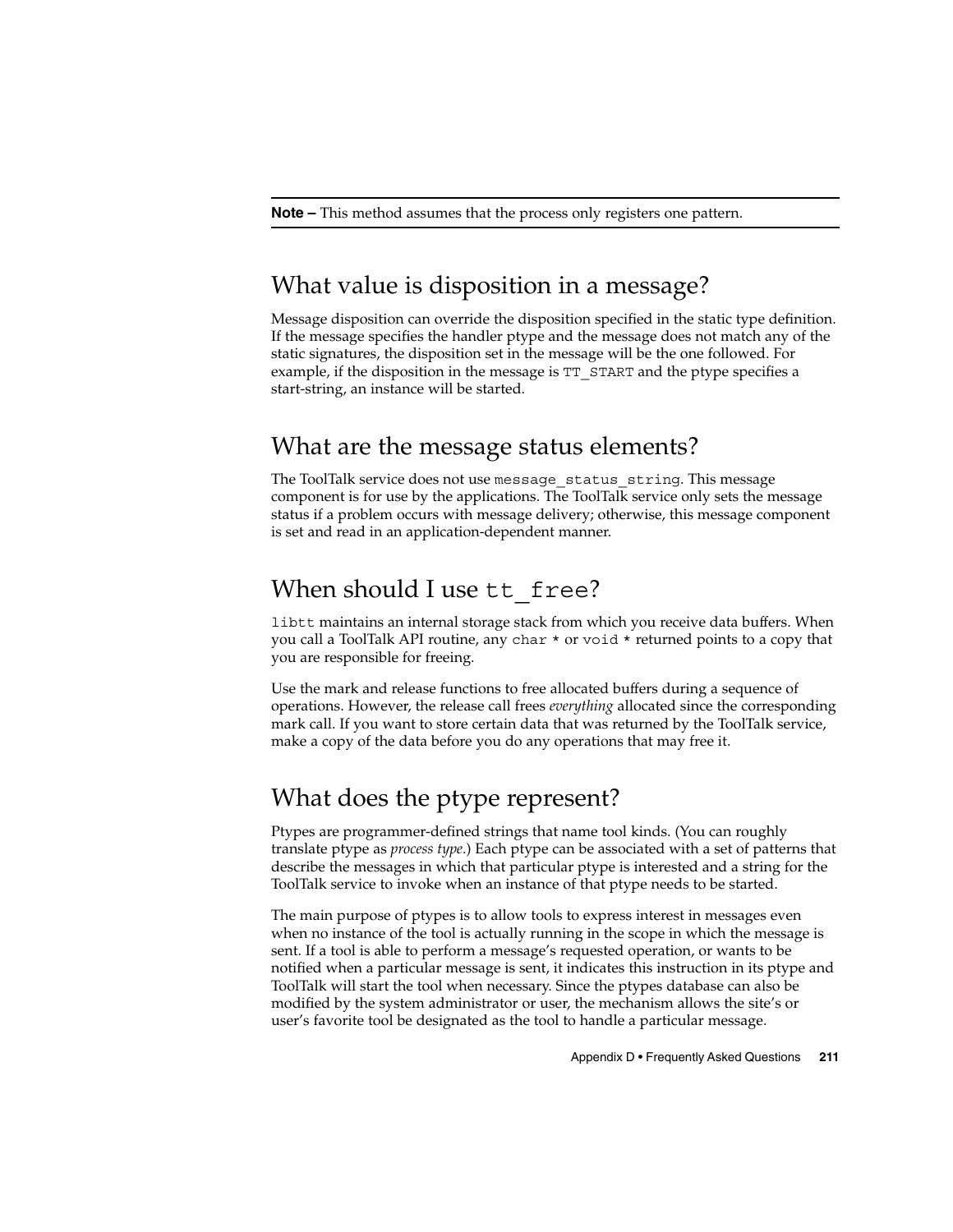#### Why are my new types not recognized?

ttsession reads the types database on start-up, on receipt of a USR1 signal, or when notified by a special ToolTalk message that the types databases have changed. Normally there is no need to manually update a ttsession to reread the types files. However, if you wish to force a running ttsession to reread the types databases, you may do so by sending it the USR2 signal; for example:

kill -USR2 <ttsession pid>

### Is ptype information used if a process of that ptype already exists?

The ToolTalk service always looks for one handler and any number of observers for every message. In this case, even though the ToolTalk service finds a handler running, it will still look through the ptypes for any observe patterns that match the message. If a ptype with an observe pattern that matches does exist and there is no process of that ptype currently running, the ToolTalk service will start a new process or queue the message (as specified in the ptype pattern or in the message).

#### Can the ptype definition be modified to always start an instance (whether or not one is already running)?

No. Messages to a ptype are blocked during start-up until the ptype either replies to the message, or issues a tt\_message\_accept call. However, the implementation of the ptype can include  $tt$  message reject for any request it gets that do not have a status of TT\_WRN\_START\_MESSAGE. All requests will then be delivered to (and rejected by) all running instances of the ptype before a new one gets started. This method will be slow if many of these ptypes are running at the same time, or if the message contains a large amount of data. Alternatively, you could use tt\_message\_accept, which basically unblocks messages to the ptype.

#### What does tt ptype declare do?

When you declare the ptype, your static patterns exist in ttsession memory. When a ptype is registered by an application, the ToolTalk service also checks for otypes that mention the ptype and registers the patterns found in these otypes. To activate the static patterns, your application must call the appropriate join functions.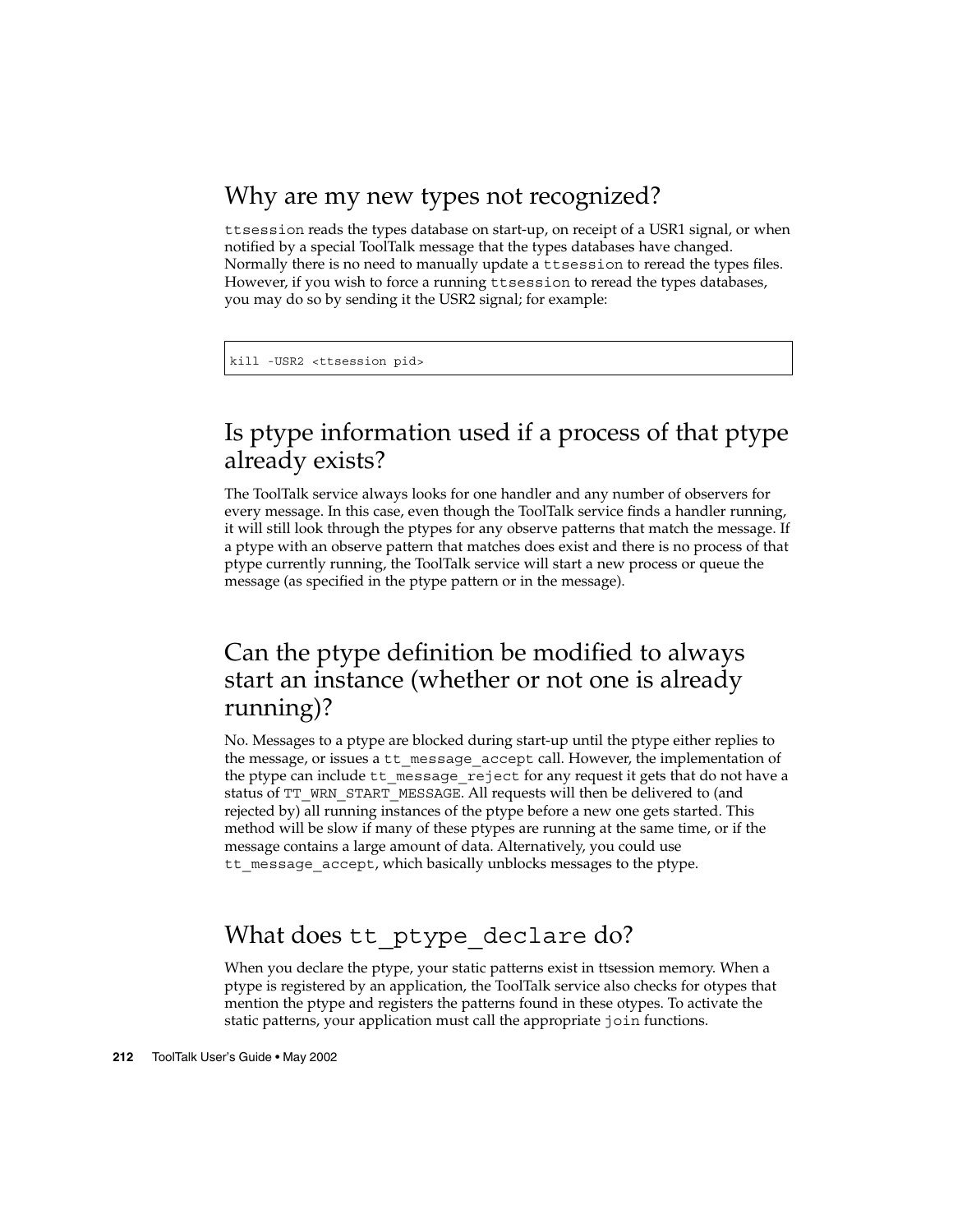#### What is TT\_TOKEN?

When processing message that requires an application to be started, the ToolTalk service sets this environment variable in the child process. When the application starts and performs tt open, this information is passed back to the ToolTalk service to inform it that the application coming up is the one started or delegated to handle the message.

#### When are my patterns active?

A pattern must be registered with the session in which it wants to be active. Patterns can be active for more than one file (for a given procid); the file part of the pattern will match any of the listed files.

**Note –** Contexts are not scopes. A pattern that is joined to contexts but not joined to any file or session cannot match any message.

#### Must I register patterns to get replies?

No. You do not need to register patterns to get replies. However, if you do register a pattern that matches a reply, the reply will come through your event loop twice: once because it matched a pattern, and again because it is a reply.

#### How can I observe requests?

Observers can observe requests *if* the pattern matches *and* the message is *not* point-to-point (that is, TT\_HANDLER). If your observer pattern is not matching any requests, you can run ttsession in trace mode to find out why.

## How do I match to attribute values in static patterns?

The ToolTalk static pattern (that is, types database) mechanism does not allow you to match patterns by attribute values. You can match by file scope or argument vtype but you *cannot* by match by the particular filename or by argument value.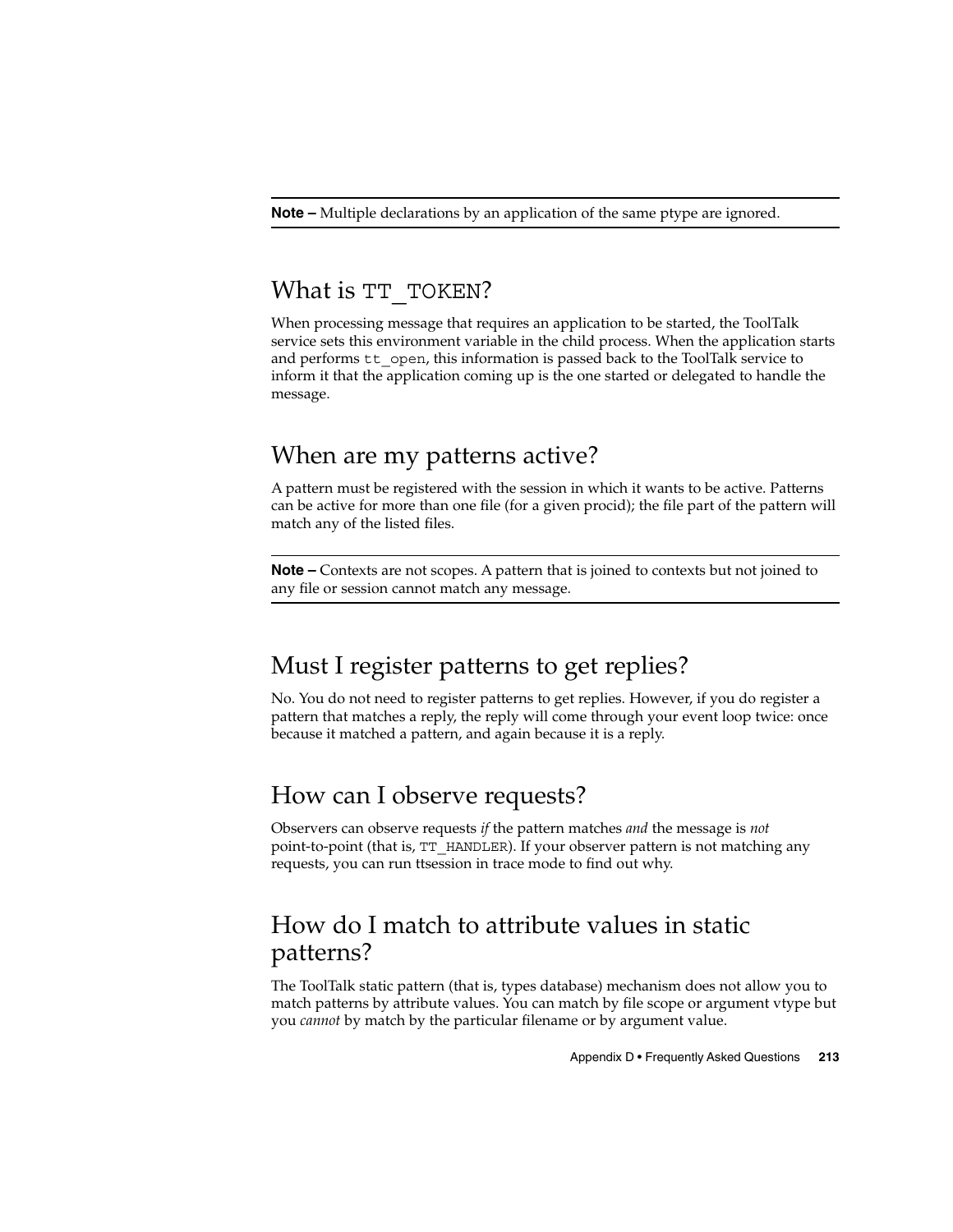#### Why am I unable to wildcard a pattern for TT\_HANDLER?

You cannot wildcard patterns for TT\_HANDLER-addressed messages because these messages are not pattern matched.

#### Can I set a pattern to watch for any file scoped message?

No. Not specifying a file name when you use file scoping is virtually the same as specifying that you want to match to file-scoped messages about every file in the universe.

**Note –** A session attribute may be set on a file-scoped pattern to emulate file-in-session scoping; however, a tt\_session\_join call will not update the session attribute of a pattern that is scoped as TT\_FILE.

#### Is file scope in static patterns the same as file in session scope?

No, these scopes have different purposes.

For example, assume all sessions currently have the same static patterns and at least one pattern *P* that will match a message *M* (which you will be sending). No session has any clients that have registered interest in the file foo.bar.

You are connected to session *A* and issue a file-scoped message *M* for file foo.bar. Since no client of any session has previously expressed any interest in this file, session *A* is the only file that will get the message. (The message will match against static pattern *P* in session *A*.) Once the ptype is started, the pattern actually becomes scoped to file (within that session) and session *A* will honor all the promises.

However, if all sessions do *not* have the same static patterns, the results are different. For example, session *B* could have an extra pattern *P*' that is file-scoped and that should match message *M*. When message *M* is sent in session *A*, the dbserver will not send the message to session *B* if no client of session *B* has previously expressed

**214** ToolTalk User's Guide • May 2002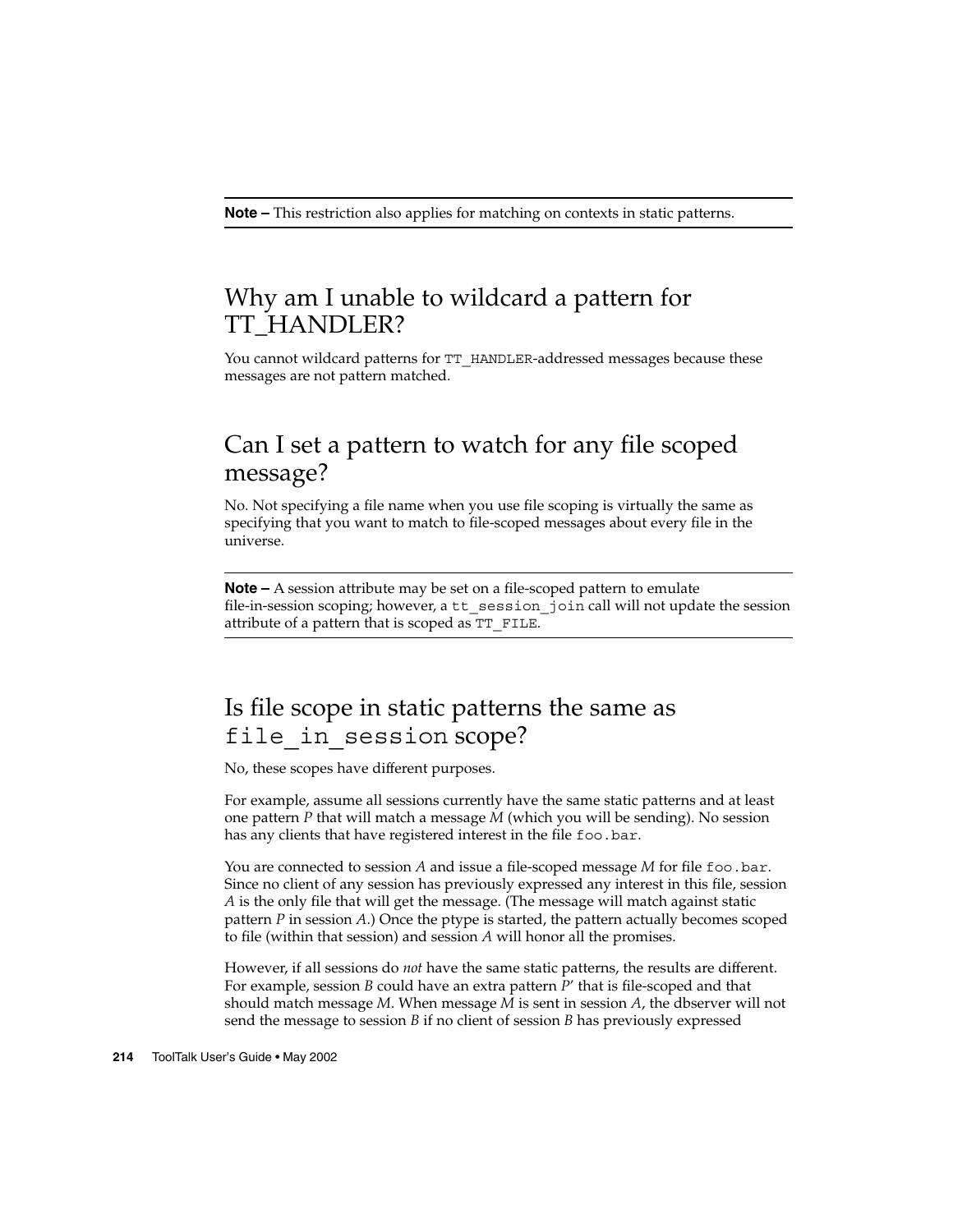interest in the file foo.bar. However, if a client of session *B* has previously expressed interest in the file foo.bar, then the dbserver would know that at least one client in that session was interested in the file foo.bar and would send also the message to session *B*.

#### What is the difference between arg add, barg\_add, and iarg\_add?

The barg add and iarg add calls are basically an arg add call followed by a set of the value.

#### What is the type or vtype in a message argument?

The type or vtype (which is short for *value type*) in a message argument indicates the semantic domain in which the argument's value has meaning and is determined by your application.

Vtypes are analogous to typedefs in C. Every vtype, by convention, corresponds to only one of the three possible data types for argument values.

The vtype mechanism allows you to declare two values as the same type; for example, you could declare both the vtype *messageID* and the vtype *bufferID* as C strings with different semantics for each: some operations are valid on *messageID* only, some operations are valid on *bufferID* only, and some operations are valid on both vtypes. The pattern-matching mechanism makes sure that a request with a *bufferID* string does not get matched to a pattern for an operation that is only valid on *messageID* strings.

#### How do I use contexts?

You can use contexts to restrict matching. To restrict matching, a message must have the same contexts, or a superset of the contexts, in order to possibly match. Also, if the name of a context slot begins with a dollar sign (\$) character (for example, \$ISV) and the message causes an application to be started, the environment variable for the started application will be set to whatever value is indicated in the context slot.

#### How does ttsession check for matches?

Table D–4 describes the various ways ttsession checks for matches.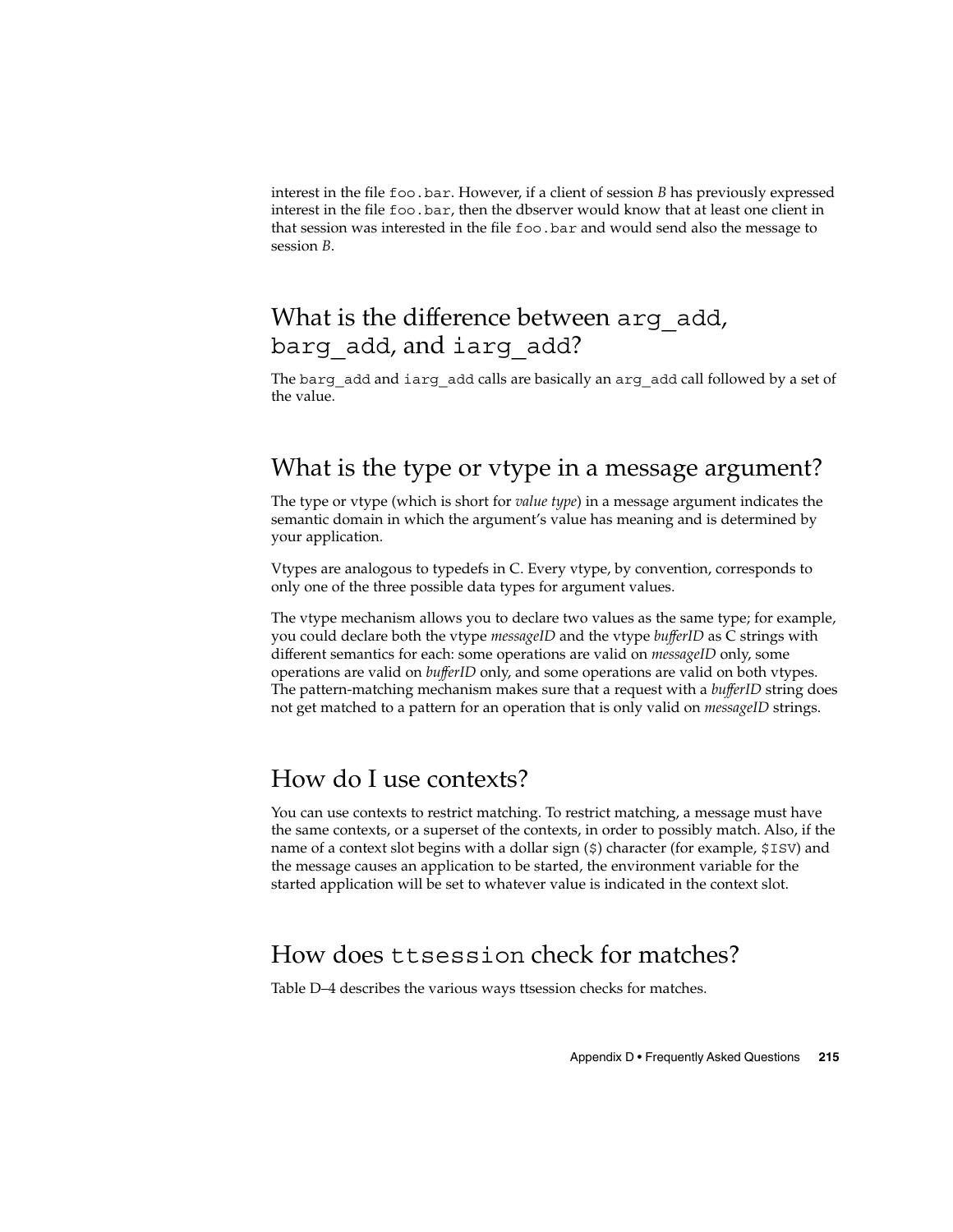**TABLE D–4** How ttsession Checks for Matches

| Mechanism               | <b>Description</b>                                                                                                                                                                                      | Match?                   |
|-------------------------|---------------------------------------------------------------------------------------------------------------------------------------------------------------------------------------------------------|--------------------------|
| TT HANDLER              | This type of addressing is "point-to-point" delivery - the message is passed<br>directly to the receiver. You cannot monitor point-to-point messages because<br>registered patterns are never checked.  | No matching<br>required. |
| TT PROCEDURE            | Scans list of static signatures (sig) that have same operation (op) and collects<br>lists of observers and potential handlers.                                                                          | => Match                 |
|                         | If the sig has no arguments and no contexts                                                                                                                                                             | => No Match              |
|                         | If sig prototype (number, type and mode of args) have different values                                                                                                                                  | => Match                 |
|                         | If the sig contexts are a subset of the contexts in the message                                                                                                                                         |                          |
|                         | Saves information for any static observers that require queuing.                                                                                                                                        |                          |
|                         | Scans through dynamic patterns and adds to lists of observers and potential<br>handlers. To form the lists, ttsession first uses the patterns with operations,<br>then the patterns without operations. |                          |
|                         | Checks reliability, states, class, address, handler, handler ptype, scope, object,<br>otype, sender, sender_ptype, args, contexts.                                                                      |                          |
|                         | Delivers to observers first (because a handler can change state).                                                                                                                                       |                          |
|                         | Delivers to handler with best match — if more than one handler equally<br>"best" matches, the handler is arbitrarily chosen.                                                                            |                          |
| TT OBJECT &<br>TT OTYPE | Checks whether the otype argument is filled in                                                                                                                                                          | $\Rightarrow$ No Match   |
|                         | If sig has a different otype                                                                                                                                                                            | $\Rightarrow$ No Match   |
|                         | If sig has no otype $&$ scope is different                                                                                                                                                              |                          |
|                         | Otherwise, matches in the same manner as for TT PROCEDURE matching.                                                                                                                                     |                          |

#### How many kinds of scope does the ToolTalk service have?

Currently, the ToolTalk service has only two kinds of scope: session scope and file scope.

**Note –** X session is sometimes referred to as a scope; however, the X session is really a session scope.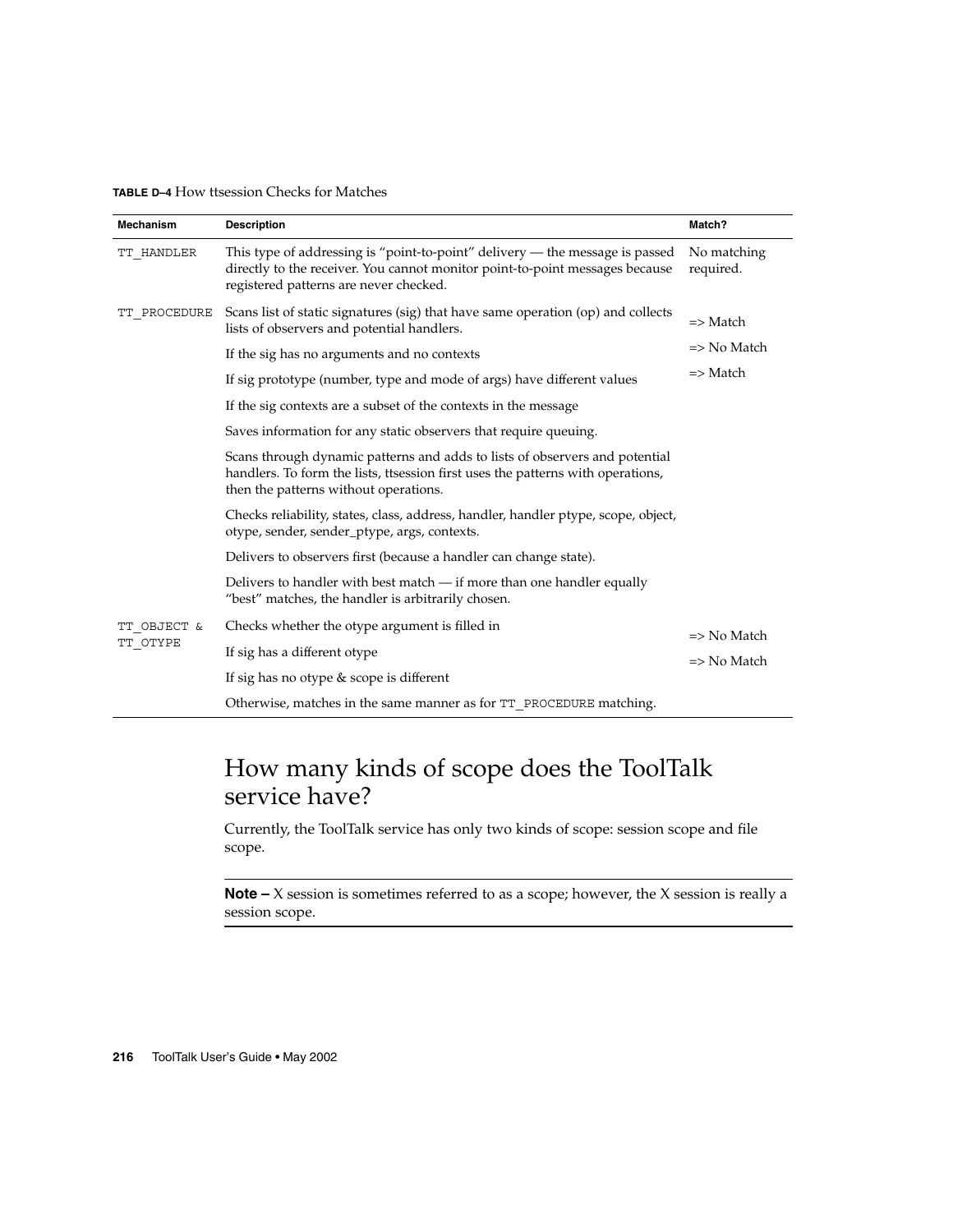## What are the TT DB directories, and what is the difference between the types database and the TT\_DB directories?

The ToolTalk types databases store the static ptype and otype definitions. These definitions declare the messages to which applications and objects respond. The ToolTalk types compiler modifies the types database when you add or change static type definitions. Upon starting, ttsession reads in these type files.

The TT\_DB database is created by rpc.ttdbserverd. The tt\_db directories contain the associations between files in this partition and the sessions with patterns interested in these files. It also contains all the object spec information for files in this partition.

## What should the  $tt$  db databases contain?

The tt\_db databases currently contain the following ten files:

```
access_table.ind
access_table.rec
file_object_map.ind
file_object_map.rec
file_table.ind
file table.rec
file table.var
property_table.ind
property_table.rec
property_table.var
```
The permissions for these files are set to  $-rw-r-r-$ .

## What does rpc.ttdbserverd do?

The ToolTalk database server daemon performs three major functional duties:

- 1. It stores the ToolTalk session IDs of sessions with clients that have joined a file using the tt file join call.
- 2. It stores file-scoped messages that are queued because the message disposition is TT\_QUEUED and a handler that can handle the message has not yet been started.
- 3. It stores ToolTalk objects specs.
- 4. It responds to requests into the ToolTalk filename mapping API.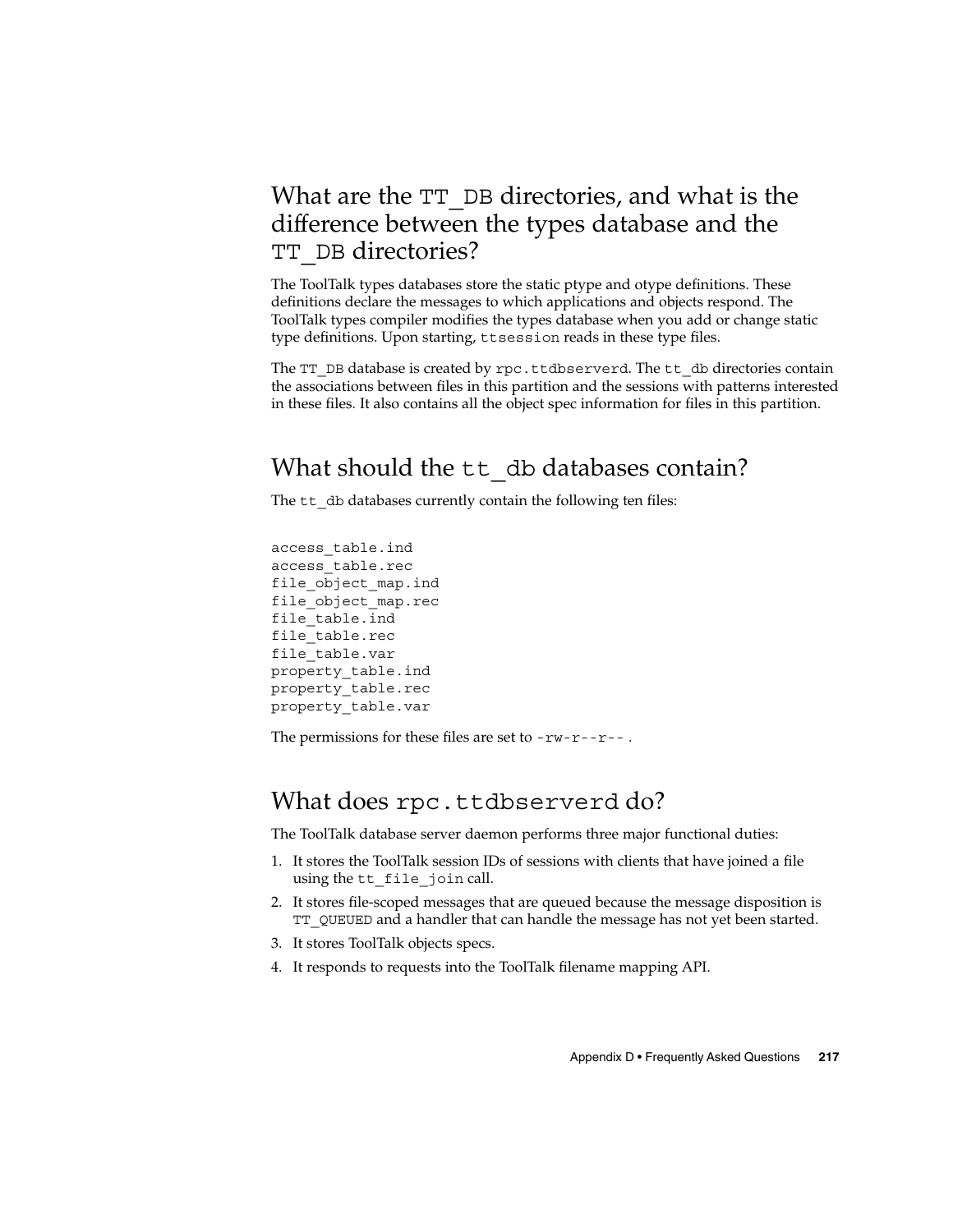## Do ttsession and rpc.ttdbserverd ever communicate?

 $N<sub>0</sub>$ 

## What message bandwidth can be supported?

About 100 small messages per second. Performance mainly depends on how many recipients each message has; that is, notices that do not match any pattern are the cheapest while messages that match many observers are the most expensive.

## Is there a limit to the message size or the number of arguments?

No. However, while there is no designed limitation to the size of a ToolTalk message or the number of arguments ToolTalk does copy the data several times (both from one area in the client's address space to another area, and across the RPC connection to and from the server). For example, a megabyte of data in a ToolTalk message would be copied at least 4 times:

- From your storage to the ToolTalk library's storage
- From the ToolTalk library to the ToolTalk server
- From the ToolTalk server to the receiver's library
- From the receiver's library to the final resting place.

If there are processes observing the message, even more copying will take place. In addition, no other messages for this session can be delivered during the copy time because the ttsession process is single-threaded. Therefore, if you plan to send really big chunks of data very often, you probably want to consider using a non-ToolTalk way to pass the data.

## What is the most time efficient method to send a message?

Directly to process (that is, addressing the message using TT\_HANDLER) is faster than procedural messages that match only one receiver.

## What network overhead is involved?

The ToolTalk service does *not* use hardware broadcast or multicast. The message is sent directly to the ttsession process for the session (whether across the network or not). When a pattern is registered, it also is sent directly to the ttsession process. The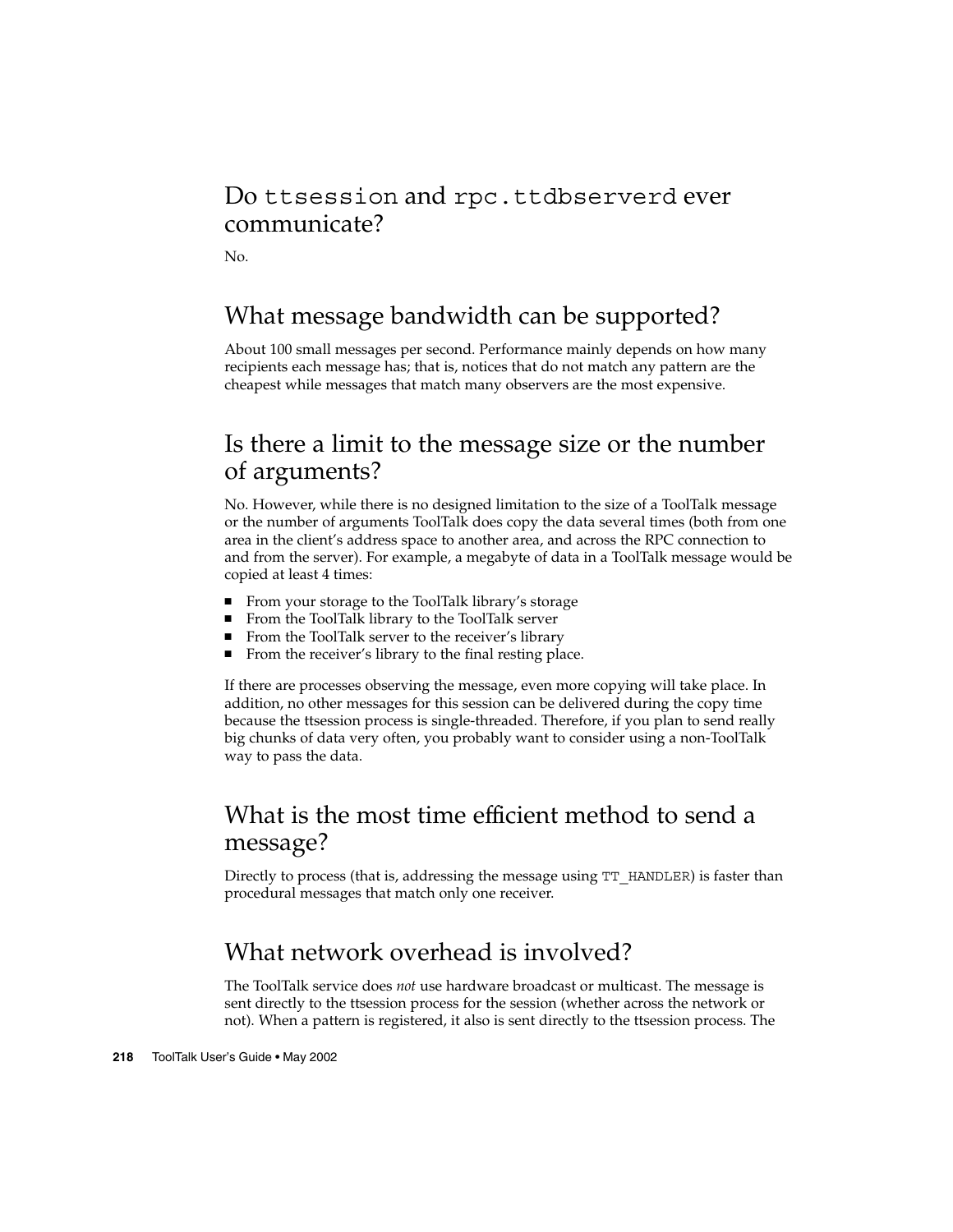ttsession process matches the message against all the patterns and sends the message directly to only the processes that registered patterns that match the message — if no process on another machine is interested in a message, that machine does not need to wake up and look at it.

## Does the ToolTalk service use load balancing to handle requests?

No, the ToolTalk service is not a load-distribution mechanism. If two processes with identical patterns are registered, the ToolTalk service arbitrarily chooses one of process and delivers all matched messages to it. You can do load distribution if you unregister the pattern while the process is busy and reject any messages that may have been received before the pattern was unregistered.

## What resources are required by a ToolTalk application?

Coarse numbers indicate that several 100K of working set for a sending client, ttsession, and a receiving client is required to process messages. ToolTalk memory requirements do not grow over time, as long as clients process messages in a timely manner.

## What happens if the ttsession exits unexpectedly?

When ttsession crashes, the tt fd becomes active and most ToolTalk API calls will return the TT\_ERR\_NOMP error message

No Message Passer

Most applications assume this message means that something has happened to ttsession and will stop sending or receiving ToolTalk messages. Possible recovery from this situation may include:

- Recognize the TT\_ERR\_NOMP situation
- Call tt\_close to clean up the connection from its end
- Reinitialize the ToolTalk service
- Call the sequence:

tt open, tt default session join, tt fd

Appendix D • Frequently Asked Questions **219**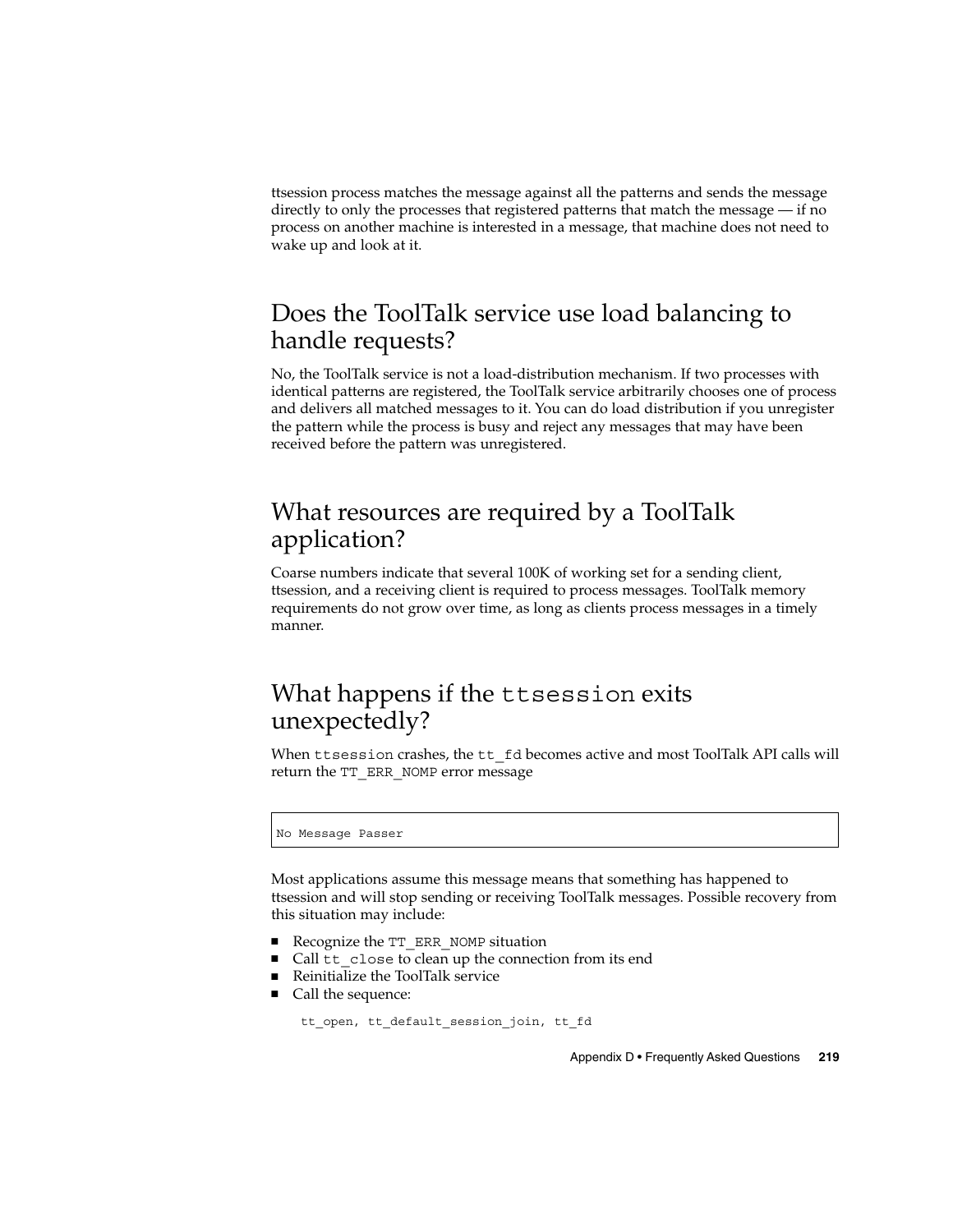Re-register all patterns and re-declare ptypes

**Note –** You may need to manipulate the setting of the environment variable TT\_SESSION and the value of the TT\_SESSION property of the root X window (if it exists) when you restart a crashed ttsession to take over where the last one left off. Also, you must inform other participants of the crashed session of the restarted session and the new session id so that they can recover.

When ttsession crashes, you will not be able to recover the following:

- Patterns registered by procids in the crashed session
- Outstanding requests from procids in the crashed session
- Messages that were passed the tt\_message\_send\_on\_exit call by procids in the crashed session
- Session props
- Session-queued messages

## What happens if rpc.ttdbserverd exits unexpectedly?

If rpc.ttdbserverd exits unexpectedly, inetd will start a new one to replace it. Data may be temporarily unavailable but no data will be lost. However, one or more API calls may return TT\_ERR\_DBAVAIL; if the call returns TT\_OK, the dbserver will update the ToolTalk databases appropriately either immediately or when a new dbserver reads the crash recovery log.

### What happens if a host or a link is down?

When TCP notices that a host or a link is down, the TCP connection breaks. When a process connection to ttsession breaks, ttsession behaves as if the process exited. All the patterns are cleaned up, and the process will receive the error message TT\_ERR\_NOMP if it attempts to send or receive messages.

### What does tt\_close do?

When you call tt\_close, ttsession only closes the current procid. If the current procid is the last procid to close, it cleans up all the ToolTalk structures created since the tt\_open call was made. You must call  $tt \text{ close on the file descriptor returned by } \text{tt fd}$ ; otherwise, your file descriptor count will rise upon successive tt\_open and close calls.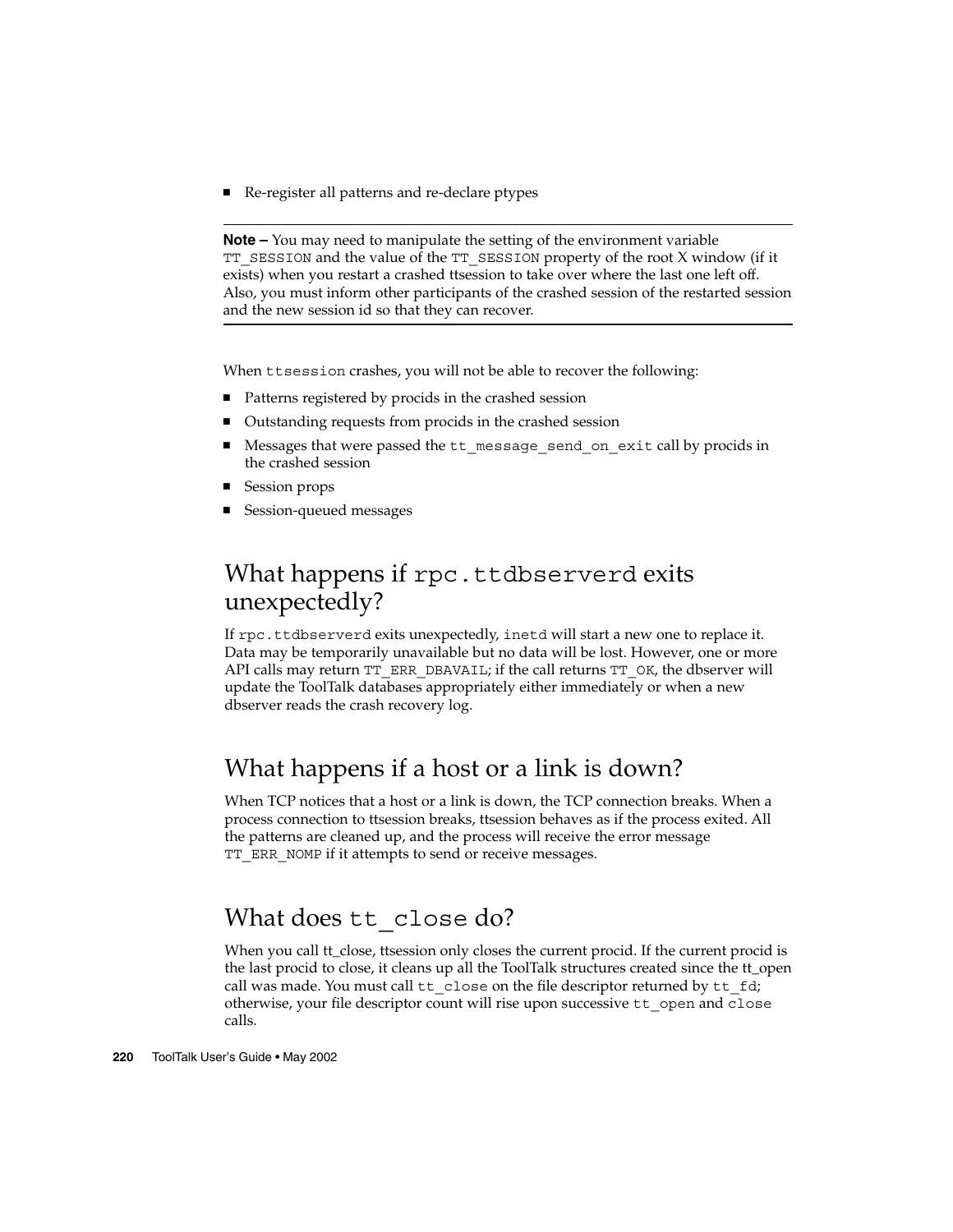## Is message delivery guaranteed on a network?

Yes, delivery is reliable because messages are sent using RPC on TCP/IP.

### Is there a temporal sequence of message delivery?

Between a given sender and receiver, message sequence is preserved; that is, if process *A* first sends message *M1* and then later sends message *M2* and both messages are received by process *B*, process *B* will receive message *M1* before it receives message *M2*. However, there are two special exceptions:

- 1. If process *B* receives message *M1* and then rejects it, message *M1* is redispatched to process *C*. In the meantime, (while process *B* is deciding whether to reply or reject message *M1*), the ToolTalk service continues its message delivery. These subsequent messages can appear to "pass" the first request.
- 2. If process *B*'s messages are queued, it will receive its queued messages when it declares a ptype that contains the pattern which caused the queuing. However, process *B* may not actually receive its queued messages (in this case, message *M1*) until it has already received subsequent messages from process *A*.

### What is unix, xauth, and des?

These are the three kinds of authentication:

- *unix* tells you the uid of the entity that is making an rpc call on you. The dbserver enforces security on each RPC call and uses this kind of authentication by default.
- *xauth* uses a read-protected file in your home directory to control access to your X display (and, thus, to your ttsession).
- *des* uses the Data Encryption Standard (DES) to ensure that processes who talk to ttsession are really who they say they are.

### Can my applications hide messages from each other?

No. The ToolTalk service intentionally does not provide a mechanism that allows one application lock out other applications from seeing its messages.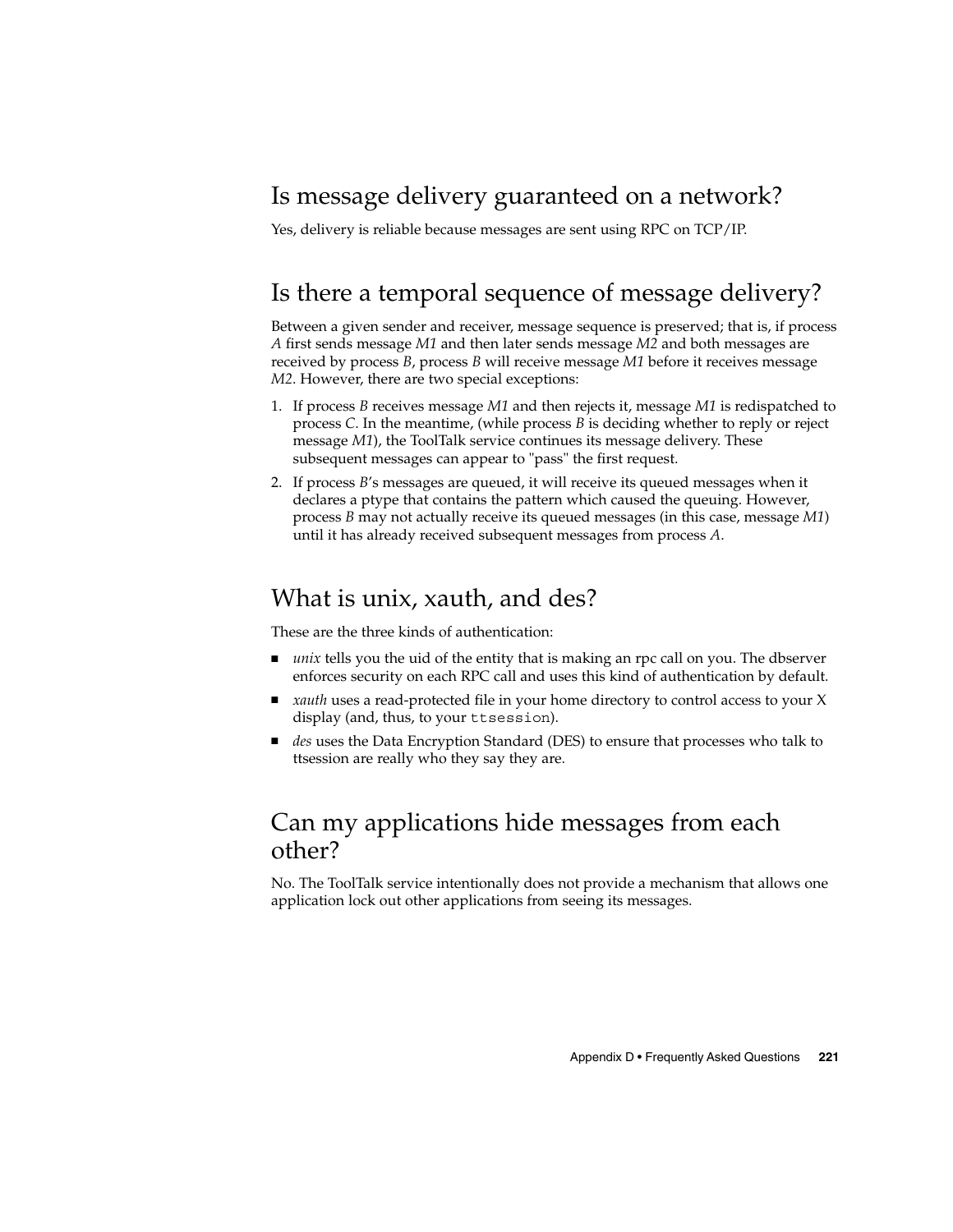## Is there protection against interception or imitation?

No. The "plug-and-play" concept of the ToolTalk service allows applications to install and deinstall tools of choice that best perform a particular task. If application *B* responds better to protocol *X* than does application *A*, protocol *X* should be allowed to deinstall application *A* and install application *B*.

### Where are queued messages stored and how secure is the storage?

File-scoped queued messages are stored in a database on the same filesystem as the file to which they are scoped. The database is readable to the super-user only, and the ToolTalk database server (running as root) only gives the messages to processes owned by a user with read access on the file.

Session-scoped queued messages are stored in the address space of the ttsession that manages the session. ttsession only gives the messages to a process that has satisfied the authentication mode in which the ttsession is running.

### Is the ToolTalk service C2 qualified?

No.

## How can I trace my message's progress?

To trace your message's progress, turn on the trace output of the ttsession involved. The easiest way to do this is by using the tttrace application, but you can also send a SIGUSR1 signal to a running ttsession process by using the following command:

kill -USR1 <unix\_pid\_of\_the\_ttsession\_process>

## How can I isolate my debugging tool from all the other tools using the ToolTalk service?

To isolate your debugging tool, use the "process tree session" mode. This mode places the session name in an environment variable to find the ttsession process. To use this mode, do the following: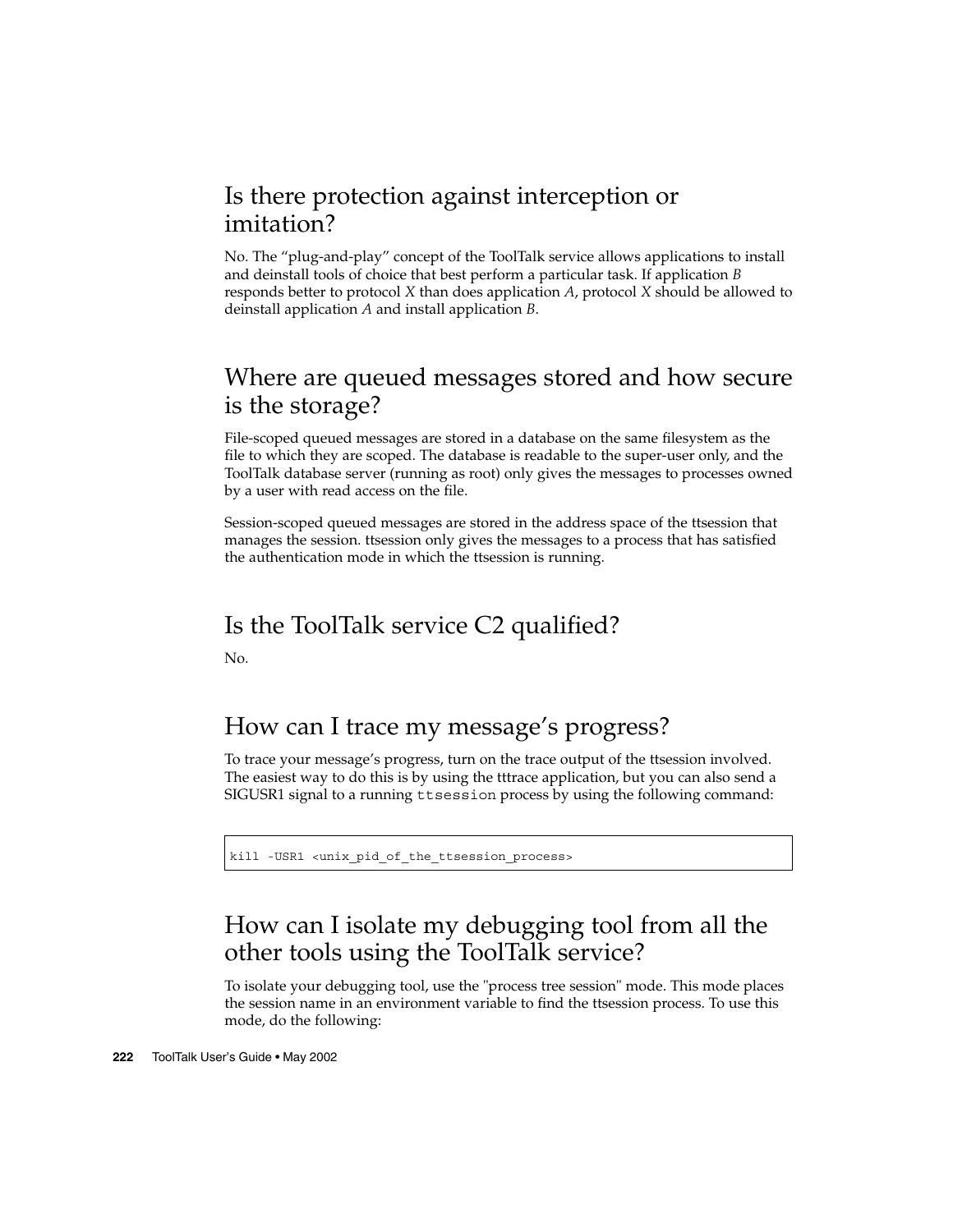**1. Start a new process tree session with trace mode turned on.**

```
% ttsession -t -c $SHELL
*
* ttsession (version 1.3, library 1.3)
*
ttsession: starting
\frac{6}{6}
```
ttsession starts, sets the environment variable, and forks the given command (\$SHELL). You are now running in a subshell. All the commands run from this subshell will use the ttsession started from the command line. You can check the value of the TT\_SESSION environment variable for the session id of this new ttsession.

**2. Inside the subshell, run the test programs:**

```
% ./my_receiver &
[1] 4532
% ./my_sender &
.. and look at the output of the ttsession trace.
```
#### **3. Exit the subshell after testing.**

If you start any tool that uses the ToolTalk service in the subshell, it uses the process tree ttsession, not the X-session ttsession, which will produce undefined results.

### Can I use the ToolTalk service with C++?

Yes. The ToolTalk API header file is set up to deal with C++. When you use C++, tt\_c.h declares all the API calls as extern C.

## Should I qualify my filenames?

No. The ToolTalk service does not allow explicit hostname qualification of pathnames. If you use a filename that contains a colon (:) symbol, the ToolTalk service searches for a filename that contains the colon symbol. The tt message file and tt\_default\_file calls return the *realpath* of the specified file as it appears on the machine on which you invoked the call. The ToolTalk service ensures that

- 1. If two clients file-scope to the same file on different machines, they can talk to each other without regard to how the two files are actually mounted on each machine.
- 2. A locally-valid, canonical pathname is returned back to you.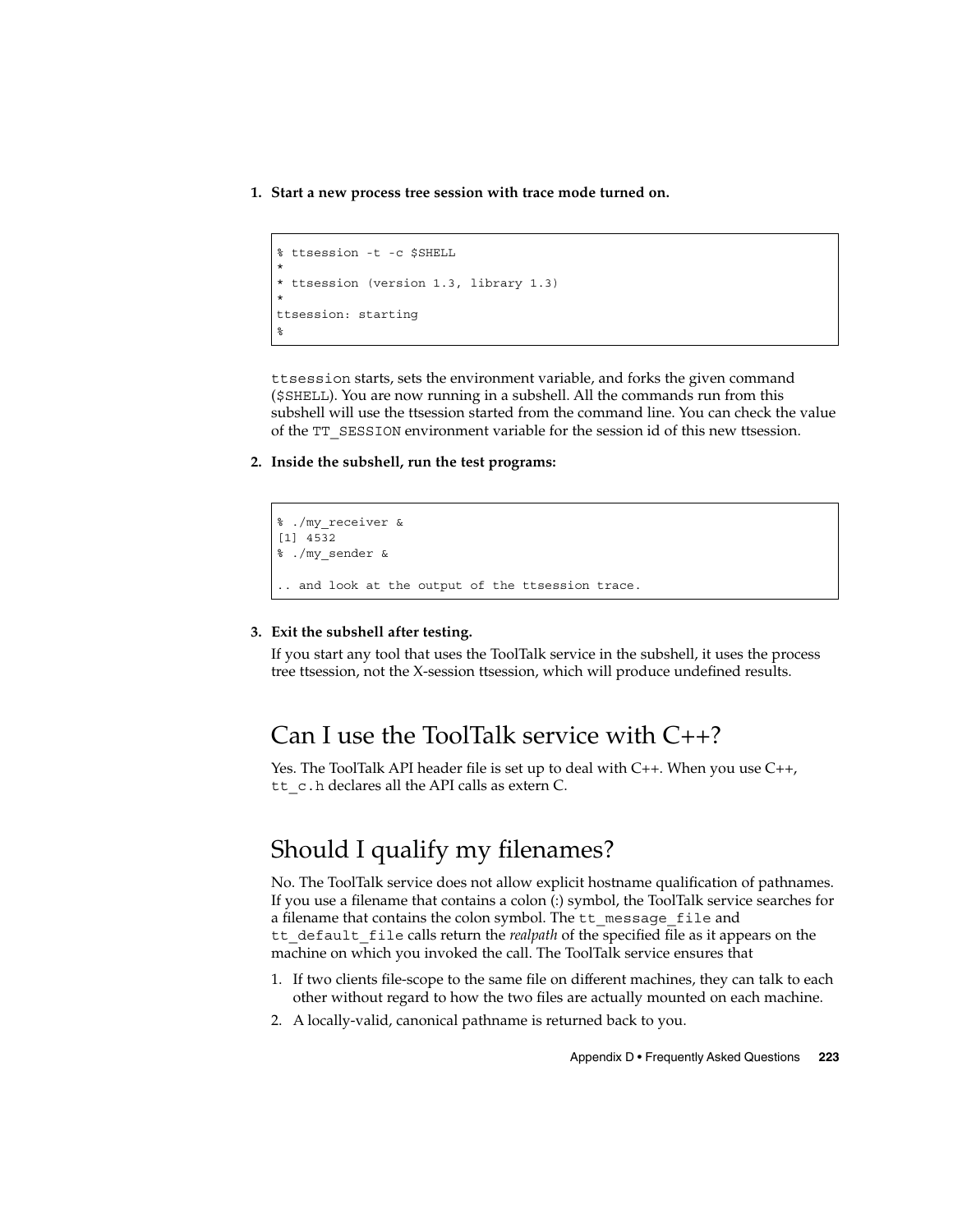## Can you tell me about ToolTalk objects?

ToolTalk objects are somewhat different from what you normally encounter in typical object-oriented languages.

Otypes and inheritance are for implementation only. Two specs can be of the same otype but have different properties — they only share the operations as defined by the signatures in the otype declaration. For each signature in the otype declaration, a ptype must be designated. The designated ptype (process-type) is the 'execution engine' for this operation on an object of this otype. The file part of a spec is similar to a required property: every spec must have a file name; however, that file does not need to exist. The filename part of the spec performs several functions, including:

- 1. Allows you to specify the host and partition on which the spec will be stored.
- 2. Provides a grouping mechanism for objects.
- 3. Allows the ToolTalk-enhanced standard operating commands (such as the ttmv command) to keep the database's view of the world consistent with the real world.

### Is there a ToolTalk news group?

Yes. The ToolTalk news group is *alt.soft-sys.tooltalk*. You may also find the group comp.unix.cde useful, since the Common Desktop Environment makes significant use of ToolTalk for integration of new applications, launching of application programs, and so on.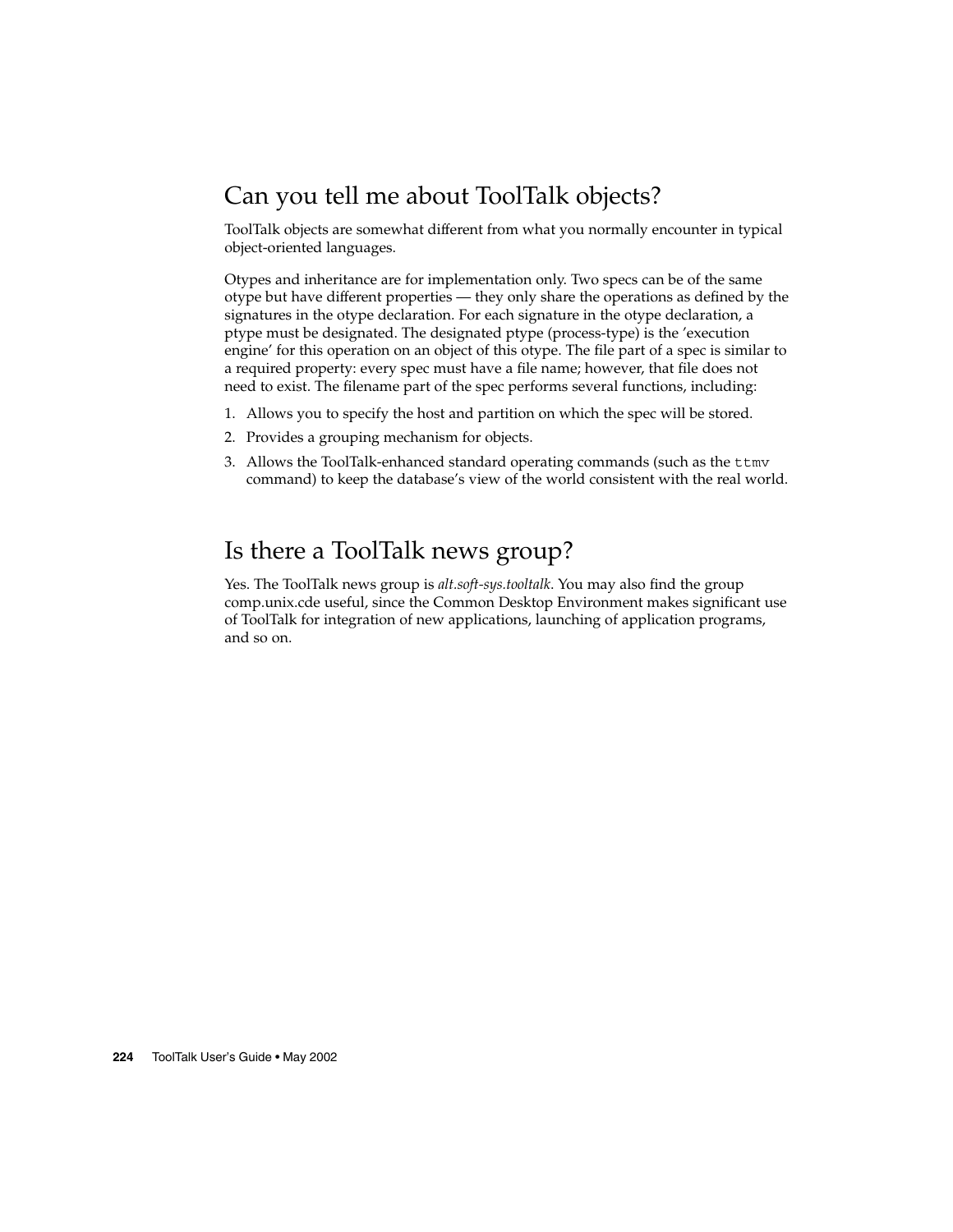# Glossary

| <b>CAD</b>                    | Computer-aided design.                                                                                                                                                                                                |
|-------------------------------|-----------------------------------------------------------------------------------------------------------------------------------------------------------------------------------------------------------------------|
| <b>CASE</b>                   | Computer-aided software engineering.                                                                                                                                                                                  |
| Category                      | Attributes of a pattern that indicate whether the application wants to<br>handle requests that match the pattern or only observe the requests.                                                                        |
| <b>Classing Engine (CE)</b>   | Identifies the characteristics of desktop objects; that is, it stores<br>attributes such as print method, icons, and file opening commands of<br>desktop objects.                                                     |
| <b>Classing Engine tables</b> | The types database read by the OpenWindows Classing Engine.                                                                                                                                                           |
| contexts                      | Associates arbitrary pairs (that is, <name. value=""> pairs) with ToolTalk<br/>messages and patterns.</name.>                                                                                                         |
| dynamic message<br>patterns   | Provides message pattern information while your application is<br>running.                                                                                                                                            |
| fail a request                | Inform a sending application that the requested operation cannot be<br>performed.                                                                                                                                     |
| fd                            | File descriptor.                                                                                                                                                                                                      |
| file                          | A container for data that is of interest to applications.                                                                                                                                                             |
| libtt                         | The ToolTalk application programming interface (API) library.                                                                                                                                                         |
| handle a message              | To perform the operation requested by the sending application; to send<br>a ToolTalk reply to a request.                                                                                                              |
| initial session               | The ToolTalk session in which the application was started.                                                                                                                                                            |
| mark                          | An integer that represents a location on the API stack.                                                                                                                                                               |
| message                       | A structure that the ToolTalk service delivers to processes. A ToolTalk<br>message consists of an operation name, a vector of type arguments, a<br>status value or string pair, and ancillary addressing information. |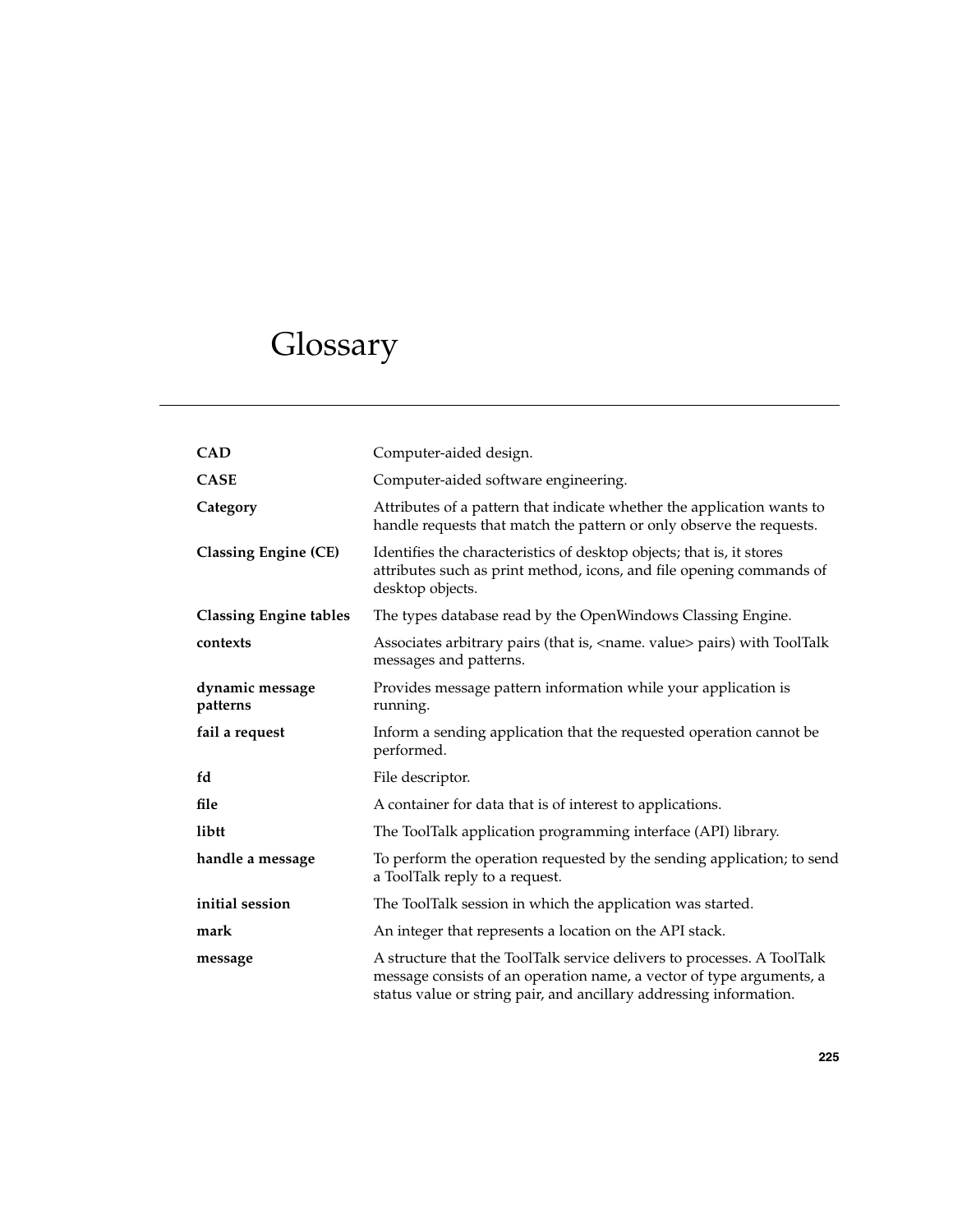| message callback                 | A client function. The ToolTalk service invokes this function to report<br>information about the specified message back to the sending<br>application; for example, the message failed or the message caused a<br>tool to start.                                                                                              |
|----------------------------------|-------------------------------------------------------------------------------------------------------------------------------------------------------------------------------------------------------------------------------------------------------------------------------------------------------------------------------|
| message pattern                  | Defines the information your application wants to receive.                                                                                                                                                                                                                                                                    |
| message protocol                 | A message protocol is a set of ToolTalk messages that describe<br>operations the applications agree to perform.                                                                                                                                                                                                               |
| notice                           | A notice is informational, a way for an application to announce an<br>event.                                                                                                                                                                                                                                                  |
| object content                   | Object content is managed by the application that creates or manages<br>the object and is typically a piece, or pieces, of an ordinary file: a<br>paragraph, a source code function, or a range of spreadsheet cells.                                                                                                         |
| object files                     | Files that contain object information. Applications can query for objects<br>in a file and perform operations on batches of objects.                                                                                                                                                                                          |
| object-oriented<br>messages      | Messages addressed to objects managed by applications.                                                                                                                                                                                                                                                                        |
| object specification<br>(spec)   | An object specification (known as a spec) contains standard properties<br>such as the type of object, the name of the file in which the object<br>contents are located, and the object owner.                                                                                                                                 |
| object type (otype)              | The object type (otype) for your application provides addressing<br>information that the ToolTalk service uses when delivering<br>object-oriented messages.                                                                                                                                                                   |
| object type identifier<br>(otid) | Identifies the object type.                                                                                                                                                                                                                                                                                                   |
| observe a message                | To only view a message without performing any operation that may be<br>requested.                                                                                                                                                                                                                                             |
| observe promise                  | Guarantees that the ToolTalk service will deliver a copy of each<br>matching message to ptypes with an observer signature of start or<br>queue disposition. The ToolTalk service will deliver the message either<br>to a running instance of the ptype, by starting an instance, or by<br>queueing the message for the ptype. |
| opaque pointer                   | A value that has meaning only when passed through a particular<br>interface.                                                                                                                                                                                                                                                  |
| package                          | A group of components that together create some software. A package<br>contains the executables that comprise the software, but also includes<br>information files and scripts. Software is installed in the form of<br>packages.                                                                                             |
| pattern callback                 | A client function. The ToolTalk service invokes this function when a<br>message is received that matches the specified pattern.                                                                                                                                                                                               |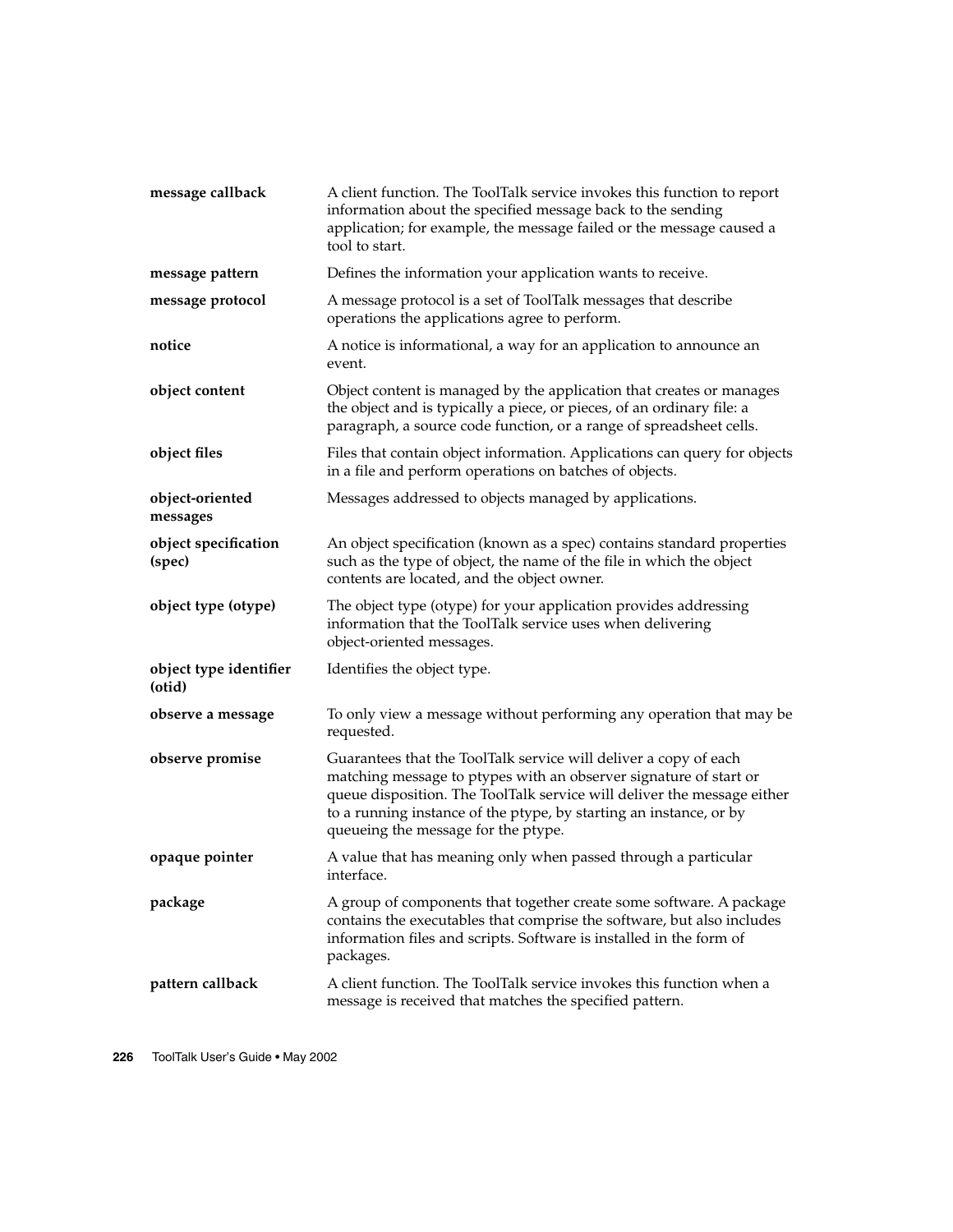| process                           | One execution of an application, tool, or program that uses the<br>ToolTalk service.                                                                               |
|-----------------------------------|--------------------------------------------------------------------------------------------------------------------------------------------------------------------|
| process-oriented<br>messages      | Messages addressed to processes.                                                                                                                                   |
| procid                            | The process identifier.                                                                                                                                            |
| ptid                              | The process type identifier.                                                                                                                                       |
| ptype                             | The process type.                                                                                                                                                  |
| reject a request                  | Tells the ToolTalk service that the receiving application is unable to<br>perform the requested operation and that the message should be given<br>to another tool. |
| request                           | A request is a call for an action. The results of the action are recorded<br>in the message, and the message is returned to the sender as a reply.                 |
| rpc.ttdbserverd                   | The ToolTalk database server process.                                                                                                                              |
| scope                             | The attribute of a message or pattern that determines how widely the<br>ToolTalk service looks for matching messages or patterns.                                  |
| sessid                            | Identifies the session.                                                                                                                                            |
| session                           | A group of processes that are related either by the same desktop or the<br>same process tree.                                                                      |
| signatures                        | A pattern in a ptype or otype. A signature can contain values for<br>disposition and operation numbers.                                                            |
|                                   | Ptype signatures (psignatures) describe the procedural messages<br>that the program wants to receive.                                                              |
|                                   | • Otype signatures ( <i>osignatures</i> ) define the messages that can be<br>addressed to objects of the type.                                                     |
| spec                              | See object specification.                                                                                                                                          |
| static message patterns           | Provides an easy way to specify the message pattern information if<br>you want to receive a defined set of messages.                                               |
| tool manager                      | A program used to coordinate the development tools in the<br>environment.                                                                                          |
| <b>ToolTalk Types</b><br>Database | The database that stores ToolTalk type information.                                                                                                                |
| ttdbck                            | Check and repair utility for the ToolTalk database.                                                                                                                |
| ttsession                         | The ToolTalk communication process.                                                                                                                                |
| tt_type_comp                      | The ToolTalk type compiler.                                                                                                                                        |
| wrapped shell<br>commands         | ToolTalk-enhanced shell commands. These commands safely perform<br>common file operations on ToolTalk files.                                                       |

Glossary **227**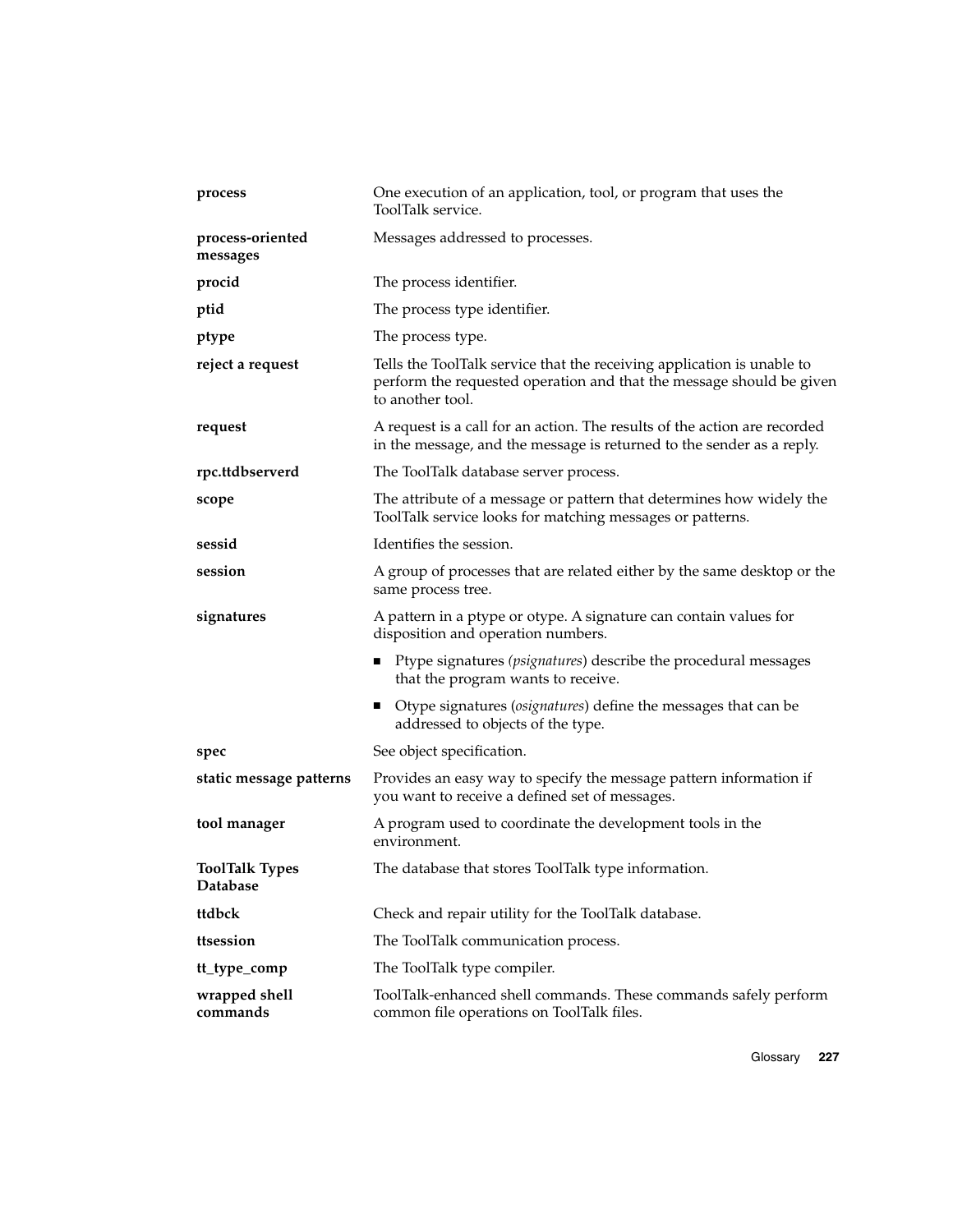**xdr format tables** The types database read when ttsession is invoked.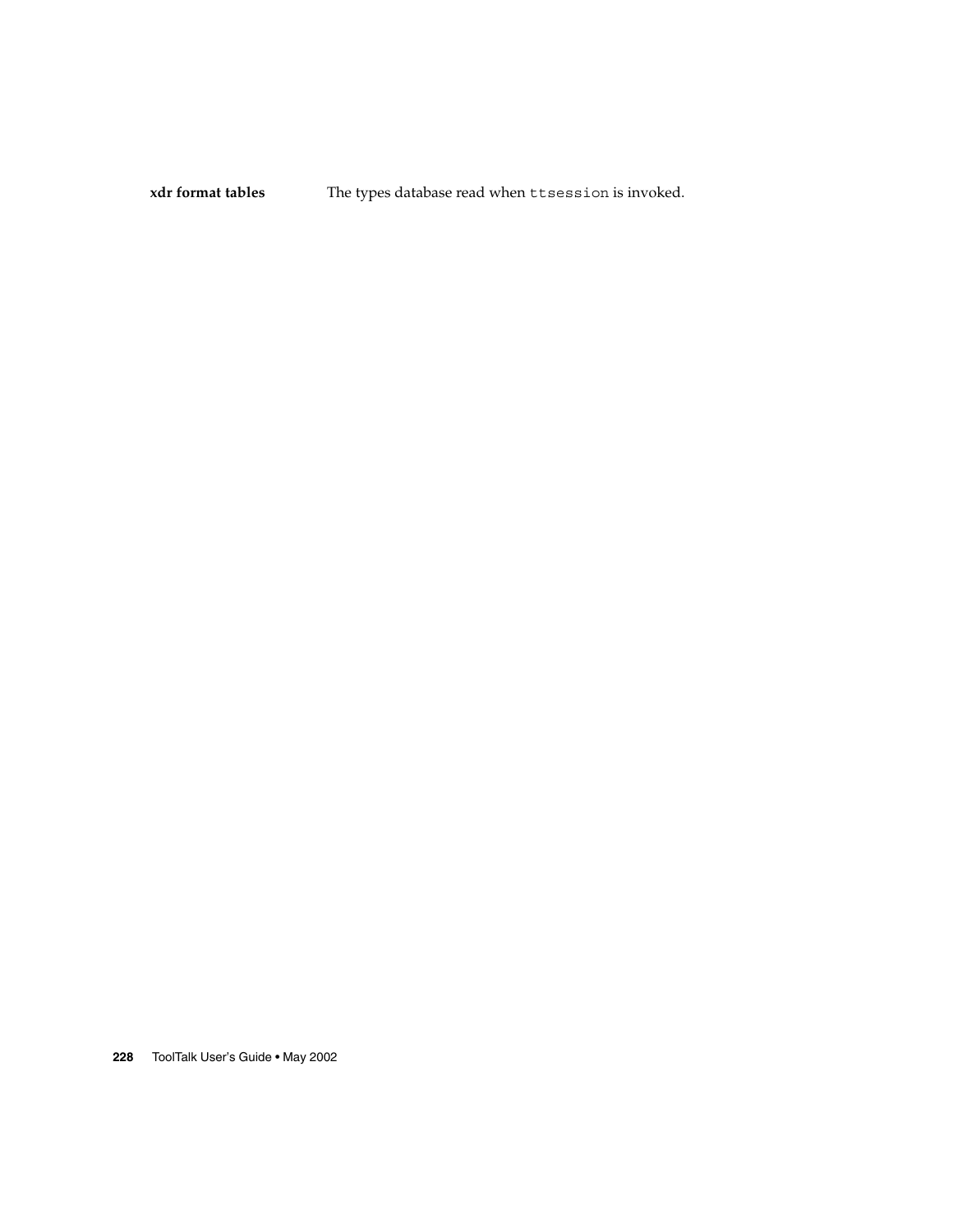## Index

#### **Numbers and Symbols**

\$OPENWINHOME/li, 198 \$OPENWINHOME/lib/openwin-sys, 197

#### **A**

accessing ToolTalk data from machines not running a ToolTalk database server, 51 accessing ToolTalk databases, 67 adding a message pattern callback, 103 adding callbacks to static patterns, 99 adding files to scoped patterns, 39 adding inter-operability functionality, 164 adding ToolTalk code, 167 Xedit files, 167 Xfontsel files, 174 adding values to spec properties, 138 address attribute, 94 address attributes, 82 addressing otype, 90 addressing messages, methods of, 25 algorithm object-oriented message delivery, 87 process-oriented message delivery, 86 allocating storage space, 149 allocation stack, 147 alt.soft-sys.tooltalk, 224 API header file, including in program, 69 application programming interface (API), 26 application types, installing, 53 architecture, 27

arg\_add call, 215 args attribute, 95 assigning otype, for specs, 137 attributes address, 82, 94 arg, 95 class, 93 op, 95 scope, 82, 94 setting, 93 attributes, of message patterns, 33

#### **B**

background jobs, 30 barg\_add call, 215 batch sessions, 30 broken references, 143

### **C**

C2 qualification, 222 callback routines, 150 invoking, 128 callback routines, adding to message patterns, 103 callbacks, attached to static patterns, 129 callbacks, for handlers, 129 calls provided to manage information storage, 148 CASE Interoperability Message Sets, 21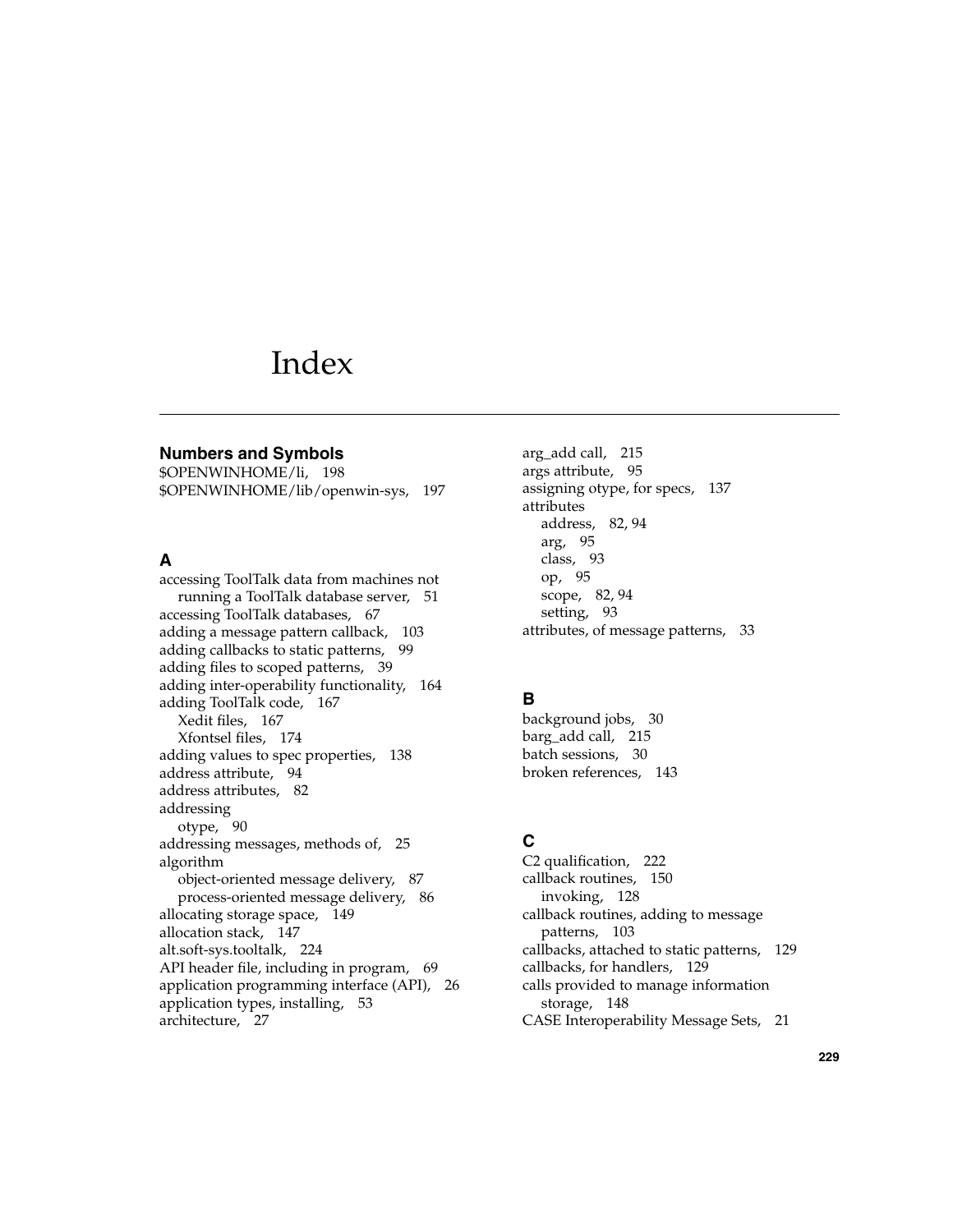CEPATH, 46 changing ToolTalk-enhanced shell commands, 66 checking ToolTalk databases, 31 checking ToolTalk error status, 154 class attribute, 93 close function, 199 communication process, 27 comparing objids, 140 components of the ToolTalk service, 27 computational loops, 210 connecting processes to the same session, 200 context arguments, 150 context slots, used to create environment variables, 48 contextdcl, 113, 117 contexts, defined, 40 contexts, to restrict matching, 215 convert ToolTalk type data, 44 converting ToolTalk types, script for, 159 cp command, 30 cpp command, 53 creating a ptype file, 111 creating dynamic message patterns, 103 creating general messages, 93 creating messages, 90 creating object-oriented messages, 96 creating otype files, 116 creating process-oriented messages, 96 creating specs, 137

### **D**

database check and recovery tool, 44 records, 27 database server installing ToolTalk, 48 process, 27 redirecting, 51 redirecting file system partitions, 52 redirecting host machines, 51 database server redirection files, 197 database utility ttdbck, 67 databases accessing ToolTalk, 67 check and repair utility, ttdbck, 31

**230** ToolTalk User's Guide • May 2002

databases *(continued)* displaying, checking, and repairing of ToolTalk, 67 maintaining ToolTalk, 30 debugging, with ttsnoop, 57 default session joining, 105 quitting, 106 delete message, 99 deleting message patterns message patterns deleting, 104 deleting messages, 133 demonstration, 163 demostration programs edit\_demo, 31, 144 ttsample1, 31 des, 221 deserializing structured data, 85 Desktop Services Started, 203 Desktop Services Message Set, 18 destroying message patterns automatically, 104 destroying messages, 133 destroying specs, 143 determinging spec properties, 137 determining who receive messages, 25 DISPLAY, 46, 199 disposition attributes, 41 Document and Media Exchange Message Set, 20 dynamic message patterns, 101 creating, 103 dynamic method, 33

### **E**

edit\_demo, 31, 144 environment variables, 45 CEPATH, 46 created from message contexts, 48 DISPLAY, 46 \_SUN\_TT\_ARG\_TRACE\_WIDTH, 45 \_SUN\_TT\_FILE, 45 \_SUN\_TT\_HOSTNAME\_MAP, 45, 51 \_SUN\_TT\_PARTIITON\_MAP, 45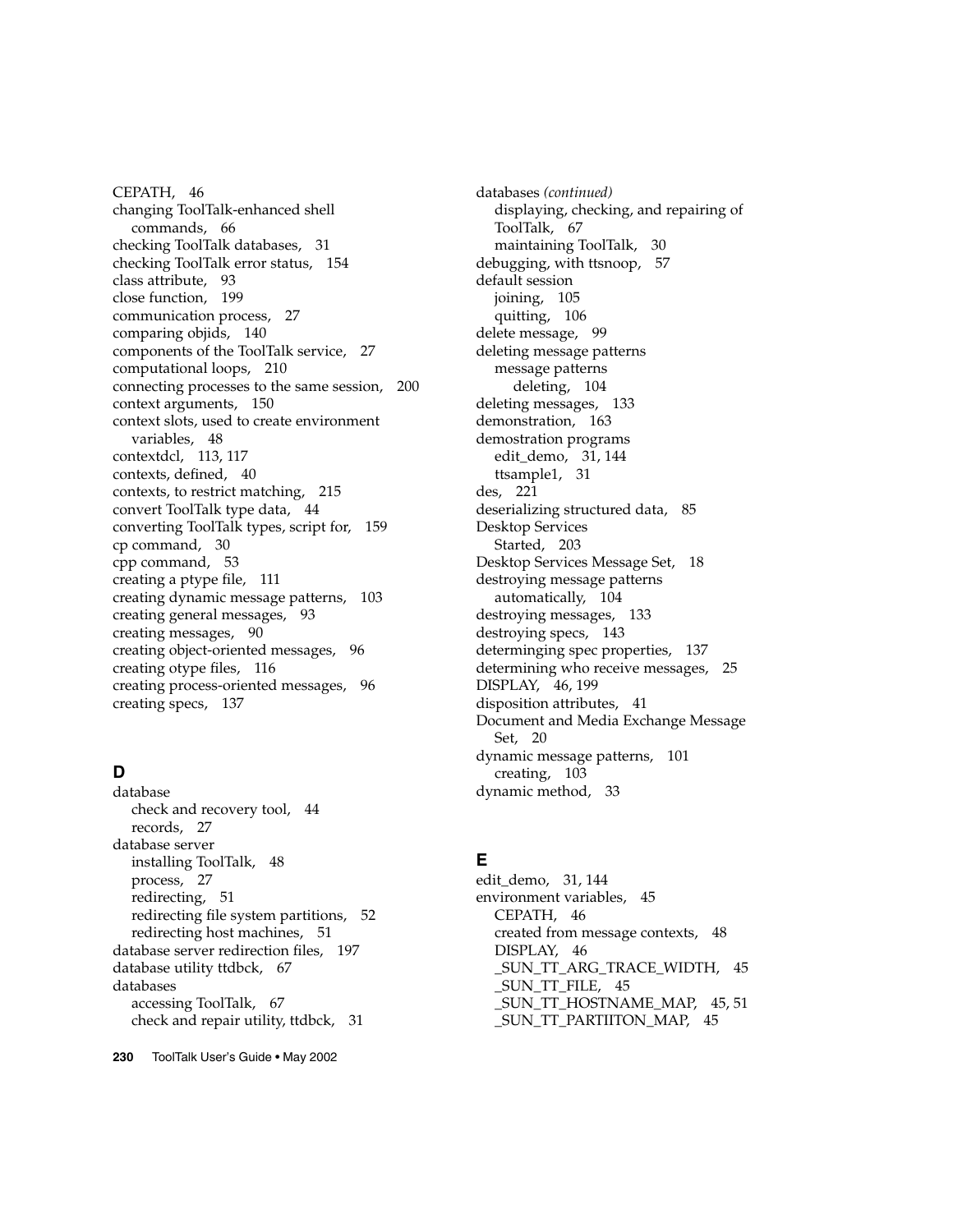environment variables *(continued)* \_SUN\_TT\_PARTITION\_MAP, 52 \_SUN\_TT\_SESSION, 29, 46, 74 \_SUN\_TT\_TOKEN, 46 SUN\_TTSESSION\_CMD, 45 TMPDIR, 47 TTPATH, 46 error handling functions, 153 error macros, 154 error propagation, 157 error status, 153 checking, 154 retrieving, 153 error value, 154 errors, process type, 56 /etc/inet/inetd.conf, 197 event loop, 210 examining messages, 126 examining spec information, 139 examining type information, 55

### **F**

failed connection, causes of, 49 failing requests, 132 features, of the ToolTalk service, 150 features, of ToolTalk, 24 file, 202 ToolTalk concept of, 26 file-in-session scope, 85 file information managing, 144 file query functions, 151 file scope, 83 file-scoped message flow, 205 file-scoped messages, queued, 222 file scoping, restrictions, 26 file scoping, restrictions to, 36 filename mapping functions, 23 files hostname\_map, 51 maintaining ToolTalk, 30 managing with object data, 143 object type, 114 partition\_map, 52 XDR format, 28

files of interest joining, 107 quitting, 107 filter routines, 151 free storage space, 99 freeing allocated storage space, 150 functions tt\_message\_user, 74 functions with natural return values, 154 functions without natural return values, 154

### **H**

handling replies easily, 125 handling requests, 130, 132 header file, 44 help on how to invoke ttsession, 28 hostname\_map file, 51 hostname qualification of pathnames, explicit, 223 how applications use ToolTalk messages, 23 how the ToolTalk technology works, 166

### **I**

iarg\_add call, 215 identifying data in existing files, 136 identifying messages easily, 125 information provided by the ToolTalk service, 147 information provided to the ToolTalk service, 147 informing sender of failed request, 132 initial session, 70 initializing your process, 70 installing application types, 53 installing the ToolTalk database server from a remote machine, 49 from the Solaris distribution cd, 50 installing theToolTalk database server, 48 installing type information, 118 invoking callback routines, 128

Index **231**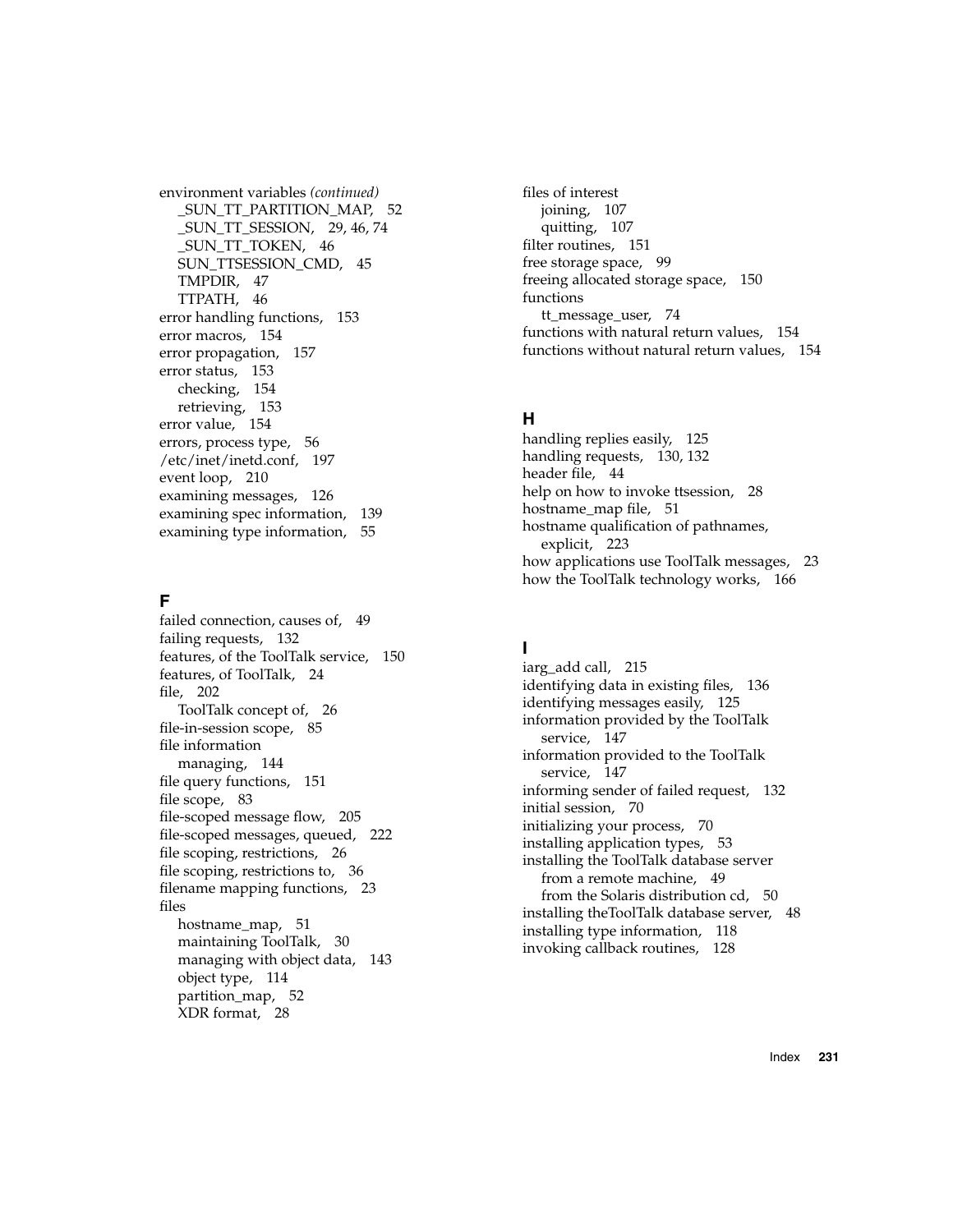#### **J**

joining default sessions, 105 joining files of interest, 107 joining multiple sessions, 106

### **K**

kill command, 56

#### **L**

LD\_LIBRARY\_PATH, 198 li, 196 libtt, 27, 199, 211 libtt.a, 196 libtt.s, 196 libtt.so, 198 load balancing, 210

### **M**

maintaining specs, 139 maintaining ToolTalk files and databases, 30 managing files that contain object data, 143 managing object and file information, 144 manually starting a session, 28 mapping functions filename, 23 marking information for storage, 148 marking the ToolTalk API stack, 126 merging compiled ToolTalk type files into running ttsession, 118 merging type information, 118 message delete, 99 message attributes, 81 message attributes, comparing to pattern attributes, 35 message callback, 150 message callbacks, 128 message callbacks, adding, 97 message delivery object-oriented algorithm, 87 process-oriented algorithm, 86

message paterns unregistering, 104 message pattern attributes, 33 message patterns, 24, 33 adding callbacks to, 103 automatically unregistering and destroying, 104 minimum specifications, 34 static, 109 updating, 105 message protocol, 26 message\_status\_string, 211 messages completing, 90 creating, 90 creating general-purpose, 93 deleting, 133 determining recipients of, 24 examining, 126 handling, 24 identifying and processing easily, 125 methods of addressing, 25 object-oriented, 25 observing, 24 process-oriented, 25 receiving, 24 sending, 23, 99 messages, retrieving, 123 MIT X, 198 modifying applications, 164 xedit, 164 xfontsel, 165 modifying applications to send messages, 90 modifying makefile, 165 modifying your application to use the ToolTalk service, 26 moving objects between file systems, 142 moving objects between files, 142 multi-threaded environment, 23 multiple processes, 209 multiple sessions storing session ids of sessions, 106 multiple sessions, joining, 106

mv command, 30, 65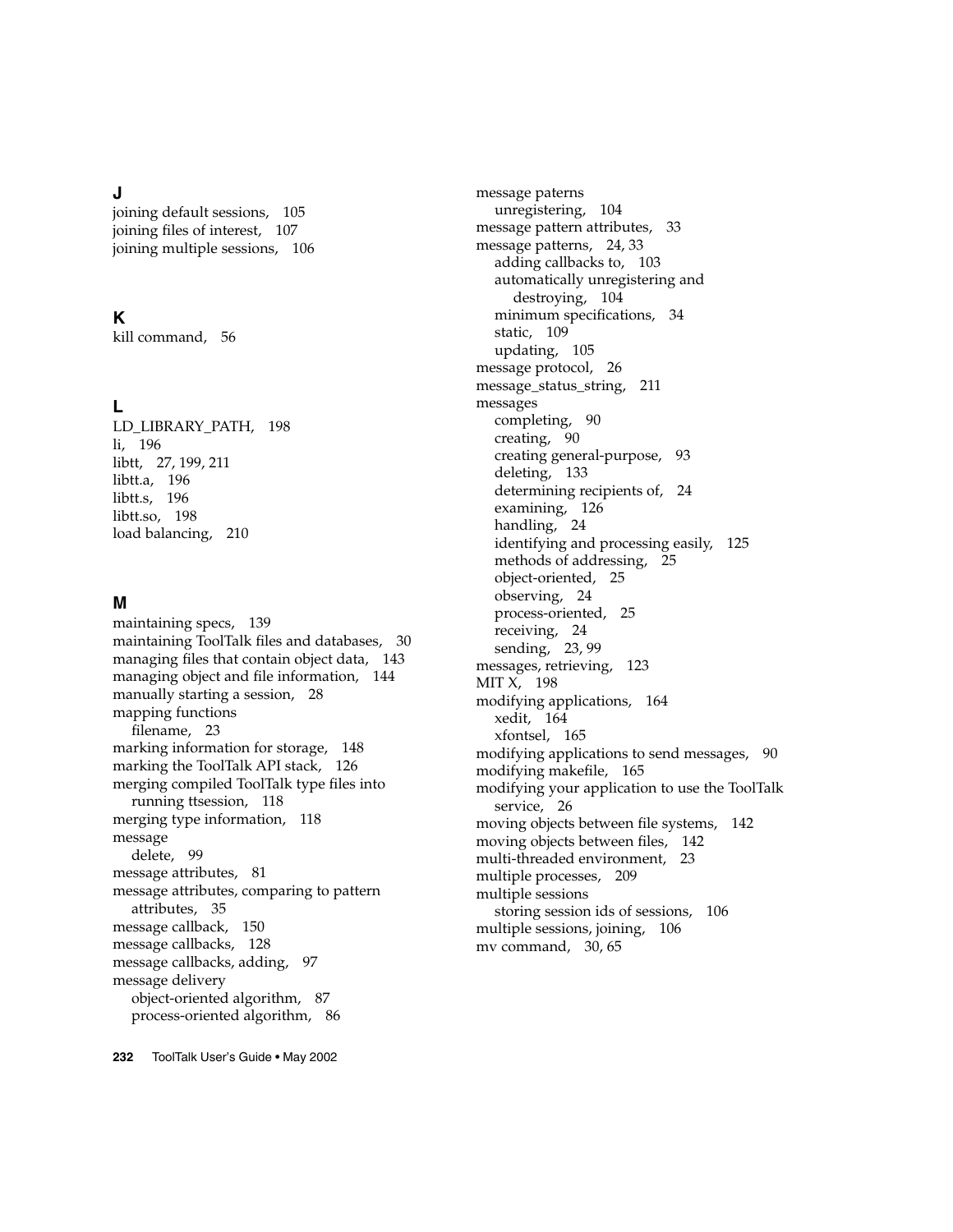#### **N**

network types database, converting, 161 networked envirnoments, 74 news group, ToolTalk, 224 notice, 79 notifying processes if tool exits unexpectedly, 157

### **O**

object content, 136 object data, 135 object information managing, 144 object-oriented message delivery, 87 object-oriented messages, 25, 135 creating, 96 object specification (spec), 136 object type (otype), 114 objects moving between file systems, 142 moving between files, 142 ToolTalk, 136 objects, ToolTalk, 224 objid comparing, 140 obtaining, 137 obtaining new, 138 retrieving new, 138 obtaining new objid, 138 obtaining objid, 137 OMG-compliant systems, 25, 135 op attribute, 95 otype assigning for specs, 137 otype addressing, 90 otype file, 114 otype files creating, 116 header information, 116 signature information, 116 otype files, installing, 53 otype signature, 115 otypes, examining information, 55

### **P**

partition\_map file, 52 pattern argument, 40 pattern attributes, comparing to message attributes, 35 pattern callback, 150 pattern callbacks, 128 point-to-point (PTP) message passing feature, 94 point-to-point messages, 129 pointers, to API objects, 150 process communication, 27 database server, 27 process identifier (procid), 70 process-oriented message delivery, 86 process-oriented messages, 25 creating, 96 process type, declaring, 119 process type (ptype), 109 process type errors, 56 processing messages easily, 125 procid, 70, 202 closing default, 75 setting default, 71 Project DOE, 195 ps command, 56 ptype, 202 ptype, installing, 166 ptype file, creating, 165 ptype files creating, 111 property information, 112 registering, 110 registering with ToolTalk, 119 signature information, 113 unregistering with ToolTalk, 121 ptype files, installing, 53 ptype signature, 110 ptypes, check for existing, 119 ptypes, examining information, 55 ptypes, multiple, 121 ptypes, undeclaring, 121

### **Q**

quitting default session, 106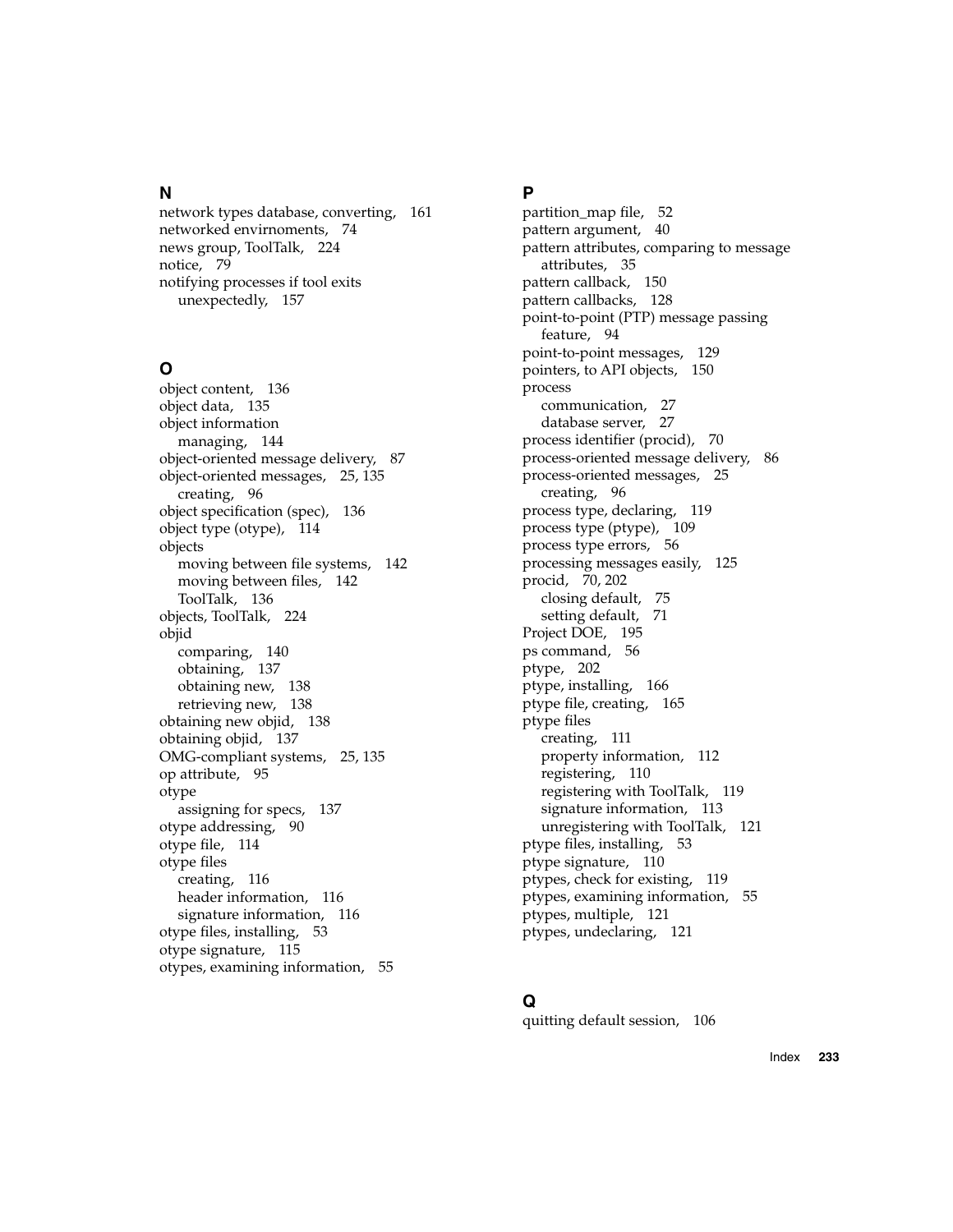quitting files of interest, 107

#### **R**

read in the types from database, 29 read-only file systems, 136 read-only files, creating objects of pieces of, 136 reading hostname\_map files, 52 partition\_map files, 52 reading ToolTalk data from read-only file system partitions, 51 realpath, 223 receiving ToolTalk messages, 24 recipients, 23 recognizing replies easily, 125 records database, 27 redirecting file system partitions, 52 redirecting host machines, 51 redirecting the ToolTalk database server, 51 register file scope patterns, 201 registering in a specified session, 71 in the initial session, 70 with the ToolTalk service, 70 registering in multiple sessions, 72 registering ptypes, 110 rejecting requests, 131 removing type information, 55 repairing ToolTalk databases, 31 replies recognizing and handling easily, 125 replying to requests, 130 request, 79 requests failing, 132 handling, 130, 132 informing sender of failed, 132 rejecting, 131 replying to, 130 reread types file, 29 rereading type information, 56 retrieving new obji, 99 retrieving new objid, 138 retrieving ToolTalk error status, 153

return value natural, 154 no natural, 154 returned integer, status, 156 returned pointer, status, 155 returned value, status, 154 reverting to previous versions of the ToolTalk database, 50 rm command, 30, 66 routines callback, 150 filter, 151 rpc.ttdbserverd, 27, 136, 196 running the new ToolTalk database server, 50 runtime stack, 148

### **S**

same process, sending and receiving messages in, 74 scenarios illustrating the ToolTalk service in use, 18 scope, to union of TT\_FILE\_IN\_SESSION and TT\_SESSION, 83 scope attribute, 94 scope attributes, 82 file, 83 file-in-session, 85 session, 84 scopes, that use files, 83 scopes, types of, 36 scoping messages to every client with registered interest, 85 scoping to file in session, 37 scoping to file only, 37 scoping to files and sessions, 38 scoping to session only, 36 senders, 23 sending messages, 99 modifying applications, 90 sending notices, 79 sending requests, 80 sending ToolTalk messages, 23 serializing structured data, 85 server authentication level, 28 session, ToolTalk concept of, 25 session identifier (sessid), 26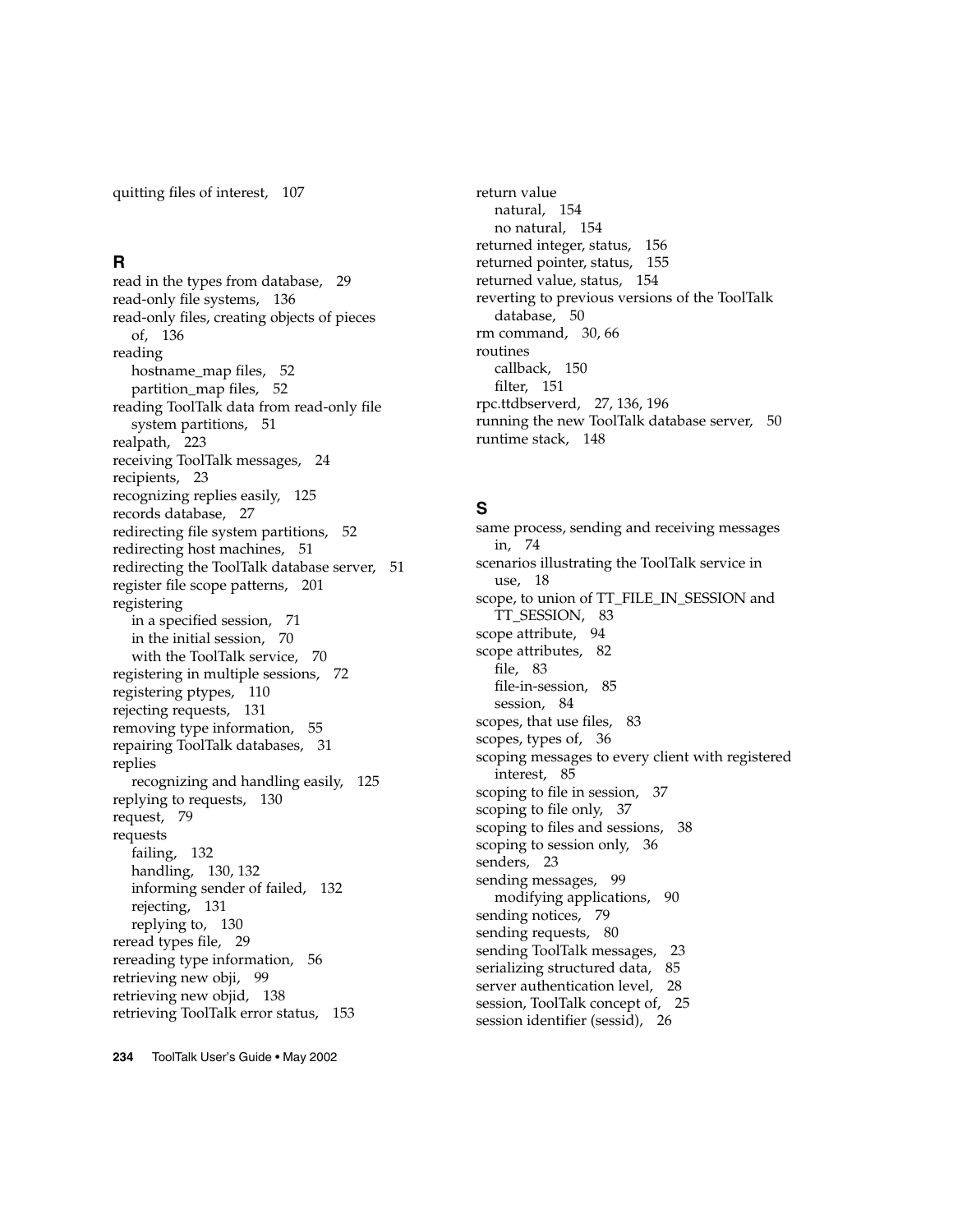session identifiers, multiple for one session, 28 session scope, 84 session-scoped message flow, 204 session-scoped messages, queued, 222 sessions bound to a character terminal, 30 tt\_message\_user() function, 74 setting attributes, 93 setting up to receive messages, 73 share/include/desktop, 196 shell commands standard cp, 30 mv, 30, 65 rm, 30, 66 ToolTalk-enhanced, 30, 43, 65, 144 changing, 66 ttmv, 65 shell commands, ToolTalk-enhanced ttcp, 65, 144 ttmv, 65, 144 ttrm, 65, 144 ttrmdir, 66, 144 tttar, 66, 144 shell scripts ttrsh, 47 signals, to which ttsession responds, 29 signatures otype, 115 ptype, 110 SIGUSR1 signal, 29 SIGUSR2 signal, 29 silent operation, 29 spec, 136 spec, destroying an object, 143 specs adding values to properties, 138 assigning otype, 137 creating, 137 destroying, 143 determining properties, 137 examining information, 139 maintaining, 139 moving objects, 142 querying for objects, 140 storing properties, 138 updating, 138 updating existing properties, 138 writing into ToolTalk database, 138

start a process tree session, 29 start process tree sessions, 29 starting a session manually, 28 starting a ToolTalk session, 28 starting programs on remote hosts, 47 state change messages, 81 static message patterns, 109 static method, 33 static patterns adding callbacks, 99 attaching callbacks, 129 storing hostname\_map files, 51 partition\_map files, 52 storing spec properties, 138 \_SUN\_TT\_ARG\_TRACE\_WIDTH, 45 \_SUN\_TT\_FILE, 45 \_SUN\_TT\_HOSTNAME\_MAP, 45, 51 \_SUN\_TT\_PARTITION\_MAP, 45, 52 \_SUN\_TT\_SESSION, 29, 46, 74, 198 SUN\_TT\_SESSION, 29, 201 \_SUN\_TT\_TOKEN, 46, 199 \_sun\_tt\_token, 213 SUN\_TTSESSION\_CMD, 45 switching between multiple sessions, 202 system types database, converting, 160

### **T**

-t option, of ttsnoop, 57 -t option, 203 TMPDIR environment variable, 47 ToolTalk database server reverting to previous versions, 50 running new, 50 ToolTalk-enhanced shell commands, 144 ToolTalk message sets Desktop, 18 Document and Media Exchange, 20 ToolTalk messages, 23 ToolTalk object, 136 ToolTalk service, 17 ToolTalk type compiler tt\_type\_comp, 115 ToolTalk types databases, moving, 162 trace mode, 29, 203, 213, 222 trace mode, toggling, 29 TT\_BOTH, 38

Index **235**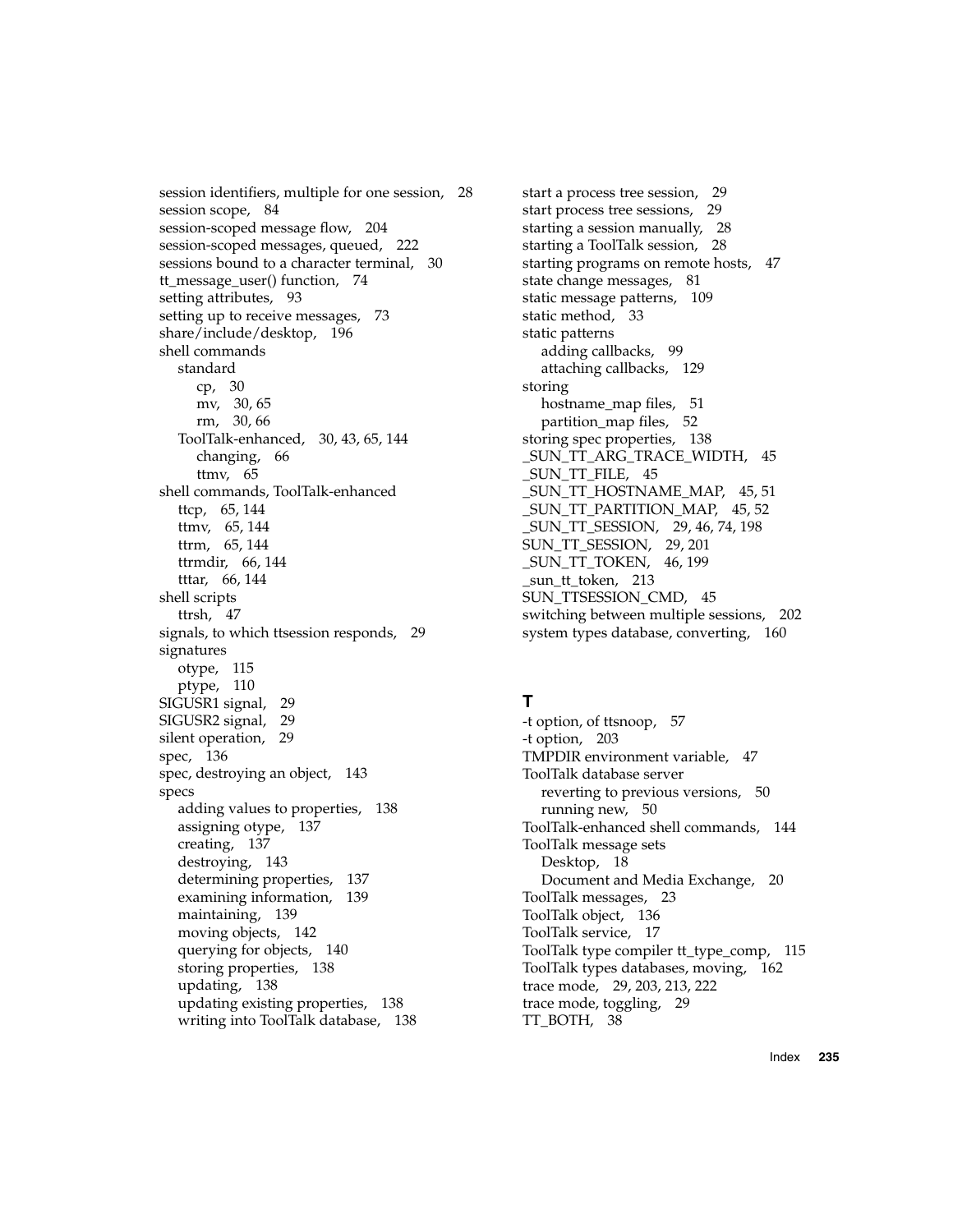tt\_c.h, 196 TT\_CALLBACK\_CONTINUE, 205 TT\_CALLBACK\_PROCESSED, 205 tt\_close, 75, 104, 199 tt\_default\_file, 223 tt\_default\_session\_set, 72, 202 tt\_fd, 71 TT\_FILE, 37 TT\_FILE\_IN\_SESSION, 37 tt\_file\_join, 107 tt\_file\_objects\_query, 140, 151 tt\_file\_quit, 107 TT\_HANDLED, 124 tt\_int\_error, 156 tt\_is\_err, 154, 156 tt\_message\_\_set, 93 tt\_message\_accept, 125, 212 tt\_message\_callback\_add, 97, 125, 208 tt\_message\_create, 93 tt\_message\_destroy, 97, 99, 133 tt\_message\_fail, 132 tt\_message\_file, 84, 223 tt\_message\_file attribute, 209 tt\_message\_file\_set, 85 tt\_message\_object, 99, 138 tt\_message\_receive, 123, 128, 205, 210 tt\_message\_reject, 131, 210, 212 tt\_message\_send, 142 tt\_message\_send\_on\_exit, 157 tt\_message\_status\_set, 132 tt\_message\_status\_string\_set, 132 tt\_message\_user call, 206 tt\_message\_user\_set, 125 tt\_objid\_equal, 140 tt\_onotice\_create, 96 tt\_open, 71, 197, 213 tt\_orequest\_create, 96 tt\_pattern\_add, 103 tt\_pattern\_callback\_add, 103, 125 tt\_pattern\_create, 103 tt\_pattern\_destroy, 104 tt\_pattern\_register, 104 tt\_pattern\_set, 103 tt\_pattern\_unregister, 104, 119, 210 tt\_pnotice\_create, 96 tt\_pointer\_error, 155 tt\_prequest\_create, 96 tt\_ptype\_declare, 119

tt\_ptype\_undeclare, 119, 121 TT\_SESSION, 36 tt\_session\_join, 105 tt\_session\_quit, 106 tt\_spec\_bprop, 139 tt\_spec\_create, 137 tt\_spec\_destroy, 143 tt\_spec\_file, 139 tt\_spec\_move, 142 tt\_spec\_prop, 139 tt\_spec\_prop\_add, 138 tt\_spec\_prop\_set, 138 tt\_spec\_type, 139 tt\_spec\_type\_set, 137 tt\_spec\_write, 138 Tt\_status, 75 tt\_status\_message, 154 tt\_type\_comp, 53, 109, 115, 196 TT\_WRN\_STALE\_OBJID, 99 TT\_WRN\_START\_MESSAGE, 125, 212 ttce2xdr, 196 ttce2xdr script, 159 ttcp, 65, 144, 196 ttdbck, 67, 196 ttdbck utility, 31 ttmv, 65, 144, 196 ttmv command, 65, 224 TTPATH, 46, 197 ttrm, 65, 144, 196 ttrmdir, 66, 144, 196 ttrsh shell script, 47 ttsample1, 31 ttsession, 27, 43, 196 ttsession parameters, 28 ttsnoop, debugging with, 57 ttsnoop utility, 203 tttar, 66, 144, 196 type compiler, 44 type compiler tt\_type\_comp, 109 type information examining, 55 examining all types, 55 installing, 118 merging, 118 removing, 55 types file, rereading, 29 types of scopes, 36